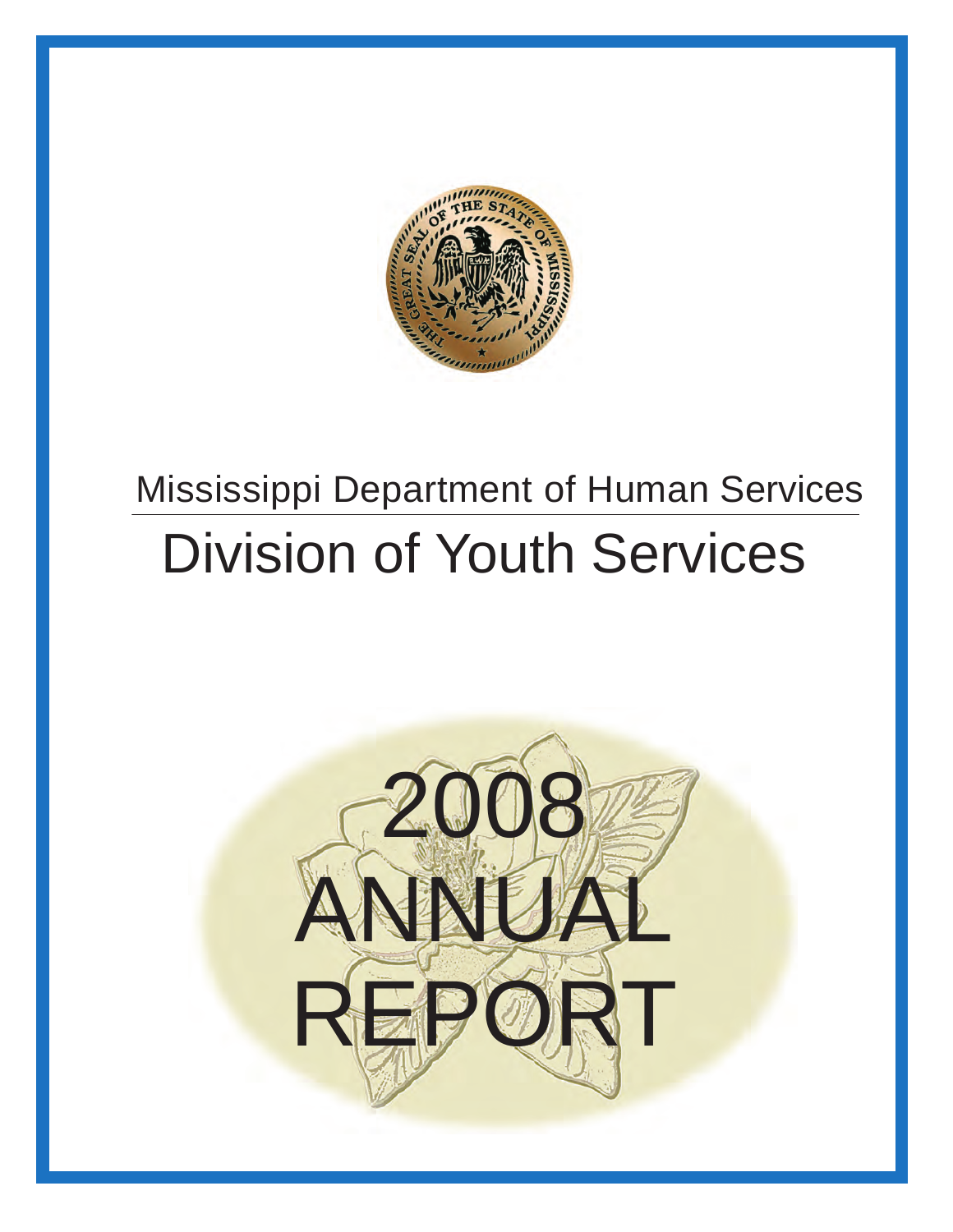Youth Court statistical data contained herein is based upon information reported to Mississippi Department of Human Services, Division of Youth Services (MDHS/DYS) by the local youth courts, court staff, court clerks and county staff assigned to the local youth courts. As with large data collection projects of this type involving thousands of cases and dozens of reporters (i.e., county intake, county counselors, school attendance officers and Youth Services' staff) from various jurisdictions, the assignment of an error rate is difficult. However, no system is perfect, and a small error rate, both human and mechanical, should be considered when analyzing data. Also note that different counties count only one offense and one disposition per referral, while others may count multiple offenses and multiple dispositions per referral.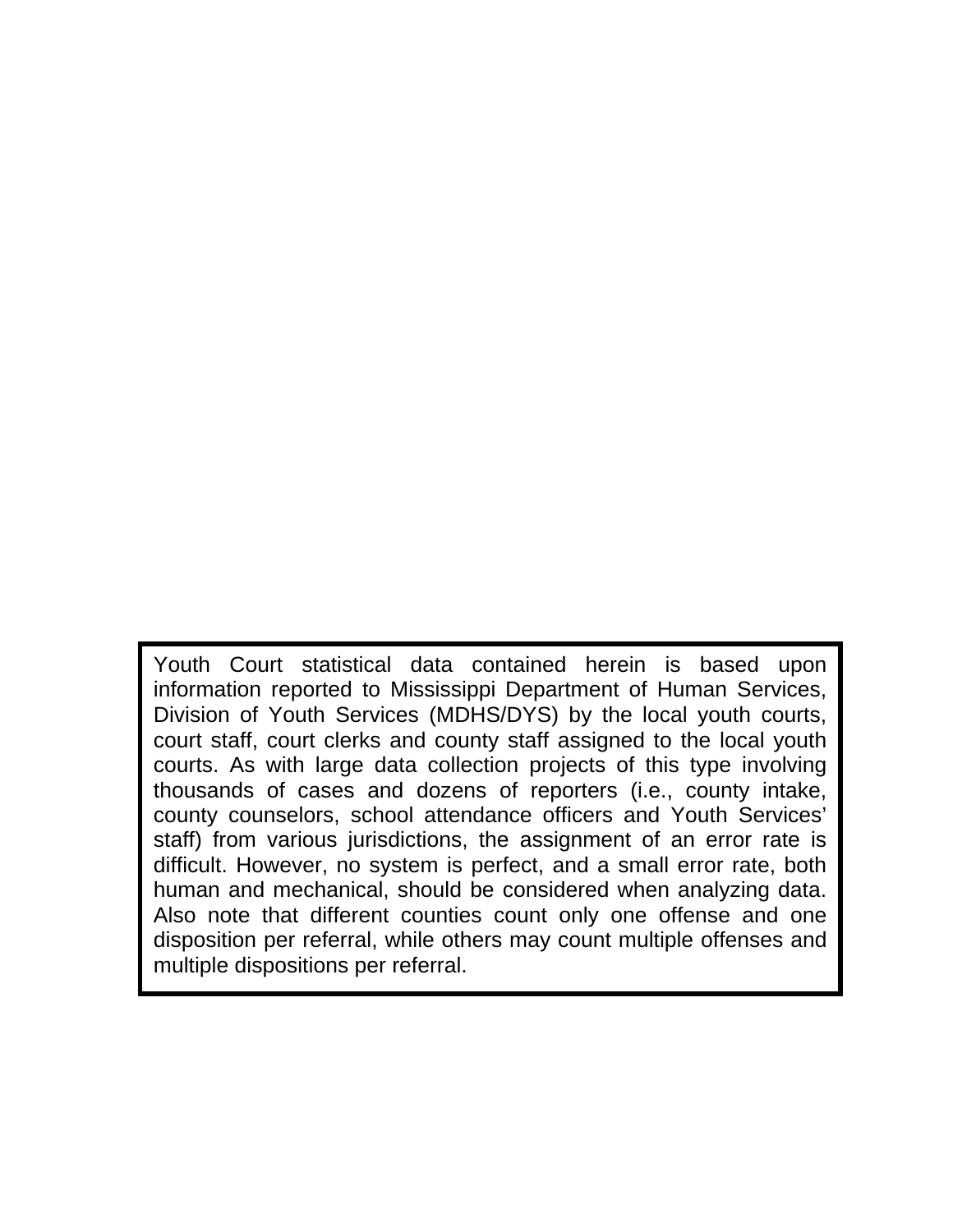

#### STATE OF MISSISSIPPI HALEY REEVES BARBOUR, GOVERNOR DEPARTMENT OF HUMAN SERVICES DON THOMPSON EXECUTIVE DIRECTOR

March 4, 2009

#### Dear Colleague:

The 2008 Anual Report is herewith compiled and advanced for your consideration. We have 45 Adolescent Offender Program (AOP) sub grants for 82 counties at a total cost of \$11.2M as of December 2008. The average youth population at Oakley Training School (OTS) was 127 boys and 19 girls for 2008. A total of 1300 students have matriculated through the AOP's for 2008. The result has been a reduced OTS population and longer stays.

Between 2007 and 2008, statewide referrals were down by 248 or 1.3%. Adams County was added to counties with 500 or more referrals, whie Coahoma and Forrest Counties were dropped. Harrison, Hinds, Desoto, Rankin and Jackson Counties were among the highest ranked referrals at 500 and above.

For the same period, training school commitments were down by 115 or 17.8% below 2007 figues. The top offense type is disorderly conduct, up 7.2%, whie simple assault, CHIS, malicious mischief/vandalism and drug offenses were down. The most used disposition was supervised probation, up 13.4%. Warnings, counseling, releases and dismissals were down as well. To the communities' credit, AOP commitments or dispositions were up by 23%.

Our test programs, Fast ForWard, PX2 and Tony Gobar, continue under evaluation. The communties have made signficant improvements but must contiue progress for sustained, substantial improvement. The objective is to habilitate/rehabilitate juveniles and to produce future Mississippi leaders.

I commend and compliment each of you for a job extremely well done in the best interest of Mississippian. I would urge you, however, to review, analyze and evaluate futue goals and document achievements and improved programs. Let's restore excellence to juvenile justice<br>
Respectfully,<br>
Don Thompson

Respectfully,

Don Thompson

DT:RH:rgs

Attachment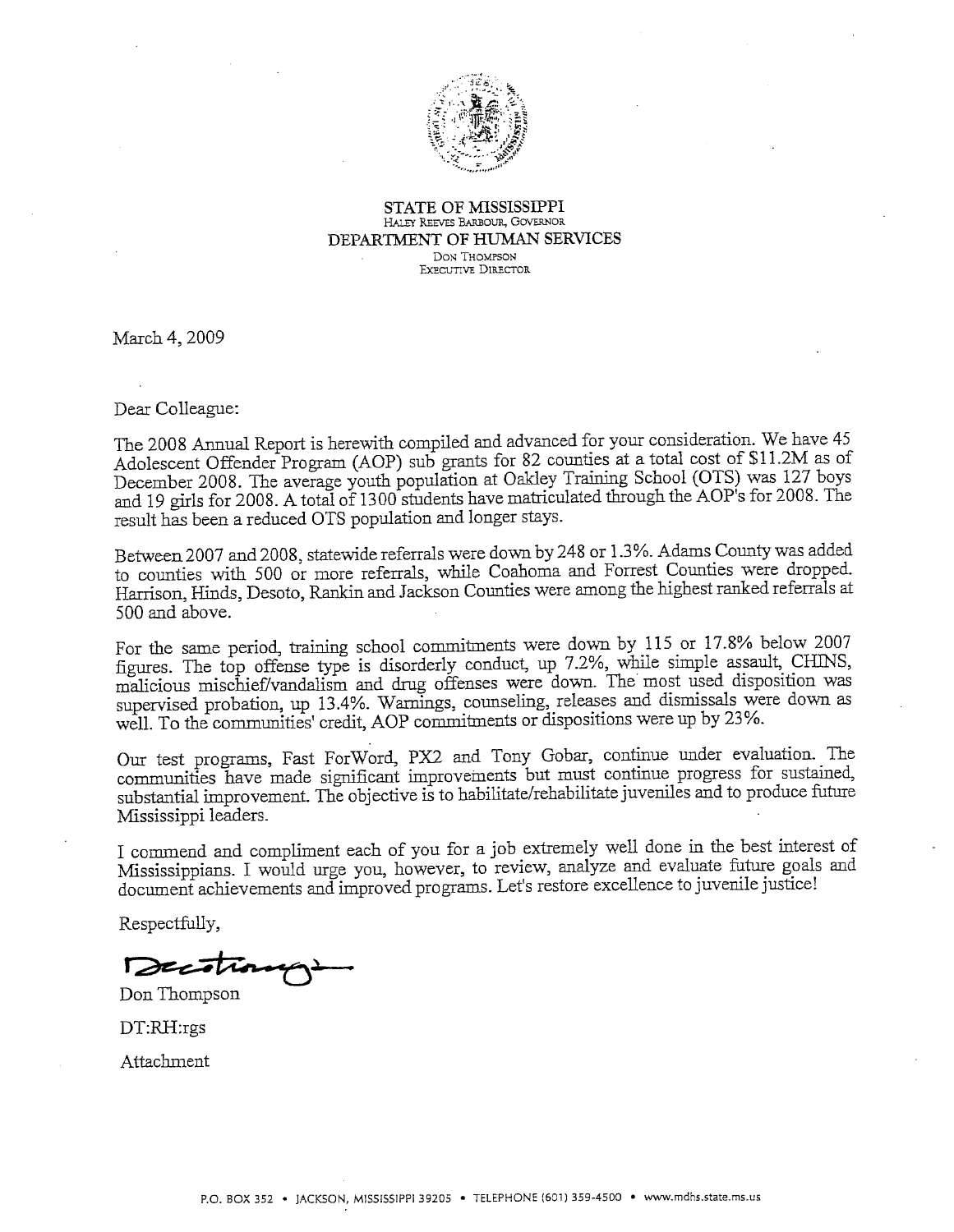Additional services and programs have reduced recidivism from 40% to 32%. Comparative performance statistics are delineated below:

|           | <b>Total Referrals</b> |           |
|-----------|------------------------|-----------|
| 2007      |                        | 2008      |
| Referrals | <b>DELTA</b>           | Referrals |
| 18,783    | 248 or $-1.3\%$        | 18,535    |

| <b>Counties With Over 500 Referrals</b> |                |           |              |                |           |  |
|-----------------------------------------|----------------|-----------|--------------|----------------|-----------|--|
|                                         | 2007           |           |              | 2008           |           |  |
| County                                  | Rank           | Referrals | <b>DELTA</b> | Rank           | Referrals |  |
| Adams                                   | $\ast$         | $\pm$     | $\ast$       | 9              | 563       |  |
| Coahoma                                 | 10             | 504       | $\ast$       | $\ast$         | $\ast$    |  |
| Desoto                                  | 3              | 1,184     | $-7.0%$      | 3              | 1,101     |  |
| Forrest                                 | 8              | 683       | $\star$      | $\ast$         | ×         |  |
| Harrison                                | 1              | 1,403     | 5.4%         | 1              | 1,479     |  |
| Hinds                                   | $\overline{2}$ | 1,206     | 10.5%        | $\overline{2}$ | 1,333     |  |
| Jackson                                 | 4              | 1,104     | $-6.5%$      | 5              | 1,032     |  |
| Lauderdale                              | 5              | 1,039     | $-5.2%$      | 6              | 985       |  |
| Lee                                     | 9              | 528       | 15.0%        | ጸ              | 607       |  |
| Rankin                                  | 6              | 974       | 9.5%         | 4              | 1,067     |  |
| Washington                              | 7              | 890       | $-18.8%$     | 7              | 723       |  |
|                                         | 2007 Median    | 1,006.5   |              | 2008 Median    | 1,032     |  |
|                                         | 2007 Average   | 951.5     |              | 2008 Average   | 987.5     |  |

| <b>Training School Commitments</b> |         |              |             |       |
|------------------------------------|---------|--------------|-------------|-------|
| 2007                               |         |              | 2008        |       |
| Commitments                        | Total   | <b>DELTA</b> | Commitments | Total |
| 646                                | $3.4\%$ | $-17.8%$     | 531         | 2.9%  |

\* County did not have more than 500 referrals in both years (2007 and 2008).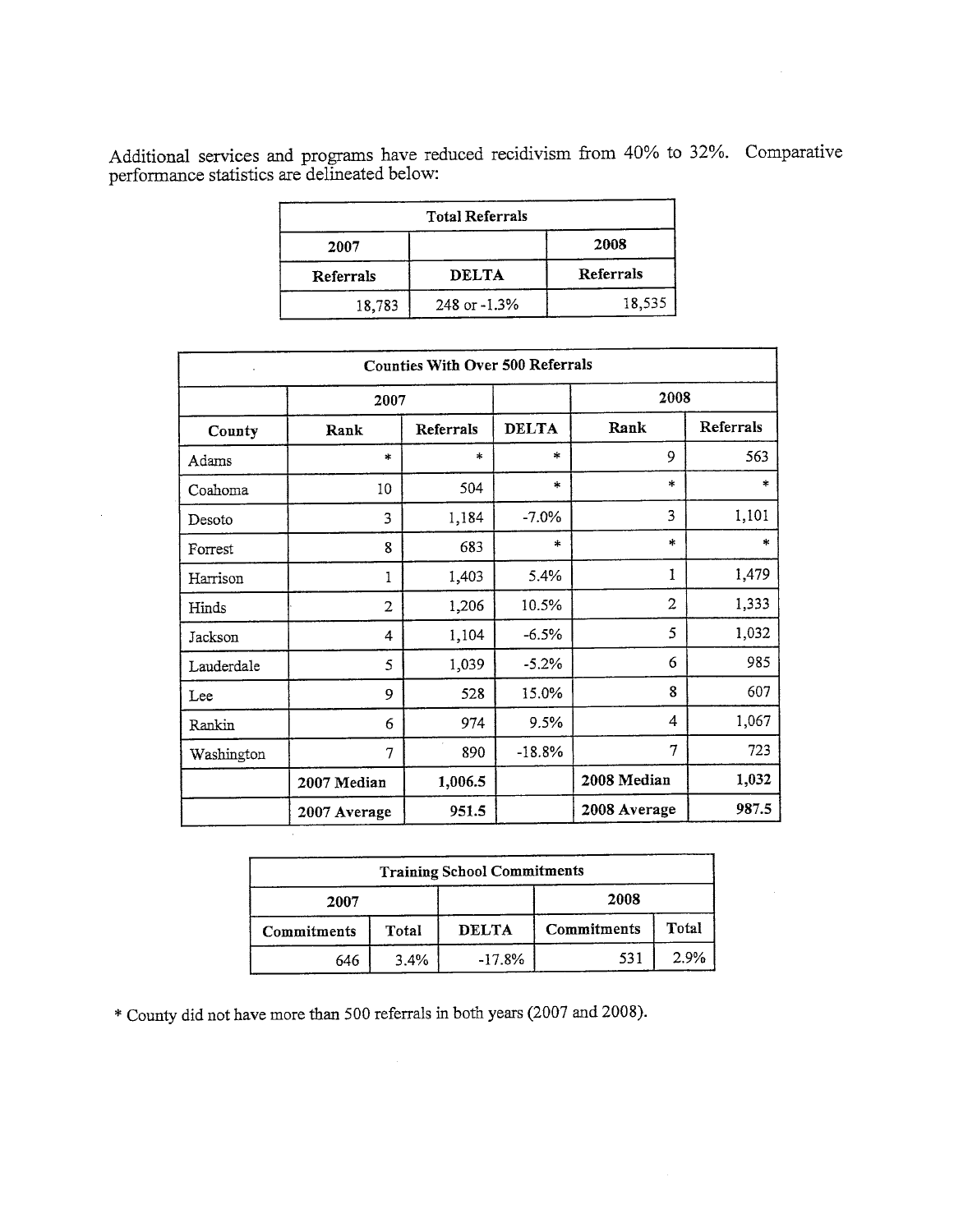#### MISSISSIPPI DEPARTMENT OF HUMAN SERVICES DIVISION OF YOUTH SERVICES

# Annual Report

January 1, 2008 through December 31, 2008

750 North State Street

P. O. Box 352

Jackson, MS 39205

(601) 359-4972

Internet Web Page Address:

[http://www.mdhs.state.ms.us/dys.htm](http://www.mdhs.)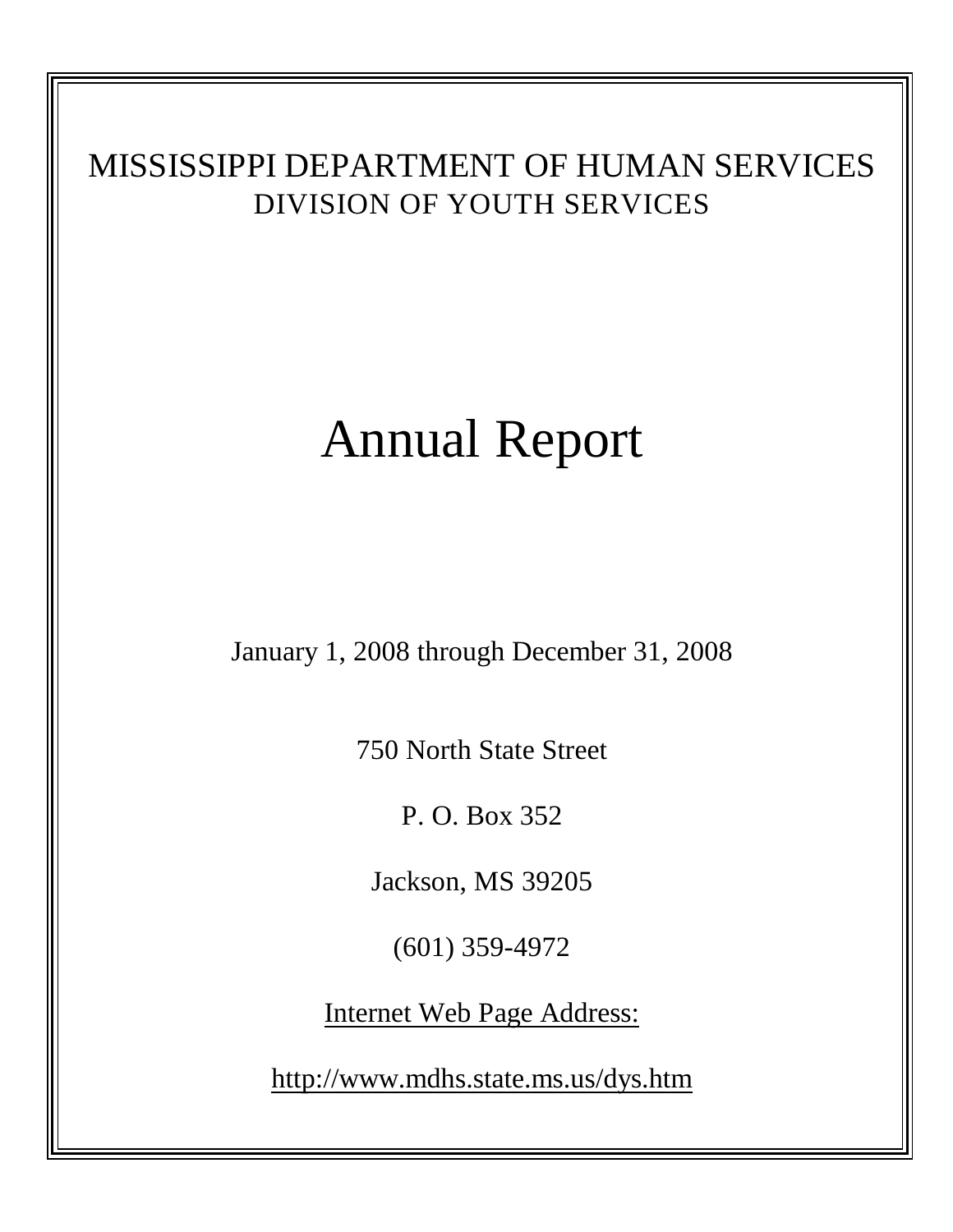#### **CONTACTS**

| <b>State Office</b>                                  |              |
|------------------------------------------------------|--------------|
| Don Thompson                                         |              |
|                                                      | 601-359-4480 |
| <b>Richard Harris</b>                                |              |
|                                                      | 601-359-4180 |
| Kathy H. Pittman                                     |              |
| Director, Division of Youth Services                 |              |
|                                                      | 601-359-4972 |
|                                                      | 601-359-4970 |
| Website @ http://www.mdhs.state.ms.us/dys_policy.htm |              |
| <b>Institutional Services</b>                        |              |
| Jim Maccarone                                        |              |
|                                                      | 601-359-4434 |
|                                                      |              |
| <b>Oakley Campus</b>                                 |              |
| Charlie "Mike" Thornton                              |              |
|                                                      | 601-857-8031 |
|                                                      |              |
| <b>Columbia Campus</b>                               |              |
| Vacant                                               |              |
|                                                      | 601-736-4591 |
| <b>Community Services Program</b>                    |              |
| <b>Clarence Powell</b>                               |              |
|                                                      | 601-359-4955 |
|                                                      |              |
| <b>REGIONS:</b>                                      |              |
| Region I                                             |              |
|                                                      | 662-252-6709 |
| <b>Region II</b>                                     |              |
|                                                      | 662-843-8556 |
| <b>Region III</b>                                    |              |
|                                                      | 601-859-1276 |
| <b>Region IV</b>                                     |              |
|                                                      | 601-485-7881 |
| Region V                                             |              |
|                                                      | 601-833-3311 |
| Region V                                             |              |
|                                                      | 228-865-7028 |
| <b>Region VI</b>                                     | 601-932-5766 |
|                                                      |              |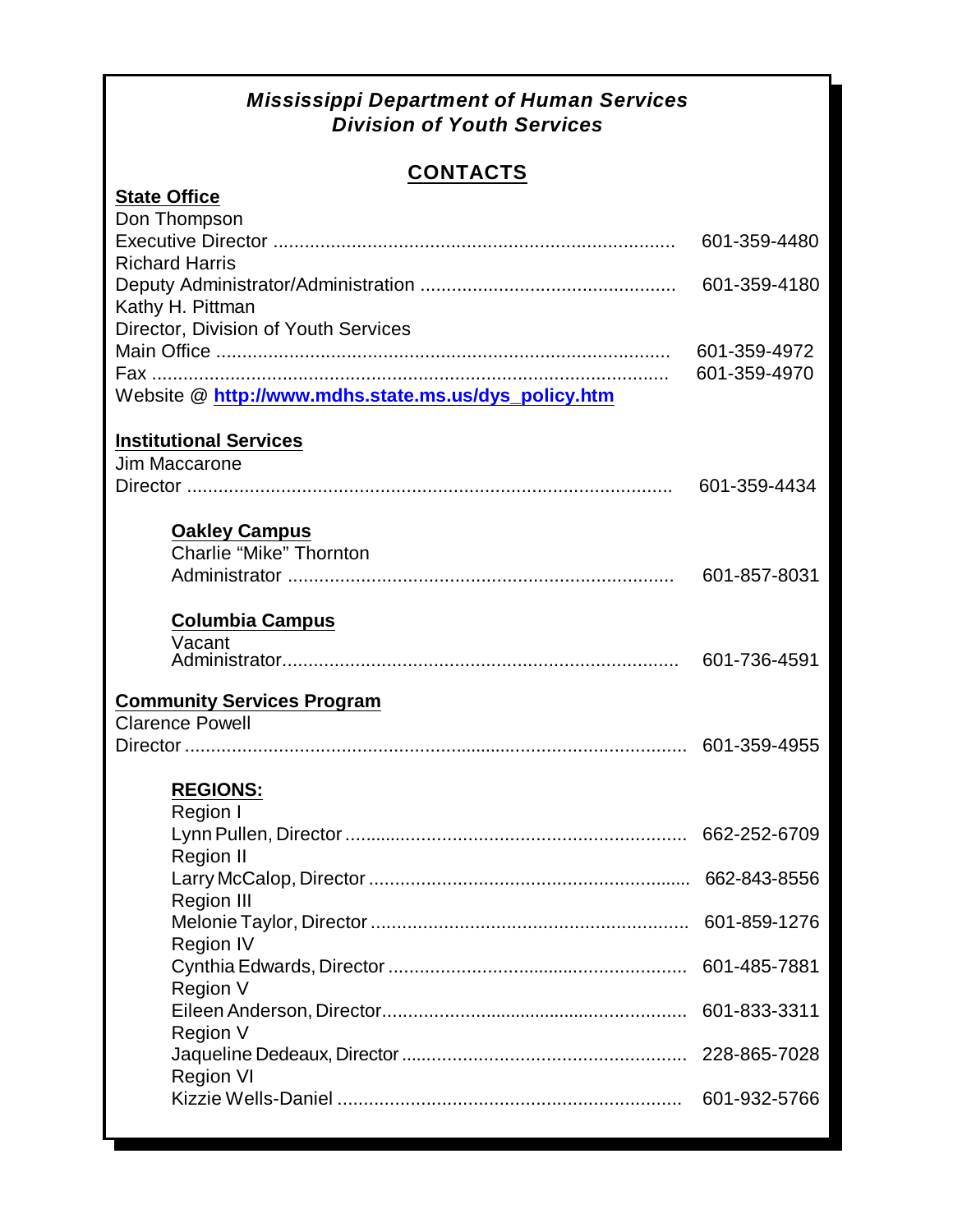#### *TABLE OF CONTENTS*

| (Including Division of Youth Services Mission and Vision Statements)                                                                                                                                                           |                                                                                                                                                                                                                        |                               |
|--------------------------------------------------------------------------------------------------------------------------------------------------------------------------------------------------------------------------------|------------------------------------------------------------------------------------------------------------------------------------------------------------------------------------------------------------------------|-------------------------------|
|                                                                                                                                                                                                                                |                                                                                                                                                                                                                        | ii.                           |
|                                                                                                                                                                                                                                |                                                                                                                                                                                                                        | ΪÜ                            |
|                                                                                                                                                                                                                                |                                                                                                                                                                                                                        |                               |
| <b>Primary Goals of Community Services</b><br><b>Probation and Aftercare Services</b><br>Adolescent Offender Program<br><b>Community Services Intensive Supervision</b><br>Volunteer Services Coordinator Program              | <b>Transitional Living Center</b>                                                                                                                                                                                      |                               |
|                                                                                                                                                                                                                                |                                                                                                                                                                                                                        | Pages 3-4                     |
| Winning Reading Program<br>Fast ForWord Program<br>Local Area Network Computer Labs<br><b>Interactive Video Network</b><br>Library/Media Services<br><b>Character Education Training</b><br><b>GED Preparation and Testing</b> | <b>ACT Preparation and Testing</b><br><b>Vocational Technical Education</b><br>Para-Military Program<br>Individual/Group Therapy<br>Diagnostic and Evaluation<br>Multi-systemic Service<br>Mississippi Arts Commission |                               |
|                                                                                                                                                                                                                                |                                                                                                                                                                                                                        | Pages 5-15                    |
|                                                                                                                                                                                                                                |                                                                                                                                                                                                                        | 5                             |
|                                                                                                                                                                                                                                |                                                                                                                                                                                                                        | 6                             |
|                                                                                                                                                                                                                                |                                                                                                                                                                                                                        | 7                             |
|                                                                                                                                                                                                                                |                                                                                                                                                                                                                        | 8                             |
|                                                                                                                                                                                                                                |                                                                                                                                                                                                                        | 10                            |
|                                                                                                                                                                                                                                |                                                                                                                                                                                                                        | 12                            |
|                                                                                                                                                                                                                                |                                                                                                                                                                                                                        | 13                            |
|                                                                                                                                                                                                                                |                                                                                                                                                                                                                        | 14                            |
|                                                                                                                                                                                                                                |                                                                                                                                                                                                                        | 16                            |
|                                                                                                                                                                                                                                |                                                                                                                                                                                                                        | 17                            |
|                                                                                                                                                                                                                                |                                                                                                                                                                                                                        | <b>Alphabetical by County</b> |

*State Map with County Dispositions*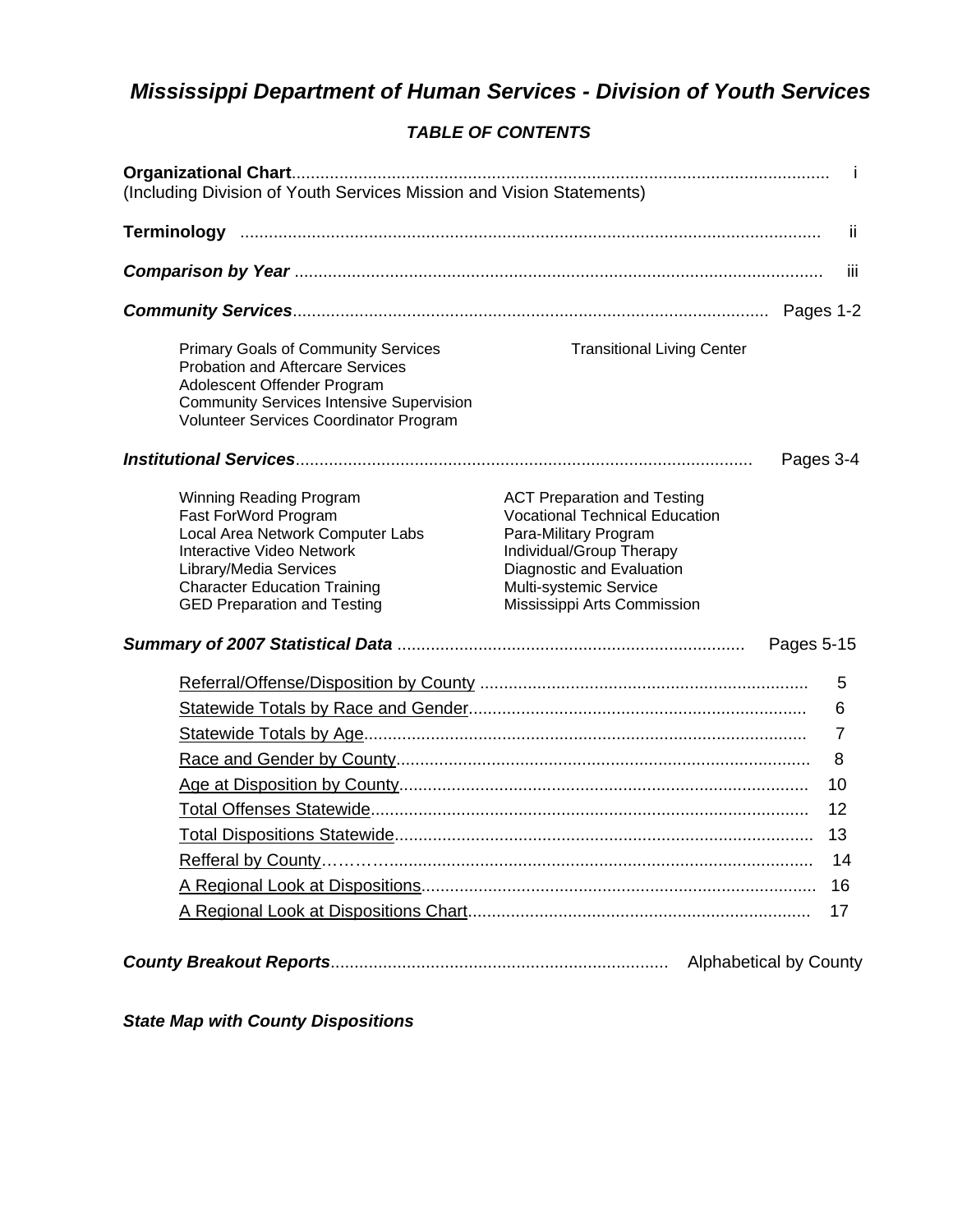

#### *MISSION STATEMENT*

The mission of the Division of Youth Services is to provide leadership for change for youth, family units and communities in Mississippi. It operates by creating legitimate, alternative pathways to adulthood through equal access to services that are least intrusive, culturally sensitive and consistent with the highest professional standards.

#### *VISION STATEMENT*

The vision of the Division of Youth Services is that every child will experience success in caring and nurturing communities that cherish children, and teach them to value family and community. Our vision is guided by the fact that decisions and actions affecting children today will determine their quality of life tomorrow.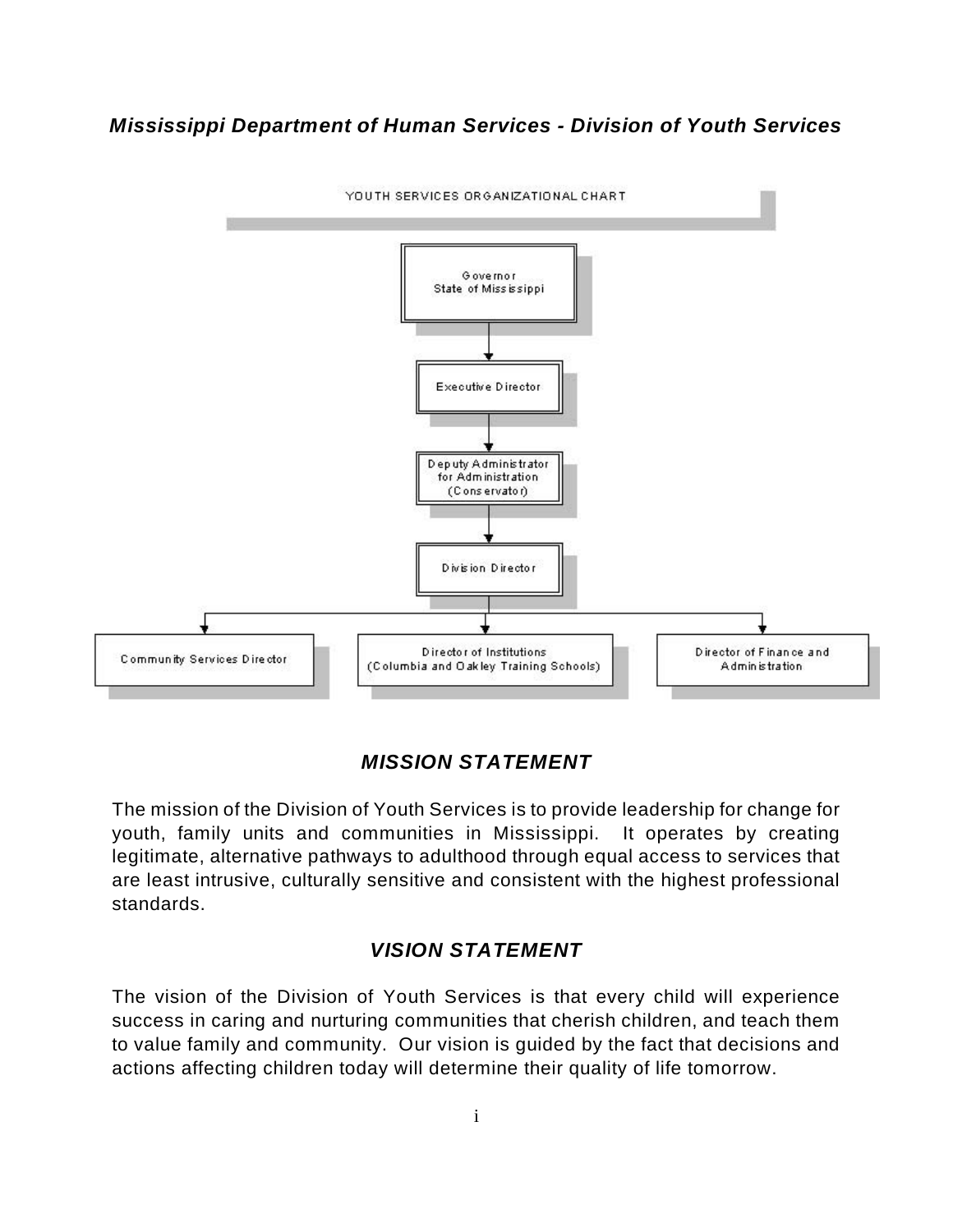|                                     | <b>TERMINOLOGY</b>                                                                                                                                                                                                                    |
|-------------------------------------|---------------------------------------------------------------------------------------------------------------------------------------------------------------------------------------------------------------------------------------|
|                                     |                                                                                                                                                                                                                                       |
| <b>CASE</b>                         | A case is defined as a referral that has been disposed of.                                                                                                                                                                            |
| <b>DELINQUENT</b><br><b>OFFENSE</b> | A delinquent offense is a violation of a law which would be<br>considered a crime if committed by an adult.                                                                                                                           |
| <b>DISPOSITION</b>                  | Disposition is the act of disposing or handling a referral<br>that has been made to the Youth Court, either formally or<br>informally.                                                                                                |
| <b>DISPOSED</b>                     | The term used when a decision is made on how to handle<br>a case, usually at the discretion of the youth courts.                                                                                                                      |
| <b>JUVENILE</b><br><b>OFFENSE</b>   | An act committed in violation of a law. Offenses may be<br>classified as either delinquent or status.                                                                                                                                 |
| <b>REFERRAL</b>                     | A request by police, parents, or an agency that a juvenile<br>intake unit take appropriate action concerning a juvenile<br>alleged to have committed a delinquent or status offense.<br>A referral may involve more than one offense. |
| <b>STATUS</b>                       | A status offense is an act, which if committed by an adult,<br>is not designated as a crime under state or federal law, or<br>municipal or county ordinance.                                                                          |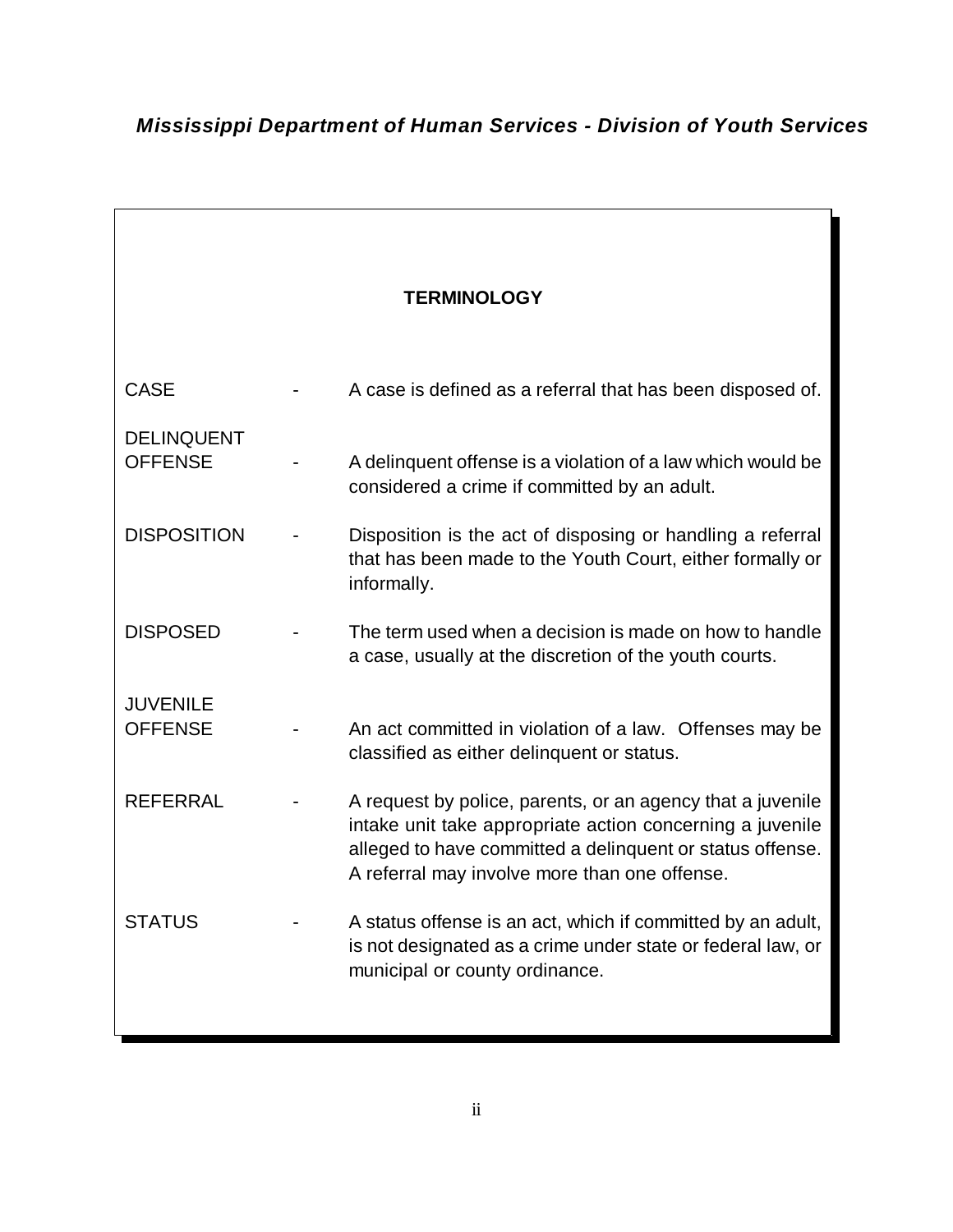| <b>A COMPARISON BY YEAR</b>  |           |                           |                                         |           |         |
|------------------------------|-----------|---------------------------|-----------------------------------------|-----------|---------|
|                              |           |                           |                                         |           |         |
|                              |           | <b>TOTAL REFERRALS</b>    |                                         |           |         |
|                              | 2007      |                           | 2008                                    |           |         |
|                              | 18,783    |                           | 18,535                                  |           |         |
|                              |           |                           |                                         |           |         |
|                              |           |                           | <b>COUNTIES WITH OVER 500 REFERRALS</b> |           |         |
| 2007                         |           |                           | 2008                                    |           |         |
| <b>COAHOMA</b>               |           | 504                       | <b>ADAMS</b>                            | 563       |         |
| <b>DESOTO</b>                |           | 1184                      | <b>DESOTO</b>                           | 1101      |         |
| <b>FORREST</b>               |           | 683                       | <b>HARRISON</b>                         | 1,479     |         |
| <b>HARRISON</b>              |           | 1,403                     | <b>HINDS</b>                            | 1,333     |         |
| <b>HINDS</b>                 |           | 1,206                     | <b>JACKSON</b>                          | 1,032     |         |
| <b>JACKSON</b>               |           | 1,104                     | LAUDERDALE                              | 985       |         |
| <b>LAUDERDALE</b>            |           | 1,039                     | <b>LEE</b>                              | 607       |         |
| <b>LEE</b>                   |           | 528                       | <b>RANKIN</b>                           | 1,067     |         |
| <b>RANKIN</b>                |           | 974                       | <b>WASHINGTON</b>                       | 723       |         |
| <b>WASHINGTON</b>            |           | 890                       |                                         |           |         |
|                              |           |                           |                                         |           |         |
|                              |           | <b>TOP 5 OFFENSES</b>     |                                         |           |         |
| 2007                         |           |                           | 2008                                    |           |         |
| DISORDERLY CONDUCT           | 4,917     |                           | DISORDERLY CONDUCT                      |           | 5,271   |
| SIMPLE ASSUALT               | 3,189     |                           | SIMPLE ASSUALT                          |           | 3,028   |
| CHILD IN NEED OF SUPERVISION | 2,315     |                           | CHILD IN NEED OF SUPERVISION            |           | 2,061   |
| MAL. MISCHIEF/VANDALISM      | 1,616     |                           | <b>DRUG OFFENSES</b>                    |           | 1,388   |
| <b>DRUG OFFENSES</b>         | 1,491     |                           | MAL. MISCHIEF/VANDALISM                 |           | 1,300   |
|                              |           |                           |                                         |           |         |
|                              |           | <b>TOP 5 DISPOSITIONS</b> |                                         |           |         |
| 2007                         |           |                           | 2008                                    |           |         |
| SUPERVISED PROBATION         | 4,996     |                           | SUPERVISED PROBATION                    |           | 5,667   |
| WARN, COUNSEL, RELEASE       | 4,976     |                           | WARN, COUNSEL, RELEASE                  |           | 4,077   |
| <b>DISMISSED</b>             | 1,908     |                           | <b>DISMISSED</b>                        |           | 1,674   |
| UNSUPERVISED PROBATION       | 1,034     |                           | ADOLESCENT OFFENDER PRO.                |           | 1,198   |
| ADOLESCENT OFFENDER PRO.     | 974       |                           | <b>HELD OPEN/RETIRED</b>                |           | 1,035   |
|                              |           |                           |                                         |           |         |
|                              |           |                           | <b>TRAINING SCHOOL COMMITMENTS</b>      |           |         |
| 2007                         |           |                           | 2008                                    |           |         |
| 646                          | <b>OR</b> | .034%                     | 531                                     | <b>OR</b> | 0.0286% |

Youth Court statistical data contained herein is based upon information reported to Mississippi Department of Human Services, Division of Youth Services (MDHS/DYS) by local youth courts, court staff, court clerks and county staff assigned to the local youth courts. As with large data collection projects of this type involving thousands of cases and dozens of reporters (I.e., county intake, county counselors, school attendance officers, and Youth Services' staff) from various jurisdictions, the assignment of an error rate is difficult. However, no system is perfect, and a small error rate, both human and mechanical, should be considered when analyzing data. Also, note that different counties count only one offense and one disposition per referral, while others may county multiple offenses and multiple dispositions per referral.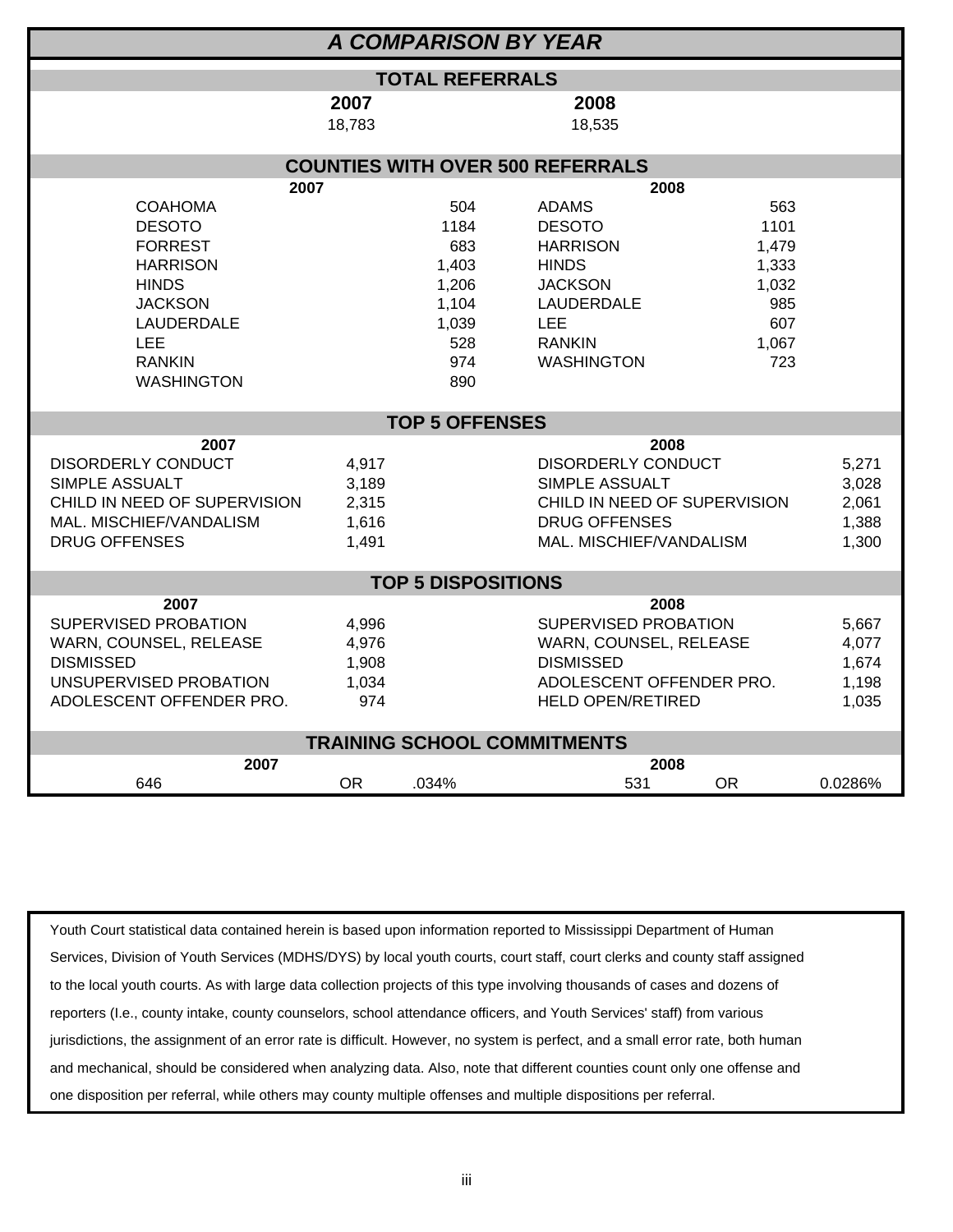#### **COMMUNITY SERVICES PROGRAMS AND SERVICES**

The primary goals of Community Services are:

- To ensure a balanced approach of accountability, competency development and community safety in providing quality services that address the needs of clients, individual victims and the community;
- To test the effectiveness of community-based programs in decreasing recidivism at the state training schools and thus diverting youth from out of home placement and providing appropriate wrap-around services in the community;
- To establish multi-agency, cooperative partnerships with local communities; and,
- To establish uniformity in DYS services, case management practices and procedures.

**Probation and Aftercare Services** are provided to juveniles referred to the youth courts in Mississippi. Individual, group and family counseling**,** intake, pre-court investigation, case management, and referral and placement services are some of the services provided by Youth Services Counselors.

The **Adolescent Offender Program (AOP)** is a community-based partnership among the Mississippi Department of Human Services/Division of Youth Services, mental health agencies, community agencies and local multi-agency councils. The AOP creates a mechanism within communities to coordinate services, share resources and reduce the number of young offenders placed in state training schools. The program, which focuses on the family, seeks to assist local communities in coordinating and providing services to families atrisk. Eleven (11) AOP sites utilize the Fast ForWord® family of reading intervention products. This program is a cognitive learning tool which retrains the brain to learn in a more efficient way allowing the students to achieve greater success. Six (6) AOP sites have had staff certified to use the PX2 model from Pacific Institute that builds strength of character and strong selfbelief, so that youth can stand up to negative influences and maintain confidence in their own decisions. It is designed to be a life-changing experience, not just for teens but for the entire family.

The **Community Services Intensive Supervision Program (CSISP)** is a community-based intensive supervision program for serious habitual youthful offenders. The program provides intensive probation/parole supervision, and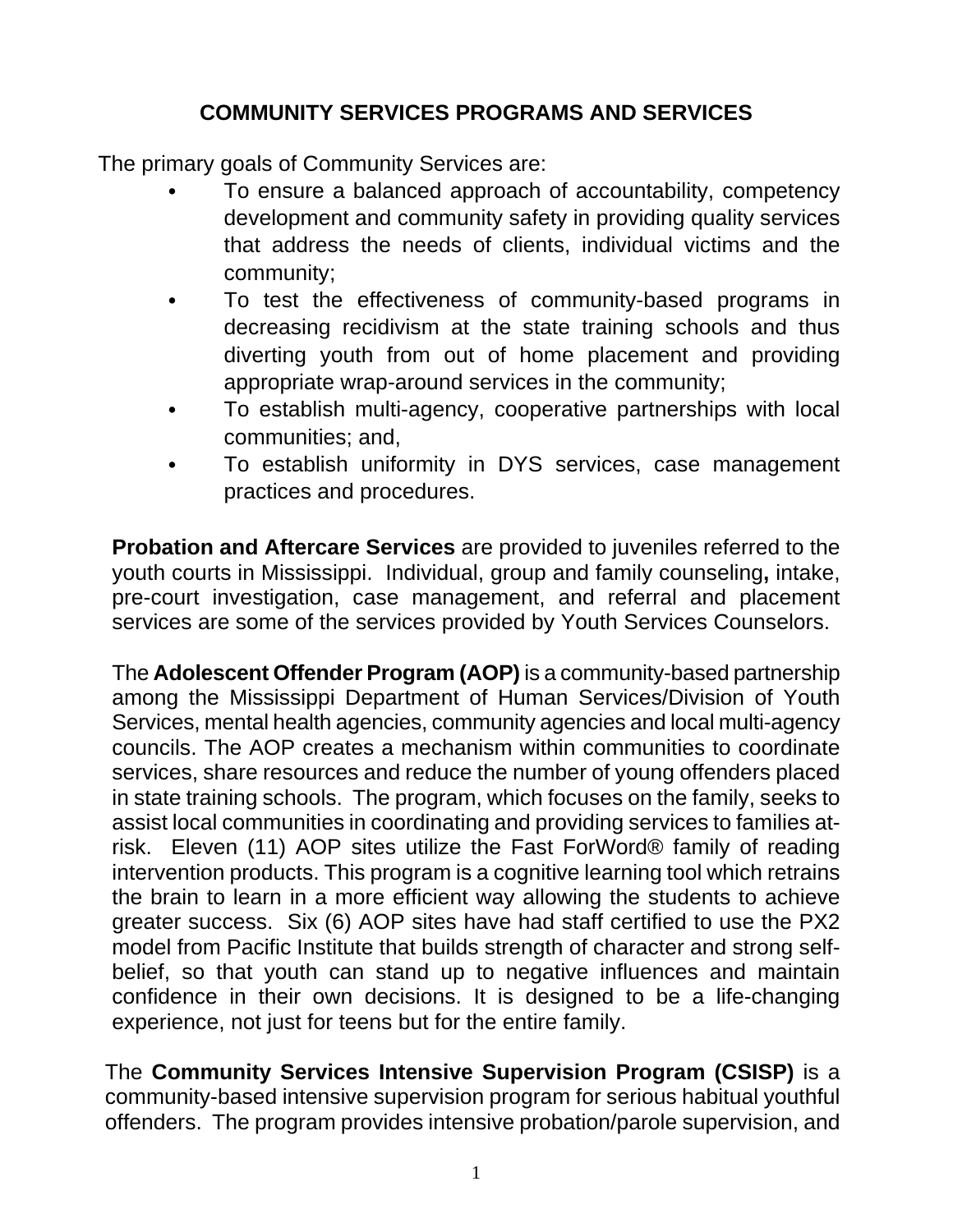greater support for offenders and their families than traditional supervision.

The **Volunteer Services Coordinator Program** unites youthful offenders and their families with individuals, organizations and community civic groups, creating a mechanism to obtain and coordinate services and share resources. The program was designed to enhance the services provided by the Youth Services Counselors, to reduce the number of repeat offenders, to reduce the number of youth committed to training school, connect youth and families with mentors and appropriate community resources, and to inspire and encourage youth to become law abiding, productive citizens.

The **Transitional Living Center (TLC)** is a voluntary, group living program operated by MDHS/DYS. As part of the agency's continuing efforts to provide multifaceted opportunities and alternative forms of intervention for the youth of the State of Mississippi, DYS began a "school-to-school/school-to-work" program through this venture. The TLC offers assistance in employment, educational opportunities (General Education Diploma (GED) preparation), independent living, community life and staff development.

#### **INSTITUTIONAL SERVICES AND PROGRAMS**

DYS provides institutional care to delinquent juveniles committed to MDHS/DYS custody. The psycho-educational program offered at the Oakley Training School (OTS) and Columbia Training School (CTS) begins with the arrival of the youth on campus with a standardized admission, intake, and orientation process conducted by designated staff. Once the youth is assessed, he is placed into an appropriate housing unit and staff begin developing a comprehensive service plan for him involving treatment programs, counseling, recreation, and education. DYS is a school district comprised of two accredited non-public schools: Williams School on the campus of Oakley Training School and East Columbia School located on the campus of Columbia Training School. One program for the youth found to be eligible through the screening process is the para-military training program designed to build basic concepts of self-discipline, character development, self-worth, personal responsibility, attention to detail, a sense of urgency, and respect for constituted authority. After students are assessed in the area of mental health, physical, academic and vocational aptitude, and given a complete physical by a physician, they are placed in academic and/or vocational classes, based on these results and the cumulative educational records at Williams School (OTS) and East Columbia School (CTS).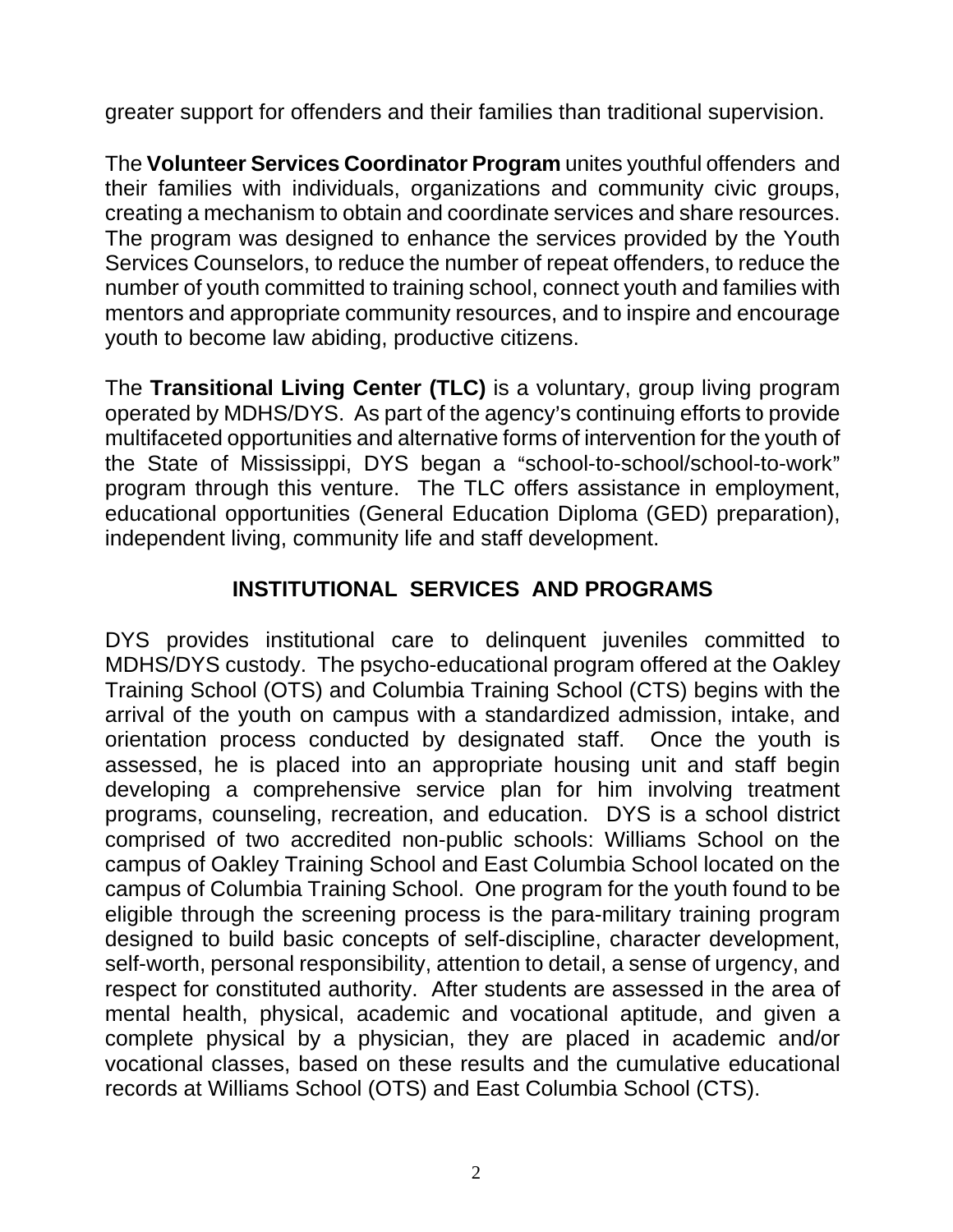**Winning Reading** is a tutorial program designed for students scoring third grade or below. The method used is the WINNING program which is based on Dr. Jane Hodges', **Sing, Spell, Read, and Write**. Students sequentially progress from entry level skills in reading to fourth grade skill level.

**Fast ForWord Program** is a computer based reading program from Scientific Learning that has been installed in the labs at both schools.

**Local Area Network (LAN) Computer Labs** are housed in Williams School and East Columbia School. A thirteen (13) work station network lab provides remedial and job interest assessment, and a fourteen (14) work station lab provides AZTEC software for remedial work, grade level course work and enrichment. Scientific Learning software, a cognitive learning tool is used in these labs.

**Interactive Video Network (IVN)** allows students at both training schools to interact with each other in GED and gifted classes. The electronic classrooms have allowed students to take electronic field trips and view satellite downlinks of various programs. The room is also beneficial to all departments by giving staff access to interactive video-conferences with staff counterparts. The rooms were equipped as part of the Star School Project through the MS Educational Television Interactive Video Network (METIVN).

**Library/Media Services** are provided to all students. Williams School and East Columbia School have licensed library/media specialists. Teachers are assisted with instructional planning and delivery.

**Character Education Training** is offered to students at the institutions. The aim of the program is the development of responsible citizenship skills.

**The General Education Diploma (GED) Preparation and Testing** are offered to eligible students at Williams School and East Columbia School. Students tested at the training schools have an average pass rate of 80%.

**A.C.T. Preparation and Testing** are offered to students who have graduated from high school or earned a GED.

**Vocational Technical Education** funds and grants have been received to improve educational programs at the Oakley and Columbia Campus. Vocational training programs at OTS include: Welding, Carpentry, Auto Body, Small Engine Repair, Brick Masonry, Technology Preparation, Custodial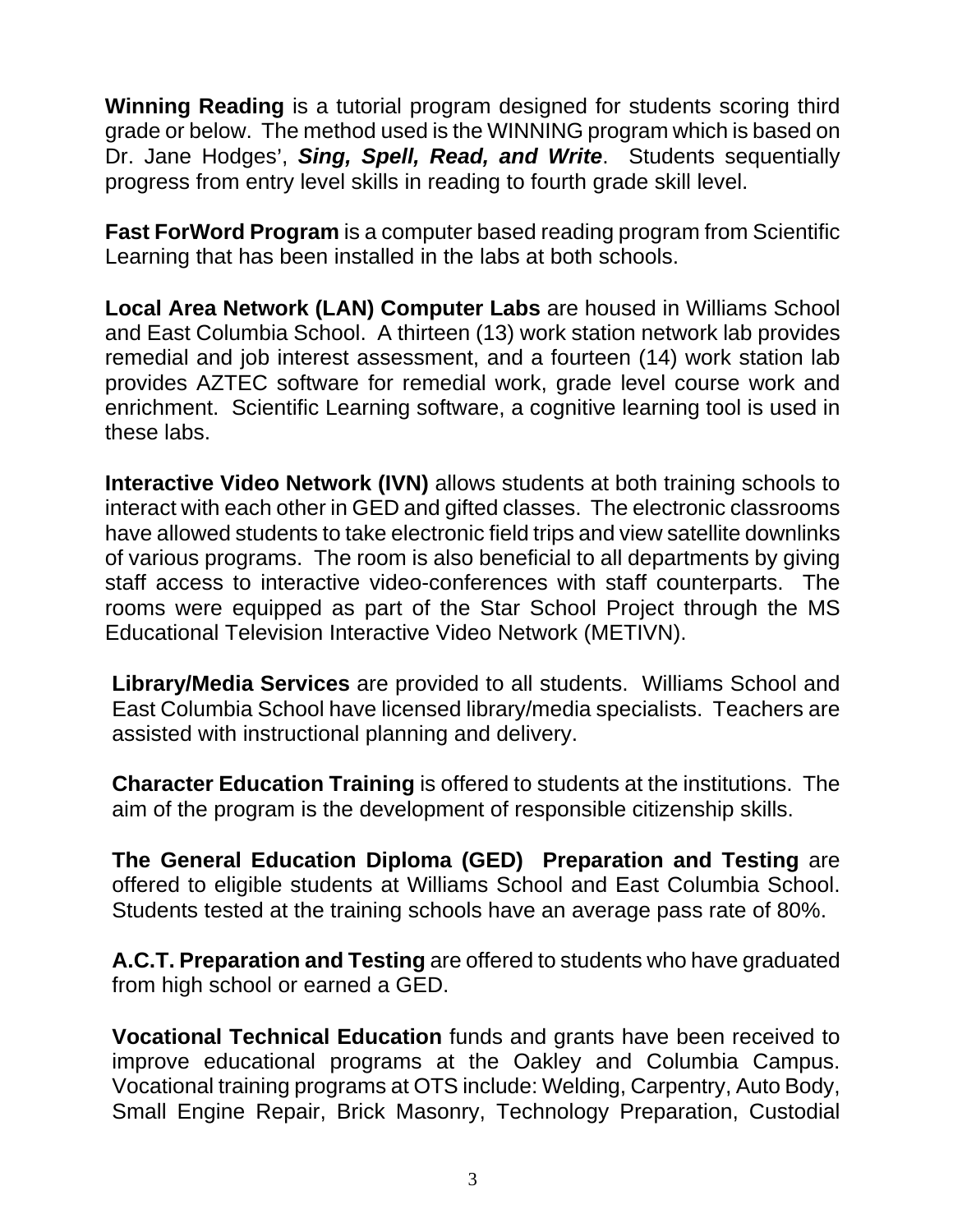Maintenance, and Basic Business Computer. Programs at the Columbia Campus include: Basic Business, Commerce and Family Dynamics, and Custodial Maintenance.

The **Para-military Training Program** is designed to instill responsibility, attention to detail, a sense of order and discipline. To accomplish this, the program utilizes five instructional parts: Drill and Ceremonies, Military Conduct, Physical Training, Fellowship and Teamwork, and Leadership Development. The Armed Services Vocational Aptitude Battery (ASVAB) preparation and testing are offered to students who express an interest; this is a jointly coordinated initiative with the Military Entrance Processing Station (MEPS).

**Individual/Group Therapy** counseling emphasizes reality therapy, social skills development, anger management, sex education, including information on sexually transmitted diseases, and abstinence, drug and alcohol awareness, character education.

**Diagnostic and Evaluation** allow staff to gather medical, dental, recreational, educational, vocational, and psychological data on each student. Each student receives a complete physical and a mental health assessment which includes Intelligence Quotient (IQ) testing, personality profiles, a drug and alcohol abuse risk questionnaire, suicide risk assessment, achievement testing, and a trauma risk assessment tool called the *Trauma Symptom Checklist for Children.*

The **Multi-Systemic Service** is a self-improvement and life skills training program offered to students at OTS as part of the Phase I of the Re-Entry Project. The program consists of life-management skills sessions, evaluation, and aftercare services.

The **Mississippi Arts Commission** -- Community In Schools Grant Project is currently serving students at OTS and CTS in Creative Writing and Art classes**,**  taught by licensed instructors from the nearby college.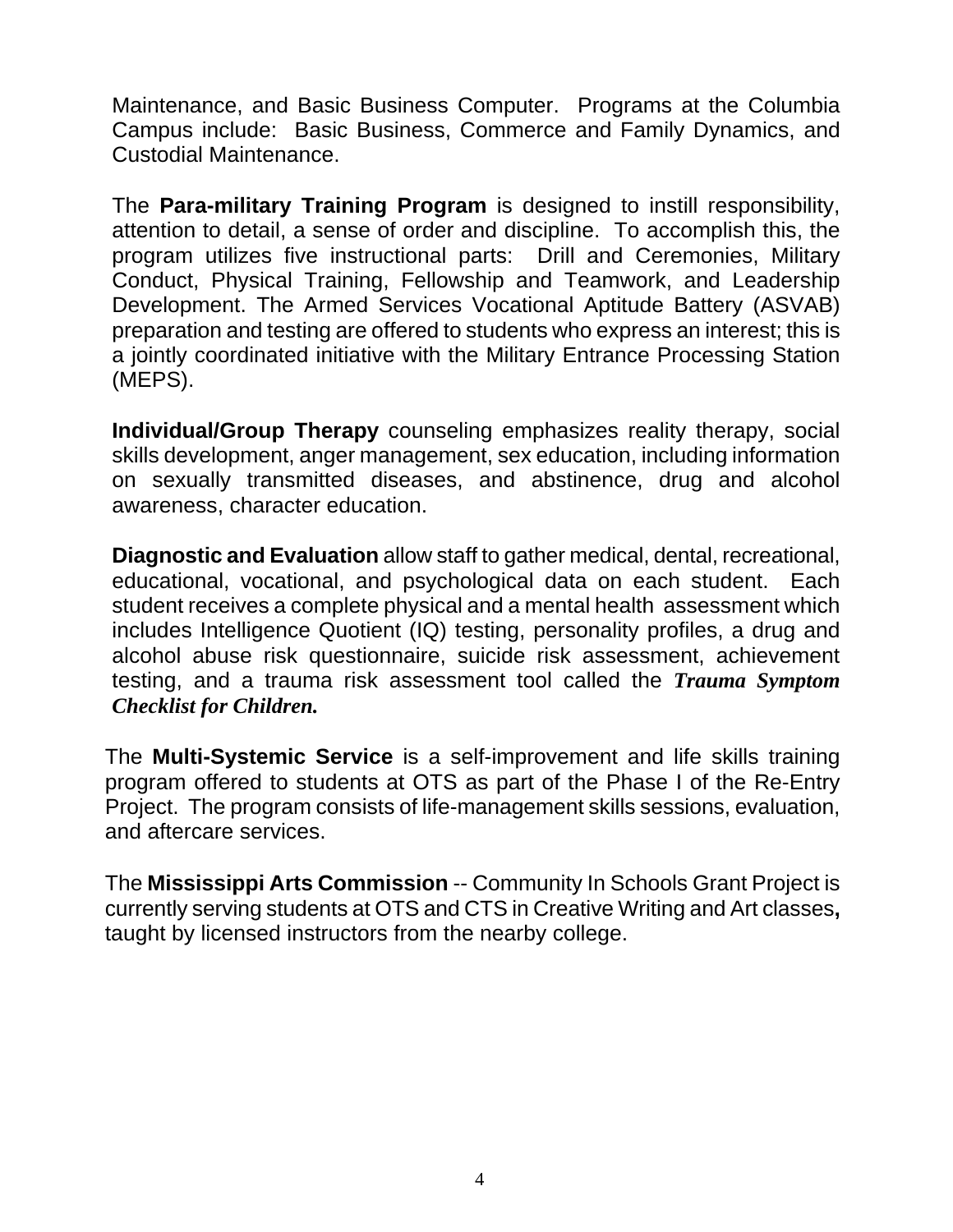### *Referrals by County*

| <b>REFERRALS</b>  |                  |                        |                  |
|-------------------|------------------|------------------------|------------------|
| <b>COUNTY</b>     | <b>REFERRALS</b> | <b>COUNTY</b>          | <b>REFERRALS</b> |
| <b>ADAMS</b>      |                  | 563 LEFLORE            | 206              |
| <b>ALCORN</b>     |                  | 111 LINCOLN            | 361              |
| <b>AMITE</b>      |                  | 113 LOWNDES            | 170              |
| <b>ATTALA</b>     |                  | <b>39 MADISON</b>      | 378              |
| <b>BENTON</b>     |                  | <b>7 MARION</b>        | 121              |
| <b>BOLIVAR</b>    |                  | 232 MARSHALL           | 216              |
| <b>CALHOUN</b>    |                  | 60 MONROE              | 200              |
| <b>CARROLL</b>    |                  | 14 MONTGOMERY          | 90               |
| <b>CHICKASAW</b>  |                  | 27 NESHOBA             | 115              |
| <b>CHOCTAW</b>    |                  | 8 NEWTON               | 89               |
| <b>CLAIBORNE</b>  |                  | <b>76 NOXUBEE</b>      | 24               |
| <b>CLARKE</b>     |                  | 62 OKTIBBEHA           | 73               |
| <b>CLAY</b>       |                  | 114 PANOLA             | 224              |
| <b>COAHOMA</b>    |                  | 452 * PEARL CITY       | 265              |
| <b>COPIAH</b>     |                  | 212 PEARL RIVER        | 75               |
| <b>COVINGTON</b>  |                  | 52 PERRY               | 13               |
| <b>DESOTO</b>     | 1,101 PIKE       |                        | 457              |
| <b>FORREST</b>    |                  | 471 PONTOTOC           | 71               |
| <b>FRANKLIN</b>   |                  | <b>83 PRENTISS</b>     | 69               |
| <b>GEORGE</b>     |                  | 250 QUITMAN            | 104              |
| <b>GREENE</b>     |                  | 34 RANKIN              | 1,067            |
| <b>GRENADA</b>    |                  | 397 SCOTT              | 190              |
| <b>HANCOCK</b>    |                  | 272 SHARKEY            | 57               |
| <b>HARRISON</b>   |                  | 1,479 SIMPSON          | $\overline{115}$ |
| <b>HINDS</b>      |                  | 1,333 SMITH            | 56               |
| <b>HOLMES</b>     |                  | 61STONE                | 62               |
| <b>HUMPHREYS</b>  |                  | 36 SUNFLOWER           | 210              |
| <b>ISSAQUENA</b>  |                  | <b>15 TALLAHATCHIE</b> | 209              |
| <b>ITAWAMBA</b>   |                  | 97 TATE                | 112              |
| <b>JACKSON</b>    |                  | 1,032 TIPPAH           | 50               |
| <b>JASPER</b>     |                  | 131 TISHOMINGO         | 58               |
| <b>JEFFERSON</b>  |                  | 32 TUNICA              | 111              |
| <b>JEFF-DAVIS</b> |                  | 40 UNION               | 52               |
| <b>JONES</b>      |                  | 180 WALTHALL           | 121              |
| <b>KEMPER</b>     |                  | 27 WARREN              | 208              |
| <b>LAFAYETTE</b>  |                  | 210 WASHINGTON         | 723              |
| <b>LAMAR</b>      |                  | 146 WAYNE              | 88               |
| <b>LAUDERDALE</b> |                  | 985 WEBSTER            | 14               |
| <b>LAWRENCE</b>   |                  | <b>39 WILKINSON</b>    | 73               |
| <b>LEAKE</b>      |                  | 16 WINSTON             | 42               |
| <b>LEE</b>        |                  | <b>607 YALOBUSHA</b>   | 56               |
|                   |                  | <b>YAZOO</b>           | 324              |
| <b>TOTAL</b>      |                  |                        | 18,535           |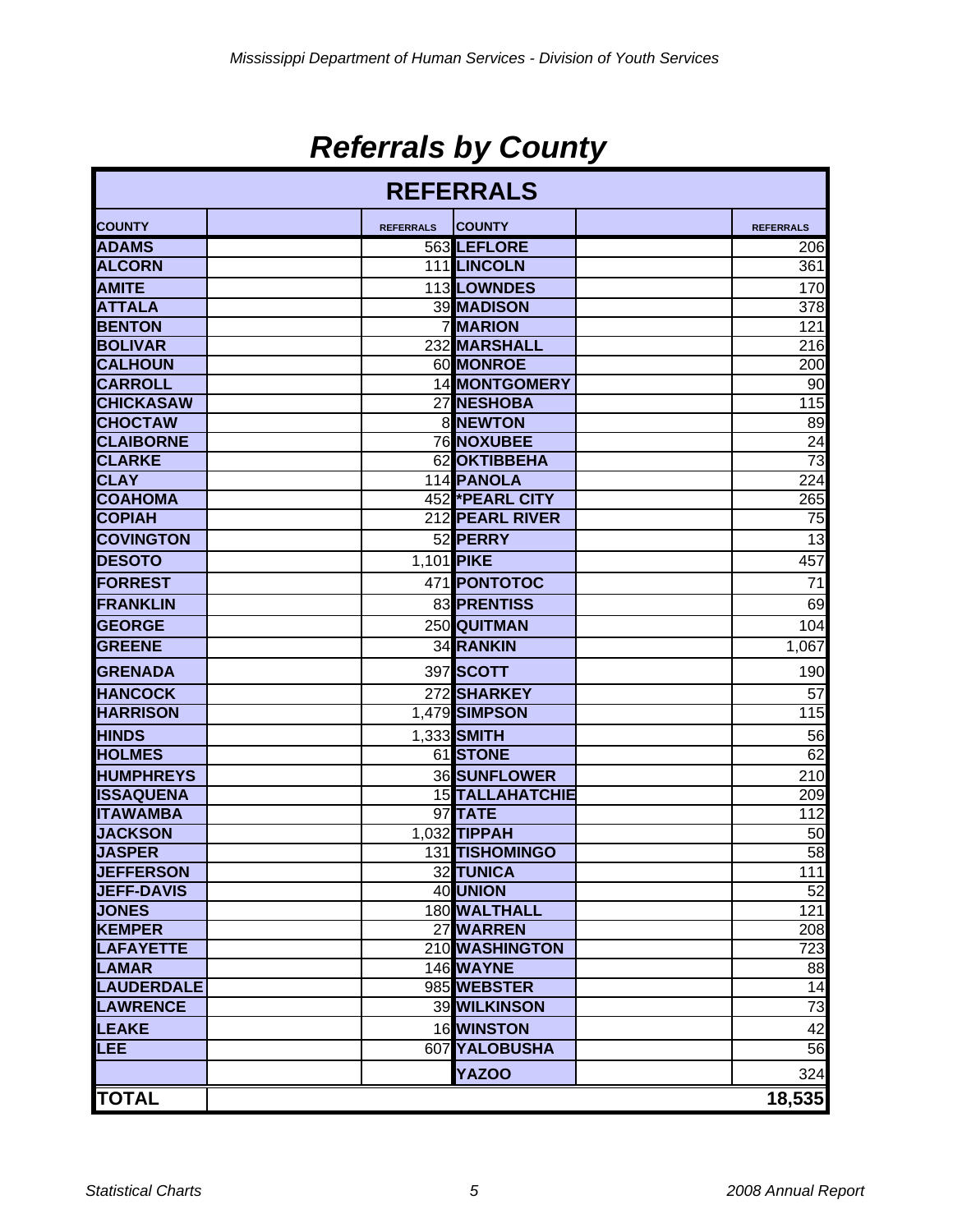# *Statewide Totals by Race and Gender*

| 8,356  |                         |        |
|--------|-------------------------|--------|
| 3,986  | <b>AFRICAN AMERICAN</b> | 12,342 |
|        |                         |        |
| 4,042  |                         |        |
| 1,954  | <b>CAUCASIAN</b>        | 5,996  |
|        |                         |        |
| 107    |                         |        |
| 35     | <b>HISPANIC</b>         | 142    |
|        |                         |        |
| 13     |                         |        |
| 9      | <b>AMERICAN INDIAN</b>  | 22     |
|        |                         |        |
| 30     |                         |        |
| 3      | <b>ASIAN</b>            | 33     |
|        |                         |        |
| 18,535 | <b>TOTAL</b>            | 18,535 |
|        |                         |        |

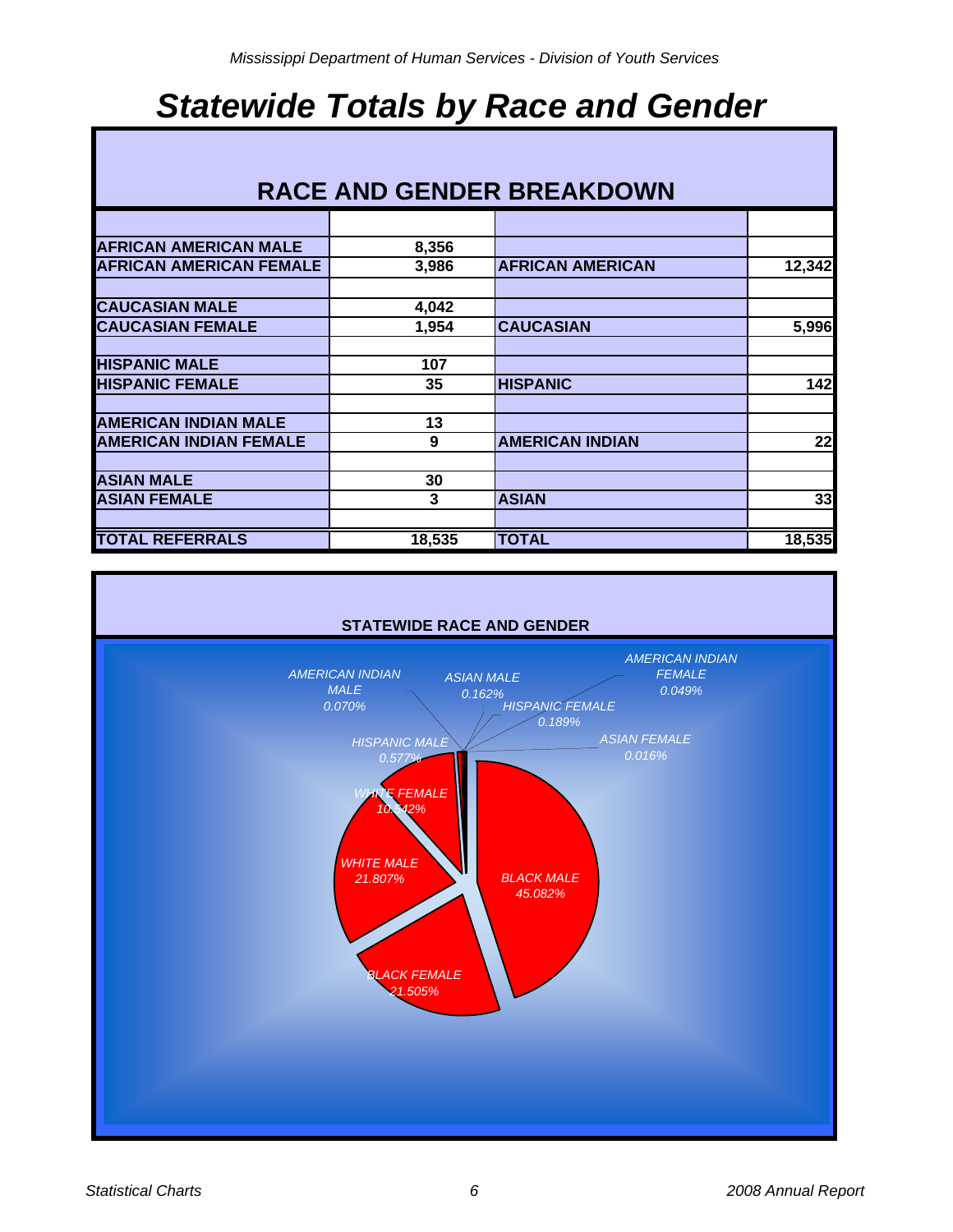# *Statewide Totals by Age*

| <b>AGE AT DISPOSITION</b> |  |  |  |  |  |
|---------------------------|--|--|--|--|--|
|---------------------------|--|--|--|--|--|

| <b>7 AND UNDER</b>                                     | 54               |
|--------------------------------------------------------|------------------|
|                                                        | 57               |
|                                                        | 73               |
|                                                        | 194              |
|                                                        | 415              |
|                                                        | 801              |
| 8<br>9<br>10<br>11<br>12<br>13<br>14<br>15<br>16<br>17 | 1808             |
|                                                        | 3021             |
|                                                        | 3940             |
|                                                        | 4696             |
|                                                        | 3336             |
| 18                                                     | 138              |
| <b>19 AND OVER</b>                                     | $2 \overline{)}$ |
|                                                        |                  |
| <b>TOTAL</b>                                           | 18,535           |

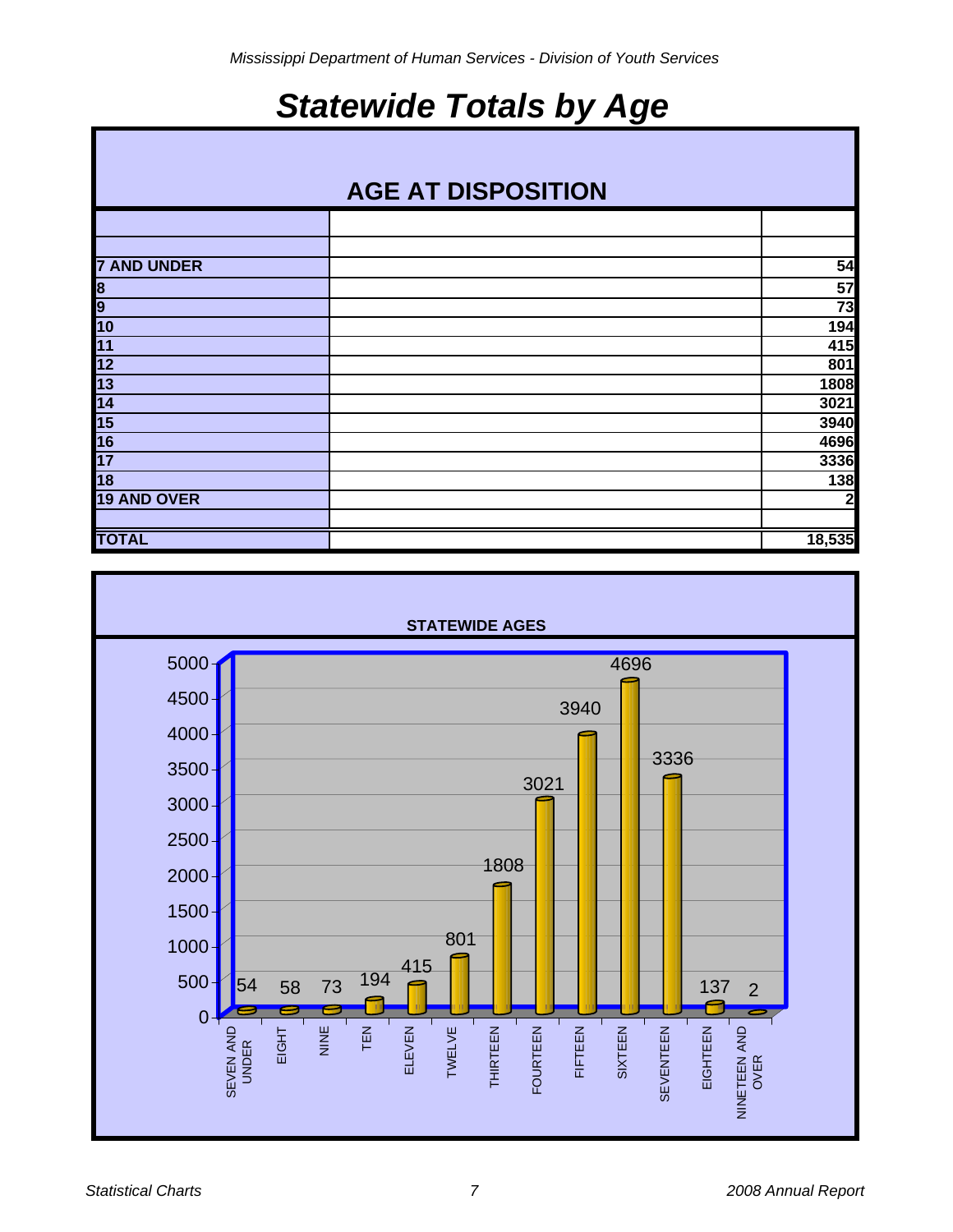# *Race And Gender by County*

| <b>RACE AND GENDER</b>             |             |                 |                     |                     |                     |                   |                            |                             |                |                             |                |
|------------------------------------|-------------|-----------------|---------------------|---------------------|---------------------|-------------------|----------------------------|-----------------------------|----------------|-----------------------------|----------------|
|                                    |             | <b>AFRICAN</b>  |                     |                     |                     |                   |                            | <b>AMERICAN</b>             |                |                             |                |
|                                    |             | <b>AMERICAN</b> |                     | <b>CAUCASIAN</b>    |                     | <b>HISPANIC</b>   |                            | <b>INDIAN</b>               |                | <b>ASIAN</b>                |                |
| <b>COUNTY</b>                      | <b>MALE</b> | <b>FEMALE</b>   | <b>MALE</b>         | <b>FEMALE</b>       | <b>MALE</b>         | <b>FEMALE</b>     | <b>MALE</b>                | <b>FEMALE</b>               | <b>MALE</b>    | <b>FEMALE</b>               | <b>TOTAL</b>   |
| <b>ADAMS</b>                       | 278         | 225             | 27                  | 33                  | 0                   | 0                 | 0                          | 0                           | 0              | 0                           | 563            |
| <b>ALCORN</b>                      | 22          | 2               | 57                  | 26                  | 3                   | 1                 | 0                          | 0                           | 0              | 0                           | 111            |
| <b>AMITE</b>                       | 58          | 42              | 9                   | 3                   | 1                   | 0                 | 0                          | 0                           | 0              | 0                           | 113            |
| ATTALA                             | 20          | 12              | 3                   | 4                   | 0                   | 0                 | 0                          | $\mathbf 0$                 | 0              | 0                           | 39             |
| <b>BENTON</b>                      | 4           | 0               | 1                   | 1                   | 0                   | $\Omega$          | 0                          | 1                           | 0              | 0                           | $\overline{7}$ |
| BOLIVAR                            | 133         | 71              | 21                  | 7                   | 0                   | 0                 | 0                          | $\mathbf 0$                 | 0              | 0                           | 232            |
| <b>CALHOUN</b>                     | 22          | 9               | 22                  | 5                   | 2                   | 0                 | 0                          | 0                           | 0              | 0                           | 60             |
| <b>CARROLL</b>                     | 8           | 1               | 5                   | 0                   | 0                   | 0                 | 0                          | 0                           | 0              | 0                           | 14             |
| <b>CHICKASAW</b><br><b>CHOCTAW</b> | 15          | 3               | 4                   | 4                   | $\mathbf{1}$        | 0                 | 0                          | 0                           | 0              | 0                           | 27             |
| <b>CLAIBORNE</b>                   |             | $\overline{2}$  | 4                   | 2                   | 0                   | 0                 | 0                          | 0                           | 0              | 0                           | 8              |
| <b>CLARKE</b>                      | 39<br>25    | 37<br>17        | 0<br>12             | 0<br>8              | 0<br>0              | 0<br>0            | 0<br>0                     | 0<br>0                      | 0<br>0         | 0<br>0                      | 76<br>62       |
| <b>CLAY</b>                        | 71          | 17              | 18                  | 8                   | 0                   | $\Omega$          | 0                          | $\Omega$                    | 0              | 0                           | 114            |
| <b>COAHOMA</b>                     | 293         | 153             | 4                   | 2                   | 0                   | 0                 | 0                          | $\mathbf 0$                 | 0              | 0                           | 452            |
| COPIAH                             | 139         | 52              | 8                   | 9                   | $\overline{2}$      | 2                 | 0                          | $\mathbf 0$                 | 0              | 0                           | 212            |
| <b>COVINGTON</b>                   | 18          | 12              | 13                  | 9                   | 0                   | 0                 | 0                          | 0                           | 0              | 0                           | 52             |
| <b>DESOTO</b>                      |             |                 |                     |                     |                     |                   |                            |                             |                |                             |                |
|                                    | 325         | 205             | 336                 | 209                 | 18                  | 5                 | 0                          | 1                           | $\overline{2}$ | 0                           | 1101           |
| <b>FORREST</b>                     | 228         | 107             | 105                 | 31                  | 0                   | $\Omega$          | 0                          | 0                           | 0              | 0                           | 471            |
| <b>FRANKLIN</b>                    | 35          | 19              | 23                  | 6                   | 0                   | 0                 | 0                          | 0                           | 0              | 0                           | 83             |
| <b>GEORGE</b>                      | 36          | 11              | 142                 | 61                  | 0                   | 0                 | 0                          | $\mathbf 0$                 | 0              | 0                           | 250            |
| <b>GREENE</b>                      | 8           | 2               | 19                  | 5                   | 0                   | 0                 | 0                          | 0                           | 0              | 0                           | 34             |
| <b>GRENADA</b>                     | 176         | 137             | 55                  | 29                  | $\mathbf 0$         | 0                 | 0                          | 0                           | 0              | 0                           | 397            |
| <b>HANCOCK</b>                     | 27          | 10              | 161                 | 71                  | 1                   | 1                 | 1                          | $\mathbf 0$                 | 0              | 0                           | 272            |
| <b>HARRISON</b>                    | 563         | 237             | 464                 | 187                 | 11                  | $\Omega$          | 1                          | $\Omega$                    | 15             | 1                           | 1479           |
| <b>HINDS</b>                       | 862         | 405             | 33                  | 30                  | 3                   | 0                 | 0                          | $\mathbf 0$                 | 0              | 0                           | 1333           |
| <b>HOLMES</b>                      | 40          | 21              | 0                   | 0                   | $\mathbf 0$         | 0                 | 0                          | $\mathbf 0$                 | 0              | 0                           | 61             |
| <b>HUMPHREYS</b>                   | 22          | 10              | 4                   | 0                   | 0                   | 0                 | 0                          | 0                           | 0              | 0                           | 36             |
| <b>ISSAQUENA</b>                   | 12          | 3               | 0                   | 0                   | 0                   | 0                 | 0                          | 0                           | 0              | 0                           | 15             |
| <b>ITAWAMBA</b><br><b>JACKSON</b>  | 8           | 3               | 57                  | 28                  | $\mathbf{1}$        | $\mathbf{0}$      | $\mathbf{0}$               | $\mathbf 0$                 | $\mathbf 0$    | $\Omega$                    | 97             |
| <b>JASPER</b>                      | 405<br>78   | 155<br>41       | 321<br>9            | 117<br>3            | 14<br>$\mathbf 0$   | 10<br>$\mathbf 0$ | $\mathbf 2$<br>$\mathbf 0$ | $\mathbf{1}$<br>$\mathbf 0$ | 6<br>0         | $\mathbf{1}$<br>$\mathbf 0$ | 1032           |
| <b>JEFFERSON</b>                   | 17          | 15              | $\mathsf{O}\xspace$ | $\mathsf{O}\xspace$ | $\mathbf 0$         | $\mathbf 0$       | $\mathsf 0$                | $\mathbf 0$                 | 0              | $\mathbf 0$                 | 131<br>32      |
| <b>JEFF-DAVIS</b>                  | 21          | 11              | 8                   | 0                   | $\mathbf 0$         | $\mathbf 0$       | 0                          | $\mathbf 0$                 | $\mathbf 0$    | 0                           | 40             |
| <b>JONES</b>                       | 71          | 55              | 38                  | 15                  | $\mathbf{1}$        | $\mathbf 0$       | 0                          | $\mathbf 0$                 | 0              | $\mathbf 0$                 | 180            |
| <b>KEMPER</b>                      | 16          | 11              | $\mathbf 0$         | $\mathbf{0}$        | $\mathbf 0$         | $\mathbf{0}$      | 0                          | $\mathbf 0$                 | $\mathbf 0$    | 0                           | 27             |
| <b>LAFAYETTE</b>                   | 86          | 53              | 47                  | 23                  | $\mathbf 0$         | $\mathbf{1}$      | $\mathsf{O}\xspace$        | $\mathbf 0$                 | $\mathbf 0$    | $\Omega$                    | 210            |
| <b>LAMAR</b>                       | 54          | 9               | 61                  | 20                  | $\overline{2}$      | $\mathbf 0$       | $\mathsf{O}\xspace$        | $\mathbf 0$                 | $\mathbf 0$    | 0                           | 146            |
| <b>LAUDERDALE</b>                  | 558         | 232             | 125                 | 67                  | $\mathbf 0$         | $\overline{2}$    | 1                          | $\mathbf 0$                 | 0              | $\mathbf 0$                 | 985            |
| <b>LAWRENCE</b>                    | 8           | 12              | 13                  | 5                   | $\mathbf 0$         | $\mathbf 0$       | 0                          | $\mathbf{1}$                | $\mathbf 0$    | $\mathbf 0$                 | 39             |
| <b>LEAKE</b>                       | 12          | $\mathbf{1}$    | $\overline{2}$      | $\mathbf{1}$        | 0                   | 0                 | 0                          | 0                           | 0              | 0                           | 16             |
| LEE                                | 229         | 82              | 185                 | 109                 | 1                   | $\mathbf 0$       | $\mathbf 0$                | $\mathbf 0$                 | $\mathbf{1}$   | 0                           | 607            |
| <b>LEFLORE</b>                     | 162         | 39              | 3                   | $\overline{2}$      | $\mathsf{O}\xspace$ | $\mathbf 0$       | $\mathbf 0$                | $\mathsf 0$                 | $\mathsf 0$    | $\mathbf 0$                 | 206            |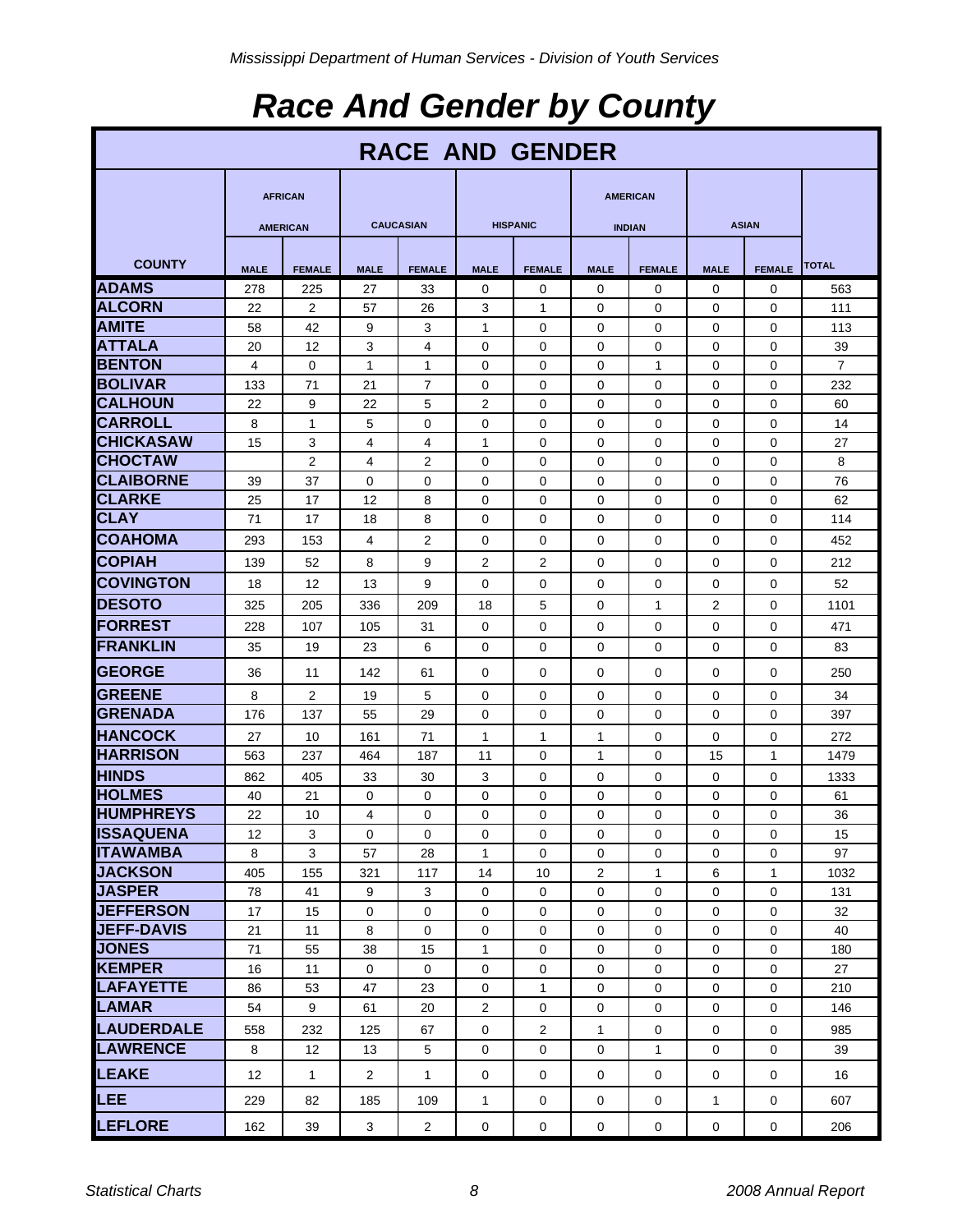# *Race And Gender by County (con't)*

| <b>RACE AND GENDER</b>             |              |                   |                |                  |                |                              |                          |                 |                  |              |              |
|------------------------------------|--------------|-------------------|----------------|------------------|----------------|------------------------------|--------------------------|-----------------|------------------|--------------|--------------|
|                                    |              | <b>AFRICAN</b>    |                |                  |                |                              |                          | <b>AMERICAN</b> |                  |              |              |
|                                    |              | <b>AMERICAN</b>   |                | <b>CAUCASIAN</b> |                | <b>HISPANIC</b>              |                          | <b>INDIAN</b>   |                  | <b>ASIAN</b> |              |
| <b>COUNTY</b>                      | M            | F                 | M              | F                | M              | F                            | M                        | F               | M                | F            | <b>TOTAL</b> |
| <b>LINCOLN</b>                     | 140          | 83                | 68             | 68               | $\mathbf{1}$   | 0                            | 0                        | 0               | 1                | 0            | 361          |
| <b>LOWNDES</b>                     | 102          | 30                | 22             | 14               | $\Omega$       | $\Omega$                     | 2                        | 0               | $\Omega$         | $\Omega$     | 170          |
| <b>MADISON</b>                     | 191          | 65                | 77             | 42               | $\overline{2}$ | 0                            | 1                        | 0               | 0                | $\mathbf 0$  | 378          |
| <b>MARION</b>                      | 42           | 28                | 34             | 16               | 0              | 1                            | 0                        | 0               | 0                | 0            | 121          |
| <b>MARSHALL</b>                    | 106          | 46                | 35             | 21               | $\overline{7}$ | 1                            | 0                        | 0               | 0                | $\mathbf 0$  | 216          |
| <b>MONROE</b>                      | 84           | 38                | 66             | 8                | 3              | $\mathbf{1}$                 | 0                        | 0               | 0                | 0            | 200          |
| <b>MONTGOMERY</b>                  | 52           | 25                | 8              | 5                | 0              | 0                            | 0                        | 0               | 0                | $\mathbf 0$  | 90           |
| <b>NESHOBA</b>                     | 47           | 15                | 34             | 13               | 1              | 0                            | 3                        | 1               | 0                | 1            | 115          |
| <b>NEWTON</b>                      | 50           | 12                | 19             | 3                | 1              | 0                            | 0                        | 4               | 0                | 0            | 89           |
| <b>NOXUBEE</b>                     | 12           | 11                | $\mathbf{1}$   | 0                | 0              | 0                            | 0                        | 0               | 0                | 0            | 24           |
| <b>OKTIBBEHA</b>                   | 42           | 22                | 6              | 1                | 0              | 0                            | 0                        | 0               | 2                | 0            | 73           |
| <b>PANOLA</b><br>*PEARL CITY       | 134          | 41                | 31             | 18               | 0              | 0                            | 0                        | 0               | 0                | 0            | 224          |
| <b>PEARL RIVER</b>                 | 70           | 18                | 122            | 51               | 3              | 1                            | 0                        | 0               | 0                | 0            | 265          |
|                                    | 11           | $\overline{7}$    | 43             | 14               | 0              | 0                            | 0                        | 0               | 0                | 0            | 75           |
| <b>PERRY</b>                       | 3            | 0                 | 8              | 2                | 0              | 0                            | 0                        | 0               | 0                | 0            | 13           |
| <b>PIKE</b>                        | 267          | 103               | 47             | 38               | $\mathbf{1}$   | 0                            | $\mathbf{1}$             | 0               | 0                | 0            | 457          |
| <b>PONTOTOC</b>                    | 10           | 5                 | 45             | 11               | 0              | $\Omega$                     | 0                        | $\Omega$        | 0                | $\Omega$     | 71           |
| <b>PRENTISS</b>                    | 9            | $\overline{7}$    | 41             | 12               | 0              | 0                            | 0                        | 0               | 0                | 0            | 69           |
| <b>QUITMAN</b>                     | 68           | 23                | 7              | 6                | 0              | 0                            | 0                        | 0               | 0                | 0            | 104          |
| <b>RANKIN</b>                      | 232          | 82                | 470            | 263              | 14             | 4                            | 0                        | 0               | 2                | 0            | 1067         |
| ISCOTT                             | 88           | 46                | 33             | 17               | 4              | 2                            | 0                        | 0               | 0                | 0            | 190          |
| <b>SHARKEY</b>                     | 43           | 13                | $\mathbf{1}$   | 0                | 0              | 0                            | 0                        | 0               | 0                | 0            | 57           |
| <b>SIMPSON</b>                     | 49           | 27                | 26             | 13               | 0              | 0                            | 0                        | 0               | 0                | 0            | 115          |
| <b>SMITH</b>                       | 15           | 13                | 26             | 2                | 0              | $\Omega$                     | 0                        | 0               | 0                | 0            | 56           |
| STONE                              | 13           | $\overline{7}$    | 27             | 15               | 0              | 0                            | 0                        | 0               | 0                | 0            | 62           |
| <b>SUNFLOWER</b>                   | 112          | 86                | 10             | 2                | 0              | 0                            | 0                        | 0               | 0                | $\mathbf 0$  | 210          |
| <b>ITALLAHATCHIE</b>               | 109          | 77                | 14             | 9                | 0              | 0                            | 0                        | 0               | 0                | 0            | 209          |
| <b>TATE</b>                        | 47           | 23                | 28             | 11               | $\overline{2}$ | 1                            | 0                        | 0               | 0                | 0            | 112          |
| <b>TIPPAH</b>                      | 21           | $\overline{4}$    | 17             | 6                | 2              | $\mathbf 0$                  | $\mathbf 0$              | 0               | 0                | $\mathbf 0$  | 50           |
| <b>TISHOMINGO</b><br><b>TUNICA</b> | $\mathbf{1}$ | $\mathbf 0$       | 44             | 12               | 1              | $\mathbf 0$                  | $\pmb{0}$                | 0               | 0                | $\mathbf 0$  | 58           |
| <b>UNION</b>                       | 64           | 39<br>$\mathbf 2$ | 4<br>22        | 2<br>8           | 1<br>1         | $\mathbf{1}$<br>$\mathbf{1}$ | $\pmb{0}$<br>$\mathbf 0$ | 0<br>0          | $\mathbf 0$<br>0 | $\mathbf 0$  | 111<br>52    |
| <b>WALTHALL</b>                    | 18<br>49     | 24                | 32             | 16               | 0              | 0                            | 0                        | 0               | 0                | 0<br>0       | 121          |
| <b>WARREN</b>                      | 109          | 50                | 38             | 9                | 2              | $\mathbf 0$                  | 0                        | $\mathbf 0$     | $\mathbf 0$      | $\mathbf 0$  | 208          |
| <b>WASHINGTON</b>                  | 428          | 219               | 39             | 37               | 0              | $\mathbf{0}$                 | 0                        | 0               | 0                | $\mathbf 0$  | 723          |
| <b>WAYNE</b>                       | 52           | 14                | 18             | 4                | $\mathbf 0$    | $\mathbf{0}$                 | 0                        | 0               | $\mathbf 0$      | 0            | 88           |
| <b>WEBSTER</b>                     | 5            | $\mathbf{1}$      | $\overline{2}$ | 5                | $\mathbf 0$    | $\mathbf{0}$                 | $\mathbf{1}$             | 0               | $\mathbf 0$      | 0            | 14           |
| <b>WILKINSON</b>                   | 55           | 17                | 0              | $\mathbf{1}$     | $\mathbf 0$    | $\mathbf{0}$                 | $\mathbf 0$              | 0               | $\mathbf 0$      | $\mathbf 0$  | 73           |
| <b>WINSTON</b>                     | 16           | 9                 | 12             | 4                | $\mathbf 0$    | $\mathbf 0$                  | $\mathbf 0$              | $\mathbf 0$     | 1                | 0            | 42           |
| <b>YALOBUSHA</b>                   | 28           | 12                | 12             | 4                | 0              | 0                            | 0                        | 0               | 0                | 0            | 56           |
| <b>YAZOO</b>                       | 158          | 101               | 34             | 31               | 0              | $\mathbf 0$                  | $\mathbf 0$              | 0               | $\mathbf 0$      | $\mathbf 0$  | 324          |
| <b>TOTAL</b>                       |              |                   |                |                  |                |                              |                          |                 |                  |              | 18,535       |
|                                    |              |                   |                |                  |                |                              |                          |                 |                  |              |              |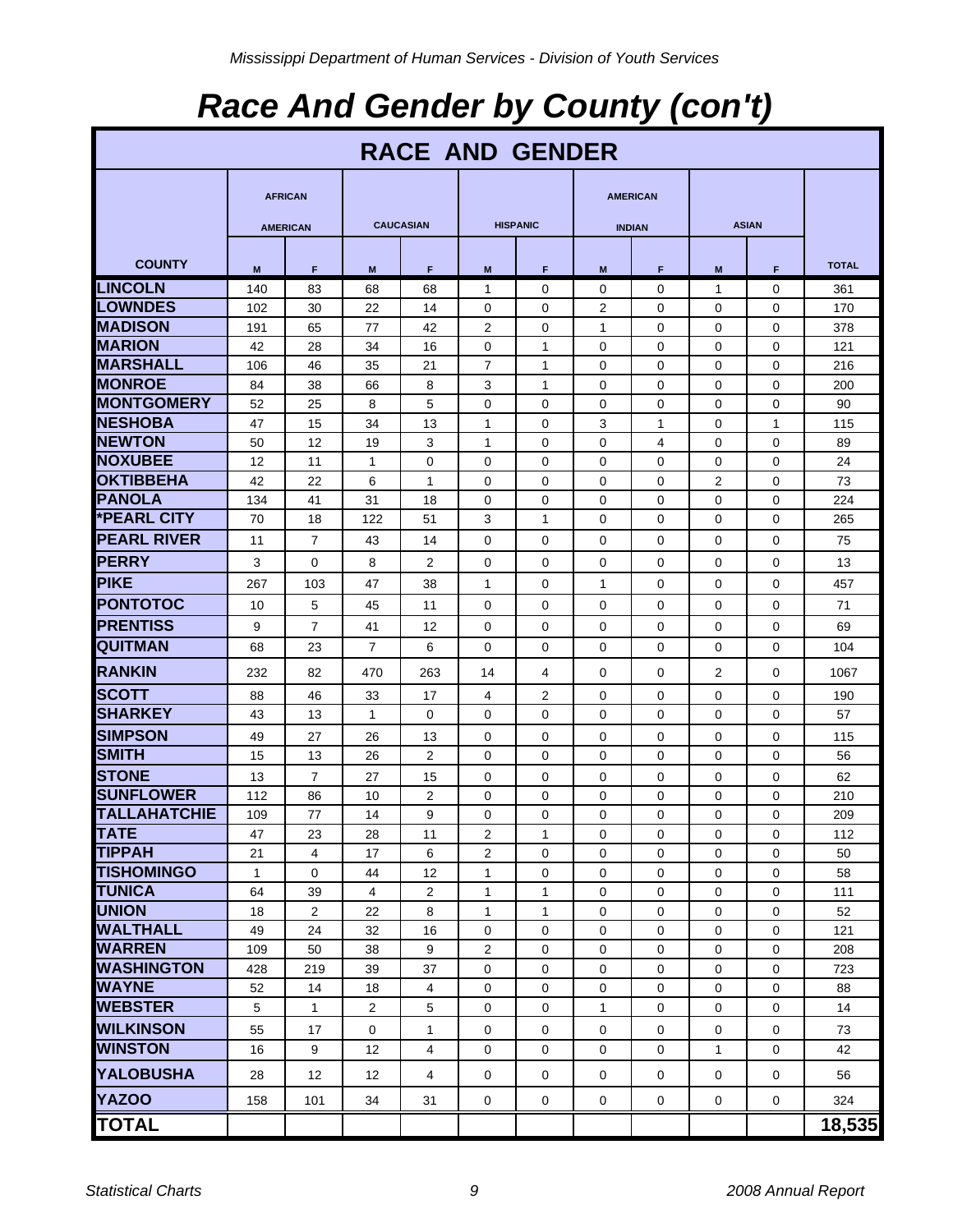# *Age at Disposition by County*

|                                   | <b>AGE AT DISPOSITION</b> |             |                |                |                |                |     |                |                |                |                |                |             |                |
|-----------------------------------|---------------------------|-------------|----------------|----------------|----------------|----------------|-----|----------------|----------------|----------------|----------------|----------------|-------------|----------------|
|                                   | 7&                        |             |                |                |                |                |     |                |                |                |                |                | 19          |                |
| <b>COUNTY</b>                     | <b>UNDER</b>              | 8           | 9              | 10             | 11             | 12             | 13  | 14             | 15             | 16             | 17             | 18             | & OVER      | <b>TOTAL</b>   |
| <b>ADAMS</b>                      | 2                         | 1           | $\mathbf 0$    | 3              | 8              | 27             | 65  | 94             | 144            | 126            | 89             | 4              | 0           | 563            |
| <b>ALCORN</b>                     | 0                         | 0           | $\overline{2}$ | 1              | $\mathbf{1}$   | 4              | 10  | 17             | 10             | 35             | 31             | $\Omega$       | $\Omega$    | 111            |
| <b>AMITE</b>                      | 0                         | 0           | 4              | 2              | 7              | 8              | 24  | 20             | 21             | 20             | 7              | 0              | $\Omega$    | 113            |
| <b>ATTALA</b>                     | 0                         | 0           | 0              | 0              | $\mathbf 0$    | 1              | 2   | 8              | 13             | 9              | 6              | $\mathbf 0$    | $\Omega$    | 39             |
| <b>BENTON</b>                     | 0                         | 0           | 0              | 0              | 0              | 0              | 1   | 2              | 0              | 4              | 0              | 0              | $\Omega$    | $\overline{7}$ |
| <b>BOLIVAR</b>                    | 0                         | 0           | $\Omega$       | 0              | 1              | $\overline{7}$ | 18  | 31             | 57             | 81             | 37             | 0              | $\Omega$    | 232            |
| <b>CALHOUN</b>                    | 0                         | $\Omega$    | 0              | 1              | 4              | 7              | 6   | 8              | 14             | 14             | 6              | $\mathbf 0$    | $\Omega$    | 60             |
| <b>CARROLL</b>                    | 0                         | 0           | 0              | 0              | 1              | 1              | 2   | $\overline{2}$ | 0              | 5              | 3              | $\mathbf 0$    | 0           | 14             |
| <b>CHICKASAW</b>                  | 0                         | 0           | 0              | 0              | 0              | $\mathbf 0$    | 3   | 6              | 5              | 8              | 5              | 0              | $\Omega$    | 27             |
| <b>CHOCTAW</b>                    | 0                         | $\Omega$    | $\Omega$       | 0              | 0              | $\Omega$       | 1   | 1              | $\Omega$       | 3              | 3              | 0              | $\Omega$    | 8              |
| <b>CLAIBORNE</b>                  | 3                         | 1           | $\mathbf 0$    | 0              | 4              | $\overline{2}$ | 3   | 9              | 11             | 19             | 22             | $\overline{2}$ | $\mathbf 0$ | 76             |
| <b>CLARKE</b>                     | 0                         | 0           | 0              | 0              | 4              | 5              | 5   | 12             | 15             | 12             | 9              | 0              | $\mathbf 0$ | 62             |
| <b>CLAY</b>                       | $\overline{2}$            | 2           | 0              | 1              | 1              | 5              | 5   | 21             | 28             | 26             | 23             | 0              | $\mathbf 0$ | 114            |
| <b>COAHOMA</b><br><b>COPIAH</b>   | 1                         | 0           | 1              | 4              | 12             | 28             | 44  | 105            | 88             | 88             | 81             | 0              | $\Omega$    | 452            |
|                                   | 0                         | $\Omega$    | 1              | 3              | 3              | 11             | 21  | 29             | 61             | 46             | 37             | 0              | $\Omega$    | 212            |
| <b>COVINGTON</b>                  | 0                         | 1           | $\Omega$       | 0              | 4              | 4              | 4   | 5              | $\overline{7}$ | 16             | 11             | 0              | $\Omega$    | 52             |
| <b>DESOTO</b>                     | 1                         | 19          | 17             | 38             | 59             | 68             | 142 | 166            | 169            | 234            | 188            | 0              | $\mathbf 0$ | 1101           |
| <b>FORREST</b>                    | 0                         | 0           | $\mathbf 0$    | $\overline{2}$ | $\overline{7}$ | $\overline{7}$ | 31  | 26             | 62             | 146            | 190            | 0              | $\mathbf 0$ | 471            |
| <b>FRANKLIN</b>                   | 0                         | 0           | $\mathbf 0$    | 3              | 2              | 9              | 16  | 21             | 13             | 17             | 1              | 1              | $\Omega$    | 83             |
| <b>GEORGE</b>                     | 1                         | 0           | 0              | 3              | 3              | 7              | 37  | 45             | 57             | 56             | 41             | 0              | $\Omega$    | 250            |
| <b>GREENE</b>                     | 0                         | 0           | $\mathbf 0$    | 0              | 0              | 1              | 4   | 5              | $\overline{7}$ | 10             | 7              | 0              | 0           | 34             |
| <b>GRENADA</b>                    | 0                         | 1           | 6              | 12             | 19             | 21             | 40  | 50             | 79             | 92             | 74             | 3              | 0           | 397            |
| <b>HANCOCK</b>                    | 0                         | 1           | 3              | 5              | 3              | 16             | 26  | 32             | 46             | 77             | 61             | $\overline{2}$ | $\mathbf 0$ | 272            |
| <b>HARRISON</b>                   | 0                         | 2           | 3              | 15             | 45             | 63             | 214 | 306            | 345            | 396            | 88             | 2              | 0           | 1479           |
| <b>HINDS</b>                      | 0                         | 0           | 0              | 4              | 26             | 48             | 137 | 258            | 251            | 349            | 220            | 40             | $\Omega$    | 1333           |
| <b>HOLMES</b>                     | 0                         | 0           | $\Omega$       | 0              | 0              | $\Omega$       | 4   | 12             | 12             | 17             | 13             | 3              | $\Omega$    | 61             |
| <b>HUMPHREYS</b>                  | 0                         | 0           | 1              | 1              | 1              | 2              | 1   | 9              | 8              | 7              | 6              | 0              | $\Omega$    | 36             |
| <b>ISSAQUENA</b>                  | 0                         | 0           | 0              | 0              | 0              | 0              | 0   | 1              | 5              | 9              | 0              | 0              | 0           | 15             |
| IITAWAMBA                         | 0                         | 0           | 1              | 1              | 3              | 3              | 13  | 8              | 15             | 28             | 25             | 0              | 0           | 97             |
| <b>JACKSON</b>                    | 0                         | 1           | 0              | 17             | 37             | 71             | 123 | 190            | 211            | 208            | 162            | 12             | 0           | 1032           |
| <b>JASPER</b>                     | $\mathbf{1}$              | $\mathbf 0$ | $\mathbf{1}$   | $\mathbf 0$    | 0              | 2              | 14  | 16             | 35             | 33             | 26             | 3              | $\mathbf 0$ | 131            |
| <b>JEFFERSON</b>                  | 0                         | 0           | 0              | $\mathbf 0$    | 1              | 1              | 1   | 8              | $\overline{7}$ | 10             | 4              | $\mathbf 0$    | $\mathbf 0$ | 32             |
| <b>JEFF-DAVIS</b>                 | 0                         | 0           | 0              | 0              | $\overline{2}$ | 3              | 6   | 4              | 9              | 10             | 6              | 0              | 0           | 40             |
| <b>JONES</b>                      | 0                         | 0           | 0              | 1              | 0              | 10             | 22  | 32             | 41             | 43             | 31             | 0              | $\mathbf 0$ | 180            |
| <b>KEMPER</b>                     | 0                         | 0           | $\mathbf 0$    | 0              | 0              | $\mathbf 0$    | 4   | 4              | 9              | 3              | $\overline{7}$ | 0              | 0           | 27             |
| <b>LAFAYETTE</b>                  | 0                         | 0           | $\mathbf{1}$   | 0              | 0              | 12             | 18  | 41             | 34             | 63             | 41             | 0              | 0           | 210            |
| <b>LAMAR</b><br><b>LAUDERDALE</b> | 0                         | 0           | 0              | $\overline{2}$ | $\overline{2}$ | 11             | 10  | 24             | 31             | 42             | 24             | 0              | 0           | 146            |
| <b>LAWRENCE</b>                   | 0                         | 1           | 3              | $\mathbf{2}$   | 10             | 46             | 81  | 140            | 220            | 290            | 192            | 0              | 0           | 985            |
|                                   | 0                         | 0           | $\mathbf 0$    | $\mathbf 0$    | 1              | 2              | 2   | 9              | 14             | $\overline{7}$ | 4              | $\mathbf 0$    | 0           | 39             |
| <b>LEAKE</b>                      | 0                         | 0           | 0              | 0              | 0              | 0              | 0   | 4              | 6              | 3              | 3              | 0              | 0           | 16             |
| <b>LEE</b>                        | 1                         | 0           | 2              | $\overline{7}$ | 3              | 36             | 55  | 81             | 136            | 120            | 157            | 9              | $\mathbf 0$ | 607            |
| <b>LEFLORE</b>                    | 2                         | 0           | 2              | 3              | 3              | 9              | 23  | 33             | 40             | 57             | 34             | 0              | 0           | 206            |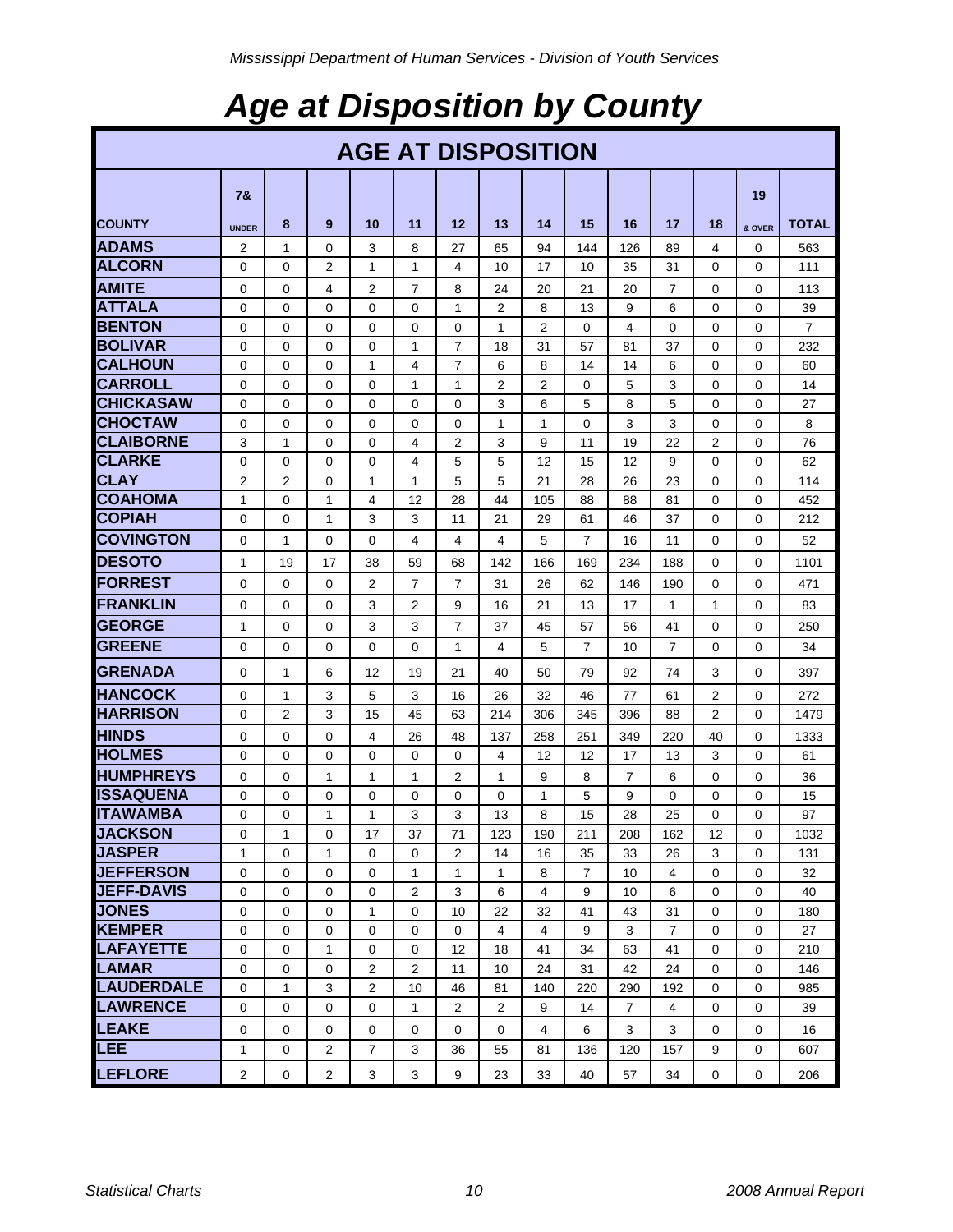# *Age at Disposition by County (con't)*

| <b>AGE AT DISPOSITION</b>          |                |                |              |              |                |              |                |                 |     |                   |     |                |                |              |
|------------------------------------|----------------|----------------|--------------|--------------|----------------|--------------|----------------|-----------------|-----|-------------------|-----|----------------|----------------|--------------|
|                                    | 7&             |                |              |              |                |              |                |                 |     |                   |     |                | 19             |              |
| <b>COUNTY</b>                      | <b>UNDER</b>   | 8              | 9            | 10           | 11             | $12 \,$      | 13             | 14              | 15  | 16                | 17  | 18             | & OVER         | <b>TOTAL</b> |
| <b>LINCOLN</b>                     | 24             | 4              | 6            | 3            | 22             | 20           | 18             | 51              | 69  | 111               | 33  | 0              | 0              | 361          |
| <b>LOWNDES</b>                     | 0              | $\Omega$       | 0            | 0            | 2              | 3            | 11             | 21              | 39  | 54                | 39  | $\mathbf{1}$   | 0              | 170          |
| <b>MADISON</b>                     | $\Omega$       | $\Omega$       | 0            | 1            | 5              | 9            | 26             | 54              | 87  | 110               | 84  | $\Omega$       | $\overline{2}$ | 378          |
| IMARION                            | $\Omega$       | $\Omega$       | $\Omega$     | $\Omega$     | 3              | 2            | 14             | 17              | 25  | 34                | 25  | $\mathbf{1}$   |                | 121          |
| <b>MARSHALL</b>                    | 0              | $\Omega$       | 1            | 1            | 8              | 8            | 27             | 25              | 39  | 44                | 50  | 13             | 0              | 216          |
| <b>MONROE</b>                      | 0              | $\Omega$       | 0            | 1            | 5              | 5            | 8              | 25              | 52  | 55                | 45  | 4              | 0              | 200          |
| <b>MONTGOMERY</b>                  | $\mathbf 0$    | $\Omega$       | 2            | 1            | 4              | $\Omega$     | 9              | 7               | 24  | 17                | 25  | 1              | 0              | 90           |
| <b>NESHOBA</b>                     | $\mathbf 0$    | $\Omega$       | $\Omega$     | 2            | 2              | 2            | 12             | 21              | 26  | 22                | 28  | 0              | 0              | 115          |
| <b>NEWTON</b>                      | $\mathbf 0$    | 1              | $\Omega$     | 1            | 2              | 5            | 4              | 13              | 25  | 24                | 14  | 0              | 0              | 89           |
| <b>NOXUBEE</b>                     | 0              | $\Omega$       | 0            | 0            | 0              | 0            | 0              | 5               | 3   | 8                 | 8   | 0              | 0              | 24           |
| <b>OKTIBBEHA</b>                   | $\Omega$       | $\Omega$       | 0            | 0            | 1              | 2            | 5              | 5               | 15  | 21                | 24  | 0              | $\Omega$       | 73           |
| <b>PANOLA</b>                      | 0              | 1              | $\Omega$     | 2            | 3              | 2            | 13             | 43              | 51  | 64                | 45  | 0              | 0              | 224          |
| *PEARL CITY                        | $\mathbf 0$    | $\overline{2}$ | 1            | 2            | 3              | 9            | 25             | 48              | 63  | 59                | 53  | 0              | 0              | 265          |
| <b>PEARL RIVER</b><br><b>PERRY</b> | $\mathbf 0$    | $\Omega$       | 0            | 0            | 1              | 10           | 4              | 11              | 15  | 13                | 21  | 0              | 0              | 75           |
|                                    | $\mathbf 0$    | $\Omega$       | 0            | $\Omega$     | 0              | $\mathbf{1}$ | 2              | 2               | 3   | 4                 | 1   | 0              | 0              | 13           |
| <b>PIKE</b>                        | 0              | 1              | 0            | 4            | 5              | 17           | 31             | 77              | 115 | 110               | 90  | 7              | 0              | 457          |
| <b>IPONTOTOC</b>                   | $\mathbf 0$    | $\Omega$       | $\Omega$     | 1            | 1              | 4            | 4              | 11              | 9   | 13                | 19  | 9              | 0              | 71           |
| <b>IPRENTISS</b>                   | 0              | 0              | 0            | 0            | 0              | 0            | 4              | 10              | 15  | 20                | 20  | 0              | 0              | 69           |
| <b>QUITMAN</b>                     | $\Omega$       | $\Omega$       | $\Omega$     | 5            | 0              | 4            | 14             | 21              | 26  | 23                | 11  | $\Omega$       | 0              | 104          |
| <b>RANKIN</b>                      | $\overline{7}$ | 10             | 12           | 20           | 28             | 40           | 81             | 144             | 221 | 280               | 224 | 0              | 0              | 1067         |
| <b>SCOTT</b>                       | $\mathbf 0$    | $\mathbf{1}$   | 1            | 1            | 0              | 1            | 13             | 40              | 46  | 57                | 30  | 0              | 0              | 190          |
| <b>SHARKEY</b>                     | 0              | 1              | 0            | 1            | 0              | 3            | 10             | 10              | 16  | 13                | 3   | 0              | 0              | 57           |
| <b>SIMPSON</b>                     | 1              | 0              | 0            | 1            | 1              | 4            | $\overline{7}$ | 21              | 31  | 23                | 23  | 3              | 0              | 115          |
| <b>SMITH</b>                       | 0              | 0              | 0            | 1            | 3              | 3            | $\overline{7}$ | 10              | 10  | 10                | 11  | $\mathbf{1}$   | 0              | 56           |
| <b>ISTONE</b>                      | $\mathbf 0$    | $\Omega$       | 0            | $\Omega$     | 0              | 3            | 6              | 3               | 15  | 22                | 13  | 0              | 0              | 62           |
| <b>SUNFLOWER</b>                   | $\Omega$       | $\Omega$       | $\mathbf{1}$ | 3            | 3              | 8            | 18             | 32              | 47  | 68                | 30  | 0              | 0              | 210          |
| <b>TALLAHATCHIE</b>                | $\mathbf 0$    | 1              | 0            | 1            | 1              | 6            | 14             | 36              | 41  | 60                | 49  | 0              | 0              | 209          |
| ITATE                              | $\mathbf 0$    | $\Omega$       | 0            | 0            | 3              | 3            | 8              | 9               | 33  | 31                | 23  | 2              | 0              | 112          |
| <b>TIPPAH</b>                      | 0              | $\Omega$       | 0            | 0            | 0              | 0            | 6              | 5               | 13  | 11                | 13  | $\overline{2}$ | 0              | 50           |
| <b>TISHOMINGO</b>                  | 0              | 0              | 0            | 3            | 0              | 0            | 4              | 8               | 14  | 15                | 14  | 0              | 0              | 58           |
| <b>TUNICA</b>                      | $\mathbf 0$    | $\mathbf 0$    | $\Omega$     | 0            | $\overline{2}$ | 5            | 14             | 12              | 27  | 32                | 16  | 3              | $\mathbf 0$    | 111          |
| <b>UNION</b>                       | 0              | $\mathbf 0$    | 0            | 1            | 0              | $\mathbf 0$  | $\overline{7}$ | 6               | 8   | 17                | 10  | 3              | 0              | 52           |
| <b>WALTHALL</b>                    | 1              | $\mathbf 0$    | 0            | 1            | 3              | 9            | 19             | 21              | 22  | 26                | 17  | $\overline{c}$ | 0              | 121          |
| <b>WARREN</b>                      | 0              | $\mathbf 0$    | 0            | $\mathbf 0$  | 2              | 8            | 21             | 42              | 64  | 53                | 18  | 0              | 0              | 208          |
| <b>WASHINGTON</b>                  | $\overline{7}$ | 4              | $\mathbf{1}$ | 5            | 14             | 26           | 68             | 137             | 161 | 182               | 114 | 4              | 0              | 723          |
| <b>WAYNE</b>                       | $\mathbf 0$    | $\mathbf 0$    | 0            | $\mathbf 0$  | 2              | 3            | $\mathbf{1}$   | 13              | 23  | 15                | 31  | $\mathbf 0$    | 0              | 88           |
| <b>WEBSTER</b>                     | 0              | $\mathbf 0$    | 0            | 0            | 0              | 1            | $\mathbf{3}$   | $\overline{2}$  | 1   | 4                 | 3   | 0              | 0              | 14           |
| <b>WILKINSON</b>                   | $\mathbf 0$    | $\mathbf 0$    | 0            | $\mathbf 0$  | 0              | $\mathbf 0$  | $\overline{7}$ | 14              | 13  | 28                | 11  | 0              | $\mathbf 0$    | 73           |
| <b>WINSTON</b>                     | $\mathbf 0$    | 0              | $\Omega$     | $\mathbf{1}$ | 0              | $\mathbf{1}$ | 5              | 12              | 11  | 8                 | 3   | $\mathbf{1}$   | $\mathbf 0$    | 42           |
| <b>YALOBUSHA</b><br><b>YAZOO</b>   | $\mathbf 0$    | 1              | 0            | $\mathbf 0$  | 0              | $\Omega$     | $\overline{2}$ | 12 <sup>2</sup> | 16  | $12 \overline{ }$ | 13  | $\mathbf 0$    | 0              | 56           |
|                                    | 0              | $\mathbf 0$    | 0            | $\mathbf 0$  | 9              | 16           | 18             | 70              | 70  | 84                | 57  | 0              | $\mathbf 0$    | 324          |
| <b>TOTAL</b>                       |                |                |              |              |                |              |                |                 |     |                   |     |                |                | 18,535       |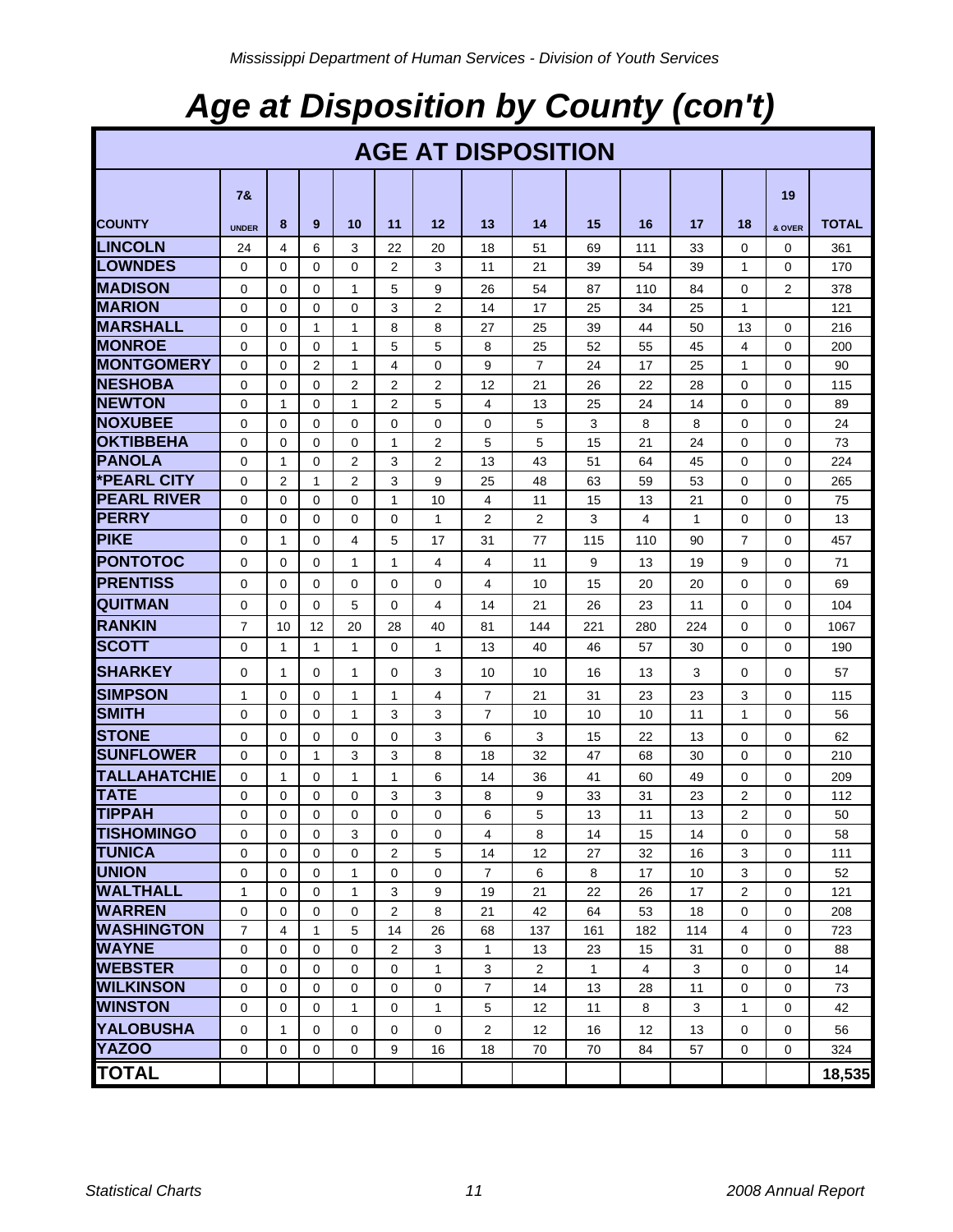# *Statewide Offenses by Age*

| <b>AGE AT OFFENSE</b>             |                    |                |                |          |                |              |                 |       |       |       |       |     |                     |              |
|-----------------------------------|--------------------|----------------|----------------|----------|----------------|--------------|-----------------|-------|-------|-------|-------|-----|---------------------|--------------|
| <b>OFFENSES</b>                   | 7&<br><b>UNDER</b> | 8 <sup>1</sup> | 9 <sub>l</sub> | 10       | 11             | 12           | 13 <sup>1</sup> | 14    | 15    | 16    | 17    | 18  | 19 &<br><b>OVER</b> | <b>TOTAL</b> |
| <b>AGGRAVATED ASSAULT</b>         | 0                  | $\overline{0}$ | $\overline{0}$ | 1        | 1              | $\mathbf{1}$ | 13              | 18    | 24    | 45    | 22    | 1   | 0                   | 126          |
| <b>ALCOHOL OFFENSES</b>           | $\Omega$           |                | $\Omega$       | $\Omega$ | $\Omega$       | 2            | 19              | 22    | 49    | 114   | 188   | 11  | $\Omega$            | 406          |
| <b>ARSON</b>                      | 0                  | 0              | $\Omega$       | 0        | $\Omega$       |              | 5               | 6     | 6     | 8     | 0     | 0   | $\Omega$            | 26           |
| <b>BOMB THREATS</b>               | $\Omega$           | 0              | $\Omega$       | $\Omega$ | $\Omega$       |              | $\mathbf{1}$    | 4     | 15    | 3     | 0     | 0   | 0                   | 24           |
| <b>BURGLARY</b>                   | $\Omega$           | 2              | 3              | 11       | 17             | 48           | 101             | 167   | 209   | 260   | 65    | 2   | $\Omega$            | 885          |
| <b>CHINS/ RUN AWAY</b>            | 45                 | 30             | 28             | 36       | 55             | 93           | 202             | 332   | 426   | 554   | 259   | 1   | $\Omega$            | 2061         |
| <b>CONTEMPT OF COURT</b>          |                    | $\Omega$       |                | 3        | $\overline{2}$ | 20           | 52              | 152   | 236   | 317   | 151   | 20  | 5                   | 960          |
| <b>DISORDERLY CONDUCT</b>         |                    | 14             | 14             | 42       | 129            | 286          | 550             | 893   | 1166  | 1218  | 915   | 43  | $\Omega$            | 5271         |
| <b>DRUG OFFENSES</b>              | $\Omega$           | 0              | $\overline{0}$ | 6        | 8              | 34           | 91              | 186   | 256   | 422   | 371   | 14  | $\Omega$            | 1388         |
| <b>GRAND LARCENY</b>              | 0                  | 0              | $\Omega$       |          | 6              | 7            | 25              | 41    | 79    | 102   | 50    | 4   | $\Omega$            | 315          |
| <b>HARASSMENT</b>                 | $\Omega$           |                | 2              |          | $\overline{2}$ | 11           | 20              | 18    | 30    | 37    | 44    | 1   | $\Omega$            | 167          |
| <b>MALICIOUS MISCHIEF/ VANDAL</b> | 3                  | $\overline{2}$ | 14             | 29       | 47             | 82           | 167             | 236   | 260   | 296   | 161   | 3   | $\mathbf 0$         | 1300         |
| <b>PETIT LARCENY</b>              | 0                  |                | $\overline{2}$ | 9        | 25             | 29           | 90              | 131   | 145   | 162   | 122   | 5   | 0                   | 721          |
| <b>ROBBERY</b>                    | 0                  | 0              | $\Omega$       | 0        | 0              |              | $\overline{2}$  | 17    | 13    | 22    | 7     | 2   | $\Omega$            | 64           |
| <b>SEXUAL OFFENSES</b>            | 0                  | 0              | 1              | 0        | 3              | 6            | 13              | 21    | 28    | 23    | 19    | 0   | 0                   | 114          |
| <b>SHOPLIFTING</b>                | $\Omega$           | $\Omega$       | 1              | 14       | 32             | 40           | 155             | 195   | 284   | 302   | 268   | 10  | $\Omega$            | 1301         |
| SIMPLE ASSAULT/DOM. VIOLEN        |                    | 4              | $\overline{7}$ | 38       | 78             | 124          | 255             | 512   | 650   | 715   | 619   | 25  | 0                   | 3028         |
| <b>WEAPON OFFENSES</b>            | 3                  | 2              | $\Omega$       | 3        | 12             | 24           | 52              | 63    | 67    | 88    | 59    | 5   | 0                   | 378          |
| <b>TOTAL</b>                      | 54                 | 57             | 73             | 194      | 417            | 810          | 1.813           | 3.014 | 3.943 | 4.688 | 3,320 | 147 | 5                   | 18,535       |

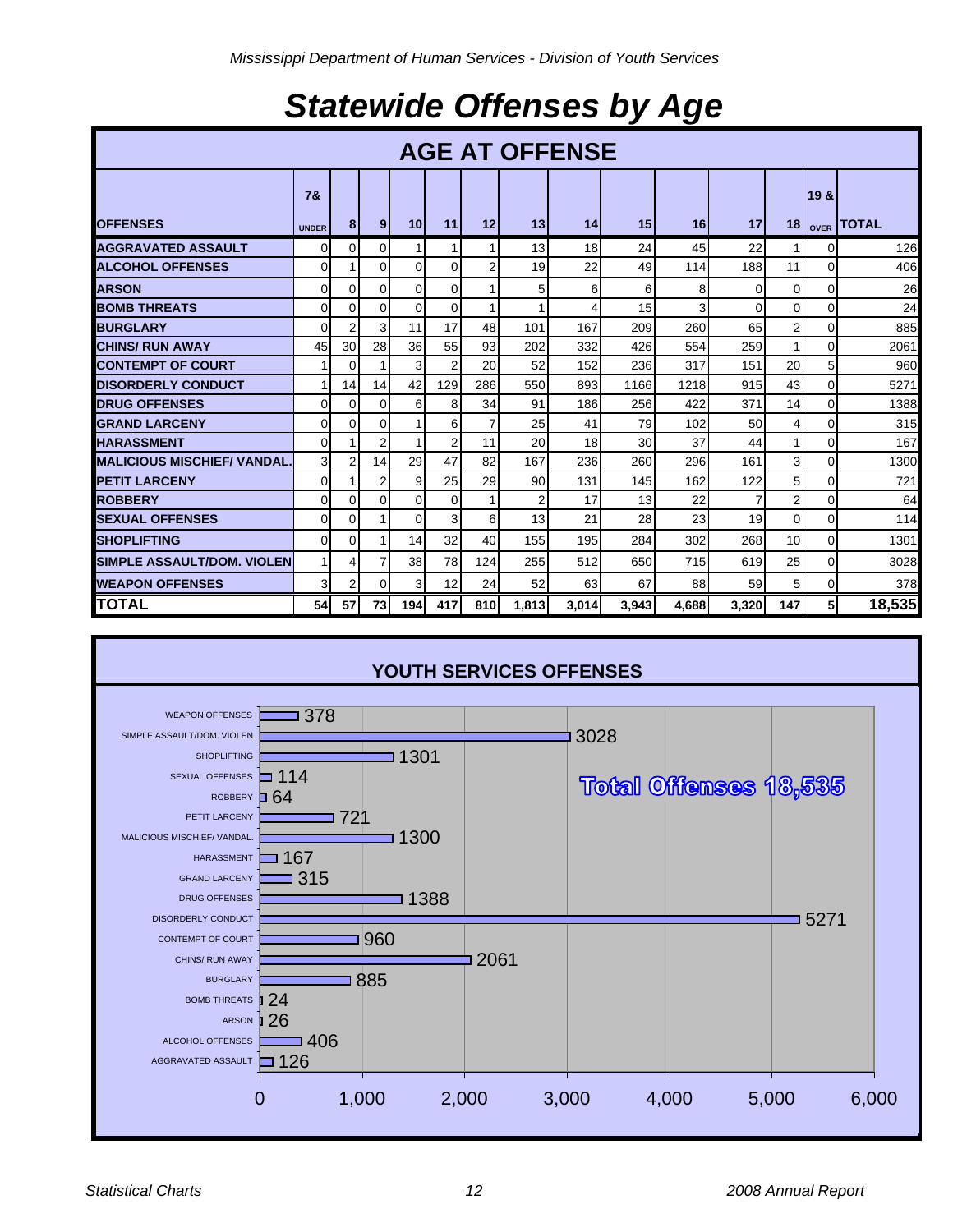# *Statewide Dispositions by Age*

| <b>AGE AT DISPOSITION</b>             |                |                |                |                |                |                |             |       |                |       |       |                |                 |              |
|---------------------------------------|----------------|----------------|----------------|----------------|----------------|----------------|-------------|-------|----------------|-------|-------|----------------|-----------------|--------------|
|                                       | 7&             |                |                |                |                |                |             |       |                |       |       |                | 19 &            |              |
| <b>DISPOSITIONS</b>                   | <b>UNDER</b>   | 8              | 9              | 10             | 11             | 12             | 13          | 14    | 15             | 16    | 17    | 18             | <b>OVER</b>     | <b>TOTAL</b> |
| <b>ADOLESCENT OFFENDER PROGRAM</b>    | 1              | 1              | 6              | 10             | 13             | 52             | 125         | 212   | 324            | 306   | 146   | 2              | $\overline{0}$  | 1,198        |
| <b>COMMUNITY SERVICE WORK PROGRAM</b> | 0              | 0              | 0              | 1              | 13             | 34             | 73          | 113   | 113            | 165   | 127   | 7              | $\Omega$        | 646          |
| <b>CERTIFIED/WAIVED/TRANSFERRED</b>   | $\Omega$       | $\Omega$       | $\Omega$       | $\Omega$       | $\Omega$       | $\Omega$       | $\Omega$    | 3     | 8              | 34    | 30    | 4              | $\Omega$        | 79           |
| COMMITMENT TO TRAINING SCHOOL         | $\Omega$       | $\Omega$       | $\Omega$       | $\overline{0}$ | $\Omega$       | 4              | 36          | 83    | 164            | 169   | 74    | 1              | $\Omega$        | 531          |
| <b>COMMUNITY PROGRAMS</b>             | 0              | 0              | $\Omega$       | $\Omega$       | 3              | 26             | 54          | 72    | 90             | 92    | 68    | 15             | $\Omega$        | 420          |
| <b>DISMISSED</b>                      | 5              | 4              | 14             | 26             | 45             | 84             | 149         | 258   | 331            | 371   | 346   | 40             | 1               | 1,674        |
| <b>DETENTION</b>                      | 0              | 0              |                |                | $\overline{2}$ | 10             | 28          | 97    | 111            | 158   | 113   | $\overline{2}$ | 1               | 524          |
| <b>FINED</b>                          | $\overline{2}$ | $\overline{0}$ | $\Omega$       | $\overline{0}$ | 3              | $\Omega$       | 6           | 7     | 13             | 34    | 54    | 24             | $\Omega$        | 143          |
| <b>HELD OPEN / RETIRED</b>            | 2              | 5              | 8              | 19             | 27             | 42             | 88          | 164   | 187            | 251   | 224   | 18             | $\Omega$        | 1.035        |
| <b>PLACEMENT WITH INDIVIDUAL</b>      | $\Omega$       | 0              | $\Omega$       | $\Omega$       | 1              | 5 <sup>1</sup> | 15          | 22    | 43             | 41    | 38    | $\Omega$       | $\Omega$        | 165          |
| <b>REFERRED TO PRIVATE AGENCY</b>     | 0              | 1              | 1              | 3              | $\overline{2}$ | 3              | 15          | 26    | 24             | 34    | 29    | 4              | $\overline{2}$  | 144          |
| <b>REFERRED TO PUBLIC AGENCY</b>      | $\overline{2}$ | 0              | 2              | 5 <sup>1</sup> | 8              | 22             | 34          | 55    | 86             | 114   | 62    | 1              | $\Omega$        | 391          |
| <b>RESTITUTION</b>                    | 0              | 1              | $\overline{2}$ | 5              | 6              | 8              | 16          | 24    | 42             | 47    | 41    |                | $\Omega$        | 193          |
| <b>RUNAWAY RETURNED</b>               | 0              | 0              | $\Omega$       | $\Omega$       | 3              | $\Omega$       | 39          | 22    | 37             | 60    | 26    | 4              | $\Omega$        | 191          |
| <b>SUPERVISED PROBATION</b>           | 5              | 5 <sup>1</sup> | 8              | 35             | 78             | 172            | 480         | 1,012 | 1,347          | 1,543 | 937   | 44             | 11              | 5.667        |
| <b>SUSPENDED LICENSE</b>              | $\Omega$       | $\overline{0}$ | $\Omega$       | $\overline{O}$ | $\Omega$       | 1              | $\mathbf 0$ | 2     | $\overline{2}$ |       | 2     | $\Omega$       | $\Omega$        | 11           |
| <b>SUSPENDED COMMITMENT</b>           | 0              | $\Omega$       | $\Omega$       | 0              | 12             | 21             | 47          | 64    | 105            | 134   | 75    | 1              | $\Omega$        | 459          |
| <b>UNSUPERVISED PROBATION</b>         | 13             | $\overline{7}$ | 3              | 6              | 20             | 40             | 143         | 123   | 178            | 266   | 171   | 17             | $\Omega$        | 987          |
| <b>WARNED ADJUSTED COUNSELED</b>      | 21             | 37             | 39             | 103            | 159            | 286            | 452         | 625   | 733            | 810   | 759   | 48             | 5 <sup>1</sup>  | 4,077        |
|                                       |                |                |                |                |                |                |             |       |                |       |       |                |                 |              |
| <b>TOTAL</b>                          | 51             | 61             | 84             | 214            | 395            |                | 810 1,800   | 2.984 | 3,938          | 4.633 | 3,322 | 233            | 10 <sup>1</sup> | 18,535       |

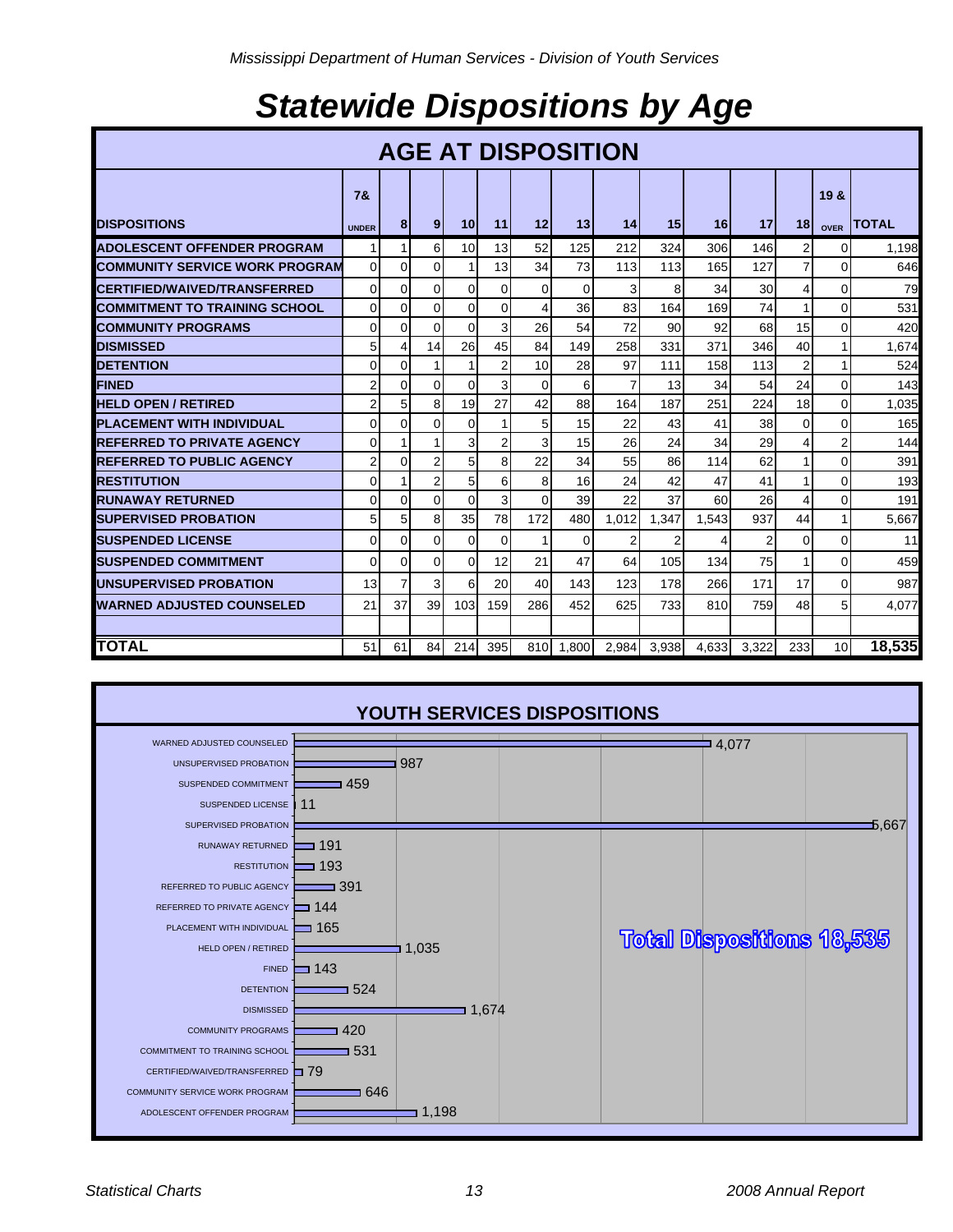# *Referral Types by County*

| <b>Status vs. Delinquent</b> |                         |                   |                  |  |  |  |  |  |  |
|------------------------------|-------------------------|-------------------|------------------|--|--|--|--|--|--|
| <b>COUNTY</b>                | <b>STATUS</b>           | <b>DELINQUENT</b> | <b>TOTAL</b>     |  |  |  |  |  |  |
| <b>ADAMS</b>                 | 38                      | 525               | 563              |  |  |  |  |  |  |
| <b>ALCORN</b>                | 0                       | 111               | 111              |  |  |  |  |  |  |
| <b>AMITE</b>                 | 5                       | 108               | 113              |  |  |  |  |  |  |
| <b>ATTALA</b>                | $\overline{2}$          | $\overline{37}$   | 39               |  |  |  |  |  |  |
| <b>BENTON</b>                | $\overline{2}$          | 5                 | 7                |  |  |  |  |  |  |
| <b>BOLIVAR</b>               | 19                      | 213               | 232              |  |  |  |  |  |  |
| <b>CALHOUN</b>               | $\overline{2}$          | $\overline{58}$   | 60               |  |  |  |  |  |  |
| <b>CARROLL</b>               | $\overline{0}$          | 14                | 14               |  |  |  |  |  |  |
| <b>CHICKASAW</b>             | 0                       | $\overline{27}$   | $\overline{27}$  |  |  |  |  |  |  |
| <b>CHOCTAW</b>               | $\overline{0}$          | 8                 | $\overline{8}$   |  |  |  |  |  |  |
| <b>CLAIBORNE</b>             | $\overline{24}$         | 52                | 76               |  |  |  |  |  |  |
| <b>CLARKE</b>                | 0                       | 62                | 62               |  |  |  |  |  |  |
| <b>CLAY</b>                  | $\overline{2}$          | 112               | 114              |  |  |  |  |  |  |
| <b>COAHOMA</b>               | $\overline{22}$         | 430               | 452              |  |  |  |  |  |  |
| <b>COPIAH</b>                | 56                      | 156               | $\overline{212}$ |  |  |  |  |  |  |
| <b>COVINGTON</b>             | 0                       | 52                | $\overline{52}$  |  |  |  |  |  |  |
| <b>DESOTO</b>                | 168                     | 933               | 1101             |  |  |  |  |  |  |
| <b>FORREST</b>               | 80                      | 391               | 471              |  |  |  |  |  |  |
| <b>FRANKLIN</b>              | 4                       | 79                | 83               |  |  |  |  |  |  |
| <b>GEORGE</b>                | 10                      | 240               | 250              |  |  |  |  |  |  |
| <b>GREENE</b>                | 4                       | $\overline{30}$   | 34               |  |  |  |  |  |  |
| <b>GRENADA</b>               | $\overline{26}$         | 371               | 397              |  |  |  |  |  |  |
| <b>HANCOCK</b>               | 38                      | 234               | 272              |  |  |  |  |  |  |
| <b>HARRISON</b>              | 224                     | 1255              | 1479             |  |  |  |  |  |  |
| <b>HINDS</b>                 | 68                      | 1265              | 1333             |  |  |  |  |  |  |
| <b>HOLMES</b>                | 13                      | 48                | 61               |  |  |  |  |  |  |
| <b>HUMPHREYS</b>             | 10                      | 26                | $\overline{36}$  |  |  |  |  |  |  |
| <b>ISSAQUENA</b>             | 7                       | $\overline{8}$    | $\overline{15}$  |  |  |  |  |  |  |
| <b>ITAWAMBA</b>              | 4                       | 93                | 97               |  |  |  |  |  |  |
| <b>JACKSON</b>               | $\overline{74}$         | 958               | 1032             |  |  |  |  |  |  |
| <b>JASPER</b>                | 11                      | 120               | 131              |  |  |  |  |  |  |
| <b>JEFFERSON</b>             | 19                      | 13                | 32               |  |  |  |  |  |  |
| <b>JEFFERSON DAVIS</b>       | $\overline{0}$          | 40                | 40               |  |  |  |  |  |  |
| <b>JONES</b>                 | $\overline{9}$          | 171               | 180              |  |  |  |  |  |  |
| <b>KEMPER</b>                | $\overline{0}$          | $\overline{27}$   | 27               |  |  |  |  |  |  |
| <b>LAFAYETTE</b>             | $\overline{9}$          | 201               | 210              |  |  |  |  |  |  |
| <b>LAMAR</b>                 | 5                       | 141               | 146              |  |  |  |  |  |  |
| <b>LAUDERDALE</b>            | 81                      | 904               | 985              |  |  |  |  |  |  |
| <b>LAWRENCE</b>              | $\mathbf{1}$            | 38                | 39               |  |  |  |  |  |  |
| <b>LEAKE</b>                 | $\mathbf{1}$            | 15                | 16               |  |  |  |  |  |  |
| LEE                          | 21                      | 586               | 607              |  |  |  |  |  |  |
| <b>LEFLORE</b>               | 12                      | 194               | 206              |  |  |  |  |  |  |
| <b>LINCOLN</b>               | 253                     | 108               | 361              |  |  |  |  |  |  |
| <b>LOWNDES</b>               | $\overline{\mathbf{8}}$ | 162               | 170              |  |  |  |  |  |  |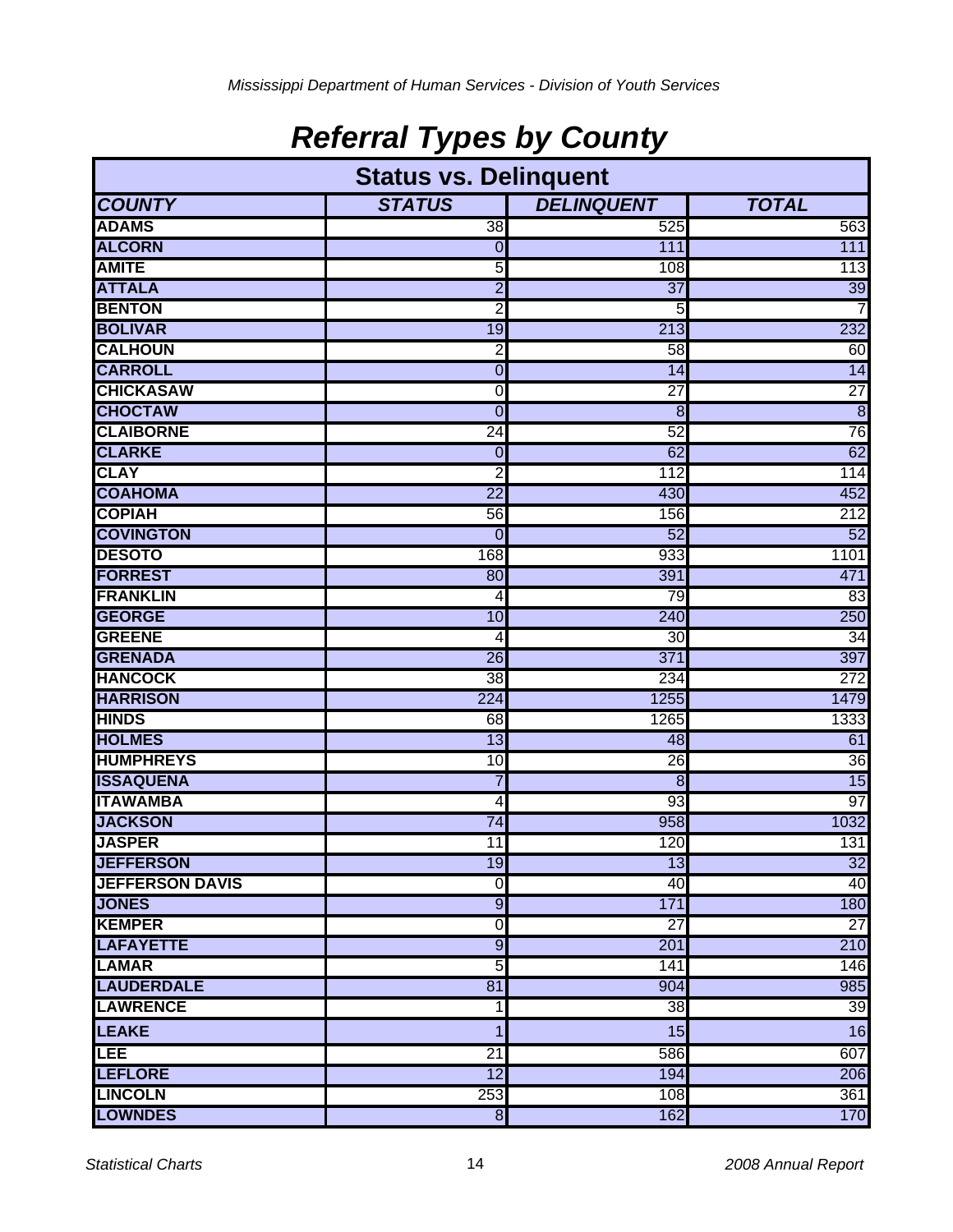# *Referral Types by County*

| <b>Status vs. Delinquent (continued)</b> |                 |                   |                 |  |  |  |  |  |  |
|------------------------------------------|-----------------|-------------------|-----------------|--|--|--|--|--|--|
| <b>COUNTY</b>                            | <b>STATUS</b>   | <b>DELINQUENT</b> | <b>TOTAL</b>    |  |  |  |  |  |  |
| <b>MADISON</b>                           | $\overline{34}$ | 344               | 378             |  |  |  |  |  |  |
| <b>MARION</b>                            | ω               | 118               | 121             |  |  |  |  |  |  |
| <b>MARSHALL</b>                          | $\overline{25}$ | 191               | 216             |  |  |  |  |  |  |
| <b>MONROE</b>                            | 16              | 184               | 200             |  |  |  |  |  |  |
| <b>MONTGOMERY</b>                        | 1               | 89                | 90              |  |  |  |  |  |  |
| <b>NESHOBA</b>                           | 20              | $\overline{95}$   | 115             |  |  |  |  |  |  |
| <b>NEWTON</b>                            | $\overline{12}$ | 77                | 89              |  |  |  |  |  |  |
| <b>NOXUBEE</b>                           | $\overline{0}$  | 24                | 24              |  |  |  |  |  |  |
| <b>OKTIBBEHA</b>                         | 0               | $\overline{73}$   | $\overline{73}$ |  |  |  |  |  |  |
| <b>PANOLA</b>                            | 10              | 214               | 224             |  |  |  |  |  |  |
| <b>CITY OF PEARL</b>                     | $\overline{19}$ | 246               | 265             |  |  |  |  |  |  |
| <b>PEARL RIVER</b>                       | 4               | $\overline{71}$   | $\overline{75}$ |  |  |  |  |  |  |
| <b>PERRY</b>                             | 0               | 13                | 13              |  |  |  |  |  |  |
| <b>PIKE</b>                              | $\overline{37}$ | 420               | 457             |  |  |  |  |  |  |
| <b>PONTOTOC</b>                          | $\overline{2}$  | 69                | $\overline{71}$ |  |  |  |  |  |  |
| <b>PRENTISS</b>                          | 0               | 69                | 69              |  |  |  |  |  |  |
| <b>QUITMAN</b>                           | $\overline{39}$ | 65                | 104             |  |  |  |  |  |  |
| <b>RANKIN</b>                            | 201             | 866               | 1067            |  |  |  |  |  |  |
| <b>SCOTT</b>                             | 20              | 170               | 190             |  |  |  |  |  |  |
| <b>SHARKEY</b>                           | 9               | 48                | $\overline{57}$ |  |  |  |  |  |  |
| <b>SIMPSON</b>                           | $\overline{2}$  | $\overline{113}$  | 115             |  |  |  |  |  |  |
| <b>SMITH</b>                             | 0               | 56                | $\overline{56}$ |  |  |  |  |  |  |
| <b>STONE</b>                             | 0               | 62                | 62              |  |  |  |  |  |  |
| <b>SUNFLOWER</b>                         | 51              | 159               | 210             |  |  |  |  |  |  |
| <b>TALLAHATCHIE</b>                      | $\overline{30}$ | 179               | 209             |  |  |  |  |  |  |
| <b>TATE</b>                              | $\overline{13}$ | 99                | 112             |  |  |  |  |  |  |
| <b>TIPPAH</b>                            | 3               | 47                | 50              |  |  |  |  |  |  |
| <b>TISHOMINGO</b>                        | 7               | $\overline{51}$   | 58              |  |  |  |  |  |  |
| <b>TUNICA</b>                            | 5               | 106               | 111             |  |  |  |  |  |  |
| <b>UNION</b>                             | 0               | $\overline{52}$   | 52              |  |  |  |  |  |  |
| <b>WALTHALL</b>                          | $\overline{10}$ | 111               | 121             |  |  |  |  |  |  |
| <b>WARREN</b>                            | 57              | 151               | 208             |  |  |  |  |  |  |
| <b>WASHINGTON</b>                        | 65              | 658               | 723             |  |  |  |  |  |  |
| <b>WAYNE</b>                             | $\blacksquare$  | 87                | 88              |  |  |  |  |  |  |
| <b>WEBSTER</b>                           | $\overline{4}$  | 10                | 14              |  |  |  |  |  |  |
| <b>WILKINSON</b>                         | $\overline{20}$ | 53                | 73              |  |  |  |  |  |  |
| <b>WINSTON</b>                           | 5               | $\overline{37}$   | 42              |  |  |  |  |  |  |
| <b>YALOBUSHA</b>                         | $\overline{2}$  | 54                | 56              |  |  |  |  |  |  |
| <b>YAZOO</b>                             | $\overline{2}$  | 322               | 324             |  |  |  |  |  |  |
| <b>TOTAL</b>                             | 2,061           | 16,474            | 18,535          |  |  |  |  |  |  |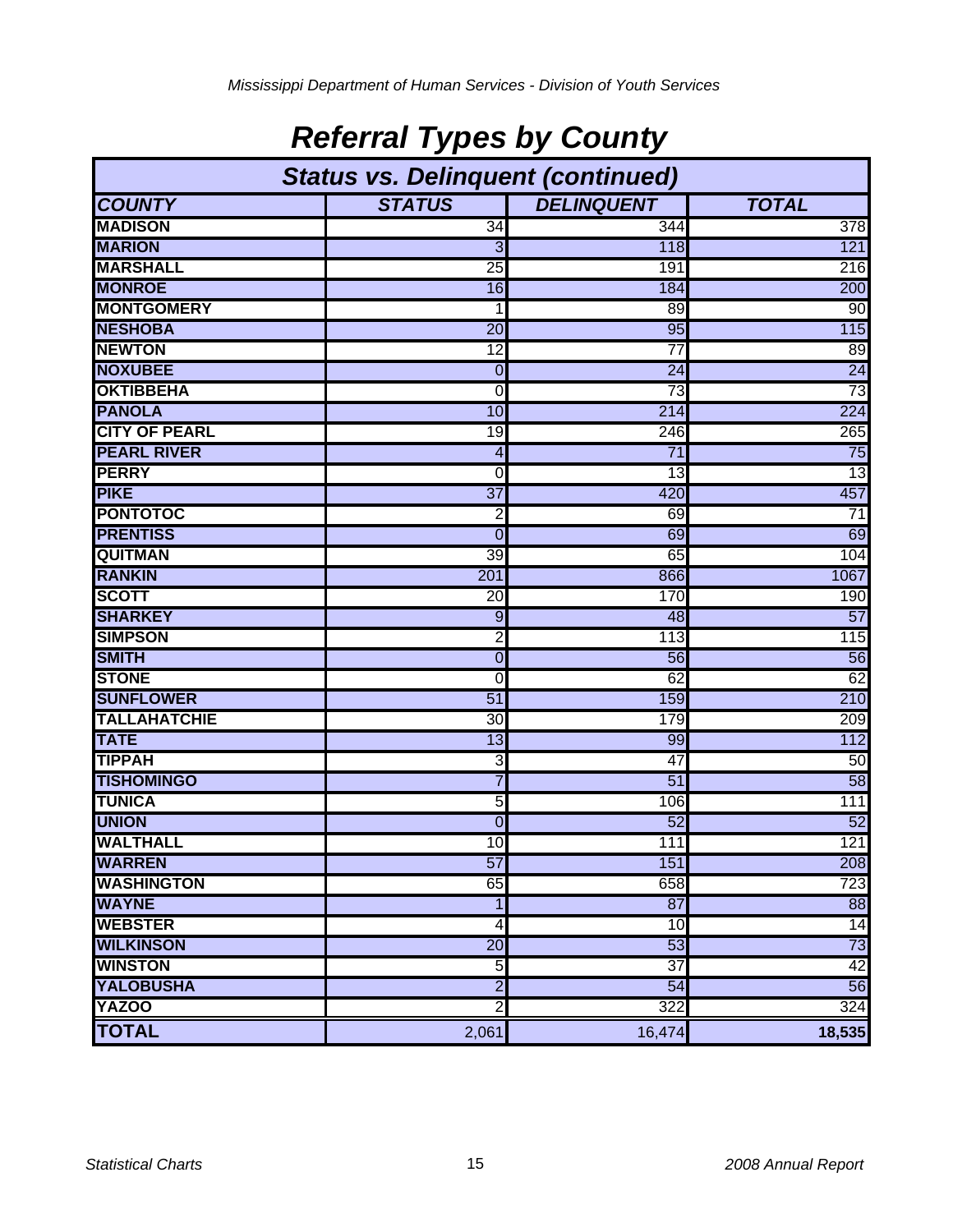# *A Regional Look at Dispositions*

| <b>DISPOSITIONAL BREAKDOWN</b> |                         |                  |                                    |              |                      |               |                  |                                    |                  |
|--------------------------------|-------------------------|------------------|------------------------------------|--------------|----------------------|---------------|------------------|------------------------------------|------------------|
|                                |                         |                  | <b>TRAINING</b>                    | <b>ALL</b>   |                      |               |                  | <b>TRAINING</b>                    | <b>ALL</b>       |
| <b>COUNTY</b>                  | <b>REGION</b>           | <b>PROBATION</b> | <b>SCHOOL</b><br><b>COMMITMENT</b> | <b>OTHER</b> | <b>COUNTY</b>        | <b>REGION</b> | <b>PROBATION</b> | <b>SCHOOL</b><br><b>COMMITMENT</b> | <b>OTHER</b>     |
| <b>ALCORN</b>                  | 1                       | 23               | 3                                  |              | 85 CLARKE            | 4             | 30               | 0                                  | 32               |
| <b>BENTON</b>                  | 1                       | 5                | 0                                  |              | 2 GEORGE             | 4             | 102              | 3                                  | 145              |
| <b>CALHOUN</b>                 | 1                       | 13               | 4                                  |              | 43 GREENE            | 4             | 15               | 0                                  | 19               |
| <b>CHICKASAW</b>               | 1                       | 10               | 0                                  |              | <b>17 JONES</b>      | 4             | 82               | 2                                  | 96               |
| <b>CLAY</b>                    | 1                       | 10               | 11                                 |              | 93 KEMPER            | 4             | 8                | 3                                  | 16               |
| <b>ITAWAMBA</b>                | 1                       | 28               | 1                                  |              | <b>68 LAUDERDALE</b> | 4             | 304              | 12                                 | 669              |
| <b>LAFAYETTE</b>               | 1                       | 13               | 4                                  |              | 193 LOWNDES          | 4             | 55               | 4                                  | 111              |
| LEE                            | 1                       | 155              | 7                                  |              | 445 NESHOBA          | 4             | 49               | 9                                  | 57               |
| <b>MARSHALL</b>                | 1                       | 34               | 0                                  |              | 182 NOXUBEE          | 4             | 11               | 0                                  | 13               |
| <b>MONROE</b>                  | 1                       | 74               | 1                                  |              | 125 WAYNE            | 4             | 33               | 10                                 | 45               |
| <b>PANOLA</b>                  | 1                       | 98               | 8                                  |              | 118 WINSTON          | 4             | 22               | 2                                  | $\frac{1}{8}$    |
| <b>PONTOTOC</b>                | 1                       | 30               | 0                                  |              | 41 REG. TOTAL        | 1,977         | 711              | 45                                 | 1,221            |
| <b>PRENTISS</b>                | 1                       | 7                | 0                                  |              | 62 ADAMS             | 5             | 289              | 5                                  | 269              |
| <b>TATE</b>                    | 1                       | 87               | $\Omega$                           |              | 25 AMITE             | 5             | 30               | $\overline{7}$                     | 76               |
| <b>TIPPAH</b>                  | 1                       | 17               | 0                                  |              | <b>33 CLAIBORNE</b>  | 5             | 50               | 1                                  | 25               |
| TISHOMINGO                     | 1                       | 41               | 2                                  |              | 15 COPIAH            | 5             | 124              | 17                                 | 71               |
| <b>UNION</b>                   | 1                       | 10               | 0                                  |              | 42 FRANKLIN          | 5             | 0                | 8                                  | 75               |
| <b>REG. TOTAL</b>              | 2.285                   | 655              | 41                                 |              | 1,589 JEFFERSON      | 5             | 18               | 0                                  | 14               |
| <b>BOLIVAR</b>                 | 2                       | 60               | 4                                  |              | 168 LAMAR            | 5             | 58               | 3                                  | 85               |
| <b>COAHOMA</b>                 | 2                       | 43               | 21                                 |              | 388 LINCOLN          | 5             | 156              | 4                                  | 201              |
| <b>DESOTO</b>                  | 2                       | 153              | 12                                 |              | 936 MARION           | 5             | 56               | 7                                  | 58               |
| <b>GRENADA</b>                 | $\mathbf 2$             | 101              | 54                                 |              | 242 PEARL RIVER      | 5             | 30               | 2                                  | 43               |
| <b>MONTOGOMERY</b>             | $\overline{\mathbf{2}}$ | 14               | 13                                 |              | 63 PIKE              | 5             | 225              | 20                                 | 212              |
| <b>QUITMAN</b>                 | $\overline{\mathbf{2}}$ | 9                | 6                                  |              | 89 WALTHALL          | 5             | 19               | 13                                 | 89               |
| <b>TALLAHATCHIE</b>            | $\overline{\mathbf{2}}$ | 13               | 4                                  |              | <b>192 WILKINSON</b> | 5             | 42               | 6                                  | 25               |
| TUNICA                         | $\overline{\mathbf{2}}$ | 24               | 1                                  |              | 86 REG. TOTAL        | 2,433         | 1,097            | 93                                 | 1,243            |
| <b>WASHINGTON</b>              | 2                       | 673              | 12                                 |              | <b>38 FORREST</b>    | 6             | 118              | 10                                 | 343              |
| <b>YALABUSHA</b>               | $\mathbf 2$             |                  | 16                                 |              | 33 HANCOCK           | 6             | 146              | 4                                  | 122              |
| <b>REG. TOTAL</b>              | 3,475                   | 1,097            | 143                                |              | 2,235 HARRISON       | 6             | 757              | 59                                 | 663              |
| <b>ATTALA</b>                  | 3                       | 16               | 5                                  |              | <b>18 JACKSON</b>    | 6             | 243              | 7                                  | 782              |
| <b>CARROLL</b>                 | 3                       | 2                | 1                                  |              | 11 PERRY             | 6             | $\Omega$         | 0                                  | 13               |
| <b>CHOCTAW</b>                 | $\mathbf{3}$            | $\overline{3}$   | 1                                  |              | 4 STONE              | 61            | 10 <sup>1</sup>  | 0                                  | 52               |
| <b>HOLMES</b>                  | 3                       | 22               | 6                                  |              | 33 REG. TOTAL        | 3,329         | 1,274            | 80                                 | 1,975            |
| <b>HUMPHREYS</b>               | 3                       | 5                | 0                                  |              | 31 COVINGTON         | 7             | 34               | $\mathbf 0$                        | 18               |
| <b>JASPER</b>                  | 3                       | 68               | 5                                  |              | 58 HINDS             | 7             | 234              | 0                                  | 1,099            |
| <b>LEAKE</b>                   | $\overline{3}$          | 3                | $\mathbf 0$                        |              | <b>13 ISSAQUENA</b>  | 7             | 14               | 0                                  |                  |
| <b>LEFLORE</b>                 | $\overline{3}$          | 46               | 18                                 |              | 142 JEFF. DAVIS      | 7             | 37               | 1                                  | $\boldsymbol{2}$ |
| <b>MADISON</b>                 | $\overline{\mathbf{3}}$ | 222              | 19                                 |              | <b>137 LAWRENCE</b>  | 7             | 39               | 0                                  | $\mathbf 0$      |
| <b>NEWTON</b>                  | 3                       | 50               | 10                                 |              | 29 RANKIN            | 7             | 354              | 15                                 | 698              |
| <b>OKTIBBEHA</b>               | $\overline{3}$          | 30               | $\,6$                              |              | 37 SHARKEY           | 7             | 40               | 11                                 | 6                |
| <b>SCOTT</b>                   | 3                       | 52               | 7                                  |              | 131 SIMPSON          | 7             | 61               | 3                                  | 51               |
| <b>SUNFLOWER</b>               | $\mathbf{3}$            | 39               | 8                                  |              | 163 SMITH            | 7             | 45               | $\overline{2}$                     | 9                |
| <b>WEBSTER</b>                 | 3                       | 9                | 0                                  |              | 5 WARREN             | 7             | 86               | 8                                  | 114              |
| <b>YAZOO</b>                   | 3                       | 185              | 5                                  |              | 134 CITY OF PEARL    | 7             | 106              | 9                                  | 150              |
| <b>REG. TOTAL</b>              | 1,789                   | 752              | 91                                 |              | 946 REG. TOTAL       | 3,247         | 1,050            | 49                                 | 2,148            |
|                                |                         |                  |                                    |              |                      |               |                  |                                    |                  |
|                                |                         |                  |                                    |              | <b>TOTALS</b>        |               |                  |                                    |                  |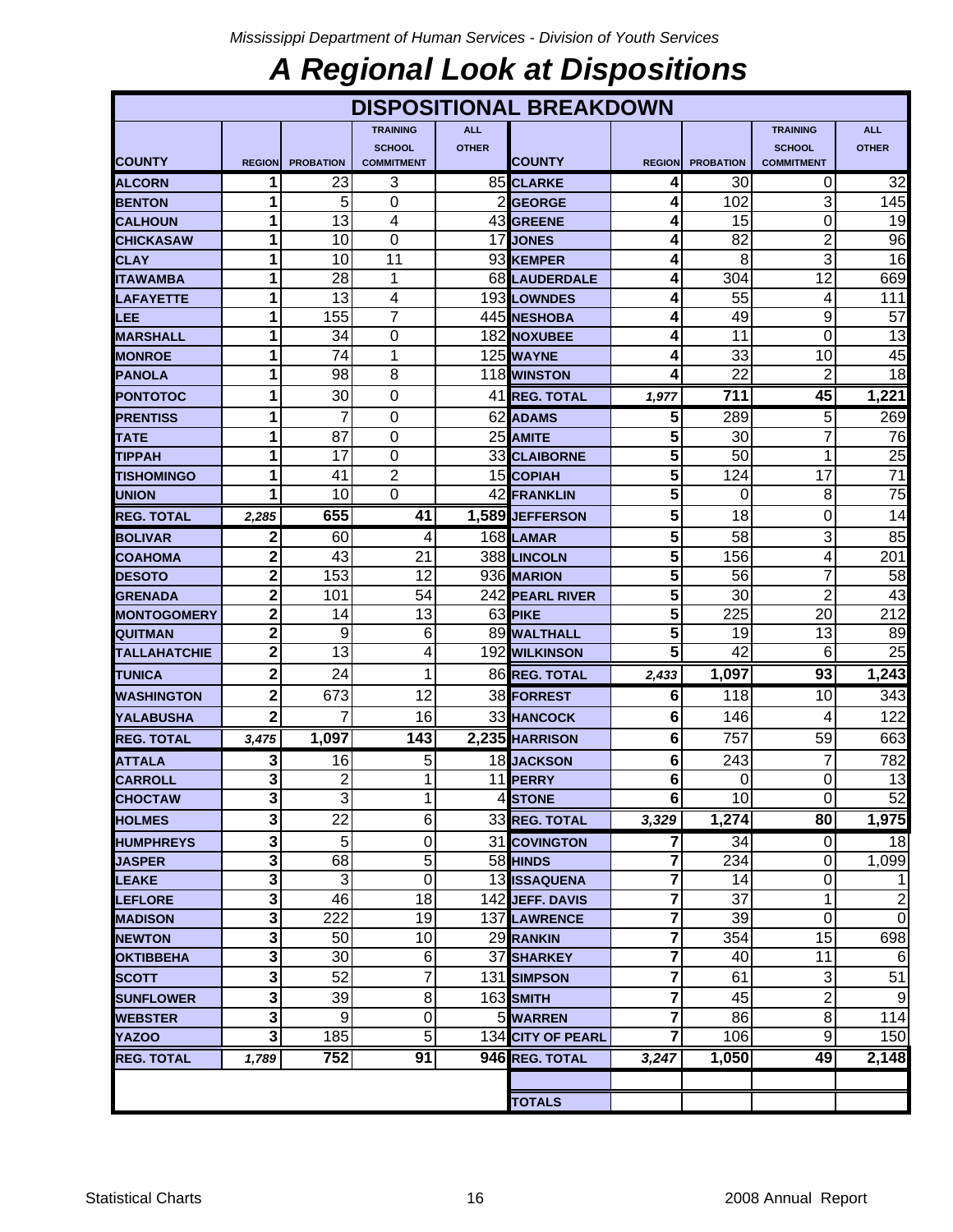# *A Regional Look at Dispositions - Chart*



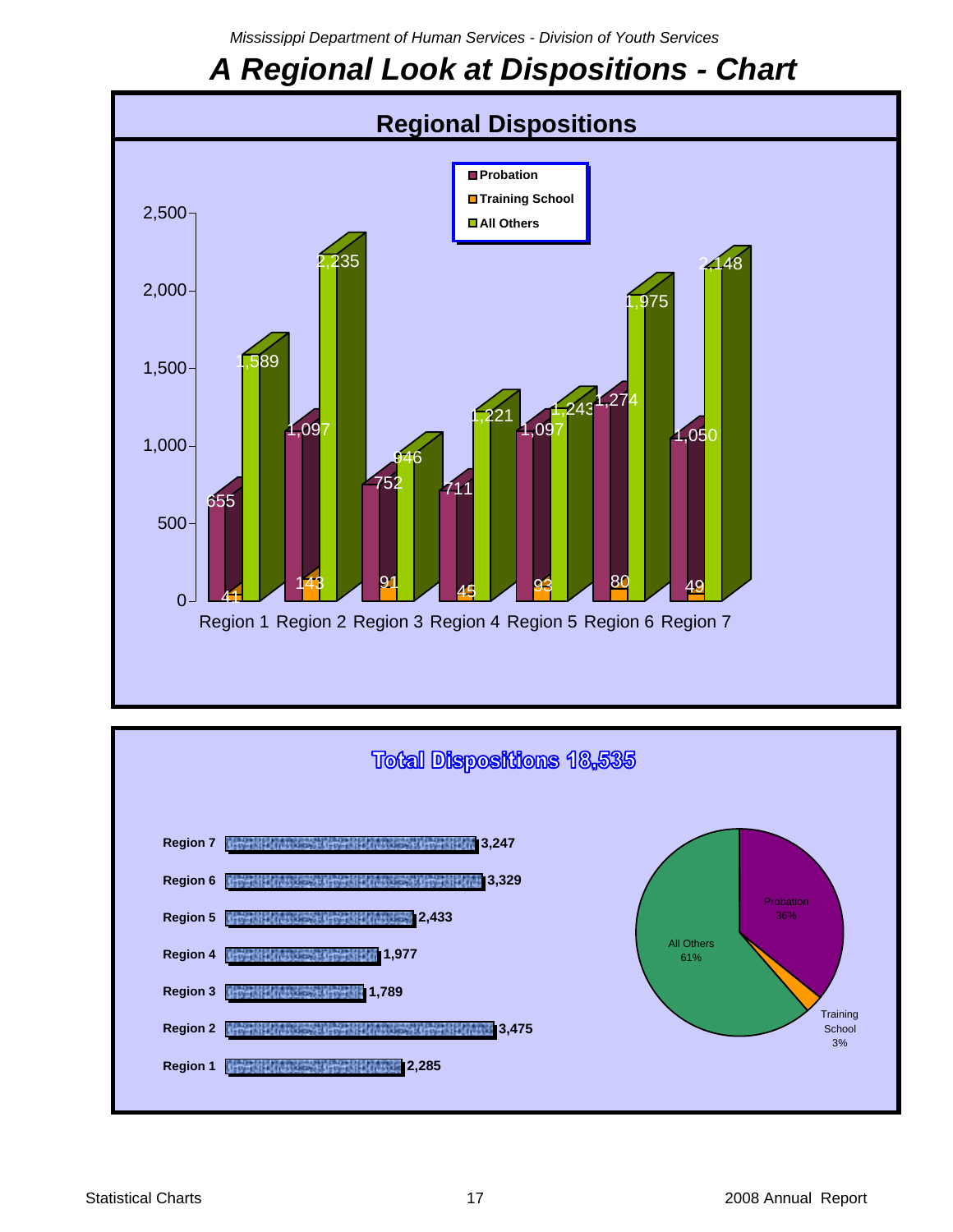### **ADAMS/01**

**2008**

| <b>TOTALS</b>       |     |
|---------------------|-----|
| <b>REFERRALS</b>    | 563 |
| <b>OFFENSES</b>     | 563 |
| <b>DISPOSITIONS</b> | 563 |

| <b>RACE AND</b><br><b>GENDER</b> |     | <b>AGE AT</b><br><b>DISPOSITION</b> |
|----------------------------------|-----|-------------------------------------|
| <b>AFRICAN AM. MALE</b>          | 278 | <b>7 AND UNDER</b>                  |
| AFRICAN AM. FEMALE               | 225 | 8                                   |
| <b>CAUCASIAN MALE</b>            | 27  | 9                                   |
| <b>CAUCASIAN FEMALE</b>          | 33  | 10                                  |
| <b>HISPANIC MALE</b>             | 0   | 11                                  |
| <b>HISPANIC FEMALE</b>           | 0   | 12                                  |
| AMER. INDIAN MALE                | 0   | 13                                  |
| AMER. INDIAN FEMALE              | 0   | 14                                  |
| <b>ASIAN MALE</b>                | 0   | 15                                  |
| ASIAN FEMALE                     | 0   | 16                                  |
|                                  | 563 | 17                                  |
|                                  |     | 18                                  |
|                                  |     | 19 AND OVER                         |
| <b>TOTAL</b>                     | 563 | <b>TOTAL</b>                        |

| <b>OFFENSES</b>             |     | <b>DISPOSITIONS</b>            |  |
|-----------------------------|-----|--------------------------------|--|
| AGGRAVATED ASSAULT          | 7   | ADOLESCENT OFFENDER PROGRAM    |  |
| ALCOHOL OFFENSES            | 0   | COMMUNITY SERVICE WORK PROGRAM |  |
| ARSON                       | 0   | CERTIFIED/WAIVED/TRANSFERRED   |  |
| <b>BOMB THREATS</b>         | 0   | COMMITMENT TO TRAINING SCHOOL  |  |
| <b>BURGLARY</b>             | 24  | <b>COMMUNITY PROGRAMS</b>      |  |
| CHINS/ RUN AWAY             | 38  | <b>DISMISSED</b>               |  |
| CONTEMPT OF COURT           | 13  | <b>DETENTION</b>               |  |
| DISORDERLY CONDUCT          | 253 | FINED                          |  |
| <b>DRUG OFFENSES</b>        | 20  | <b>HELD OPEN / RETIRED</b>     |  |
| <b>GRAND LARCENY</b>        | 3   | PLACEMENT WITH INDIVIDUAL      |  |
| HARASSMENT                  | 7   | REFERRED TO PRIVATE AGENCY     |  |
| MALICIOUS MISCHIEF/ VANDAL. | 60  | REFERRED TO PUBLIC AGENCY      |  |
| PETIT LARCENY               | 6   | <b>RESTITUTION</b>             |  |
| <b>ROBBERY</b>              | 0   | RUNAWAY RETURNED               |  |
| SEXUAL OFFENSES             | 2   | <b>SUPERVISED PROBATION</b>    |  |
| SHOPLIFTING                 | 48  | <b>SUSPENDED LICENSE</b>       |  |
| SIMPLE ASSAULT/DOM. VIOLEN  | 74  | SUSPENDED COMMITMENT           |  |
| <b>WEAPON OFFENSES</b>      | 8   | UNSUPERVISED PROBATION         |  |
|                             | 563 | WARNED ADJUSTED COUNSELED      |  |
| TOTAL                       | 563 | <b>TOTAL</b>                   |  |

| <b>OFFENSES</b>                    |                | <b>DISPOSITIONS</b>        |
|------------------------------------|----------------|----------------------------|
| AGGRAVATED ASSAULT                 | 7              | ADOLESCENT OFFENDER PR     |
| <b>ALCOHOL OFFENSES</b>            | 0              | COMMUNITY SERVICE WORK     |
| ARSON                              | 0              | CERTIFIED/WAIVED/TRANSFE   |
| <b>BOMB THREATS</b>                | 0              | COMMITMENT TO TRAINING S   |
| <b>BURGLARY</b>                    | 24             | COMMUNITY PROGRAMS         |
| CHINS/ RUN AWAY                    | 38             | <b>DISMISSED</b>           |
| <b>CONTEMPT OF COURT</b>           | 13             | <b>DETENTION</b>           |
| <b>DISORDERLY CONDUCT</b>          | 253            | FINED                      |
| <b>DRUG OFFENSES</b>               | 20             | <b>HELD OPEN / RETIRED</b> |
| <b>GRAND LARCENY</b>               | 3              | PLACEMENT WITH INDIVIDUA   |
| <b>HARASSMENT</b>                  | 7              | REFERRED TO PRIVATE AGEI   |
| <b>MALICIOUS MISCHIEF/ VANDAL.</b> | 60             | REFERRED TO PUBLIC AGEN    |
| <b>PETIT LARCENY</b>               | 6              | <b>RESTITUTION</b>         |
| <b>ROBBERY</b>                     | 0              | RUNAWAY RETURNED           |
| SEXUAL OFFENSES                    | $\overline{2}$ | SUPERVISED PROBATION       |
| <b>SHOPLIFTING</b>                 | 48             | SUSPENDED LICENSE          |
| SIMPLE ASSAULT/DOM. VIOLEN         | 74             | SUSPENDED COMMITMENT       |
| <b>WEAPON OFFENSES</b>             | 8              | UNSUPERVISED PROBATION     |
|                                    | 563            | WARNED ADJUSTED COUNSE     |
|                                    |                |                            |
| <b>TOTAL</b>                       | 563            | <b>TOTAL</b>               |

| <b>RACE AND</b><br><b>GENDER</b> |     | <b>AGE AT</b><br><b>DISPOSITION</b> |                |
|----------------------------------|-----|-------------------------------------|----------------|
| AFRICAN AM. MALE                 | 278 | 7 AND UNDER                         | $\overline{2}$ |
| AFRICAN AM. FEMALE               | 225 | 8                                   |                |
| <b>CAUCASIAN MALE</b>            | 27  | 9                                   | 0              |
| <b>CAUCASIAN FEMALE</b>          | 33  | 10                                  | 3              |
| <b>HISPANIC MALE</b>             | 0   | 11                                  | 8              |
| <b>HISPANIC FEMALE</b>           | 0   | 12                                  | 27             |
| AMER. INDIAN MALE                | 0   | 13                                  | 65             |
| AMER. INDIAN FEMALE              | 0   | 14                                  | 94             |
| ASIAN MALE                       | 0   | 15                                  | 144            |
| ASIAN FEMALE                     | 0   | 16                                  | 126            |
|                                  | 563 | 17                                  | 89             |
|                                  |     | 18                                  | 4              |
|                                  |     | 19 AND OVER                         | 0              |
| <b>TOTAL</b>                     | 563 | TOTAL                               | 563            |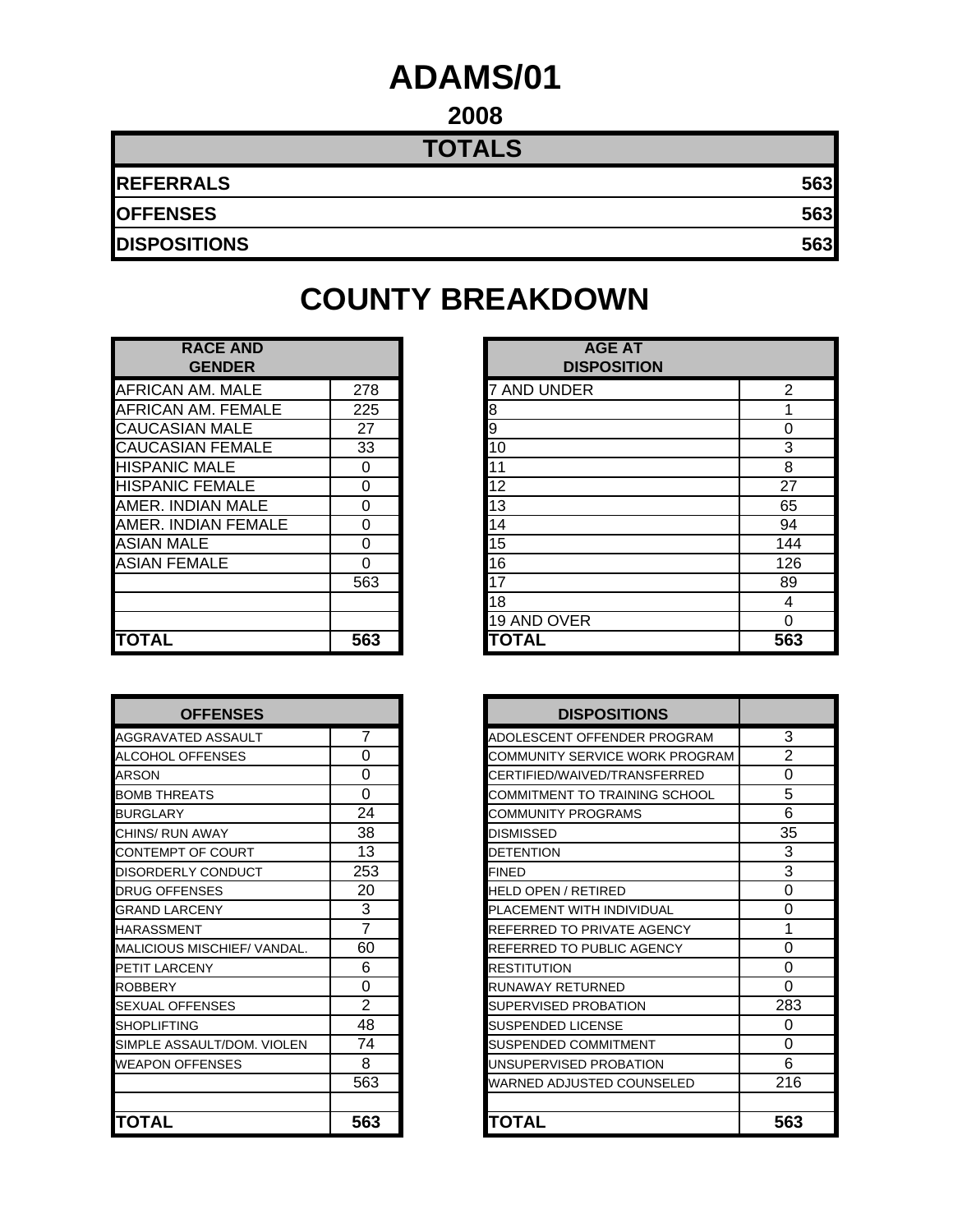### **ALCORN/02**

**2008**

| <b>TOTALS</b>       |     |
|---------------------|-----|
| <b>REFERRALS</b>    | 111 |
| <b>OFFENSES</b>     | 111 |
| <b>DISPOSITIONS</b> | 111 |

| <b>RACE AND</b><br><b>GENDER</b> |          | <b>AGE AT</b><br><b>DISPOSITION</b> |     |
|----------------------------------|----------|-------------------------------------|-----|
| AFRICAN AM. MALE                 | 22       | <b>7 AND UNDER</b>                  | 0   |
| AFRICAN AM. FEMALE               | 2        | 8                                   | 0   |
| <b>CAUCASIAN MALE</b>            | 57       | 9                                   | 2   |
| <b>CAUCASIAN FEMALE</b>          | 26       | 10                                  |     |
| <b>HISPANIC MALE</b>             | 3        | 11                                  |     |
| <b>HISPANIC FEMALE</b>           |          | 12                                  | 4   |
| AMER. INDIAN MALE                | 0        | 13                                  | 10  |
| AMER. INDIAN FEMALE              | 0        | 14                                  | 17  |
| ASIAN MALE                       | 0        | 15                                  | 10  |
| ASIAN FEMALE                     | $\Omega$ | 16                                  | 35  |
|                                  |          | 17                                  | 31  |
|                                  |          | 18                                  | 0   |
|                                  |          | 19 AND OVER                         | 0   |
| <b>TOTAL</b>                     | 111      | TOTAL                               | 111 |

| <b>COUNTY BREAKDOWN</b> |
|-------------------------|
|-------------------------|

| <b>OFFENSES</b>             |                | <b>DISPOSITIONS</b>            |
|-----------------------------|----------------|--------------------------------|
| AGGRAVATED ASSAULT          | 0              | ADOLESCENT OFFENDER PROGRAM    |
| ALCOHOL OFFENSES            | 7              | COMMUNITY SERVICE WORK PROGRAM |
| ARSON                       | 0              | CERTIFIED/WAIVED/TRANSFERRED   |
| BOMB THREATS                | 0              | COMMITMENT TO TRAINING SCHOOL  |
| <b>BURGLARY</b>             | 4              | <b>COMMUNITY PROGRAMS</b>      |
| CHINS/ RUN AWAY             | 0              | <b>DISMISSED</b>               |
| CONTEMPT OF COURT           | 5              | <b>DETENTION</b>               |
| DISORDERLY CONDUCT          | 25             | <b>FINED</b>                   |
| DRUG OFFENSES               | 14             | <b>HELD OPEN / RETIRED</b>     |
| GRAND LARCENY               | 2              | PLACEMENT WITH INDIVIDUAL      |
| HARASSMENT                  | 5              | REFERRED TO PRIVATE AGENCY     |
| MALICIOUS MISCHIEF/ VANDAL. | 13             | REFERRED TO PUBLIC AGENCY      |
| PETIT LARCENY               | 6              | <b>RESTITUTION</b>             |
| <b>ROBBERY</b>              | 0              | RUNAWAY RETURNED               |
| SEXUAL OFFENSES             | 0              | <b>SUPERVISED PROBATION</b>    |
| SHOPLIFTING                 | 11             | <b>SUSPENDED LICENSE</b>       |
| SIMPLE ASSAULT/DOM. VIOLEN  | 17             | SUSPENDED COMMITMENT           |
| WEAPON OFFENSES             | $\overline{2}$ | UNSUPERVISED PROBATION         |
|                             |                | WARNED ADJUSTED COUNSELED      |
| TOTAL                       | 111            | <b>TOTAL</b>                   |

| <b>OFFENSES</b>             |                | <b>DISPOSITIONS</b>        |
|-----------------------------|----------------|----------------------------|
| AGGRAVATED ASSAULT          | 0              | ADOLESCENT OFFENDER PR     |
| <b>ALCOHOL OFFENSES</b>     | 7              | COMMUNITY SERVICE WORK     |
| ARSON                       | 0              | CERTIFIED/WAIVED/TRANSFE   |
| <b>BOMB THREATS</b>         | 0              | COMMITMENT TO TRAINING S   |
| <b>BURGLARY</b>             | 4              | COMMUNITY PROGRAMS         |
| CHINS/ RUN AWAY             | 0              | <b>DISMISSED</b>           |
| <b>CONTEMPT OF COURT</b>    | 5              | <b>DETENTION</b>           |
| <b>DISORDERLY CONDUCT</b>   | 25             | <b>FINED</b>               |
| <b>DRUG OFFENSES</b>        | 14             | <b>HELD OPEN / RETIRED</b> |
| <b>GRAND LARCENY</b>        | 2              | PLACEMENT WITH INDIVIDUA   |
| <b>HARASSMENT</b>           | 5              | REFERRED TO PRIVATE AGEI   |
| MALICIOUS MISCHIEF/ VANDAL. | 13             | REFERRED TO PUBLIC AGEN    |
| <b>PETIT LARCENY</b>        | 6              | <b>RESTITUTION</b>         |
| <b>ROBBERY</b>              | 0              | RUNAWAY RETURNED           |
| <b>SEXUAL OFFENSES</b>      | 0              | SUPERVISED PROBATION       |
| <b>SHOPLIFTING</b>          | 11             | <b>SUSPENDED LICENSE</b>   |
| SIMPLE ASSAULT/DOM. VIOLEN  | 17             | SUSPENDED COMMITMENT       |
| <b>WEAPON OFFENSES</b>      | $\mathfrak{p}$ | UNSUPERVISED PROBATION     |
|                             |                | WARNED ADJUSTED COUNSE     |
|                             |                |                            |
| <b>TOTAL</b>                | 111            | <b>TOTAL</b>               |

| <b>RACE AND</b>        |          | <b>AGE AT</b>      |    |
|------------------------|----------|--------------------|----|
| <b>GENDER</b>          |          | <b>DISPOSITION</b> |    |
| AFRICAN AM. MALE       | 22       | <b>7 AND UNDER</b> | ∩  |
| AFRICAN AM. FEMALE     | 2        | 8                  | 0  |
| <b>CAUCASIAN MALE</b>  | 57       | '9                 | 2  |
| CAUCASIAN FEMALE       | 26       | 10                 |    |
| HISPANIC MALE          | 3        | 11                 |    |
| <b>HISPANIC FEMALE</b> |          | 12                 | 4  |
| AMER. INDIAN MALE      | 0        | 13                 | 10 |
| AMER. INDIAN FEMALE    | O        | 14                 | 17 |
| ASIAN MALE             | 0        | 15                 | 10 |
| ASIAN FEMALE           | $\Omega$ | 16                 | 35 |
|                        |          | 17                 | 31 |
|                        |          | 18                 | 0  |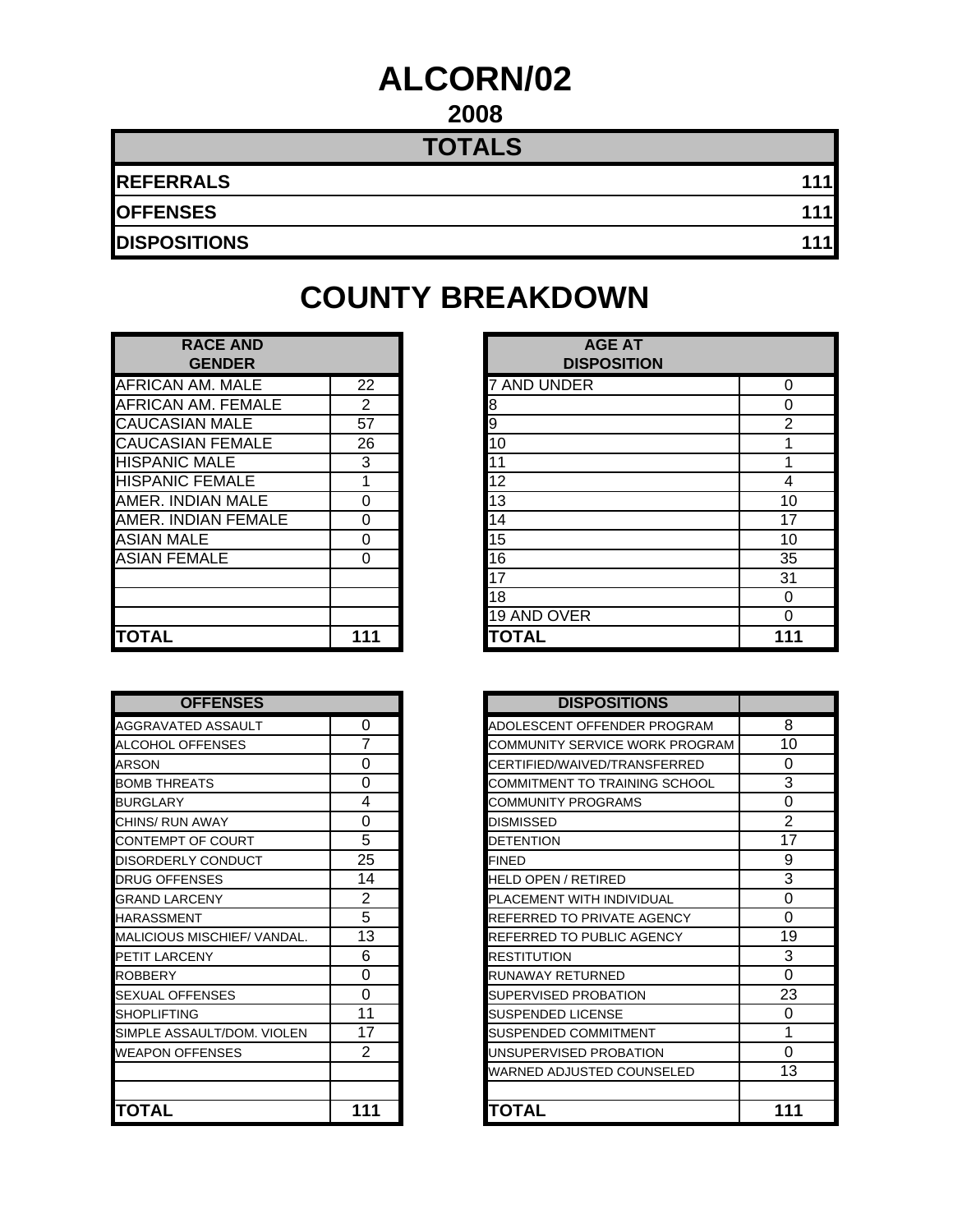# **AMITE/03**

**2008**

| <b>TOTALS</b>       |     |
|---------------------|-----|
| <b>REFERRALS</b>    | 113 |
| <b>OFFENSES</b>     | 113 |
| <b>DISPOSITIONS</b> | 113 |

#### **RACE AND GENDER DISPOSITION** AFRICAN AM. MALE 158 AFRICAN AM. FEMALE | 42 CAUCASIAN MALE 9 9 4 **CAUCASIAN FEMALE** HISPANIC MALE 1 HISPANIC FEMALE 1 0 AMER. INDIAN MALE 0 AMER. INDIAN FEMALE | 0 ASIAN MALE 20 ASIAN FEMALE 0 **TOTAL 113 TOTAL 113**

| <b>OFFENSES</b>                    |                | <b>DISPOSITIONS</b>           |
|------------------------------------|----------------|-------------------------------|
| AGGRAVATED ASSAULT                 | 0              | <b>ADOLESCENT OFFENDER PR</b> |
| ALCOHOL OFFENSES                   | 0              | COMMUNITY SERVICE WORK        |
| ARSON                              | 0              | CERTIFIED/WAIVED/TRANSFE      |
| <b>BOMB THREATS</b>                | 0              | COMMITMENT TO TRAINING S      |
| <b>BURGLARY</b>                    | 1              | COMMUNITY PROGRAMS            |
| <b>CHINS/ RUN AWAY</b>             | 5              | <b>DISMISSED</b>              |
| CONTEMPT OF COURT                  | 5              | <b>DETENTION</b>              |
| <b>DISORDERLY CONDUCT</b>          | 73             | <b>FINED</b>                  |
| <b>DRUG OFFENSES</b>               | 4              | <b>HELD OPEN / RETIRED</b>    |
| <b>GRAND LARCENY</b>               | 4              | PLACEMENT WITH INDIVIDUA      |
| <b>HARASSMENT</b>                  | 0              | REFERRED TO PRIVATE AGEI      |
| <b>MALICIOUS MISCHIEF/ VANDAL.</b> | 5              | REFERRED TO PUBLIC AGEN       |
| <b>PETIT LARCENY</b>               | $\overline{2}$ | <b>RESTITUTION</b>            |
| <b>ROBBERY</b>                     | 1              | RUNAWAY RETURNED              |
| <b>SEXUAL OFFENSES</b>             | 0              | SUPERVISED PROBATION          |
| <b>SHOPLIFTING</b>                 | 0              | SUSPENDED LICENSE             |
| SIMPLE ASSAULT/DOM, VIOLEN         | 9              | SUSPENDED COMMITMENT          |
| <b>WEAPON OFFENSES</b>             | 4              | UNSUPERVISED PROBATION        |
|                                    |                | WARNED ADJUSTED COUNSE        |
|                                    |                |                               |
| <b>TOTAL</b>                       | 113            | <b>TOTAL</b>                  |

| <b>AGE AT</b><br><b>DISPOSITION</b> |                |
|-------------------------------------|----------------|
| <b>7 AND UNDER</b>                  | 0              |
| 8                                   | 0              |
| 9                                   | 4              |
| 10                                  | $\overline{2}$ |
| 11                                  | $\overline{7}$ |
| 12                                  | 8              |
| 13                                  | 24             |
| 14                                  | 20             |
| 15                                  | 21             |
| 16                                  | 20             |
| 17                                  | 7              |
| $\overline{18}$                     | ი              |
| 19 AND OVER                         | 0              |
| <b>TOTAL</b>                        | 113            |

| <b>OFFENSES</b>             |                | <b>DISPOSITIONS</b>            |
|-----------------------------|----------------|--------------------------------|
| AGGRAVATED ASSAULT          | $\Omega$       | ADOLESCENT OFFENDER PROGRAM    |
| ALCOHOL OFFENSES            | 0              | COMMUNITY SERVICE WORK PROGRAM |
| ARSON                       | 0              | CERTIFIED/WAIVED/TRANSFERRED   |
| <b>BOMB THREATS</b>         | 0              | COMMITMENT TO TRAINING SCHOOL  |
| <b>BURGLARY</b>             |                | <b>COMMUNITY PROGRAMS</b>      |
| CHINS/ RUN AWAY             | 5              | <b>DISMISSED</b>               |
| CONTEMPT OF COURT           | 5              | <b>DETENTION</b>               |
| DISORDERLY CONDUCT          | 73             | <b>FINED</b>                   |
| <b>DRUG OFFENSES</b>        | 4              | <b>HELD OPEN / RETIRED</b>     |
| GRAND LARCENY               | 4              | PLACEMENT WITH INDIVIDUAL      |
| HARASSMENT                  | 0              | REFERRED TO PRIVATE AGENCY     |
| MALICIOUS MISCHIEF/ VANDAL. | 5              | REFERRED TO PUBLIC AGENCY      |
| PETIT LARCENY               | $\overline{2}$ | <b>RESTITUTION</b>             |
| ROBBERY                     |                | RUNAWAY RETURNED               |
| <b>SEXUAL OFFENSES</b>      | 0              | <b>SUPERVISED PROBATION</b>    |
| SHOPLIFTING                 | 0              | <b>SUSPENDED LICENSE</b>       |
| SIMPLE ASSAULT/DOM. VIOLEN  | 9              | SUSPENDED COMMITMENT           |
| <b>WEAPON OFFENSES</b>      | 4              | UNSUPERVISED PROBATION         |
|                             |                | WARNED ADJUSTED COUNSELED      |
| TOTAL                       | 113            | <b>TOTAL</b>                   |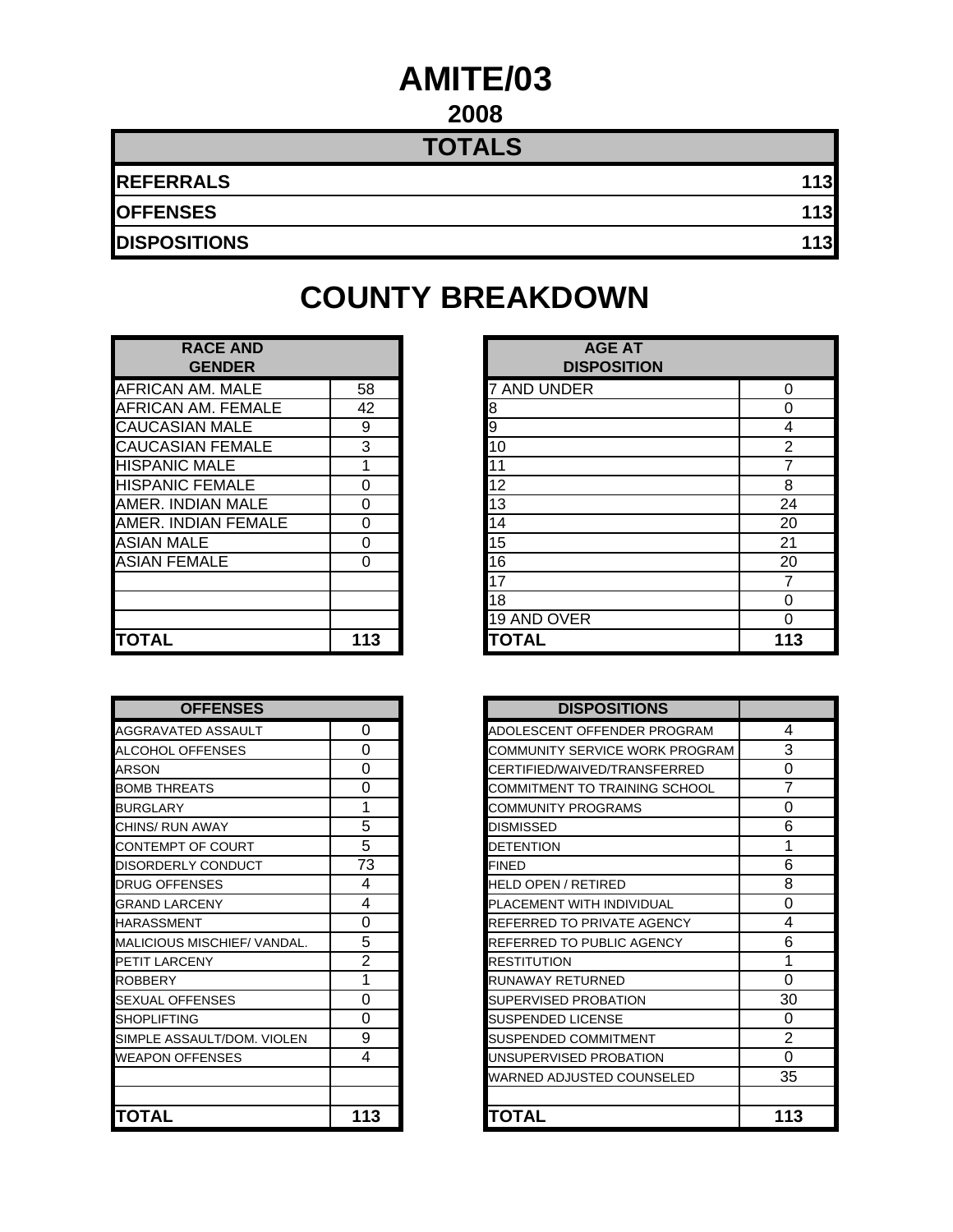### **ATTALA/04**

**2008**

| <b>TOTALS</b>       |    |
|---------------------|----|
| <b>REFERRALS</b>    | 39 |
| <b>OFFENSES</b>     | 39 |
| <b>DISPOSITIONS</b> | 39 |

| <b>RACE AND</b><br><b>GENDER</b> |    | <b>AGE AT</b><br><b>DISPOSITION</b> |
|----------------------------------|----|-------------------------------------|
| <b>AFRICAN AM. MALE</b>          | 20 | 7 AND UNDER                         |
| AFRICAN AM. FEMALE               | 12 | 8                                   |
| <b>CAUCASIAN MALE</b>            | 3  | 9                                   |
| <b>CAUCASIAN FEMALE</b>          | 4  | 10                                  |
| <b>HISPANIC MALE</b>             | 0  | 11                                  |
| <b>HISPANIC FEMALE</b>           | 0  | 12                                  |
| AMER. INDIAN MALE                | 0  | 13                                  |
| AMER. INDIAN FEMALE              | 0  | 14                                  |
| <b>ASIAN MALE</b>                | 0  | 15                                  |
| <b>ASIAN FEMALE</b>              | 0  | 16                                  |
|                                  |    | 17                                  |
|                                  |    | 18                                  |
|                                  |    | 19 AND OVER                         |
| <b>TOTAL</b>                     | 39 | TOTAL                               |

| <b>OFFENSES</b>             |                | <b>DISPOSITIONS</b>             |
|-----------------------------|----------------|---------------------------------|
| AGGRAVATED ASSAULT          | 0              | <b>ADOLESCENT OFFENDER PR</b>   |
| <b>ALCOHOL OFFENSES</b>     | 1              | <b>COMMUNITY SERVICE WORK</b>   |
| <b>ARSON</b>                | 0              | CERTIFIED/WAIVED/TRANSFE        |
| <b>BOMB THREATS</b>         | 0              | <b>COMMITMENT TO TRAINING S</b> |
| <b>BURGLARY</b>             | 0              | <b>COMMUNITY PROGRAMS</b>       |
| <b>CHINS/ RUN AWAY</b>      | $\overline{2}$ | <b>DISMISSED</b>                |
| <b>CONTEMPT OF COURT</b>    | 0              | <b>DETENTION</b>                |
| <b>DISORDERLY CONDUCT</b>   | $\overline{2}$ | <b>FINED</b>                    |
| <b>DRUG OFFENSES</b>        | 3              | HELD OPEN / RETIRED             |
| <b>GRAND LARCENY</b>        | 1              | PLACEMENT WITH INDIVIDUA        |
| <b>HARASSMENT</b>           | $\Omega$       | <b>REFERRED TO PRIVATE AGEI</b> |
| MALICIOUS MISCHIEF/ VANDAL. | $\overline{2}$ | <b>REFERRED TO PUBLIC AGEN</b>  |
| <b>PETIT LARCENY</b>        | 3              | <b>RESTITUTION</b>              |
| <b>ROBBERY</b>              | 0              | RUNAWAY RETURNED                |
| <b>SEXUAL OFFENSES</b>      | 0              | SUPERVISED PROBATION            |
| <b>SHOPLIFTING</b>          | 0              | <b>SUSPENDED LICENSE</b>        |
| SIMPLE ASSAULT/DOM, VIOLEN  | 23             | <b>SUSPENDED COMMITMENT</b>     |
| <b>WEAPON OFFENSES</b>      | 2              | UNSUPERVISED PROBATION          |
|                             |                | WARNED ADJUSTED COUNSE          |
|                             |                |                                 |
| <b>TOTAL</b>                | 39             | <b>TOTAL</b>                    |

| <b>RACE AND</b><br><b>GENDER</b> |          | <b>AGE AT</b><br><b>DISPOSITION</b> |          |
|----------------------------------|----------|-------------------------------------|----------|
| AFRICAN AM. MALE                 | 20       | <b>7 AND UNDER</b>                  | 0        |
| AFRICAN AM. FEMALE               | 12       | 8                                   | 0        |
| <b>CAUCASIAN MALE</b>            | 3        | 9                                   | $\Omega$ |
| <b>CAUCASIAN FEMALE</b>          | 4        | 10                                  | $\Omega$ |
| <b>HISPANIC MALE</b>             | 0        | 11                                  | $\Omega$ |
| <b>HISPANIC FEMALE</b>           | $\Omega$ | 12                                  |          |
| AMER. INDIAN MALE                | 0        | 13                                  | 2        |
| AMER. INDIAN FEMALE              | $\Omega$ | 14                                  | 8        |
| ASIAN MALE                       | $\Omega$ | 15                                  | 13       |
| <b>ASIAN FEMALE</b>              | $\Omega$ | 16                                  | 9        |
|                                  |          | 17                                  | 6        |
|                                  |          | 18                                  | 0        |
|                                  |          | 19 AND OVER                         | $\Omega$ |
| <b>TOTAL</b>                     | 39       | <b>TOTAL</b>                        | 39       |

| <b>OFFENSES</b>             |                |
|-----------------------------|----------------|
| AGGRAVATED ASSAULT          | 0              |
| ALCOHOL OFFENSES            |                |
| ARSON                       | 0              |
| <b>BOMB THREATS</b>         | 0              |
| <b>BURGLARY</b>             | 0              |
| CHINS/ RUN AWAY             | $\overline{2}$ |
| CONTEMPT OF COURT           | 0              |
| DISORDERLY CONDUCT          | $\overline{2}$ |
| <b>DRUG OFFENSES</b>        | 3              |
| <b>GRAND LARCENY</b>        |                |
| HARASSMENT                  | 0              |
| MALICIOUS MISCHIEF/ VANDAL. | $\overline{2}$ |
| PETIT LARCENY               | 3              |
| ROBBERY                     | 0              |
| SEXUAL OFFENSES             | $\Omega$       |
| SHOPLIFTING                 | $\Omega$       |
| SIMPLE ASSAULT/DOM. VIOLEN  | 23             |
| WEAPON OFFENSES             | 2              |
|                             |                |
| TOTAL                       | 39             |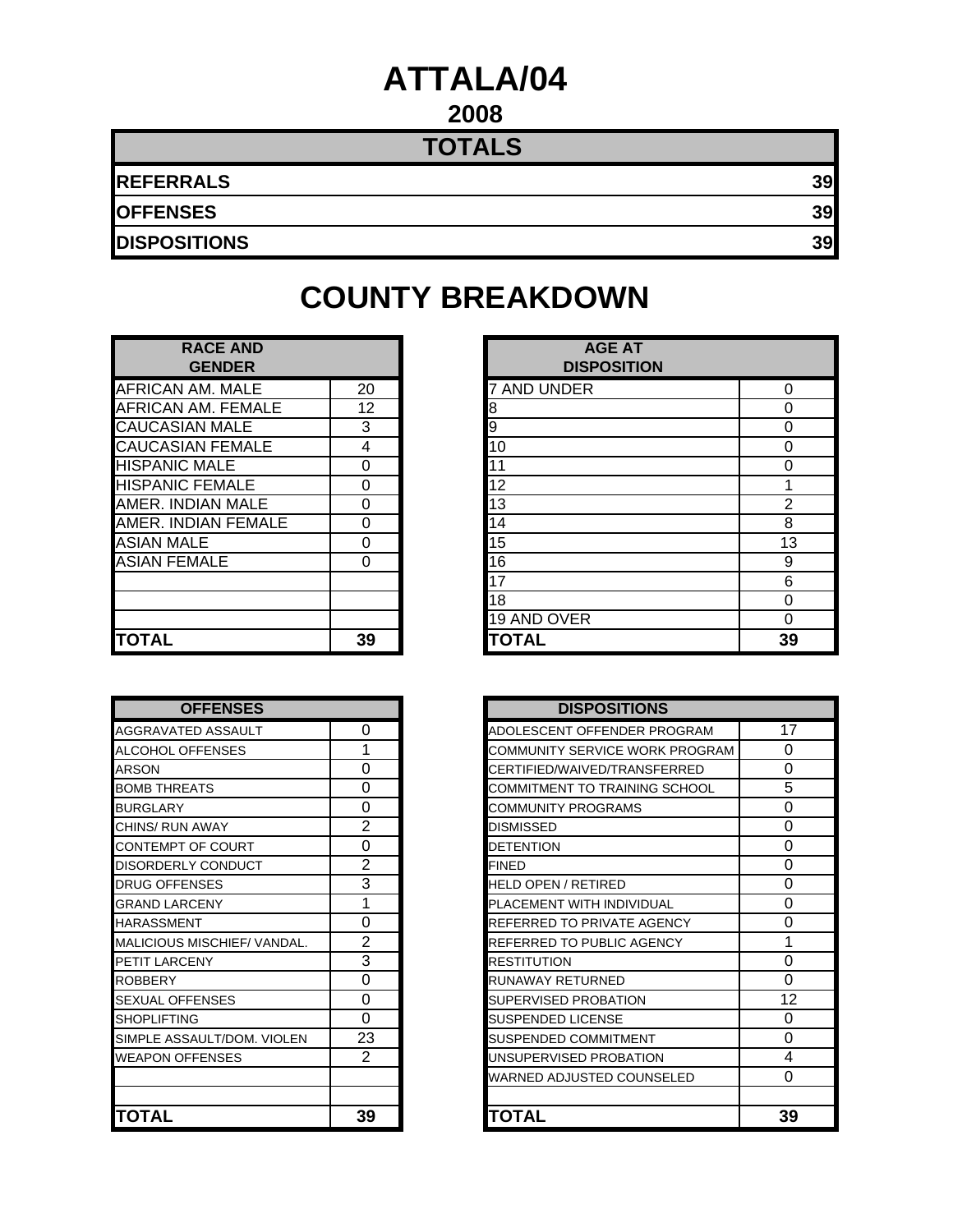### **BENTON/05**

**2008**

#### **TOTALS**

**REFERRALS 7**

**OFFENSES 7**

**DISPOSITIONS 7**

| <b>RACE AND</b><br><b>GENDER</b> |   | <b>AGE AT</b><br><b>DISPOSITION</b> |
|----------------------------------|---|-------------------------------------|
| <b>AFRICAN AM. MALE</b>          | 4 | <b>7 AND UNDER</b>                  |
| AFRICAN AM. FEMALE               | 0 | 8                                   |
| <b>CAUCASIAN MALE</b>            |   | 9                                   |
| <b>CAUCASIAN FEMALE</b>          |   | 10                                  |
| <b>HISPANIC MALE</b>             | 0 | 11                                  |
| <b>HISPANIC FEMALE</b>           | 0 | 12                                  |
| AMER. INDIAN MALE                | 0 | 13                                  |
| AMER. INDIAN FEMALE              | 1 | 14                                  |
| <b>ASIAN MALE</b>                | 0 | 15                                  |
| <b>ASIAN FEMALE</b>              | 0 | 16                                  |
|                                  |   | 17                                  |
|                                  |   | 18                                  |
|                                  |   | 19 AND OVER                         |
| <b>TOTAL</b>                     | 7 | <b>TOTAL</b>                        |

| <b>OFFENSES</b>                    |   | <b>DISPOSITIONS</b>           |
|------------------------------------|---|-------------------------------|
| AGGRAVATED ASSAULT                 | 0 | <b>ADOLESCENT OFFENDER PR</b> |
| <b>ALCOHOL OFFENSES</b>            | 0 | COMMUNITY SERVICE WORK        |
| ARSON                              | 0 | CERTIFIED/WAIVED/TRANSFE      |
| <b>BOMB THREATS</b>                | 0 | COMMITMENT TO TRAINING S      |
| <b>BURGLARY</b>                    | 1 | COMMUNITY PROGRAMS            |
| CHINS/ RUN AWAY                    | 2 | <b>DISMISSED</b>              |
| <b>CONTEMPT OF COURT</b>           | 0 | <b>DETENTION</b>              |
| <b>DISORDERLY CONDUCT</b>          | 0 | <b>FINED</b>                  |
| <b>DRUG OFFENSES</b>               | 0 | <b>HELD OPEN / RETIRED</b>    |
| <b>GRAND LARCENY</b>               | 0 | PLACEMENT WITH INDIVIDUA      |
| <b>HARASSMENT</b>                  | 0 | REFERRED TO PRIVATE AGEI      |
| <b>MALICIOUS MISCHIEF/ VANDAL.</b> | 0 | REFERRED TO PUBLIC AGEN       |
| PETIT LARCENY                      | 1 | RESTITUTION                   |
| <b>ROBBERY</b>                     | 0 | RUNAWAY RETURNED              |
| <b>SEXUAL OFFENSES</b>             | 0 | SUPERVISED PROBATION          |
| <b>SHOPLIFTING</b>                 | 0 | SUSPENDED LICENSE             |
| SIMPLE ASSAULT/DOM. VIOLEN         | 3 | SUSPENDED COMMITMENT          |
| <b>WEAPON OFFENSES</b>             | 0 | UNSUPERVISED PROBATION        |
|                                    |   | WARNED ADJUSTED COUNSE        |
|                                    |   |                               |
| <b>TOTAL</b>                       | 7 | <b>TOTAL</b>                  |

| <b>RACE AND</b><br><b>GENDER</b> |          | <b>AGE AT</b><br><b>DISPOSITION</b> |                |
|----------------------------------|----------|-------------------------------------|----------------|
| AFRICAN AM. MALE                 | 4        | 7 AND UNDER                         | 0              |
| AFRICAN AM. FEMALE               | $\Omega$ | ö                                   | $\Omega$       |
| <b>CAUCASIAN MALE</b>            |          | 9                                   | 0              |
| <b>CAUCASIAN FEMALE</b>          |          | 10                                  | 0              |
| <b>HISPANIC MALE</b>             | $\Omega$ | 11                                  | 0              |
| <b>HISPANIC FEMALE</b>           | $\Omega$ | 12                                  | 0              |
| AMER. INDIAN MALE                | $\Omega$ | 13                                  |                |
| AMER. INDIAN FEMALE              |          | 14                                  | $\overline{2}$ |
| ASIAN MALE                       | $\Omega$ | 15                                  | $\Omega$       |
| <b>ASIAN FEMALE</b>              | $\Omega$ | 16                                  | 4              |
|                                  |          | 17                                  | 0              |
|                                  |          | 18                                  | $\Omega$       |
|                                  |          | 19 AND OVER                         | $\Omega$       |
| <b>TOTAL</b>                     |          | TOTAL                               |                |

| <b>OFFENSES</b>             |          | <b>DISPOSITIONS</b>            |                |
|-----------------------------|----------|--------------------------------|----------------|
| AGGRAVATED ASSAULT          | 0        | ADOLESCENT OFFENDER PROGRAM    | $\Omega$       |
| ALCOHOL OFFENSES            | 0        | COMMUNITY SERVICE WORK PROGRAM | 0              |
| ARSON                       | $\Omega$ | CERTIFIED/WAIVED/TRANSFERRED   | 0              |
| <b>BOMB THREATS</b>         | $\Omega$ | COMMITMENT TO TRAINING SCHOOL  | 0              |
| BURGLARY                    |          | <b>COMMUNITY PROGRAMS</b>      | 0              |
| CHINS/ RUN AWAY             | 2        | <b>DISMISSED</b>               | 0              |
| CONTEMPT OF COURT           | 0        | <b>DETENTION</b>               | 0              |
| DISORDERLY CONDUCT          | 0        | <b>FINED</b>                   | $\Omega$       |
| <b>DRUG OFFENSES</b>        | 0        | HELD OPEN / RETIRED            | 0              |
| GRAND LARCENY               | 0        | PLACEMENT WITH INDIVIDUAL      | 0              |
| HARASSMENT                  | 0        | REFERRED TO PRIVATE AGENCY     | 0              |
| MALICIOUS MISCHIEF/ VANDAL. | 0        | REFERRED TO PUBLIC AGENCY      |                |
| PETIT LARCENY               | 1        | <b>RESTITUTION</b>             | 0              |
| ROBBERY                     | 0        | RUNAWAY RETURNED               | 0              |
| SEXUAL OFFENSES             | 0        | SUPERVISED PROBATION           | 3              |
| SHOPLIFTING                 | 0        | SUSPENDED LICENSE              | 0              |
| SIMPLE ASSAULT/DOM. VIOLEN  | 3        | SUSPENDED COMMITMENT           | 0              |
| <b>WEAPON OFFENSES</b>      | $\Omega$ | UNSUPERVISED PROBATION         | $\overline{2}$ |
|                             |          | WARNED ADJUSTED COUNSELED      |                |
|                             |          |                                |                |
| TOTAL                       |          | TOTAL                          | 7              |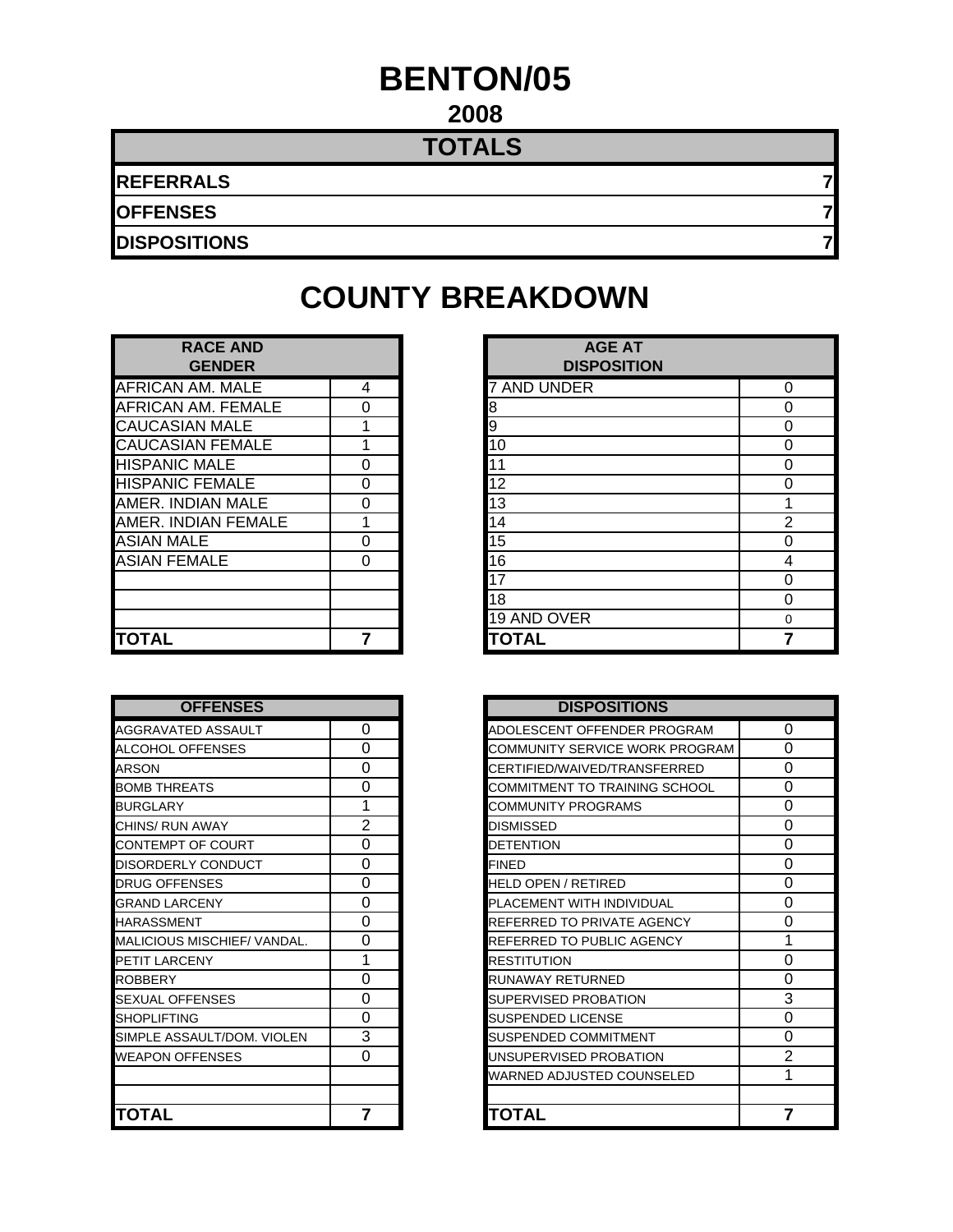### **BOLIVAR/06**

**2008**

| <b>TOTALS</b>       |     |
|---------------------|-----|
| <b>REFERRALS</b>    | 232 |
| <b>OFFENSES</b>     | 232 |
| <b>DISPOSITIONS</b> | 232 |

| <b>RACE AND</b><br><b>GENDER</b> |     | <b>AGE AT</b><br><b>DISPOSITION</b> |
|----------------------------------|-----|-------------------------------------|
| <b>AFRICAN AM. MALE</b>          | 133 | <b>7 AND UNDER</b>                  |
| AFRICAN AM. FEMALE               | 71  | 8                                   |
| <b>CAUCASIAN MALE</b>            | 21  | 9                                   |
| <b>CAUCASIAN FEMALE</b>          | 7   | 10                                  |
| <b>HISPANIC MALE</b>             | 0   | 11                                  |
| <b>HISPANIC FEMALE</b>           | 0   | 12                                  |
| <b>AMER. INDIAN MALE</b>         | 0   | 13                                  |
| AMER. INDIAN FEMALE              | 0   | 14                                  |
| <b>ASIAN MALE</b>                | 0   | 15                                  |
| ASIAN FEMALE                     | 0   | 16                                  |
|                                  |     | 17                                  |
|                                  |     | 18                                  |
|                                  |     | 19 AND OVER                         |
| <b>TOTAL</b>                     | 232 | ΤΟΤΑL                               |

| <b>OFFENSES</b>                   |                | <b>DISPOSITIONS</b>      |
|-----------------------------------|----------------|--------------------------|
| \GGRAVATED ASSAULT                | 0              | ADOLESCENT OFFENDER PR   |
| <b>\LCOHOL OFFENSES</b>           | $\mathfrak{p}$ | COMMUNITY SERVICE WORK   |
| <b>RSON</b>                       | 0              | CERTIFIED/WAIVED/TRANSFE |
| OMB THREATS                       | 0              | COMMITMENT TO TRAINING S |
| <b>SURGLARY</b>                   | 8              | COMMUNITY PROGRAMS       |
| <b>HINS/ RUN AWAY</b>             | 19             | <b>DISMISSED</b>         |
| CONTEMPT OF COURT                 | 16             | <b>DETENTION</b>         |
| <b>DISORDERLY CONDUCT</b>         | 154            | <b>FINED</b>             |
| RUG OFFENSES                      | 4              | HELD OPEN / RETIRED      |
| GRAND LARCENY                     | 0              | PLACEMENT WITH INDIVIDUA |
| IARASSMENT                        | 0              | REFERRED TO PRIVATE AGEI |
| //ALICIOUS MISCHIEF/ VANDAL.      | 14             | REFERRED TO PUBLIC AGEN  |
| PETIT LARCENY                     | 0              | <b>RESTITUTION</b>       |
| ROBBERY                           | 0              | RUNAWAY RETURNED         |
| <b>EXUAL OFFENSES</b>             |                | SUPERVISED PROBATION     |
| <b>SHOPLIFTING</b>                | 4              | SUSPENDED LICENSE        |
| <b>SIMPLE ASSAULT/DOM. VIOLEN</b> | 7              | SUSPENDED COMMITMENT     |
| <b>VEAPON OFFENSES</b>            | 3              | UNSUPERVISED PROBATION   |
|                                   |                | WARNED ADJUSTED COUNSE   |
|                                   |                |                          |
| ΓΩΤΑΙ                             | 232            | ΙΤΟΤΑΙ                   |

| <b>RACE AND</b><br><b>GENDER</b> |          | <b>AGE AT</b><br><b>DISPOSITION</b> |          |
|----------------------------------|----------|-------------------------------------|----------|
| AFRICAN AM. MALE                 | 133      | <b>7 AND UNDER</b>                  | 0        |
| AFRICAN AM. FEMALE               | 71       | ö                                   | 0        |
| <b>CAUCASIAN MALE</b>            | 21       | 9                                   | 0        |
| <b>CAUCASIAN FEMALE</b>          |          | 10                                  | 0        |
| <b>HISPANIC MALE</b>             | $\Omega$ | 11                                  |          |
| <b>HISPANIC FEMALE</b>           | $\Omega$ | 12                                  | 7        |
| AMER. INDIAN MALE                | $\Omega$ | 13                                  | 18       |
| AMER. INDIAN FEMALE              | $\Omega$ | 14                                  | 31       |
| ASIAN MALE                       | $\Omega$ | 15                                  | 57       |
| ASIAN FEMALE                     | $\Omega$ | 16                                  | 81       |
|                                  |          | 17                                  | 37       |
|                                  |          | 18                                  | $\Omega$ |
|                                  |          | 19 AND OVER                         | $\Omega$ |
| <b>TOTAL</b>                     | 232      | <b>TOTAL</b>                        | 232      |

| <b>OFFENSES</b>             |          |
|-----------------------------|----------|
| AGGRAVATED ASSAULT          | 0        |
| ALCOHOL OFFENSES            | 2        |
| ARSON                       | $\Omega$ |
| <b>BOMB THREATS</b>         | 0        |
| <b>BURGLARY</b>             | 8        |
| CHINS/ RUN AWAY             | 19       |
| CONTEMPT OF COURT           | 16       |
| DISORDERLY CONDUCT          | 154      |
| <b>DRUG OFFENSES</b>        | 4        |
| GRAND LARCENY               | $\Omega$ |
| HARASSMENT                  | 0        |
| MALICIOUS MISCHIEF/ VANDAL. | 14       |
| PETIT LARCENY               | $\Omega$ |
| ROBBERY                     | 0        |
| SEXUAL OFFENSES             | 1        |
| SHOPLIFTING                 | 4        |
| SIMPLE ASSAULT/DOM. VIOLEN  | 7        |
| WEAPON OFFENSES             | 3        |
|                             |          |
| TOTAL                       | 232      |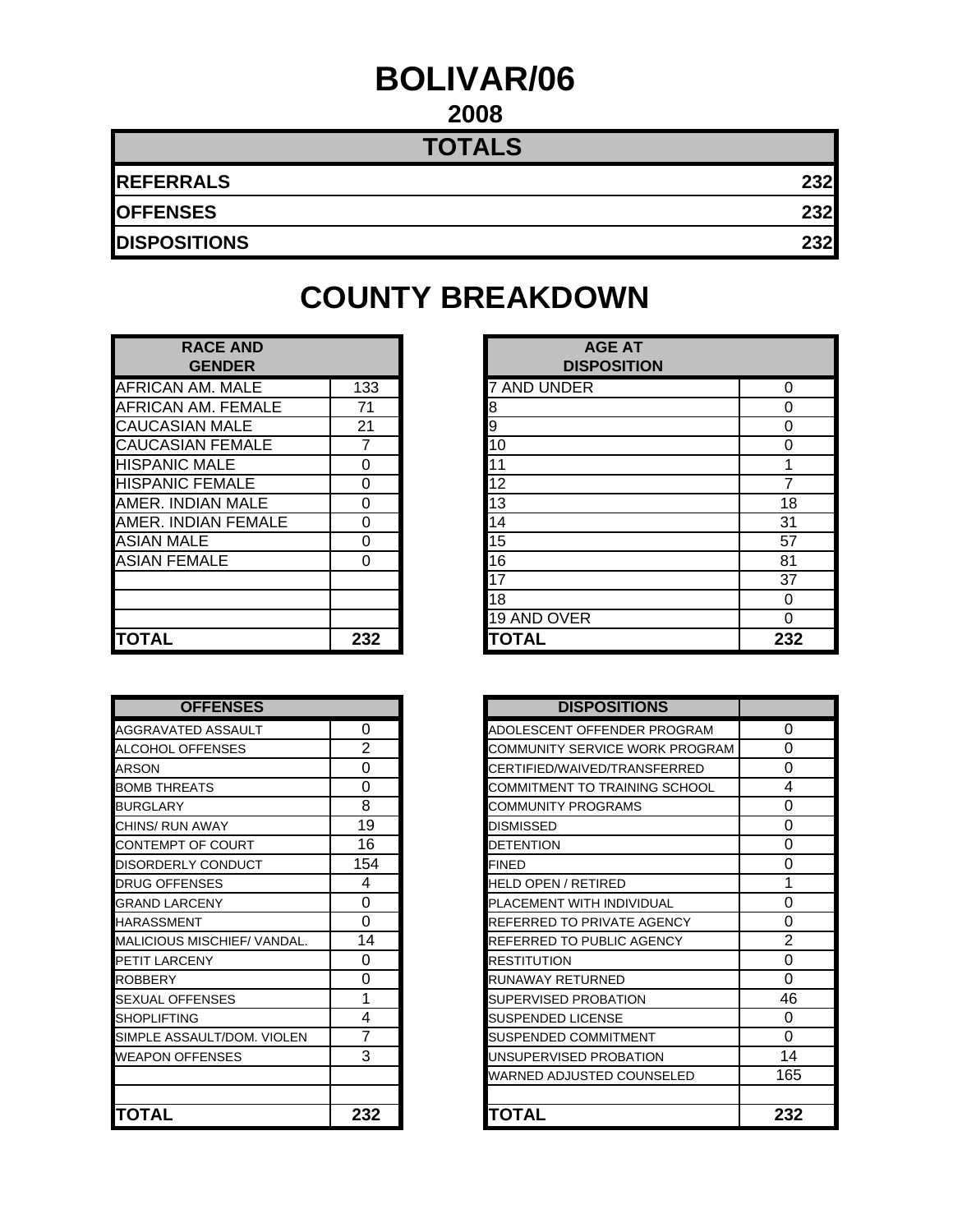### **CALHOUN/07**

**2008**

#### **TOTALS**

**REFERRALS**

**OFFENSES**

**DISPOSITIONS**

| <b>RACE AND</b><br><b>GENDER</b> |                | <b>AGE AT</b><br><b>DISPOSITION</b> |
|----------------------------------|----------------|-------------------------------------|
| <b>AFRICAN AM. MALE</b>          | 22             | 7 AND UNDER                         |
| AFRICAN AM. FEMALE               | 9              | 8                                   |
| <b>CAUCASIAN MALE</b>            | 22             | 9                                   |
| <b>CAUCASIAN FEMALE</b>          | 5              | 10                                  |
| <b>HISPANIC MALE</b>             | $\overline{2}$ | 11                                  |
| <b>HISPANIC FEMALE</b>           | 0              | 12                                  |
| AMER. INDIAN MALE                | 0              | 13                                  |
| AMER. INDIAN FEMALE              | 0              | 14                                  |
| <b>ASIAN MALE</b>                | 0              | 15                                  |
| <b>ASIAN FEMALE</b>              | $\Omega$       | 16                                  |
|                                  |                | 17                                  |
|                                  |                | 18                                  |
|                                  |                | 19 AND OVER                         |
| <b>TOTAL</b>                     | 60             | TOTAL                               |

| <b>OFFENSES</b>                    |                | <b>DISPOSITIONS</b>           |
|------------------------------------|----------------|-------------------------------|
| AGGRAVATED ASSAULT                 | 0              | <b>ADOLESCENT OFFENDER PR</b> |
| <b>ALCOHOL OFFENSES</b>            | 0              | COMMUNITY SERVICE WORK        |
| ARSON                              | 0              | CERTIFIED/WAIVED/TRANSFE      |
| <b>BOMB THREATS</b>                | 0              | COMMITMENT TO TRAINING S      |
| <b>BURGLARY</b>                    | 12             | COMMUNITY PROGRAMS            |
| CHINS/ RUN AWAY                    | 2              | <b>DISMISSED</b>              |
| <b>CONTEMPT OF COURT</b>           | 1              | <b>DETENTION</b>              |
| <b>DISORDERLY CONDUCT</b>          | 9              | <b>FINED</b>                  |
| <b>DRUG OFFENSES</b>               | $\overline{2}$ | <b>HELD OPEN / RETIRED</b>    |
| <b>GRAND LARCENY</b>               | 1              | PLACEMENT WITH INDIVIDUA      |
| <b>HARASSMENT</b>                  | 0              | REFERRED TO PRIVATE AGEI      |
| <b>MALICIOUS MISCHIEF/ VANDAL.</b> | 26             | REFERRED TO PUBLIC AGEN       |
| PETIT LARCENY                      | 0              | RESTITUTION                   |
| <b>ROBBERY</b>                     | 0              | RUNAWAY RETURNED              |
| <b>SEXUAL OFFENSES</b>             | 0              | SUPERVISED PROBATION          |
| <b>SHOPLIFTING</b>                 | 0              | SUSPENDED LICENSE             |
| SIMPLE ASSAULT/DOM. VIOLEN         | 5              | SUSPENDED COMMITMENT          |
| <b>WEAPON OFFENSES</b>             | 2              | UNSUPERVISED PROBATION        |
|                                    |                | WARNED ADJUSTED COUNSE        |
|                                    |                |                               |
| <b>TOTAL</b>                       | 60             | <b>TOTAL</b>                  |

| <b>RACE AND</b><br><b>GENDER</b> |                | <b>AGE AT</b><br><b>DISPOSITION</b> |          |
|----------------------------------|----------------|-------------------------------------|----------|
| AFRICAN AM. MALE                 | 22             | 7 AND UNDER                         | $\Omega$ |
| AFRICAN AM. FEMALE               | 9              |                                     | 0        |
| <b>CAUCASIAN MALE</b>            | 22             | 9                                   | 0        |
| CAUCASIAN FEMALE                 | 5              | 10                                  |          |
| <b>HISPANIC MALE</b>             | $\overline{2}$ | 11                                  | 4        |
| <b>HISPANIC FEMALE</b>           | $\Omega$       | 12                                  | 7        |
| AMER. INDIAN MALE                | $\Omega$       | 13                                  | 6        |
| AMER. INDIAN FEMALE              | 0              | 14                                  | 8        |
| ASIAN MALE                       | 0              | 15                                  | 14       |
| ASIAN FEMALE                     | 0              | 16                                  | 14       |
|                                  |                | 17                                  | 6        |
|                                  |                | 18                                  | 0        |
|                                  |                | 19 AND OVER                         | $\Omega$ |
| <b>TOTAL</b>                     | 60             | TOTAL                               | 60       |

| <b>OFFENSES</b>             |          | <b>DISPOSITIONS</b>            |          |
|-----------------------------|----------|--------------------------------|----------|
| AGGRAVATED ASSAULT          | $\Omega$ | ADOLESCENT OFFENDER PROGRAM    | 6        |
| ALCOHOL OFFENSES            | 0        | COMMUNITY SERVICE WORK PROGRAM | 0        |
| ARSON                       | 0        | CERTIFIED/WAIVED/TRANSFERRED   | 3        |
| BOMB THREATS                | 0        | COMMITMENT TO TRAINING SCHOOL  | 4        |
| <b>BURGLARY</b>             | 12       | <b>COMMUNITY PROGRAMS</b>      | 0        |
| CHINS/ RUN AWAY             | 2        | <b>DISMISSED</b>               | 4        |
| CONTEMPT OF COURT           |          | <b>DETENTION</b>               | 0        |
| DISORDERLY CONDUCT          | 9        | <b>FINED</b>                   | 0        |
| <b>DRUG OFFENSES</b>        | 2        | <b>HELD OPEN / RETIRED</b>     | 6        |
| <b>GRAND LARCENY</b>        |          | PLACEMENT WITH INDIVIDUAL      | 0        |
| HARASSMENT                  | 0        | REFERRED TO PRIVATE AGENCY     | 1        |
| MALICIOUS MISCHIEF/ VANDAL. | 26       | REFERRED TO PUBLIC AGENCY      | 6        |
| PETIT LARCENY               | 0        | <b>RESTITUTION</b>             | 5        |
| ROBBERY                     | $\Omega$ | RUNAWAY RETURNED               | $\Omega$ |
| SEXUAL OFFENSES             | 0        | <b>SUPERVISED PROBATION</b>    | 13       |
| SHOPLIFTING                 | 0        | <b>SUSPENDED LICENSE</b>       | 0        |
| SIMPLE ASSAULT/DOM. VIOLEN  | 5        | SUSPENDED COMMITMENT           | 1        |
| WEAPON OFFENSES             | 2        | UNSUPERVISED PROBATION         | $\Omega$ |
|                             |          | WARNED ADJUSTED COUNSELED      | 11       |
|                             |          |                                |          |
| TOTAL                       | 60       | <b>TOTAL</b>                   | 60       |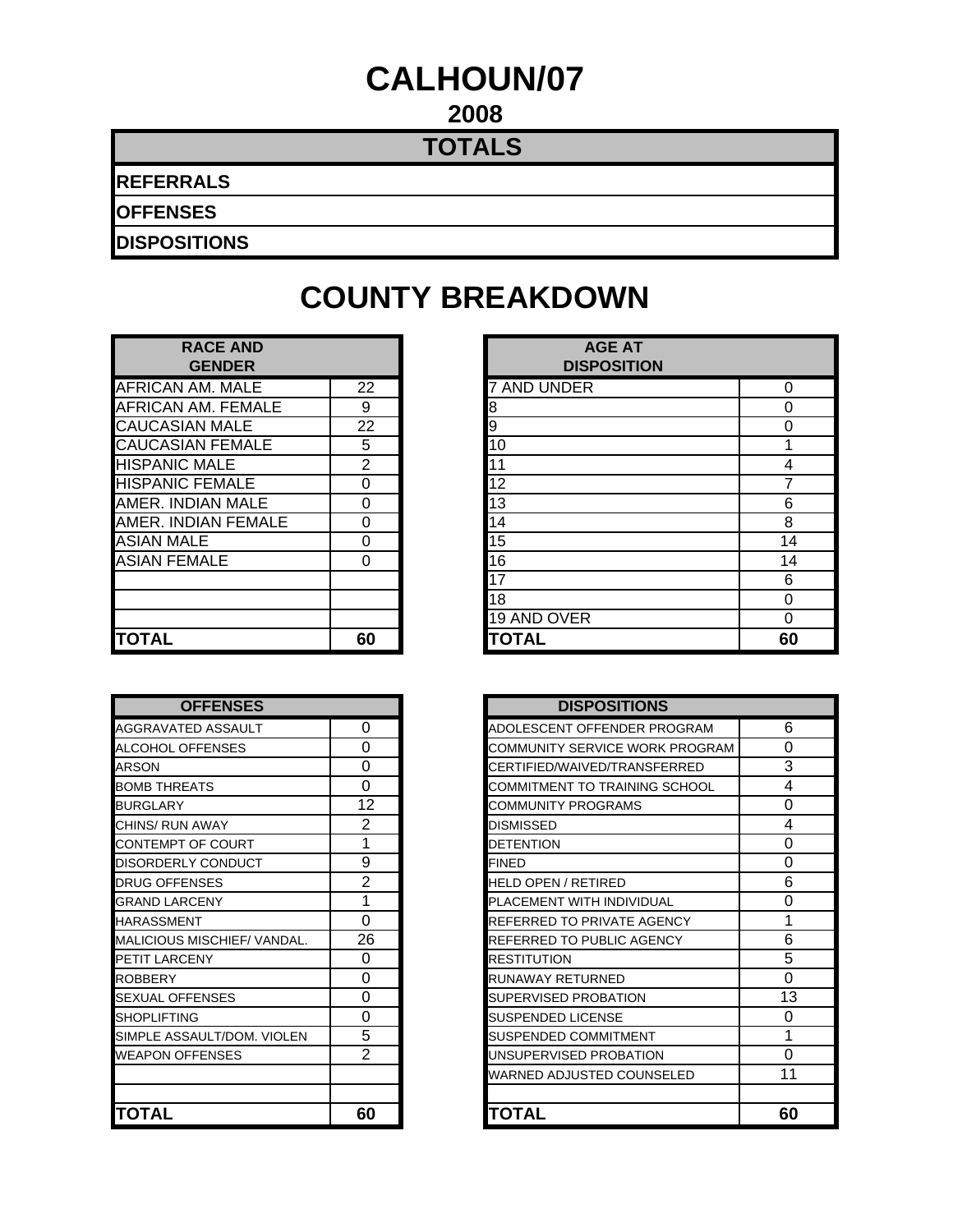### **CARROLL/08**

**2008**

| <b>TOTALS</b>       |    |
|---------------------|----|
| <b>REFERRALS</b>    | 14 |
| <b>OFFENSES</b>     | 14 |
| <b>DISPOSITIONS</b> | 14 |

| <b>RACE AND</b><br><b>GENDER</b> |    | <b>AGE AT</b><br><b>DISPOSITION</b> |
|----------------------------------|----|-------------------------------------|
| AFRICAN AM. MALE                 | 8  | <b>7 AND UNDER</b>                  |
| AFRICAN AM. FEMALE               |    | 8                                   |
| <b>CAUCASIAN MALE</b>            | 5  | 9                                   |
| <b>CAUCASIAN FEMALE</b>          | 0  | 10                                  |
| <b>HISPANIC MALE</b>             | 0  | 11                                  |
| <b>HISPANIC FEMALE</b>           | 0  | 12                                  |
| AMER. INDIAN MALE                | 0  | 13                                  |
| AMER. INDIAN FEMALE              | 0  | 14                                  |
| <b>ASIAN MALE</b>                | 0  | 15                                  |
| ASIAN FEMALE                     | 0  | 16                                  |
|                                  |    | 17                                  |
|                                  |    | 18                                  |
|                                  |    | 19 AND OVER                         |
| <b>TOTAL</b>                     | 14 | TOTAL                               |

| <b>OFFENSES</b>             |    | <b>DISPOSITIONS</b>        |
|-----------------------------|----|----------------------------|
| AGGRAVATED ASSAULT          | 0  | ADOLESCENT OFFENDER PR     |
| <b>ALCOHOL OFFENSES</b>     | 0  | COMMUNITY SERVICE WORK     |
| ARSON                       | 0  | CERTIFIED/WAIVED/TRANSFE   |
| <b>BOMB THREATS</b>         | 0  | COMMITMENT TO TRAINING S   |
| <b>BURGLARY</b>             | 8  | COMMUNITY PROGRAMS         |
| <b>CHINS/ RUN AWAY</b>      | 0  | <b>DISMISSED</b>           |
| <b>CONTEMPT OF COURT</b>    | 0  | <b>DETENTION</b>           |
| <b>DISORDERLY CONDUCT</b>   | 0  | <b>FINED</b>               |
| <b>DRUG OFFENSES</b>        | 0  | <b>HELD OPEN / RETIRED</b> |
| <b>GRAND LARCENY</b>        | 1  | PLACEMENT WITH INDIVIDUA   |
| <b>HARASSMENT</b>           | 1  | REFERRED TO PRIVATE AGEI   |
| MALICIOUS MISCHIEF/ VANDAL. | 0  | REFERRED TO PUBLIC AGEN    |
| PETIT LARCENY               | 0  | <b>RESTITUTION</b>         |
| <b>ROBBERY</b>              | 0  | RUNAWAY RETURNED           |
| SEXUAL OFFENSES             | 0  | SUPERVISED PROBATION       |
| <b>SHOPLIFTING</b>          | 1  | SUSPENDED LICENSE          |
| SIMPLE ASSAULT/DOM. VIOLEN  | 3  | SUSPENDED COMMITMENT       |
| <b>WEAPON OFFENSES</b>      | 0  | UNSUPERVISED PROBATION     |
|                             |    | WARNED ADJUSTED COUNSE     |
|                             |    |                            |
| <b>TOTAL</b>                | 14 | <b>TOTAL</b>               |

| <b>RACE AND</b><br><b>GENDER</b> |          | <b>AGE AT</b><br><b>DISPOSITION</b> |                |
|----------------------------------|----------|-------------------------------------|----------------|
| AFRICAN AM. MALE                 | 8        | 7 AND UNDER                         | 0              |
| AFRICAN AM. FEMALE               |          | ö                                   | $\Omega$       |
| <b>CAUCASIAN MALE</b>            | 5        | 9                                   | $\mathbf 0$    |
| CAUCASIAN FEMALE                 | 0        | 10                                  | $\Omega$       |
| <b>HISPANIC MALE</b>             | $\Omega$ | 11                                  |                |
| <b>HISPANIC FEMALE</b>           | $\Omega$ | 12                                  |                |
| AMER. INDIAN MALE                | $\Omega$ | 13                                  | $\overline{2}$ |
| AMER. INDIAN FEMALE              | 0        | 14                                  | $\overline{2}$ |
| ASIAN MALE                       | $\Omega$ | 15                                  | 0              |
| <b>ASIAN FEMALE</b>              | 0        | 16                                  | 5              |
|                                  |          | 17                                  | 3              |
|                                  |          | 18                                  | 0              |
|                                  |          | 19 AND OVER                         | $\Omega$       |
| TOTAL                            | 14       | TOTAL                               | 14             |

| <b>OFFENSES</b>             |          | <b>DISPOSITIONS</b>            |                |
|-----------------------------|----------|--------------------------------|----------------|
| AGGRAVATED ASSAULT          | $\Omega$ | ADOI ESCENT OFFENDER PROGRAM   | 2              |
| ALCOHOL OFFENSES            | 0        | COMMUNITY SERVICE WORK PROGRAM | 0              |
| ARSON                       | 0        | CERTIFIED/WAIVED/TRANSFERRED   | 0              |
| <b>BOMB THREATS</b>         | 0        | COMMITMENT TO TRAINING SCHOOL  | 1              |
| <b>BURGLARY</b>             | 8        | COMMUNITY PROGRAMS             | 8              |
| CHINS/ RUN AWAY             | 0        | <b>DISMISSED</b>               | $\Omega$       |
| CONTEMPT OF COURT           | 0        | <b>DETENTION</b>               | 0              |
| DISORDERLY CONDUCT          | 0        | <b>FINED</b>                   | 0              |
| DRUG OFFENSES               | 0        | HELD OPEN / RETIRED            | 0              |
| GRAND LARCENY               |          | PLACEMENT WITH INDIVIDUAL      | 0              |
| HARASSMENT                  |          | REFERRED TO PRIVATE AGENCY     | 0              |
| MALICIOUS MISCHIEF/ VANDAL. | 0        | REFERRED TO PUBLIC AGENCY      | 0              |
| PETIT LARCENY               | 0        | <b>RESTITUTION</b>             | 0              |
| <b>ROBBERY</b>              | 0        | RUNAWAY RETURNED               | 0              |
| <b>SEXUAL OFFENSES</b>      | 0        | SUPERVISED PROBATION           | $\overline{2}$ |
| SHOPLIFTING                 | 1        | SUSPENDED LICENSE              | 0              |
| SIMPLE ASSAULT/DOM. VIOLEN  | 3        | SUSPENDED COMMITMENT           | 0              |
| WEAPON OFFENSES             | 0        | UNSUPERVISED PROBATION         | 0              |
|                             |          | WARNED ADJUSTED COUNSELED      | 1              |
| <b>TOTAL</b>                | 14       | TOTAL                          | 14             |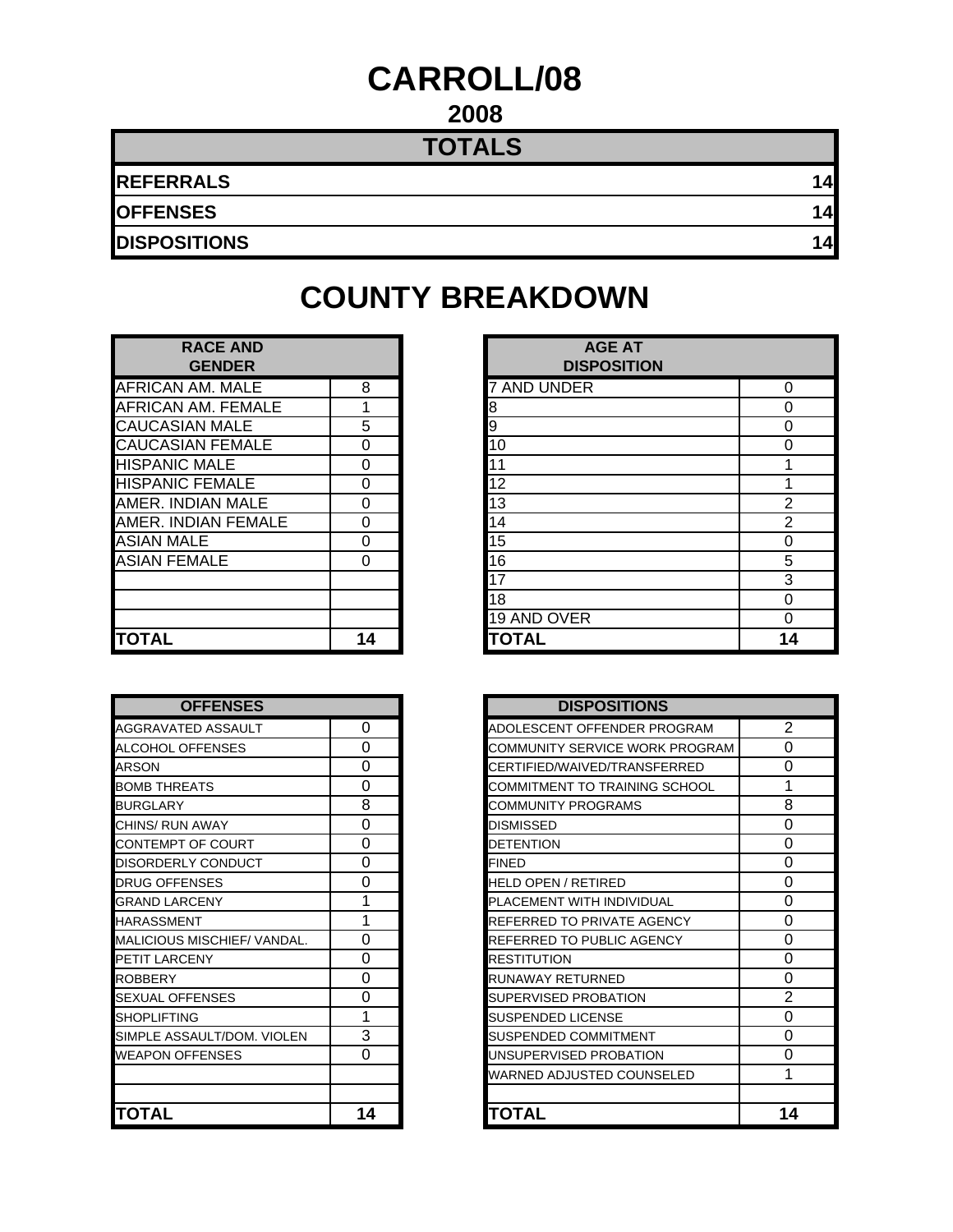#### **CHICKASAW/09**

**2008**

| <b>TOTALS</b>       |    |
|---------------------|----|
| <b>REFERRALS</b>    |    |
| <b>OFFENSES</b>     | 27 |
| <b>DISPOSITIONS</b> | 27 |

#### **COUNTY BREAKDOWN**

| <b>RACE AND</b><br><b>GENDER</b> |          | <b>AGE AT</b><br><b>DISPOSITION</b> |             |
|----------------------------------|----------|-------------------------------------|-------------|
| <b>AFRICAN AM. MALE</b>          | 15       | <b>7 AND UNDER</b>                  | 0           |
| AFRICAN AM. FEMALE               | 3        |                                     | $\mathbf 0$ |
| <b>CAUCASIAN MALE</b>            | 4        |                                     | $\mathbf 0$ |
| <b>CAUCASIAN FEMALE</b>          | 4        | 10                                  | $\mathbf 0$ |
| <b>HISPANIC MALE</b>             |          | 11                                  | 0           |
| <b>HISPANIC FEMALE</b>           | $\Omega$ | 12                                  | $\mathbf 0$ |
| AMER. INDIAN MALE                | 0        | 13                                  | 3           |
| AMER. INDIAN FEMALE              | $\Omega$ | 14                                  | 6           |
| <b>ASIAN MALE</b>                | $\Omega$ | 15                                  | 5           |
| <b>ASIAN FEMALE</b>              | $\Omega$ | 16                                  | 8           |
|                                  |          | 17                                  | 5           |
|                                  |          | 18                                  | 0           |
|                                  |          | 19 AND OVER                         | 0           |
| <b>TOTAL</b>                     | 27       | <b>TOTAL</b>                        | 27          |

| , \∪;, \; \; \;;; \∟∟       |                | . J                            |                |
|-----------------------------|----------------|--------------------------------|----------------|
| ASIAN FEMALE                | $\Omega$       | 16                             | 8              |
|                             |                | 17                             | 5              |
|                             |                | 18                             | $\mathbf 0$    |
|                             |                | 19 AND OVER                    | $\overline{0}$ |
| <b>TOTAL</b>                | 27             | <b>TOTAL</b>                   | 27             |
|                             |                |                                |                |
|                             |                |                                |                |
| <b>OFFENSES</b>             |                | <b>DISPOSITIONS</b>            |                |
| AGGRAVATED ASSAULT          | 0              | ADOLESCENT OFFENDER PROGRAM    | 14             |
| ALCOHOL OFFENSES            | $\mathbf 0$    | COMMUNITY SERVICE WORK PROGRAM | $\Omega$       |
| ARSON                       | 1              | CERTIFIED/WAIVED/TRANSFERRED   | $\Omega$       |
| <b>BOMB THREATS</b>         | $\overline{2}$ | COMMITMENT TO TRAINING SCHOOL  | $\mathbf 0$    |
| BURGLARY                    | 4              | <b>COMMUNITY PROGRAMS</b>      | 0              |
| CHINS/ RUN AWAY             | $\Omega$       | <b>DISMISSED</b>               | $\Omega$       |
| CONTEMPT OF COURT           | 0              | <b>DETENTION</b>               | 0              |
| DISORDERLY CONDUCT          | 5              | <b>FINED</b>                   | 0              |
| <b>DRUG OFFENSES</b>        | $\overline{2}$ | <b>HELD OPEN / RETIRED</b>     | $\overline{2}$ |
| <b>GRAND LARCENY</b>        | 1              | PLACEMENT WITH INDIVIDUAL      | $\mathbf{0}$   |
| HARASSMENT                  | 0              | REFERRED TO PRIVATE AGENCY     | $\Omega$       |
| MALICIOUS MISCHIEF/ VANDAL. | 4              | REFERRED TO PUBLIC AGENCY      | $\mathbf{1}$   |
| PETIT LARCENY               | $\overline{2}$ | <b>RESTITUTION</b>             | $\Omega$       |
| ROBBERY                     | $\Omega$       | <b>RUNAWAY RETURNED</b>        | 0              |
| <b>SEXUAL OFFENSES</b>      | $\Omega$       | <b>SUPERVISED PROBATION</b>    | 9              |
| <b>SHOPLIFTING</b>          | $\Omega$       | SUSPENDED LICENSE              | $\mathbf 0$    |
| SIMPLE ASSAULT/DOM. VIOLEN  | 6              | SUSPENDED COMMITMENT           | $\Omega$       |
| <b>WEAPON OFFENSES</b>      | $\Omega$       | UNSUPERVISED PROBATION         | 1              |
|                             |                | WARNED ADJUSTED COUNSELED      | $\Omega$       |
| TAT 1 L                     | $\sim$         | 50TAI                          | $\sim$         |

| <b>OFFENSES</b>             |          | <b>DISPOSITIONS</b>            |  |
|-----------------------------|----------|--------------------------------|--|
| AGGRAVATED ASSAULT          | 0        | ADOLESCENT OFFENDER PROGRAM    |  |
| ALCOHOL OFFENSES            | 0        | COMMUNITY SERVICE WORK PROGRAM |  |
| ARSON                       |          | CERTIFIED/WAIVED/TRANSFERRED   |  |
| BOMB THREATS                | 2        | COMMITMENT TO TRAINING SCHOOL  |  |
| BURGLARY                    | 4        | COMMUNITY PROGRAMS             |  |
| CHINS/ RUN AWAY             | 0        | <b>DISMISSED</b>               |  |
| CONTEMPT OF COURT           | 0        | <b>DETENTION</b>               |  |
| DISORDERLY CONDUCT          | 5        | <b>FINED</b>                   |  |
| DRUG OFFENSES               | 2        | HELD OPEN / RETIRED            |  |
| <b>GRAND LARCENY</b>        |          | PLACEMENT WITH INDIVIDUAL      |  |
| HARASSMENT                  | 0        | REFERRED TO PRIVATE AGENCY     |  |
| MALICIOUS MISCHIEF/ VANDAL. | 4        | REFERRED TO PUBLIC AGENCY      |  |
| PETIT LARCENY               | 2        | <b>RESTITUTION</b>             |  |
| ROBBERY                     | 0        | RUNAWAY RETURNED               |  |
| SEXUAL OFFENSES             | $\Omega$ | SUPERVISED PROBATION           |  |
| SHOPLIFTING                 | $\Omega$ | <b>SUSPENDED LICENSE</b>       |  |
| SIMPLE ASSAULT/DOM. VIOLEN  | 6        | SUSPENDED COMMITMENT           |  |
| <b>WEAPON OFFENSES</b>      | $\Omega$ | UNSUPERVISED PROBATION         |  |
|                             |          | WARNED ADJUSTED COUNSELED      |  |
| TOTAL                       | 27       | <b>TOTAL</b>                   |  |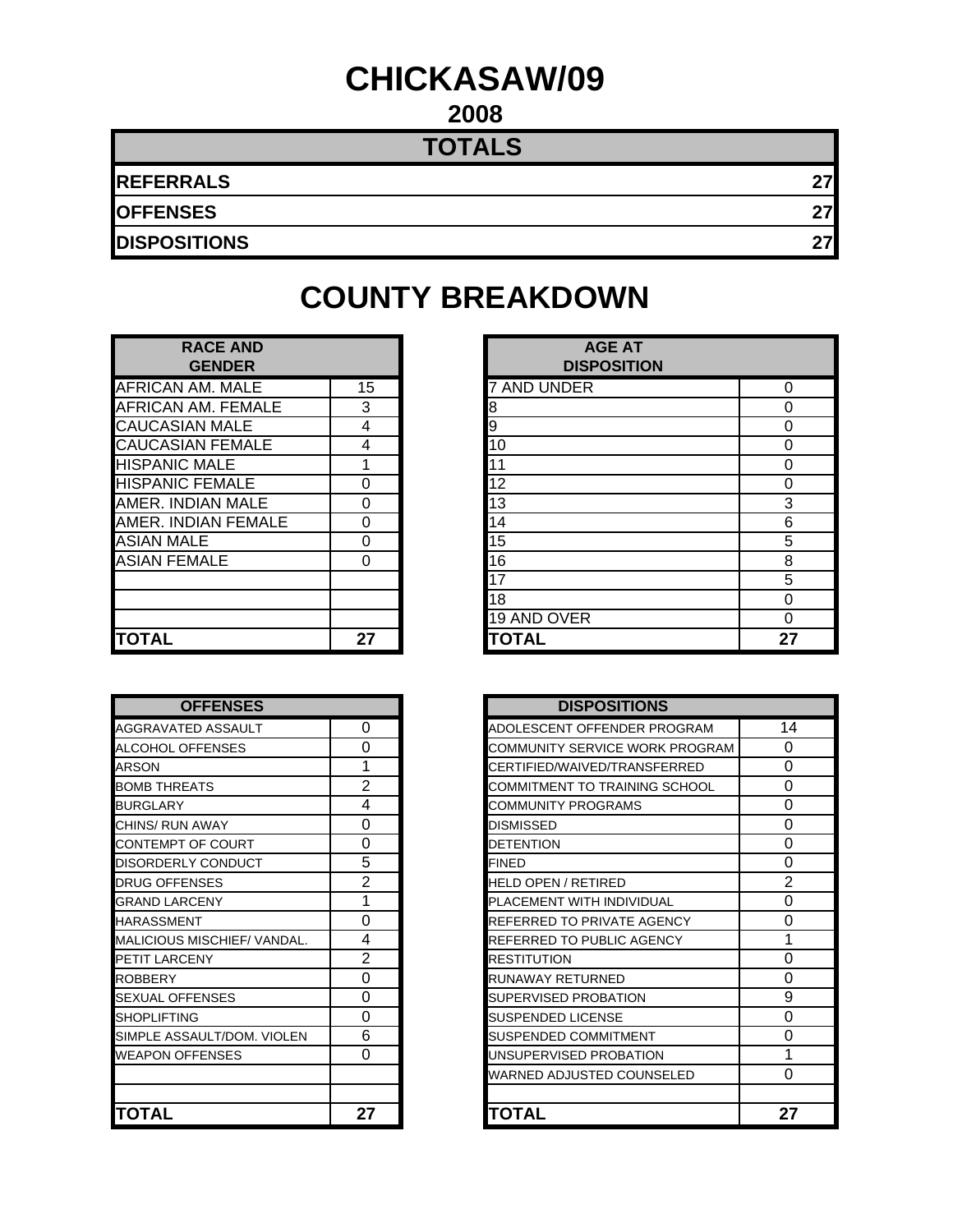# **CHOCTAW/10**

**2008**

#### **TOTALS**

**REFERRALS 8**

**OFFENSES 8**

**DISPOSITIONS 8**

| <b>RACE AND</b><br><b>GENDER</b> |   | <b>AGE AT</b><br><b>DISPOSITION</b> |
|----------------------------------|---|-------------------------------------|
| <b>AFRICAN AM. MALE</b>          |   | <b>7 AND UNDER</b>                  |
| AFRICAN AM. FEMALE               | 2 | 8                                   |
| <b>CAUCASIAN MALE</b>            | 4 | 9                                   |
| <b>CAUCASIAN FEMALE</b>          | 2 | 10                                  |
| <b>HISPANIC MALE</b>             | 0 | 11                                  |
| <b>HISPANIC FEMALE</b>           | 0 | 12                                  |
| AMER. INDIAN MALE                | 0 | 13                                  |
| AMER. INDIAN FEMALE              | 0 | 14                                  |
| <b>ASIAN MALE</b>                | 0 | 15                                  |
| <b>ASIAN FEMALE</b>              | 0 | 16                                  |
|                                  |   | 17                                  |
|                                  |   | 18                                  |
|                                  |   | 19 AND OVER                         |
| <b>TOTAL</b>                     | 8 | <b>TOTAL</b>                        |

| <b>OFFENSES</b>                    |   | <b>DISPOSITIONS</b>             |
|------------------------------------|---|---------------------------------|
| AGGRAVATED ASSAULT                 | 0 | <b>ADOLESCENT OFFENDER PR</b>   |
| <b>ALCOHOL OFFENSES</b>            | 0 | <b>COMMUNITY SERVICE WORK</b>   |
| ARSON                              | 0 | CERTIFIED/WAIVED/TRANSFE        |
| <b>BOMB THREATS</b>                | 0 | <b>COMMITMENT TO TRAINING S</b> |
| <b>BURGLARY</b>                    | 0 | <b>COMMUNITY PROGRAMS</b>       |
| CHINS/RUN AWAY                     | 0 | <b>DISMISSED</b>                |
| CONTEMPT OF COURT                  | 0 | <b>DETENTION</b>                |
| <b>DISORDERLY CONDUCT</b>          | 0 | <b>FINED</b>                    |
| <b>DRUG OFFENSES</b>               | 0 | <b>HELD OPEN / RETIRED</b>      |
| <b>GRAND LARCENY</b>               | 0 | PLACEMENT WITH INDIVIDUA        |
| <b>HARASSMENT</b>                  |   | REFERRED TO PRIVATE AGEI        |
| <b>MALICIOUS MISCHIEF/ VANDAL.</b> | 1 | REFERRED TO PUBLIC AGEN         |
| PETIT LARCENY                      | 0 | <b>RESTITUTION</b>              |
| <b>ROBBERY</b>                     | 0 | RUNAWAY RETURNED                |
| <b>SEXUAL OFFENSES</b>             | 0 | SUPERVISED PROBATION            |
| SHOPLIFTING                        | 2 | <b>SUSPENDED LICENSE</b>        |
| SIMPLE ASSAULT/DOM. VIOLEN         | 4 | <b>SUSPENDED COMMITMENT</b>     |
| <b>WEAPON OFFENSES</b>             | 0 | UNSUPERVISED PROBATION          |
|                                    |   | WARNED ADJUSTED COUNSE          |
|                                    |   |                                 |
| TOTAL                              | 8 | ITOTAL                          |

| <b>RACE AND</b><br><b>GENDER</b> |                | <b>AGE AT</b><br><b>DISPOSITION</b> |          |
|----------------------------------|----------------|-------------------------------------|----------|
| AFRICAN AM. MALE                 |                | 7 AND UNDER                         | 0        |
| AFRICAN AM. FEMALE               | 2              |                                     | $\Omega$ |
| <b>CAUCASIAN MALE</b>            | 4              | 9                                   | 0        |
| <b>CAUCASIAN FEMALE</b>          | $\overline{2}$ | 10                                  | 0        |
| <b>HISPANIC MALE</b>             | 0              | 11                                  | 0        |
| <b>HISPANIC FEMALE</b>           | 0              | 12                                  | 0        |
| AMER. INDIAN MALE                | 0              | 13                                  |          |
| AMER. INDIAN FEMALE              | 0              | 14                                  |          |
| ASIAN MALE                       | 0              | 15                                  | $\Omega$ |
| ASIAN FEMALE                     | 0              | 16                                  | 3        |
|                                  |                | 17                                  | 3        |
|                                  |                | 18                                  | 0        |
|                                  |                | 19 AND OVER                         | $\Omega$ |
| TOTAL                            | 8              | TOTAL                               | 8        |

| <b>OFFENSES</b>             |                | <b>DISPOSITIONS</b>            |
|-----------------------------|----------------|--------------------------------|
| AGGRAVATED ASSAULT          | $\Omega$       | ADOLESCENT OFFENDER PROGRAM    |
| ALCOHOL OFFENSES            | 0              | COMMUNITY SERVICE WORK PROGRAM |
| ARSON                       | 0              | CERTIFIED/WAIVED/TRANSFERRED   |
| <b>BOMB THREATS</b>         | 0              | COMMITMENT TO TRAINING SCHOOL  |
| <b>BURGLARY</b>             | 0              | COMMUNITY PROGRAMS             |
| CHINS/ RUN AWAY             | 0              | DISMISSED                      |
| CONTEMPT OF COURT           | 0              | <b>DETENTION</b>               |
| DISORDERLY CONDUCT          | 0              | <b>FINED</b>                   |
| <b>DRUG OFFENSES</b>        | 0              | <b>HELD OPEN / RETIRED</b>     |
| GRAND LARCENY               | $\Omega$       | PLACEMENT WITH INDIVIDUAL      |
| HARASSMENT                  |                | REFERRED TO PRIVATE AGENCY     |
| MALICIOUS MISCHIEF/ VANDAL. |                | REFERRED TO PUBLIC AGENCY      |
| PETIT LARCENY               | 0              | <b>RESTITUTION</b>             |
| ROBBERY                     | 0              | RUNAWAY RETURNED               |
| <b>SEXUAL OFFENSES</b>      | 0              | SUPERVISED PROBATION           |
| SHOPLIFTING                 | $\overline{2}$ | SUSPENDED LICENSE              |
| SIMPLE ASSAULT/DOM. VIOLEN  | 4              | SUSPENDED COMMITMENT           |
| WEAPON OFFENSES             | $\Omega$       | UNSUPERVISED PROBATION         |
|                             |                | WARNED ADJUSTED COUNSELED      |
| TOTAL                       | 8              | TOTAL                          |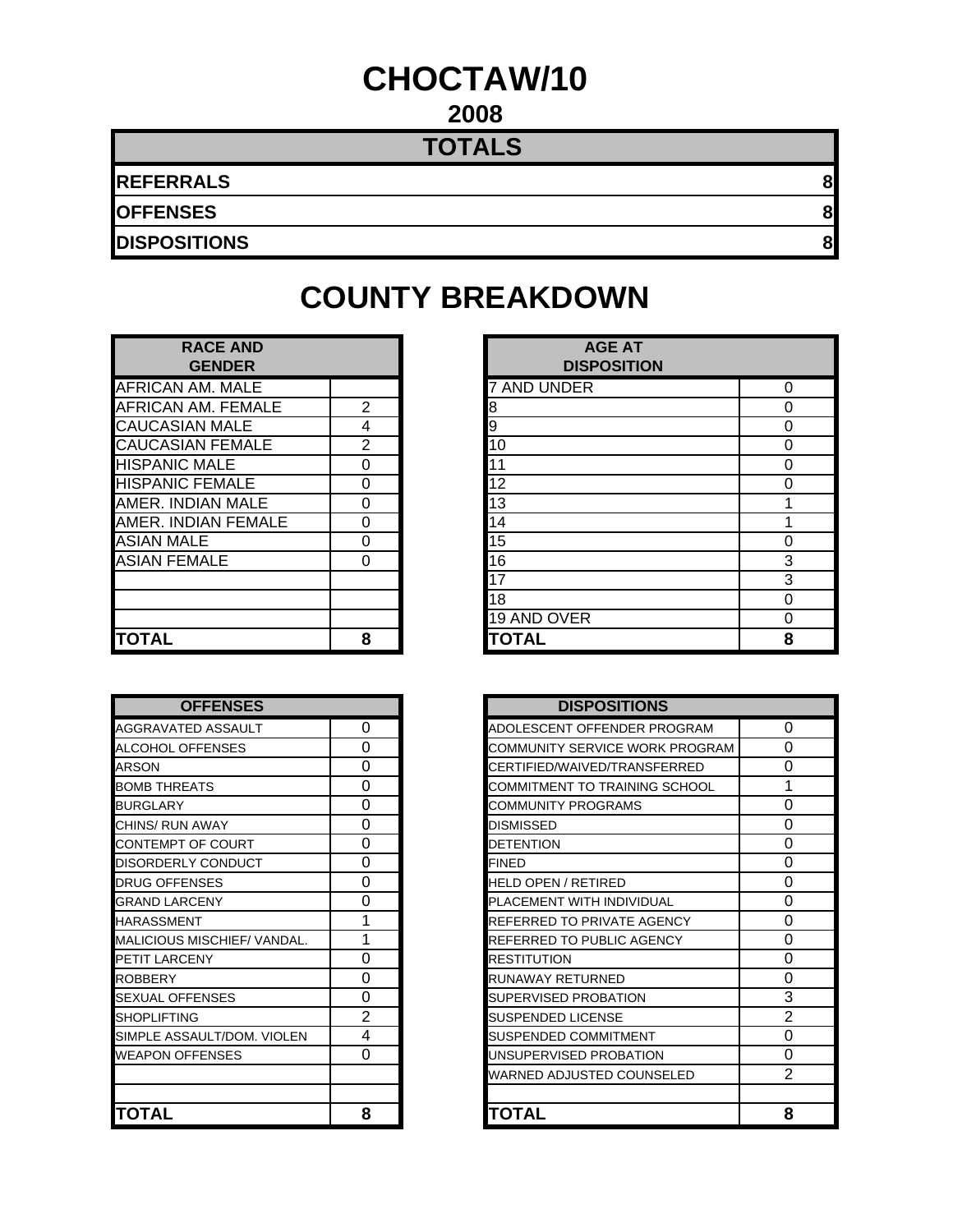# **CLAIBORNE/11**

**2008**

| <b>TOTALS</b>       |    |
|---------------------|----|
| <b>REFERRALS</b>    | 76 |
| <b>OFFENSES</b>     | 76 |
| <b>DISPOSITIONS</b> | 76 |

| <b>RACE AND</b><br><b>GENDER</b> |    | <b>AGE AT</b><br><b>DISPOSITION</b> |
|----------------------------------|----|-------------------------------------|
| <b>AFRICAN AM. MALE</b>          | 39 | 7 AND UNDER                         |
| AFRICAN AM. FEMALE               | 37 | 8                                   |
| <b>CAUCASIAN MALE</b>            | 0  | 9                                   |
| <b>CAUCASIAN FEMALE</b>          | 0  | 10                                  |
| <b>HISPANIC MALE</b>             | 0  | 11                                  |
| <b>HISPANIC FEMALE</b>           | 0  | 12                                  |
| AMER. INDIAN MALE                | 0  | 13                                  |
| AMER. INDIAN FEMALE              | 0  | 14                                  |
| <b>ASIAN MALE</b>                | 0  | 15                                  |
| <b>ASIAN FEMALE</b>              | 0  | 16                                  |
|                                  |    | 17                                  |
|                                  |    | 18                                  |
|                                  |    | <b>19 AND OVER</b>                  |
| <b>TOTAL</b>                     | 76 | <b>TOTAL</b>                        |

|                             |                | 19 AND OVER                    | $\Omega$       |
|-----------------------------|----------------|--------------------------------|----------------|
| <b>TOTAL</b>                | 76             | <b>TOTAL</b>                   | 76             |
|                             |                |                                |                |
|                             |                |                                |                |
| <b>OFFENSES</b>             |                | <b>DISPOSITIONS</b>            |                |
| AGGRAVATED ASSAULT          | 1              | ADOLESCENT OFFENDER PROGRAM    | 6              |
| ALCOHOL OFFENSES            | $\Omega$       | COMMUNITY SERVICE WORK PROGRAM | $\Omega$       |
| ARSON                       | $\Omega$       | CERTIFIED/WAIVED/TRANSFERRED   | 0              |
| <b>BOMB THREATS</b>         | $\Omega$       | COMMITMENT TO TRAINING SCHOOL  | 1              |
| BURGLARY                    | 3              | <b>COMMUNITY PROGRAMS</b>      | 0              |
| CHINS/ RUN AWAY             | 24             | <b>DISMISSED</b>               | $\overline{2}$ |
| CONTEMPT OF COURT           | 5              | <b>DETENTION</b>               | $\Omega$       |
| DISORDERLY CONDUCT          | 22             | FINED                          | 0              |
| DRUG OFFENSES               | $\overline{2}$ | HELD OPEN / RETIRED            | $\overline{2}$ |
| <b>GRAND LARCENY</b>        | 3              | PLACEMENT WITH INDIVIDUAL      | $\overline{2}$ |
| HARASSMENT                  | 1              | REFERRED TO PRIVATE AGENCY     | 0              |
| MALICIOUS MISCHIEF/ VANDAL. | 2              | REFERRED TO PUBLIC AGENCY      | $\overline{5}$ |
| PETIT LARCENY               | 0              | <b>RESTITUTION</b>             | $\overline{3}$ |
| <b>ROBBERY</b>              | $\Omega$       | <b>RUNAWAY RETURNED</b>        | $\mathbf 0$    |
| <b>SEXUAL OFFENSES</b>      | 0              | SUPERVISED PROBATION           | 50             |
| SHOPLIFTING                 | $\Omega$       | SUSPENDED LICENSE              | $\Omega$       |
| SIMPLE ASSAULT/DOM. VIOLEN  | 10             | <b>SUSPENDED COMMITMENT</b>    | 0              |
| WEAPON OFFENSES             | 3              | UNSUPERVISED PROBATION         | 0              |
|                             |                | WARNED ADJUSTED COUNSELED      | 5              |
|                             |                |                                |                |
| TATAI                       | 76             | וגדרז                          | 7 <sup>c</sup> |

| <b>RACE AND</b>        |          | <b>AGE AT</b>      |                |
|------------------------|----------|--------------------|----------------|
| <b>GENDER</b>          |          | <b>DISPOSITION</b> |                |
| AFRICAN AM. MALE       | 39       | <b>7 AND UNDER</b> | 3              |
| AFRICAN AM. FEMALE     | 37       | 8                  |                |
| CAUCASIAN MALE         | $\Omega$ | 9                  | 0              |
| CAUCASIAN FEMALE       | $\Omega$ | 10                 | 0              |
| <b>HISPANIC MALE</b>   | $\Omega$ | 11                 | 4              |
| <b>HISPANIC FEMALE</b> | $\Omega$ | 12                 | $\overline{2}$ |
| AMER. INDIAN MALE      | $\Omega$ | 13                 | 3              |
| AMER. INDIAN FEMALE    | $\Omega$ | 14                 | 9              |
| ASIAN MALE             | $\Omega$ | 15                 | 11             |
| ASIAN FEMALE           | $\Omega$ | 16                 | 19             |
|                        |          | 17                 | 22             |
|                        |          | 18                 | 2              |
|                        |          | 19 AND OVER        | $\Omega$       |
| <b>TOTAL</b>           | 76       | <b>TOTAL</b>       | 76             |

| <b>OFFENSES</b>             |          | <b>DISPOSITIONS</b>            |                |
|-----------------------------|----------|--------------------------------|----------------|
| AGGRAVATED ASSAULT          |          | ADOLESCENT OFFENDER PROGRAM    | 6              |
| ALCOHOL OFFENSES            | $\Omega$ | COMMUNITY SERVICE WORK PROGRAM | 0              |
| ARSON                       | 0        | CERTIFIED/WAIVED/TRANSFERRED   | 0              |
| BOMB THREATS                | 0        | COMMITMENT TO TRAINING SCHOOL  |                |
| BURGLARY                    | 3        | COMMUNITY PROGRAMS             | $\Omega$       |
| CHINS/ RUN AWAY             | 24       | DISMISSED                      | $\overline{2}$ |
| CONTEMPT OF COURT           | 5        | <b>DETENTION</b>               | 0              |
| DISORDERLY CONDUCT          | 22       | <b>FINED</b>                   | 0              |
| DRUG OFFENSES               | 2        | <b>HELD OPEN / RETIRED</b>     | $\overline{2}$ |
| <b>GRAND LARCENY</b>        | 3        | PLACEMENT WITH INDIVIDUAL      | 2              |
| HARASSMENT                  |          | REFERRED TO PRIVATE AGENCY     | $\Omega$       |
| MALICIOUS MISCHIEF/ VANDAL. | 2        | REFERRED TO PUBLIC AGENCY      | 5              |
| PETIT LARCENY               | 0        | <b>RESTITUTION</b>             | 3              |
| ROBBERY                     | 0        | RUNAWAY RETURNED               | $\Omega$       |
| SEXUAL OFFENSES             | 0        | SUPERVISED PROBATION           | 50             |
| SHOPLIFTING                 | $\Omega$ | SUSPENDED LICENSE              | 0              |
| SIMPLE ASSAULT/DOM. VIOLEN  | 10       | SUSPENDED COMMITMENT           | 0              |
| WEAPON OFFENSES             | 3        | UNSUPERVISED PROBATION         | $\Omega$       |
|                             |          | WARNED ADJUSTED COUNSELED      | 5              |
|                             |          |                                |                |
| TOTAL                       | 76       | TOTAL                          | 76             |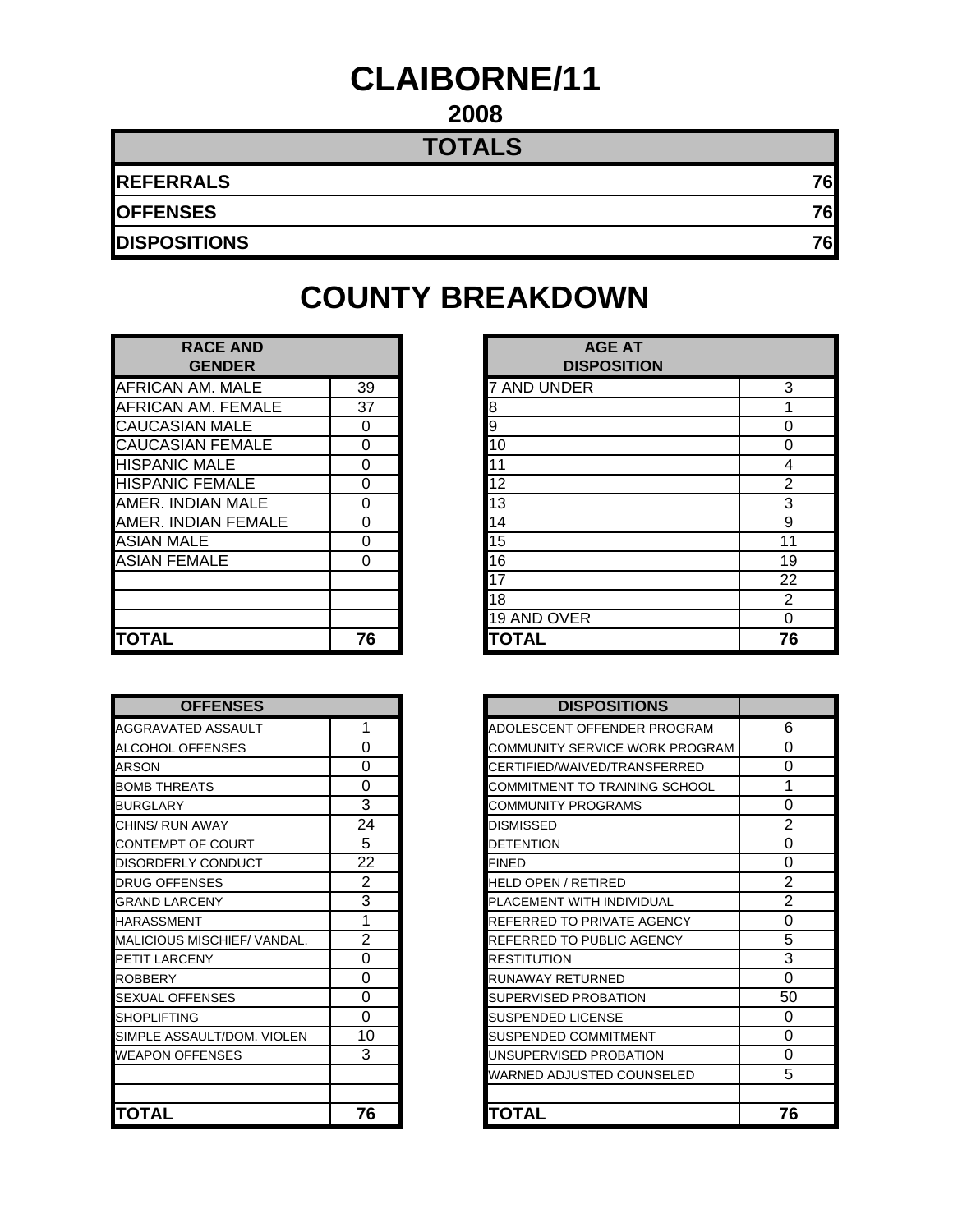# **CLARKE/12**

**2008**

| <b>TOTALS</b>       |    |
|---------------------|----|
| <b>REFERRALS</b>    | 62 |
| <b>OFFENSES</b>     | 62 |
| <b>DISPOSITIONS</b> | 62 |

| <b>RACE AND</b><br><b>GENDER</b> |    | <b>AGE AT</b><br><b>DISPOSITION</b> |
|----------------------------------|----|-------------------------------------|
| <b>AFRICAN AM. MALE</b>          | 25 | 7 AND UNDER                         |
| AFRICAN AM. FEMALE               | 17 | 8                                   |
| <b>CAUCASIAN MALE</b>            | 12 | 9                                   |
| <b>CAUCASIAN FEMALE</b>          | 8  | 10                                  |
| <b>HISPANIC MALE</b>             | 0  | 11                                  |
| <b>HISPANIC FEMALE</b>           | 0  | 12                                  |
| <b>AMER. INDIAN MALE</b>         | 0  | 13                                  |
| AMER. INDIAN FEMALE              | 0  | 14                                  |
| <b>ASIAN MALE</b>                | 0  | 15                                  |
| <b>ASIAN FEMALE</b>              | 0  | 16                                  |
|                                  |    | 17                                  |
|                                  |    | 18                                  |
|                                  |    | 19 AND OVER                         |
| <b>TOTAL</b>                     | 62 | TOTAL                               |

| <b>OFFENSES</b>             |                | <b>DISPOSITIONS</b>           |
|-----------------------------|----------------|-------------------------------|
| AGGRAVATED ASSAULT          | 0              | ADOLESCENT OFFENDER PR        |
| <b>ALCOHOL OFFENSES</b>     | 0              | <b>COMMUNITY SERVICE WORK</b> |
| ARSON                       | 0              | CERTIFIED/WAIVED/TRANSFE      |
| <b>BOMB THREATS</b>         | 0              | COMMITMENT TO TRAINING S      |
| <b>BURGLARY</b>             | 4              | COMMUNITY PROGRAMS            |
| <b>CHINS/ RUN AWAY</b>      | 0              | DISMISSED                     |
| <b>CONTEMPT OF COURT</b>    | 0              | <b>DETENTION</b>              |
| <b>DISORDERLY CONDUCT</b>   | 15             | <b>FINED</b>                  |
| DRUG OFFENSES               | 3              | <b>HELD OPEN / RETIRED</b>    |
| <b>GRAND LARCENY</b>        | 1              | PLACEMENT WITH INDIVIDUA      |
| <b>HARASSMENT</b>           | 0              | REFERRED TO PRIVATE AGEI      |
| MALICIOUS MISCHIEF/ VANDAL. | 5              | REFERRED TO PUBLIC AGEN       |
| <b>PETIT LARCENY</b>        | $\overline{2}$ | <b>RESTITUTION</b>            |
| <b>ROBBERY</b>              | 0              | RUNAWAY RETURNED              |
| <b>SEXUAL OFFENSES</b>      | 0              | SUPERVISED PROBATION          |
| <b>SHOPLIFTING</b>          | 1              | SUSPENDED LICENSE             |
| SIMPLE ASSAULT/DOM. VIOLEN  | 29             | SUSPENDED COMMITMENT          |
| <b>WEAPON OFFENSES</b>      | 2              | UNSUPERVISED PROBATION        |
|                             |                | WARNED ADJUSTED COUNSE        |
|                             |                |                               |
| <b>TOTAL</b>                | 62             | <b>TOTAL</b>                  |

| <b>RACE AND</b><br><b>GENDER</b> |          | <b>AGE AT</b><br><b>DISPOSITION</b> |          |
|----------------------------------|----------|-------------------------------------|----------|
| AFRICAN AM. MALE                 | 25       | 7 AND UNDER                         | 0        |
| AFRICAN AM. FEMALE               | 17       | Ο                                   | $\Omega$ |
| <b>CAUCASIAN MALE</b>            | 12       | 9                                   | 0        |
| <b>CAUCASIAN FEMALE</b>          | 8        | 10                                  | 0        |
| <b>HISPANIC MALE</b>             | 0        | 11                                  | 4        |
| <b>HISPANIC FEMALE</b>           | $\Omega$ | 12                                  | 5        |
| AMER. INDIAN MALE                | $\Omega$ | 13                                  | 5        |
| AMER. INDIAN FEMALE              | 0        | 14                                  | 12       |
| ASIAN MALE                       | 0        | 15                                  | 15       |
| ASIAN FEMALE                     | 0        | 16                                  | 12       |
|                                  |          | 17                                  | 9        |
|                                  |          | 18                                  | $\Omega$ |
|                                  |          | 19 AND OVER                         | $\Omega$ |
| TOTAL                            | 62       | TOTAL                               | 62       |

| <b>OFFENSES</b>             |          | <b>DISPOSITIONS</b>            |          |  |
|-----------------------------|----------|--------------------------------|----------|--|
| AGGRAVATED ASSAULT          | $\Omega$ | ADOLESCENT OFFENDER PROGRAM    | $\Omega$ |  |
| ALCOHOL OFFENSES            | 0        | COMMUNITY SERVICE WORK PROGRAM | 0        |  |
| ARSON                       | 0        | CERTIFIED/WAIVED/TRANSFERRED   | 0        |  |
| BOMB THREATS                | 0        | COMMITMENT TO TRAINING SCHOOL  | 0        |  |
| BURGLARY                    | 4        | <b>COMMUNITY PROGRAMS</b>      | 0        |  |
| CHINS/ RUN AWAY             | 0        | <b>DISMISSED</b>               | 1        |  |
| CONTEMPT OF COURT           | 0        | <b>DETENTION</b>               |          |  |
| DISORDERLY CONDUCT          | 15       | <b>FINED</b>                   | 2        |  |
| <b>DRUG OFFENSES</b>        | 3        | <b>HELD OPEN / RETIRED</b>     | 4        |  |
| <b>GRAND LARCENY</b>        | 1        | PLACEMENT WITH INDIVIDUAL      | 0        |  |
| HARASSMENT                  | 0        | REFERRED TO PRIVATE AGENCY     | 1        |  |
| MALICIOUS MISCHIEF/ VANDAL. | 5        | REFERRED TO PUBLIC AGENCY      | 0        |  |
| PETIT LARCENY               | 2        | <b>RESTITUTION</b>             | 0        |  |
| ROBBERY                     | 0        | RUNAWAY RETURNED               | $\Omega$ |  |
| <b>SEXUAL OFFENSES</b>      | 0        | SUPERVISED PROBATION           | 30       |  |
| SHOPLIFTING                 | 1        | <b>SUSPENDED LICENSE</b>       | 0        |  |
| SIMPLE ASSAULT/DOM. VIOLEN  | 29       | <b>SUSPENDED COMMITMENT</b>    | 0        |  |
| WEAPON OFFENSES             | 2        | UNSUPERVISED PROBATION         | $\Omega$ |  |
|                             |          | WARNED ADJUSTED COUNSELED      | 23       |  |
| TOTAL                       | 62       | <b>TOTAL</b>                   | 62       |  |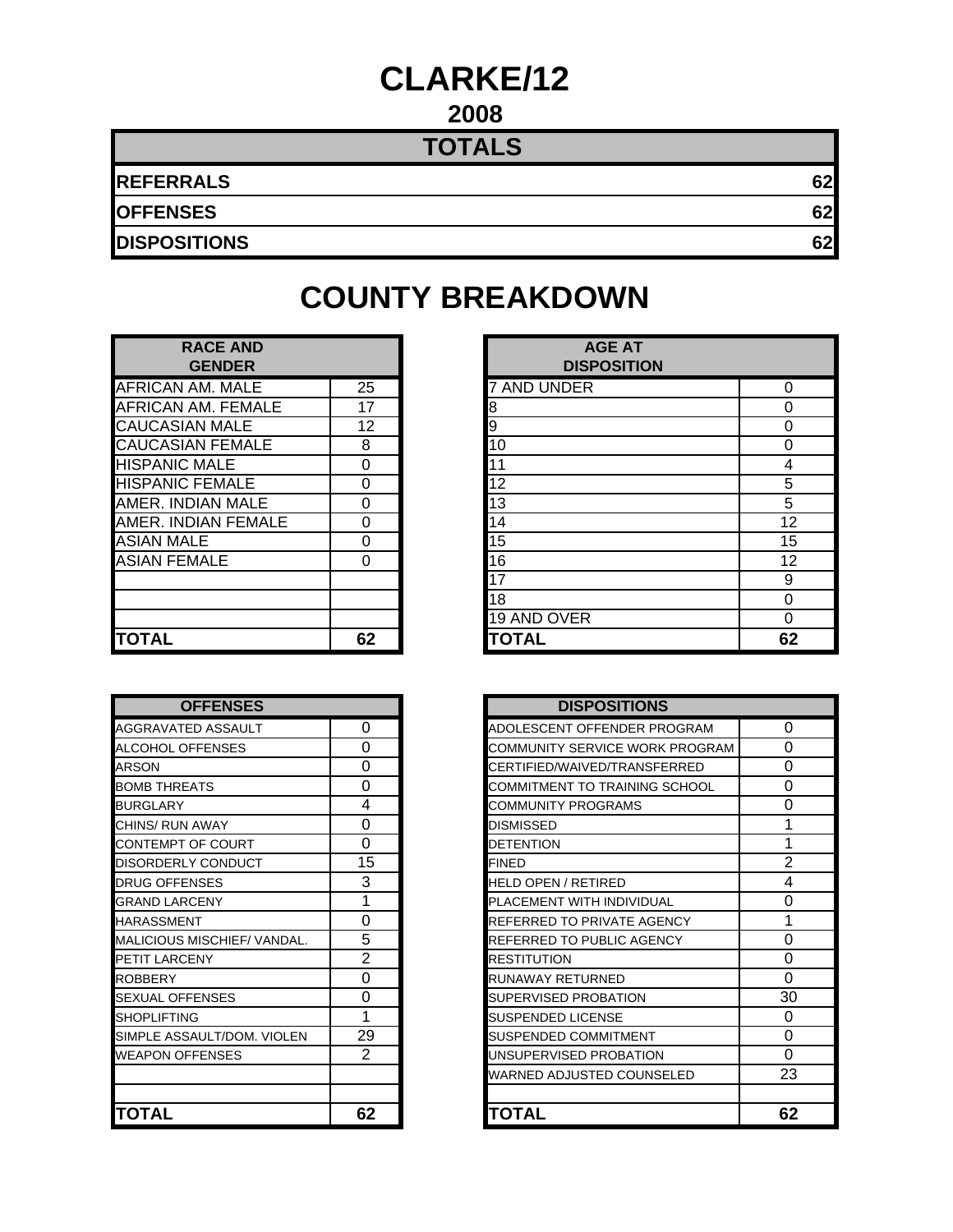# **CLAY/13**

**2008**

| <b>TOTALS</b>       |     |  |
|---------------------|-----|--|
| <b>REFERRALS</b>    | 114 |  |
| <b>OFFENSES</b>     | 114 |  |
| <b>DISPOSITIONS</b> | 114 |  |

| <b>RACE AND</b><br><b>GENDER</b> |     | <b>AGE AT</b><br><b>DISPOSITION</b> |
|----------------------------------|-----|-------------------------------------|
| <b>AFRICAN AM. MALE</b>          | 71  | <b>7 AND UNDER</b>                  |
| AFRICAN AM. FEMALE               | 17  | 8                                   |
| <b>CAUCASIAN MALE</b>            | 18  | 9                                   |
| <b>CAUCASIAN FEMALE</b>          | 8   | 10                                  |
| <b>HISPANIC MALE</b>             | 0   | 11                                  |
| <b>HISPANIC FEMALE</b>           | 0   | 12                                  |
| <b>AMER. INDIAN MALE</b>         | 0   | 13                                  |
| AMER. INDIAN FEMALE              | 0   | 14                                  |
| <b>ASIAN MALE</b>                | 0   | 15                                  |
| ASIAN FEMALE                     | 0   | 16                                  |
|                                  |     | 17                                  |
|                                  |     | 18                                  |
|                                  |     | 19 AND OVER                         |
| <b>TOTAL</b>                     | 114 | ΤΟΤΑL                               |

| <b>OFFENSES</b>             |                | <b>DISPOSITIONS</b>        |
|-----------------------------|----------------|----------------------------|
| AGGRAVATED ASSAULT          | 1              | ADOLESCENT OFFENDER PR     |
| <b>ALCOHOL OFFENSES</b>     | 4              | COMMUNITY SERVICE WORK     |
| ARSON                       | 0              | CERTIFIED/WAIVED/TRANSFE   |
| <b>BOMB THREATS</b>         | 0              | COMMITMENT TO TRAINING S   |
| <b>BURGLARY</b>             | 3              | COMMUNITY PROGRAMS         |
| CHINS / RUN AWAY            | $\overline{2}$ | <b>DISMISSED</b>           |
| <b>CONTEMPT OF COURT</b>    | 22             | <b>DETENTION</b>           |
| <b>DISORDERLY CONDUCT</b>   | 27             | <b>FINED</b>               |
| <b>DRUG OFFENSES</b>        | 11             | <b>HELD OPEN / RETIRED</b> |
| <b>GRAND LARCENY</b>        | 0              | PLACEMENT WITH INDIVIDUA   |
| <b>HARASSMENT</b>           | 0              | REFERRED TO PRIVATE AGEI   |
| MALICIOUS MISCHIEF/ VANDAL. | 2              | REFERRED TO PUBLIC AGEN    |
| PETIT LARCENY               | 3              | <b>RESTITUTION</b>         |
| <b>ROBBERY</b>              | $\overline{2}$ | RUNAWAY RETURNED           |
| SEXUAL OFFENSES             | $\overline{2}$ | SUPERVISED PROBATION       |
| <b>SHOPLIFTING</b>          | $\overline{2}$ | SUSPENDED LICENSE          |
| SIMPLE ASSAULT/DOM. VIOLEN  | 20             | SUSPENDED COMMITMENT       |
| <b>WEAPON OFFENSES</b>      | 13             | UNSUPERVISED PROBATION     |
|                             |                | WARNED ADJUSTED COUNSE     |
|                             |                |                            |
| <b>TOTAL</b>                | 114            | <b>TOTAL</b>               |

| <b>RACE AND</b><br><b>GENDER</b> |          | <b>AGE AT</b><br><b>DISPOSITION</b> |                |
|----------------------------------|----------|-------------------------------------|----------------|
| AFRICAN AM. MALE                 | 71       | 7 AND UNDER                         | $\overline{2}$ |
| AFRICAN AM. FEMALE               | 17       | o                                   | $\overline{2}$ |
| <b>CAUCASIAN MALE</b>            | 18       | 9                                   | 0              |
| <b>CAUCASIAN FEMALE</b>          | 8        | 10                                  |                |
| <b>HISPANIC MALE</b>             | 0        | 11                                  |                |
| <b>HISPANIC FEMALE</b>           | 0        | 12                                  | 5              |
| AMER. INDIAN MALE                | $\Omega$ | 13                                  | 5              |
| AMER. INDIAN FEMALE              | $\Omega$ | 14                                  | 21             |
| ASIAN MALE                       | $\Omega$ | 15                                  | 28             |
| <b>ASIAN FEMALE</b>              | 0        | 16                                  | 26             |
|                                  |          | 17                                  | 23             |
|                                  |          | 18                                  | 0              |
|                                  |          | 19 AND OVER                         | $\Omega$       |
| <b>TOTAL</b>                     | 114      | TOTAL                               | 114            |

| <b>OFFENSES</b>             |                | <b>DISPOSITIONS</b>            |          |
|-----------------------------|----------------|--------------------------------|----------|
| AGGRAVATED ASSAULT          |                | ADOLESCENT OFFENDER PROGRAM    | 21       |
| ALCOHOL OFFENSES            | 4              | COMMUNITY SERVICE WORK PROGRAM | 0        |
| ARSON                       | 0              | CERTIFIED/WAIVED/TRANSFERRED   | 1        |
| <b>BOMB THREATS</b>         | 0              | COMMITMENT TO TRAINING SCHOOL  | 11       |
| <b>BURGLARY</b>             | 3              | <b>COMMUNITY PROGRAMS</b>      | 0        |
| CHINS / RUN AWAY            | $\overline{2}$ | <b>DISMISSED</b>               | 7        |
| CONTEMPT OF COURT           | 22             | <b>DETENTION</b>               | 3        |
| DISORDERLY CONDUCT          | 27             | <b>FINED</b>                   | $\Omega$ |
| <b>DRUG OFFENSES</b>        | 11             | <b>HELD OPEN / RETIRED</b>     | 19       |
| GRAND LARCENY               | 0              | PLACEMENT WITH INDIVIDUAL      | 0        |
| HARASSMENT                  | 0              | REFERRED TO PRIVATE AGENCY     | 0        |
| MALICIOUS MISCHIEF/ VANDAL. | $\overline{2}$ | REFERRED TO PUBLIC AGENCY      | 1        |
| PETIT LARCENY               | 3              | <b>RESTITUTION</b>             | 0        |
| <b>ROBBERY</b>              | 2              | RUNAWAY RETURNED               | $\Omega$ |
| SEXUAL OFFENSES             | $\overline{2}$ | SUPERVISED PROBATION           | 10       |
| SHOPLIFTING                 | $\overline{2}$ | SUSPENDED LICENSE              | 0        |
| SIMPLE ASSAULT/DOM. VIOLEN  | 20             | SUSPENDED COMMITMENT           | 3        |
| WEAPON OFFENSES             | 13             | UNSUPERVISED PROBATION         | $\Omega$ |
|                             |                | WARNED ADJUSTED COUNSELED      | 38       |
|                             |                |                                |          |
| TOTAL                       | 114            | <b>TOTAL</b>                   | 114      |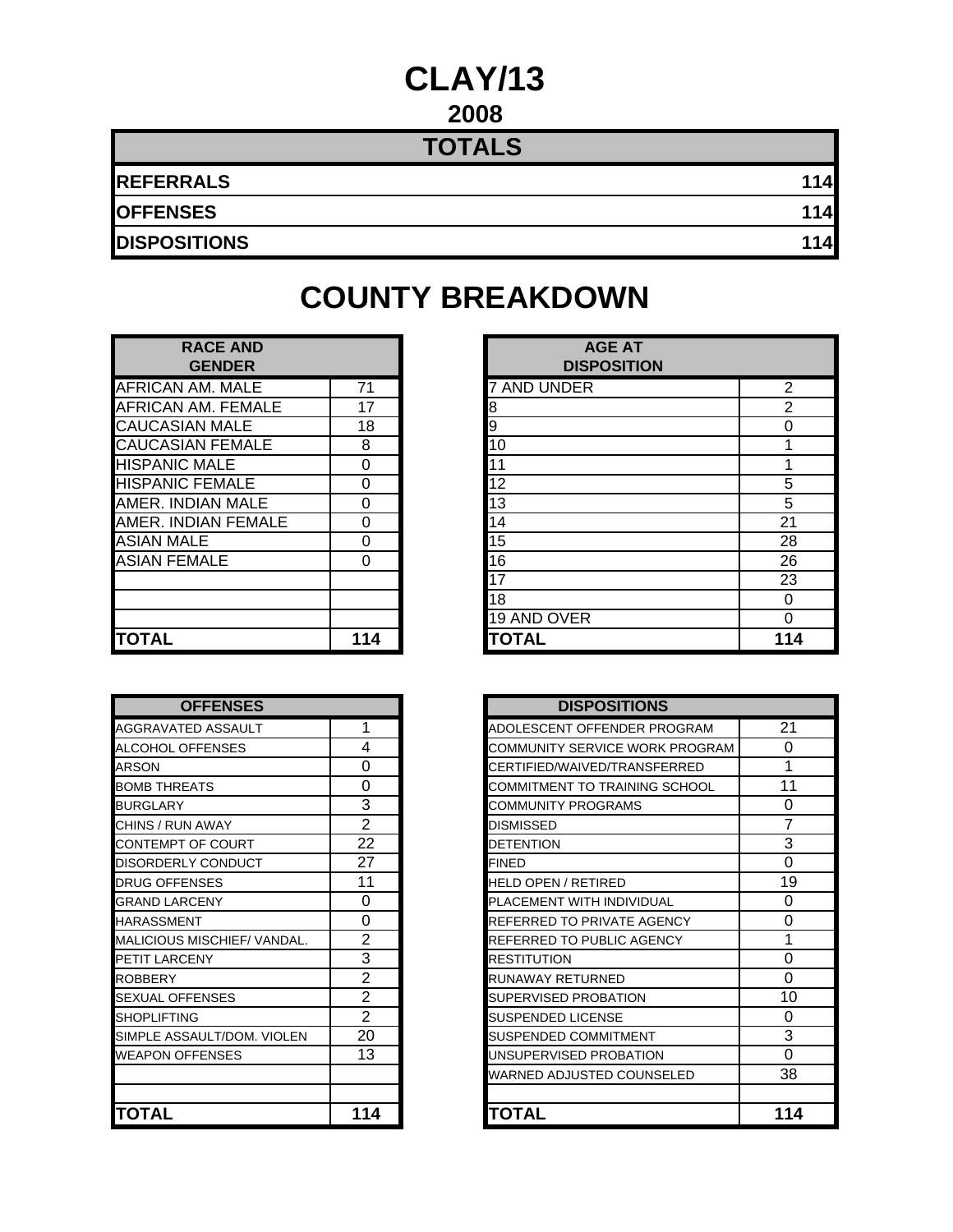# **COAHOMA/14**

**2008**

| <b>TOTALS</b>       |     |
|---------------------|-----|
| <b>REFERRALS</b>    | 452 |
| <b>OFFENSES</b>     | 452 |
| <b>DISPOSITIONS</b> | 452 |

| <b>RACE AND</b><br><b>GENDER</b> |          | <b>AGE AT</b><br><b>DISPOSITION</b> |
|----------------------------------|----------|-------------------------------------|
| AFRICAN AM. MALE                 | 293      | <b>7 AND UNDER</b>                  |
| AFRICAN AM. FEMALE               | 153      | 8                                   |
| <b>CAUCASIAN MALE</b>            | 4        | 9                                   |
| <b>CAUCASIAN FEMALE</b>          | 2        | 10                                  |
| <b>HISPANIC MALE</b>             | 0        | 11                                  |
| <b>HISPANIC FEMALE</b>           | 0        | 12                                  |
| <b>AMER. INDIAN MALE</b>         | 0        | 13                                  |
| AMER. INDIAN FEMALE              | 0        | 14                                  |
| <b>ASIAN MALE</b>                | 0        | 15                                  |
| <b>ASIAN FEMALE</b>              | $\Omega$ | 16                                  |
|                                  |          | 17                                  |
|                                  |          | 18                                  |
|                                  |          | <b>19 AND OVER</b>                  |
| <b>TOTAL</b>                     | 452      | TOTAL                               |

| <b>COUNTY BREAKDOWN</b> |  |  |  |
|-------------------------|--|--|--|
|-------------------------|--|--|--|

| <b>RACE AND</b>         |                | <b>AGE AT</b>      |          |
|-------------------------|----------------|--------------------|----------|
| <b>GENDER</b>           |                | <b>DISPOSITION</b> |          |
| AFRICAN AM. MALE        | 293            | 7 AND UNDER        |          |
| AFRICAN AM. FEMALE      | 153            | 8                  | 0        |
| <b>CAUCASIAN MALE</b>   | 4              | 9                  |          |
| <b>CAUCASIAN FEMALE</b> | $\overline{2}$ | 10                 | 4        |
| HISPANIC MALE           | $\Omega$       | 11                 | 12       |
| <b>HISPANIC FEMALE</b>  | 0              | 12                 | 28       |
| AMER. INDIAN MALE       | $\Omega$       | 13                 | 44       |
| AMER. INDIAN FEMALE     | 0              | 14                 | 105      |
| ASIAN MALE              | 0              | 15                 | 88       |
| ASIAN FEMALE            | $\Omega$       | 16                 | 88       |
|                         |                | 17                 | 81       |
|                         |                | 18                 | 0        |
|                         |                | 19 AND OVER        | $\Omega$ |
| <b>TOTAL</b>            | 452            | <b>TOTAL</b>       | 452      |

| <b>OFFENSES</b>                    | <b>DISPOSITIONS</b> |                                 |
|------------------------------------|---------------------|---------------------------------|
| AGGRAVATED ASSAULT                 | 1                   | <b>ADOLESCENT OFFENDER PR</b>   |
| <b>ALCOHOL OFFENSES</b>            | $\overline{2}$      | <b>COMMUNITY SERVICE WORK</b>   |
| ARSON                              | 0                   | CERTIFIED/WAIVED/TRANSFE        |
| <b>BOMB THREATS</b>                | 1                   | <b>COMMITMENT TO TRAINING S</b> |
| <b>BURGLARY</b>                    | 28                  | <b>COMMUNITY PROGRAMS</b>       |
| CHINS/RUN AWAY                     | 22                  | <b>DISMISSED</b>                |
| <b>CONTEMPT OF COURT</b>           | 1                   | <b>DETENTION</b>                |
| <b>DISORDERLY CONDUCT</b>          | 154                 | <b>FINED</b>                    |
| <b>DRUG OFFENSES</b>               | 5                   | <b>HELD OPEN / RETIRED</b>      |
| <b>GRAND LARCENY</b>               | 9                   | PLACEMENT WITH INDIVIDUA        |
| <b>HARASSMENT</b>                  | 1                   | <b>REFERRED TO PRIVATE AGEI</b> |
| <b>MALICIOUS MISCHIEF/ VANDAL.</b> | 39                  | REFERRED TO PUBLIC AGEN         |
| PETIT LARCENY                      | 15                  | <b>RESTITUTION</b>              |
| <b>ROBBERY</b>                     | 4                   | RUNAWAY RETURNED                |
| <b>SEXUAL OFFENSES</b>             | 0                   | <b>SUPERVISED PROBATION</b>     |
| <b>SHOPLIFTING</b>                 | 34                  | <b>SUSPENDED LICENSE</b>        |
| SIMPLE ASSAULT/DOM. VIOLEN         | 116                 | <b>SUSPENDED COMMITMENT</b>     |
| <b>WEAPON OFFENSES</b>             | 20                  | UNSUPERVISED PROBATION          |
|                                    |                     | <b>WARNED ADJUSTED COUNSE</b>   |
|                                    |                     |                                 |
| <b>TOTAL</b>                       | 452                 | <b>TOTAL</b>                    |

| <b>OFFENSES</b>             |     | <b>DISPOSITIONS</b>            |          |
|-----------------------------|-----|--------------------------------|----------|
| AGGRAVATED ASSAULT          |     | ADOLESCENT OFFENDER PROGRAM    | 22       |
| ALCOHOL OFFENSES            | 2   | COMMUNITY SERVICE WORK PROGRAM | 0        |
| ARSON                       | 0   | CERTIFIED/WAIVED/TRANSFERRED   | 3        |
| BOMB THREATS                |     | COMMITMENT TO TRAINING SCHOOL  | 21       |
| BURGLARY                    | 28  | COMMUNITY PROGRAMS             | $\Omega$ |
| CHINS/ RUN AWAY             | 22  | <b>DISMISSED</b>               | 43       |
| CONTEMPT OF COURT           |     | <b>DETENTION</b>               | 3        |
| DISORDERLY CONDUCT          | 154 | <b>FINED</b>                   | $\Omega$ |
| <b>DRUG OFFENSES</b>        | 5   | <b>HELD OPEN / RETIRED</b>     | 63       |
| <b>GRAND LARCENY</b>        | 9   | PLACEMENT WITH INDIVIDUAL      | 0        |
| HARASSMENT                  | 1   | REFERRED TO PRIVATE AGENCY     | 21       |
| MALICIOUS MISCHIEF/ VANDAL. | 39  | REFERRED TO PUBLIC AGENCY      | 27       |
| PETIT LARCENY               | 15  | <b>RESTITUTION</b>             | 1        |
| <b>ROBBERY</b>              | 4   | RUNAWAY RETURNED               | $\Omega$ |
| SEXUAL OFFENSES             | 0   | <b>SUPERVISED PROBATION</b>    | 38       |
| SHOPLIFTING                 | 34  | <b>SUSPENDED LICENSE</b>       | 0        |
| SIMPLE ASSAULT/DOM. VIOLEN  | 116 | <b>SUSPENDED COMMITMENT</b>    | 4        |
| WEAPON OFFENSES             | 20  | UNSUPERVISED PROBATION         | 5        |
|                             |     | WARNED ADJUSTED COUNSELED      | 201      |
|                             |     |                                |          |
| TOTAL                       | 452 | <b>TOTAL</b>                   | 452      |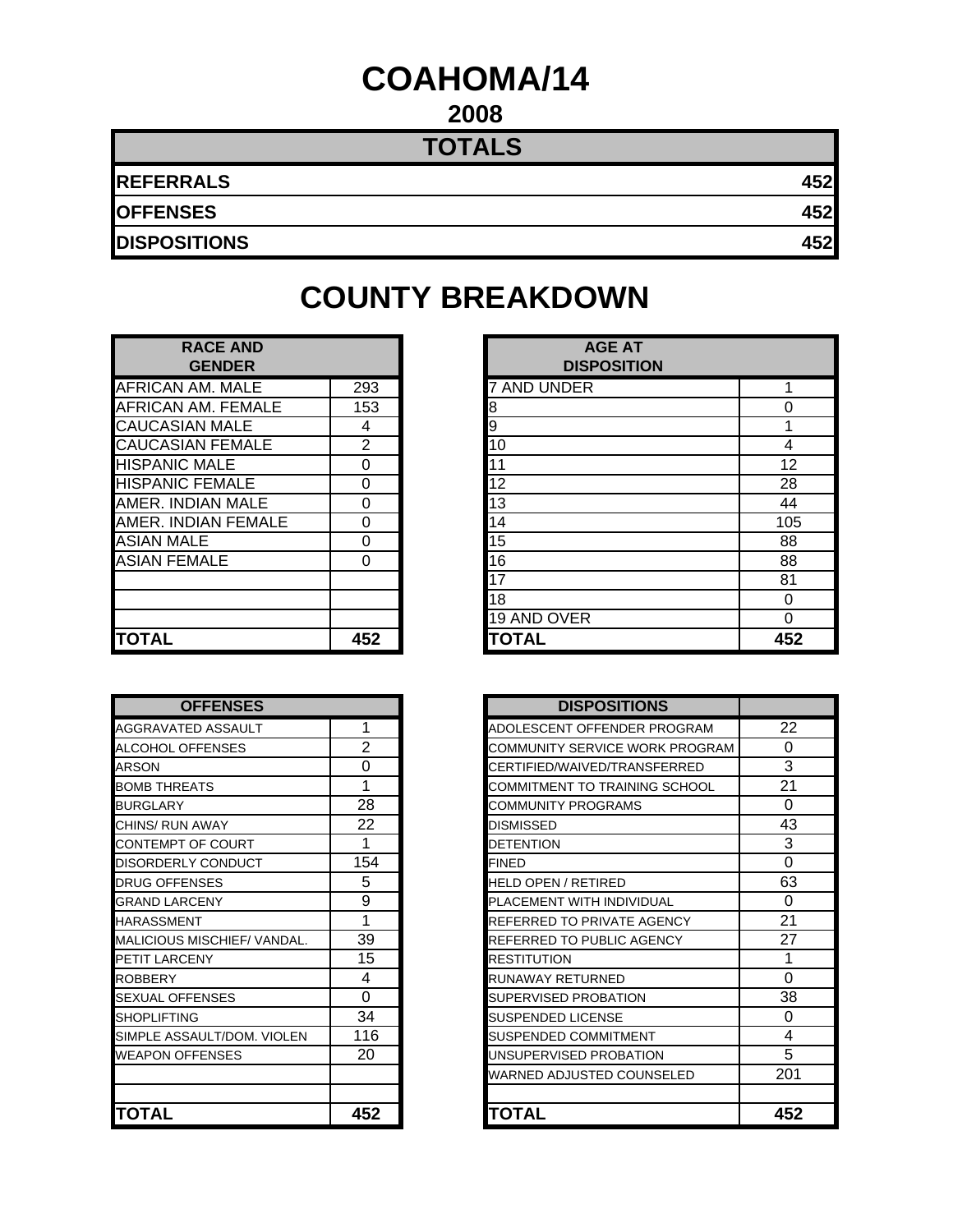#### **COPIAH/15**

**2008**

| <b>TOTALS</b>       |     |
|---------------------|-----|
| <b>REFERRALS</b>    | 212 |
| <b>OFFENSES</b>     | 212 |
| <b>DISPOSITIONS</b> | 212 |

**COUNTY BREAKDOWN**

#### **RACE AND GENDER DISPOSITION** AFRICAN AM. MALE | 139 AFRICAN AM. FEMALE | 52 CAUCASIAN MALE 8 CAUCASIAN FEMALE 9 HISPANIC MALE<br>HISPANIC FEMALE 2 **HISPANIC FEMALE** AMER. INDIAN MALE 0 AMER. INDIAN FEMALE | 0 ASIAN MALE 0 ASIAN FEMALE **16 46 16 461 16 461** 0

| <b>OFFENSES</b>                    |                | <b>DISPOSITIONS</b>            |
|------------------------------------|----------------|--------------------------------|
| AGGRAVATED ASSAULT                 | 0              | <b>ADOLESCENT OFFENDER PR</b>  |
| <b>ALCOHOL OFFENSES</b>            | 0              | COMMUNITY SERVICE WORK         |
| ARSON                              | 0              | CERTIFIED/WAIVED/TRANSFE       |
| <b>BOMB THREATS</b>                | 0              | COMMITMENT TO TRAINING S       |
| <b>BURGLARY</b>                    | 11             | COMMUNITY PROGRAMS             |
| CHINS/ RUN AWAY                    | 56             | <b>DISMISSED</b>               |
| CONTEMPT OF COURT                  | 45             | <b>DETENTION</b>               |
| <b>DISORDERLY CONDUCT</b>          | 30             | <b>FINED</b>                   |
| <b>DRUG OFFENSES</b>               | 18             | <b>HELD OPEN / RETIRED</b>     |
| <b>GRAND LARCENY</b>               | 3              | PLACEMENT WITH INDIVIDUA       |
| <b>HARASSMENT</b>                  | 0              | REFERRED TO PRIVATE AGEI       |
| <b>MALICIOUS MISCHIEF/ VANDAL.</b> | 3              | <b>REFERRED TO PUBLIC AGEN</b> |
| PETIT LARCENY                      | 4              | RESTITUTION                    |
| <b>ROBBERY</b>                     | 0              | RUNAWAY RETURNED               |
| <b>SEXUAL OFFENSES</b>             | 0              | SUPERVISED PROBATION           |
| <b>SHOPLIFTING</b>                 | $\overline{2}$ | <b>SUSPENDED LICENSE</b>       |
| SIMPLE ASSAULT/DOM. VIOLEN         | 36             | SUSPENDED COMMITMENT           |
| <b>WEAPON OFFENSES</b>             | 4              | UNSUPERVISED PROBATION         |
|                                    |                | WARNED ADJUSTED COUNSE         |
|                                    |                |                                |
| <b>TOTAL</b>                       | 212            | <b>TOTAL</b>                   |

| <b>RACE AND</b><br><b>GENDER</b> |          | <b>AGE AT</b><br><b>DISPOSITION</b> |          |
|----------------------------------|----------|-------------------------------------|----------|
| AFRICAN AM. MALE                 | 139      | 7 AND UNDER                         | 0        |
| AFRICAN AM. FEMALE               | 52       | 8                                   | $\Omega$ |
| <b>CAUCASIAN MALE</b>            | 8        | 9                                   |          |
| <b>CAUCASIAN FEMALE</b>          | 9        | 10                                  | 3        |
| <b>HISPANIC MALE</b>             | 2        | 11                                  | 3        |
| <b>HISPANIC FEMALE</b>           | 2        | 12                                  | 11       |
| AMER. INDIAN MALE                | $\Omega$ | 13                                  | 21       |
| AMER. INDIAN FEMALE              | $\Omega$ | 14                                  | 29       |
| ASIAN MALE                       | 0        | 15                                  | 61       |
| ASIAN FEMALE                     | 0        | 16                                  | 46       |
|                                  |          | 17                                  | 37       |
|                                  |          | 18                                  | 0        |
|                                  |          | 19 AND OVER                         | 0        |
| <b>TOTAL</b>                     | 212      | TOTAL                               | 212      |

| <b>OFFENSES</b>             |              | <b>DISPOSITIONS</b>            |  |
|-----------------------------|--------------|--------------------------------|--|
| AGGRAVATED ASSAULT          | 0            | ADOLESCENT OFFENDER PROGRAM    |  |
| ALCOHOL OFFENSES            | 0            | COMMUNITY SERVICE WORK PROGRAM |  |
| ARSON                       | 0            | CERTIFIED/WAIVED/TRANSFERRED   |  |
| <b>BOMB THREATS</b>         | 0            | COMMITMENT TO TRAINING SCHOOL  |  |
| <b>BURGLARY</b>             | 11           | COMMUNITY PROGRAMS             |  |
| CHINS/ RUN AWAY             | 56           | <b>DISMISSED</b>               |  |
| CONTEMPT OF COURT           | 45           | <b>DETENTION</b>               |  |
| DISORDERLY CONDUCT          | 30           | <b>FINFD</b>                   |  |
| <b>DRUG OFFENSES</b>        | 18           | <b>HELD OPEN / RETIRED</b>     |  |
| GRAND LARCENY               | 3            | PLACEMENT WITH INDIVIDUAL      |  |
| HARASSMENT                  | 0            | REFERRED TO PRIVATE AGENCY     |  |
| MALICIOUS MISCHIEF/ VANDAL. | 3            | REFERRED TO PUBLIC AGENCY      |  |
| PETIT LARCENY               | 4            | <b>RESTITUTION</b>             |  |
| <b>ROBBERY</b>              | 0            | RUNAWAY RETURNED               |  |
| SEXUAL OFFENSES             | 0            | SUPERVISED PROBATION           |  |
| SHOPLIFTING                 | $\mathbf{2}$ | <b>SUSPENDED LICENSE</b>       |  |
| SIMPLE ASSAULT/DOM. VIOLEN  | 36           | SUSPENDED COMMITMENT           |  |
| WEAPON OFFENSES             | 4            | UNSUPERVISED PROBATION         |  |
|                             |              | WARNED ADJUSTED COUNSELED      |  |
| TOTAL                       | 212          | TOTAL                          |  |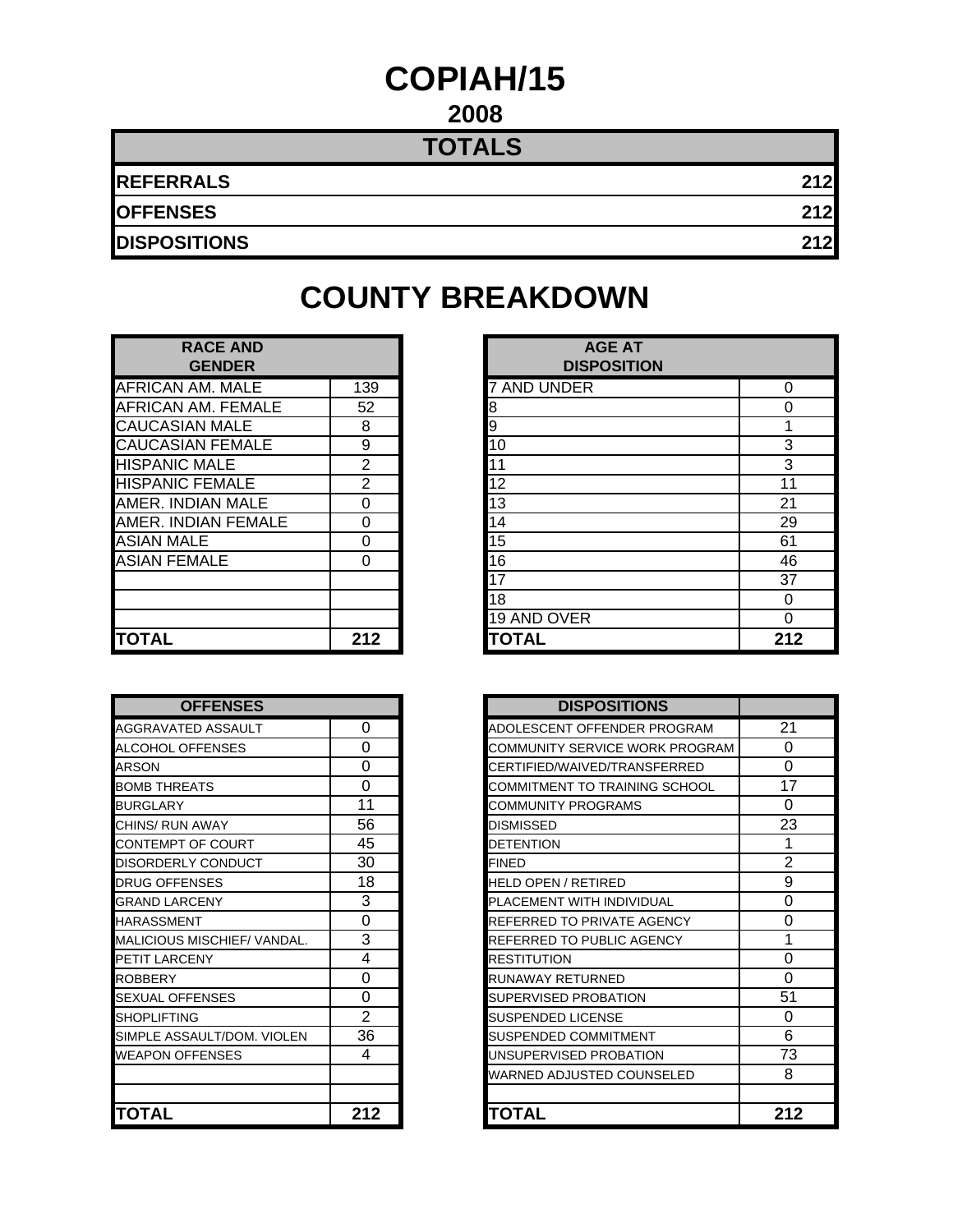# **COVINGTON/16**

**2008**

| <b>TOTALS</b>       |    |
|---------------------|----|
| <b>REFERRALS</b>    | 52 |
| <b>OFFENSES</b>     | 52 |
| <b>DISPOSITIONS</b> | 52 |

| <b>RACE AND</b>         |    | <b>AGE AT</b>      |  |
|-------------------------|----|--------------------|--|
| <b>GENDER</b>           |    | <b>DISPOSITION</b> |  |
| <b>AFRICAN AM. MALE</b> | 18 | <b>7 AND UNDER</b> |  |
| AFRICAN AM. FEMALE      | 12 | 8                  |  |
| <b>CAUCASIAN MALE</b>   | 13 | 9                  |  |
| <b>CAUCASIAN FEMALE</b> | 9  | 10                 |  |
| <b>HISPANIC MALE</b>    | 0  | 11                 |  |
| <b>HISPANIC FEMALE</b>  | 0  | 12                 |  |
| AMER. INDIAN MALE       | 0  | 13                 |  |
| AMER. INDIAN FEMALE     | 0  | 14                 |  |
| <b>ASIAN MALE</b>       | 0  | 15                 |  |
| ASIAN FEMALE            | 0  | 16                 |  |
|                         |    | 17                 |  |
|                         |    | 18                 |  |
|                         |    | 19 AND OVER        |  |
| ITOTAL                  | 52 | TOTAL              |  |

| <b>OFFENSES</b>             |    | <b>DISPOSITIONS</b>        |
|-----------------------------|----|----------------------------|
| AGGRAVATED ASSAULT          | 0  | ADOLESCENT OFFENDER PR     |
| <b>ALCOHOL OFFENSES</b>     | 1  | COMMUNITY SERVICE WORK     |
| ARSON                       | 0  | CERTIFIED/WAIVED/TRANSFE   |
| <b>BOMB THREATS</b>         | 0  | COMMITMENT TO TRAINING S   |
| <b>BURGLARY</b>             | 4  | COMMUNITY PROGRAMS         |
| <b>CHINS/ RUN AWAY</b>      | 0  | <b>DISMISSED</b>           |
| <b>CONTEMPT OF COURT</b>    | 0  | DETENTION                  |
| <b>DISORDERLY CONDUCT</b>   | 26 | <b>FINED</b>               |
| <b>DRUG OFFENSES</b>        | 2  | <b>HELD OPEN / RETIRED</b> |
| <b>GRAND LARCENY</b>        | 4  | PLACEMENT WITH INDIVIDUA   |
| <b>HARASSMENT</b>           | 0  | REFERRED TO PRIVATE AGEI   |
| MALICIOUS MISCHIEF/ VANDAL. | 1  | REFERRED TO PUBLIC AGEN    |
| PETIT LARCENY               | 11 | RESTITUTION                |
| <b>ROBBERY</b>              | 0  | RUNAWAY RETURNED           |
| SEXUAL OFFENSES             | 1  | SUPERVISED PROBATION       |
| <b>SHOPLIFTING</b>          | 0  | SUSPENDED LICENSE          |
| SIMPLE ASSAULT/DOM. VIOLEN  | 2  | SUSPENDED COMMITMENT       |
| <b>WEAPON OFFENSES</b>      |    | UNSUPERVISED PROBATION     |
|                             |    | WARNED ADJUSTED COUNSE     |
|                             |    |                            |
| <b>TOTAL</b>                | 52 | <b>TOTAL</b>               |

| <b>RACE AND</b><br><b>GENDER</b> |          | <b>AGE AT</b><br><b>DISPOSITION</b> |                |
|----------------------------------|----------|-------------------------------------|----------------|
| AFRICAN AM. MALE                 | 18       | 7 AND UNDER                         | $\Omega$       |
| AFRICAN AM. FEMALE               | 12       | ö                                   |                |
| <b>CAUCASIAN MALE</b>            | 13       | 9                                   | 0              |
| CAUCASIAN FEMALE                 | 9        | 10                                  | 0              |
| <b>HISPANIC MALE</b>             | 0        | 11                                  | 4              |
| <b>HISPANIC FEMALE</b>           | 0        | 12                                  | 4              |
| AMER. INDIAN MALE                | $\Omega$ | 13                                  | $\overline{4}$ |
| AMER. INDIAN FEMALE              | $\Omega$ | 14                                  | 5              |
| ASIAN MALE                       | $\Omega$ | 15                                  |                |
| <b>ASIAN FEMALE</b>              | $\Omega$ | 16                                  | 16             |
|                                  |          | 17                                  | 11             |
|                                  |          | 18                                  | $\Omega$       |
|                                  |          | 19 AND OVER                         | $\Omega$       |
| <b>TOTAL</b>                     | 52       | TOTAL                               | 52             |

| <b>OFFENSES</b>             |                | <b>DISPOSITIONS</b>            |          |
|-----------------------------|----------------|--------------------------------|----------|
| AGGRAVATED ASSAULT          | 0              | ADOLESCENT OFFENDER PROGRAM    | $\Omega$ |
| ALCOHOL OFFENSES            |                | COMMUNITY SERVICE WORK PROGRAM | 0        |
| ARSON                       | 0              | CERTIFIED/WAIVED/TRANSFERRED   | 0        |
| BOMB THREATS                | $\Omega$       | COMMITMENT TO TRAINING SCHOOL  | 0        |
| <b>BURGLARY</b>             | 4              | <b>COMMUNITY PROGRAMS</b>      | 0        |
| CHINS/ RUN AWAY             | 0              | <b>DISMISSED</b>               | 4        |
| CONTEMPT OF COURT           | 0              | <b>DETENTION</b>               | 0        |
| DISORDERLY CONDUCT          | 26             | <b>FINED</b>                   | 0        |
| <b>DRUG OFFENSES</b>        | $\overline{2}$ | <b>HELD OPEN / RETIRED</b>     | 0        |
| <b>GRAND LARCENY</b>        | 4              | PLACEMENT WITH INDIVIDUAL      | 0        |
| HARASSMENT                  | 0              | REFERRED TO PRIVATE AGENCY     | 0        |
| MALICIOUS MISCHIEF/ VANDAL. | 1              | REFERRED TO PUBLIC AGENCY      | 0        |
| PETIT LARCENY               | 11             | <b>RESTITUTION</b>             | 0        |
| <b>ROBBERY</b>              | 0              | RUNAWAY RETURNED               | $\Omega$ |
| <b>SEXUAL OFFENSES</b>      | 1              | SUPERVISED PROBATION           | 33       |
| SHOPLIFTING                 | $\Omega$       | SUSPENDED LICENSE              | $\Omega$ |
| SIMPLE ASSAULT/DOM. VIOLEN  | 2              | <b>SUSPENDED COMMITMENT</b>    | 0        |
| <b>WEAPON OFFENSES</b>      |                | UNSUPERVISED PROBATION         | 1        |
|                             |                | WARNED ADJUSTED COUNSELED      | 14       |
| TOTAL                       | 52             | <b>TOTAL</b>                   | 52       |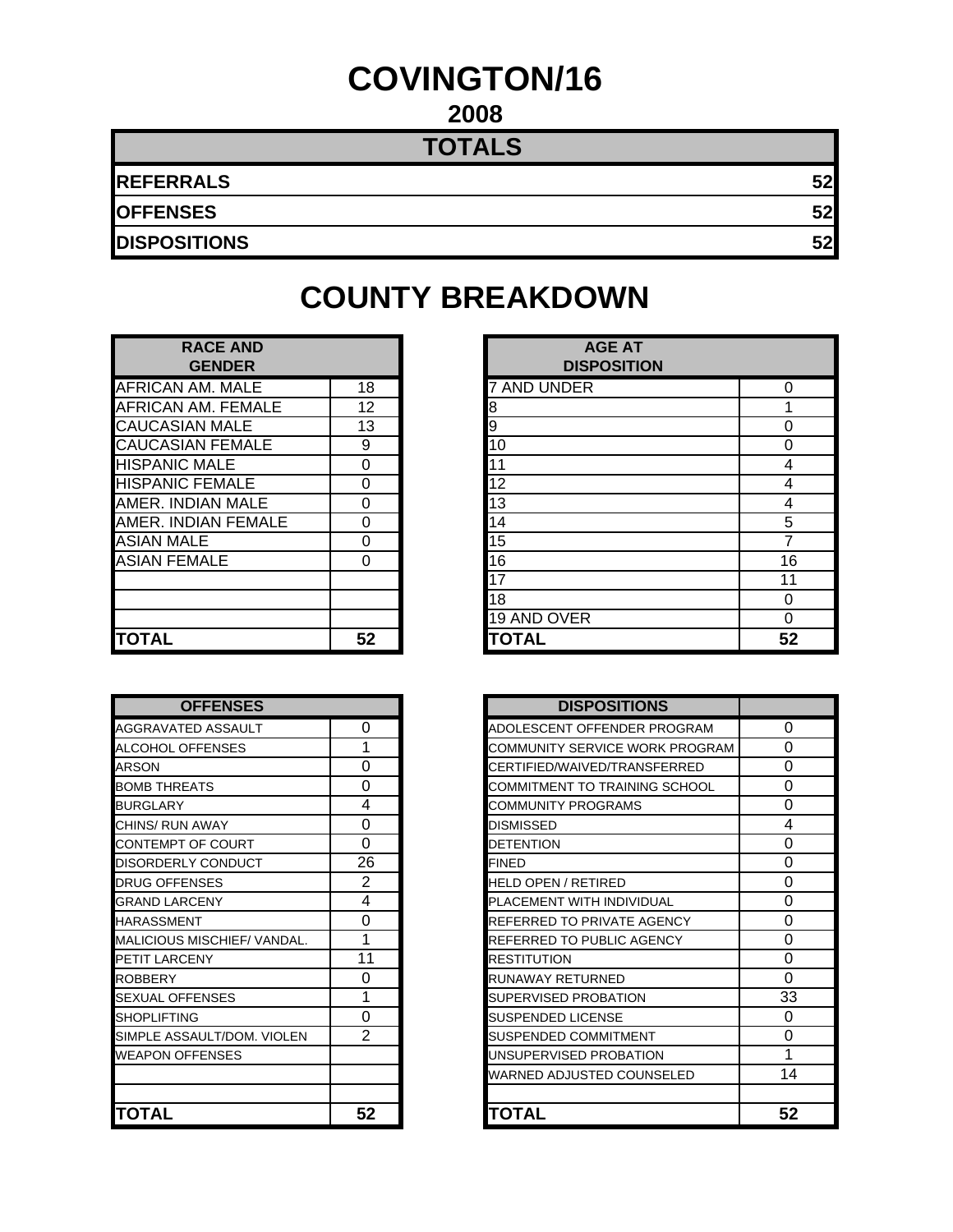# **DESOTO/17**

**2008**

| <b>TOTALS</b>       |      |
|---------------------|------|
| <b>REFERRALS</b>    | 1101 |
| <b>OFFENSES</b>     | 1101 |
| <b>DISPOSITIONS</b> | 1101 |

| <b>RACE AND</b><br><b>GENDER</b> |          | <b>AGE AT</b><br><b>DISPOSITION</b> |
|----------------------------------|----------|-------------------------------------|
| AFRICAN AM. MALE                 | 325      | <b>7 AND UNDER</b>                  |
| IAFRICAN AM. FEMALE              | 205      | 8                                   |
| <b>CAUCASIAN MALE</b>            | 336      | 9                                   |
| <b>CAUCASIAN FEMALE</b>          | 209      | 10                                  |
| <b>HISPANIC MALE</b>             | 18       | 11                                  |
| <b>HISPANIC FEMALE</b>           | 5        | 12                                  |
| AMER. INDIAN MALE                | $\Omega$ | 13                                  |
| AMER. INDIAN FEMALE              | 1        | 14                                  |
| <b>ASIAN MALE</b>                | 2        | 15                                  |
| ASIAN FEMALE                     | $\Omega$ | 16                                  |
|                                  |          | 17                                  |
|                                  |          | 18                                  |
|                                  |          | 19 AND OVER                         |
| <b>TOTAL</b>                     | 1101     | <b>TOTAL</b>                        |

| <b>OFFENSES</b>                    |                | <b>DISPOSITIONS</b>           |
|------------------------------------|----------------|-------------------------------|
| AGGRAVATED ASSAULT                 | 0              | <b>ADOLESCENT OFFENDER PR</b> |
| <b>ALCOHOL OFFENSES</b>            | 37             | COMMUNITY SERVICE WORK        |
| ARSON                              | 1              | CERTIFIED/WAIVED/TRANSFE      |
| <b>BOMB THREATS</b>                | 0              | COMMITMENT TO TRAINING S      |
| <b>BURGLARY</b>                    | 33             | COMMUNITY PROGRAMS            |
| CHINS/ RUN AWAY                    | 168            | DISMISSED                     |
| CONTEMPT OF COURT                  | 10             | <b>DETENTION</b>              |
| DISORDERLY CONDUCT                 | 337            | <b>FINED</b>                  |
| <b>DRUG OFFENSES</b>               | 76             | HELD OPEN / RETIRED           |
| <b>GRAND LARCENY</b>               | 9              | PLACEMENT WITH INDIVIDUA      |
| <b>HARASSMENT</b>                  | 4              | REFERRED TO PRIVATE AGEI      |
| <b>MALICIOUS MISCHIEF/ VANDAL.</b> | 33             | REFERRED TO PUBLIC AGEN       |
| <b>PETIT LARCENY</b>               | 29             | <b>RESTITUTION</b>            |
| <b>ROBBERY</b>                     | $\overline{2}$ | RUNAWAY RETURNED              |
| <b>SEXUAL OFFENSES</b>             | 5              | SUPERVISED PROBATION          |
| <b>SHOPLIFTING</b>                 | 113            | SUSPENDED LICENSE             |
| SIMPLE ASSAULT/DOM. VIOLEN         | 216            | SUSPENDED COMMITMENT          |
| <b>WEAPON OFFENSES</b>             | 28             | UNSUPERVISED PROBATION        |
|                                    |                | WARNED ADJUSTED COUNSE        |
|                                    |                |                               |
| <b>TOTAL</b>                       | 1101           | <b>TOTAL</b>                  |

| <b>RACE AND</b><br><b>GENDER</b> |      | <b>AGE AT</b><br><b>DISPOSITION</b> |          |
|----------------------------------|------|-------------------------------------|----------|
| AFRICAN AM. MALE                 | 325  | 7 AND UNDER                         | 1        |
| AFRICAN AM. FEMALE               | 205  | 8                                   | 19       |
| <b>CAUCASIAN MALE</b>            | 336  | 9                                   | 17       |
| CAUCASIAN FEMALE                 | 209  | 10                                  | 38       |
| <b>HISPANIC MALE</b>             | 18   | 11                                  | 59       |
| <b>HISPANIC FEMALE</b>           | 5    | 12                                  | 68       |
| AMER. INDIAN MALE                | 0    | 13                                  | 142      |
| AMER. INDIAN FEMALE              |      | 14                                  | 166      |
| ASIAN MALE                       | 2    | 15                                  | 169      |
| <b>ASIAN FEMALE</b>              | 0    | 16                                  | 234      |
|                                  |      | 17                                  | 188      |
|                                  |      | 18                                  | 0        |
|                                  |      | 19 AND OVER                         | $\Omega$ |
| <b>TOTAL</b>                     | 1101 | TOTAL                               | 1101     |

| <b>OFFENSES</b>             |                |
|-----------------------------|----------------|
| AGGRAVATED ASSAULT          | $\Omega$       |
| ALCOHOL OFFENSES            | 37             |
| ARSON                       |                |
| <b>BOMB THREATS</b>         | $\Omega$       |
| <b>BURGLARY</b>             | 33             |
| CHINS/ RUN AWAY             | 168            |
| CONTEMPT OF COURT           | 10             |
| DISORDERLY CONDUCT          | 337            |
| <b>DRUG OFFENSES</b>        | 76             |
| <b>GRAND LARCENY</b>        | 9              |
| HARASSMENT                  | 4              |
| MALICIOUS MISCHIEF/ VANDAL. | 33             |
| PETIT LARCENY               | 29             |
| <b>ROBBERY</b>              | $\overline{2}$ |
| SEXUAL OFFENSES             | 5              |
| SHOPLIFTING                 | 113            |
| SIMPLE ASSAULT/DOM. VIOLEN  | 216            |
| <b>WEAPON OFFENSES</b>      | 28             |
|                             |                |
| TOTAL                       | 1101           |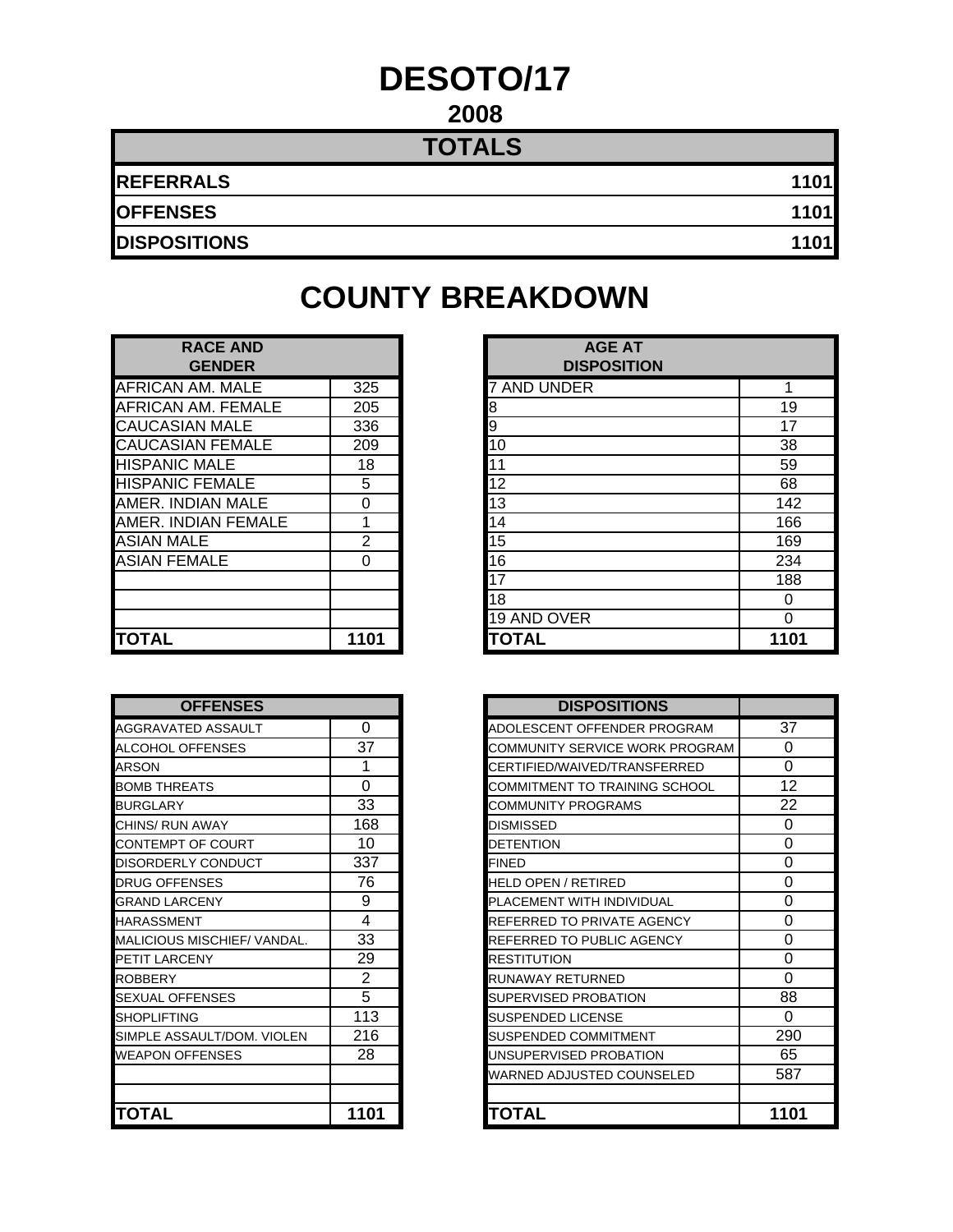### **FORREST/18**

**2008**

| <b>TOTALS</b>       |     |
|---------------------|-----|
| <b>REFERRALS</b>    | 471 |
| <b>OFFENSES</b>     | 471 |
| <b>DISPOSITIONS</b> | 471 |

# **COUNTY BREAKDOWN**

| <b>RACE AND</b><br><b>GENDER</b> |          | <b>AGE AT</b><br><b>DISPOSITION</b> |                |
|----------------------------------|----------|-------------------------------------|----------------|
| <b>AFRICAN AM. MALE</b>          | 228      | 7 AND UNDER                         | 0              |
| AFRICAN AM. FEMALE               | 107      | 8                                   | 0              |
| <b>CAUCASIAN MALE</b>            | 105      | 9                                   | 0              |
| <b>CAUCASIAN FEMALE</b>          | 31       | 10                                  | $\overline{2}$ |
| <b>HISPANIC MALE</b>             | 0        | 11                                  | $\overline{7}$ |
| <b>HISPANIC FEMALE</b>           | 0        | 12                                  | 7              |
| AMER. INDIAN MALE                | 0        | 13                                  | 31             |
| AMER. INDIAN FEMALE              | $\Omega$ | 14                                  | 26             |
| <b>ASIAN MALE</b>                | $\Omega$ | 15                                  | 62             |
| ASIAN FEMALE                     | 0        | 16                                  | 146            |
|                                  |          | 17                                  | 190            |
|                                  |          | 18                                  | 0              |
|                                  |          | 19 AND OVER                         | 0              |
| <b>TOTAL</b>                     | 471      | TOTAL                               | 471            |

| <b>GENDER</b>           |         | <b>DISPOSITION</b> |     |
|-------------------------|---------|--------------------|-----|
| AFRICAN AM. MALE        | 228     | 7 AND UNDER        |     |
| AFRICAN AM. FEMALE      | 107     |                    |     |
| CAUCASIAN MALE          | 105     |                    |     |
| <b>CAUCASIAN FEMALE</b> | 31      | 10                 | 2   |
| <b>HISPANIC MALE</b>    | 0       |                    |     |
| <b>HISPANIC FEMALE</b>  | 0       | 12                 |     |
| AMER. INDIAN MALE       | 0       | 13                 | 31  |
| AMER. INDIAN FEMALE     | O       | 14                 | 26  |
| <b>ASIAN MALE</b>       | 0       | 15                 | 62  |
| ASIAN FEMALE            | 0       | 16                 | 146 |
|                         |         | 17                 | 190 |
|                         |         | 18                 | O   |
|                         |         | 19 AND OVER        |     |
| TAT 1 I                 | $4 - 4$ | <b>TATAI</b>       | 474 |

 $\mathcal{L}$ 

| <b>OFFENSES</b>             |     | <b>DISPOSITIONS</b>        |
|-----------------------------|-----|----------------------------|
| AGGRAVATED ASSAULT          | 7   | ADOLESCENT OFFENDER PR     |
| ALCOHOL OFFENSES            | 4   | COMMUNITY SERVICE WORK     |
| ARSON                       | 0   | CERTIFIED/WAIVED/TRANSFE   |
| <b>BOMB THREATS</b>         | 0   | COMMITMENT TO TRAINING S   |
| <b>BURGLARY</b>             | 41  | COMMUNITY PROGRAMS         |
| CHINS/ RUN AWAY             | 80  | <b>DISMISSED</b>           |
| CONTEMPT OF COURT           | 0   | <b>DETENTION</b>           |
| <b>DISORDERLY CONDUCT</b>   | 107 | <b>FINED</b>               |
| <b>DRUG OFFENSES</b>        | 50  | <b>HELD OPEN / RETIRED</b> |
| <b>GRAND LARCENY</b>        | 34  | PLACEMENT WITH INDIVIDUA   |
| <b>HARASSMENT</b>           | 0   | REFERRED TO PRIVATE AGEI   |
| MALICIOUS MISCHIEF/ VANDAL. | 28  | REFERRED TO PUBLIC AGEN    |
| <b>PETIT LARCENY</b>        | 19  | <b>RESTITUTION</b>         |
| <b>ROBBERY</b>              | 0   | RUNAWAY RETURNED           |
| <b>SEXUAL OFFENSES</b>      | 4   | SUPERVISED PROBATION       |
| <b>SHOPLIFTING</b>          | 7   | <b>SUSPENDED LICENSE</b>   |
| SIMPLE ASSAULT/DOM, VIOLEN  | 81  | SUSPENDED COMMITMENT       |
| <b>WEAPON OFFENSES</b>      | 9   | UNSUPERVISED PROBATION     |
|                             |     | WARNED ADJUSTED COUNSE     |
|                             |     |                            |
| <b>TOTAL</b>                | 471 | <b>TOTAL</b>               |

| <b>OFFENSES</b>             |                | <b>DISPOSITIONS</b>              |     |
|-----------------------------|----------------|----------------------------------|-----|
| AGGRAVATED ASSAULT          | 7              | ADOLESCENT OFFENDER PROGRAM      | 20  |
| ALCOHOL OFFENSES            | 4              | COMMUNITY SERVICE WORK PROGRAM   | 21  |
| ARSON                       | 0              | CERTIFIED/WAIVED/TRANSFERRED     | 3   |
| <b>BOMB THREATS</b>         | 0              | COMMITMENT TO TRAINING SCHOOL    | 10  |
| <b>BURGLARY</b>             | 41             | COMMUNITY PROGRAMS               | 20  |
| CHINS/ RUN AWAY             | 80             | <b>DISMISSED</b>                 | 13  |
| CONTEMPT OF COURT           | 0              | <b>DETENTION</b>                 | 68  |
| DISORDERLY CONDUCT          | 107            | <b>FINFD</b>                     | 0   |
| <b>DRUG OFFENSES</b>        | 50             | <b>HELD OPEN / RETIRED</b>       | 0   |
| GRAND LARCENY               | 34             | PLACEMENT WITH INDIVIDUAL        | 0   |
| HARASSMENT                  | $\Omega$       | REFERRED TO PRIVATE AGENCY       | 0   |
| MALICIOUS MISCHIEF/ VANDAL. | 28             | <b>REFERRED TO PUBLIC AGENCY</b> | 26  |
| PETIT LARCENY               | 19             | <b>RESTITUTION</b>               | 41  |
| ROBBERY                     | $\Omega$       | RUNAWAY RETURNED                 | 4   |
| SEXUAL OFFENSES             | 4              | <b>SUPERVISED PROBATION</b>      | 68  |
| SHOPLIFTING                 | $\overline{7}$ | <b>SUSPENDED LICENSE</b>         | 3   |
| SIMPLE ASSAULT/DOM. VIOLEN  | 81             | <b>SUSPENDED COMMITMENT</b>      | 56  |
| WEAPON OFFENSES             | 9              | UNSUPERVISED PROBATION           | 50  |
|                             |                | WARNED ADJUSTED COUNSELED        | 68  |
|                             |                |                                  |     |
| TOTAL                       | 471            | TOTAL                            | 471 |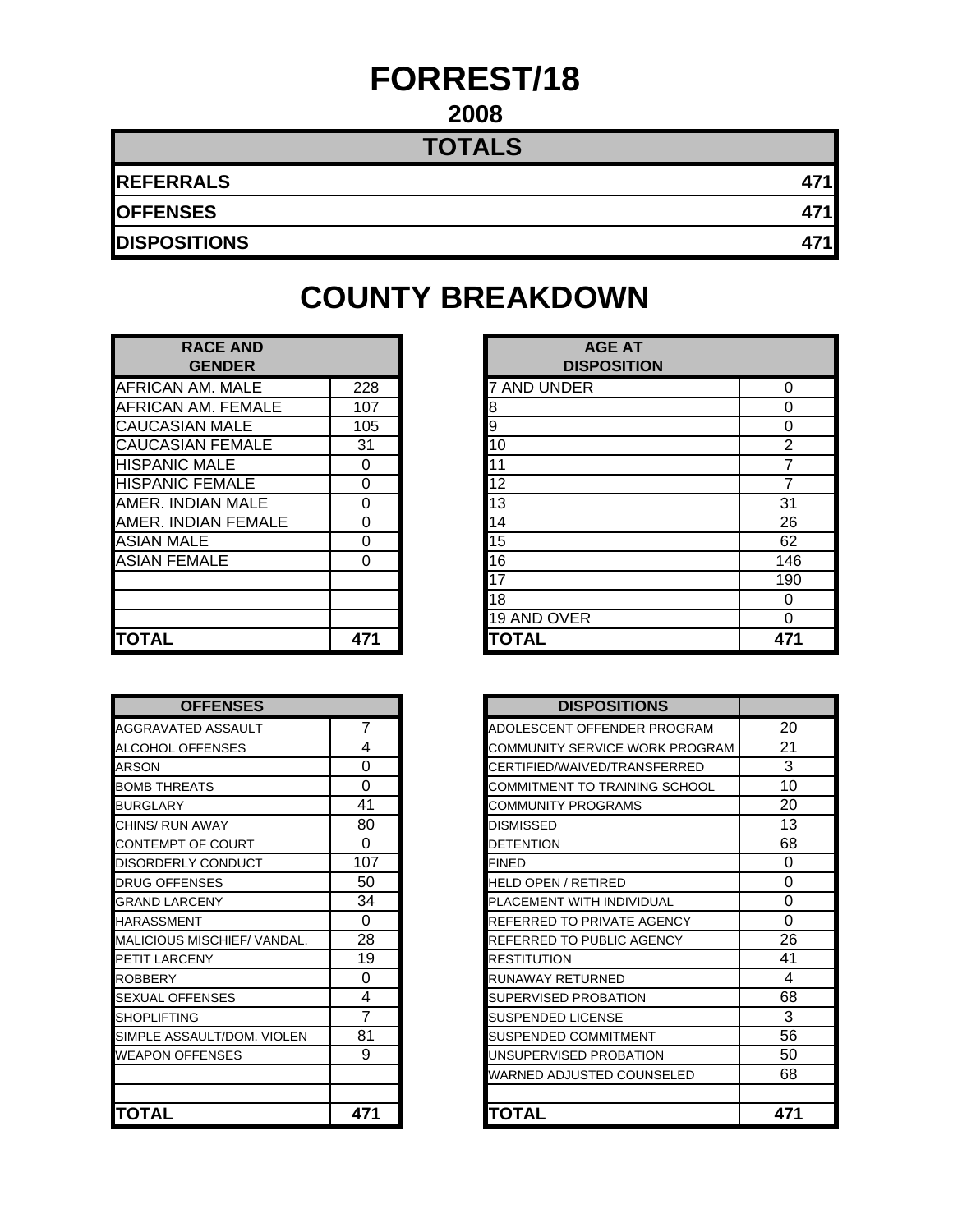# **FRANKLIN/19**

**2008**

| <b>TOTALS</b>       |    |
|---------------------|----|
| <b>REFERRALS</b>    | 83 |
| <b>OFFENSES</b>     | 83 |
| <b>DISPOSITIONS</b> | 83 |

| <b>RACE AND</b><br><b>GENDER</b> |    | <b>AGE AT</b><br><b>DISPOSITION</b> |
|----------------------------------|----|-------------------------------------|
| <b>AFRICAN AM. MALE</b>          | 35 | 7 AND UNDER                         |
| AFRICAN AM. FEMALE               | 19 | 8                                   |
| <b>CAUCASIAN MALE</b>            | 23 | 9                                   |
| <b>CAUCASIAN FEMALE</b>          | 6  | 10                                  |
| <b>HISPANIC MALE</b>             | 0  | 11                                  |
| <b>HISPANIC FEMALE</b>           | 0  | 12                                  |
| AMER. INDIAN MALE                | 0  | 13                                  |
| <b>AMER. INDIAN FEMALE</b>       | 0  | 14                                  |
| <b>ASIAN MALE</b>                | 0  | 15                                  |
| <b>ASIAN FEMALE</b>              | 0  | 16                                  |
|                                  |    | 17                                  |
|                                  |    | 18                                  |
|                                  |    | <b>19 AND OVER</b>                  |
| <b>TOTAL</b>                     | 83 | <b>TOTAL</b>                        |

| <b>OFFENSES</b>                    |                | <b>DISPOSITIONS</b>           |
|------------------------------------|----------------|-------------------------------|
| <b>AGGRAVATED ASSAULT</b>          | 0              | <b>ADOLESCENT OFFENDER PR</b> |
| <b>ALCOHOL OFFENSES</b>            | 2              | COMMUNITY SERVICE WORK        |
| ARSON                              | 0              | CERTIFIED/WAIVED/TRANSFE      |
| <b>BOMB THREATS</b>                | 0              | COMMITMENT TO TRAINING S      |
| <b>BURGLARY</b>                    | 5              | COMMUNITY PROGRAMS            |
| CHINS/ RUN AWAY                    | 4              | DISMISSED                     |
| <b>CONTEMPT OF COURT</b>           | 4              | DETENTION                     |
| DISORDERLY CONDUCT                 | 51             | <b>FINED</b>                  |
| <b>DRUG OFFENSES</b>               | 4              | <b>HELD OPEN / RETIRED</b>    |
| <b>GRAND LARCENY</b>               | 0              | PLACEMENT WITH INDIVIDUA      |
| <b>HARASSMENT</b>                  | 1              | REFERRED TO PRIVATE AGEI      |
| <b>MALICIOUS MISCHIEF/ VANDAL.</b> | $\overline{2}$ | REFERRED TO PUBLIC AGEN       |
| <b>PETIT LARCENY</b>               | 0              | RESTITUTION                   |
| <b>ROBBERY</b>                     | 0              | RUNAWAY RETURNED              |
| <b>SEXUAL OFFENSES</b>             | 0              | SUPERVISED PROBATION          |
| <b>SHOPLIFTING</b>                 | 1              | SUSPENDED LICENSE             |
| SIMPLE ASSAULT/DOM. VIOLEN         | 8              | SUSPENDED COMMITMENT          |
| <b>WEAPON OFFENSES</b>             | 1              | UNSUPERVISED PROBATION        |
|                                    |                | WARNED ADJUSTED COUNSE        |
|                                    |                |                               |
| <b>TOTAL</b>                       | 83             | <b>TOTAL</b>                  |

| <b>RACE AND</b><br><b>GENDER</b> |          | <b>AGE AT</b><br><b>DISPOSITION</b> |                |
|----------------------------------|----------|-------------------------------------|----------------|
| AFRICAN AM. MALE                 | 35       | <b>7 AND UNDER</b>                  | 0              |
| AFRICAN AM. FEMALE               | 19       | o                                   | 0              |
| <b>CAUCASIAN MALE</b>            | 23       | 9                                   | $\Omega$       |
| <b>CAUCASIAN FEMALE</b>          | 6        | 10                                  | 3              |
| <b>HISPANIC MALE</b>             | 0        | 11                                  | $\overline{2}$ |
| <b>HISPANIC FEMALE</b>           | $\Omega$ | 12                                  | 9              |
| AMER. INDIAN MALE                | $\Omega$ | 13                                  | 16             |
| AMER. INDIAN FEMALE              | $\Omega$ | 14                                  | 21             |
| ASIAN MALE                       | $\Omega$ | 15                                  | 13             |
| ASIAN FEMALE                     | 0        | 16                                  | 17             |
|                                  |          | 17                                  |                |
|                                  |          | 18                                  |                |
|                                  |          | 19 AND OVER                         | $\Omega$       |
| <b>TOTAL</b>                     | 83       | TOTAL                               | 83             |

| <b>OFFENSES</b>             |          | <b>DISPOSITIONS</b>            |                |
|-----------------------------|----------|--------------------------------|----------------|
| AGGRAVATED ASSAULT          | $\Omega$ | ADOLESCENT OFFENDER PROGRAM    |                |
| ALCOHOL OFFENSES            | 2        | COMMUNITY SERVICE WORK PROGRAM |                |
| ARSON                       | 0        | CERTIFIED/WAIVED/TRANSFERRED   | 0              |
| <b>BOMB THREATS</b>         | 0        | COMMITMENT TO TRAINING SCHOOL  | 8              |
| <b>BURGLARY</b>             | 5        | <b>COMMUNITY PROGRAMS</b>      | 0              |
| CHINS/ RUN AWAY             | 4        | <b>DISMISSED</b>               | 9              |
| CONTEMPT OF COURT           | 4        | <b>DETENTION</b>               | $\Omega$       |
| DISORDERLY CONDUCT          | 51       | <b>FINED</b>                   | 0              |
| DRUG OFFENSES               | 4        | <b>HELD OPEN / RETIRED</b>     | 3              |
| GRAND I ARCENY              | 0        | PLACEMENT WITH INDIVIDUAL      | 1              |
| HARASSMENT                  | 1        | REFERRED TO PRIVATE AGENCY     | 3              |
| MALICIOUS MISCHIEF/ VANDAL. | 2        | REFERRED TO PUBLIC AGENCY      | $\overline{2}$ |
| PETIT LARCENY               | 0        | <b>RESTITUTION</b>             | $\overline{2}$ |
| ROBBERY                     | 0        | RUNAWAY RETURNED               | $\Omega$       |
| <b>SEXUAL OFFENSES</b>      | 0        | SUPERVISED PROBATION           | 20             |
| SHOPLIFTING                 |          | <b>SUSPENDED LICENSE</b>       | 0              |
| SIMPLE ASSAULT/DOM. VIOLEN  | 8        | SUSPENDED COMMITMENT           | 0              |
| WEAPON OFFENSES             | 1        | UNSUPERVISED PROBATION         | 0              |
|                             |          | WARNED ADJUSTED COUNSELED      | 33             |
| TOTAL                       | 83       | <b>TOTAL</b>                   | 83             |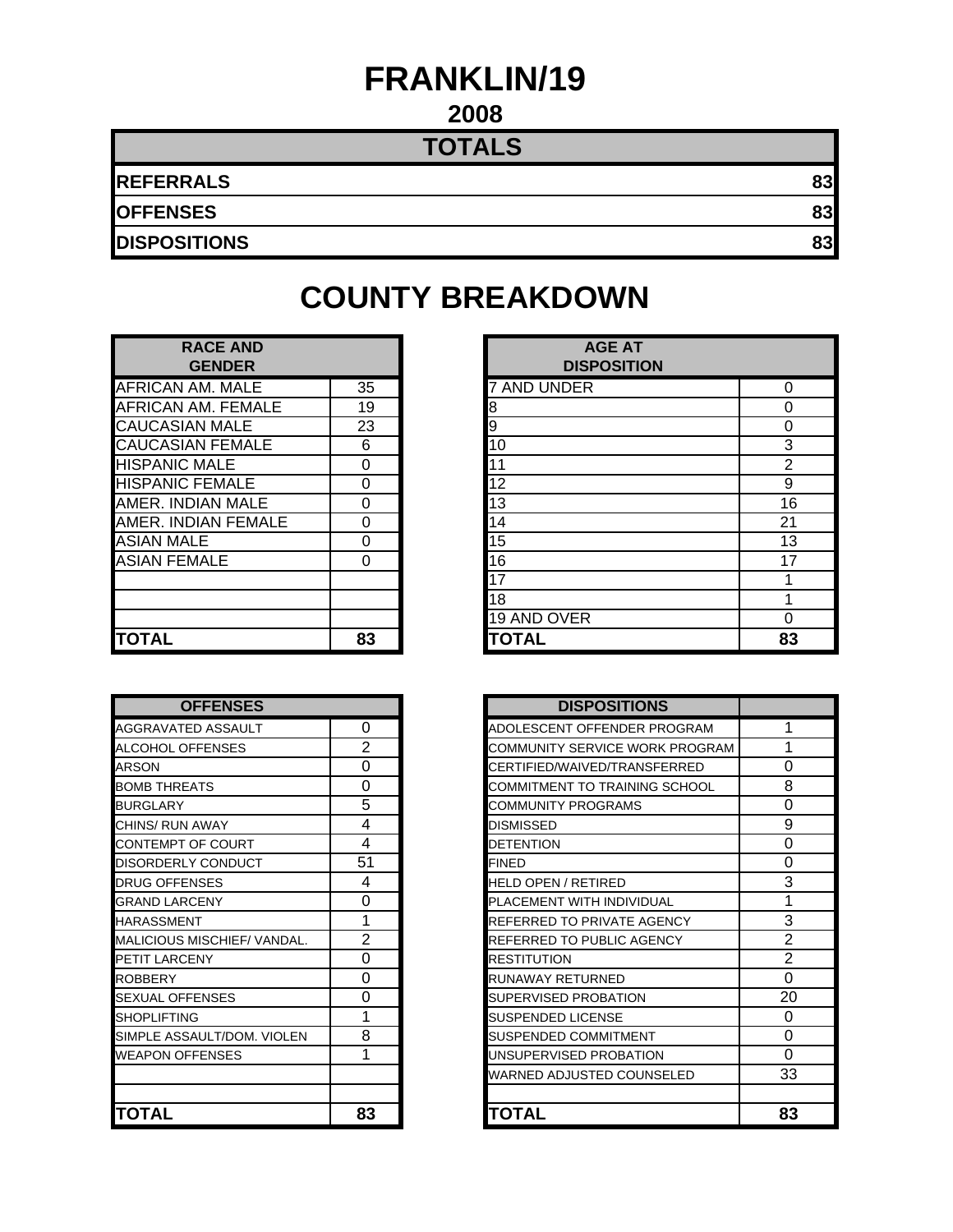# **GEORGE/20**

**2008**

| <b>TOTALS</b>       |     |
|---------------------|-----|
| <b>REFERRALS</b>    | 250 |
| <b>OFFENSES</b>     | 250 |
| <b>DISPOSITIONS</b> | 250 |

#### **COUNTY BREAKDOWN**

| <b>RACE AND</b><br><b>GENDER</b> |          | <b>AGE AT</b><br><b>DISPOSITION</b> |                |
|----------------------------------|----------|-------------------------------------|----------------|
| <b>AFRICAN AM. MALE</b>          | 36       | 7 AND UNDER                         |                |
| AFRICAN AM. FEMALE               | 11       | 8                                   | 0              |
| <b>CAUCASIAN MALE</b>            | 142      | 9                                   | 0              |
| <b>CAUCASIAN FEMALE</b>          | 61       | 10                                  | 3              |
| <b>HISPANIC MALE</b>             | $\Omega$ | 11                                  | 3              |
| <b>HISPANIC FEMALE</b>           | 0        | 12                                  | $\overline{7}$ |
| AMER. INDIAN MALE                | $\Omega$ | 13                                  | 37             |
| AMER. INDIAN FEMALE              | $\Omega$ | 14                                  | 45             |
| <b>ASIAN MALE</b>                | $\Omega$ | 15                                  | 57             |
| <b>ASIAN FEMALE</b>              | 0        | 16                                  | 56             |
|                                  |          | 17                                  | 41             |
|                                  |          | 18                                  | 0              |
|                                  |          | 19 AND OVER                         | $\Omega$       |
| <b>TOTAL</b>                     | 250      | TOTAL                               | 250            |

| <b>GENDER</b>          |            | <b>DISPOSITION</b> |            |
|------------------------|------------|--------------------|------------|
| AFRICAN AM. MALE       | 36         | 7 AND UNDER        |            |
| AFRICAN AM. FEMALE     | 11         |                    | ი          |
| <b>CAUCASIAN MALE</b>  | 142        |                    | 0          |
| CAUCASIAN FEMALE       | 61         | 10                 | 3          |
| <b>HISPANIC MALE</b>   | 0          |                    | 3          |
| <b>HISPANIC FEMALE</b> | 0          | 12                 |            |
| AMER. INDIAN MALE      | 0          | 13                 | 37         |
| AMER. INDIAN FEMALE    | 0          | 14                 | 45         |
| ASIAN MALE             | 0          | 15                 | 57         |
| ASIAN FEMALE           | $\Omega$   | 16                 | 56         |
|                        |            |                    | 41         |
|                        |            | 18                 | 0          |
|                        |            | 19 AND OVER        | 0          |
| TATAI                  | <b>OFO</b> | <b>TOTAL</b>       | <b>OFO</b> |

 $\mathcal{L}$ 

| <b>OFFENSES</b>             |     | <b>DISPOSITIONS</b>        |
|-----------------------------|-----|----------------------------|
| AGGRAVATED ASSAULT          | 3   | ADOLESCENT OFFENDER PR     |
| ALCOHOL OFFENSES            | 22  | COMMUNITY SERVICE WORK     |
| ARSON                       | 0   | CERTIFIED/WAIVED/TRANSFE   |
| <b>BOMB THREATS</b>         | 0   | COMMITMENT TO TRAINING S   |
| <b>BURGLARY</b>             | 1   | COMMUNITY PROGRAMS         |
| CHINS/ RUN AWAY             | 10  | <b>DISMISSED</b>           |
| CONTEMPT OF COURT           | 12  | <b>DETENTION</b>           |
| <b>DISORDERLY CONDUCT</b>   | 135 | <b>FINED</b>               |
| <b>DRUG OFFENSES</b>        | 19  | <b>HELD OPEN / RETIRED</b> |
| <b>GRAND LARCENY</b>        | 2   | PLACEMENT WITH INDIVIDUA   |
| <b>HARASSMENT</b>           | 0   | REFERRED TO PRIVATE AGEI   |
| MALICIOUS MISCHIEF/ VANDAL. | 10  | REFERRED TO PUBLIC AGEN    |
| <b>PETIT LARCENY</b>        | 11  | <b>RESTITUTION</b>         |
| <b>ROBBERY</b>              | 0   | RUNAWAY RETURNED           |
| <b>SEXUAL OFFENSES</b>      | 1   | SUPERVISED PROBATION       |
| <b>SHOPLIFTING</b>          | 2   | <b>SUSPENDED LICENSE</b>   |
| SIMPLE ASSAULT/DOM. VIOLEN  | 16  | SUSPENDED COMMITMENT       |
| <b>WEAPON OFFENSES</b>      | 6   | UNSUPERVISED PROBATION     |
|                             |     | WARNED ADJUSTED COUNSE     |
|                             |     |                            |
| <b>TOTAL</b>                | 250 | <b>TOTAL</b>               |

| <b>OFFENSES</b>             |                | <b>DISPOSITIONS</b>            |                |
|-----------------------------|----------------|--------------------------------|----------------|
| AGGRAVATED ASSAULT          | 3              | ADOLESCENT OFFENDER PROGRAM    | 0              |
| ALCOHOL OFFENSES            | 22             | COMMUNITY SERVICE WORK PROGRAM | 0              |
| ARSON                       | $\Omega$       | CERTIFIED/WAIVED/TRANSFERRED   | 8              |
| <b>BOMB THREATS</b>         | 0              | COMMITMENT TO TRAINING SCHOOL  | 3              |
| BURGLARY                    |                | COMMUNITY PROGRAMS             | 0              |
| CHINS/ RUN AWAY             | 10             | <b>DISMISSED</b>               | 9              |
| CONTEMPT OF COURT           | 12             | <b>DETENTION</b>               | 13             |
| DISORDERLY CONDUCT          | 135            | <b>FINFD</b>                   | 0              |
| <b>DRUG OFFENSES</b>        | 19             | <b>HELD OPEN / RETIRED</b>     | 0              |
| GRAND LARCENY               | 2              | PLACEMENT WITH INDIVIDUAL      | 1              |
| HARASSMENT                  | $\Omega$       | REFERRED TO PRIVATE AGENCY     | 1              |
| MALICIOUS MISCHIEF/ VANDAL. | 10             | REFERRED TO PUBLIC AGENCY      | $\overline{2}$ |
| PETIT LARCENY               | 11             | <b>RESTITUTION</b>             | 0              |
| <b>ROBBERY</b>              | 0              | <b>RUNAWAY RETURNED</b>        | $\Omega$       |
| SEXUAL OFFENSES             | 1              | <b>SUPERVISED PROBATION</b>    | 72             |
| SHOPLIFTING                 | $\overline{2}$ | <b>SUSPENDED LICENSE</b>       | 0              |
| SIMPLE ASSAULT/DOM. VIOLEN  | 16             | <b>SUSPENDED COMMITMENT</b>    | $\Omega$       |
| <b>WEAPON OFFENSES</b>      | 6              | UNSUPERVISED PROBATION         | 30             |
|                             |                | WARNED ADJUSTED COUNSELED      | 111            |
| TOTAL                       | 250            | <b>TOTAL</b>                   | 250            |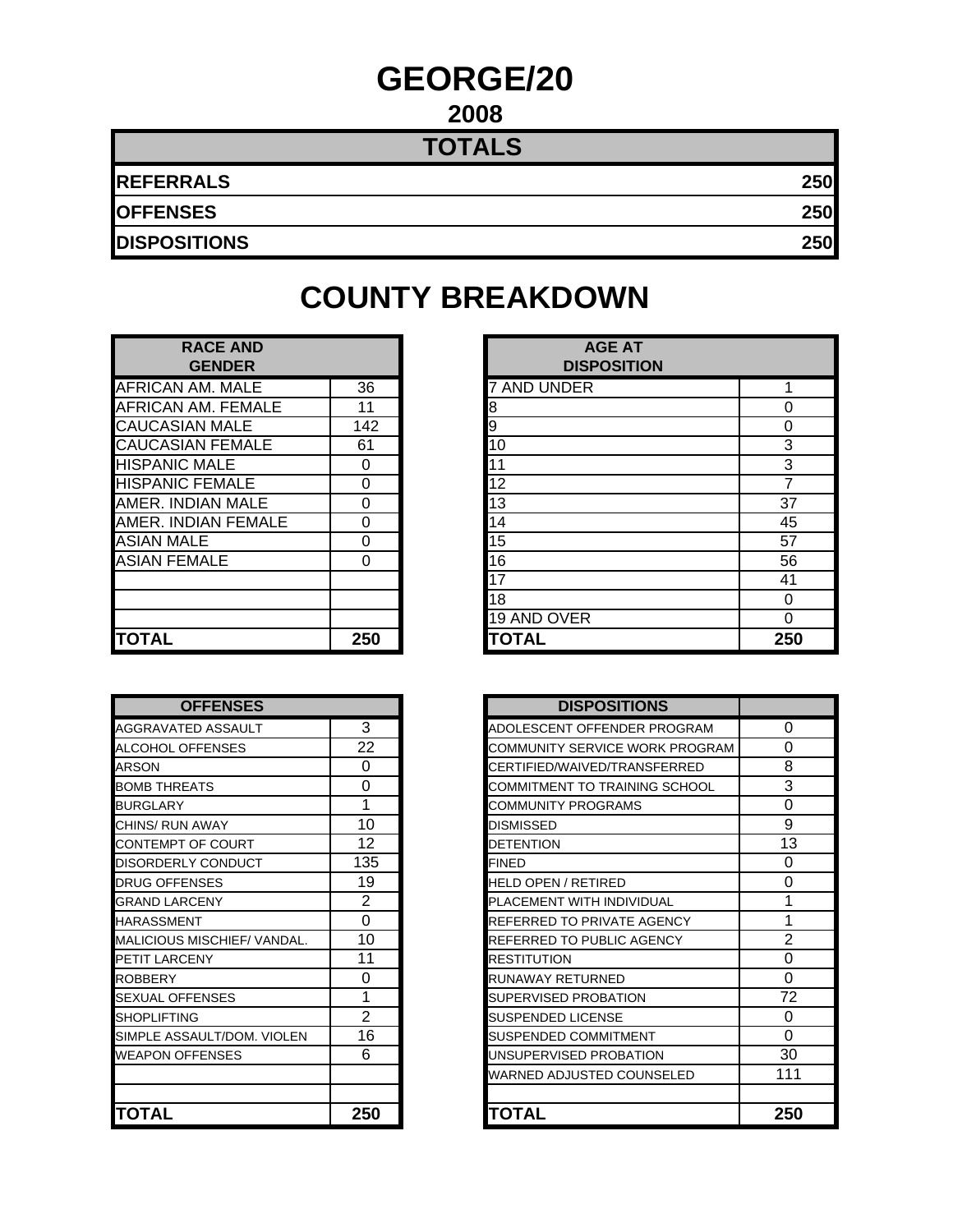# **GREENE/21**

**2008**

| <b>TOTALS</b>       |    |
|---------------------|----|
| <b>REFERRALS</b>    | 34 |
| <b>OFFENSES</b>     | 34 |
| <b>DISPOSITIONS</b> | 34 |

| <b>RACE AND</b><br><b>GENDER</b> |                | <b>AGE AT</b><br><b>DISPOSITION</b> |
|----------------------------------|----------------|-------------------------------------|
| <b>AFRICAN AM. MALE</b>          | 8              | 7 AND UNDER                         |
| AFRICAN AM. FEMALE               | $\overline{2}$ | 8                                   |
| <b>CAUCASIAN MALE</b>            | 19             | 9                                   |
| <b>CAUCASIAN FEMALE</b>          | 5              | 10                                  |
| <b>HISPANIC MALE</b>             | 0              | 11                                  |
| <b>HISPANIC FEMALE</b>           | 0              | 12                                  |
| <b>AMER. INDIAN MALE</b>         | 0              | 13                                  |
| AMER. INDIAN FEMALE              | 0              | 14                                  |
| <b>ASIAN MALE</b>                | 0              | 15                                  |
| <b>ASIAN FEMALE</b>              | 0              | 16                                  |
|                                  |                | 17                                  |
|                                  |                | 18                                  |
|                                  |                | 19 AND OVER                         |
| <b>TOTAL</b>                     | 34             | TOTAL                               |

| <b>OFFENSES</b>             |    | <b>DISPOSITIONS</b>        |
|-----------------------------|----|----------------------------|
| AGGRAVATED ASSAULT          | 0  | ADOLESCENT OFFENDER PR     |
| <b>ALCOHOL OFFENSES</b>     | 1  | COMMUNITY SERVICE WORK     |
| ARSON                       | 0  | CERTIFIED/WAIVED/TRANSFE   |
| <b>BOMB THREATS</b>         | 0  | COMMITMENT TO TRAINING S   |
| <b>BURGLARY</b>             | 0  | COMMUNITY PROGRAMS         |
| <b>CHINS/ RUN AWAY</b>      | 4  | <b>DISMISSED</b>           |
| <b>CONTEMPT OF COURT</b>    | 1  | <b>DETENTION</b>           |
| <b>DISORDERLY CONDUCT</b>   | 21 | <b>FINED</b>               |
| <b>DRUG OFFENSES</b>        | 0  | <b>HELD OPEN / RETIRED</b> |
| <b>GRAND LARCENY</b>        | 2  | PLACEMENT WITH INDIVIDUA   |
| <b>HARASSMENT</b>           | 0  | REFERRED TO PRIVATE AGEI   |
| MALICIOUS MISCHIEF/ VANDAL. | 1  | REFERRED TO PUBLIC AGEN    |
| PETIT LARCENY               | 1  | <b>RESTITUTION</b>         |
| <b>ROBBERY</b>              | 0  | RUNAWAY RETURNED           |
| SEXUAL OFFENSES             | 1  | SUPERVISED PROBATION       |
| <b>SHOPLIFTING</b>          | 0  | SUSPENDED LICENSE          |
| SIMPLE ASSAULT/DOM. VIOLEN  | 1  | SUSPENDED COMMITMENT       |
| <b>WEAPON OFFENSES</b>      | 1  | UNSUPERVISED PROBATION     |
|                             |    | WARNED ADJUSTED COUNSE     |
|                             |    |                            |
| <b>TOTAL</b>                | 34 | <b>TOTAL</b>               |

| <b>RACE AND</b><br><b>GENDER</b> |          | <b>AGE AT</b><br><b>DISPOSITION</b> |          |
|----------------------------------|----------|-------------------------------------|----------|
| AFRICAN AM. MALE                 | 8        | 7 AND UNDER                         | 0        |
| AFRICAN AM. FEMALE               | 2        | ö                                   | $\Omega$ |
| <b>CAUCASIAN MALE</b>            | 19       | 9                                   | 0        |
| CAUCASIAN FEMALE                 | 5        | 10                                  | 0        |
| <b>HISPANIC MALE</b>             | 0        | 11                                  | 0        |
| <b>HISPANIC FEMALE</b>           | $\Omega$ | 12                                  |          |
| AMER. INDIAN MALE                | $\Omega$ | 13                                  | 4        |
| AMER. INDIAN FEMALE              | $\Omega$ | 14                                  | 5        |
| ASIAN MALE                       | $\Omega$ | 15                                  |          |
| ASIAN FEMALE                     | $\Omega$ | 16                                  | 10       |
|                                  |          | 17                                  |          |
|                                  |          | 18                                  | 0        |
|                                  |          | 19 AND OVER                         | 0        |
| <b>TOTAL</b>                     | 34       | TOTAL                               | 34       |

| <b>OFFENSES</b>             |          | <b>DISPOSITIONS</b>            |
|-----------------------------|----------|--------------------------------|
| AGGRAVATED ASSAULT          | $\Omega$ | ADOLESCENT OFFENDER PROGRAM    |
| ALCOHOL OFFENSES            |          | COMMUNITY SERVICE WORK PROGRAM |
| ARSON                       | 0        | CERTIFIED/WAIVED/TRANSFERRED   |
| <b>BOMB THREATS</b>         | 0        | COMMITMENT TO TRAINING SCHOOL  |
| <b>BURGLARY</b>             | 0        | <b>COMMUNITY PROGRAMS</b>      |
| CHINS/ RUN AWAY             | 4        | <b>DISMISSED</b>               |
| CONTEMPT OF COURT           |          | <b>DETENTION</b>               |
| DISORDERLY CONDUCT          | 21       | <b>FINED</b>                   |
| <b>DRUG OFFENSES</b>        | 0        | <b>HELD OPEN / RETIRED</b>     |
| <b>GRAND LARCENY</b>        | 2        | PLACEMENT WITH INDIVIDUAL      |
| HARASSMENT                  | 0        | REFERRED TO PRIVATE AGENCY     |
| MALICIOUS MISCHIEF/ VANDAL. |          | REFERRED TO PUBLIC AGENCY      |
| PETIT LARCENY               |          | <b>RESTITUTION</b>             |
| ROBBERY                     | 0        | RUNAWAY RETURNED               |
| <b>SEXUAL OFFENSES</b>      | 1        | SUPERVISED PROBATION           |
| SHOPLIFTING                 | 0        | <b>SUSPENDED LICENSE</b>       |
| SIMPLE ASSAULT/DOM. VIOLEN  |          | SUSPENDED COMMITMENT           |
| WEAPON OFFENSES             |          | UNSUPERVISED PROBATION         |
|                             |          | WARNED ADJUSTED COUNSELED      |
| TOTAL                       | 34       | <b>TOTAL</b>                   |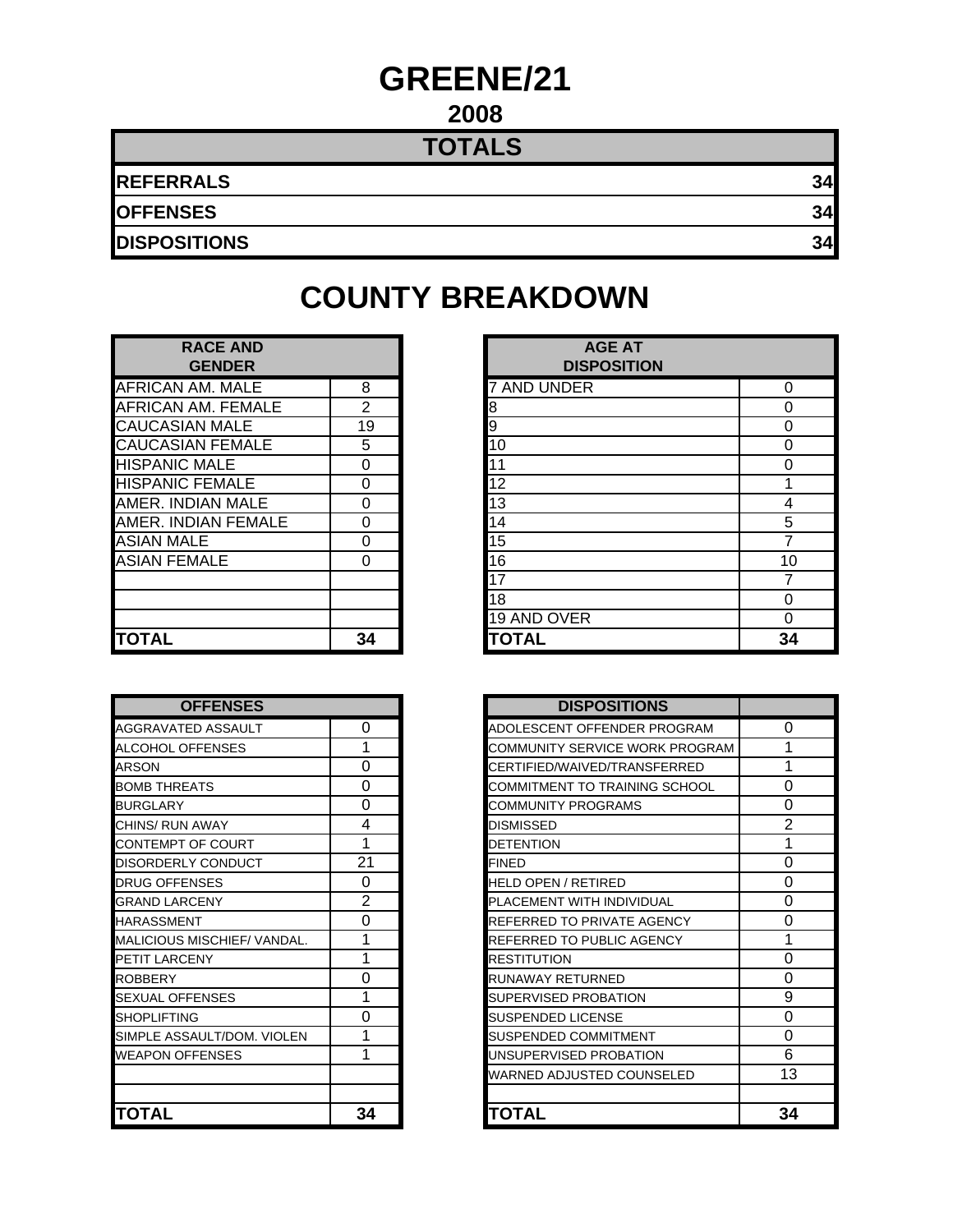# **GRENADA/22**

**2008**

| <b>TOTALS</b>       |     |
|---------------------|-----|
| <b>REFERRALS</b>    | 397 |
| <b>OFFENSES</b>     | 397 |
| <b>DISPOSITIONS</b> | 397 |

| <b>RACE AND</b>         |          | <b>AGE AT</b>      |
|-------------------------|----------|--------------------|
| <b>GENDER</b>           |          | <b>DISPOSITION</b> |
| <b>AFRICAN AM. MALE</b> | 176      | <b>7 AND UNDER</b> |
| IAFRICAN AM. FEMALE     | 137      | 8                  |
| <b>CAUCASIAN MALE</b>   | 55       | 9                  |
| <b>CAUCASIAN FEMALE</b> | 29       | 10                 |
| <b>HISPANIC MALE</b>    | 0        | 11                 |
| <b>HISPANIC FEMALE</b>  | 0        | 12                 |
| AMER. INDIAN MALE       | $\Omega$ | 13                 |
| AMER. INDIAN FEMALE     | 0        | 14                 |
| <b>ASIAN MALE</b>       | 0        | 15                 |
| <b>ASIAN FEMALE</b>     | $\Omega$ | 16                 |
|                         |          | 17                 |
|                         |          | 18                 |
|                         |          | 19 AND OVER        |
| <b>TOTAL</b>            | 397      | TOTAL              |

| <b>COUNTY BREAKDOWN</b> |  |  |  |
|-------------------------|--|--|--|
|-------------------------|--|--|--|

| <b>RACE AND</b>         |          | <b>AGE AT</b>      |          |
|-------------------------|----------|--------------------|----------|
| <b>GENDER</b>           |          | <b>DISPOSITION</b> |          |
| AFRICAN AM. MALE        | 176      | 7 AND UNDER        | $\Omega$ |
| AFRICAN AM. FEMALE      | 137      | 8                  |          |
| <b>CAUCASIAN MALE</b>   | 55       | 9                  | 6        |
| <b>CAUCASIAN FEMALE</b> | 29       | 10                 | 12       |
| <b>HISPANIC MALE</b>    | $\Omega$ | 11                 | 19       |
| <b>HISPANIC FEMALE</b>  | $\Omega$ | 12                 | 21       |
| AMER. INDIAN MALE       | 0        | 13                 | 40       |
| AMER. INDIAN FEMALE     | 0        | 14                 | 50       |
| ASIAN MALE              | 0        | 15                 | 79       |
| <b>ASIAN FEMALE</b>     | $\Omega$ | 16                 | 92       |
|                         |          | 17                 | 74       |
|                         |          | 18                 | 3        |
|                         |          | 19 AND OVER        | $\Omega$ |
| TOTAL                   | 397      | <b>TOTAL</b>       | 397      |

| <b>OFFENSES</b>                    |                | <b>DISPOSITIONS</b>             |
|------------------------------------|----------------|---------------------------------|
| AGGRAVATED ASSAULT                 | 0              | <b>ADOLESCENT OFFENDER PR</b>   |
| <b>ALCOHOL OFFENSES</b>            | 3              | COMMUNITY SERVICE WORK          |
| <b>ARSON</b>                       | $\overline{2}$ | CERTIFIED/WAIVED/TRANSFE        |
| <b>BOMB THREATS</b>                | 0              | <b>COMMITMENT TO TRAINING S</b> |
| <b>BURGLARY</b>                    | 11             | <b>COMMUNITY PROGRAMS</b>       |
| ICHINS/ RUN AWAY                   | 26             | <b>DISMISSED</b>                |
| <b>CONTEMPT OF COURT</b>           | 19             | <b>DETENTION</b>                |
| <b>DISORDERLY CONDUCT</b>          | 108            | FINED                           |
| <b>DRUG OFFENSES</b>               | 19             | <b>HELD OPEN / RETIRED</b>      |
| <b>GRAND LARCENY</b>               | 1              | PLACEMENT WITH INDIVIDUA        |
| <b>HARASSMENT</b>                  | 7              | <b>REFERRED TO PRIVATE AGEI</b> |
| <b>MALICIOUS MISCHIEF/ VANDAL.</b> | 45             | REFERRED TO PUBLIC AGEN         |
| PETIT LARCENY                      | 26             | <b>RESTITUTION</b>              |
| <b>ROBBERY</b>                     | 6              | RUNAWAY RETURNED                |
| <b>SEXUAL OFFENSES</b>             | 5              | SUPERVISED PROBATION            |
| <b>SHOPLIFTING</b>                 | 19             | <b>SUSPENDED LICENSE</b>        |
| SIMPLE ASSAULT/DOM. VIOLEN         | 94             | <b>SUSPENDED COMMITMENT</b>     |
| <b>WEAPON OFFENSES</b>             | 6              | UNSUPERVISED PROBATION          |
|                                    |                | <b>WARNED ADJUSTED COUNSE</b>   |
|                                    |                |                                 |
| <b>ITOTAL</b>                      | 397            | <b>TOTAL</b>                    |

| <b>OFFENSES</b>             |                | <b>DISPOSITIONS</b>              |                |
|-----------------------------|----------------|----------------------------------|----------------|
| AGGRAVATED ASSAULT          | 0              | ADOLESCENT OFFENDER PROGRAM      | 68             |
| ALCOHOL OFFENSES            | 3              | COMMUNITY SERVICE WORK PROGRAM   | 0              |
| ARSON                       | $\overline{2}$ | CERTIFIED/WAIVED/TRANSFERRED     | $\Omega$       |
| <b>BOMB THREATS</b>         | $\Omega$       | COMMITMENT TO TRAINING SCHOOL    | 54             |
| BURGLARY                    | 11             | COMMUNITY PROGRAMS               | 1              |
| CHINS/ RUN AWAY             | 26             | <b>DISMISSED</b>                 | 13             |
| CONTEMPT OF COURT           | 19             | <b>DETENTION</b>                 | 3              |
| DISORDERLY CONDUCT          | 108            | <b>FINFD</b>                     | $\Omega$       |
| <b>DRUG OFFENSES</b>        | 19             | <b>HELD OPEN / RETIRED</b>       | 5              |
| GRAND LARCENY               |                | PLACEMENT WITH INDIVIDUAL        | 0              |
| HARASSMENT                  | 7              | REFERRED TO PRIVATE AGENCY       | $\overline{2}$ |
| MALICIOUS MISCHIEF/ VANDAL. | 45             | REFERRED TO PUBLIC AGENCY        | $\Omega$       |
| PETIT LARCENY               | 26             | <b>RESTITUTION</b>               | 16             |
| <b>ROBBERY</b>              | 6              | <b>RUNAWAY RETURNED</b>          | $\overline{2}$ |
| SEXUAL OFFENSES             | 5              | <b>SUPERVISED PROBATION</b>      | 94             |
| SHOPLIFTING                 | 19             | SUSPENDED LICENSE                | 0              |
| SIMPLE ASSAULT/DOM. VIOLEN  | 94             | SUSPENDED COMMITMENT             | 11             |
| <b>WEAPON OFFENSES</b>      | 6              | UNSUPERVISED PROBATION           | 7              |
|                             |                | <b>WARNED ADJUSTED COUNSELED</b> | 121            |
|                             |                |                                  |                |
| TOTAL                       | 397            | <b>TOTAL</b>                     | 397            |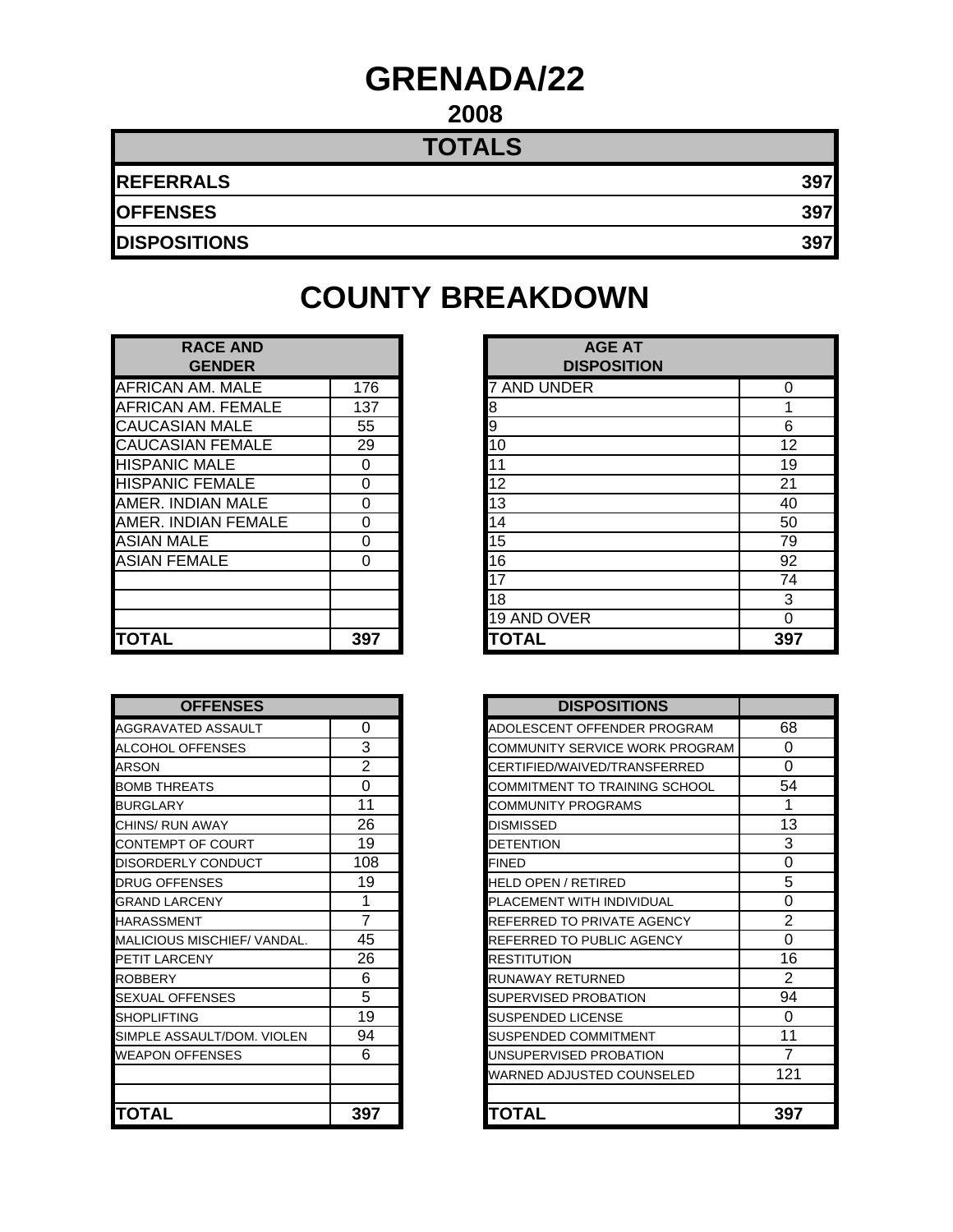# **HANCOCK/23**

**2008**

| <b>TOTALS</b>       |     |
|---------------------|-----|
| <b>REFERRALS</b>    | 272 |
| <b>OFFENSES</b>     | 272 |
| <b>DISPOSITIONS</b> | 272 |

| <b>RACE AND</b><br><b>GENDER</b> |     | <b>AGE AT</b><br><b>DISPOSITION</b> |
|----------------------------------|-----|-------------------------------------|
| <b>AFRICAN AM. MALE</b>          | 27  | 7 AND UNDER                         |
| AFRICAN AM. FEMALE               | 10  | 8                                   |
| <b>CAUCASIAN MALE</b>            | 161 | 9                                   |
| <b>CAUCASIAN FEMALE</b>          | 71  | 10                                  |
| <b>HISPANIC MALE</b>             |     | 11                                  |
| <b>HISPANIC FEMALE</b>           |     | 12                                  |
| <b>AMER. INDIAN MALE</b>         |     | 13                                  |
| AMER. INDIAN FEMALE              | 0   | 14                                  |
| <b>ASIAN MALE</b>                | 0   | 15                                  |
| <b>ASIAN FEMALE</b>              | 0   | 16                                  |
|                                  |     | 17                                  |
|                                  |     | 18                                  |
|                                  |     | 19 AND OVER                         |
| <b>TOTAL</b>                     | 272 | <b>TOTAL</b>                        |

| <b>OFFENSES</b>                    |          | <b>DISPOSITIONS</b>           |
|------------------------------------|----------|-------------------------------|
| AGGRAVATED ASSAULT                 | 0        | <b>ADOLESCENT OFFENDER PR</b> |
| <b>ALCOHOL OFFENSES</b>            | 21       | COMMUNITY SERVICE WORK        |
| <b>ARSON</b>                       | 0        | CERTIFIED/WAIVED/TRANSFE      |
| <b>BOMB THREATS</b>                | 0        | COMMITMENT TO TRAINING S      |
| <b>BURGLARY</b>                    | 11       | <b>COMMUNITY PROGRAMS</b>     |
| CHINS/ RUN AWAY                    | 38       | <b>DISMISSED</b>              |
| <b>CONTEMPT OF COURT</b>           | 19       | <b>DETENTION</b>              |
| <b>DISORDERLY CONDUCT</b>          | 51       | <b>FINED</b>                  |
| <b>DRUG OFFENSES</b>               | 36       | <b>HELD OPEN / RETIRED</b>    |
| <b>GRAND LARCENY</b>               | $\Omega$ | PLACEMENT WITH INDIVIDUA      |
| <b>HARASSMENT</b>                  | 10       | REFERRED TO PRIVATE AGEI      |
| <b>MALICIOUS MISCHIEF/ VANDAL.</b> | 17       | REFERRED TO PUBLIC AGEN       |
| PETIT LARCENY                      | 11       | <b>RESTITUTION</b>            |
| <b>ROBBERY</b>                     | 1        | RUNAWAY RETURNED              |
| <b>SEXUAL OFFENSES</b>             | 0        | SUPERVISED PROBATION          |
| <b>SHOPLIFTING</b>                 | 18       | <b>SUSPENDED LICENSE</b>      |
| SIMPLE ASSAULT/DOM. VIOLEN         | 30       | <b>SUSPENDED COMMITMENT</b>   |
| <b>WEAPON OFFENSES</b>             | 9        | UNSUPERVISED PROBATION        |
|                                    |          | WARNED ADJUSTED COUNSE        |
|                                    |          |                               |
| <b>TOTAL</b>                       | 272      | <b>TOTAL</b>                  |

| <b>RACE AND</b><br><b>GENDER</b> |          | <b>AGE AT</b><br><b>DISPOSITION</b> |                |
|----------------------------------|----------|-------------------------------------|----------------|
| AFRICAN AM. MALE                 | 27       | 7 AND UNDER                         | 0              |
| AFRICAN AM. FEMALE               | 10       | 8                                   |                |
| <b>CAUCASIAN MALE</b>            | 161      | 9                                   | 3              |
| <b>CAUCASIAN FEMALE</b>          | 71       | 10                                  | 5              |
| <b>HISPANIC MALE</b>             |          | 11                                  | 3              |
| <b>HISPANIC FEMALE</b>           |          | 12                                  | 16             |
| AMER. INDIAN MALE                |          | 13                                  | 26             |
| AMER. INDIAN FEMALE              | $\Omega$ | 14                                  | 32             |
| ASIAN MALE                       | $\Omega$ | 15                                  | 46             |
| <b>ASIAN FEMALE</b>              | 0        | 16                                  | 77             |
|                                  |          | 17                                  | 61             |
|                                  |          | 18                                  | $\overline{2}$ |
|                                  |          | 19 AND OVER                         | $\Omega$       |
| <b>TOTAL</b>                     | 272      | TOTAL                               | 272            |

| <b>OFFENSES</b>             |          | <b>DISPOSITIONS</b>            |                         |
|-----------------------------|----------|--------------------------------|-------------------------|
| AGGRAVATED ASSAULT          | $\Omega$ | ADOLESCENT OFFENDER PROGRAM    | 10                      |
| ALCOHOL OFFENSES            | 21       | COMMUNITY SERVICE WORK PROGRAM | 0                       |
| ARSON                       | 0        | CERTIFIED/WAIVED/TRANSFERRED   | 0                       |
| BOMB THREATS                | 0        | COMMITMENT TO TRAINING SCHOOL  | $\overline{\mathbf{4}}$ |
| <b>BURGLARY</b>             | 11       | <b>COMMUNITY PROGRAMS</b>      | $\Omega$                |
| CHINS/ RUN AWAY             | 38       | <b>DISMISSED</b>               | 10                      |
| CONTEMPT OF COURT           | 19       | <b>DETENTION</b>               | 7                       |
| DISORDERLY CONDUCT          | 51       | <b>FINED</b>                   | 0                       |
| <b>DRUG OFFENSES</b>        | 36       | <b>HELD OPEN / RETIRED</b>     | 0                       |
| <b>GRAND LARCENY</b>        | 0        | PLACEMENT WITH INDIVIDUAL      | 0                       |
| HARASSMENT                  | 10       | REFERRED TO PRIVATE AGENCY     | 3                       |
| MALICIOUS MISCHIEF/ VANDAL. | 17       | REFERRED TO PUBLIC AGENCY      | 1                       |
| PETIT LARCENY               | 11       | <b>RESTITUTION</b>             | 0                       |
| <b>ROBBERY</b>              |          | RUNAWAY RETURNED               | $\Omega$                |
| <b>SEXUAL OFFENSES</b>      | 0        | SUPERVISED PROBATION           | 100                     |
| SHOPLIFTING                 | 18       | SUSPENDED LICENSE              | 0                       |
| SIMPLE ASSAULT/DOM. VIOLEN  | 30       | <b>SUSPENDED COMMITMENT</b>    | $\Omega$                |
| <b>WEAPON OFFENSES</b>      | 9        | UNSUPERVISED PROBATION         | 46                      |
|                             |          | WARNED ADJUSTED COUNSELED      | 91                      |
| TOTAL                       | 272      | <b>TOTAL</b>                   | 272                     |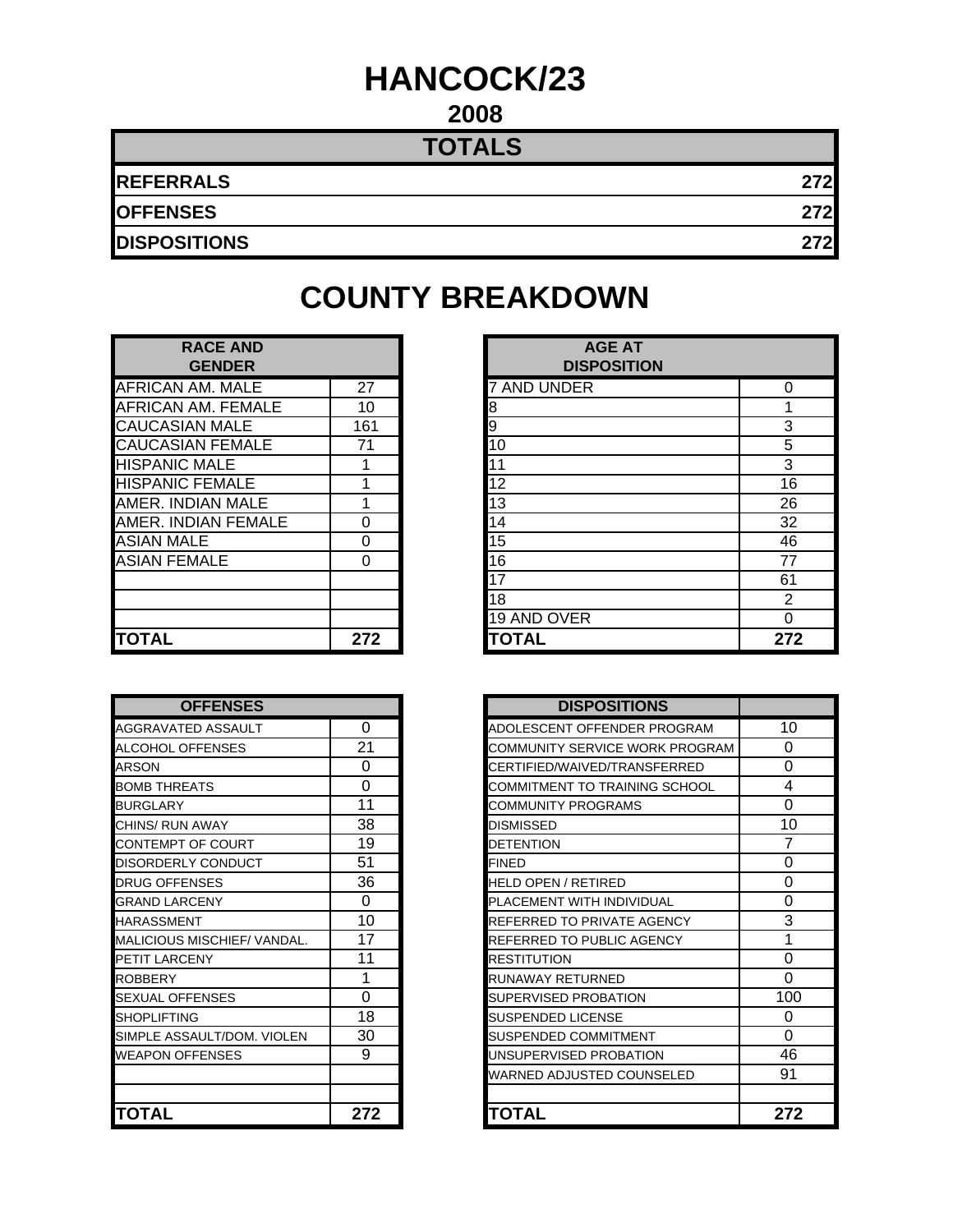# **HARRISON/24**

**2008**

| <b>TOTALS</b>       |      |
|---------------------|------|
| <b>REFERRALS</b>    | 1479 |
| <b>OFFENSES</b>     | 1479 |
| <b>DISPOSITIONS</b> | 1479 |

| <b>RACE AND</b><br><b>GENDER</b> |      | <b>AGE AT</b><br><b>DISPOSITION</b> |
|----------------------------------|------|-------------------------------------|
| <b>AFRICAN AM. MALE</b>          | 563  | 7 AND UNDER                         |
| AFRICAN AM. FEMALE               | 237  | 8                                   |
| <b>CAUCASIAN MALE</b>            | 464  | 9                                   |
| <b>CAUCASIAN FEMALE</b>          | 187  | 10                                  |
| <b>HISPANIC MALE</b>             | 11   | 11                                  |
| <b>HISPANIC FEMALE</b>           | 0    | 12                                  |
| <b>AMER. INDIAN MALE</b>         | 1    | 13                                  |
| AMER. INDIAN FEMALE              | 0    | 14                                  |
| <b>ASIAN MALE</b>                | 15   | 15                                  |
| <b>ASIAN FEMALE</b>              | 1    | 16                                  |
|                                  |      | 17                                  |
|                                  |      | 18                                  |
|                                  |      | 19 AND OVER                         |
| <b>TOTAL</b>                     | 1479 | TOTAL                               |

| <b>COUNTY BREAKDOWN</b> |  |  |  |
|-------------------------|--|--|--|
|-------------------------|--|--|--|

| <b>RACE AND</b>        |          | <b>AGE AT</b>      |                |
|------------------------|----------|--------------------|----------------|
| <b>GENDER</b>          |          | <b>DISPOSITION</b> |                |
| AFRICAN AM. MALE       | 563      | 7 AND UNDER        | 0              |
| AFRICAN AM. FEMALE     | 237      | 8                  | $\overline{2}$ |
| <b>CAUCASIAN MALE</b>  | 464      | 9                  | 3              |
| CAUCASIAN FEMALE       | 187      | 10                 | 15             |
| <b>HISPANIC MALE</b>   | 11       | 11                 | 45             |
| <b>HISPANIC FEMALE</b> | 0        | 12                 | 63             |
| AMER. INDIAN MALE      |          | 13                 | 214            |
| AMER. INDIAN FEMALE    | $\Omega$ | 14                 | 306            |
| ASIAN MALE             | 15       | 15                 | 345            |
| <b>ASIAN FEMALE</b>    |          | 16                 | 396            |
|                        |          | 17                 | 88             |
|                        |          | 18                 | $\overline{2}$ |
|                        |          | 19 AND OVER        | 0              |
| TOTAL                  | 1479     | TOTAL              | 1479           |

| <b>OFFENSES</b>                    |      | <b>DISPOSITIONS</b>        |
|------------------------------------|------|----------------------------|
| AGGRAVATED ASSAULT                 | 0    | ADOLESCENT OFFENDER PR     |
| <b>ALCOHOL OFFENSES</b>            | 0    | COMMUNITY SERVICE WORK     |
| <b>ARSON</b>                       | 2    | CERTIFIED/WAIVED/TRANSFE   |
| <b>BOMB THREATS</b>                | 1    | COMMITMENT TO TRAINING S   |
| <b>BURGLARY</b>                    | 25   | COMMUNITY PROGRAMS         |
| CHINS/ RUN AWAY                    | 224  | DISMISSED                  |
| CONTEMPT OF COURT                  | 106  | <b>DETENTION</b>           |
| <b>DISORDERLY CONDUCT</b>          | 51   | <b>FINED</b>               |
| <b>DRUG OFFENSES</b>               | 140  | <b>HELD OPEN / RETIRED</b> |
| <b>GRAND LARCENY</b>               | 7    | PLACEMENT WITH INDIVIDUA   |
| <b>HARASSMENT</b>                  | 0    | REFERRED TO PRIVATE AGEI   |
| <b>MALICIOUS MISCHIEF/ VANDAL.</b> | 195  | REFERRED TO PUBLIC AGEN    |
| PETIT LARCENY                      | 132  | <b>RESTITUTION</b>         |
| <b>ROBBERY</b>                     | 12   | RUNAWAY RETURNED           |
| <b>SEXUAL OFFENSES</b>             | 5    | SUPERVISED PROBATION       |
| <b>SHOPLIFTING</b>                 | 329  | <b>SUSPENDED LICENSE</b>   |
| SIMPLE ASSAULT/DOM. VIOLEN         | 231  | SUSPENDED COMMITMENT       |
| <b>WEAPON OFFENSES</b>             | 19   | UNSUPERVISED PROBATION     |
|                                    |      | WARNED ADJUSTED COUNSE     |
|                                    |      |                            |
| <b>TOTAL</b>                       | 1479 | <b>TOTAL</b>               |

| <b>OFFENSES</b>             |                | <b>DISPOSITIONS</b>            |          |
|-----------------------------|----------------|--------------------------------|----------|
| AGGRAVATED ASSAULT          | $\Omega$       | ADOLESCENT OFFENDER PROGRAM    | 119      |
| ALCOHOL OFFENSES            | 0              | COMMUNITY SERVICE WORK PROGRAM | 0        |
| ARSON                       | $\overline{2}$ | CERTIFIED/WAIVED/TRANSFERRED   | 3        |
| BOMB THREATS                |                | COMMITMENT TO TRAINING SCHOOL  | 59       |
| BURGLARY                    | 25             | COMMUNITY PROGRAMS             | 24       |
| CHINS/ RUN AWAY             | 224            | <b>DISMISSED</b>               | 64       |
| CONTEMPT OF COURT           | 106            | <b>DETENTION</b>               | 26       |
| DISORDERLY CONDUCT          | 51             | <b>FINED</b>                   | 6        |
| <b>DRUG OFFENSES</b>        | 140            | <b>HELD OPEN / RETIRED</b>     | 6        |
| <b>GRAND LARCENY</b>        | 7              | PLACEMENT WITH INDIVIDUAL      | 5        |
| HARASSMENT                  | 0              | REFERRED TO PRIVATE AGENCY     | 16       |
| MALICIOUS MISCHIEF/ VANDAL. | 195            | REFERRED TO PUBLIC AGENCY      | 31       |
| PETIT LARCENY               | 132            | <b>RESTITUTION</b>             | 24       |
| <b>ROBBERY</b>              | 12             | RUNAWAY RETURNED               | 98       |
| SEXUAL OFFENSES             | 5              | <b>SUPERVISED PROBATION</b>    | 623      |
| SHOPLIFTING                 | 329            | <b>SUSPENDED LICENSE</b>       | 0        |
| SIMPLE ASSAULT/DOM. VIOLEN  | 231            | <b>SUSPENDED COMMITMENT</b>    | $\Omega$ |
| WEAPON OFFENSES             | 19             | UNSUPERVISED PROBATION         | 134      |
|                             |                | WARNED ADJUSTED COUNSELED      | 241      |
| TOTAL                       | 1479           | <b>TOTAL</b>                   | 1479     |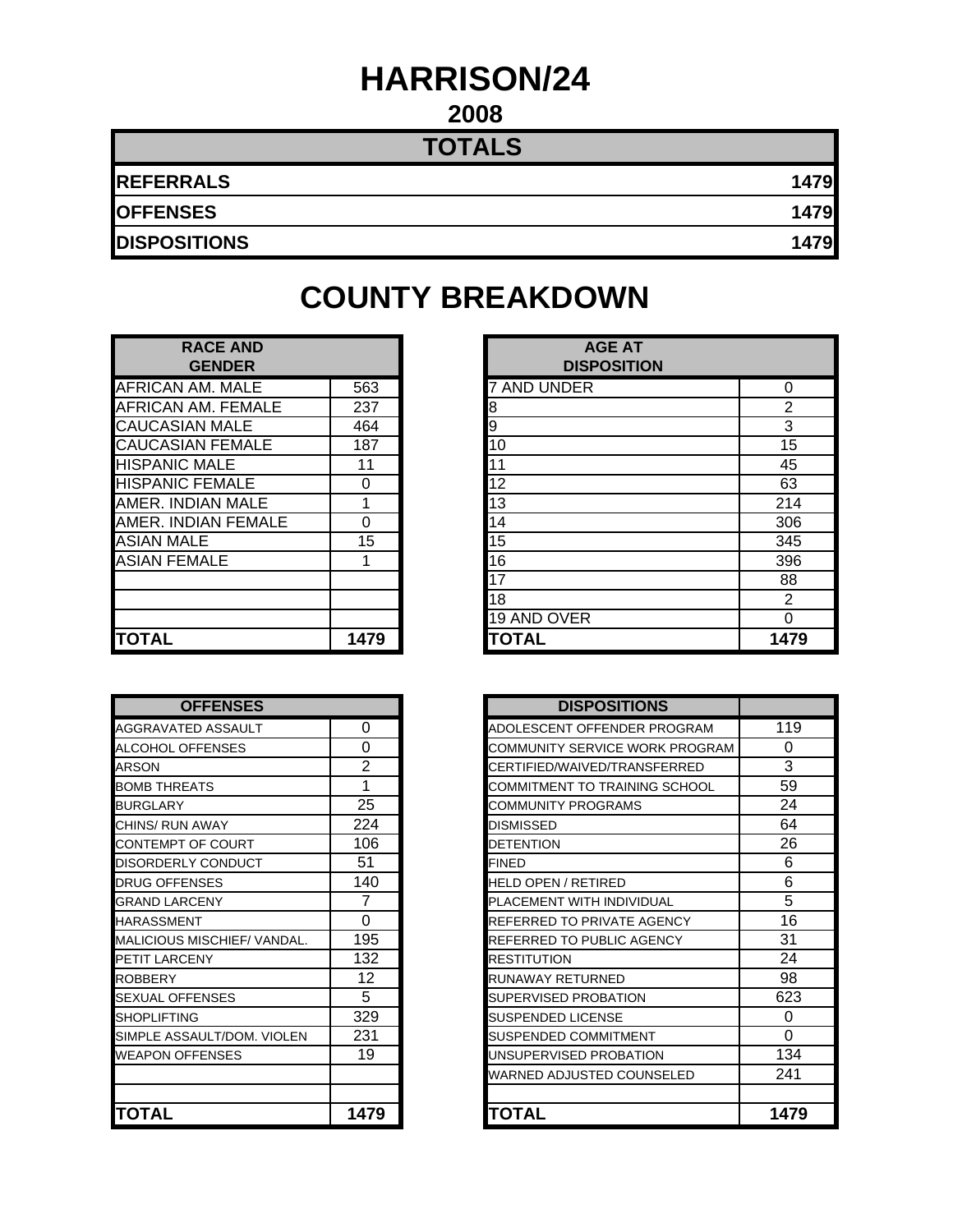# **HINDS/25**

**2008**

| <b>TOTALS</b>       |      |
|---------------------|------|
| <b>REFERRALS</b>    | 1333 |
| <b>OFFENSES</b>     | 1333 |
| <b>DISPOSITIONS</b> | 1333 |

#### **RACE AND GENDER DISPOSITION** AFRICAN AM. MALE 862 AFRICAN AM. FEMALE | 405 CAUCASIAN MALE 33 CAUCASIAN FEMALE | 30 HISPANIC MALE 3 11 26 HISPANIC FEMALE AMER. INDIAN MALE 0 AMER. INDIAN FEMALE | 0 ASIAN MALE 20 ASIAN FEMALE 20

| <b>OFFENSES</b>                    |      | <b>DISPOSITIONS</b>           |
|------------------------------------|------|-------------------------------|
| AGGRAVATED ASSAULT                 | 16   | <b>ADOLESCENT OFFENDER PR</b> |
| <b>ALCOHOL OFFENSES</b>            | 21   | COMMUNITY SERVICE WORK        |
| ARSON                              | 0    | CERTIFIED/WAIVED/TRANSFE      |
| <b>BOMB THREATS</b>                | 1    | COMMITMENT TO TRAINING S      |
| <b>BURGLARY</b>                    | 66   | COMMUNITY PROGRAMS            |
| CHINS/ RUN AWAY                    | 68   | DISMISSED                     |
| CONTEMPT OF COURT                  | 2    | <b>DETENTION</b>              |
| DISORDERLY CONDUCT                 | 548  | <b>FINED</b>                  |
| <b>DRUG OFFENSES</b>               | 111  | <b>HELD OPEN / RETIRED</b>    |
| <b>GRAND LARCENY</b>               | 15   | PLACEMENT WITH INDIVIDUA      |
| <b>HARASSMENT</b>                  | 8    | REFERRED TO PRIVATE AGEI      |
| <b>MALICIOUS MISCHIEF/ VANDAL.</b> | 50   | REFERRED TO PUBLIC AGEN       |
| PETIT LARCENY                      | 24   | RESTITUTION                   |
| <b>ROBBERY</b>                     | 5    | RUNAWAY RETURNED              |
| <b>SEXUAL OFFENSES</b>             | 10   | SUPERVISED PROBATION          |
| <b>SHOPLIFTING</b>                 | 76   | SUSPENDED LICENSE             |
| ISIMPLE ASSAULT/DOM. VIOLEN        | 278  | SUSPENDED COMMITMENT          |
| <b>WEAPON OFFENSES</b>             | 34   | UNSUPERVISED PROBATION        |
|                                    |      | WARNED ADJUSTED COUNSE        |
|                                    |      |                               |
| <b>TOTAL</b>                       | 1333 | <b>TOTAL</b>                  |

| <b>RACE AND</b><br><b>GENDER</b> |             | <b>AGE AT</b><br><b>DISPOSITION</b> |             |
|----------------------------------|-------------|-------------------------------------|-------------|
| AFRICAN AM. MALE                 | 862         | <b>7 AND UNDER</b>                  | 0           |
| AFRICAN AM. FEMALE               | 405         | o                                   | $\Omega$    |
| <b>CAUCASIAN MALE</b>            | 33          | 9                                   | $\mathbf 0$ |
| <b>CAUCASIAN FEMALE</b>          | 30          | 10                                  | 4           |
| <b>HISPANIC MALE</b>             | 3           | 11                                  | 26          |
| <b>HISPANIC FEMALE</b>           | $\mathbf 0$ | 12                                  | 48          |
| AMER. INDIAN MALE                | 0           | 13                                  | 137         |
| AMER. INDIAN FEMALE              | 0           | 14                                  | 258         |
| ASIAN MALE                       | 0           | 15                                  | 251         |
| ASIAN FEMALE                     | 0           | 16                                  | 349         |
|                                  |             | 17                                  | 220         |
|                                  |             | 18                                  | 40          |
|                                  |             | 19 AND OVER                         | 0           |
| <b>TOTAL</b>                     | 1333        | TOTAL                               | 1333        |

| <b>OFFENSES</b>             |      | <b>DISPOSITIONS</b>            |
|-----------------------------|------|--------------------------------|
| AGGRAVATED ASSAULT          | 16   | ADOLESCENT OFFENDER PROGRAM    |
| ALCOHOL OFFENSES            | 21   | COMMUNITY SERVICE WORK PROGRAM |
| ARSON                       | 0    | CERTIFIED/WAIVED/TRANSFERRED   |
| <b>BOMB THREATS</b>         |      | COMMITMENT TO TRAINING SCHOOL  |
| <b>BURGLARY</b>             | 66   | <b>COMMUNITY PROGRAMS</b>      |
| CHINS/ RUN AWAY             | 68   | <b>DISMISSED</b>               |
| CONTEMPT OF COURT           | 2    | <b>DETENTION</b>               |
| DISORDERLY CONDUCT          | 548  | <b>FINED</b>                   |
| <b>DRUG OFFENSES</b>        | 111  | <b>HELD OPEN / RETIRED</b>     |
| <b>GRAND LARCENY</b>        | 15   | PLACEMENT WITH INDIVIDUAL      |
| HARASSMENT                  | 8    | REFERRED TO PRIVATE AGENCY     |
| MALICIOUS MISCHIEF/ VANDAL. | 50   | REFERRED TO PUBLIC AGENCY      |
| PETIT LARCENY               | 24   | <b>RESTITUTION</b>             |
| <b>ROBBERY</b>              | 5    | RUNAWAY RETURNED               |
| <b>SEXUAL OFFENSES</b>      | 10   | SUPERVISED PROBATION           |
| SHOPLIFTING                 | 76   | <b>SUSPENDED LICENSE</b>       |
| SIMPLE ASSAULT/DOM. VIOLEN  | 278  | SUSPENDED COMMITMENT           |
| WEAPON OFFENSES             | 34   | UNSUPERVISED PROBATION         |
|                             |      | WARNED ADJUSTED COUNSELED      |
| TOTAL                       | 1333 | <b>TOTAL</b>                   |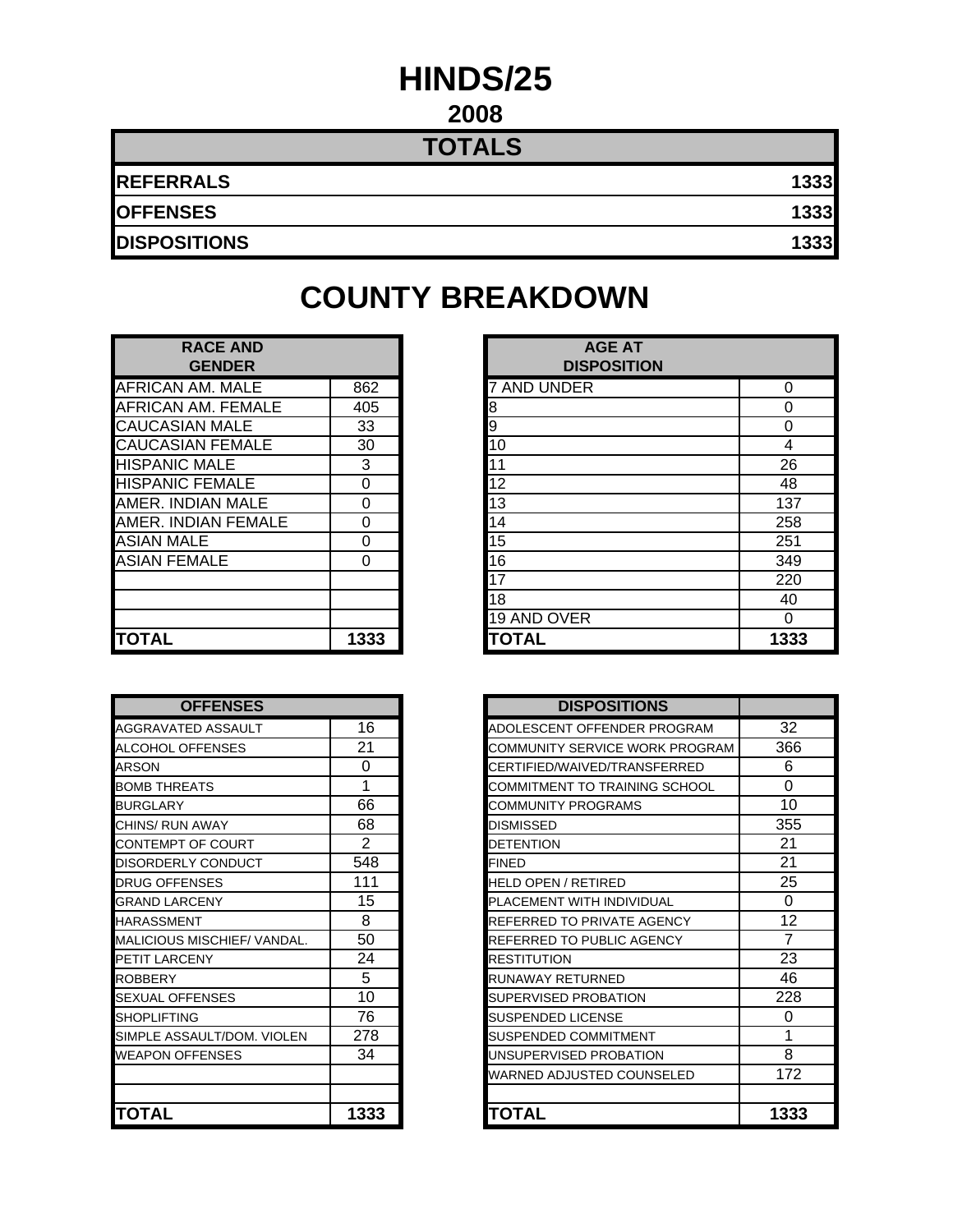# **HOLMES/26**

**2008**

| <b>TOTALS</b>       |     |
|---------------------|-----|
| <b>REFERRALS</b>    | 61  |
| <b>OFFENSES</b>     | -61 |
| <b>DISPOSITIONS</b> | 61  |

| <b>RACE AND</b><br><b>GENDER</b> |    | <b>AGE AT</b><br><b>DISPOSITION</b> |
|----------------------------------|----|-------------------------------------|
| <b>AFRICAN AM. MALE</b>          | 40 | 7 AND UNDER                         |
| AFRICAN AM. FEMALE               | 21 | 8                                   |
| <b>CAUCASIAN MALE</b>            | 0  | 9                                   |
| <b>CAUCASIAN FEMALE</b>          | 0  | 10                                  |
| <b>HISPANIC MALE</b>             | 0  | 11                                  |
| <b>HISPANIC FEMALE</b>           | 0  | 12                                  |
| <b>AMER. INDIAN MALE</b>         | 0  | 13                                  |
| AMER. INDIAN FEMALE              | 0  | 14                                  |
| <b>ASIAN MALE</b>                | 0  | 15                                  |
| <b>ASIAN FEMALE</b>              | 0  | 16                                  |
|                                  |    | 17                                  |
|                                  |    | 18                                  |
|                                  |    | 19 AND OVER                         |
| <b>TOTAL</b>                     | 61 | <b>TOTAL</b>                        |

| <b>OFFENSES</b>             |                | <b>DISPOSITIONS</b>           |
|-----------------------------|----------------|-------------------------------|
| AGGRAVATED ASSAULT          | 0              | <b>ADOLESCENT OFFENDER PR</b> |
| ALCOHOL OFFENSES            | 0              | COMMUNITY SERVICE WORK        |
| ARSON                       | 0              | CERTIFIED/WAIVED/TRANSFE      |
| <b>BOMB THREATS</b>         | 1              | COMMITMENT TO TRAINING S      |
| <b>BURGLARY</b>             | 18             | COMMUNITY PROGRAMS            |
| CHINS/ RUN AWAY             | 13             | <b>DISMISSED</b>              |
| <b>CONTEMPT OF COURT</b>    | 0              | <b>DETENTION</b>              |
| DISORDERLY CONDUCT          | 6              | FINED                         |
| <b>DRUG OFFENSES</b>        | 1              | HELD OPEN / RETIRED           |
| GRAND LARCENY               | 1              | PLACEMENT WITH INDIVIDUA      |
| <b>HARASSMENT</b>           | 0              | REFERRED TO PRIVATE AGEI      |
| MALICIOUS MISCHIEF/ VANDAL. | 0              | REFERRED TO PUBLIC AGEN       |
| PETIT LARCENY               | 3              | <b>RESTITUTION</b>            |
| <b>ROBBERY</b>              | 0              | RUNAWAY RETURNED              |
| <b>SEXUAL OFFENSES</b>      | 1              | <b>SUPERVISED PROBATION</b>   |
| <b>SHOPLIFTING</b>          | $\overline{2}$ | <b>SUSPENDED LICENSE</b>      |
| SIMPLE ASSAULT/DOM. VIOLEN  | 14             | SUSPENDED COMMITMENT          |
| <b>WEAPON OFFENSES</b>      | 1              | UNSUPERVISED PROBATION        |
|                             |                | WARNED ADJUSTED COUNSE        |
|                             |                |                               |
| <b>TOTAL</b>                | 61             | <b>TOTAL</b>                  |

| <b>RACE AND</b><br><b>GENDER</b> |          | <b>AGE AT</b><br><b>DISPOSITION</b> |                |
|----------------------------------|----------|-------------------------------------|----------------|
| AFRICAN AM. MALE                 | 40       | 7 AND UNDER                         | 0              |
| AFRICAN AM. FEMALE               | 21       | 8                                   | 0              |
| <b>CAUCASIAN MALE</b>            | 0        | 9                                   | $\mathbf 0$    |
| CAUCASIAN FEMALE                 | $\Omega$ | 10                                  | $\Omega$       |
| <b>HISPANIC MALE</b>             | $\Omega$ | 11                                  | 0              |
| <b>HISPANIC FEMALE</b>           | $\Omega$ | 12                                  | 0              |
| AMER. INDIAN MALE                | $\Omega$ | 13                                  | $\overline{4}$ |
| AMER. INDIAN FEMALE              | $\Omega$ | 14                                  | 12             |
| ASIAN MALE                       | 0        | 15                                  | 12             |
| ASIAN FEMALE                     | 0        | 16                                  | 17             |
|                                  |          | 17                                  | 13             |
|                                  |          | 18                                  | 3              |
|                                  |          | 19 AND OVER                         | $\Omega$       |
| TOTAL                            | 61       | TOTAL                               | 61             |

| <b>OFFENSES</b>             |                |
|-----------------------------|----------------|
| AGGRAVATED ASSAULT          | 0              |
| ALCOHOL OFFENSES            | 0              |
| ARSON                       | 0              |
| <b>BOMB THREATS</b>         |                |
| <b>BURGLARY</b>             | 18             |
| CHINS/ RUN AWAY             | 13             |
| CONTEMPT OF COURT           | 0              |
| DISORDERLY CONDUCT          | 6              |
| <b>DRUG OFFENSES</b>        |                |
| <b>GRAND LARCENY</b>        | 1              |
| HARASSMENT                  | 0              |
| MALICIOUS MISCHIEF/ VANDAL. | 0              |
| PETIT LARCENY               | 3              |
| ROBBERY                     | 0              |
| <b>SEXUAL OFFENSES</b>      | 1              |
| SHOPLIFTING                 | $\overline{2}$ |
| SIMPLE ASSAULT/DOM. VIOLEN  | 14             |
| WEAPON OFFENSES             | 1              |
|                             |                |
|                             |                |
| TOTAL                       | 61             |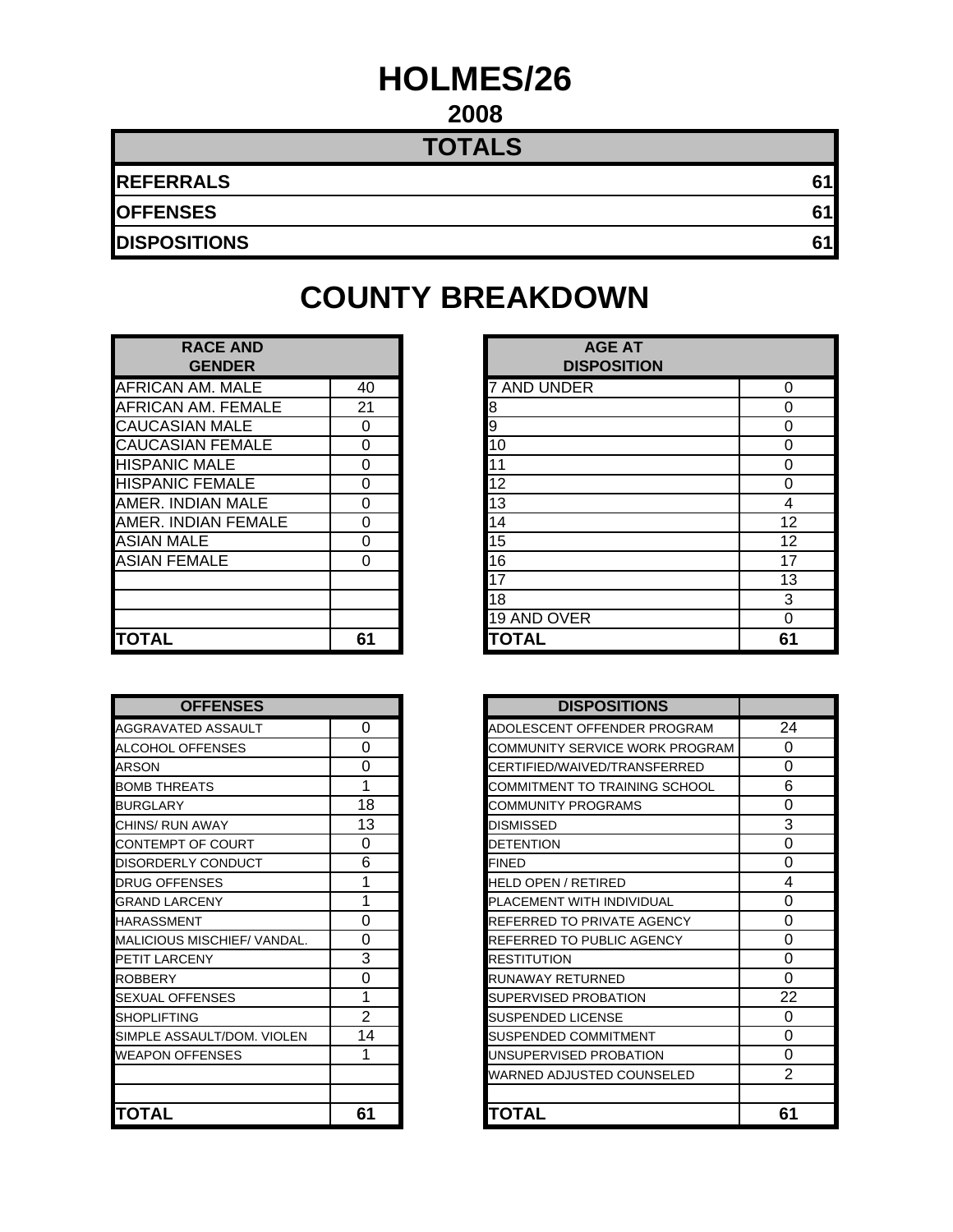# **HUMPHREYS/27**

**2008**

| <b>TOTALS</b>       |    |
|---------------------|----|
| <b>REFERRALS</b>    | 36 |
| <b>OFFENSES</b>     | 36 |
| <b>DISPOSITIONS</b> | 36 |

| <b>RACE AND</b><br><b>GENDER</b> |    |    | <b>AGE AT</b><br><b>DISPOSITION</b> |
|----------------------------------|----|----|-------------------------------------|
| <b>AFRICAN AM. MALE</b>          | 22 |    | 7 AND UNDER                         |
| AFRICAN AM. FEMALE               | 10 | 8  |                                     |
| <b>CAUCASIAN MALE</b>            | 4  | 9  |                                     |
| <b>CAUCASIAN FEMALE</b>          | 0  | 10 |                                     |
| <b>HISPANIC MALE</b>             | 0  | 11 |                                     |
| <b>HISPANIC FEMALE</b>           | 0  | 12 |                                     |
| AMER. INDIAN MALE                | 0  | 13 |                                     |
| AMER. INDIAN FEMALE              | 0  | 14 |                                     |
| <b>ASIAN MALE</b>                | 0  | 15 |                                     |
| <b>ASIAN FEMALE</b>              | 0  | 16 |                                     |
|                                  |    | 17 |                                     |
|                                  |    | 18 |                                     |
|                                  |    |    | 19 AND OVER                         |
| <b>TOTAL</b>                     | 36 |    | TOTAL                               |

| <b>OFFENSES</b>                    |                | <b>DISPOSITIONS</b>        |
|------------------------------------|----------------|----------------------------|
| <b>AGGRAVATED ASSAULT</b>          | 0              | ADOLESCENT OFFENDER PR     |
| <b>ALCOHOL OFFENSES</b>            | 0              | COMMUNITY SERVICE WORK     |
| <b>ARSON</b>                       | 0              | CERTIFIED/WAIVED/TRANSFE   |
| <b>BOMB THREATS</b>                | 0              | COMMITMENT TO TRAINING S   |
| <b>BURGLARY</b>                    | $\overline{2}$ | COMMUNITY PROGRAMS         |
| CHINS/RUN AWAY                     | 10             | <b>DISMISSED</b>           |
| CONTEMPT OF COURT                  | 0              | <b>DETENTION</b>           |
| <b>DISORDERLY CONDUCT</b>          | 1              | <b>FINED</b>               |
| <b>DRUG OFFENSES</b>               | 0              | <b>HELD OPEN / RETIRED</b> |
| <b>GRAND LARCENY</b>               | 0              | PLACEMENT WITH INDIVIDUA   |
| <b>HARASSMENT</b>                  | 0              | REFERRED TO PRIVATE AGEI   |
| <b>MALICIOUS MISCHIEF/ VANDAL.</b> | 2              | REFERRED TO PUBLIC AGEN    |
| <b>PETIT LARCENY</b>               | 5              | <b>RESTITUTION</b>         |
| <b>ROBBERY</b>                     | 0              | RUNAWAY RETURNED           |
| <b>SEXUAL OFFENSES</b>             | 3              | SUPERVISED PROBATION       |
| <b>SHOPLIFTING</b>                 | 1              | SUSPENDED LICENSE          |
| SIMPLE ASSAULT/DOM. VIOLEN         | 11             | SUSPENDED COMMITMENT       |
| <b>WEAPON OFFENSES</b>             | 1              | UNSUPERVISED PROBATION     |
|                                    |                | WARNED ADJUSTED COUNSE     |
|                                    |                |                            |
| <b>TOTAL</b>                       | 36             | <b>TOTAL</b>               |

| <b>RACE AND</b><br><b>GENDER</b> |          | <b>AGE AT</b><br><b>DISPOSITION</b> |          |
|----------------------------------|----------|-------------------------------------|----------|
| AFRICAN AM. MALE                 | 22       | 7 AND UNDER                         | $\Omega$ |
| AFRICAN AM. FEMALE               | 10       |                                     | 0        |
| <b>CAUCASIAN MALE</b>            | 4        | 9                                   |          |
| CAUCASIAN FEMALE                 | $\Omega$ | 10                                  |          |
| <b>HISPANIC MALE</b>             | 0        | 11                                  | 4        |
| <b>HISPANIC FEMALE</b>           | $\Omega$ | 12                                  | 2        |
| AMER. INDIAN MALE                | $\Omega$ | 13                                  |          |
| AMER. INDIAN FEMALE              | 0        | 14                                  | 9        |
| ASIAN MALE                       | 0        | 15                                  | 8        |
| ASIAN FEMALE                     | 0        | 16                                  | 7        |
|                                  |          | 17                                  | 6        |
|                                  |          | 18                                  | 0        |
|                                  |          | 19 AND OVER                         | $\Omega$ |
| <b>TOTAL</b>                     | 36       | TOTAL                               | 36       |

| <b>OFFENSES</b>             |                |
|-----------------------------|----------------|
| AGGRAVATED ASSAULT          | 0              |
| ALCOHOL OFFENSES            | 0              |
| ARSON                       | 0              |
| <b>BOMB THREATS</b>         | 0              |
| <b>BURGLARY</b>             | $\overline{2}$ |
| CHINS/ RUN AWAY             | 10             |
| CONTEMPT OF COURT           | 0              |
| DISORDERLY CONDUCT          |                |
| <b>DRUG OFFENSES</b>        | 0              |
| <b>GRAND LARCENY</b>        | 0              |
| HARASSMENT                  | 0              |
| MALICIOUS MISCHIEF/ VANDAL. | 2              |
| PETIT LARCENY               | 5              |
| ROBBERY                     | $\Omega$       |
| <b>SEXUAL OFFENSES</b>      | 3              |
| SHOPLIFTING                 |                |
| SIMPLE ASSAULT/DOM. VIOLEN  | 11             |
| <b>WEAPON OFFENSES</b>      |                |
|                             |                |
|                             |                |
| TOTAL                       | 36             |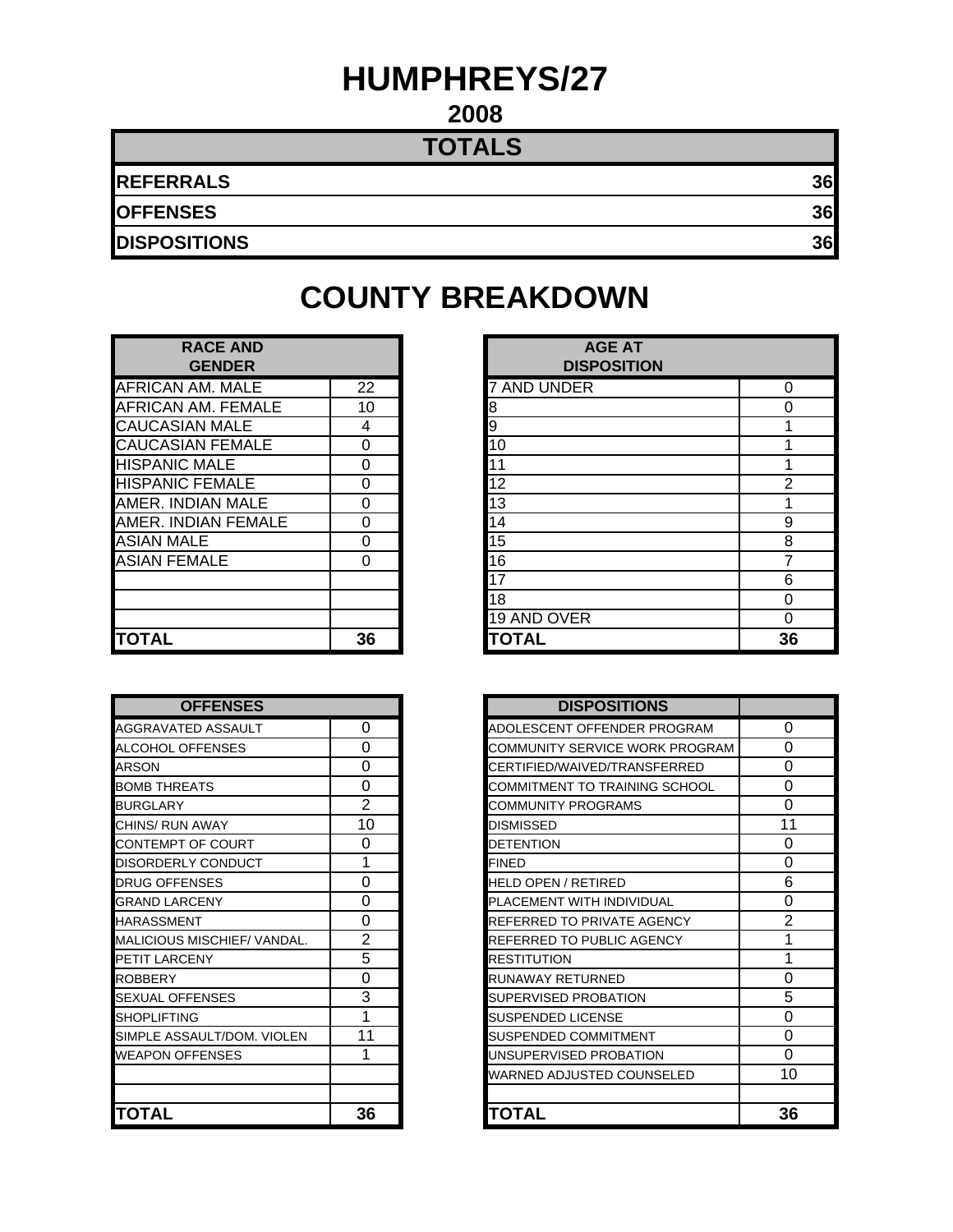# **ISSAQUENA/28**

**2008**

| <b>TOTALS</b>       |    |
|---------------------|----|
| <b>REFERRALS</b>    | 15 |
| <b>OFFENSES</b>     | 15 |
| <b>DISPOSITIONS</b> | 15 |

| <b>RACE AND</b><br><b>GENDER</b> |    | <b>AGE AT</b><br><b>DISPOSITION</b> |
|----------------------------------|----|-------------------------------------|
| AFRICAN AM. MALE                 | 12 | <b>7 AND UNDER</b>                  |
| AFRICAN AM. FEMALE               | 3  | 8                                   |
| <b>CAUCASIAN MALE</b>            | 0  | 9                                   |
| <b>CAUCASIAN FEMALE</b>          | 0  | 10                                  |
| <b>HISPANIC MALE</b>             | 0  | 11                                  |
| <b>HISPANIC FEMALE</b>           | 0  | 12                                  |
| <b>AMER. INDIAN MALE</b>         | 0  | 13                                  |
| AMER. INDIAN FEMALE              | 0  | 14                                  |
| <b>ASIAN MALE</b>                | 0  | 15                                  |
| ASIAN FEMALE                     | 0  | 16                                  |
|                                  |    | 17                                  |
|                                  |    | 18                                  |
|                                  |    | 19 AND OVER                         |
| <b>TOTAL</b>                     | 15 | TOTAL                               |

| <b>OFFENSES</b>                    |    | <b>DISPOSITIONS</b>      |
|------------------------------------|----|--------------------------|
| AGGRAVATED ASSAULT                 | 0  | ADOLESCENT OFFENDER PR   |
| ALCOHOL OFFENSES                   | 0  | COMMUNITY SERVICE WORK   |
| <b>ARSON</b>                       | 0  | CERTIFIED/WAIVED/TRANSFE |
| <b>BOMB THREATS</b>                | 0  | COMMITMENT TO TRAINING S |
| <b>BURGLARY</b>                    | 0  | COMMUNITY PROGRAMS       |
| CHINS/ RUN AWAY                    | 7  | <b>DISMISSED</b>         |
| CONTEMPT OF COURT                  | 0  | <b>DETENTION</b>         |
| DISORDERLY CONDUCT                 | 4  | <b>FINED</b>             |
| <b>DRUG OFFENSES</b>               | 0  | HELD OPEN / RETIRED      |
| <b>GRAND LARCENY</b>               | 0  | PLACEMENT WITH INDIVIDUA |
| <b>HARASSMENT</b>                  | 0  | REFERRED TO PRIVATE AGEI |
| <b>MALICIOUS MISCHIEF/ VANDAL.</b> | 1  | REFERRED TO PUBLIC AGEN  |
| <b>PETIT LARCENY</b>               | 0  | RESTITUTION              |
| <b>ROBBERY</b>                     | 0  | RUNAWAY RETURNED         |
| <b>SEXUAL OFFENSES</b>             | 0  | SUPERVISED PROBATION     |
| <b>SHOPLIFTING</b>                 | 0  | SUSPENDED LICENSE        |
| SIMPLE ASSAULT/DOM. VIOLEN         | 3  | SUSPENDED COMMITMENT     |
| <b>WEAPON OFFENSES</b>             | 0  | UNSUPERVISED PROBATION   |
|                                    |    | WARNED ADJUSTED COUNSE   |
|                                    |    |                          |
| <b>TOTAL</b>                       | 15 | TOTAL                    |

| <b>RACE AND</b><br><b>GENDER</b> |          | <b>AGE AT</b><br><b>DISPOSITION</b> |          |
|----------------------------------|----------|-------------------------------------|----------|
| AFRICAN AM. MALE                 | 12       | <b>7 AND UNDER</b>                  | 0        |
| AFRICAN AM. FEMALE               | 3        | o                                   | $\Omega$ |
| <b>CAUCASIAN MALE</b>            | 0        | 9                                   | 0        |
| <b>CAUCASIAN FEMALE</b>          | $\Omega$ | 10                                  | 0        |
| <b>HISPANIC MALE</b>             | $\Omega$ | 11                                  | 0        |
| <b>HISPANIC FEMALE</b>           | $\Omega$ | 12                                  | $\Omega$ |
| AMER. INDIAN MALE                | $\Omega$ | 13                                  | $\Omega$ |
| AMER. INDIAN FEMALE              | $\Omega$ | 14                                  |          |
| ASIAN MALE                       | 0        | 15                                  | 5        |
| ASIAN FEMALE                     | 0        | 16                                  | 9        |
|                                  |          | 17                                  | 0        |
|                                  |          | 18                                  | $\Omega$ |
|                                  |          | 19 AND OVER                         | $\Omega$ |
| TOTAL                            | 15       | TOTAL                               | 15       |

| <b>OFFENSES</b>             |          |
|-----------------------------|----------|
| AGGRAVATED ASSAULT          | $\Omega$ |
| ALCOHOL OFFENSES            | 0        |
| ARSON                       | 0        |
| <b>BOMB THREATS</b>         | 0        |
| <b>BURGLARY</b>             | 0        |
| CHINS/ RUN AWAY             | 7        |
| CONTEMPT OF COURT           | 0        |
| DISORDERLY CONDUCT          | 4        |
| <b>DRUG OFFENSES</b>        | 0        |
| <b>GRAND LARCENY</b>        | $\Omega$ |
| HARASSMENT                  | 0        |
| MALICIOUS MISCHIEF/ VANDAL. | 1        |
| PETIT LARCENY               | 0        |
| <b>ROBBERY</b>              | 0        |
| <b>SEXUAL OFFENSES</b>      | 0        |
| SHOPLIFTING                 | 0        |
| SIMPLE ASSAULT/DOM. VIOLEN  | 3        |
| WEAPON OFFENSES             | $\Omega$ |
|                             |          |
|                             |          |
| <b>TOTAL</b>                | 15       |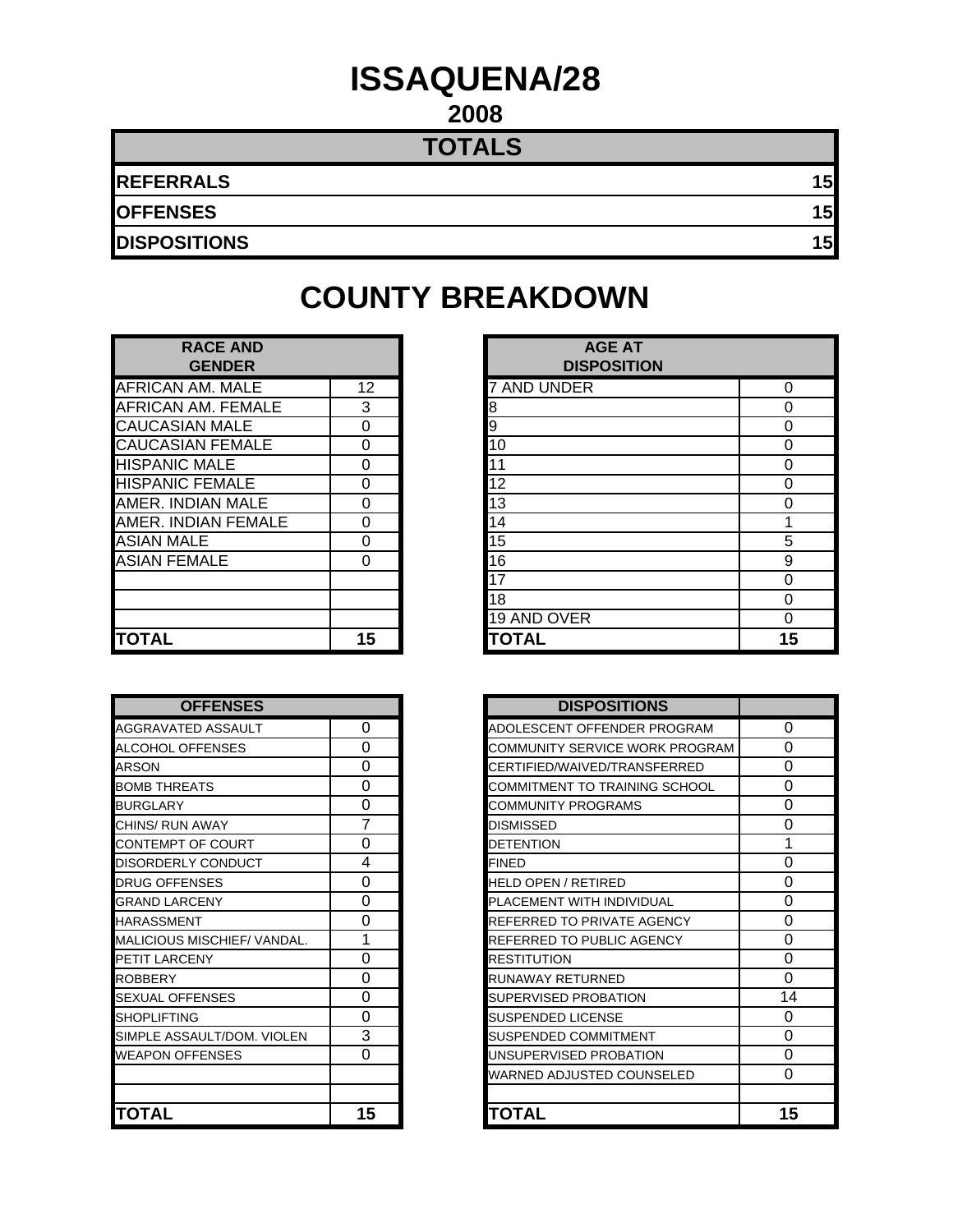# **ITAWAMBA/29**

**2008**

| <b>TOTALS</b>       |    |
|---------------------|----|
| <b>REFERRALS</b>    | 97 |
| <b>OFFENSES</b>     | 97 |
| <b>DISPOSITIONS</b> | 97 |

| <b>RACE AND</b><br><b>GENDER</b> |    | <b>AGE AT</b><br><b>DISPOSITION</b> |
|----------------------------------|----|-------------------------------------|
| AFRICAN AM. MALE                 | 8  | <b>7 AND UNDER</b>                  |
| AFRICAN AM. FEMALE               | 3  | 8                                   |
| <b>CAUCASIAN MALE</b>            | 57 | 9                                   |
| <b>CAUCASIAN FEMALE</b>          | 28 | 10                                  |
| <b>HISPANIC MALE</b>             |    | 11                                  |
| <b>HISPANIC FEMALE</b>           | 0  | 12                                  |
| <b>AMER. INDIAN MALE</b>         | 0  | 13                                  |
| AMER. INDIAN FEMALE              | 0  | 14                                  |
| <b>ASIAN MALE</b>                | 0  | 15                                  |
| ASIAN FEMALE                     | 0  | 16                                  |
|                                  |    | 17                                  |
|                                  |    | 18                                  |
|                                  |    | 19 AND OVER                         |
| <b>TOTAL</b>                     | 97 | TOTAL                               |

| <b>OFFENSES</b>             |                | <b>DISPOSITIONS</b>            |          |  |  |  |
|-----------------------------|----------------|--------------------------------|----------|--|--|--|
| AGGRAVATED ASSAULT          | 0              | ADOLESCENT OFFENDER PROGRAM    | 27       |  |  |  |
| ALCOHOL OFFENSES            | 11             | COMMUNITY SERVICE WORK PROGRAM | ∩        |  |  |  |
| ARSON                       | 0              | CERTIFIED/WAIVED/TRANSFERRED   | 1        |  |  |  |
| <b>BOMB THREATS</b>         | 0              | COMMITMENT TO TRAINING SCHOOL  | 1        |  |  |  |
| BURGLARY                    | 4              | <b>COMMUNITY PROGRAMS</b>      | $\Omega$ |  |  |  |
| CHINS/ RUN AWAY             | 4              | <b>DISMISSED</b>               | 17       |  |  |  |
| CONTEMPT OF COURT           | 0              | <b>DETENTION</b>               | 0        |  |  |  |
| DISORDERLY CONDUCT          | 26             | <b>FINFD</b>                   | $\Omega$ |  |  |  |
| <b>DRUG OFFENSES</b>        | 15             | <b>HELD OPEN / RETIRED</b>     | 5        |  |  |  |
| GRAND LARCENY               | 3              | PLACEMENT WITH INDIVIDUAL      | $\Omega$ |  |  |  |
| HARASSMENT                  | 11             | REFERRED TO PRIVATE AGENCY     | 0        |  |  |  |
| MALICIOUS MISCHIEF/ VANDAL. | 7              | REFERRED TO PUBLIC AGENCY      | 0        |  |  |  |
| PETIT LARCENY               | 1              | <b>RESTITUTION</b>             | 1        |  |  |  |
| <b>ROBBERY</b>              | $\Omega$       | <b>RUNAWAY RETURNED</b>        | $\Omega$ |  |  |  |
| <b>SEXUAL OFFENSES</b>      | $\overline{2}$ | SUPERVISED PROBATION           | 25       |  |  |  |
| SHOPLIFTING                 | 3              | <b>SUSPENDED LICENSE</b>       | 0        |  |  |  |
| SIMPLE ASSAULT/DOM. VIOLEN  | 9              | <b>SUSPENDED COMMITMENT</b>    | $\Omega$ |  |  |  |
| WEAPON OFFENSES             | 1              | UNSUPERVISED PROBATION         | 3        |  |  |  |
|                             |                | WARNED ADJUSTED COUNSELED      | 17       |  |  |  |
| ΤΟΤΑΙ                       | 97             | ΙΤΟΤΑΙ                         | 97       |  |  |  |

| <b>RACE AND</b><br><b>GENDER</b> |          | <b>AGE AT</b><br><b>DISPOSITION</b> |          |
|----------------------------------|----------|-------------------------------------|----------|
| AFRICAN AM. MALE                 | 8        | <b>7 AND UNDER</b>                  | 0        |
| AFRICAN AM. FEMALE               | 3        | o                                   | $\Omega$ |
| <b>CAUCASIAN MALE</b>            | 57       | 9                                   |          |
| <b>CAUCASIAN FEMALE</b>          | 28       | 10                                  |          |
| <b>HISPANIC MALE</b>             |          | 11                                  | 3        |
| <b>HISPANIC FEMALE</b>           | $\Omega$ | 12                                  | 3        |
| AMER. INDIAN MALE                | $\Omega$ | 13                                  | 13       |
| AMER. INDIAN FEMALE              | $\Omega$ | 14                                  | 8        |
| ASIAN MALE                       | $\Omega$ | 15                                  | 15       |
| ASIAN FEMALE                     | 0        | 16                                  | 28       |
|                                  |          | 17                                  | 25       |
|                                  |          | 18                                  | 0        |
|                                  |          | 19 AND OVER                         | 0        |
| <b>TOTAL</b>                     | 97       | TOTAL                               | 97       |

| <b>OFFENSES</b>             |                | <b>DISPOSITIONS</b>            |          |
|-----------------------------|----------------|--------------------------------|----------|
| AGGRAVATED ASSAULT          | 0              | ADOLESCENT OFFENDER PROGRAM    | 27       |
| ALCOHOL OFFENSES            | 11             | COMMUNITY SERVICE WORK PROGRAM | 0        |
| ARSON                       | 0              | CERTIFIED/WAIVED/TRANSFERRED   | 1        |
| <b>BOMB THREATS</b>         | 0              | COMMITMENT TO TRAINING SCHOOL  | 1        |
| <b>BURGLARY</b>             | 4              | <b>COMMUNITY PROGRAMS</b>      | $\Omega$ |
| CHINS/ RUN AWAY             | 4              | <b>DISMISSED</b>               | 17       |
| CONTEMPT OF COURT           | 0              | <b>DETENTION</b>               | 0        |
| DISORDERLY CONDUCT          | 26             | <b>FINED</b>                   | 0        |
| <b>DRUG OFFENSES</b>        | 15             | <b>HELD OPEN / RETIRED</b>     | 5        |
| GRAND LARCENY               | 3              | PLACEMENT WITH INDIVIDUAL      | 0        |
| HARASSMENT                  | 11             | REFERRED TO PRIVATE AGENCY     | 0        |
| MALICIOUS MISCHIEF/ VANDAL. |                | REFERRED TO PUBLIC AGENCY      | 0        |
| PETIT LARCENY               | 1              | <b>RESTITUTION</b>             | 1        |
| <b>ROBBERY</b>              | 0              | RUNAWAY RETURNED               | $\Omega$ |
| <b>SEXUAL OFFENSES</b>      | $\overline{2}$ | <b>SUPERVISED PROBATION</b>    | 25       |
| SHOPLIFTING                 | 3              | SUSPENDED LICENSE              | 0        |
| SIMPLE ASSAULT/DOM. VIOLEN  | 9              | SUSPENDED COMMITMENT           | $\Omega$ |
| WEAPON OFFENSES             | 1              | UNSUPERVISED PROBATION         | 3        |
|                             |                | WARNED ADJUSTED COUNSELED      | 17       |
| TOTAL                       | 97             | <b>TOTAL</b>                   | 97       |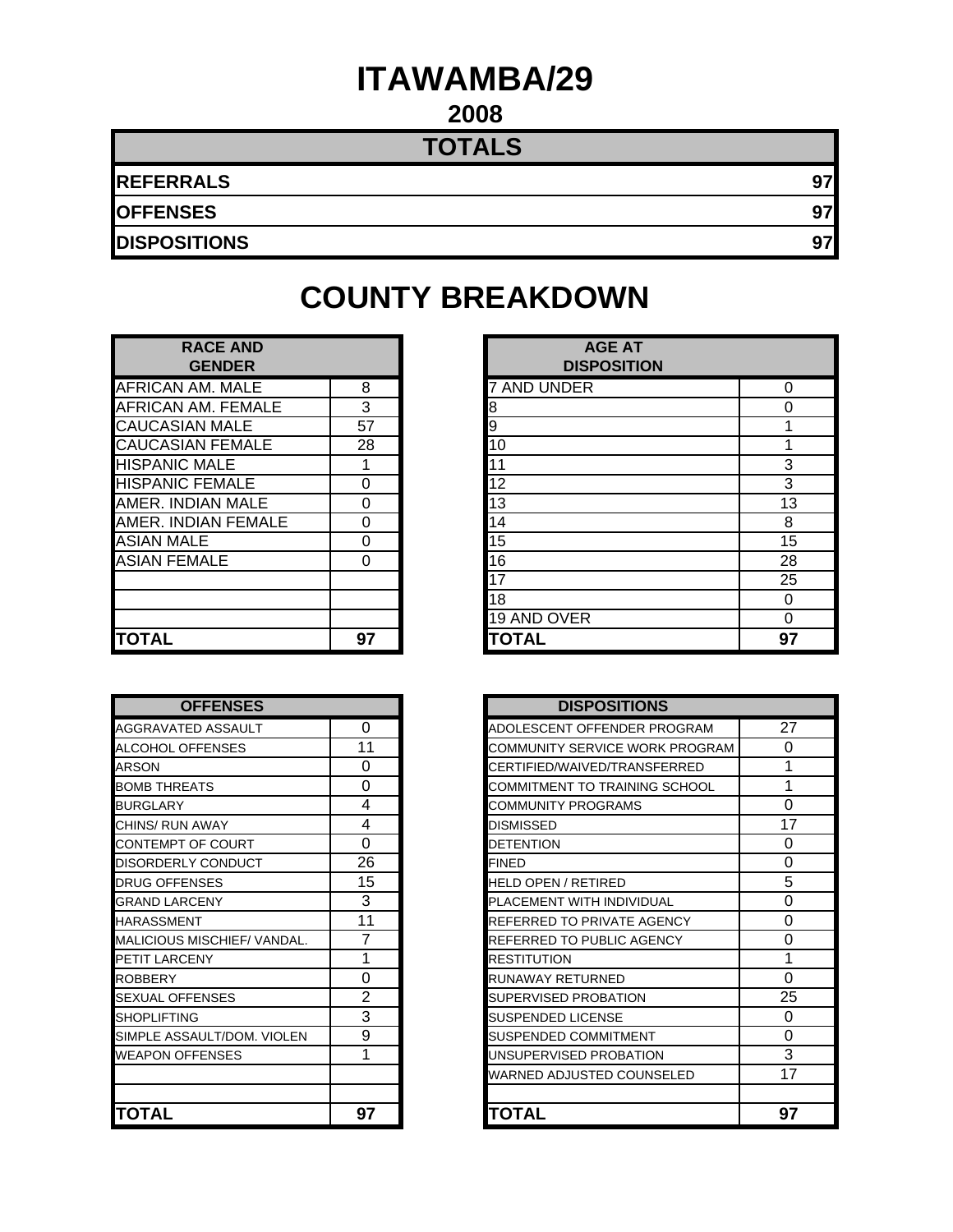# **JACKSON/30**

**2008**

| <b>TOTALS</b>       |      |
|---------------------|------|
| <b>REFERRALS</b>    | 1032 |
| <b>OFFENSES</b>     | 1032 |
| <b>DISPOSITIONS</b> | 1032 |

| <b>RACE AND</b><br><b>GENDER</b> |                | <b>AGE AT</b><br><b>DISPOSITION</b> |
|----------------------------------|----------------|-------------------------------------|
| AFRICAN AM. MALE                 | 405            | <b>7 AND UNDER</b>                  |
| AFRICAN AM. FEMALE               | 155            | 8                                   |
| <b>CAUCASIAN MALE</b>            | 321            | 9                                   |
| <b>CAUCASIAN FEMALE</b>          | 117            | 10                                  |
| <b>HISPANIC MALE</b>             | 14             | 11                                  |
| <b>HISPANIC FEMALE</b>           | 10             | 12                                  |
| AMER. INDIAN MALE                | $\overline{2}$ | 13                                  |
| AMER. INDIAN FEMALE              |                | 14                                  |
| <b>ASIAN MALE</b>                | 6              | 15                                  |
| IASIAN FEMALE                    | 1              | 16                                  |
|                                  |                | 17                                  |
|                                  |                | 18                                  |
|                                  |                | 19 AND OVER                         |
| <b>TOTAL</b>                     | 1032           | <b>TOTAL</b>                        |

| שיות שטחיו<br><b>GENDER</b> |                | <b>AVL AI</b><br><b>DISPOSITION</b> |          |
|-----------------------------|----------------|-------------------------------------|----------|
| AFRICAN AM. MALE            | 405            | 7 AND UNDER                         | $\Omega$ |
| AFRICAN AM. FEMALE          | 155            |                                     |          |
| <b>CAUCASIAN MALE</b>       | 321            | 9                                   | 0        |
| CAUCASIAN FEMALE            | 117            | 10                                  | 17       |
| <b>HISPANIC MALE</b>        | 14             | 11                                  | 37       |
| <b>HISPANIC FEMALE</b>      | 10             | 12                                  | 71       |
| AMER. INDIAN MALE           | $\overline{2}$ | 13                                  | 123      |
| AMER. INDIAN FEMALE         |                | 14                                  | 190      |
| ASIAN MALE                  | 6              | 15                                  | 211      |
| ASIAN FEMALE                |                | 16                                  | 208      |
|                             |                | 17                                  | 162      |
|                             |                | 18                                  | 12       |
|                             |                | 19 AND OVER                         | 0        |
| TOTAL                       | 1032           | <b>TOTAL</b>                        | 1032     |

| <b>OFFENSES</b>                    |      | <b>DISPOSITIONS</b>             |
|------------------------------------|------|---------------------------------|
| AGGRAVATED ASSAULT                 | 1    | <b>ADOLESCENT OFFENDER PR</b>   |
| <b>ALCOHOL OFFENSES</b>            | 7    | <b>COMMUNITY SERVICE WORK</b>   |
| <b>ARSON</b>                       | 0    | CERTIFIED/WAIVED/TRANSFE        |
| <b>BOMB THREATS</b>                | 11   | <b>COMMITMENT TO TRAINING S</b> |
| <b>BURGLARY</b>                    | 46   | <b>COMMUNITY PROGRAMS</b>       |
| CHINS/RUN AWAY                     | 74   | <b>DISMISSED</b>                |
| ICONTEMPT OF COURT                 | 33   | <b>DETENTION</b>                |
| <b>DISORDERLY CONDUCT</b>          | 411  | <b>FINED</b>                    |
| <b>DRUG OFFENSES</b>               | 103  | <b>HELD OPEN / RETIRED</b>      |
| <b>GRAND LARCENY</b>               | 29   | PLACEMENT WITH INDIVIDUA        |
| <b>HARASSMENT</b>                  | 16   | <b>REFERRED TO PRIVATE AGEI</b> |
| <b>MALICIOUS MISCHIEF/ VANDAL.</b> | 72   | <b>REFERRED TO PUBLIC AGEN</b>  |
| PETIT LARCENY                      | 33   | <b>RESTITUTION</b>              |
| <b>ROBBERY</b>                     | 1    | <b>RUNAWAY RETURNED</b>         |
| <b>SEXUAL OFFENSES</b>             | 5    | SUPERVISED PROBATION            |
| <b>SHOPLIFTING</b>                 | 39   | <b>SUSPENDED LICENSE</b>        |
| SIMPLE ASSAULT/DOM. VIOLEN         | 131  | <b>SUSPENDED COMMITMENT</b>     |
| <b>WEAPON OFFENSES</b>             | 20   | UNSUPERVISED PROBATION          |
|                                    |      | <b>WARNED ADJUSTED COUNSE</b>   |
|                                    |      |                                 |
| <b>TOTAL</b>                       | 1032 | <b>TOTAL</b>                    |

| <b>OFFENSES</b>             |      | <b>DISPOSITIONS</b>            |          |
|-----------------------------|------|--------------------------------|----------|
| AGGRAVATED ASSAULT          |      | ADOLESCENT OFFENDER PROGRAM    | 49       |
| ALCOHOL OFFENSES            | 7    | COMMUNITY SERVICE WORK PROGRAM | 108      |
| ARSON                       | 0    | CERTIFIED/WAIVED/TRANSFERRED   | 0        |
| <b>BOMB THREATS</b>         | 11   | COMMITMENT TO TRAINING SCHOOL  | 7        |
| BURGLARY                    | 46   | COMMUNITY PROGRAMS             | 201      |
| CHINS/ RUN AWAY             | 74   | <b>DISMISSED</b>               | 132      |
| CONTEMPT OF COURT           | 33   | <b>DETENTION</b>               | 50       |
| DISORDERLY CONDUCT          | 411  | <b>FINED</b>                   | 8        |
| <b>DRUG OFFENSES</b>        | 103  | HELD OPEN / RETIRED            | 67       |
| <b>GRAND LARCENY</b>        | 29   | PLACEMENT WITH INDIVIDUAL      | 5        |
| HARASSMENT                  | 16   | REFERRED TO PRIVATE AGENCY     | 6        |
| MALICIOUS MISCHIEF/ VANDAL. | 72   | REFERRED TO PUBLIC AGENCY      | 4        |
| PETIT LARCENY               | 33   | <b>RESTITUTION</b>             | 11       |
| <b>ROBBERY</b>              |      | RUNAWAY RETURNED               | 2        |
| <b>SEXUAL OFFENSES</b>      | 5    | <b>SUPERVISED PROBATION</b>    | 219      |
| SHOPLIFTING                 | 39   | <b>SUSPENDED LICENSE</b>       | 0        |
| SIMPLE ASSAULT/DOM. VIOLEN  | 131  | SUSPENDED COMMITMENT           | $\Omega$ |
| <b>WEAPON OFFENSES</b>      | 20   | UNSUPERVISED PROBATION         | 24       |
|                             |      | WARNED ADJUSTED COUNSELED      | 139      |
|                             |      |                                |          |
| TOTAL                       | 1032 | <b>TOTAL</b>                   | 1032     |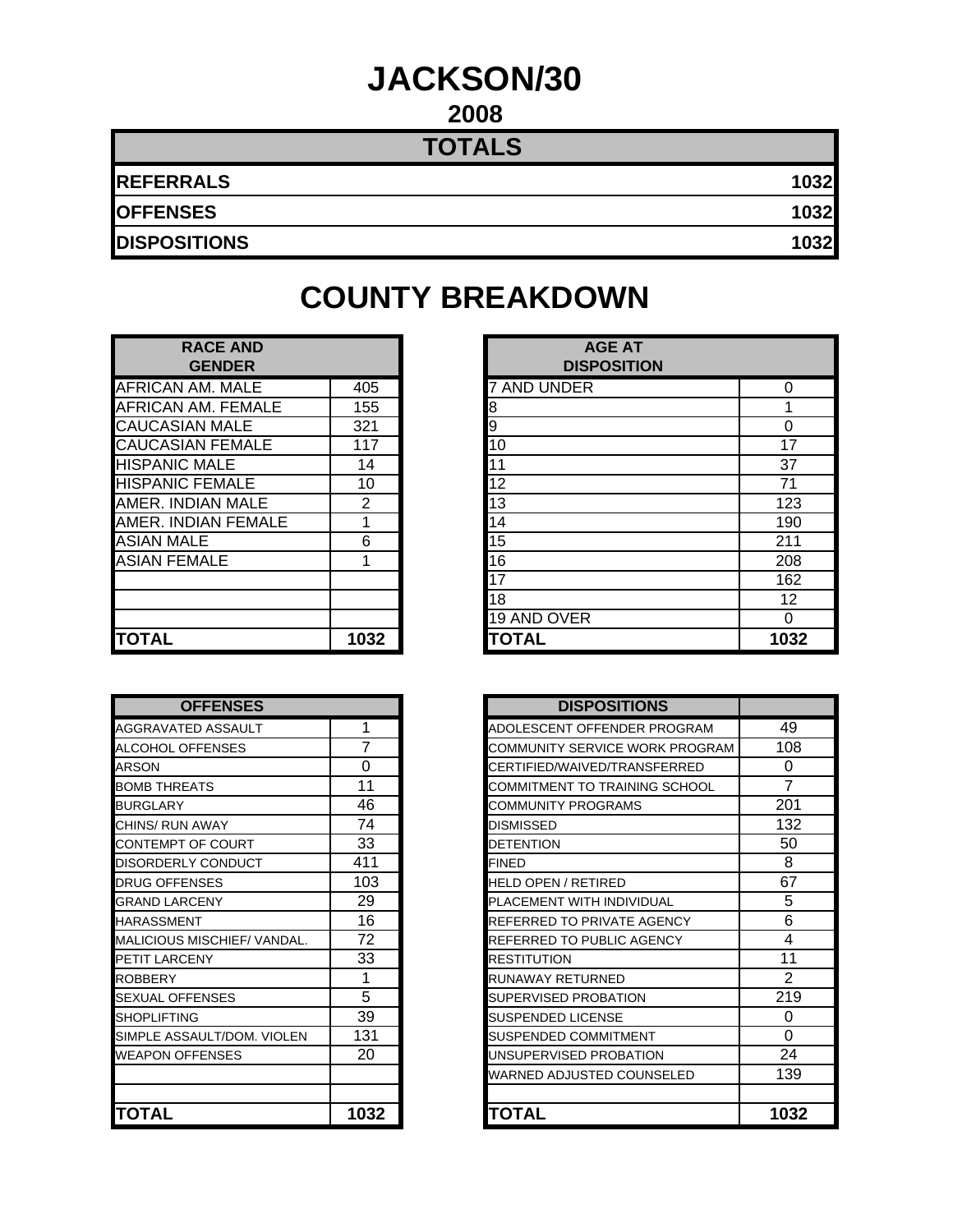# **JASPER/31**

**2008**

| <b>TOTALS</b>       |     |
|---------------------|-----|
| <b>REFERRALS</b>    | 131 |
| <b>OFFENSES</b>     | 131 |
| <b>DISPOSITIONS</b> | 131 |

| <b>RACE AND</b><br><b>GENDER</b> |     | <b>AGE AT</b><br><b>DISPOSITION</b> |
|----------------------------------|-----|-------------------------------------|
| <b>AFRICAN AM. MALE</b>          | 78  | <b>7 AND UNDER</b>                  |
| AFRICAN AM. FEMALE               | 41  | 8                                   |
| <b>CAUCASIAN MALE</b>            | 9   | 9                                   |
| <b>CAUCASIAN FEMALE</b>          | 3   | 10                                  |
| <b>HISPANIC MALE</b>             | 0   | 11                                  |
| <b>HISPANIC FEMALE</b>           | 0   | 12                                  |
| <b>AMER. INDIAN MALE</b>         | 0   | 13                                  |
| AMER. INDIAN FEMALE              | 0   | 14                                  |
| <b>ASIAN MALE</b>                | 0   | 15                                  |
| ASIAN FEMALE                     | 0   | 16                                  |
|                                  |     | 17                                  |
|                                  |     | 18                                  |
|                                  |     | 19 AND OVER                         |
| <b>TOTAL</b>                     | 131 | ΤΟΤΑL                               |

| <b>RACE AND</b><br><b>GENDER</b> |          | <b>AGE AT</b><br><b>DISPOSITION</b> |                |
|----------------------------------|----------|-------------------------------------|----------------|
| AFRICAN AM. MALE                 | 78       | 7 AND UNDER                         |                |
| AFRICAN AM. FEMALE               | 41       | 8                                   | $\Omega$       |
| <b>CAUCASIAN MALE</b>            | 9        | 9                                   |                |
| <b>CAUCASIAN FEMALE</b>          | 3        | 10                                  | 0              |
| HISPANIC MALE                    | $\Omega$ | 11                                  | $\Omega$       |
| <b>HISPANIC FEMALE</b>           | $\Omega$ | 12                                  | $\overline{2}$ |
| AMER. INDIAN MALE                | $\Omega$ | 13                                  | 14             |
| AMER. INDIAN FEMALE              | 0        | 14                                  | 16             |
| ASIAN MALE                       | 0        | 15                                  | 35             |
| ASIAN FEMALE                     | 0        | 16                                  | 33             |
|                                  |          | 17                                  | 26             |
|                                  |          | 18                                  | 3              |
|                                  |          | 19 AND OVER                         | $\Omega$       |
| <b>TOTAL</b>                     | 131      | <b>TOTAL</b>                        | 131            |

| <b>OFFENSES</b>                    |     | <b>DISPOSITIONS</b>           |
|------------------------------------|-----|-------------------------------|
| <b>AGGRAVATED ASSAULT</b>          | 0   | <b>ADOLESCENT OFFENDER PR</b> |
| <b>ALCOHOL OFFENSES</b>            | 1   | COMMUNITY SERVICE WORK        |
| <b>ARSON</b>                       | 0   | CERTIFIED/WAIVED/TRANSFE      |
| <b>BOMB THREATS</b>                | 0   | COMMITMENT TO TRAINING S      |
| <b>BURGLARY</b>                    | 0   | COMMUNITY PROGRAMS            |
| CHINS/ RUN AWAY                    | 11  | <b>DISMISSED</b>              |
| <b>CONTEMPT OF COURT</b>           | 3   | <b>DETENTION</b>              |
| <b>DISORDERLY CONDUCT</b>          | 66  | <b>FINED</b>                  |
| <b>DRUG OFFENSES</b>               | 6   | <b>HELD OPEN / RETIRED</b>    |
| <b>GRAND LARCENY</b>               | 0   | PLACEMENT WITH INDIVIDUA      |
| <b>HARASSMENT</b>                  | 0   | REFERRED TO PRIVATE AGEI      |
| <b>MALICIOUS MISCHIEF/ VANDAL.</b> | 5   | REFERRED TO PUBLIC AGEN       |
| <b>PETIT LARCENY</b>               | 6   | <b>RESTITUTION</b>            |
| <b>ROBBERY</b>                     | 0   | RUNAWAY RETURNED              |
| <b>SEXUAL OFFENSES</b>             | 0   | SUPERVISED PROBATION          |
| <b>SHOPLIFTING</b>                 | 3   | SUSPENDED LICENSE             |
| SIMPLE ASSAULT/DOM. VIOLEN         | 25  | SUSPENDED COMMITMENT          |
| <b>WEAPON OFFENSES</b>             | 5   | UNSUPERVISED PROBATION        |
|                                    |     | <b>WARNED ADJUSTED COUNSE</b> |
|                                    |     |                               |
| <b>TOTAL</b>                       | 131 | <b>TOTAL</b>                  |

| <b>OFFENSES</b>             |          | <b>DISPOSITIONS</b>            |          |
|-----------------------------|----------|--------------------------------|----------|
| AGGRAVATED ASSAULT          | $\Omega$ | ADOLESCENT OFFENDER PROGRAM    | $\Omega$ |
| ALCOHOL OFFENSES            |          | COMMUNITY SERVICE WORK PROGRAM | 0        |
| ARSON                       | 0        | CERTIFIED/WAIVED/TRANSFERRED   | 1        |
| <b>BOMB THREATS</b>         | 0        | COMMITMENT TO TRAINING SCHOOL  | 5        |
| <b>BURGLARY</b>             | 0        | COMMUNITY PROGRAMS             | 0        |
| CHINS/ RUN AWAY             | 11       | <b>DISMISSED</b>               | 14       |
| CONTEMPT OF COURT           | 3        | <b>DETENTION</b>               | 0        |
| DISORDERLY CONDUCT          | 66       | <b>FINED</b>                   | 0        |
| DRUG OFFENSES               | 6        | HELD OPEN / RETIRED            | 0        |
| GRAND LARCENY               | 0        | PLACEMENT WITH INDIVIDUAL      | 0        |
| HARASSMENT                  | 0        | REFERRED TO PRIVATE AGENCY     | 0        |
| MALICIOUS MISCHIEF/ VANDAL. | 5        | REFERRED TO PUBLIC AGENCY      | 1        |
| PETIT LARCENY               | 6        | <b>RESTITUTION</b>             | 0        |
| <b>ROBBERY</b>              | 0        | RUNAWAY RETURNED               | $\Omega$ |
| <b>SEXUAL OFFENSES</b>      | 0        | SUPERVISED PROBATION           | 33       |
| SHOPLIFTING                 | 3        | <b>SUSPENDED LICENSE</b>       | 0        |
| SIMPLE ASSAULT/DOM. VIOLEN  | 25       | SUSPENDED COMMITMENT           |          |
| WEAPON OFFENSES             | 5        | UNSUPERVISED PROBATION         | 35       |
|                             |          | WARNED ADJUSTED COUNSELED      | 41       |
| TOTAL                       | 131      | <b>TOTAL</b>                   | 131      |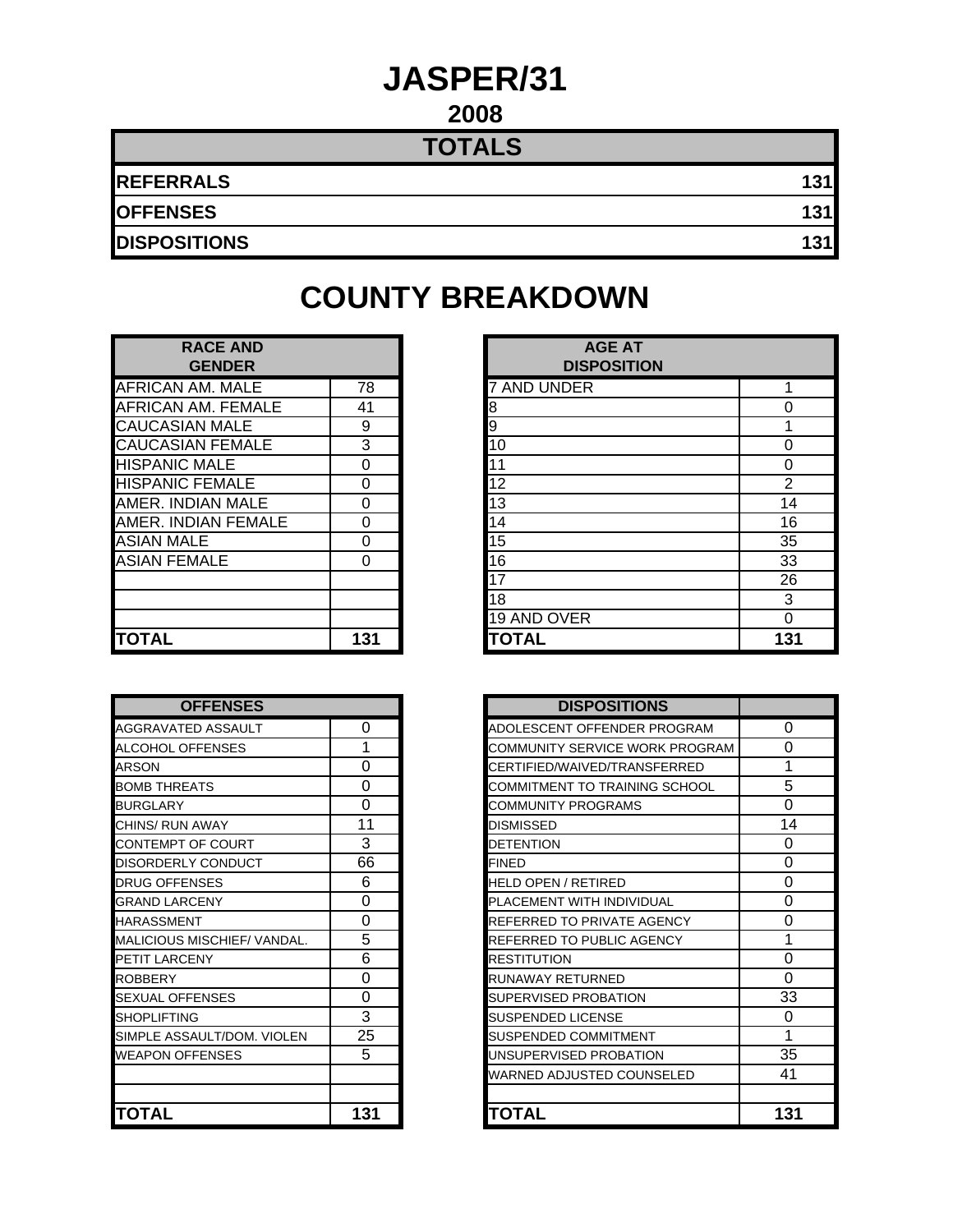# **JEFFERSON/32**

**2008**

| <b>TOTALS</b>       |    |
|---------------------|----|
| <b>REFERRALS</b>    | 32 |
| <b>OFFENSES</b>     | 32 |
| <b>DISPOSITIONS</b> | 32 |

| <b>RACE AND</b><br><b>GENDER</b> |    | <b>AGE AT</b><br><b>DISPOSITION</b> |
|----------------------------------|----|-------------------------------------|
| <b>AFRICAN AM. MALE</b>          | 17 | <b>7 AND UNDER</b>                  |
| AFRICAN AM. FEMALE               | 15 | 8                                   |
| <b>CAUCASIAN MALE</b>            | 0  | 9                                   |
| <b>CAUCASIAN FEMALE</b>          | 0  | 10                                  |
| <b>HISPANIC MALE</b>             | 0  | 11                                  |
| <b>HISPANIC FEMALE</b>           | 0  | 12                                  |
| AMER. INDIAN MALE                | 0  | 13                                  |
| AMER. INDIAN FEMALE              | 0  | 14                                  |
| <b>ASIAN MALE</b>                | 0  | 15                                  |
| ASIAN FEMALE                     | 0  | 16                                  |
|                                  |    | 17                                  |
|                                  |    | 18                                  |
|                                  |    | 19 AND OVER                         |
| <b>TOTAL</b>                     | 32 | TOTAL                               |

| <b>OFFENSES</b>             |                | <b>DISPOSITIONS</b>      |
|-----------------------------|----------------|--------------------------|
| <b>AGGRAVATED ASSAULT</b>   | 0              | ADOLESCENT OFFENDER PR   |
| <b>ALCOHOL OFFENSES</b>     | 0              | COMMUNITY SERVICE WORK   |
| ARSON                       | 0              | CERTIFIED/WAIVED/TRANSFE |
| <b>BOMB THREATS</b>         | 0              | COMMITMENT TO TRAINING S |
| <b>BURGLARY</b>             | 1              | COMMUNITY PROGRAMS       |
| CHINS/ RUN AWAY             | 19             | <b>DISMISSED</b>         |
| <b>CONTEMPT OF COURT</b>    | 0              | <b>DETENTION</b>         |
| <b>DISORDERLY CONDUCT</b>   | 8              | <b>FINED</b>             |
| <b>DRUG OFFENSES</b>        | 0              | HELD OPEN / RETIRED      |
| <b>GRAND LARCENY</b>        | 0              | PLACEMENT WITH INDIVIDUA |
| <b>HARASSMENT</b>           | 0              | REFERRED TO PRIVATE AGEI |
| MALICIOUS MISCHIEF/ VANDAL. | 0              | REFERRED TO PUBLIC AGEN  |
| PETIT LARCENY               | 0              | RESTITUTION              |
| <b>ROBBERY</b>              | 0              | RUNAWAY RETURNED         |
| SEXUAL OFFENSES             | 0              | SUPERVISED PROBATION     |
| <b>SHOPLIFTING</b>          | 0              | SUSPENDED LICENSE        |
| SIMPLE ASSAULT/DOM. VIOLEN  | $\overline{2}$ | SUSPENDED COMMITMENT     |
| <b>WEAPON OFFENSES</b>      | $\overline{2}$ | UNSUPERVISED PROBATION   |
|                             |                | WARNED ADJUSTED COUNSE   |
|                             |                |                          |
| <b>TOTAL</b>                | 32             | TOTAL                    |

| <b>RACE AND</b><br><b>GENDER</b> |          | <b>AGE AT</b><br><b>DISPOSITION</b> |          |
|----------------------------------|----------|-------------------------------------|----------|
| AFRICAN AM. MALE                 | 17       | 7 AND UNDER                         | 0        |
| AFRICAN AM. FEMALE               | 15       | ö                                   | 0        |
| <b>CAUCASIAN MALE</b>            | $\Omega$ | 9                                   | 0        |
| <b>CAUCASIAN FEMALE</b>          | $\Omega$ | 10                                  | 0        |
| <b>HISPANIC MALE</b>             | $\Omega$ | 11                                  |          |
| <b>HISPANIC FEMALE</b>           | $\Omega$ | 12                                  |          |
| AMER. INDIAN MALE                | $\Omega$ | 13                                  |          |
| AMER. INDIAN FEMALE              | $\Omega$ | 14                                  | 8        |
| ASIAN MALE                       | $\Omega$ | 15                                  | 7        |
| <b>ASIAN FEMALE</b>              | $\Omega$ | 16                                  | 10       |
|                                  |          | 17                                  | 4        |
|                                  |          | 18                                  | $\Omega$ |
|                                  |          | 19 AND OVER                         | $\Omega$ |
| <b>TOTAL</b>                     | 32       | TOTAL                               | 32       |

| <b>OFFENSES</b>             |                |
|-----------------------------|----------------|
| AGGRAVATED ASSAULT          | 0              |
| ALCOHOL OFFENSES            | 0              |
| ARSON                       | 0              |
| <b>BOMB THREATS</b>         | 0              |
| <b>BURGLARY</b>             | 1              |
| CHINS/ RUN AWAY             | 19             |
| CONTEMPT OF COURT           | $\Omega$       |
| DISORDERLY CONDUCT          | 8              |
| DRUG OFFENSES               | 0              |
| <b>GRAND LARCENY</b>        | 0              |
| HARASSMENT                  | 0              |
| MALICIOUS MISCHIEF/ VANDAL. | $\Omega$       |
| PETIT LARCENY               | 0              |
| <b>ROBBERY</b>              | 0              |
| <b>SEXUAL OFFENSES</b>      | 0              |
| SHOPLIFTING                 | $\Omega$       |
| SIMPLE ASSAULT/DOM. VIOLEN  | $\overline{2}$ |
| <b>WEAPON OFFENSES</b>      | 2              |
|                             |                |
| TOTAL                       | 32             |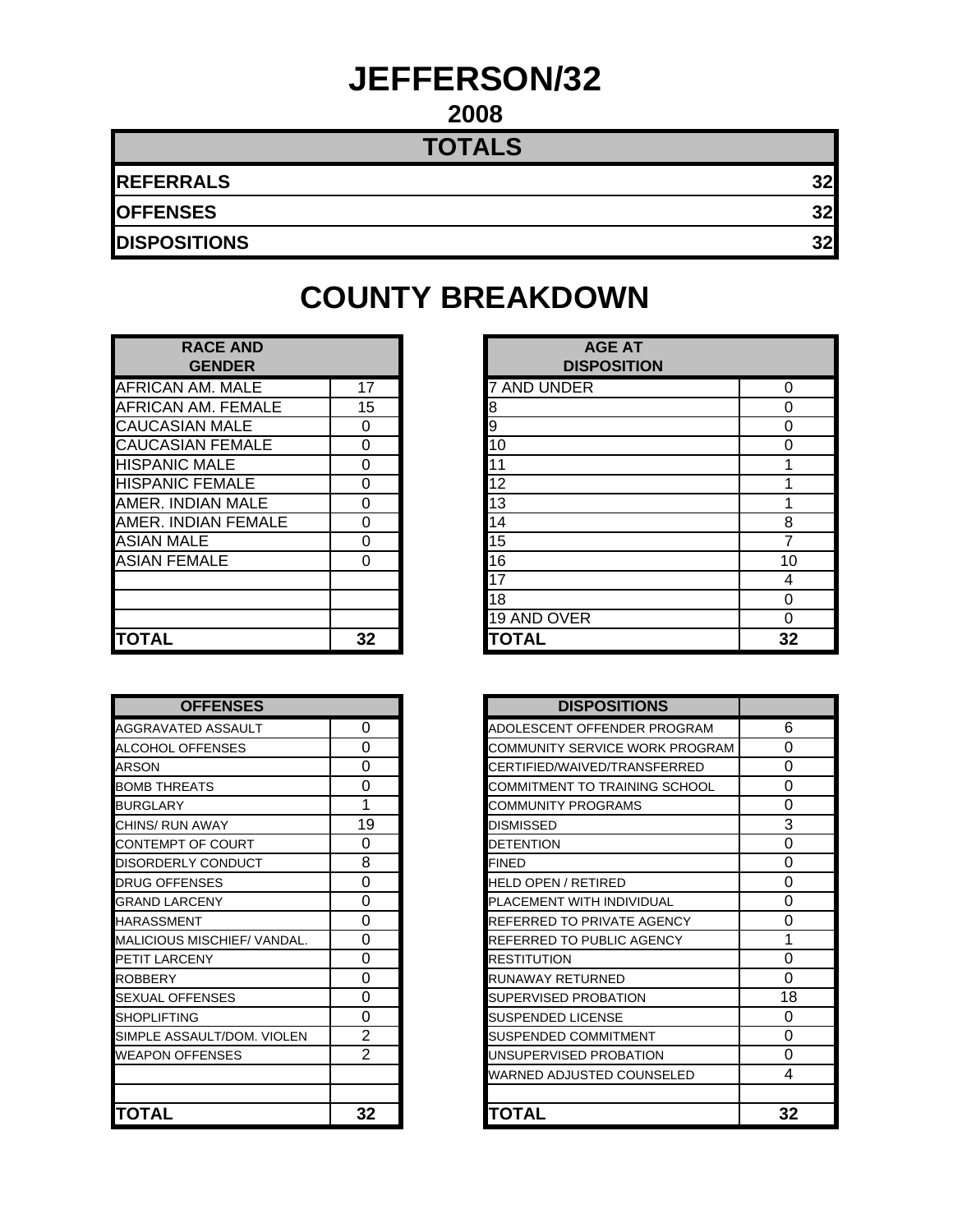# **JEFFERSON DAVIS/33**

**2008**

| <b>TOTALS</b>       |    |
|---------------------|----|
| <b>REFERRALS</b>    | 40 |
| <b>OFFENSES</b>     | 40 |
| <b>DISPOSITIONS</b> | 40 |

| <b>RACE AND</b><br><b>GENDER</b> |    | <b>AGE AT</b><br><b>DISPOSITION</b> |
|----------------------------------|----|-------------------------------------|
| <b>AFRICAN AM. MALE</b>          | 21 | 7 AND UNDER                         |
| AFRICAN AM. FEMALE               | 11 | 8                                   |
| <b>CAUCASIAN MALE</b>            | 8  | 9                                   |
| <b>CAUCASIAN FEMALE</b>          | 0  | 10                                  |
| <b>HISPANIC MALE</b>             | 0  | 11                                  |
| <b>HISPANIC FEMALE</b>           | 0  | 12                                  |
| AMER. INDIAN MALE                | 0  | 13                                  |
| AMER. INDIAN FEMALE              | 0  | 14                                  |
| <b>ASIAN MALE</b>                | 0  | 15                                  |
| <b>ASIAN FEMALE</b>              | 0  | 16                                  |
|                                  |    | 17                                  |
|                                  |    | 18                                  |
|                                  |    | <b>19 AND OVER</b>                  |
| <b>TOTAL</b>                     | 40 | <b>TOTAL</b>                        |

|                             |              | I O                               | U.          |
|-----------------------------|--------------|-----------------------------------|-------------|
|                             |              | 19 AND OVER                       | $\Omega$    |
| <b>TOTAL</b>                | 40           | <b>TOTAL</b>                      | 40          |
|                             |              |                                   |             |
|                             |              |                                   |             |
| <b>OFFENSES</b>             |              | <b>DISPOSITIONS</b>               |             |
| AGGRAVATED ASSAULT          | 0            | ADOLESCENT OFFENDER PROGRAM       | 0           |
| ALCOHOL OFFENSES            | 1            | COMMUNITY SERVICE WORK PROGRAM    | $\Omega$    |
| ARSON                       | 0            | CERTIFIED/WAIVED/TRANSFERRED      | 0           |
| <b>BOMB THREATS</b>         | $\Omega$     | COMMITMENT TO TRAINING SCHOOL     | 1           |
| BURGLARY                    | 6            | <b>COMMUNITY PROGRAMS</b>         | 0           |
| CHINS/ RUN AWAY             | 0            | <b>DISMISSED</b>                  | 1           |
| CONTEMPT OF COURT           | 1            | <b>DETENTION</b>                  | $\Omega$    |
| DISORDERLY CONDUCT          | 27           | FINED                             | $\Omega$    |
| DRUG OFFENSES               | $\Omega$     | <b>HELD OPEN / RETIRED</b>        | 0           |
| <b>GRAND LARCENY</b>        | 1            | PLACEMENT WITH INDIVIDUAL         | 0           |
| <b>HARASSMENT</b>           | $\Omega$     | <b>REFERRED TO PRIVATE AGENCY</b> | $\Omega$    |
| MALICIOUS MISCHIEF/ VANDAL. | 1            | REFERRED TO PUBLIC AGENCY         | 0           |
| PETIT LARCENY               | 0            | <b>RESTITUTION</b>                | 0           |
| ROBBERY                     | $\mathbf{0}$ | <b>RUNAWAY RETURNED</b>           | $\mathbf 0$ |
| <b>SEXUAL OFFENSES</b>      | 1            | SUPERVISED PROBATION              | 37          |
| SHOPLIFTING                 | 1            | <b>SUSPENDED LICENSE</b>          | $\Omega$    |
| SIMPLE ASSAULT/DOM. VIOLEN  | 1            | SUSPENDED COMMITMENT              | 0           |
| WEAPON OFFENSES             | $\Omega$     | UNSUPERVISED PROBATION            | 0           |
|                             |              | WARNED ADJUSTED COUNSELED         | 1           |
|                             |              |                                   |             |
| TATAI                       | 10           | וגדרז                             | 10          |

| <b>RACE AND</b><br><b>GENDER</b> |          | <b>AGE AT</b><br><b>DISPOSITION</b> |                |
|----------------------------------|----------|-------------------------------------|----------------|
| AFRICAN AM. MALE                 | 21       | 7 AND UNDER                         | $\Omega$       |
| AFRICAN AM. FEMALE               | 11       | 8                                   | $\Omega$       |
| <b>CAUCASIAN MALE</b>            | 8        | 9                                   | 0              |
| <b>CAUCASIAN FEMALE</b>          | 0        | 10                                  | 0              |
| <b>HISPANIC MALE</b>             | 0        | 11                                  | $\overline{2}$ |
| <b>HISPANIC FEMALE</b>           | 0        | 12                                  | 3              |
| AMER. INDIAN MALE                | 0        | 13                                  | 6              |
| AMER. INDIAN FEMALE              | $\Omega$ | 14                                  | $\overline{4}$ |
| <b>ASIAN MALE</b>                | $\Omega$ | 15                                  | 9              |
| ASIAN FEMALE                     | $\Omega$ | 16                                  | 10             |
|                                  |          | 17                                  | 6              |
|                                  |          | 18                                  | $\Omega$       |
|                                  |          | 19 AND OVER                         | 0              |
| <b>TOTAL</b>                     | 40       | <b>TOTAL</b>                        | 40             |

| <b>OFFENSES</b>             |          |
|-----------------------------|----------|
| AGGRAVATED ASSAULT          | 0        |
| ALCOHOL OFFENSES            |          |
| ARSON                       | 0        |
| <b>BOMB THREATS</b>         | 0        |
| BURGLARY                    | 6        |
| CHINS/ RUN AWAY             | 0        |
| CONTEMPT OF COURT           |          |
| DISORDERLY CONDUCT          | 27       |
| DRUG OFFENSES               | 0        |
| GRAND I ARCENY              |          |
| HARASSMENT                  | 0        |
| MALICIOUS MISCHIEF/ VANDAL. |          |
| PETIT LARCENY               | 0        |
| ROBBERY                     | 0        |
| SEXUAL OFFENSES             |          |
| SHOPLIFTING                 |          |
| SIMPLE ASSAULT/DOM. VIOLEN  |          |
| WEAPON OFFENSES             | $\Omega$ |
|                             |          |
|                             |          |
| TOTAL                       | 40       |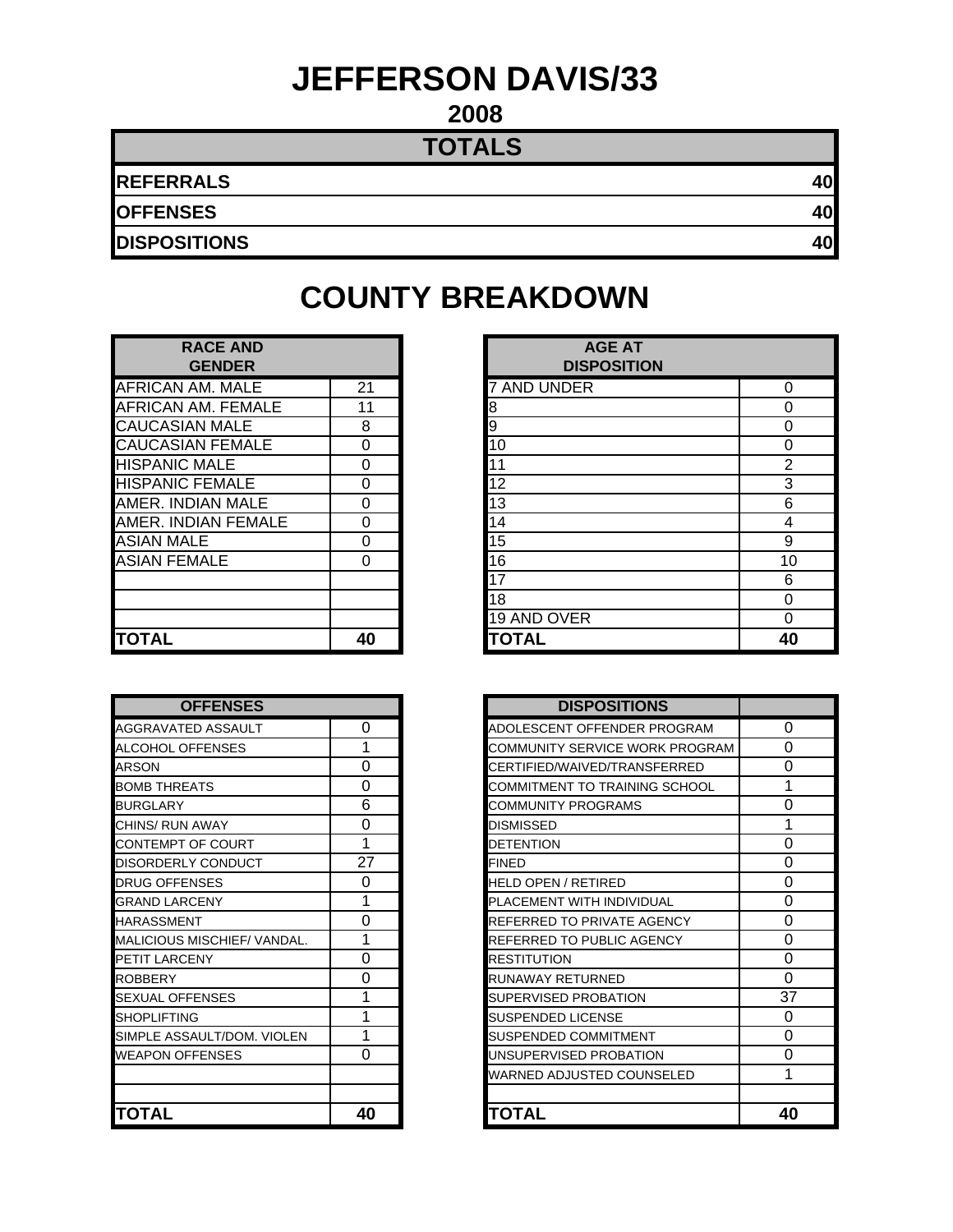#### **JONES/34**

**2008**

| <b>TOTALS</b>       |     |
|---------------------|-----|
| <b>REFERRALS</b>    | 180 |
| <b>OFFENSES</b>     | 180 |
| <b>DISPOSITIONS</b> | 180 |

# **RACE AND AGE AT**

| <b>RACE AND</b><br><b>GENDER</b> |          | AGE AT<br><b>DISPOSITION</b> |                 |
|----------------------------------|----------|------------------------------|-----------------|
| AFRICAN AM. MALE                 | 71       | <b>7 AND UNDER</b>           | 0               |
| AFRICAN AM. FEMALE               | 55       | 8                            | 0               |
| <b>CAUCASIAN MALE</b>            | 38       | 9                            | 0               |
| <b>CAUCASIAN FEMALE</b>          | 15       | 10                           |                 |
| <b>HISPANIC MALE</b>             |          | 11                           | 0               |
| <b>HISPANIC FEMALE</b>           | 0        | 12                           | 10 <sup>1</sup> |
| AMER. INDIAN MALE                | 0        | 13                           | 22              |
| AMER. INDIAN FEMALE              | $\Omega$ | 14                           | 32              |
| <b>ASIAN MALE</b>                | $\Omega$ | 15                           | 41              |
| <b>ASIAN FEMALE</b>              | $\Omega$ | 16                           | 43              |
|                                  |          | 17                           | 31              |
|                                  |          | 18                           | 0               |
|                                  |          | 19 AND OVER                  | $\Omega$        |
| <b>TOTAL</b>                     | 180      | TOTAL                        | 180             |

| <b>OFFENSES</b>                    |     | <b>DISPOSITIONS</b>           |
|------------------------------------|-----|-------------------------------|
| AGGRAVATED ASSAULT                 | 0   | <b>ADOLESCENT OFFENDER PR</b> |
| ALCOHOL OFFENSES                   | 1   | COMMUNITY SERVICE WORK        |
| <b>ARSON</b>                       | 0   | CERTIFIED/WAIVED/TRANSFE      |
| <b>BOMB THREATS</b>                | 0   | COMMITMENT TO TRAINING S      |
| <b>BURGLARY</b>                    | 0   | COMMUNITY PROGRAMS            |
| CHINS/ RUN AWAY                    | 9   | DISMISSED                     |
| <b>CONTEMPT OF COURT</b>           | 14  | <b>DETENTION</b>              |
| <b>DISORDERLY CONDUCT</b>          | 52  | FINED                         |
| <b>DRUG OFFENSES</b>               | 24  | <b>HELD OPEN / RETIRED</b>    |
| <b>GRAND LARCENY</b>               | 1   | PLACEMENT WITH INDIVIDUA      |
| <b>HARASSMENT</b>                  | 1   | REFERRED TO PRIVATE AGEI      |
| <b>MALICIOUS MISCHIEF/ VANDAL.</b> | 7   | REFERRED TO PUBLIC AGEN       |
| <b>PETIT LARCENY</b>               | 8   | <b>RESTITUTION</b>            |
| <b>ROBBERY</b>                     | 3   | RUNAWAY RETURNED              |
| <b>SEXUAL OFFENSES</b>             | 0   | SUPERVISED PROBATION          |
| <b>SHOPLIFTING</b>                 | 15  | SUSPENDED LICENSE             |
| SIMPLE ASSAULT/DOM. VIOLEN         | 42  | SUSPENDED COMMITMENT          |
| <b>WEAPON OFFENSES</b>             | 3   | UNSUPERVISED PROBATION        |
|                                    |     | WARNED ADJUSTED COUNSE        |
|                                    |     |                               |
| <b>TOTAL</b>                       | 180 | <b>TOTAL</b>                  |

| <b>OFFENSES</b>             |     | <b>DISPOSITIONS</b>            |                |
|-----------------------------|-----|--------------------------------|----------------|
| AGGRAVATED ASSAULT          | 0   | ADOLESCENT OFFENDER PROGRAM    | 31             |
| ALCOHOL OFFENSES            |     | COMMUNITY SERVICE WORK PROGRAM | $\Omega$       |
| ARSON                       | 0   | CERTIFIED/WAIVED/TRANSFERRED   | 3              |
| <b>BOMB THREATS</b>         | 0   | COMMITMENT TO TRAINING SCHOOL  | $\overline{2}$ |
| <b>BURGLARY</b>             | 0   | <b>COMMUNITY PROGRAMS</b>      |                |
| CHINS/ RUN AWAY             | 9   | <b>DISMISSED</b>               | 21             |
| CONTEMPT OF COURT           | 14  | <b>DETENTION</b>               | 0              |
| DISORDERLY CONDUCT          | 52  | <b>FINED</b>                   | 7              |
| DRUG OFFENSES               | 24  | <b>HELD OPEN / RETIRED</b>     | 0              |
| <b>GRAND LARCENY</b>        |     | PLACEMENT WITH INDIVIDUAL      | 0              |
| HARASSMENT                  | 1   | REFERRED TO PRIVATE AGENCY     | 0              |
| MALICIOUS MISCHIEF/ VANDAL. |     | REFERRED TO PUBLIC AGENCY      | $\overline{2}$ |
| PETIT LARCENY               | 8   | <b>RESTITUTION</b>             | 0              |
| <b>ROBBERY</b>              | 3   | RUNAWAY RETURNED               | $\Omega$       |
| SEXUAL OFFENSES             | 0   | <b>SUPERVISED PROBATION</b>    | 76             |
| SHOPLIFTING                 | 15  | <b>SUSPENDED LICENSE</b>       | 0              |
| SIMPLE ASSAULT/DOM. VIOLEN  | 42  | SUSPENDED COMMITMENT           | 0              |
| WEAPON OFFENSES             | 3   | UNSUPERVISED PROBATION         | 6              |
|                             |     | WARNED ADJUSTED COUNSELED      | 31             |
| TOTAL                       | 180 | <b>TOTAL</b>                   | 180            |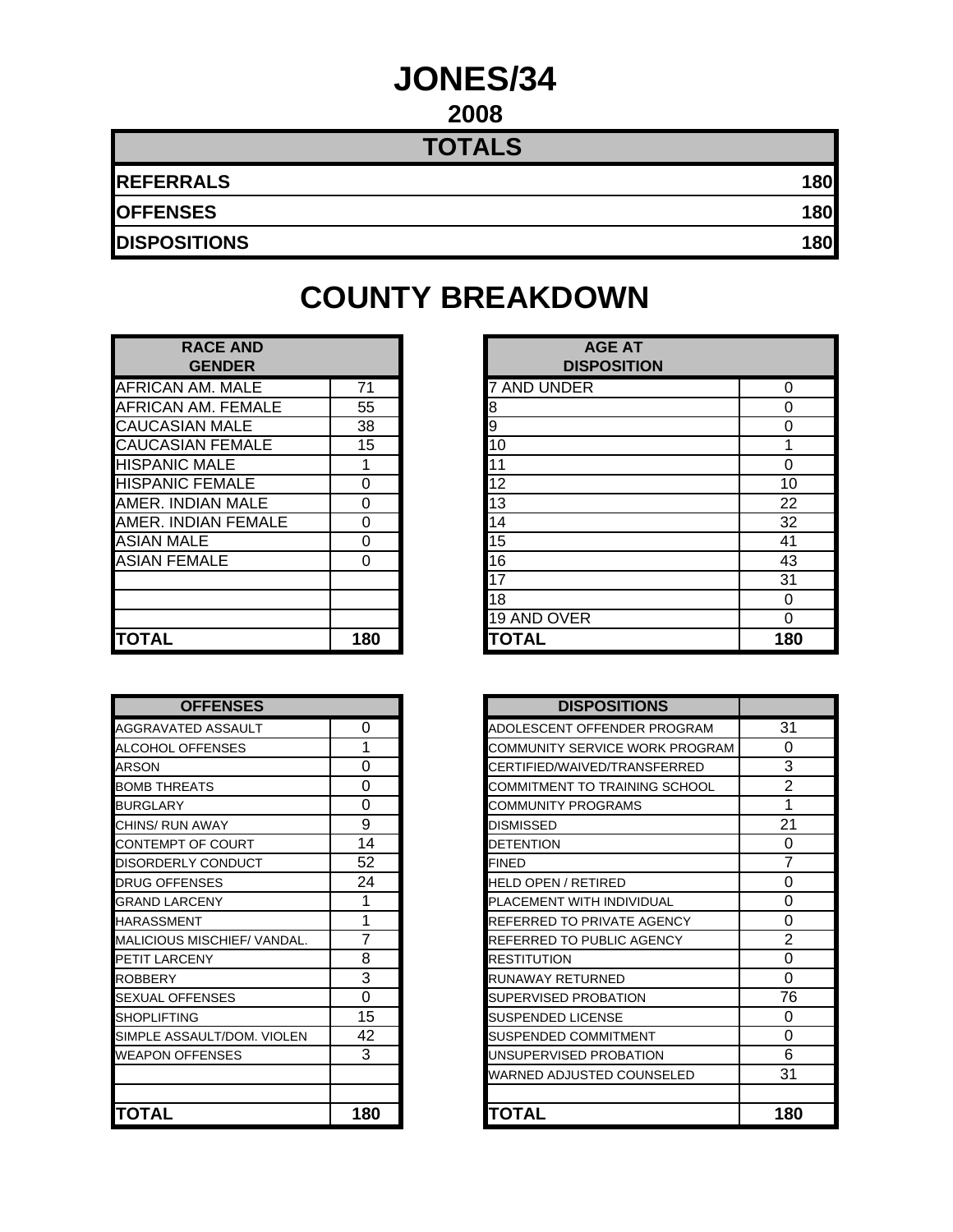# **KEMPER/35**

**2008**

| <b>TOTALS</b>       |    |
|---------------------|----|
| <b>REFERRALS</b>    | 27 |
| <b>OFFENSES</b>     | 27 |
| <b>DISPOSITIONS</b> | 27 |

| <b>RACE AND</b>         |    | <b>AGE AT</b>      |
|-------------------------|----|--------------------|
| <b>GENDER</b>           |    | <b>DISPOSITION</b> |
| <b>AFRICAN AM. MALE</b> | 16 | <b>7 AND UNDER</b> |
| AFRICAN AM. FEMALE      | 11 | 8                  |
| <b>CAUCASIAN MALE</b>   | 0  | 9                  |
| <b>CAUCASIAN FEMALE</b> | 0  | 10                 |
| <b>HISPANIC MALE</b>    | 0  | 11                 |
| <b>HISPANIC FEMALE</b>  | 0  | 12                 |
| AMER. INDIAN MALE       | 0  | 13                 |
| AMER. INDIAN FEMALE     | 0  | 14                 |
| <b>ASIAN MALE</b>       | 0  | 15                 |
| ASIAN FEMALE            | 0  | 16                 |
|                         |    | 17                 |
|                         |    | 18                 |
|                         |    | 19 AND OVER        |
| <b>TOTAL</b>            | 27 | TOTAL              |

| <b>OFFENSES</b>                    |    | <b>DISPOSITIONS</b>           |
|------------------------------------|----|-------------------------------|
| <b>AGGRAVATED ASSAULT</b>          | 0  | <b>ADOLESCENT OFFENDER PR</b> |
| <b>ALCOHOL OFFENSES</b>            | 0  | COMMUNITY SERVICE WORK        |
| ARSON                              | 0  | CERTIFIED/WAIVED/TRANSFE      |
| <b>BOMB THREATS</b>                | 0  | COMMITMENT TO TRAINING S      |
| <b>BURGLARY</b>                    | 0  | COMMUNITY PROGRAMS            |
| <b>CHINS/ RUN AWAY</b>             | 0  | DISMISSED                     |
| <b>CONTEMPT OF COURT</b>           | 0  | <b>DETENTION</b>              |
| DISORDERLY CONDUCT                 | 8  | <b>FINED</b>                  |
| <b>DRUG OFFENSES</b>               | 3  | <b>HELD OPEN / RETIRED</b>    |
| <b>GRAND LARCENY</b>               | 0  | PLACEMENT WITH INDIVIDUA      |
| <b>HARASSMENT</b>                  | 0  | REFERRED TO PRIVATE AGEI      |
| <b>MALICIOUS MISCHIEF/ VANDAL.</b> | 0  | REFERRED TO PUBLIC AGEN       |
| <b>PETIT LARCENY</b>               | 0  | RESTITUTION                   |
| <b>ROBBERY</b>                     | 0  | RUNAWAY RETURNED              |
| <b>SEXUAL OFFENSES</b>             | 0  | SUPERVISED PROBATION          |
| <b>SHOPLIFTING</b>                 | 0  | SUSPENDED LICENSE             |
| SIMPLE ASSAULT/DOM. VIOLEN         | 13 | SUSPENDED COMMITMENT          |
| <b>WEAPON OFFENSES</b>             | 3  | UNSUPERVISED PROBATION        |
|                                    |    | WARNED ADJUSTED COUNSE        |
|                                    |    |                               |
| <b>TOTAL</b>                       | 27 | <b>TOTAL</b>                  |

| <b>RACE AND</b><br><b>GENDER</b> |             | <b>AGE AT</b><br><b>DISPOSITION</b> |                |
|----------------------------------|-------------|-------------------------------------|----------------|
| AFRICAN AM. MALE                 | 16          | 7 AND UNDER                         | $\Omega$       |
| AFRICAN AM. FEMALE               | 11          | Ο                                   | 0              |
| <b>CAUCASIAN MALE</b>            | $\Omega$    | 9                                   | 0              |
| <b>CAUCASIAN FEMALE</b>          | $\Omega$    | 10                                  | 0              |
| <b>HISPANIC MALE</b>             | 0           | 11                                  | 0              |
| <b>HISPANIC FEMALE</b>           | $\mathbf 0$ | 12                                  | 0              |
| AMER. INDIAN MALE                | $\Omega$    | 13                                  | $\overline{4}$ |
| AMER. INDIAN FEMALE              | 0           | 14                                  | $\overline{4}$ |
| ASIAN MALE                       | 0           | 15                                  | 9              |
| ASIAN FEMALE                     | 0           | 16                                  | 3              |
|                                  |             | 17                                  |                |
|                                  |             | 18                                  | $\Omega$       |
|                                  |             | 19 AND OVER                         | $\Omega$       |
| <b>TOTAL</b>                     | 27          | TOTAL                               | 27             |

| <b>OFFENSES</b>             |          |
|-----------------------------|----------|
| AGGRAVATED ASSAULT          | 0        |
| ALCOHOL OFFENSES            | 0        |
| ARSON                       | 0        |
| <b>BOMB THREATS</b>         | $\Omega$ |
| <b>BURGLARY</b>             | $\Omega$ |
| CHINS/ RUN AWAY             | 0        |
| CONTEMPT OF COURT           | 0        |
| DISORDERLY CONDUCT          | 8        |
| DRUG OFFENSES               | 3        |
| <b>GRAND LARCENY</b>        | 0        |
| HARASSMENT                  | 0        |
| MALICIOUS MISCHIEF/ VANDAL. | 0        |
| PETIT LARCENY               | 0        |
| <b>ROBBERY</b>              | 0        |
| <b>SEXUAL OFFENSES</b>      | 0        |
| SHOPLIFTING                 | $\Omega$ |
| SIMPLE ASSAULT/DOM. VIOLEN  | 13       |
| <b>WEAPON OFFENSES</b>      | 3        |
|                             |          |
|                             |          |
| TOTAL                       | 27       |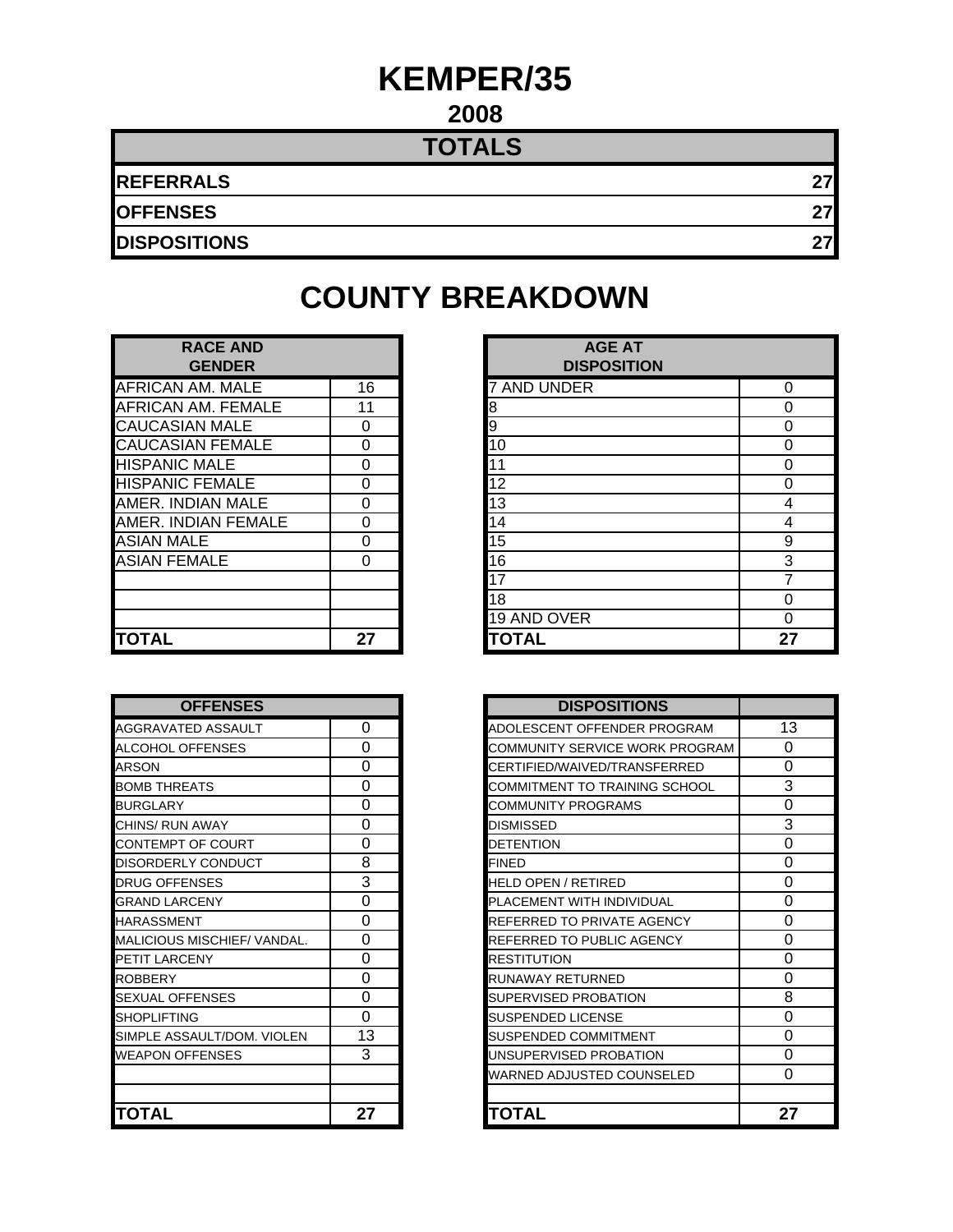# **LAFAYETTE/36**

**2008**

| <b>TOTALS</b>       |     |  |  |
|---------------------|-----|--|--|
| <b>REFERRALS</b>    | 210 |  |  |
| <b>OFFENSES</b>     | 210 |  |  |
| <b>DISPOSITIONS</b> | 210 |  |  |

#### **RACE AND GENDER DISPOSITION** AFRICAN AM. MALE 186 AFRICAN AM. FEMALE | 53 CAUCASIAN MALE 47 CAUCASIAN FEMALE | 23 HISPANIC MALE 0 HISPANIC FEMALE 1 AMER. INDIAN MALE 0 AMER. INDIAN FEMALE | 0 ASIAN MALE 20 ASIAN FEMALE **16 63** 0

| <b>OFFENSES</b>                    |     | <b>DISPOSITIONS</b>        |
|------------------------------------|-----|----------------------------|
| AGGRAVATED ASSAULT                 | 0   | ADOLESCENT OFFENDER PR     |
| <b>ALCOHOL OFFENSES</b>            | 17  | COMMUNITY SERVICE WORK     |
| ARSON                              | 1   | CERTIFIED/WAIVED/TRANSFE   |
| <b>BOMB THREATS</b>                | 0   | COMMITMENT TO TRAINING S   |
| <b>BURGLARY</b>                    | 5   | COMMUNITY PROGRAMS         |
| CHINS/ RUN AWAY                    | 9   | DISMISSED                  |
| CONTEMPT OF COURT                  | 3   | <b>DETENTION</b>           |
| <b>DISORDERLY CONDUCT</b>          | 94  | <b>FINED</b>               |
| <b>DRUG OFFENSES</b>               | 15  | <b>HELD OPEN / RETIRED</b> |
| <b>GRAND LARCENY</b>               | 8   | PLACEMENT WITH INDIVIDUA   |
| <b>HARASSMENT</b>                  | 0   | REFERRED TO PRIVATE AGEI   |
| <b>MALICIOUS MISCHIEF/ VANDAL.</b> | 0   | REFERRED TO PUBLIC AGEN    |
| PETIT LARCENY                      | 12  | RESTITUTION                |
| <b>ROBBERY</b>                     | 0   | RUNAWAY RETURNED           |
| <b>SEXUAL OFFENSES</b>             | 1   | SUPERVISED PROBATION       |
| <b>SHOPLIFTING</b>                 | 18  | SUSPENDED LICENSE          |
| ISIMPLE ASSAULT/DOM. VIOLEN        | 22  | SUSPENDED COMMITMENT       |
| <b>WEAPON OFFENSES</b>             | 5   | UNSUPERVISED PROBATION     |
|                                    |     | WARNED ADJUSTED COUNSE     |
|                                    |     |                            |
| <b>TOTAL</b>                       | 210 | TOTAL                      |

| <b>RACE AND</b><br><b>GENDER</b> |          | <b>AGE AT</b><br><b>DISPOSITION</b> |          |
|----------------------------------|----------|-------------------------------------|----------|
| AFRICAN AM. MALE                 | 86       | 7 AND UNDER                         | 0        |
| AFRICAN AM. FEMALE               | 53       | ö                                   | $\Omega$ |
| <b>CAUCASIAN MALE</b>            | 47       | 9                                   |          |
| <b>CAUCASIAN FEMALE</b>          | 23       | 10                                  | 0        |
| <b>HISPANIC MALE</b>             | 0        | 11                                  | 0        |
| <b>HISPANIC FEMALE</b>           |          | 12                                  | 12       |
| AMER. INDIAN MALE                | $\Omega$ | 13                                  | 18       |
| AMER. INDIAN FEMALE              | $\Omega$ | 14                                  | 41       |
| ASIAN MALE                       | 0        | 15                                  | 34       |
| ASIAN FEMALE                     | 0        | 16                                  | 63       |
|                                  |          | 17                                  | 41       |
|                                  |          | 18                                  | $\Omega$ |
|                                  |          | 19 AND OVER                         | $\Omega$ |
| <b>TOTAL</b>                     | 210      | TOTAL                               | 210      |

| <b>OFFENSES</b>             |          | <b>DISPOSITIONS</b>            |
|-----------------------------|----------|--------------------------------|
| AGGRAVATED ASSAULT          | 0        | ADOLESCENT OFFENDER PROGRAM    |
| ALCOHOL OFFENSES            | 17       | COMMUNITY SERVICE WORK PROGRAM |
| ARSON                       |          | CERTIFIED/WAIVED/TRANSFERRED   |
| <b>BOMB THREATS</b>         | 0        | COMMITMENT TO TRAINING SCHOOL  |
| <b>BURGLARY</b>             | 5        | <b>COMMUNITY PROGRAMS</b>      |
| CHINS/ RUN AWAY             | 9        | <b>DISMISSED</b>               |
| CONTEMPT OF COURT           | 3        | <b>DETENTION</b>               |
| DISORDERLY CONDUCT          | 94       | <b>FINED</b>                   |
| <b>DRUG OFFENSES</b>        | 15       | <b>HELD OPEN / RETIRED</b>     |
| <b>GRAND LARCENY</b>        | 8        | PLACEMENT WITH INDIVIDUAL      |
| HARASSMENT                  | $\Omega$ | REFERRED TO PRIVATE AGENCY     |
| MALICIOUS MISCHIEF/ VANDAL. | 0        | REFERRED TO PUBLIC AGENCY      |
| PETIT LARCENY               | 12       | <b>RESTITUTION</b>             |
| <b>ROBBERY</b>              | 0        | RUNAWAY RETURNED               |
| <b>SEXUAL OFFENSES</b>      | 1        | SUPERVISED PROBATION           |
| SHOPLIFTING                 | 18       | <b>SUSPENDED LICENSE</b>       |
| SIMPLE ASSAULT/DOM. VIOLEN  | 22       | SUSPENDED COMMITMENT           |
| <b>WEAPON OFFENSES</b>      | 5        | UNSUPERVISED PROBATION         |
|                             |          | WARNED ADJUSTED COUNSELED      |
| TOTAL                       | 210      | <b>TOTAL</b>                   |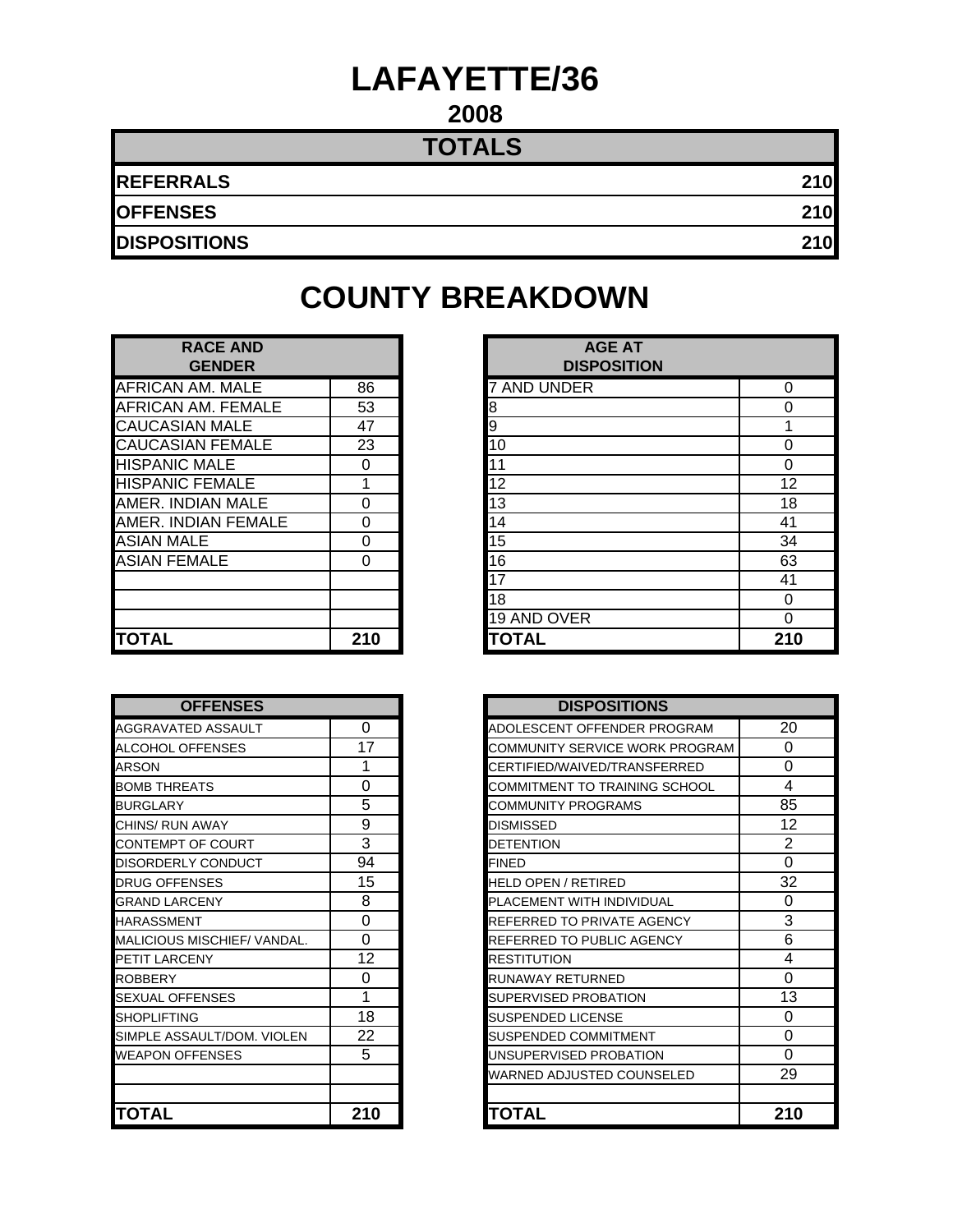# **LAMAR/37**

**2008**

| <b>TOTALS</b>       |     |
|---------------------|-----|
| <b>REFERRALS</b>    | 146 |
| <b>OFFENSES</b>     | 146 |
| <b>DISPOSITIONS</b> | 146 |

| <b>RACE AND</b><br><b>GENDER</b> |     | <b>AGE AT</b><br><b>DISPOSITION</b> |
|----------------------------------|-----|-------------------------------------|
| <b>AFRICAN AM. MALE</b>          | 54  | 7 AND UNDER                         |
| AFRICAN AM. FEMALE               | 9   |                                     |
| <b>CAUCASIAN MALE</b>            | 61  | 9                                   |
| <b>CAUCASIAN FEMALE</b>          | 20  | 10                                  |
| <b>HISPANIC MALE</b>             | 2   | 11                                  |
| <b>HISPANIC FEMALE</b>           | 0   | 12                                  |
| AMER. INDIAN MALE                | 0   | 13                                  |
| AMER. INDIAN FEMALE              | 0   | 14                                  |
| <b>ASIAN MALE</b>                | 0   | 15                                  |
| <b>ASIAN FEMALE</b>              | 0   | 16                                  |
|                                  |     | 17                                  |
|                                  |     | 18                                  |
|                                  |     | 19 AND OVER                         |
| <b>TOTAL</b>                     | 146 | <b>TOTAL</b>                        |

| <b>RACE AND</b>        |          | <b>AGE AT</b>      |                |
|------------------------|----------|--------------------|----------------|
| <b>GENDER</b>          |          | <b>DISPOSITION</b> |                |
| AFRICAN AM. MALE       | 54       | 7 AND UNDER        | $\Omega$       |
| AFRICAN AM. FEMALE     | 9        | ö                  | 0              |
| <b>CAUCASIAN MALE</b>  | 61       | 9                  | $\mathbf 0$    |
| CAUCASIAN FEMALE       | 20       | 10                 | $\overline{2}$ |
| <b>HISPANIC MALE</b>   | 2        | 11                 | $\overline{2}$ |
| <b>HISPANIC FEMALE</b> | $\Omega$ | 12                 | 11             |
| AMER. INDIAN MALE      | 0        | 13                 | 10             |
| AMER. INDIAN FEMALE    | $\Omega$ | 14                 | 24             |
| ASIAN MALE             | 0        | 15                 | 31             |
| ASIAN FEMALE           | 0        | 16                 | 42             |
|                        |          | 17                 | 24             |
|                        |          | 18                 | 0              |
|                        |          | 19 AND OVER        | 0              |
| TOTAL                  | 146      | TOTAL              | 146            |

| <b>OFFENSES</b>                    |                | <b>DISPOSITIONS</b>        |
|------------------------------------|----------------|----------------------------|
| AGGRAVATED ASSAULT                 | 1              | ADOLESCENT OFFENDER PR     |
| <b>ALCOHOL OFFENSES</b>            | 4              | COMMUNITY SERVICE WORK     |
| <b>ARSON</b>                       | $\overline{2}$ | CERTIFIED/WAIVED/TRANSFE   |
| <b>BOMB THREATS</b>                | 0              | COMMITMENT TO TRAINING S   |
| <b>BURGLARY</b>                    | 25             | COMMUNITY PROGRAMS         |
| CHINS/ RUN AWAY                    | 5              | <b>DISMISSED</b>           |
| CONTEMPT OF COURT                  | $\overline{2}$ | <b>DETENTION</b>           |
| DISORDERLY CONDUCT                 | 10             | <b>FINED</b>               |
| <b>DRUG OFFENSES</b>               | 17             | <b>HELD OPEN / RETIRED</b> |
| <b>GRAND LARCENY</b>               | 10             | PLACEMENT WITH INDIVIDUA   |
| <b>HARASSMENT</b>                  | 1              | REFERRED TO PRIVATE AGEI   |
| <b>MALICIOUS MISCHIEF/ VANDAL.</b> | 24             | REFERRED TO PUBLIC AGEN    |
| PETIT LARCENY                      | 6              | <b>RESTITUTION</b>         |
| <b>ROBBERY</b>                     | 0              | RUNAWAY RETURNED           |
| <b>SEXUAL OFFENSES</b>             | 1              | SUPERVISED PROBATION       |
| <b>SHOPLIFTING</b>                 | 12             | <b>SUSPENDED LICENSE</b>   |
| SIMPLE ASSAULT/DOM. VIOLEN         | 21             | SUSPENDED COMMITMENT       |
| <b>WEAPON OFFENSES</b>             | 5              | UNSUPERVISED PROBATION     |
|                                    |                | WARNED ADJUSTED COUNSE     |
|                                    |                |                            |
| <b>TOTAL</b>                       | 146            | <b>TOTAL</b>               |

| <b>OFFENSES</b>             |                | <b>DISPOSITIONS</b>            |                |
|-----------------------------|----------------|--------------------------------|----------------|
| AGGRAVATED ASSAULT          |                | ADOLESCENT OFFENDER PROGRAM    | 14             |
| ALCOHOL OFFENSES            | 4              | COMMUNITY SERVICE WORK PROGRAM | 0              |
| ARSON                       | $\overline{2}$ | CERTIFIED/WAIVED/TRANSFERRED   | $\overline{2}$ |
| <b>BOMB THREATS</b>         | $\Omega$       | COMMITMENT TO TRAINING SCHOOL  | 3              |
| BURGLARY                    | 25             | <b>COMMUNITY PROGRAMS</b>      | $\Omega$       |
| CHINS/ RUN AWAY             | 5              | <b>DISMISSED</b>               | 22             |
| CONTEMPT OF COURT           | $\overline{2}$ | <b>DETENTION</b>               | 0              |
| DISORDERLY CONDUCT          | 10             | <b>FINED</b>                   | $\Omega$       |
| <b>DRUG OFFENSES</b>        | 17             | <b>HELD OPEN / RETIRED</b>     | $\Omega$       |
| GRAND LARCENY               | 10             | PLACEMENT WITH INDIVIDUAL      | 0              |
| HARASSMENT                  |                | REFERRED TO PRIVATE AGENCY     | $\Omega$       |
| MALICIOUS MISCHIEF/ VANDAL. | 24             | REFERRED TO PUBLIC AGENCY      | 0              |
| PETIT LARCENY               | 6              | <b>RESTITUTION</b>             | 3              |
| <b>ROBBERY</b>              | $\Omega$       | RUNAWAY RETURNED               | $\Omega$       |
| <b>SEXUAL OFFENSES</b>      | 1              | SUPERVISED PROBATION           | 58             |
| SHOPLIFTING                 | 12             | <b>SUSPENDED LICENSE</b>       | 0              |
| SIMPLE ASSAULT/DOM. VIOLEN  | 21             | <b>SUSPENDED COMMITMENT</b>    | 9              |
| WEAPON OFFENSES             | 5              | UNSUPERVISED PROBATION         | $\Omega$       |
|                             |                | WARNED ADJUSTED COUNSELED      | 35             |
| TOTAL                       | 146            | <b>TOTAL</b>                   | 146            |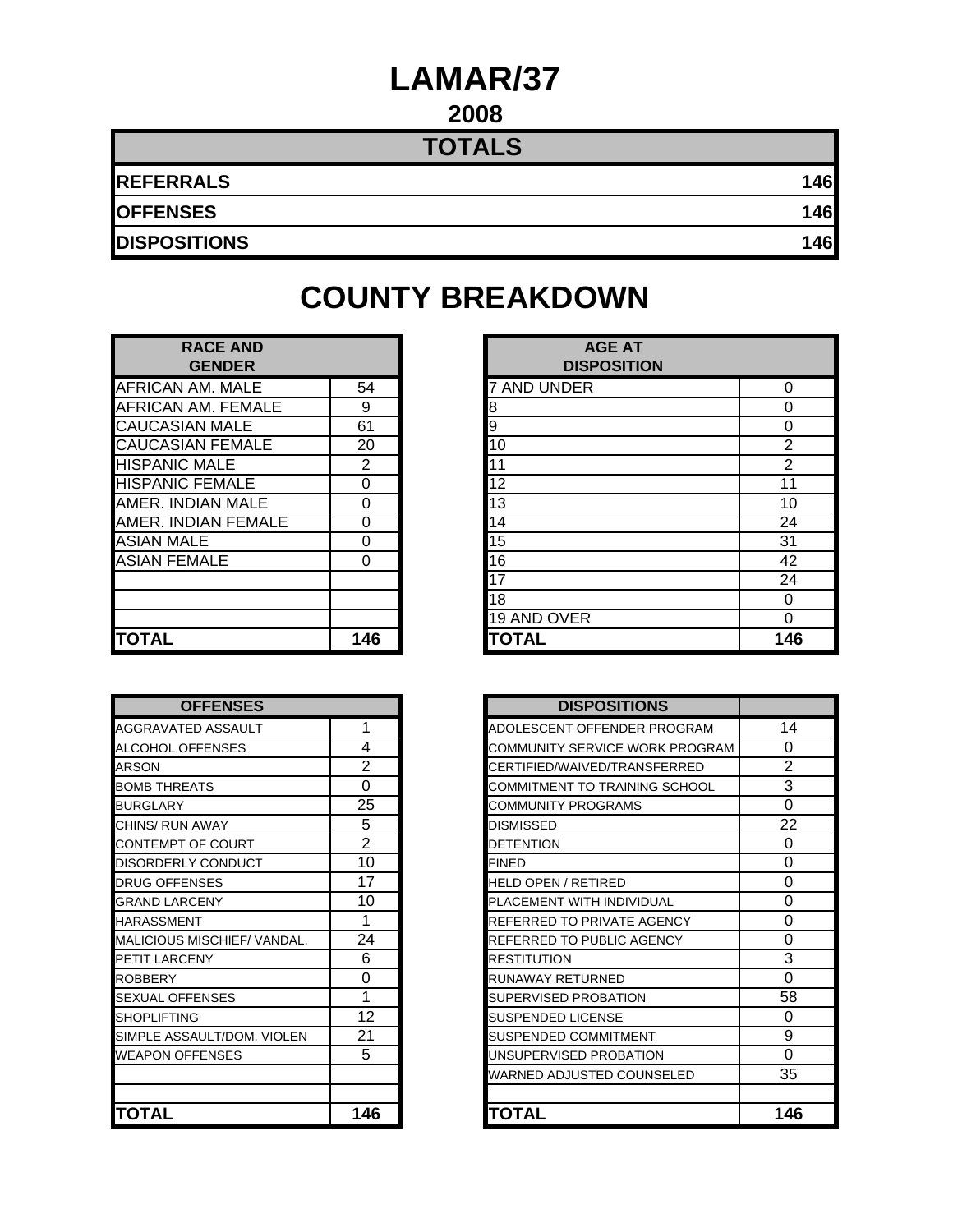# **LAUDERDALE/38**

**2008**

| <b>TOTALS</b>       |     |
|---------------------|-----|
| <b>REFERRALS</b>    | 985 |
| <b>OFFENSES</b>     | 985 |
| <b>DISPOSITIONS</b> | 985 |

| <b>RACE AND</b><br><b>GENDER</b> |                | <b>AGE AT</b><br><b>DISPOSITION</b> |
|----------------------------------|----------------|-------------------------------------|
| IAFRICAN AM. MALE                | 558            | <b>7 AND UNDER</b>                  |
| AFRICAN AM. FEMALE               | 232            | 8                                   |
| <b>CAUCASIAN MALE</b>            | 125            | 9                                   |
| <b>CAUCASIAN FEMALE</b>          | 67             | 10                                  |
| <b>HISPANIC MALE</b>             | 0              | 11                                  |
| <b>HISPANIC FEMALE</b>           | $\overline{2}$ | 12                                  |
| AMER. INDIAN MALE                | 1              | 13                                  |
| AMER. INDIAN FEMALE              | 0              | 14                                  |
| <b>ASIAN MALE</b>                | 0              | 15                                  |
| IASIAN FEMALE                    | 0              | 16                                  |
|                                  |                | 17                                  |
|                                  |                | 18                                  |
|                                  |                | 19 AND OVER                         |
| <b>TOTAL</b>                     | 985            | <b>TOTAL</b>                        |

| <b>RACE AND</b>        |          | <b>AGE AT</b>      |                |
|------------------------|----------|--------------------|----------------|
| <b>GENDER</b>          |          | <b>DISPOSITION</b> |                |
| AFRICAN AM. MALE       | 558      | 7 AND UNDER        | $\Omega$       |
| AFRICAN AM. FEMALE     | 232      | 8                  |                |
| <b>CAUCASIAN MALE</b>  | 125      | 9                  | 3              |
| CAUCASIAN FEMALE       | 67       | 10                 | $\overline{2}$ |
| <b>HISPANIC MALE</b>   | $\Omega$ | 11                 | 10             |
| <b>HISPANIC FEMALE</b> | 2        | 12                 | 46             |
| AMER. INDIAN MALE      |          | 13                 | 81             |
| AMER. INDIAN FEMALE    | $\Omega$ | 14                 | 140            |
| <b>ASIAN MALE</b>      | 0        | 15                 | 220            |
| ASIAN FEMALE           | 0        | 16                 | 290            |
|                        |          | 17                 | 192            |
|                        |          | 18                 | 0              |
|                        |          | 19 AND OVER        | $\Omega$       |
| TOTAL                  | 985      | TOTAL              | 985            |

| <b>OFFENSES</b>                    |     | <b>DISPOSITIONS</b>             |
|------------------------------------|-----|---------------------------------|
| AGGRAVATED ASSAULT                 | 0   | <b>ADOLESCENT OFFENDER PR</b>   |
| <b>ALCOHOL OFFENSES</b>            | 41  | <b>COMMUNITY SERVICE WORK</b>   |
| <b>ARSON</b>                       | 1   | CERTIFIED/WAIVED/TRANSFE        |
| <b>BOMB THREATS</b>                | 0   | <b>COMMITMENT TO TRAINING S</b> |
| <b>BURGLARY</b>                    | 23  | <b>COMMUNITY PROGRAMS</b>       |
| CHINS/RUN AWAY                     | 81  | <b>DISMISSED</b>                |
| CONTEMPT OF COURT                  | 248 | <b>DETENTION</b>                |
| DISORDERLY CONDUCT                 | 197 | <b>FINED</b>                    |
| <b>DRUG OFFENSES</b>               | 64  | <b>HELD OPEN / RETIRED</b>      |
| <b>GRAND LARCENY</b>               | 4   | PLACEMENT WITH INDIVIDUA        |
| <b>HARASSMENT</b>                  | 0   | <b>REFERRED TO PRIVATE AGEI</b> |
| <b>MALICIOUS MISCHIEF/ VANDAL.</b> | 58  | REFERRED TO PUBLIC AGEN         |
| PETIT LARCENY                      | 26  | <b>RESTITUTION</b>              |
| <b>ROBBERY</b>                     | 1   | <b>RUNAWAY RETURNED</b>         |
| <b>SEXUAL OFFENSES</b>             | 4   | SUPERVISED PROBATION            |
| <b>SHOPLIFTING</b>                 | 58  | <b>SUSPENDED LICENSE</b>        |
| SIMPLE ASSAULT/DOM. VIOLEN         | 171 | <b>SUSPENDED COMMITMENT</b>     |
| <b>WEAPON OFFENSES</b>             | 8   | UNSUPERVISED PROBATION          |
|                                    |     | WARNED ADJUSTED COUNSE          |
|                                    |     |                                 |
| <b>TOTAL</b>                       | 985 | <b>TOTAL</b>                    |

| <b>OFFENSES</b>             |             | <b>DISPOSITIONS</b>            |          |
|-----------------------------|-------------|--------------------------------|----------|
| AGGRAVATED ASSAULT          | $\Omega$    | ADOLESCENT OFFENDER PROGRAM    | 36       |
| ALCOHOL OFFENSES            | 41          | COMMUNITY SERVICE WORK PROGRAM | 0        |
| ARSON                       |             | CERTIFIED/WAIVED/TRANSFERRED   | 1        |
| <b>BOMB THREATS</b>         | $\mathbf 0$ | COMMITMENT TO TRAINING SCHOOL  | 12       |
| <b>BURGLARY</b>             | 23          | COMMUNITY PROGRAMS             | $\Omega$ |
| CHINS/ RUN AWAY             | 81          | <b>DISMISSED</b>               | 145      |
| CONTEMPT OF COURT           | 248         | <b>DETENTION</b>               | 116      |
| DISORDERLY CONDUCT          | 197         | <b>FINED</b>                   | $\Omega$ |
| DRUG OFFENSES               | 64          | HELD OPEN / RETIRED            | 25       |
| GRAND LARCENY               | 4           | PLACEMENT WITH INDIVIDUAL      | 0        |
| HARASSMENT                  | $\Omega$    | REFERRED TO PRIVATE AGENCY     | 4        |
| MALICIOUS MISCHIEF/ VANDAL. | 58          | REFERRED TO PUBLIC AGENCY      | 20       |
| PETIT LARCENY               | 26          | <b>RESTITUTION</b>             | 0        |
| <b>ROBBERY</b>              |             | RUNAWAY RETURNED               | 4        |
| <b>SEXUAL OFFENSES</b>      | 4           | SUPERVISED PROBATION           | 265      |
| SHOPLIFTING                 | 58          | <b>SUSPENDED LICENSE</b>       | 0        |
| SIMPLE ASSAULT/DOM. VIOLEN  | 171         | SUSPENDED COMMITMENT           | 3        |
| WEAPON OFFENSES             | 8           | UNSUPERVISED PROBATION         | 39       |
|                             |             | WARNED ADJUSTED COUNSELED      | 315      |
|                             |             |                                |          |
| TOTAL                       | 985         | <b>TOTAL</b>                   | 985      |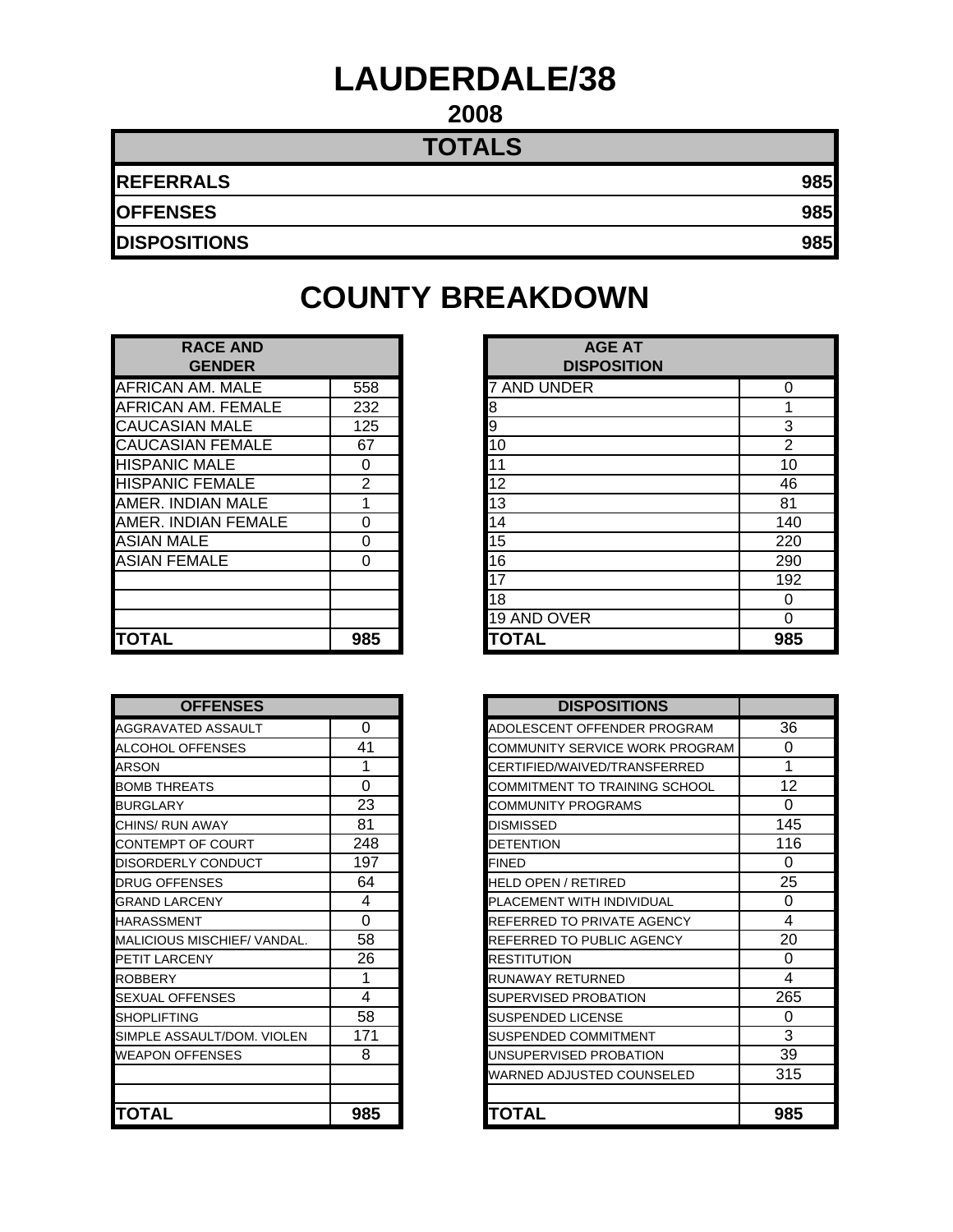# **LAWRENCE/39**

**2008**

| <b>TOTALS</b>       |    |
|---------------------|----|
| <b>REFERRALS</b>    | 39 |
| <b>OFFENSES</b>     | 39 |
| <b>DISPOSITIONS</b> | 39 |

| <b>RACE AND</b><br><b>GENDER</b> |    | <b>AGE AT</b><br><b>DISPOSITION</b> |
|----------------------------------|----|-------------------------------------|
| <b>AFRICAN AM. MALE</b>          | 8  | 7 AND UNDER                         |
| AFRICAN AM. FEMALE               | 12 | 8                                   |
| <b>CAUCASIAN MALE</b>            | 13 | 9                                   |
| <b>CAUCASIAN FEMALE</b>          | 5  | 10                                  |
| <b>HISPANIC MALE</b>             | 0  | 11                                  |
| <b>HISPANIC FEMALE</b>           | 0  | 12                                  |
| AMER. INDIAN MALE                | 0  | 13                                  |
| <b>AMER. INDIAN FEMALE</b>       | 1  | 14                                  |
| <b>ASIAN MALE</b>                | 0  | 15                                  |
| <b>ASIAN FEMALE</b>              | 0  | 16                                  |
|                                  |    | 17                                  |
|                                  |    | 18                                  |
|                                  |    | 19 AND OVER                         |
| <b>TOTAL</b>                     | 39 | TOTAL                               |

| <b>OFFENSES</b>                    |                | <b>DISPOSITIONS</b>           |
|------------------------------------|----------------|-------------------------------|
| <b>AGGRAVATED ASSAULT</b>          | 0              | <b>ADOLESCENT OFFENDER PR</b> |
| <b>ALCOHOL OFFENSES</b>            | 0              | COMMUNITY SERVICE WORK        |
| ARSON                              | 0              | CERTIFIED/WAIVED/TRANSFE      |
| <b>BOMB THREATS</b>                | 0              | COMMITMENT TO TRAINING S      |
| <b>BURGLARY</b>                    | 0              | COMMUNITY PROGRAMS            |
| CHINS/ RUN AWAY                    | 1              | DISMISSED                     |
| <b>CONTEMPT OF COURT</b>           | 0              | <b>DETENTION</b>              |
| DISORDERLY CONDUCT                 | 20             | <b>FINED</b>                  |
| <b>DRUG OFFENSES</b>               | 7              | <b>HELD OPEN / RETIRED</b>    |
| <b>GRAND LARCENY</b>               | 1              | PLACEMENT WITH INDIVIDUA      |
| <b>HARASSMENT</b>                  | 1              | REFERRED TO PRIVATE AGEI      |
| <b>MALICIOUS MISCHIEF/ VANDAL.</b> | 3              | REFERRED TO PUBLIC AGEN       |
| <b>PETIT LARCENY</b>               | 0              | RESTITUTION                   |
| <b>ROBBERY</b>                     | 0              | RUNAWAY RETURNED              |
| <b>SEXUAL OFFENSES</b>             | 0              | SUPERVISED PROBATION          |
| <b>SHOPLIFTING</b>                 | 1              | SUSPENDED LICENSE             |
| SIMPLE ASSAULT/DOM. VIOLEN         | 3              | SUSPENDED COMMITMENT          |
| <b>WEAPON OFFENSES</b>             | $\overline{2}$ | UNSUPERVISED PROBATION        |
|                                    |                | WARNED ADJUSTED COUNSE        |
|                                    |                |                               |
| <b>TOTAL</b>                       | 39             | <b>TOTAL</b>                  |

| <b>RACE AND</b><br><b>GENDER</b> |             | <b>AGE AT</b><br><b>DISPOSITION</b> |                |
|----------------------------------|-------------|-------------------------------------|----------------|
| AFRICAN AM. MALE                 | 8           | <b>7 AND UNDER</b>                  | $\Omega$       |
| AFRICAN AM. FEMALE               | 12          | Ο                                   | 0              |
| <b>CAUCASIAN MALE</b>            | 13          | 9                                   | 0              |
| <b>CAUCASIAN FEMALE</b>          | 5           | 10                                  | $\Omega$       |
| <b>HISPANIC MALE</b>             | 0           | 11                                  |                |
| <b>HISPANIC FEMALE</b>           | $\mathbf 0$ | 12                                  | 2              |
| AMER. INDIAN MALE                | $\Omega$    | 13                                  | 2              |
| AMER. INDIAN FEMALE              |             | 14                                  | 9              |
| ASIAN MALE                       | $\Omega$    | 15                                  | 14             |
| ASIAN FEMALE                     | 0           | 16                                  | 7              |
|                                  |             | 17                                  | $\overline{4}$ |
|                                  |             | 18                                  | $\Omega$       |
|                                  |             | 19 AND OVER                         | $\Omega$       |
| TOTAL                            | 39          | TOTAL                               | 39             |

| <b>OFFENSES</b>             |          |
|-----------------------------|----------|
| AGGRAVATED ASSAULT          | 0        |
| ALCOHOL OFFENSES            | 0        |
| ARSON                       | 0        |
| <b>BOMB THREATS</b>         | $\Omega$ |
| <b>BURGLARY</b>             | 0        |
| CHINS/ RUN AWAY             | 1        |
| CONTEMPT OF COURT           | 0        |
| DISORDERLY CONDUCT          | 20       |
| DRUG OFFENSES               |          |
| <b>GRAND LARCENY</b>        |          |
| HARASSMENT                  |          |
| MALICIOUS MISCHIEF/ VANDAL. | 3        |
| PETIT LARCENY               | 0        |
| <b>ROBBERY</b>              | 0        |
| <b>SEXUAL OFFENSES</b>      | 0        |
| SHOPLIFTING                 | 1        |
| SIMPLE ASSAULT/DOM. VIOLEN  | 3        |
| <b>WEAPON OFFENSES</b>      | 2        |
|                             |          |
|                             |          |
| TOTAL                       | 39       |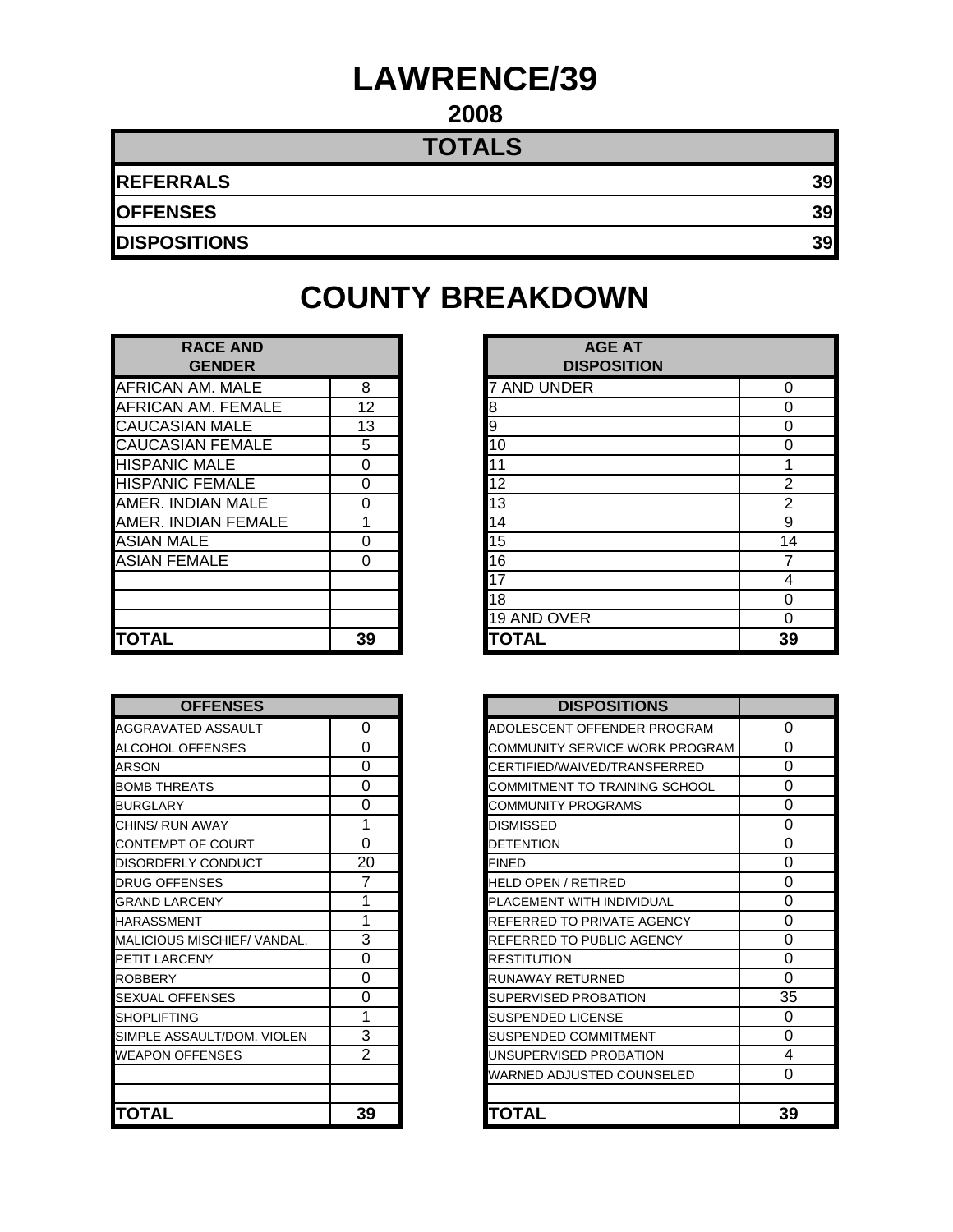# **LEAKE/40**

**2008**

| <b>TOTALS</b>       |    |
|---------------------|----|
| <b>REFERRALS</b>    | 16 |
| <b>OFFENSES</b>     | 16 |
| <b>DISPOSITIONS</b> | 16 |

| <b>RACE AND</b><br><b>GENDER</b> |    | <b>AGE AT</b><br><b>DISPOSITION</b> |
|----------------------------------|----|-------------------------------------|
| <b>AFRICAN AM. MALE</b>          | 12 | 7 AND UNDER                         |
| AFRICAN AM. FEMALE               |    | 8                                   |
| <b>CAUCASIAN MALE</b>            | 2  | 9                                   |
| <b>CAUCASIAN FEMALE</b>          | 1  | 10                                  |
| <b>HISPANIC MALE</b>             | 0  | 11                                  |
| <b>HISPANIC FEMALE</b>           | 0  | 12                                  |
| AMER. INDIAN MALE                | 0  | 13                                  |
| AMER. INDIAN FEMALE              | 0  | 14                                  |
| <b>ASIAN MALE</b>                | 0  | 15                                  |
| <b>ASIAN FEMALE</b>              | 0  | 16                                  |
|                                  |    | 17                                  |
|                                  |    | 18                                  |
|                                  |    | 19 AND OVER                         |
| <b>TOTAL</b>                     | 16 | <b>TOTAL</b>                        |

| <b>TOTAL</b>                  |
|-------------------------------|
|                               |
| WARNED ADJUSTED COUNSE        |
| UNSUPERVISED PROBATION        |
| SUSPENDED COMMITMENT          |
| <b>SUSPENDED LICENSE</b>      |
| SUPERVISED PROBATION          |
| RUNAWAY RETURNED              |
| <b>RESTITUTION</b>            |
| REFERRED TO PUBLIC AGEN       |
| REFERRED TO PRIVATE AGEI      |
| PLACEMENT WITH INDIVIDUA      |
| <b>HELD OPEN / RETIRED</b>    |
| FINED                         |
| <b>DETENTION</b>              |
| <b>DISMISSED</b>              |
| <b>COMMUNITY PROGRAMS</b>     |
| COMMITMENT TO TRAINING S      |
| CERTIFIED/WAIVED/TRANSFE      |
| <b>COMMUNITY SERVICE WORK</b> |
| ADOLESCENT OFFENDER PR        |
| <b>DISPOSITIONS</b>           |
|                               |

| <b>RACE AND</b><br><b>GENDER</b> |          | <b>AGE AT</b><br><b>DISPOSITION</b> |          |
|----------------------------------|----------|-------------------------------------|----------|
| AFRICAN AM. MALE                 | 12       | 7 AND UNDER                         | $\Omega$ |
| AFRICAN AM. FEMALE               |          | ö                                   | $\Omega$ |
| <b>CAUCASIAN MALE</b>            | 2        | 9                                   | $\Omega$ |
| <b>CAUCASIAN FEMALE</b>          |          | 10                                  | $\Omega$ |
| <b>HISPANIC MALE</b>             | $\Omega$ | 11                                  | 0        |
| <b>HISPANIC FEMALE</b>           | $\Omega$ | 12                                  | $\Omega$ |
| AMER. INDIAN MALE                | $\Omega$ | 13                                  | 0        |
| AMER. INDIAN FEMALE              | 0        | 14                                  | 4        |
| ASIAN MALE                       | $\Omega$ | 15                                  | 6        |
| ASIAN FEMALE                     | $\Omega$ | 16                                  | 3        |
|                                  |          | 17                                  | 3        |
|                                  |          | 18                                  | $\Omega$ |
|                                  |          | 19 AND OVER                         | $\Omega$ |
| <b>TOTAL</b>                     | 16       | <b>TOTAL</b>                        | 16       |

| <b>OFFENSES</b>             |          |
|-----------------------------|----------|
| AGGRAVATED ASSAULT          | 1        |
| ALCOHOL OFFENSES            | 0        |
| ARSON                       | 0        |
| <b>BOMB THREATS</b>         | 0        |
| <b>BURGLARY</b>             | 4        |
| CHINS/ RUN AWAY             |          |
| CONTEMPT OF COURT           | 0        |
| DISORDERLY CONDUCT          | 3        |
| <b>DRUG OFFENSES</b>        | 0        |
| <b>GRAND LARCENY</b>        | 3        |
| HARASSMENT                  | 0        |
| MALICIOUS MISCHIEF/ VANDAL. |          |
| PETIT LARCENY               | $\Omega$ |
| <b>ROBBERY</b>              | 0        |
| <b>SEXUAL OFFENSES</b>      | 0        |
| SHOPLIFTING                 | $\Omega$ |
| SIMPLE ASSAULT/DOM. VIOLEN  | 3        |
| WEAPON OFFENSES             | 0        |
|                             |          |
|                             |          |
| TOTAL                       | 16       |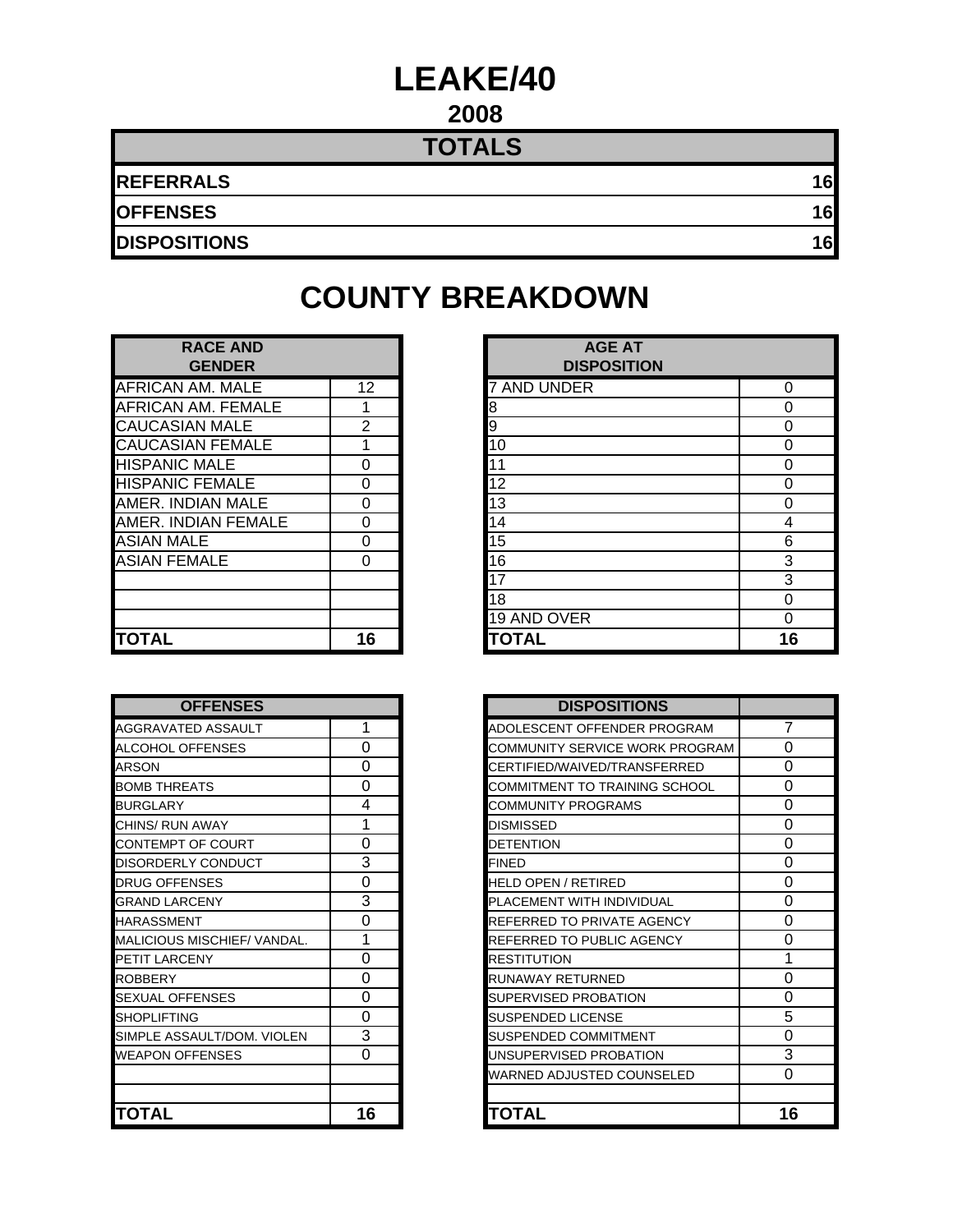# **LEE/41**

**2008**

| <b>TOTALS</b>       |     |
|---------------------|-----|
| <b>REFERRALS</b>    | 607 |
| <b>OFFENSES</b>     | 607 |
| <b>DISPOSITIONS</b> | 607 |

| <b>RACE AND</b><br><b>GENDER</b> |     | <b>AGE AT</b><br><b>DISPOSITION</b> |
|----------------------------------|-----|-------------------------------------|
| <b>AFRICAN AM. MALE</b>          | 229 | 7 AND UNDER                         |
| AFRICAN AM. FEMALE               | 82  | 8                                   |
| <b>CAUCASIAN MALE</b>            | 185 | 9                                   |
| <b>CAUCASIAN FEMALE</b>          | 109 | 10                                  |
| <b>HISPANIC MALE</b>             |     | 11                                  |
| <b>HISPANIC FEMALE</b>           | 0   | 12                                  |
| AMER. INDIAN MALE                | 0   | 13                                  |
| AMER. INDIAN FEMALE              | 0   | 14                                  |
| <b>ASIAN MALE</b>                |     | 15                                  |
| <b>ASIAN FEMALE</b>              | 0   | 16                                  |
|                                  |     | 17                                  |
|                                  |     | 18                                  |
|                                  |     | 19 AND OVER                         |
| <b>TOTAL</b>                     | 607 | TOTAL                               |

| TOTAL                       | 607            | <b>TOTAL</b>                      | 60             |
|-----------------------------|----------------|-----------------------------------|----------------|
|                             |                |                                   |                |
|                             |                |                                   |                |
| <b>OFFENSES</b>             |                | <b>DISPOSITIONS</b>               |                |
| AGGRAVATED ASSAULT          | 9              | ADOLESCENT OFFENDER PROGRAM       | 23             |
| ALCOHOL OFFENSES            | 41             | COMMUNITY SERVICE WORK PROGRAM    | $\overline{2}$ |
| ARSON                       | 0              | CERTIFIED/WAIVED/TRANSFERRED      | $\overline{2}$ |
| <b>BOMB THREATS</b>         | $\Omega$       | COMMITMENT TO TRAINING SCHOOL     | $\overline{7}$ |
| <b>BURGLARY</b>             | 49             | COMMUNITY PROGRAMS                | $\overline{2}$ |
| CHINS/ RUN AWAY             | 21             | <b>DISMISSED</b>                  | 6              |
| CONTEMPT OF COURT           | 15             | <b>DETENTION</b>                  | 52             |
| DISORDERLY CONDUCT          | 153            | <b>FINED</b>                      | 3              |
| <b>DRUG OFFENSES</b>        | 83             | <b>HELD OPEN / RETIRED</b>        | 17             |
| <b>GRAND LARCENY</b>        | 18             | PLACEMENT WITH INDIVIDUAL         | 125            |
| HARASSMENT                  | 17             | <b>REFERRED TO PRIVATE AGENCY</b> | $\overline{7}$ |
| MALICIOUS MISCHIEF/ VANDAL. | 20             | REFERRED TO PUBLIC AGENCY         | 63             |
| PETIT LARCENY               | 18             | <b>RESTITUTION</b>                | 3              |
| <b>ROBBERY</b>              | $\overline{2}$ | RUNAWAY RETURNED                  | $\overline{2}$ |
| SEXUAL OFFENSES             | 14             | SUPERVISED PROBATION              | 147            |
| SHOPLIFTING                 | 66             | <b>SUSPENDED LICENSE</b>          | 0              |
| SIMPLE ASSAULT/DOM. VIOLEN  | 74             | <b>SUSPENDED COMMITMENT</b>       | 5              |
| <b>WEAPON OFFENSES</b>      | $\overline{7}$ | UNSUPERVISED PROBATION            | 8              |
|                             |                | WARNED ADJUSTED COUNSELED         | 133            |
|                             |                |                                   |                |
| TATAI                       | <b>COZ</b>     | ו ג דרו                           | cn.            |

| <b>RACE AND</b><br><b>GENDER</b> |          | <b>AGE AT</b><br><b>DISPOSITION</b> |                |
|----------------------------------|----------|-------------------------------------|----------------|
| AFRICAN AM. MALE                 | 229      | 7 AND UNDER                         | 1              |
| AFRICAN AM. FEMALE               | 82       | 8                                   | $\Omega$       |
| <b>CAUCASIAN MALE</b>            | 185      | 9                                   | $\overline{2}$ |
| <b>CAUCASIAN FEMALE</b>          | 109      | 10                                  |                |
| <b>HISPANIC MALE</b>             |          | 11                                  | 3              |
| <b>HISPANIC FEMALE</b>           | $\Omega$ | 12                                  | 36             |
| AMER. INDIAN MALE                | $\Omega$ | 13                                  | 55             |
| AMER. INDIAN FEMALE              | $\Omega$ | 14                                  | 81             |
| ASIAN MALE                       |          | 15                                  | 136            |
| <b>ASIAN FEMALE</b>              | 0        | 16                                  | 120            |
|                                  |          | 17                                  | 157            |
|                                  |          | 18                                  | 9              |
|                                  |          | 19 AND OVER                         | $\Omega$       |
| <b>TOTAL</b>                     | 607      | TOTAL                               | 607            |

| <b>OFFENSES</b>             |          | <b>DISPOSITIONS</b>            |                |
|-----------------------------|----------|--------------------------------|----------------|
| AGGRAVATED ASSAULT          | 9        | ADOLESCENT OFFENDER PROGRAM    | 23             |
| ALCOHOL OFFENSES            | 41       | COMMUNITY SERVICE WORK PROGRAM | 2              |
| ARSON                       | 0        | CERTIFIED/WAIVED/TRANSFERRED   | 2              |
| <b>BOMB THREATS</b>         | $\Omega$ | COMMITMENT TO TRAINING SCHOOL  | 7              |
| BURGLARY                    | 49       | <b>COMMUNITY PROGRAMS</b>      | $\overline{2}$ |
| CHINS/ RUN AWAY             | 21       | <b>DISMISSED</b>               | 6              |
| CONTEMPT OF COURT           | 15       | <b>DETENTION</b>               | 52             |
| DISORDERLY CONDUCT          | 153      | <b>FINED</b>                   | 3              |
| <b>DRUG OFFENSES</b>        | 83       | <b>HELD OPEN / RETIRED</b>     | 17             |
| GRAND LARCENY               | 18       | PLACEMENT WITH INDIVIDUAL      | 125            |
| HARASSMENT                  | 17       | REFERRED TO PRIVATE AGENCY     | 7              |
| MALICIOUS MISCHIEF/ VANDAL. | 20       | REFERRED TO PUBLIC AGENCY      | 63             |
| PETIT LARCENY               | 18       | <b>RESTITUTION</b>             | 3              |
| ROBBERY                     | 2        | RUNAWAY RETURNED               | $\overline{2}$ |
| <b>SEXUAL OFFENSES</b>      | 14       | <b>SUPERVISED PROBATION</b>    | 147            |
| SHOPLIFTING                 | 66       | <b>SUSPENDED LICENSE</b>       | 0              |
| SIMPLE ASSAULT/DOM. VIOLEN  | 74       | <b>SUSPENDED COMMITMENT</b>    | 5              |
| WEAPON OFFENSES             | 7        | UNSUPERVISED PROBATION         | 8              |
|                             |          | WARNED ADJUSTED COUNSELED      | 133            |
|                             |          |                                |                |
| TOTAL                       | 607      | <b>TOTAL</b>                   | 607            |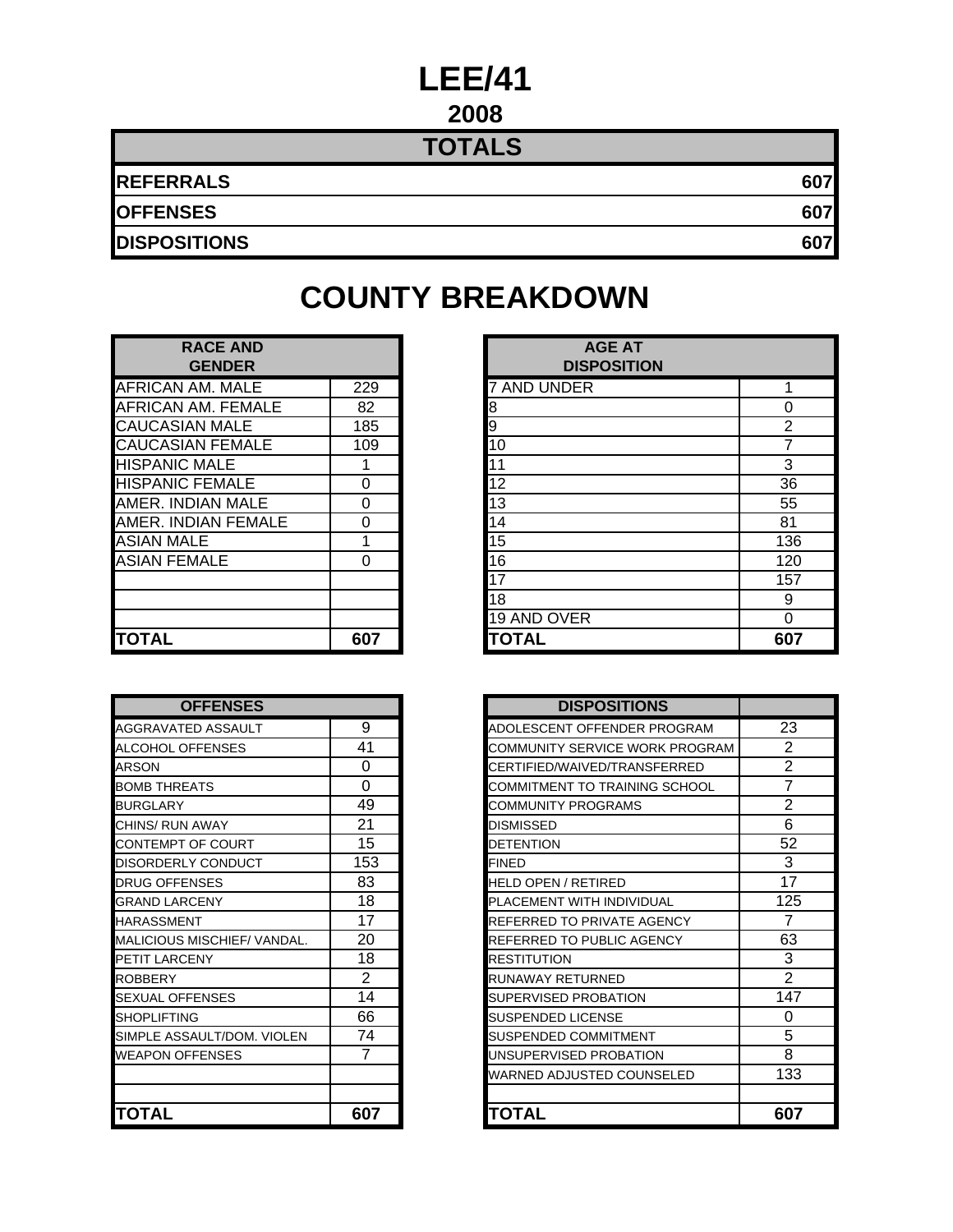#### **LEFLORE/42**

**2008**

| <b>TOTALS</b>       |     |
|---------------------|-----|
| <b>REFERRALS</b>    | 206 |
| <b>OFFENSES</b>     | 206 |
| <b>DISPOSITIONS</b> | 206 |

#### **RACE AND GENDER DISPOSITION** AFRICAN AM. MALE 162 AFRICAN AM. FEMALE | 39 CAUCASIAN MALE 3 CAUCASIAN FEMALE | 2 HISPANIC MALE 0 HISPANIC FEMALE 1 0 AMER. INDIAN MALE 0 AMER. INDIAN FEMALE | 0 ASIAN MALE 20 ASIAN FEMALE **16 67** 0

| <b>OFFENSES</b>                    |                | <b>DISPOSITIONS</b>             |
|------------------------------------|----------------|---------------------------------|
| AGGRAVATED ASSAULT                 | 0              | ADOLESCENT OFFENDER PR          |
| <b>ALCOHOL OFFENSES</b>            | 0              | <b>COMMUNITY SERVICE WORK</b>   |
| <b>ARSON</b>                       | 1              | CERTIFIED/WAIVED/TRANSFE        |
| <b>BOMB THREATS</b>                | 0              | COMMITMENT TO TRAINING S        |
| <b>BURGLARY</b>                    | 34             | <b>COMMUNITY PROGRAMS</b>       |
| CHINS/ RUN AWAY                    | 12             | DISMISSED                       |
| <b>CONTEMPT OF COURT</b>           | 7              | <b>DETENTION</b>                |
| <b>DISORDERLY CONDUCT</b>          | 33             | FINED                           |
| <b>DRUG OFFENSES</b>               | 4              | <b>HELD OPEN / RETIRED</b>      |
| <b>GRAND LARCENY</b>               | 8              | PLACEMENT WITH INDIVIDUA        |
| <b>HARASSMENT</b>                  | $\overline{2}$ | <b>REFERRED TO PRIVATE AGEI</b> |
| <b>MALICIOUS MISCHIEF/ VANDAL.</b> | 16             | REFERRED TO PUBLIC AGEN         |
| <b>PETIT LARCENY</b>               | 10             | <b>RESTITUTION</b>              |
| <b>ROBBERY</b>                     | 3              | RUNAWAY RETURNED                |
| <b>SEXUAL OFFENSES</b>             | 3              | SUPERVISED PROBATION            |
| <b>SHOPLIFTING</b>                 | 13             | <b>SUSPENDED LICENSE</b>        |
| SIMPLE ASSAULT/DOM. VIOLEN         | 50             | SUSPENDED COMMITMENT            |
| <b>WEAPON OFFENSES</b>             | 10             | UNSUPERVISED PROBATION          |
|                                    |                | WARNED ADJUSTED COUNSE          |
|                                    |                |                                 |
| <b>TOTAL</b>                       | 206            | <b>TOTAL</b>                    |

| <b>RACE AND</b><br><b>GENDER</b> |                | <b>AGE AT</b><br><b>DISPOSITION</b> |                |
|----------------------------------|----------------|-------------------------------------|----------------|
| AFRICAN AM. MALE                 | 162            | 7 AND UNDER                         | $\overline{2}$ |
| AFRICAN AM. FEMALE               | 39             | 8                                   | 0              |
| <b>CAUCASIAN MALE</b>            | 3              | 9                                   | $\overline{2}$ |
| <b>CAUCASIAN FEMALE</b>          | $\overline{2}$ | 10                                  | 3              |
| <b>HISPANIC MALE</b>             | $\Omega$       | 11                                  | 3              |
| <b>HISPANIC FEMALE</b>           | $\Omega$       | 12                                  | 9              |
| AMER. INDIAN MALE                | $\Omega$       | 13                                  | 23             |
| AMER. INDIAN FEMALE              | $\Omega$       | 14                                  | 33             |
| ASIAN MALE                       | $\Omega$       | 15                                  | 40             |
| ASIAN FEMALE                     | 0              | 16                                  | 57             |
|                                  |                | 17                                  | 34             |
|                                  |                | 18                                  | 0              |
|                                  |                | 19 AND OVER                         | 0              |
| <b>TOTAL</b>                     | 206            | TOTAL                               | 206            |

| <b>OFFENSES</b>             |          | <b>DISPOSITIONS</b>            |
|-----------------------------|----------|--------------------------------|
| AGGRAVATED ASSAULT          | 0        | ADOLESCENT OFFENDER PROGRAM    |
| ALCOHOL OFFENSES            | 0        | COMMUNITY SERVICE WORK PROGRAM |
| ARSON                       |          | CERTIFIED/WAIVED/TRANSFERRED   |
| <b>BOMB THREATS</b>         | $\Omega$ | COMMITMENT TO TRAINING SCHOOL  |
| <b>BURGLARY</b>             | 34       | COMMUNITY PROGRAMS             |
| CHINS/ RUN AWAY             | 12       | DISMISSED                      |
| CONTEMPT OF COURT           | 7        | <b>DETENTION</b>               |
| DISORDERLY CONDUCT          | 33       | <b>FINED</b>                   |
| <b>DRUG OFFENSES</b>        | 4        | <b>HELD OPEN / RETIRED</b>     |
| <b>GRAND LARCENY</b>        | 8        | PLACEMENT WITH INDIVIDUAL      |
| HARASSMENT                  | 2        | REFERRED TO PRIVATE AGENCY     |
| MALICIOUS MISCHIEF/ VANDAL. | 16       | REFERRED TO PUBLIC AGENCY      |
| PETIT LARCENY               | 10       | <b>RESTITUTION</b>             |
| <b>ROBBERY</b>              | 3        | RUNAWAY RETURNED               |
| <b>SEXUAL OFFENSES</b>      | 3        | SUPERVISED PROBATION           |
| SHOPI IFTING                | 13       | SUSPENDED LICENSE              |
| SIMPLE ASSAULT/DOM. VIOLEN  | 50       | SUSPENDED COMMITMENT           |
| WEAPON OFFENSES             | 10       | UNSUPERVISED PROBATION         |
|                             |          | WARNED ADJUSTED COUNSELED      |
| TOTAL                       | 206      | TOTAL                          |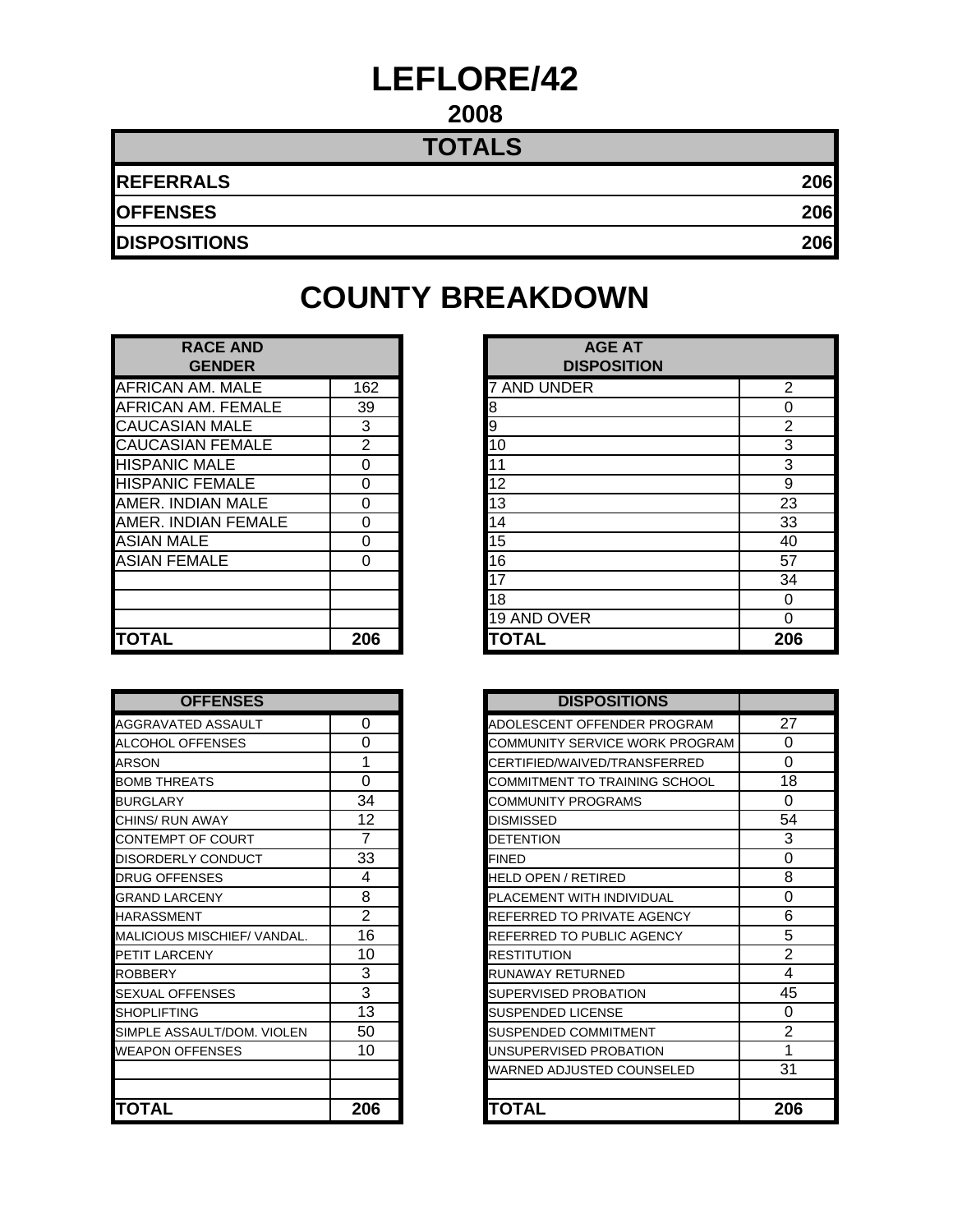# **LINCOLN/43**

**2008**

| <b>TOTALS</b>       |     |
|---------------------|-----|
| <b>REFERRALS</b>    | 361 |
| <b>OFFENSES</b>     | 361 |
| <b>DISPOSITIONS</b> | 361 |

| <b>RACE AND</b><br><b>GENDER</b> |     | <b>AGE AT</b><br><b>DISPOSITION</b> |  |
|----------------------------------|-----|-------------------------------------|--|
| <b>AFRICAN AM. MALE</b>          | 140 | 7 AND UNDER                         |  |
| AFRICAN AM. FEMALE               | 83  | 8                                   |  |
| <b>CAUCASIAN MALE</b>            | 68  | 9                                   |  |
| <b>CAUCASIAN FEMALE</b>          | 68  | 10                                  |  |
| <b>HISPANIC MALE</b>             | 1   | 11                                  |  |
| <b>HISPANIC FEMALE</b>           | 0   | 12                                  |  |
| AMER. INDIAN MALE                | 0   | 13                                  |  |
| AMER. INDIAN FEMALE              | 0   | 14                                  |  |
| <b>ASIAN MALE</b>                | 1   | 15                                  |  |
| <b>ASIAN FEMALE</b>              | 0   | 16                                  |  |
|                                  |     | 17                                  |  |
|                                  |     | 18                                  |  |
|                                  |     | 19 AND OVER                         |  |
| ITOTAL                           | 361 | TOTAL                               |  |

| <b>RACE AND</b><br><b>GENDER</b> |          | <b>AGE AT</b><br><b>DISPOSITION</b> |          |
|----------------------------------|----------|-------------------------------------|----------|
| AFRICAN AM. MALE                 | 140      | 7 AND UNDER                         | 24       |
| AFRICAN AM. FEMALE               | 83       |                                     | 4        |
| <b>CAUCASIAN MALE</b>            | 68       | 9                                   | 6        |
| CAUCASIAN FEMALE                 | 68       | 10                                  | 3        |
| <b>HISPANIC MALE</b>             |          | 11                                  | 22       |
| <b>HISPANIC FEMALE</b>           | 0        | 12                                  | 20       |
| AMER. INDIAN MALE                | 0        | 13                                  | 18       |
| AMER. INDIAN FEMALE              | $\Omega$ | 14                                  | 51       |
| ASIAN MALE                       |          | 15                                  | 69       |
| <b>ASIAN FEMALE</b>              | 0        | 16                                  | 111      |
|                                  |          | 17                                  | 33       |
|                                  |          | 18                                  | 0        |
|                                  |          | 19 AND OVER                         | $\Omega$ |
| <b>TOTAL</b>                     | 361      | <b>TOTAL</b>                        | 361      |

| <b>OFFENSES</b>                    |                | <b>DISPOSITIONS</b>             |
|------------------------------------|----------------|---------------------------------|
| AGGRAVATED ASSAULT                 | 0              | ADOLESCENT OFFENDER PR          |
| <b>ALCOHOL OFFENSES</b>            | $\overline{2}$ | <b>COMMUNITY SERVICE WORK</b>   |
| <b>ARSON</b>                       | 0              | CERTIFIED/WAIVED/TRANSFE        |
| <b>BOMB THREATS</b>                | 0              | <b>COMMITMENT TO TRAINING S</b> |
| <b>BURGLARY</b>                    | 9              | <b>COMMUNITY PROGRAMS</b>       |
| CHINS/RUN AWAY                     | 253            | <b>DISMISSED</b>                |
| CONTEMPT OF COURT                  | 20             | <b>DETENTION</b>                |
| <b>DISORDERLY CONDUCT</b>          | 28             | <b>FINED</b>                    |
| <b>DRUG OFFENSES</b>               | 7              | <b>HELD OPEN / RETIRED</b>      |
| <b>GRAND LARCENY</b>               | 2              | PLACEMENT WITH INDIVIDUA        |
| <b>HARASSMENT</b>                  | 0              | <b>REFERRED TO PRIVATE AGEI</b> |
| <b>MALICIOUS MISCHIEF/ VANDAL.</b> | 15             | <b>REFERRED TO PUBLIC AGEN</b>  |
| PETIT LARCENY                      | 2              | <b>RESTITUTION</b>              |
| <b>ROBBERY</b>                     | 2              | <b>RUNAWAY RETURNED</b>         |
| <b>SEXUAL OFFENSES</b>             | 0              | SUPERVISED PROBATION            |
| <b>SHOPLIFTING</b>                 | 0              | SUSPENDED LICENSE               |
| SIMPLE ASSAULT/DOM. VIOLEN         | 19             | <b>SUSPENDED COMMITMENT</b>     |
| <b>WEAPON OFFENSES</b>             | 2              | UNSUPERVISED PROBATION          |
|                                    |                | WARNED ADJUSTED COUNSE          |
|                                    |                |                                 |
| <b>TOTAL</b>                       | 361            | <b>TOTAL</b>                    |

| <b>OFFENSES</b>             |                | <b>DISPOSITIONS</b>            |                |
|-----------------------------|----------------|--------------------------------|----------------|
| AGGRAVATED ASSAULT          | 0              | ADOLESCENT OFFENDER PROGRAM    | 12             |
| ALCOHOL OFFENSES            | $\overline{2}$ | COMMUNITY SERVICE WORK PROGRAM | 24             |
| ARSON                       | 0              | CERTIFIED/WAIVED/TRANSFERRED   | 0              |
| BOMB THREATS                | 0              | COMMITMENT TO TRAINING SCHOOL  | 4              |
| <b>BURGLARY</b>             | 9              | COMMUNITY PROGRAMS             | $\Omega$       |
| CHINS/ RUN AWAY             | 253            | <b>DISMISSED</b>               | 42             |
| CONTEMPT OF COURT           | 20             | <b>DETENTION</b>               | 0              |
| DISORDERLY CONDUCT          | 28             | <b>FINED</b>                   | 35             |
| <b>DRUG OFFENSES</b>        | 7              | <b>HELD OPEN / RETIRED</b>     | 19             |
| <b>GRAND LARCENY</b>        | 2              | PLACEMENT WITH INDIVIDUAL      | 1              |
| HARASSMENT                  | 0              | REFERRED TO PRIVATE AGENCY     | 3              |
| MALICIOUS MISCHIEF/ VANDAL. | 15             | REFERRED TO PUBLIC AGENCY      | 3              |
| PETIT LARCENY               | $\overline{2}$ | <b>RESTITUTION</b>             | 0              |
| ROBBERY                     | $\overline{2}$ | RUNAWAY RETURNED               | 0              |
| <b>SEXUAL OFFENSES</b>      | 0              | <b>SUPERVISED PROBATION</b>    | 30             |
| SHOPLIFTING                 | $\Omega$       | <b>SUSPENDED LICENSE</b>       | 0              |
| SIMPLE ASSAULT/DOM. VIOLEN  | 19             | SUSPENDED COMMITMENT           | $\overline{2}$ |
| <b>WEAPON OFFENSES</b>      | 2              | UNSUPERVISED PROBATION         | 126            |
|                             |                | WARNED ADJUSTED COUNSELED      | 60             |
|                             |                |                                |                |
| TOTAL                       | 361            | <b>TOTAL</b>                   | 361            |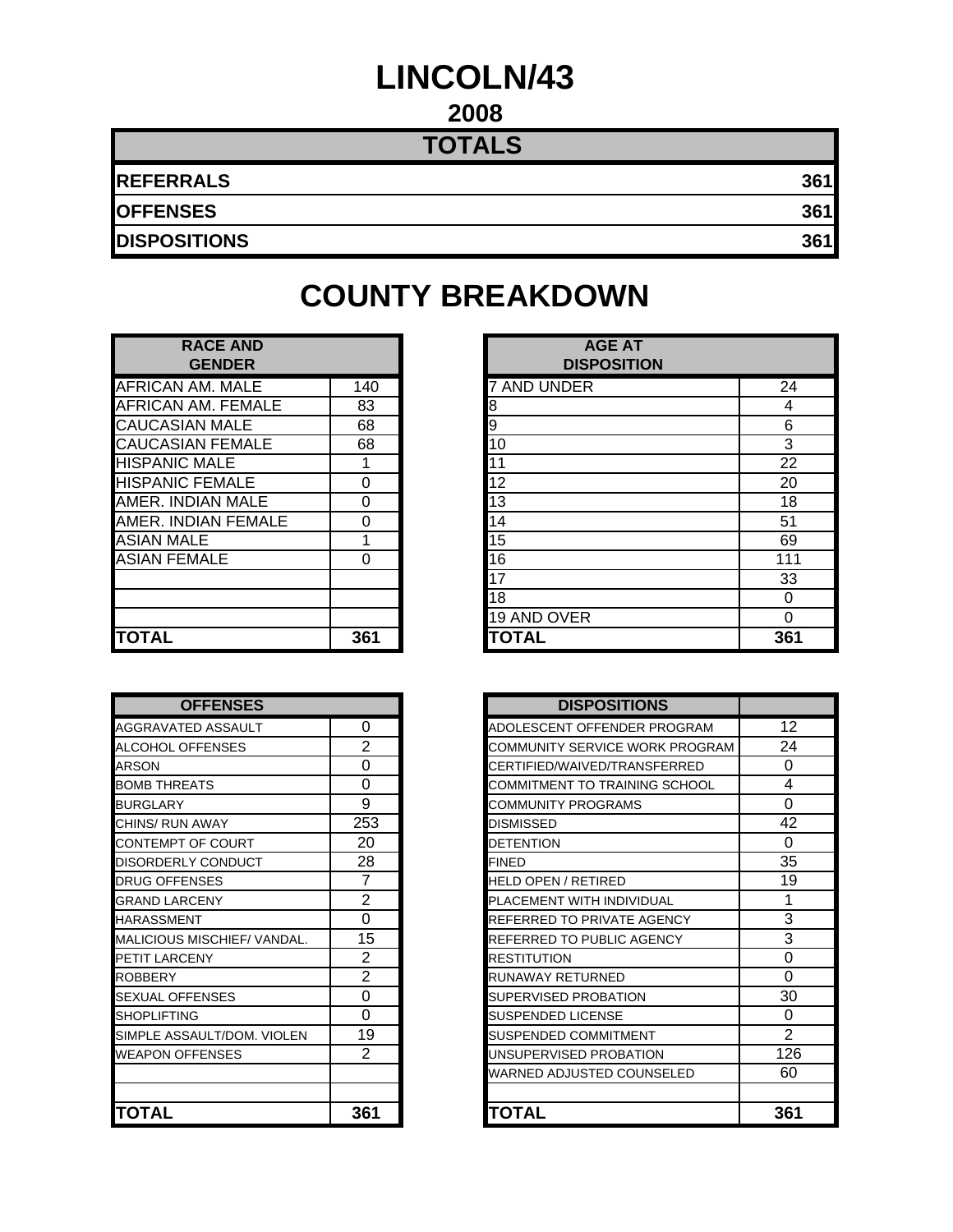#### **LOWNDES/44**

**2008**

| <b>TOTALS</b>       |     |
|---------------------|-----|
| <b>REFERRALS</b>    | 170 |
| <b>OFFENSES</b>     | 170 |
| <b>DISPOSITIONS</b> | 170 |

#### **RACE AND GENDER DISPOSITION** AFRICAN AM. MALE 102 AFRICAN AM. FEMALE | 30 CAUCASIAN MALE 22 CAUCASIAN FEMALE | 14 HISPANIC MALE 0 HISPANIC FEMALE 1 0 AMER. INDIAN MALE 2 AMER. INDIAN FEMALE | 0 ASIAN MALE 20 ASIAN FEMALE **16 64** 0

| <b>OFFENSES</b>             |                | <b>DISPOSITIONS</b>        |
|-----------------------------|----------------|----------------------------|
| <b>AGGRAVATED ASSAULT</b>   | 6              | ADOLESCENT OFFENDER PR     |
| <b>ALCOHOL OFFENSES</b>     | 5              | COMMUNITY SERVICE WORK     |
| ARSON                       | 4              | CERTIFIED/WAIVED/TRANSFE   |
| <b>BOMB THREATS</b>         | 0              | COMMITMENT TO TRAINING S   |
| <b>BURGLARY</b>             | 16             | COMMUNITY PROGRAMS         |
| CHINS/ RUN AWAY             | 8              | <b>DISMISSED</b>           |
| <b>CONTEMPT OF COURT</b>    | 8              | <b>DETENTION</b>           |
| <b>DISORDERLY CONDUCT</b>   | 16             | <b>FINED</b>               |
| <b>DRUG OFFENSES</b>        | 22             | <b>HELD OPEN / RETIRED</b> |
| <b>GRAND LARCENY</b>        | 9              | PLACEMENT WITH INDIVIDUA   |
| <b>HARASSMENT</b>           | 0              | REFERRED TO PRIVATE AGEI   |
| MALICIOUS MISCHIEF/ VANDAL. | 7              | REFERRED TO PUBLIC AGEN    |
| PETIT LARCENY               | 8              | RESTITUTION                |
| <b>ROBBERY</b>              | $\overline{2}$ | RUNAWAY RETURNED           |
| SEXUAL OFFENSES             | 0              | SUPERVISED PROBATION       |
| <b>SHOPLIFTING</b>          | 7              | SUSPENDED LICENSE          |
| SIMPLE ASSAULT/DOM. VIOLEN  | 44             | SUSPENDED COMMITMENT       |
| <b>WEAPON OFFENSES</b>      | 8              | UNSUPERVISED PROBATION     |
|                             |                | WARNED ADJUSTED COUNSE     |
|                             |                |                            |
| <b>TOTAL</b>                | 170            | TOTAL                      |

| <b>RACE AND</b><br><b>GENDER</b> |          | <b>AGE AT</b><br><b>DISPOSITION</b> |                |
|----------------------------------|----------|-------------------------------------|----------------|
| AFRICAN AM. MALE                 | 102      | 7 AND UNDER                         | 0              |
| AFRICAN AM. FEMALE               | 30       | ö                                   | $\Omega$       |
| <b>CAUCASIAN MALE</b>            | 22       | 9                                   | $\Omega$       |
| <b>CAUCASIAN FEMALE</b>          | 14       | 10                                  | 0              |
| <b>HISPANIC MALE</b>             | $\Omega$ | 11                                  | $\overline{2}$ |
| HISPANIC FEMALE                  | $\Omega$ | 12                                  | 3              |
| AMER. INDIAN MALE                | 2        | 13                                  | 11             |
| AMER. INDIAN FEMALE              | $\Omega$ | 14                                  | 21             |
| ASIAN MALE                       | $\Omega$ | 15                                  | 39             |
| ASIAN FEMALE                     | 0        | 16                                  | 54             |
|                                  |          | 17                                  | 39             |
|                                  |          | 18                                  |                |
|                                  |          | 19 AND OVER                         | $\Omega$       |
| <b>TOTAL</b>                     | 170      | TOTAL                               | 170            |

|                | <b>DISPOSITIONS</b>            |
|----------------|--------------------------------|
| 6              | ADOLESCENT OFFENDER PROGRAM    |
| 5              | COMMUNITY SERVICE WORK PROGRAM |
| 4              | CERTIFIED/WAIVED/TRANSFERRED   |
| 0              | COMMITMENT TO TRAINING SCHOOL  |
| 16             | <b>COMMUNITY PROGRAMS</b>      |
| 8              | <b>DISMISSED</b>               |
| 8              | <b>DETENTION</b>               |
| 16             | <b>FINED</b>                   |
| 22             | <b>HELD OPEN / RETIRED</b>     |
| 9              | PLACEMENT WITH INDIVIDUAL      |
| 0              | REFERRED TO PRIVATE AGENCY     |
| 7              | REFERRED TO PUBLIC AGENCY      |
| 8              | <b>RESTITUTION</b>             |
| $\overline{2}$ | RUNAWAY RETURNED               |
| 0              | <b>SUPERVISED PROBATION</b>    |
| 7              | <b>SUSPENDED LICENSE</b>       |
| 44             | SUSPENDED COMMITMENT           |
| 8              | UNSUPERVISED PROBATION         |
|                | WARNED ADJUSTED COUNSELED      |
|                |                                |
| 170            | <b>TOTAL</b>                   |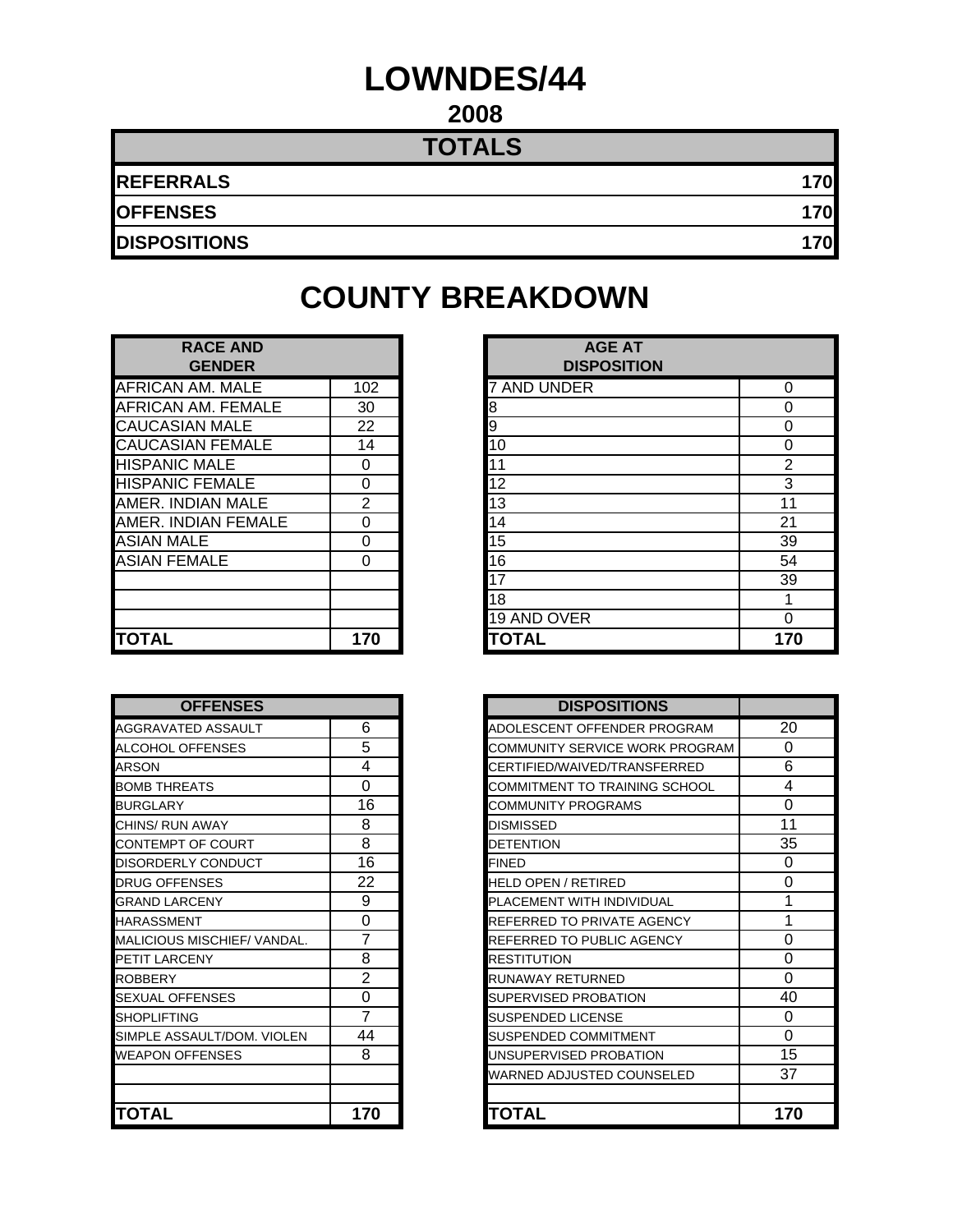# **MADISON/45**

**2008**

| <b>TOTALS</b>       |     |
|---------------------|-----|
| <b>REFERRALS</b>    | 378 |
| <b>OFFENSES</b>     | 378 |
| <b>DISPOSITIONS</b> | 378 |

# **COUNTY BREAKDOWN**

| <b>RACE AND</b><br><b>GENDER</b> |     |
|----------------------------------|-----|
| AFRICAN AM. MALE                 | 191 |
| AFRICAN AM. FEMALE               | 65  |
| <b>CAUCASIAN MALE</b>            | 77  |
| <b>CAUCASIAN FEMALE</b>          | 42  |
| <b>HISPANIC MALE</b>             | 2   |
| <b>HISPANIC FEMALE</b>           | 0   |
| AMER. INDIAN MALE                | 1   |
| AMER. INDIAN FEMALE              | ŋ   |
| ASIAN MALE                       | ი   |
| <b>ASIAN FEMALE</b>              | U   |
|                                  |     |
|                                  |     |
|                                  |     |
| TOTAL                            | 378 |

| <b>GENDER</b>          |                | <b>DISPOSITION</b> |          |
|------------------------|----------------|--------------------|----------|
| AFRICAN AM. MALE       | 191            | 7 AND UNDER        | $\Omega$ |
| AFRICAN AM. FEMALE     | 65             |                    | 0        |
| <b>CAUCASIAN MALE</b>  | 77             |                    | 0        |
| CAUCASIAN FEMALE       | 42             | 10                 |          |
| <b>HISPANIC MALE</b>   | $\mathfrak{p}$ | 11                 | 5        |
| <b>HISPANIC FEMALE</b> | 0              | 12                 | 9        |
| AMER. INDIAN MALE      |                | 13                 | 26       |
| AMER. INDIAN FEMALE    | 0              | 14                 | 54       |
| ASIAN MALE             | 0              | 15                 | 87       |
| ASIAN FEMALE           | 0              | 16                 | 110      |
|                        |                | 17                 | 84       |
|                        |                | 18                 | 0        |
|                        |                | 19 AND OVER        | 2        |
| <b>TOTAL</b>           | 378            | <b>TOTAL</b>       | 378      |

**RACE AND AGE AT**

| <b>OFFENSES</b>             |                | <b>DISPOSITIONS</b>        |
|-----------------------------|----------------|----------------------------|
| AGGRAVATED ASSAULT          | 1              | ADOLESCENT OFFENDER PR     |
| ALCOHOL OFFENSES            | 20             | COMMUNITY SERVICE WORK     |
| ARSON                       | 0              | CERTIFIED/WAIVED/TRANSFE   |
| <b>BOMB THREATS</b>         | 0              | COMMITMENT TO TRAINING S   |
| <b>BURGLARY</b>             | 14             | COMMUNITY PROGRAMS         |
| CHINS/ RUN AWAY             | 34             | <b>DISMISSED</b>           |
| CONTEMPT OF COURT           | 38             | <b>DETENTION</b>           |
| <b>DISORDERLY CONDUCT</b>   | 39             | <b>FINED</b>               |
| <b>DRUG OFFENSES</b>        | 50             | <b>HELD OPEN / RETIRED</b> |
| <b>GRAND LARCENY</b>        | 12             | PLACEMENT WITH INDIVIDUA   |
| <b>HARASSMENT</b>           | 0              | REFERRED TO PRIVATE AGEI   |
| MALICIOUS MISCHIEF/ VANDAL. | 18             | REFERRED TO PUBLIC AGEN    |
| <b>PETIT LARCENY</b>        | 5              | <b>RESTITUTION</b>         |
| <b>ROBBERY</b>              | 1              | RUNAWAY RETURNED           |
| <b>SEXUAL OFFENSES</b>      | $\overline{2}$ | SUPERVISED PROBATION       |
| <b>SHOPLIFTING</b>          | 68             | <b>SUSPENDED LICENSE</b>   |
| SIMPLE ASSAULT/DOM, VIOLEN  | 63             | SUSPENDED COMMITMENT       |
| <b>WEAPON OFFENSES</b>      | 13             | UNSUPERVISED PROBATION     |
|                             |                | WARNED ADJUSTED COUNSE     |
|                             |                |                            |
| <b>TOTAL</b>                | 378            | <b>TOTAL</b>               |

| <b>OFFENSES</b>             |          | <b>DISPOSITIONS</b>            |                |
|-----------------------------|----------|--------------------------------|----------------|
| AGGRAVATED ASSAULT          | 1        | ADOLESCENT OFFENDER PROGRAM    | 15             |
| ALCOHOL OFFENSES            | 20       | COMMUNITY SERVICE WORK PROGRAM | 0              |
| ARSON                       | $\Omega$ | CERTIFIED/WAIVED/TRANSFERRED   | 1              |
| <b>BOMB THREATS</b>         | $\Omega$ | COMMITMENT TO TRAINING SCHOOL  | 19             |
| BURGLARY                    | 14       | COMMUNITY PROGRAMS             | 26             |
| CHINS/ RUN AWAY             | 34       | <b>DISMISSED</b>               | 35             |
| CONTEMPT OF COURT           | 38       | <b>DETENTION</b>               | 5              |
| DISORDERLY CONDUCT          | 39       | <b>FINED</b>                   | 0              |
| <b>DRUG OFFENSES</b>        | 50       | HELD OPEN / RETIRED            | 6              |
| <b>GRAND LARCENY</b>        | 12       | PLACEMENT WITH INDIVIDUAL      | 0              |
| HARASSMENT                  | $\Omega$ | REFERRED TO PRIVATE AGENCY     | 0              |
| MALICIOUS MISCHIEF/ VANDAL. | 18       | REFERRED TO PUBLIC AGENCY      | 0              |
| PETIT LARCENY               | 5        | <b>RESTITUTION</b>             | $\overline{2}$ |
| <b>ROBBERY</b>              |          | RUNAWAY RETURNED               | 26             |
| SEXUAL OFFENSES             | 2        | <b>SUPERVISED PROBATION</b>    | 213            |
| SHOPLIFTING                 | 68       | <b>SUSPENDED LICENSE</b>       | 1              |
| SIMPLE ASSAULT/DOM. VIOLEN  | 63       | SUSPENDED COMMITMENT           | 17             |
| <b>WEAPON OFFENSES</b>      | 13       | UNSUPERVISED PROBATION         | 9              |
|                             |          | WARNED ADJUSTED COUNSELED      | 3              |
| TOTAL                       | 378      | <b>TOTAL</b>                   | 378            |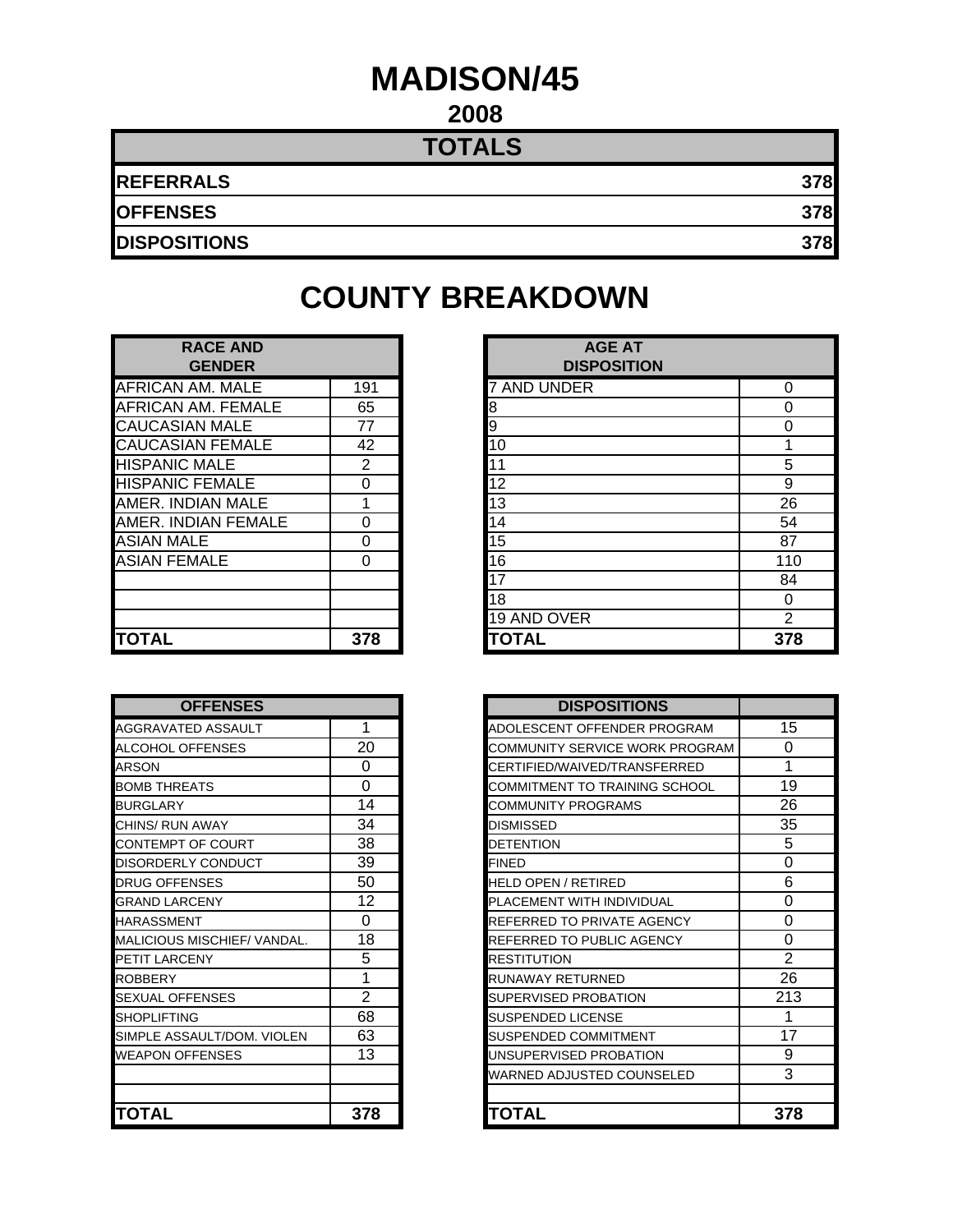#### **MARION/46**

**2008**

| <b>TOTALS</b>       |     |
|---------------------|-----|
| <b>REFERRALS</b>    | 121 |
| <b>OFFENSES</b>     | 121 |
| <b>DISPOSITIONS</b> | 121 |

## **COUNTY BREAKDOWN**

| <b>RACE AND</b><br><b>GENDER</b> |     | <b>AGE AT</b><br><b>DISPOSITION</b> |  |
|----------------------------------|-----|-------------------------------------|--|
| <b>AFRICAN AM. MALE</b>          | 42  | 7 AND UNDER                         |  |
| AFRICAN AM. FEMALE               | 28  | 8                                   |  |
| <b>CAUCASIAN MALE</b>            | 34  | 9                                   |  |
| <b>CAUCASIAN FEMALE</b>          | 16  | 10                                  |  |
| <b>HISPANIC MALE</b>             | 0   | 11                                  |  |
| <b>HISPANIC FEMALE</b>           |     | 12                                  |  |
| AMER. INDIAN MALE                | 0   | 13                                  |  |
| AMER. INDIAN FEMALE              | 0   | 14                                  |  |
| <b>ASIAN MALE</b>                | 0   | 15                                  |  |
| <b>ASIAN FEMALE</b>              | 0   | 16                                  |  |
|                                  |     | 17                                  |  |
|                                  |     | 18                                  |  |
|                                  |     | 19 AND OVER                         |  |
| <b>TOTAL</b>                     | 121 | TOTAL                               |  |

|                                    |                | 17                             | 25             |
|------------------------------------|----------------|--------------------------------|----------------|
|                                    |                | 18                             | 1              |
|                                    |                | 19 AND OVER                    |                |
| <b>TOTAL</b>                       | 121            | <b>TOTAL</b>                   | 121            |
|                                    |                |                                |                |
|                                    |                |                                |                |
| <b>OFFENSES</b>                    |                | <b>DISPOSITIONS</b>            |                |
| AGGRAVATED ASSAULT                 | 0              | ADOLESCENT OFFENDER PROGRAM    | 6              |
| <b>ALCOHOL OFFENSES</b>            | 4              | COMMUNITY SERVICE WORK PROGRAM | $\Omega$       |
| ARSON                              | $\Omega$       | CERTIFIED/WAIVED/TRANSFERRED   | 3              |
| <b>BOMB THREATS</b>                | 0              | COMMITMENT TO TRAINING SCHOOL  | $\overline{7}$ |
| <b>BURGLARY</b>                    | $\overline{7}$ | <b>COMMUNITY PROGRAMS</b>      | $\Omega$       |
| CHINS/ RUN AWAY                    | 3              | <b>DISMISSED</b>               | 14             |
| <b>CONTEMPT OF COURT</b>           | $\overline{2}$ | <b>DETENTION</b>               | 0              |
| <b>DISORDERLY CONDUCT</b>          | 47             | <b>FINED</b>                   | $\Omega$       |
| <b>DRUG OFFENSES</b>               | 14             | <b>HELD OPEN / RETIRED</b>     | $\overline{2}$ |
| <b>GRAND LARCENY</b>               | 4              | PLACEMENT WITH INDIVIDUAL      | 1              |
| <b>HARASSMENT</b>                  | 3              | REFERRED TO PRIVATE AGENCY     | 1              |
| <b>MALICIOUS MISCHIEF/ VANDAL.</b> | 3              | REFERRED TO PUBLIC AGENCY      | 0              |
| PETIT LARCENY                      | $\overline{2}$ | <b>RESTITUTION</b>             | $\overline{0}$ |
| <b>ROBBERY</b>                     | $\Omega$       | RUNAWAY RETURNED               | $\Omega$       |
| <b>SEXUAL OFFENSES</b>             | $\overline{2}$ | SUPERVISED PROBATION           | 52             |
| <b>SHOPLIFTING</b>                 | 9              | SUSPENDED LICENSE              | $\Omega$       |
| SIMPLE ASSAULT/DOM. VIOLEN         | 20             | SUSPENDED COMMITMENT           | $\Omega$       |
| <b>WEAPON OFFENSES</b>             | 1              | UNSUPERVISED PROBATION         | 4              |
|                                    |                | WARNED ADJUSTED COUNSELED      | 31             |
|                                    |                |                                |                |
| <b>TATAI</b>                       | 4 O.A          | <b>TATAL</b>                   | 4 A 4          |

| <b>RACE AND</b><br><b>GENDER</b> |          | <b>AGE AT</b><br><b>DISPOSITION</b> |     |
|----------------------------------|----------|-------------------------------------|-----|
| AFRICAN AM. MALE                 | 42       | 7 AND UNDER                         | 0   |
| AFRICAN AM. FEMALE               | 28       | 8                                   | 0   |
| CAUCASIAN MALE                   | 34       | 9                                   | 0   |
| CAUCASIAN FEMALE                 | 16       | 10                                  | 0   |
| <b>HISPANIC MALE</b>             | $\Omega$ | 11                                  | 3   |
| <b>HISPANIC FEMALE</b>           |          | 12                                  | 2   |
| AMER. INDIAN MALE                | $\Omega$ | 13                                  | 14  |
| AMER. INDIAN FEMALE              | 0        | 14                                  | 17  |
| ASIAN MALE                       | $\Omega$ | 15                                  | 25  |
| ASIAN FEMALE                     | $\Omega$ | 16                                  | 34  |
|                                  |          | 17                                  | 25  |
|                                  |          | 18                                  |     |
|                                  |          | 19 AND OVER                         |     |
| <b>TOTAL</b>                     | 121      | TOTAL                               | 121 |

| <b>OFFENSES</b>             |     | <b>DISPOSITIONS</b>            |          |
|-----------------------------|-----|--------------------------------|----------|
| AGGRAVATED ASSAULT          | 0   | ADOLESCENT OFFENDER PROGRAM    | 6        |
| ALCOHOL OFFENSES            | 4   | COMMUNITY SERVICE WORK PROGRAM | 0        |
| ARSON                       | 0   | CERTIFIED/WAIVED/TRANSFERRED   | 3        |
| BOMB THRFATS                | 0   | COMMITMENT TO TRAINING SCHOOL  | 7        |
| BURGI ARY                   | 7   | COMMUNITY PROGRAMS             | $\Omega$ |
| CHINS/ RUN AWAY             | 3   | <b>DISMISSED</b>               | 14       |
| CONTEMPT OF COURT           | 2   | <b>DETENTION</b>               | 0        |
| DISORDERLY CONDUCT          | 47  | <b>FINED</b>                   | 0        |
| DRUG OFFENSES               | 14  | <b>HELD OPEN / RETIRED</b>     | 2        |
| <b>GRAND LARCENY</b>        | 4   | PLACEMENT WITH INDIVIDUAL      |          |
| HARASSMENT                  | 3   | REFERRED TO PRIVATE AGENCY     |          |
| MALICIOUS MISCHIEF/ VANDAL. | 3   | REFERRED TO PUBLIC AGENCY      | 0        |
| PETIT LARCENY               | 2   | <b>RESTITUTION</b>             | 0        |
| ROBBERY                     | 0   | RUNAWAY RETURNED               | $\Omega$ |
| SEXUAL OFFENSES             | 2   | SUPERVISED PROBATION           | 52       |
| SHOPLIFTING                 | 9   | <b>SUSPENDED LICENSE</b>       | 0        |
| SIMPLE ASSAULT/DOM. VIOLEN  | 20  | SUSPENDED COMMITMENT           | $\Omega$ |
| WEAPON OFFENSES             |     | UNSUPERVISED PROBATION         | 4        |
|                             |     | WARNED ADJUSTED COUNSELED      | 31       |
| TOTAL                       | 121 | <b>TOTAL</b>                   | 121      |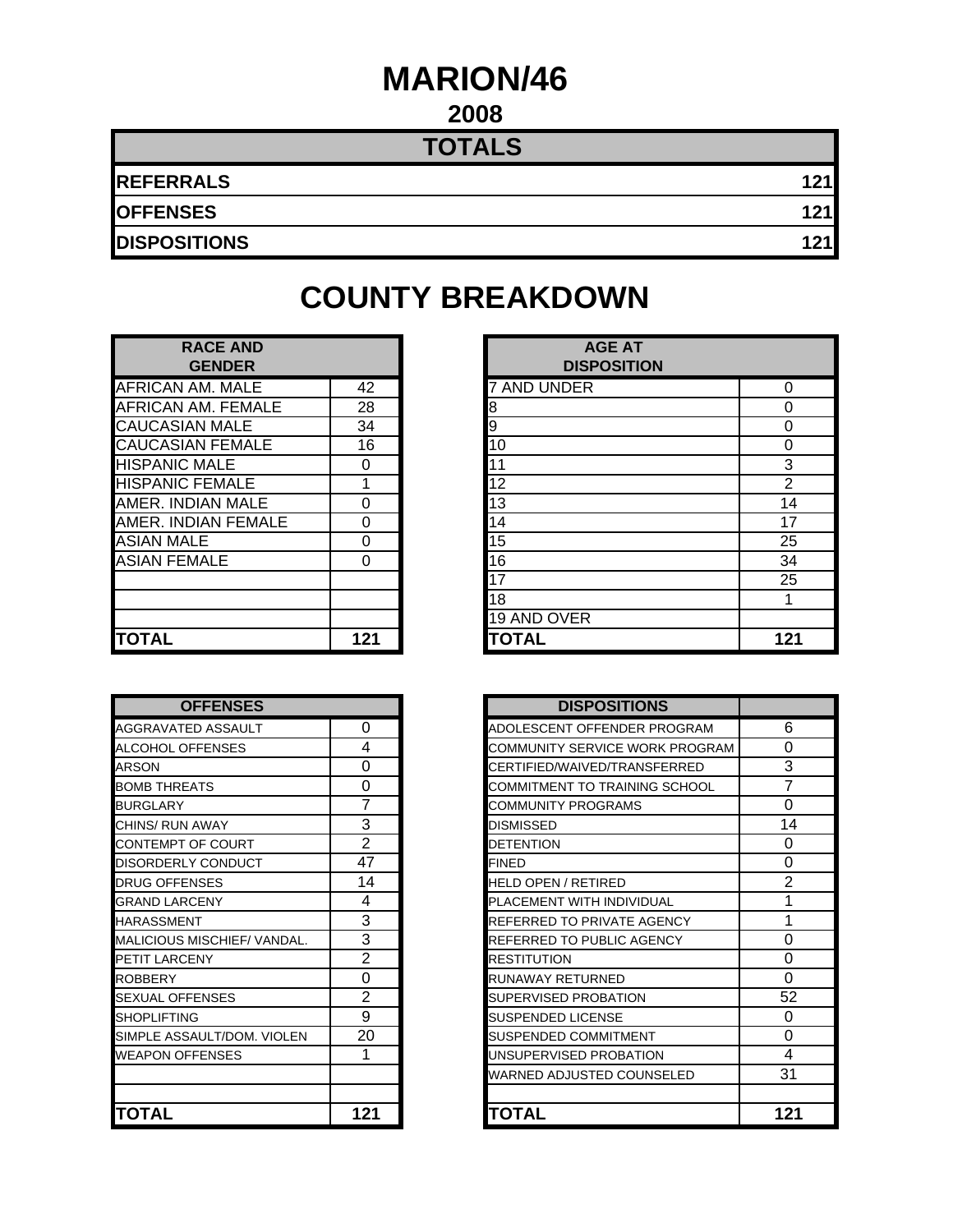#### **MARSHALL/47**

**2008**

| <b>TOTALS</b>       |     |
|---------------------|-----|
| <b>REFERRALS</b>    | 216 |
| <b>OFFENSES</b>     | 216 |
| <b>DISPOSITIONS</b> | 216 |

| <b>RACE AND</b><br><b>GENDER</b> |          | <b>AGE AT</b><br><b>DISPOSITION</b> |
|----------------------------------|----------|-------------------------------------|
| <b>AFRICAN AM. MALE</b>          | 106      | 7 AND UNDER                         |
| <b>AFRICAN AM. FEMALE</b>        | 46       | 8                                   |
| <b>CAUCASIAN MALE</b>            | 35       | 9                                   |
| <b>CAUCASIAN FEMALE</b>          | 21       | 10                                  |
| <b>HISPANIC MALE</b>             | 7        | 11                                  |
| <b>HISPANIC FEMALE</b>           |          | 12                                  |
| AMER. INDIAN MALE                | 0        | 13                                  |
| AMER. INDIAN FEMALE              | 0        | 14                                  |
| <b>ASIAN MALE</b>                | 0        | 15                                  |
| ASIAN FEMALE                     | $\Omega$ | 16                                  |
|                                  |          | 17                                  |
|                                  |          | 18                                  |
|                                  |          | 19 AND OVER                         |
| <b>TOTAL</b>                     | 216      | TOTAL                               |

|                             |          | 18                                | 13             |
|-----------------------------|----------|-----------------------------------|----------------|
|                             |          | 19 AND OVER                       | $\Omega$       |
| TOTAL                       | 216      | <b>TOTAL</b>                      | 216            |
|                             |          |                                   |                |
| <b>OFFENSES</b>             |          | <b>DISPOSITIONS</b>               |                |
| AGGRAVATED ASSAULT          | 3        | ADOLESCENT OFFENDER PROGRAM       | 31             |
| ALCOHOL OFFENSES            | 0        | COMMUNITY SERVICE WORK PROGRAM    | $\Omega$       |
| ARSON                       |          | CERTIFIED/WAIVED/TRANSFERRED      | 0              |
| <b>BOMB THREATS</b>         | $\Omega$ | COMMITMENT TO TRAINING SCHOOL     | 0              |
| BURGLARY                    | 9        | <b>COMMUNITY PROGRAMS</b>         | 3              |
| CHINS/ RUN AWAY             | 25       | <b>DISMISSED</b>                  | 22             |
| CONTEMPT OF COURT           | 7        | <b>DETENTION</b>                  | 0              |
| DISORDERLY CONDUCT          | 66       | <b>FINED</b>                      | $\overline{7}$ |
| <b>DRUG OFFENSES</b>        | 14       | <b>HELD OPEN / RETIRED</b>        | 31             |
| GRAND LARCENY               | 9        | PLACEMENT WITH INDIVIDUAL         | $\Omega$       |
| HARASSMENT                  | 3        | <b>REFERRED TO PRIVATE AGENCY</b> | 5              |
| MALICIOUS MISCHIEF/ VANDAL. | 18       | <b>REFERRED TO PUBLIC AGENCY</b>  | 13             |
| PETIT LARCENY               | 8        | <b>RESTITUTION</b>                | $\overline{2}$ |
| <b>ROBBERY</b>              | $\Omega$ | RUNAWAY RETURNED                  | $\Omega$       |
| <b>SEXUAL OFFENSES</b>      | 1        | SUPERVISED PROBATION              | 34             |
| SHOPLIFTING                 | 3        | <b>SUSPENDED LICENSE</b>          | $\Omega$       |
| SIMPLE ASSAULT/DOM. VIOLEN  | 48       | SUSPENDED COMMITMENT              | $\Omega$       |
| <b>WEAPON OFFENSES</b>      | 1        | UNSUPERVISED PROBATION            | $\Omega$       |
|                             |          | WARNED ADJUSTED COUNSELED         | 68             |
| -----                       |          | -----                             |                |
|                             |          |                                   |                |

| <b>RACE AND</b><br><b>GENDER</b> |          | <b>AGE AT</b><br><b>DISPOSITION</b> |          |
|----------------------------------|----------|-------------------------------------|----------|
| AFRICAN AM. MALE                 | 106      | 7 AND UNDER                         | $\Omega$ |
| AFRICAN AM. FEMALE               | 46       | 8                                   | 0        |
| <b>CAUCASIAN MALE</b>            | 35       | 9                                   |          |
| <b>CAUCASIAN FEMALE</b>          | 21       | 10                                  |          |
| <b>HISPANIC MALE</b>             |          | 11                                  | 8        |
| <b>HISPANIC FEMALE</b>           |          | 12                                  | 8        |
| AMER. INDIAN MALE                | 0        | 13                                  | 27       |
| AMER. INDIAN FEMALE              | $\Omega$ | 14                                  | 25       |
| ASIAN MALE                       | $\Omega$ | 15                                  | 39       |
| <b>ASIAN FEMALE</b>              | $\Omega$ | 16                                  | 44       |
|                                  |          | 17                                  | 50       |
|                                  |          | 18                                  | 13       |
|                                  |          | 19 AND OVER                         | $\Omega$ |
| TOTAL                            | 216      | TOTAL                               | 216      |

| <b>OFFENSES</b>             |     |
|-----------------------------|-----|
| AGGRAVATED ASSAULT          | 3   |
| ALCOHOL OFFENSES            | 0   |
| ARSON                       |     |
| BOMB THREATS                | 0   |
| BURGLARY                    | 9   |
| CHINS/ RUN AWAY             | 25  |
| CONTEMPT OF COURT           | 7   |
| DISORDERLY CONDUCT          | 66  |
| DRUG OFFENSES               | 14  |
| <b>GRAND LARCENY</b>        | 9   |
| HARASSMENT                  | 3   |
| MALICIOUS MISCHIEF/ VANDAL. | 18  |
| PETIT LARCENY               | 8   |
| ROBBERY                     | 0   |
| SEXUAL OFFENSES             | 1   |
| SHOPLIFTING                 | 3   |
| SIMPLE ASSAULT/DOM. VIOLEN  | 48  |
| <b>WEAPON OFFENSES</b>      |     |
|                             |     |
|                             |     |
| TOTAL                       | 216 |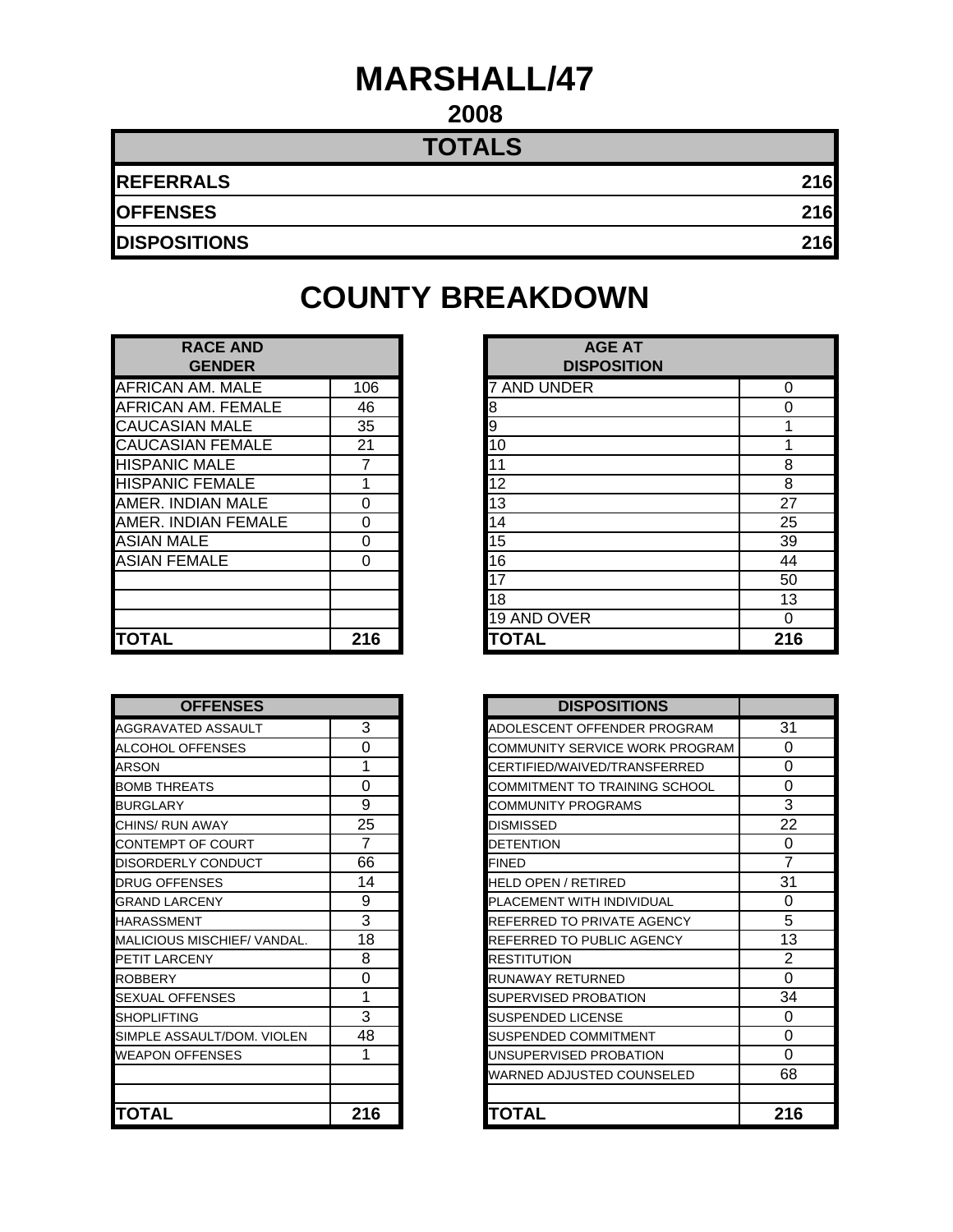## **MONROE/48**

| <b>TOTALS</b>       |     |
|---------------------|-----|
| <b>REFERRALS</b>    | 200 |
| <b>OFFENSES</b>     | 200 |
| <b>DISPOSITIONS</b> | 200 |

| <b>RACE AND</b><br><b>GENDER</b> |          | <b>AGE AT</b><br><b>DISPOSITION</b> |
|----------------------------------|----------|-------------------------------------|
| <b>AFRICAN AM. MALE</b>          | 84       | <b>7 AND UNDER</b>                  |
| AFRICAN AM. FEMALE               | 38       |                                     |
| <b>CAUCASIAN MALE</b>            | 66       | 9                                   |
| <b>CAUCASIAN FEMALE</b>          | 8        | 10                                  |
| <b>HISPANIC MALE</b>             | 3        | 11                                  |
| <b>HISPANIC FEMALE</b>           | 1        | 12                                  |
| <b>AMER. INDIAN MALE</b>         | 0        | 13                                  |
| AMER. INDIAN FEMALE              | 0        | 14                                  |
| <b>ASIAN MALE</b>                | 0        | 15                                  |
| ASIAN FEMALE                     | $\Omega$ | 16                                  |
|                                  |          | 17                                  |
|                                  |          | 18                                  |
|                                  |          | 19 AND OVER                         |
| <b>TOTAL</b>                     | 200      | TOTAL                               |

| <b>RACE AND</b>         |          | <b>AGE AT</b>      |          |
|-------------------------|----------|--------------------|----------|
| <b>GENDER</b>           |          | <b>DISPOSITION</b> |          |
| AFRICAN AM. MALE        | 84       | 7 AND UNDER        | 0        |
| AFRICAN AM. FEMALE      | 38       |                    | 0        |
| <b>CAUCASIAN MALE</b>   | 66       | 9                  | 0        |
| <b>CAUCASIAN FEMALE</b> | 8        | 10                 |          |
| <b>HISPANIC MALE</b>    | 3        | 11                 | 5        |
| <b>HISPANIC FEMALE</b>  |          | 12                 | 5        |
| AMER. INDIAN MALE       | $\Omega$ | 13                 | 8        |
| AMER. INDIAN FEMALE     | 0        | 14                 | 25       |
| ASIAN MALE              | 0        | 15                 | 52       |
| <b>ASIAN FEMALE</b>     | $\Omega$ | 16                 | 55       |
|                         |          | 17                 | 45       |
|                         |          | 18                 | 4        |
|                         |          | 19 AND OVER        | $\Omega$ |
| TOTAL                   | 200      | TOTAL              | 200      |

| <b>OFFENSES</b>                    |     | <b>DISPOSITIONS</b>        |
|------------------------------------|-----|----------------------------|
| AGGRAVATED ASSAULT                 | 1   | ADOLESCENT OFFENDER PR     |
| <b>ALCOHOL OFFENSES</b>            | 5   | COMMUNITY SERVICE WORK     |
| <b>ARSON</b>                       | 0   | CERTIFIED/WAIVED/TRANSFE   |
| <b>BOMB THREATS</b>                | 1   | COMMITMENT TO TRAINING S   |
| <b>BURGLARY</b>                    | 4   | COMMUNITY PROGRAMS         |
| CHINS/ RUN AWAY                    | 16  | <b>DISMISSED</b>           |
| CONTEMPT OF COURT                  | 3   | <b>DETENTION</b>           |
| <b>DISORDERLY CONDUCT</b>          | 60  | FINED                      |
| <b>DRUG OFFENSES</b>               | 16  | <b>HELD OPEN / RETIRED</b> |
| <b>GRAND LARCENY</b>               | 9   | PLACEMENT WITH INDIVIDUA   |
| <b>HARASSMENT</b>                  | 1   | REFERRED TO PRIVATE AGEI   |
| <b>MALICIOUS MISCHIEF/ VANDAL.</b> | 35  | REFERRED TO PUBLIC AGEN    |
| <b>PETIT LARCENY</b>               | 20  | <b>RESTITUTION</b>         |
| <b>ROBBERY</b>                     | 2   | RUNAWAY RETURNED           |
| <b>SEXUAL OFFENSES</b>             | 1   | SUPERVISED PROBATION       |
| <b>SHOPLIFTING</b>                 | 4   | SUSPENDED LICENSE          |
| SIMPLE ASSAULT/DOM. VIOLEN         | 22  | SUSPENDED COMMITMENT       |
| <b>WEAPON OFFENSES</b>             | 0   | UNSUPERVISED PROBATION     |
|                                    |     | WARNED ADJUSTED COUNSE     |
|                                    |     |                            |
| <b>TOTAL</b>                       | 200 | <b>TOTAL</b>               |

| <b>OFFENSES</b>             |     | <b>DISPOSITIONS</b>            |                |
|-----------------------------|-----|--------------------------------|----------------|
| AGGRAVATED ASSAULT          |     | ADOLESCENT OFFENDER PROGRAM    | 1              |
| ALCOHOL OFFENSES            | 5   | COMMUNITY SERVICE WORK PROGRAM | 0              |
| ARSON                       | 0   | CERTIFIED/WAIVED/TRANSFERRED   | 3              |
| BOMB THREATS                |     | COMMITMENT TO TRAINING SCHOOL  |                |
| BURGLARY                    | 4   | COMMUNITY PROGRAMS             | 0              |
| CHINS/ RUN AWAY             | 16  | <b>DISMISSED</b>               | 37             |
| CONTEMPT OF COURT           | 3   | <b>DETENTION</b>               | 8              |
| DISORDERLY CONDUCT          | 60  | <b>FINED</b>                   | $\overline{2}$ |
| <b>DRUG OFFENSES</b>        | 16  | <b>HELD OPEN / RETIRED</b>     | 17             |
| <b>GRAND LARCENY</b>        | 9   | PLACEMENT WITH INDIVIDUAL      | 0              |
| HARASSMENT                  | 1   | REFERRED TO PRIVATE AGENCY     | 1              |
| MALICIOUS MISCHIEF/ VANDAL. | 35  | REFERRED TO PUBLIC AGENCY      | 3              |
| PETIT LARCENY               | 20  | <b>RESTITUTION</b>             | 5              |
| <b>ROBBERY</b>              | 2   | RUNAWAY RETURNED               | $\Omega$       |
| SEXUAL OFFENSES             | 1   | <b>SUPERVISED PROBATION</b>    | 62             |
| SHOPLIFTING                 | 4   | <b>SUSPENDED LICENSE</b>       | 0              |
| SIMPLE ASSAULT/DOM. VIOLEN  | 22  | <b>SUSPENDED COMMITMENT</b>    | $\Omega$       |
| WEAPON OFFENSES             | 0   | UNSUPERVISED PROBATION         | 12             |
|                             |     | WARNED ADJUSTED COUNSELED      | 48             |
|                             |     |                                |                |
| TOTAL                       | 200 | <b>TOTAL</b>                   | 200            |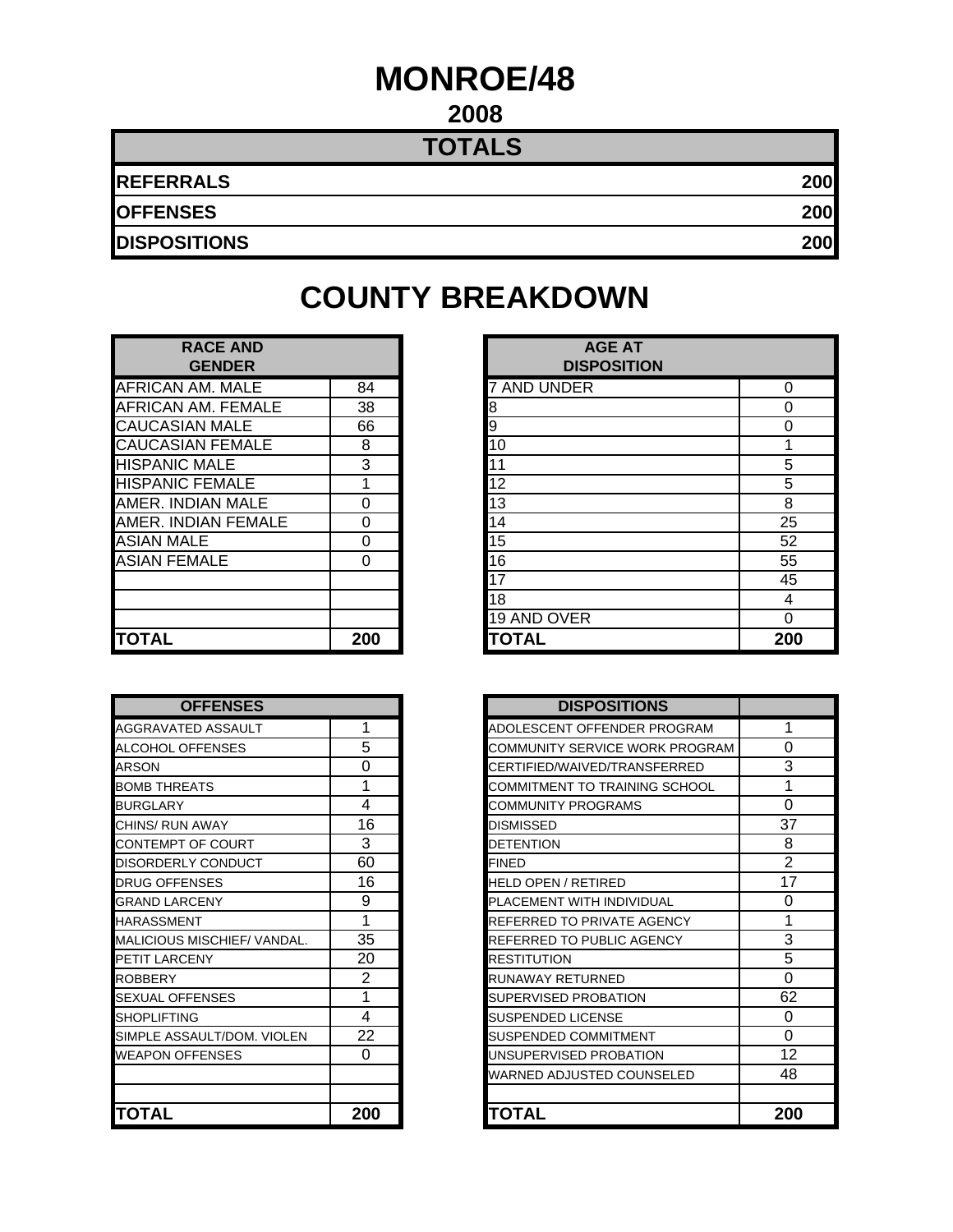## **MONTGOMERY/49**

**2008**

| <b>TOTALS</b>       |    |
|---------------------|----|
| <b>REFERRALS</b>    | 90 |
| <b>OFFENSES</b>     | 90 |
| <b>DISPOSITIONS</b> | 90 |

#### **COUNTY BREAKDOWN**

| <b>RACE AND</b><br><b>GENDER</b> |    | <b>AGE AT</b><br><b>DISPOSITION</b> |
|----------------------------------|----|-------------------------------------|
| <b>AFRICAN AM. MALE</b>          | 52 | 7 AND UNDER                         |
| AFRICAN AM. FEMALE               | 25 | 8                                   |
| <b>CAUCASIAN MALE</b>            | 8  | 9                                   |
| <b>CAUCASIAN FEMALE</b>          | 5  | 10                                  |
| <b>HISPANIC MALE</b>             | 0  | 11                                  |
| <b>HISPANIC FEMALE</b>           | 0  | 12                                  |
| AMER. INDIAN MALE                | 0  | 13                                  |
| AMER. INDIAN FEMALE              | 0  | 14                                  |
| <b>ASIAN MALE</b>                | 0  | 15                                  |
| <b>ASIAN FEMALE</b>              | 0  | 16                                  |
|                                  |    | 17                                  |
|                                  |    | 18                                  |
|                                  |    | 19 AND OVER                         |
| <b>TOTAL</b>                     | 90 | TOTAL                               |

| <b>GENDER</b>           |          | <b>DISPOSITION</b> |    |
|-------------------------|----------|--------------------|----|
| AFRICAN AM. MALE        | 52       | <b>7 AND UNDER</b> | 0  |
| AFRICAN AM. FEMALE      | 25       |                    | 0  |
| <b>CAUCASIAN MALE</b>   | 8        |                    | 2  |
| <b>CAUCASIAN FEMALE</b> | 5        | 10                 |    |
| <b>HISPANIC MALE</b>    | 0        | 11                 | 4  |
| <b>HISPANIC FEMALE</b>  | 0        | 12 <sub>2</sub>    | 0  |
| AMER. INDIAN MALE       | 0        | 13                 | 9  |
| AMER. INDIAN FEMALE     | 0        | 14                 |    |
| ASIAN MALE              | $\Omega$ | 15                 | 24 |
| ASIAN FEMALE            | 0        | 16                 | 17 |
|                         |          | 17                 | 25 |
|                         |          | 18                 |    |
|                         |          | 19 AND OVER        |    |
| <b>TOTAL</b>            | 90       | <b>TOTAL</b>       | 90 |

| <b>OFFENSES</b>                    |                | <b>DISPOSITIONS</b>             |
|------------------------------------|----------------|---------------------------------|
| AGGRAVATED ASSAULT                 | 0              | <b>ADOLESCENT OFFENDER PR</b>   |
| <b>ALCOHOL OFFENSES</b>            | 0              | <b>COMMUNITY SERVICE WORK</b>   |
| <b>ARSON</b>                       | 0              | CERTIFIED/WAIVED/TRANSFE        |
| <b>BOMB THREATS</b>                | 0              | <b>COMMITMENT TO TRAINING S</b> |
| <b>BURGLARY</b>                    | 8              | <b>COMMUNITY PROGRAMS</b>       |
| CHINS/RUN AWAY                     | 1              | <b>DISMISSED</b>                |
| CONTEMPT OF COURT                  | 4              | <b>DETENTION</b>                |
| <b>DISORDERLY CONDUCT</b>          | 26             | <b>FINED</b>                    |
| <b>DRUG OFFENSES</b>               | 1              | <b>HELD OPEN / RETIRED</b>      |
| <b>GRAND LARCENY</b>               | 0              | PLACEMENT WITH INDIVIDUA        |
| <b>HARASSMENT</b>                  | 0              | <b>REFERRED TO PRIVATE AGEI</b> |
| <b>MALICIOUS MISCHIEF/ VANDAL.</b> | 14             | REFERRED TO PUBLIC AGEN         |
| PETIT LARCENY                      | 9              | <b>RESTITUTION</b>              |
| <b>ROBBERY</b>                     | $\overline{2}$ | RUNAWAY RETURNED                |
| <b>SEXUAL OFFENSES</b>             | 0              | <b>SUPERVISED PROBATION</b>     |
| <b>SHOPLIFTING</b>                 | 3              | <b>SUSPENDED LICENSE</b>        |
| SIMPLE ASSAULT/DOM, VIOLEN         | 22             | SUSPENDED COMMITMENT            |
| <b>WEAPON OFFENSES</b>             | 0              | UNSUPERVISED PROBATION          |
|                                    |                | WARNED ADJUSTED COUNSE          |
|                                    |                |                                 |
| <b>ITOTAL</b>                      | 90             | <b>TOTAL</b>                    |

| <b>OFFENSES</b>             |                | <b>DISPOSITIONS</b>            |                |
|-----------------------------|----------------|--------------------------------|----------------|
| AGGRAVATED ASSAULT          | 0              | ADOLESCENT OFFENDER PROGRAM    | 16             |
| ALCOHOL OFFENSES            | 0              | COMMUNITY SERVICE WORK PROGRAM | 0              |
| ARSON                       | 0              | CERTIFIED/WAIVED/TRANSFERRED   | 0              |
| <b>BOMB THREATS</b>         | 0              | COMMITMENT TO TRAINING SCHOOL  | 13             |
| BURGLARY                    | 8              | <b>COMMUNITY PROGRAMS</b>      | 0              |
| CHINS/ RUN AWAY             |                | <b>DISMISSED</b>               | 3              |
| CONTEMPT OF COURT           | 4              | <b>DETENTION</b>               | 1              |
| DISORDERLY CONDUCT          | 26             | <b>FINED</b>                   | 0              |
| <b>DRUG OFFENSES</b>        |                | <b>HELD OPEN / RETIRED</b>     | 3              |
| GRAND LARCENY               | $\Omega$       | PLACEMENT WITH INDIVIDUAL      |                |
| HARASSMENT                  | 0              | REFERRED TO PRIVATE AGENCY     | 1              |
| MALICIOUS MISCHIEF/ VANDAL. | 14             | REFERRED TO PUBLIC AGENCY      | $\overline{2}$ |
| PETIT LARCENY               | 9              | <b>RESTITUTION</b>             | 0              |
| <b>ROBBERY</b>              | $\overline{2}$ | RUNAWAY RETURNED               | $\Omega$       |
| <b>SEXUAL OFFENSES</b>      | 0              | <b>SUPERVISED PROBATION</b>    | 14             |
| SHOPLIFTING                 | 3              | SUSPENDED LICENSE              | 0              |
| SIMPLE ASSAULT/DOM. VIOLEN  | 22             | <b>SUSPENDED COMMITMENT</b>    | 0              |
| WEAPON OFFENSES             | $\Omega$       | UNSUPERVISED PROBATION         | $\Omega$       |
|                             |                | WARNED ADJUSTED COUNSELED      | 36             |
| TOTAL                       | 90             | <b>TOTAL</b>                   | 90             |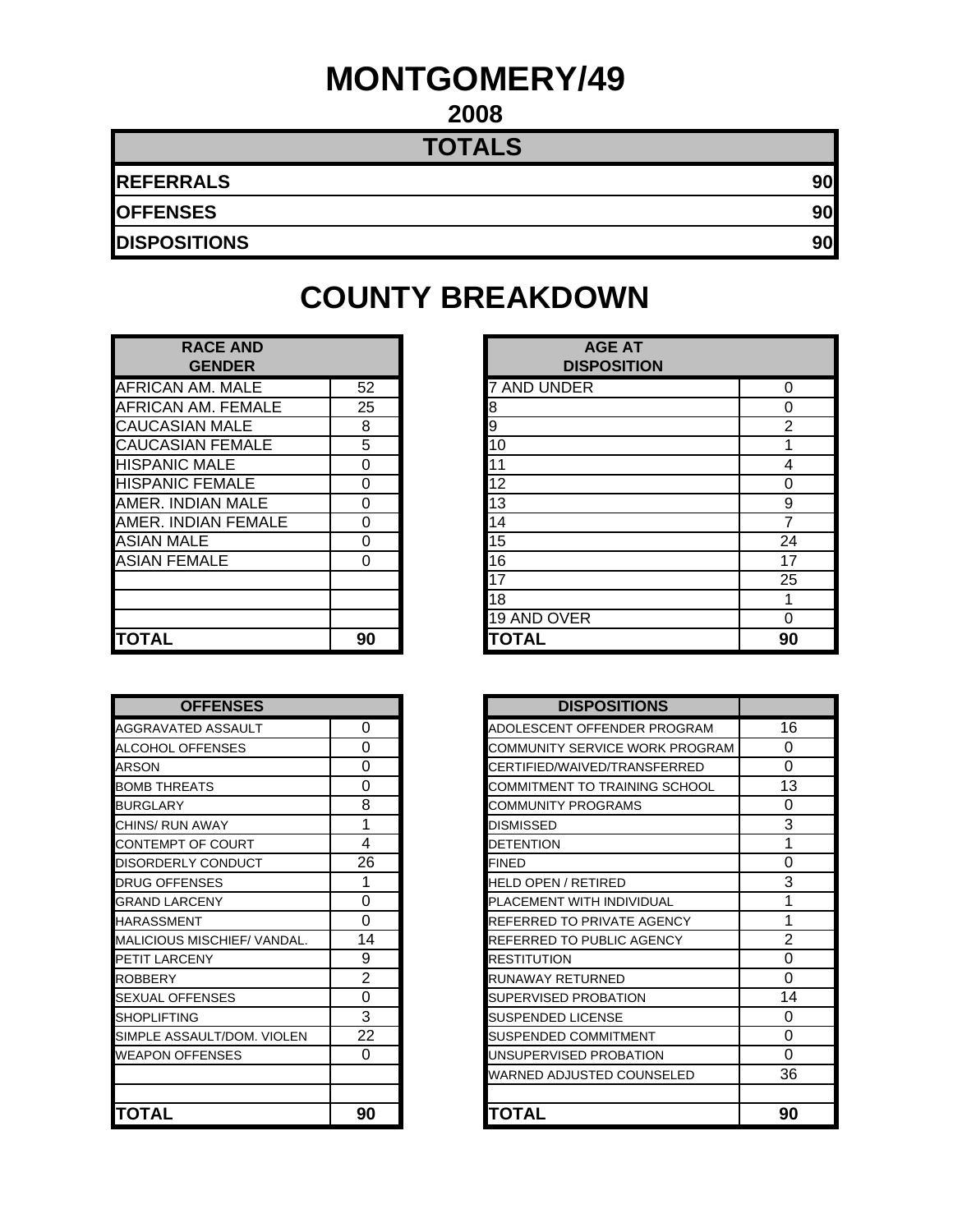#### **NESHOBA/50**

**2008**

| <b>TOTALS</b>       |     |
|---------------------|-----|
| <b>REFERRALS</b>    | 115 |
| <b>OFFENSES</b>     | 115 |
| <b>DISPOSITIONS</b> | 115 |

| <b>RACE AND</b><br><b>GENDER</b> |          | <b>AGE AT</b><br><b>DISPOSITION</b> |                |
|----------------------------------|----------|-------------------------------------|----------------|
| <b>AFRICAN AM. MALE</b>          | 47       | 7 AND UNDER                         | 0              |
| AFRICAN AM. FEMALE               | 15       | 8                                   | 0              |
| <b>CAUCASIAN MALE</b>            | 34       | 9                                   | 0              |
| <b>CAUCASIAN FEMALE</b>          | 13       | 10                                  | $\overline{2}$ |
| <b>HISPANIC MALE</b>             |          | 11                                  | $\overline{2}$ |
| <b>HISPANIC FEMALE</b>           | $\Omega$ | 12                                  | 2              |
| AMER. INDIAN MALE                | 3        | 13                                  | 12             |
| AMER. INDIAN FEMALE              |          | 14                                  | 21             |
| <b>ASIAN MALE</b>                | 0        | 15                                  | 26             |
| ASIAN FEMALE                     |          | 16                                  | 22             |
|                                  |          | 17                                  | 28             |
|                                  |          | 18                                  | $\pmb{0}$      |
|                                  |          | 19 AND OVER                         | 0              |
| <b>TOTAL</b>                     | 115      | TOTAL                               | 115            |

| <b>INAVL AIND</b><br><b>GENDER</b> |     | AVL AI<br><b>DISPOSITION</b> |          |
|------------------------------------|-----|------------------------------|----------|
| AFRICAN AM. MALE                   | 47  | <b>7 AND UNDER</b>           | $\Omega$ |
| AFRICAN AM. FEMALE                 | 15  |                              | 0        |
| CAUCASIAN MALE                     | 34  |                              | 0        |
| CAUCASIAN FEMALE                   | 13  | 10                           | 2        |
| HISPANIC MALE                      |     |                              | 2        |
| <b>HISPANIC FEMALE</b>             | 0   | 12                           | 2        |
| AMER. INDIAN MALE                  | 3   | 13                           | 12       |
| AMER. INDIAN FEMALE                |     | 14                           | 21       |
| ASIAN MALE                         | O   | 15                           | 26       |
| ASIAN FEMALE                       |     | 16                           | 22       |
|                                    |     | 17                           | 28       |
|                                    |     | 18                           | O        |
|                                    |     | 19 AND OVER                  |          |
| ΤΩΤΑΙ                              | 115 | ΙΤΟΤΑΙ                       | 115      |

| <b>OFFENSES</b>             |     | <b>DISPOSITIONS</b>        |
|-----------------------------|-----|----------------------------|
| AGGRAVATED ASSAULT          | 0   | ADOLESCENT OFFENDER PR     |
| <b>ALCOHOL OFFENSES</b>     | 4   | COMMUNITY SERVICE WORK     |
| <b>ARSON</b>                | 0   | CERTIFIED/WAIVED/TRANSFE   |
| <b>BOMB THREATS</b>         | 0   | COMMITMENT TO TRAINING S   |
| <b>BURGLARY</b>             | 6   | COMMUNITY PROGRAMS         |
| CHINS/ RUN AWAY             | 20  | DISMISSED                  |
| <b>CONTEMPT OF COURT</b>    | 0   | <b>DETENTION</b>           |
| <b>DISORDERLY CONDUCT</b>   | 23  | <b>FINED</b>               |
| <b>DRUG OFFENSES</b>        | 12  | <b>HELD OPEN / RETIRED</b> |
| <b>GRAND LARCENY</b>        | 3   | PLACEMENT WITH INDIVIDUA   |
| <b>HARASSMENT</b>           | 5   | REFERRED TO PRIVATE AGEI   |
| MALICIOUS MISCHIEF/ VANDAL. | 6   | REFERRED TO PUBLIC AGEN    |
| <b>PETIT LARCENY</b>        | 5   | <b>RESTITUTION</b>         |
| <b>ROBBERY</b>              | 0   | RUNAWAY RETURNED           |
| <b>SEXUAL OFFENSES</b>      | 0   | SUPERVISED PROBATION       |
| <b>SHOPLIFTING</b>          | 7   | <b>SUSPENDED LICENSE</b>   |
| SIMPLE ASSAULT/DOM. VIOLEN  | 23  | SUSPENDED COMMITMENT       |
| <b>WEAPON OFFENSES</b>      | 1   | UNSUPERVISED PROBATION     |
|                             |     | WARNED ADJUSTED COUNSE     |
|                             |     |                            |
| <b>TOTAL</b>                | 115 | <b>TOTAL</b>               |

| <b>OFFENSES</b>             |          | <b>DISPOSITIONS</b>            |                |
|-----------------------------|----------|--------------------------------|----------------|
| AGGRAVATED ASSAULT          | 0        | ADOLESCENT OFFENDER PROGRAM    | $\overline{7}$ |
| ALCOHOL OFFENSES            | 4        | COMMUNITY SERVICE WORK PROGRAM | 0              |
| ARSON                       | $\Omega$ | CERTIFIED/WAIVED/TRANSFERRED   | 0              |
| <b>BOMB THREATS</b>         | 0        | COMMITMENT TO TRAINING SCHOOL  | 9              |
| BURGLARY                    | 6        | COMMUNITY PROGRAMS             | 0              |
| CHINS/ RUN AWAY             | 20       | <b>DISMISSED</b>               | 4              |
| CONTEMPT OF COURT           | 0        | <b>DETENTION</b>               | 0              |
| DISORDERLY CONDUCT          | 23       | <b>FINFD</b>                   | 0              |
| <b>DRUG OFFENSES</b>        | 12       | HELD OPEN / RETIRED            | $\overline{2}$ |
| <b>GRAND LARCENY</b>        | 3        | PLACEMENT WITH INDIVIDUAL      | 0              |
| HARASSMENT                  | 5        | REFERRED TO PRIVATE AGENCY     | 0              |
| MALICIOUS MISCHIEF/ VANDAL. | 6        | REFERRED TO PUBLIC AGENCY      | 0              |
| PETIT LARCENY               | 5        | <b>RESTITUTION</b>             | 0              |
| <b>ROBBERY</b>              | 0        | RUNAWAY RETURNED               | $\Omega$       |
| SEXUAL OFFENSES             | 0        | <b>SUPERVISED PROBATION</b>    | 49             |
| SHOPLIFTING                 | 7        | <b>SUSPENDED LICENSE</b>       | 0              |
| SIMPLE ASSAULT/DOM. VIOLEN  | 23       | SUSPENDED COMMITMENT           | 0              |
| <b>WEAPON OFFENSES</b>      |          | UNSUPERVISED PROBATION         | $\Omega$       |
|                             |          | WARNED ADJUSTED COUNSELED      | 44             |
|                             |          |                                |                |
| TOTAL                       | 115      | <b>TOTAL</b>                   | 115            |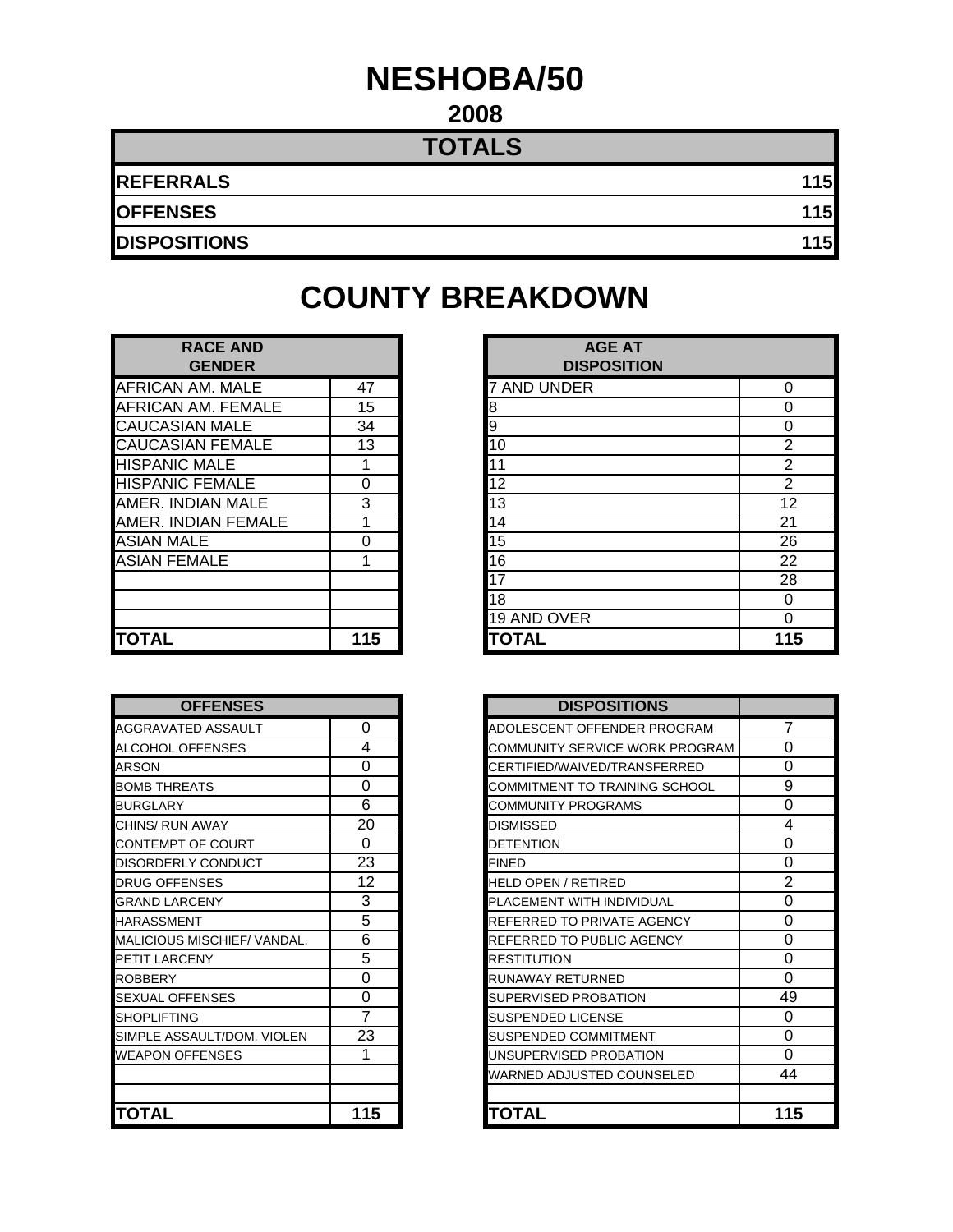## **NEWTON/51**

**2008**

| <b>TOTALS</b>       |    |
|---------------------|----|
| <b>REFERRALS</b>    | 89 |
| <b>OFFENSES</b>     | 89 |
| <b>DISPOSITIONS</b> | 89 |

| <b>RACE AND</b><br><b>GENDER</b> |    | <b>AGE AT</b><br><b>DISPOSITION</b> |
|----------------------------------|----|-------------------------------------|
| <b>AFRICAN AM. MALE</b>          | 50 | 7 AND UNDER                         |
| AFRICAN AM. FEMALE               | 12 | 8                                   |
| <b>CAUCASIAN MALE</b>            | 19 | 9                                   |
| <b>CAUCASIAN FEMALE</b>          | 3  | 10                                  |
| <b>HISPANIC MALE</b>             | 1  | 11                                  |
| <b>HISPANIC FEMALE</b>           | 0  | 12                                  |
| AMER. INDIAN MALE                | 0  | 13                                  |
| <b>AMER. INDIAN FEMALE</b>       | 4  | 14                                  |
| <b>ASIAN MALE</b>                | 0  | 15                                  |
| <b>ASIAN FEMALE</b>              | 0  | 16                                  |
|                                  |    | 17                                  |
|                                  |    | 18                                  |
|                                  |    | 19 AND OVER                         |
| <b>TOTAL</b>                     | 89 | TOTAL                               |

| <b>OFFENSES</b>                    |                | <b>DISPOSITIONS</b>        |
|------------------------------------|----------------|----------------------------|
| AGGRAVATED ASSAULT                 | 0              | ADOLESCENT OFFENDER PR     |
| ALCOHOL OFFENSES                   | 1              | COMMUNITY SERVICE WORK     |
| <b>ARSON</b>                       | 0              | CERTIFIED/WAIVED/TRANSFE   |
| <b>BOMB THREATS</b>                | 0              | COMMITMENT TO TRAINING S   |
| <b>BURGLARY</b>                    | 8              | COMMUNITY PROGRAMS         |
| CHINS/ RUN AWAY                    | 12             | DISMISSED                  |
| CONTEMPT OF COURT                  | 1              | <b>DETENTION</b>           |
| <b>DISORDERLY CONDUCT</b>          | 24             | <b>FINED</b>               |
| <b>DRUG OFFENSES</b>               | 11             | <b>HELD OPEN / RETIRED</b> |
| <b>GRAND LARCENY</b>               | 4              | PLACEMENT WITH INDIVIDUA   |
| <b>HARASSMENT</b>                  | 0              | REFERRED TO PRIVATE AGEI   |
| <b>MALICIOUS MISCHIEF/ VANDAL.</b> | 7              | REFERRED TO PUBLIC AGEN    |
| <b>PETIT LARCENY</b>               | 3              | RESTITUTION                |
| ROBBERY                            | 0              | RUNAWAY RETURNED           |
| <b>SEXUAL OFFENSES</b>             | 0              | SUPERVISED PROBATION       |
| <b>SHOPLIFTING</b>                 | 3              | SUSPENDED LICENSE          |
| ISIMPLE ASSAULT/DOM. VIOLEN        | 13             | SUSPENDED COMMITMENT       |
| <b>WEAPON OFFENSES</b>             | $\overline{2}$ | UNSUPERVISED PROBATION     |
|                                    |                | WARNED ADJUSTED COUNSE     |
|                                    |                |                            |
| <b>TOTAL</b>                       | 89             | <b>TOTAL</b>               |

| <b>RACE AND</b><br><b>GENDER</b> |          | <b>AGE AT</b><br><b>DISPOSITION</b> |          |
|----------------------------------|----------|-------------------------------------|----------|
| AFRICAN AM. MALE                 | 50       | <b>7 AND UNDER</b>                  | 0        |
| AFRICAN AM. FEMALE               | 12       | Ο                                   |          |
| <b>CAUCASIAN MALE</b>            | 19       | 9                                   | 0        |
| <b>CAUCASIAN FEMALE</b>          | 3        | 10                                  |          |
| <b>HISPANIC MALE</b>             |          | 11                                  | 2        |
| <b>HISPANIC FEMALE</b>           | $\Omega$ | 12                                  | 5        |
| AMER. INDIAN MALE                | $\Omega$ | 13                                  | 4        |
| AMER. INDIAN FEMALE              | 4        | 14                                  | 13       |
| ASIAN MALE                       | 0        | 15                                  | 25       |
| ASIAN FEMALE                     | 0        | 16                                  | 24       |
|                                  |          | 17                                  | 14       |
|                                  |          | 18                                  | $\Omega$ |
|                                  |          | 19 AND OVER                         | $\Omega$ |
| <b>TOTAL</b>                     | 89       | TOTAL                               | 89       |

| <b>OFFENSES</b>             |          |
|-----------------------------|----------|
| AGGRAVATED ASSAULT          | 0        |
| ALCOHOL OFFENSES            |          |
| ARSON                       | 0        |
| <b>BOMB THREATS</b>         | 0        |
| <b>BURGLARY</b>             | 8        |
| CHINS/ RUN AWAY             | 12       |
| CONTEMPT OF COURT           |          |
| DISORDERLY CONDUCT          | 24       |
| <b>DRUG OFFENSES</b>        | 11       |
| <b>GRAND LARCENY</b>        | 4        |
| HARASSMENT                  | $\Omega$ |
| MALICIOUS MISCHIEF/ VANDAL. | 7        |
| PETIT LARCENY               | 3        |
| ROBBERY                     | $\Omega$ |
| <b>SEXUAL OFFENSES</b>      | 0        |
| SHOPLIFTING                 | 3        |
| SIMPLE ASSAULT/DOM. VIOLEN  | 13       |
| <b>WEAPON OFFENSES</b>      | 2        |
|                             |          |
|                             |          |
| TOTAL                       | 89       |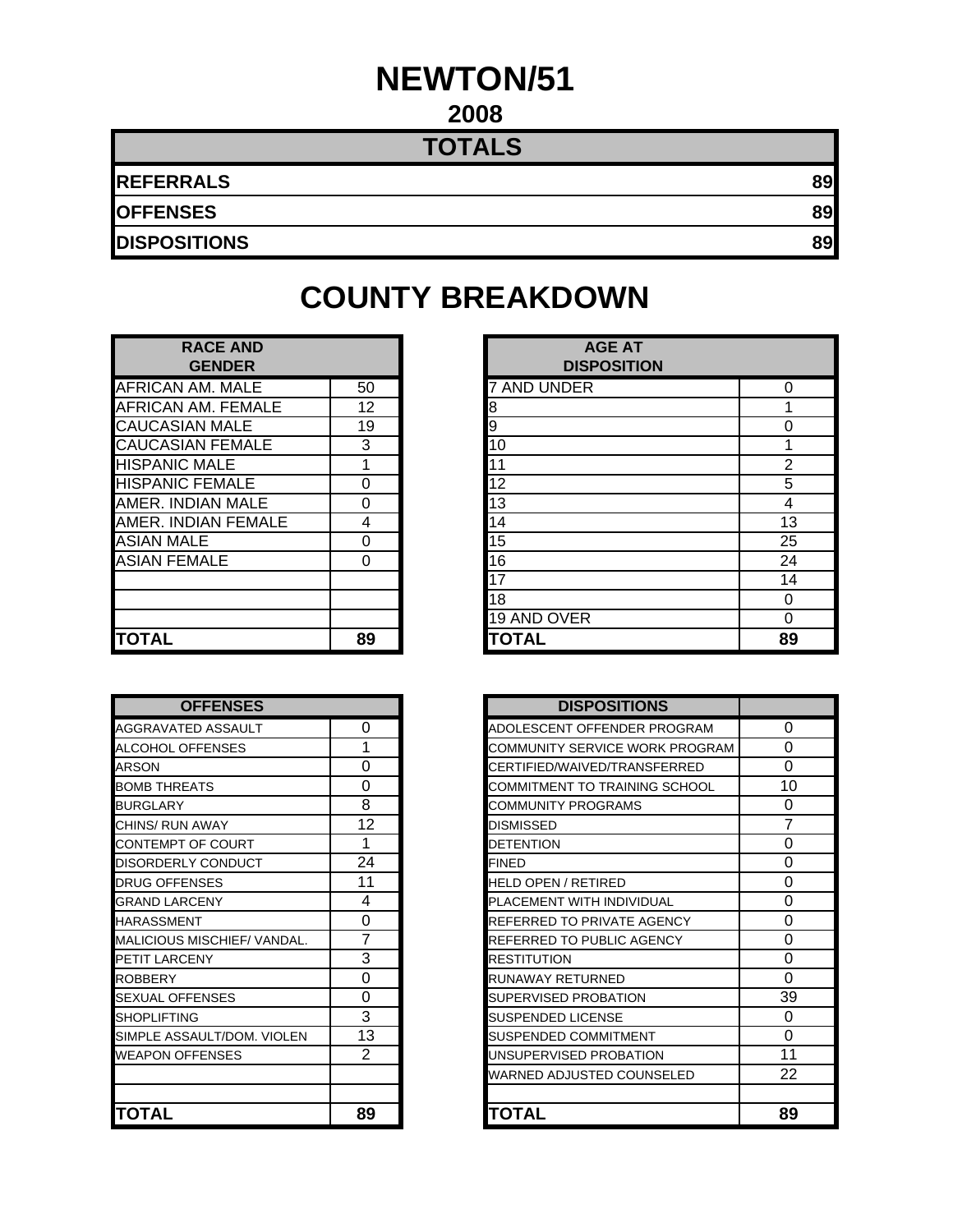## **NOXUBEE/52**

**2008**

| <b>TOTALS</b>       |    |
|---------------------|----|
| <b>REFERRALS</b>    | 24 |
| <b>OFFENSES</b>     | 24 |
| <b>DISPOSITIONS</b> | 24 |

| <b>RACE AND</b><br><b>GENDER</b> |    | <b>AGE AT</b><br><b>DISPOSITION</b> |
|----------------------------------|----|-------------------------------------|
| <b>AFRICAN AM. MALE</b>          | 12 | 7 AND UNDER                         |
| AFRICAN AM. FEMALE               | 11 | 8                                   |
| <b>CAUCASIAN MALE</b>            |    | 9                                   |
| <b>CAUCASIAN FEMALE</b>          | 0  | 10                                  |
| <b>HISPANIC MALE</b>             | 0  | 11                                  |
| <b>HISPANIC FEMALE</b>           | 0  | 12                                  |
| <b>AMER. INDIAN MALE</b>         | 0  | 13                                  |
| AMER. INDIAN FEMALE              | 0  | 14                                  |
| <b>ASIAN MALE</b>                | 0  | 15                                  |
| <b>ASIAN FEMALE</b>              | 0  | 16                                  |
|                                  |    | 17                                  |
|                                  |    | 18                                  |
|                                  |    | 19 AND OVER                         |
| <b>TOTAL</b>                     | 24 | <b>TOTAL</b>                        |

| <b>OFFENSES</b>             |                | <b>DISPOSITIONS</b>               |                |
|-----------------------------|----------------|-----------------------------------|----------------|
| AGGRAVATED ASSAULT          | 0              | ADOLESCENT OFFENDER PROGRAM       | 0              |
| ALCOHOL OFFENSES            | 1              | COMMUNITY SERVICE WORK PROGRAM    | $\Omega$       |
| ARSON                       | 0              | CERTIFIED/WAIVED/TRANSFERRED      | 0              |
| <b>BOMB THREATS</b>         | 0              | COMMITMENT TO TRAINING SCHOOL     | $\mathbf 0$    |
| <b>BURGLARY</b>             | 4              | COMMUNITY PROGRAMS                | $\Omega$       |
| CHINS/ RUN AWAY             | 0              | <b>DISMISSED</b>                  | $\mathbf 0$    |
| CONTEMPT OF COURT           | 0              | <b>DETENTION</b>                  | 0              |
| DISORDERLY CONDUCT          | 8              | <b>FINED</b>                      | 0              |
| DRUG OFFENSES               | $\overline{2}$ | <b>HELD OPEN / RETIRED</b>        | 5              |
| GRAND LARCENY               | 0              | PLACEMENT WITH INDIVIDUAL         | $\mathbf 0$    |
| HARASSMENT                  | 0              | <b>REFERRED TO PRIVATE AGENCY</b> | $\mathbf 0$    |
| MALICIOUS MISCHIEF/ VANDAL. | 0              | <b>REFERRED TO PUBLIC AGENCY</b>  | 0              |
| PETIT LARCENY               | $\Omega$       | <b>RESTITUTION</b>                | $\Omega$       |
| <b>ROBBERY</b>              | 0              | RUNAWAY RETURNED                  | 0              |
| SEXUAL OFFENSES             | 0              | SUPERVISED PROBATION              | 10             |
| SHOPLIFTING                 | $\Omega$       | SUSPENDED LICENSE                 | 0              |
| SIMPLE ASSAULT/DOM. VIOLEN  | 9              | SUSPENDED COMMITMENT              | $\mathbf 0$    |
| <b>WEAPON OFFENSES</b>      | 0              | UNSUPERVISED PROBATION            | 1              |
|                             |                | WARNED ADJUSTED COUNSELED         | 8              |
| ΤΟΤΑΙ                       | 24             | <b>TOTAL</b>                      | 2 <sub>4</sub> |

| <b>RACE AND</b><br><b>GENDER</b> |          | <b>AGE AT</b><br><b>DISPOSITION</b> |             |
|----------------------------------|----------|-------------------------------------|-------------|
| AFRICAN AM. MALE                 | 12       | 7 AND UNDER                         | $\Omega$    |
| AFRICAN AM. FEMALE               | 11       | 8                                   | $\Omega$    |
| <b>CAUCASIAN MALE</b>            |          | 9                                   | $\Omega$    |
| <b>CAUCASIAN FEMALE</b>          | 0        | 10                                  | $\Omega$    |
| <b>HISPANIC MALE</b>             | 0        | 11                                  | $\Omega$    |
| <b>HISPANIC FEMALE</b>           | 0        | 12                                  | $\Omega$    |
| AMER. INDIAN MALE                | $\Omega$ | 13                                  | $\mathbf 0$ |
| AMER. INDIAN FEMALE              | $\Omega$ | 14                                  | 5           |
| ASIAN MALE                       | 0        | 15                                  | 3           |
| <b>ASIAN FEMALE</b>              | $\Omega$ | 16                                  | 8           |
|                                  |          | 17                                  | 8           |
|                                  |          | 18                                  | $\Omega$    |
|                                  |          | 19 AND OVER                         | $\Omega$    |
| TOTAL                            | 24       | TOTAL                               | 24          |

| <b>OFFENSES</b>             |          | <b>DISPOSITIONS</b>            |          |
|-----------------------------|----------|--------------------------------|----------|
| AGGRAVATED ASSAULT          | 0        | ADOLESCENT OFFENDER PROGRAM    | $\Omega$ |
| ALCOHOL OFFENSES            |          | COMMUNITY SERVICE WORK PROGRAM | 0        |
| ARSON                       | $\Omega$ | CERTIFIED/WAIVED/TRANSFERRED   | 0        |
| BOMB THREATS                | $\Omega$ | COMMITMENT TO TRAINING SCHOOL  | 0        |
| <b>BURGLARY</b>             | 4        | COMMUNITY PROGRAMS             | 0        |
| CHINS/ RUN AWAY             | 0        | <b>DISMISSED</b>               | 0        |
| CONTEMPT OF COURT           | $\Omega$ | <b>DETENTION</b>               | 0        |
| DISORDERLY CONDUCT          | 8        | <b>FINED</b>                   | 0        |
| <b>DRUG OFFENSES</b>        | 2        | <b>HELD OPEN / RETIRED</b>     | 5        |
| <b>GRAND LARCENY</b>        | 0        | PLACEMENT WITH INDIVIDUAL      | 0        |
| HARASSMENT                  | 0        | REFERRED TO PRIVATE AGENCY     | $\Omega$ |
| MALICIOUS MISCHIEF/ VANDAL. | $\Omega$ | REFERRED TO PUBLIC AGENCY      | 0        |
| PETIT LARCENY               | 0        | <b>RESTITUTION</b>             | 0        |
| <b>ROBBERY</b>              | 0        | RUNAWAY RETURNED               | $\Omega$ |
| <b>SEXUAL OFFENSES</b>      | 0        | SUPERVISED PROBATION           | 10       |
| SHOPLIFTING                 | $\Omega$ | SUSPENDED LICENSE              | 0        |
| SIMPLE ASSAULT/DOM. VIOLEN  | 9        | SUSPENDED COMMITMENT           | 0        |
| <b>WEAPON OFFENSES</b>      | $\Omega$ | UNSUPERVISED PROBATION         | 1        |
|                             |          | WARNED ADJUSTED COUNSELED      | 8        |
| TOTAL                       | 24       | <b>TOTAL</b>                   | 24       |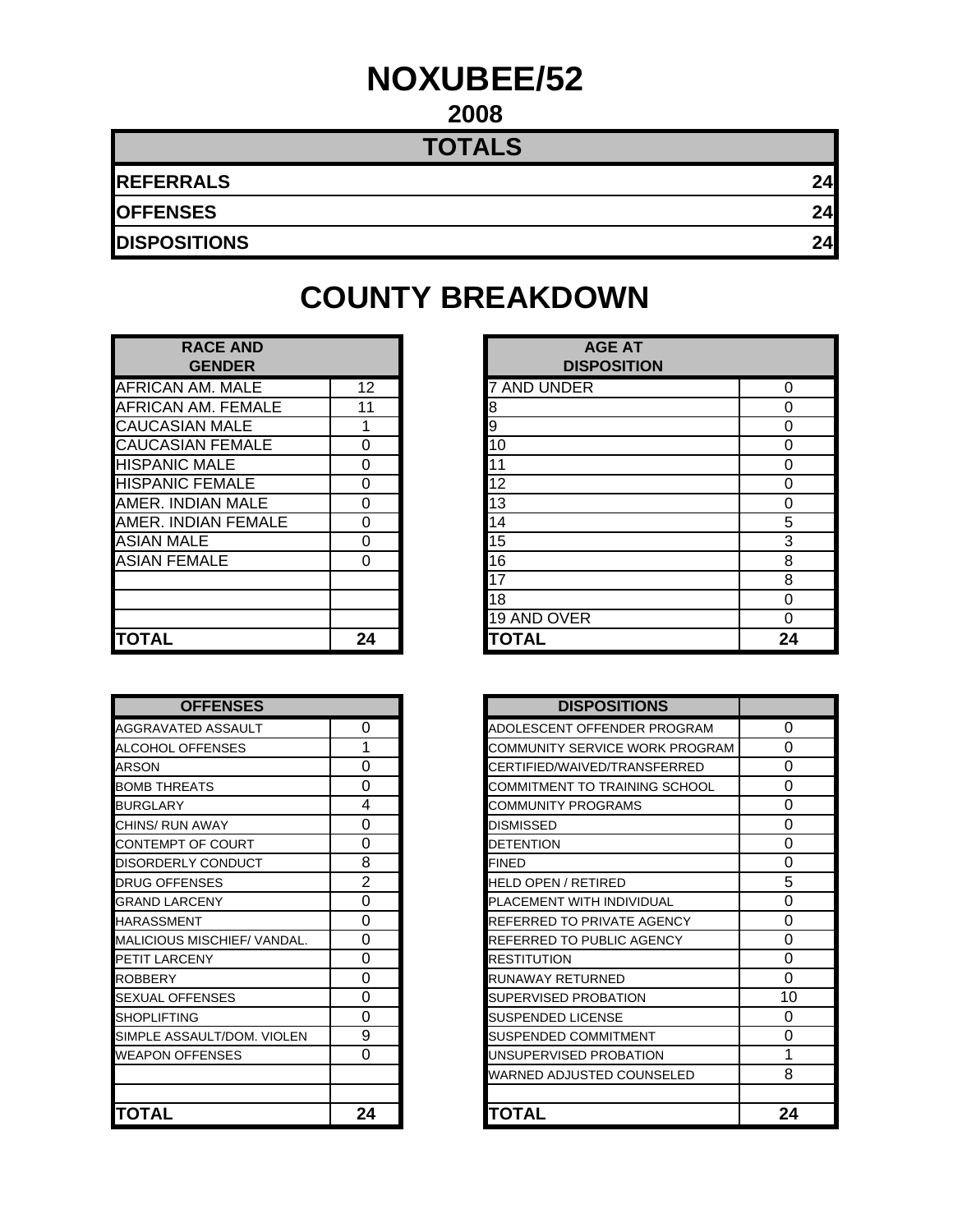## **OKTIBBEHA/53**

**2008**

| <b>TOTALS</b>       |    |
|---------------------|----|
| <b>REFERRALS</b>    | 73 |
| <b>OFFENSES</b>     | 73 |
| <b>DISPOSITIONS</b> | 73 |

| <b>RACE AND</b><br><b>GENDER</b> |                | <b>AGE AT</b><br><b>DISPOSITION</b> |
|----------------------------------|----------------|-------------------------------------|
| <b>AFRICAN AM. MALE</b>          | 42             | <b>7 AND UNDER</b>                  |
| AFRICAN AM. FEMALE               | 22             | 8                                   |
| <b>CAUCASIAN MALE</b>            | 6              | 9                                   |
| <b>CAUCASIAN FEMALE</b>          | 1              | 10                                  |
| <b>HISPANIC MALE</b>             | 0              | 11                                  |
| <b>HISPANIC FEMALE</b>           | 0              | 12                                  |
| AMER. INDIAN MALE                | 0              | 13                                  |
| AMER. INDIAN FEMALE              | 0              | 14                                  |
| <b>ASIAN MALE</b>                | $\overline{2}$ | 15                                  |
| ASIAN FEMALE                     | 0              | 16                                  |
|                                  |                | 17                                  |
|                                  |                | 18                                  |
|                                  |                | 19 AND OVER                         |
| ITOTAL                           | 73             | TOTAL                               |

| <b>OFFENSES</b>             |                | <b>DISPOSITIONS</b>           |
|-----------------------------|----------------|-------------------------------|
| AGGRAVATED ASSAULT          | 2              | <b>ADOLESCENT OFFENDER PR</b> |
| ALCOHOL OFFENSES            | 1              | COMMUNITY SERVICE WORK        |
| ARSON                       | 0              | CERTIFIED/WAIVED/TRANSFE      |
| <b>BOMB THREATS</b>         | 0              | COMMITMENT TO TRAINING S      |
| <b>BURGLARY</b>             | 3              | COMMUNITY PROGRAMS            |
| CHINS/RUN AWAY              | 0              | DISMISSED                     |
| ICONTEMPT OF COURT          | $\overline{2}$ | <b>DETENTION</b>              |
| DISORDERLY CONDUCT          | 18             | <b>FINED</b>                  |
| <b>DRUG OFFENSES</b>        | 7              | <b>HELD OPEN / RETIRED</b>    |
| <b>GRAND LARCENY</b>        | 3              | PLACEMENT WITH INDIVIDUA      |
| <b>HARASSMENT</b>           | 0              | REFERRED TO PRIVATE AGEI      |
| MALICIOUS MISCHIEF/ VANDAL. | 6              | REFERRED TO PUBLIC AGEN       |
| <b>PETIT LARCENY</b>        | 0              | <b>RESTITUTION</b>            |
| <b>ROBBERY</b>              | 0              | RUNAWAY RETURNED              |
| <b>SEXUAL OFFENSES</b>      | 0              | SUPERVISED PROBATION          |
| <b>SHOPLIFTING</b>          | 14             | SUSPENDED LICENSE             |
| SIMPLE ASSAULT/DOM, VIOLEN  | 14             | SUSPENDED COMMITMENT          |
| <b>WEAPON OFFENSES</b>      | 3              | UNSUPERVISED PROBATION        |
|                             |                | WARNED ADJUSTED COUNSE        |
|                             |                |                               |
| <b>TOTAL</b>                | 73             | <b>TOTAL</b>                  |

| <b>RACE AND</b><br><b>GENDER</b> |          | <b>AGE AT</b><br><b>DISPOSITION</b> |                |
|----------------------------------|----------|-------------------------------------|----------------|
| AFRICAN AM. MALE                 | 42       | 7 AND UNDER                         | 0              |
| AFRICAN AM. FEMALE               | 22       | 8                                   | 0              |
| CAUCASIAN MALE                   | 6        | 9                                   | $\Omega$       |
| <b>CAUCASIAN FEMALE</b>          |          | 10                                  | $\Omega$       |
| <b>HISPANIC MALE</b>             | $\Omega$ | 11                                  |                |
| <b>HISPANIC FEMALE</b>           | $\Omega$ | 12                                  | $\overline{2}$ |
| AMER. INDIAN MALE                | $\Omega$ | 13                                  | 5              |
| AMER. INDIAN FEMALE              | $\Omega$ | 14                                  | 5              |
| ASIAN MALE                       | 2        | 15                                  | 15             |
| <b>ASIAN FEMALE</b>              | $\Omega$ | 16                                  | 21             |
|                                  |          | 17                                  | 24             |
|                                  |          | 18                                  | 0              |
|                                  |          | 19 AND OVER                         | $\Omega$       |
| <b>TOTAL</b>                     | 73       | TOTAL                               | 73             |

| <b>OFFENSES</b>             |                | <b>DISPOSITIONS</b>            |          |
|-----------------------------|----------------|--------------------------------|----------|
| AGGRAVATED ASSAULT          | 2              | ADOLESCENT OFFENDER PROGRAM    | 10       |
| ALCOHOL OFFENSES            |                | COMMUNITY SERVICE WORK PROGRAM | 0        |
| ARSON                       | 0              | CERTIFIED/WAIVED/TRANSFERRED   | 0        |
| BOMB THREATS                | 0              | COMMITMENT TO TRAINING SCHOOL  | 6        |
| <b>BURGLARY</b>             | 3              | <b>COMMUNITY PROGRAMS</b>      | 0        |
| CHINS/ RUN AWAY             | 0              | <b>DISMISSED</b>               | 5        |
| CONTEMPT OF COURT           | $\overline{2}$ | <b>DETENTION</b>               | 0        |
| DISORDERLY CONDUCT          | 18             | <b>FINED</b>                   | 0        |
| <b>DRUG OFFENSES</b>        | 7              | <b>HELD OPEN / RETIRED</b>     | 1        |
| <b>GRAND LARCENY</b>        | 3              | PLACEMENT WITH INDIVIDUAL      | 0        |
| HARASSMENT                  | 0              | REFERRED TO PRIVATE AGENCY     | 0        |
| MALICIOUS MISCHIEF/ VANDAL. | 6              | REFERRED TO PUBLIC AGENCY      | 1        |
| PETIT LARCENY               | 0              | <b>RESTITUTION</b>             | 0        |
| <b>ROBBERY</b>              | 0              | RUNAWAY RETURNED               | $\Omega$ |
| <b>SEXUAL OFFENSES</b>      | 0              | SUPERVISED PROBATION           | 30       |
| SHOPLIFTING                 | 14             | SUSPENDED LICENSE              | $\Omega$ |
| SIMPLE ASSAULT/DOM. VIOLEN  | 14             | <b>SUSPENDED COMMITMENT</b>    | 0        |
| <b>WEAPON OFFENSES</b>      | 3              | UNSUPERVISED PROBATION         | $\Omega$ |
|                             |                | WARNED ADJUSTED COUNSELED      | 20       |
|                             |                |                                |          |
| TOTAL                       | 73             | <b>TOTAL</b>                   | 73       |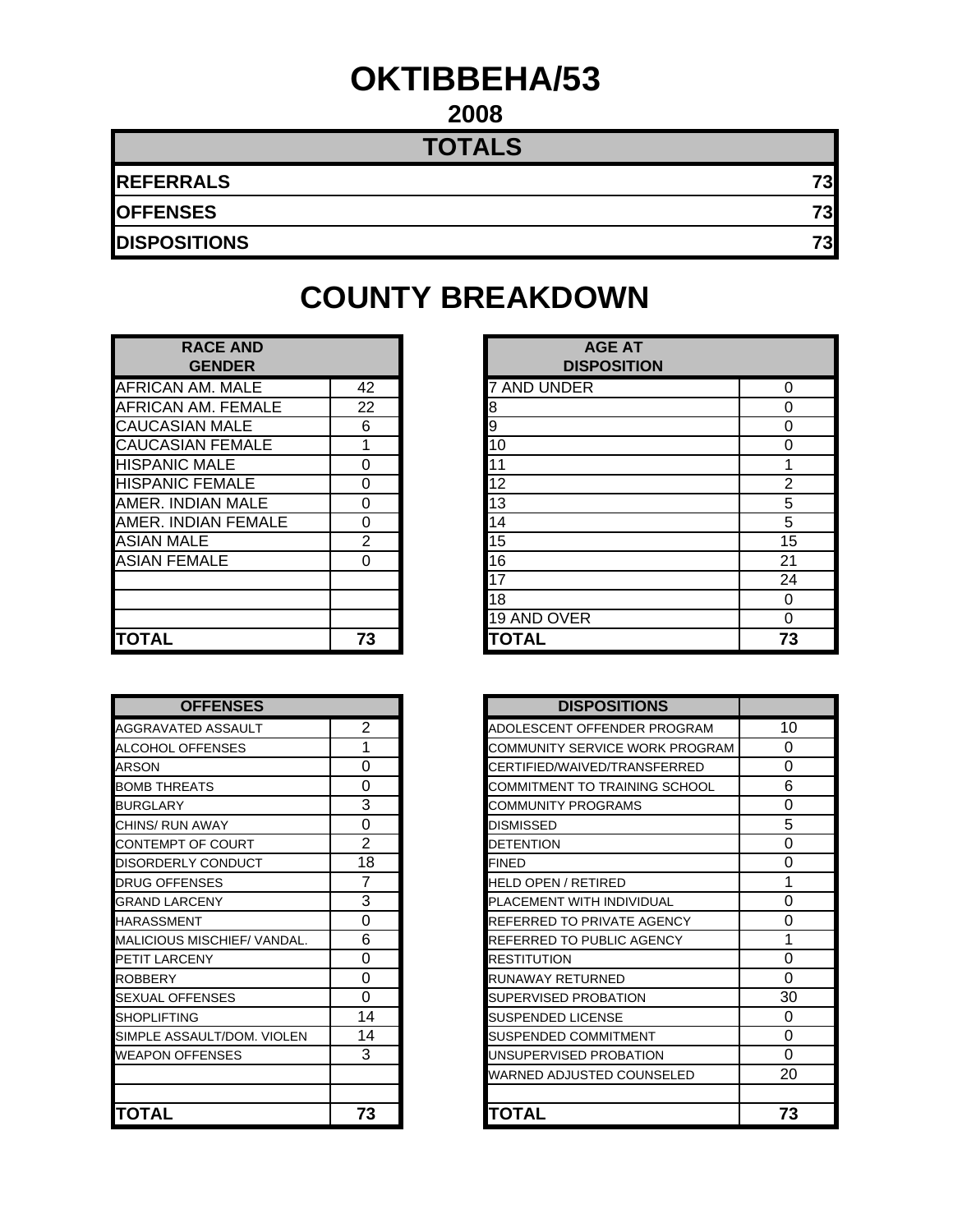#### **PANOLA/54**

**2008**

| <b>TOTALS</b>       |     |
|---------------------|-----|
| <b>REFERRALS</b>    | 224 |
| <b>OFFENSES</b>     | 224 |
| <b>DISPOSITIONS</b> | 224 |

**COUNTY BREAKDOWN**

#### **RACE AND GENDER DISPOSITION** AFRICAN AM. MALE 134 AFRICAN AM. FEMALE | 41 CAUCASIAN MALE 31 CAUCASIAN FEMALE | 18 HISPANIC MALE 0 HISPANIC FEMALE 1 0 AMER. INDIAN MALE 0 AMER. INDIAN FEMALE | 0 ASIAN MALE 20 ASIAN FEMALE **16 6461** 0

| <b>OFFENSES</b>                    |                | <b>DISPOSITIONS</b>        |
|------------------------------------|----------------|----------------------------|
| AGGRAVATED ASSAULT                 | 1              | ADOLESCENT OFFENDER PR     |
| <b>ALCOHOL OFFENSES</b>            | 2              | COMMUNITY SERVICE WORK     |
| <b>ARSON</b>                       | $\overline{2}$ | CERTIFIED/WAIVED/TRANSFE   |
| <b>BOMB THREATS</b>                | 5              | COMMITMENT TO TRAINING S   |
| <b>BURGLARY</b>                    | 1              | COMMUNITY PROGRAMS         |
| CHINS/ RUN AWAY                    | 10             | DISMISSED                  |
| ICONTEMPT OF COURT                 | 0              | DETENTION                  |
| <b>DISORDERLY CONDUCT</b>          | 88             | <b>FINED</b>               |
| <b>DRUG OFFENSES</b>               | 26             | <b>HELD OPEN / RETIRED</b> |
| <b>GRAND LARCENY</b>               | $\overline{2}$ | PLACEMENT WITH INDIVIDUA   |
| <b>HARASSMENT</b>                  | 0              | REFERRED TO PRIVATE AGEI   |
| <b>MALICIOUS MISCHIEF/ VANDAL.</b> | 18             | REFERRED TO PUBLIC AGEN    |
| <b>PETIT LARCENY</b>               | 15             | RESTITUTION                |
| <b>ROBBERY</b>                     | 1              | RUNAWAY RETURNED           |
| <b>SEXUAL OFFENSES</b>             | 4              | SUPERVISED PROBATION       |
| <b>SHOPLIFTING</b>                 | 23             | SUSPENDED LICENSE          |
| SIMPLE ASSAULT/DOM. VIOLEN         | 20             | SUSPENDED COMMITMENT       |
| <b>WEAPON OFFENSES</b>             | 6              | UNSUPERVISED PROBATION     |
|                                    |                | WARNED ADJUSTED COUNSE     |
|                                    |                |                            |
| <b>TOTAL</b>                       | 224            | <b>TOTAL</b>               |

| <b>RACE AND</b><br><b>GENDER</b> |          | <b>AGE AT</b><br><b>DISPOSITION</b> |                |
|----------------------------------|----------|-------------------------------------|----------------|
| AFRICAN AM. MALE                 | 134      | 7 AND UNDER                         | $\Omega$       |
| AFRICAN AM. FEMALE               | 41       | o                                   |                |
| <b>CAUCASIAN MALE</b>            | 31       | 9                                   | 0              |
| CAUCASIAN FEMALE                 | 18       | 10                                  | $\overline{2}$ |
| <b>HISPANIC MALE</b>             | 0        | 11                                  | 3              |
| <b>HISPANIC FEMALE</b>           | $\Omega$ | 12                                  | 2              |
| AMER. INDIAN MALE                | $\Omega$ | 13                                  | 13             |
| AMER. INDIAN FEMALE              | 0        | 14                                  | 43             |
| ASIAN MALE                       | 0        | 15                                  | 51             |
| <b>ASIAN FEMALE</b>              | 0        | 16                                  | 64             |
|                                  |          | 17                                  | 45             |
|                                  |          | 18                                  | 0              |
|                                  |          | 19 AND OVER                         | $\Omega$       |
| <b>TOTAL</b>                     | 224      | TOTAL                               | 224            |

| <b>OFFENSES</b>             |                | <b>DISPOSITIONS</b>            |          |
|-----------------------------|----------------|--------------------------------|----------|
| AGGRAVATED ASSAULT          |                | ADOLESCENT OFFENDER PROGRAM    | $\Omega$ |
| ALCOHOL OFFENSES            | $\overline{2}$ | COMMUNITY SERVICE WORK PROGRAM | 0        |
| ARSON                       | $\overline{2}$ | CERTIFIED/WAIVED/TRANSFERRED   | 1        |
| <b>BOMB THREATS</b>         | 5              | COMMITMENT TO TRAINING SCHOOL  | 8        |
| <b>BURGLARY</b>             |                | <b>COMMUNITY PROGRAMS</b>      | 0        |
| CHINS/ RUN AWAY             | 10             | <b>DISMISSED</b>               | 16       |
| CONTEMPT OF COURT           | $\Omega$       | <b>DETENTION</b>               | 0        |
| DISORDERLY CONDUCT          | 88             | <b>FINED</b>                   | 0        |
| DRUG OFFENSES               | 26             | <b>HELD OPEN / RETIRED</b>     | 7        |
| <b>GRAND LARCENY</b>        | 2              | PLACEMENT WITH INDIVIDUAL      | 0        |
| HARASSMENT                  | $\Omega$       | REFERRED TO PRIVATE AGENCY     | 0        |
| MALICIOUS MISCHIEF/ VANDAL. | 18             | REFERRED TO PUBLIC AGENCY      | 0        |
| PETIT LARCENY               | 15             | <b>RESTITUTION</b>             | 3        |
| <b>ROBBERY</b>              |                | RUNAWAY RETURNED               | $\Omega$ |
| <b>SEXUAL OFFENSES</b>      | 4              | <b>SUPERVISED PROBATION</b>    | 66       |
| SHOPLIFTING                 | 23             | <b>SUSPENDED LICENSE</b>       | 0        |
| SIMPLE ASSAULT/DOM. VIOLEN  | 20             | SUSPENDED COMMITMENT           | 19       |
| WEAPON OFFENSES             | 6              | UNSUPERVISED PROBATION         | 32       |
|                             |                | WARNED ADJUSTED COUNSELED      | 72       |
|                             |                |                                |          |
| TOTAL                       | 224            | TOTAL                          | 224      |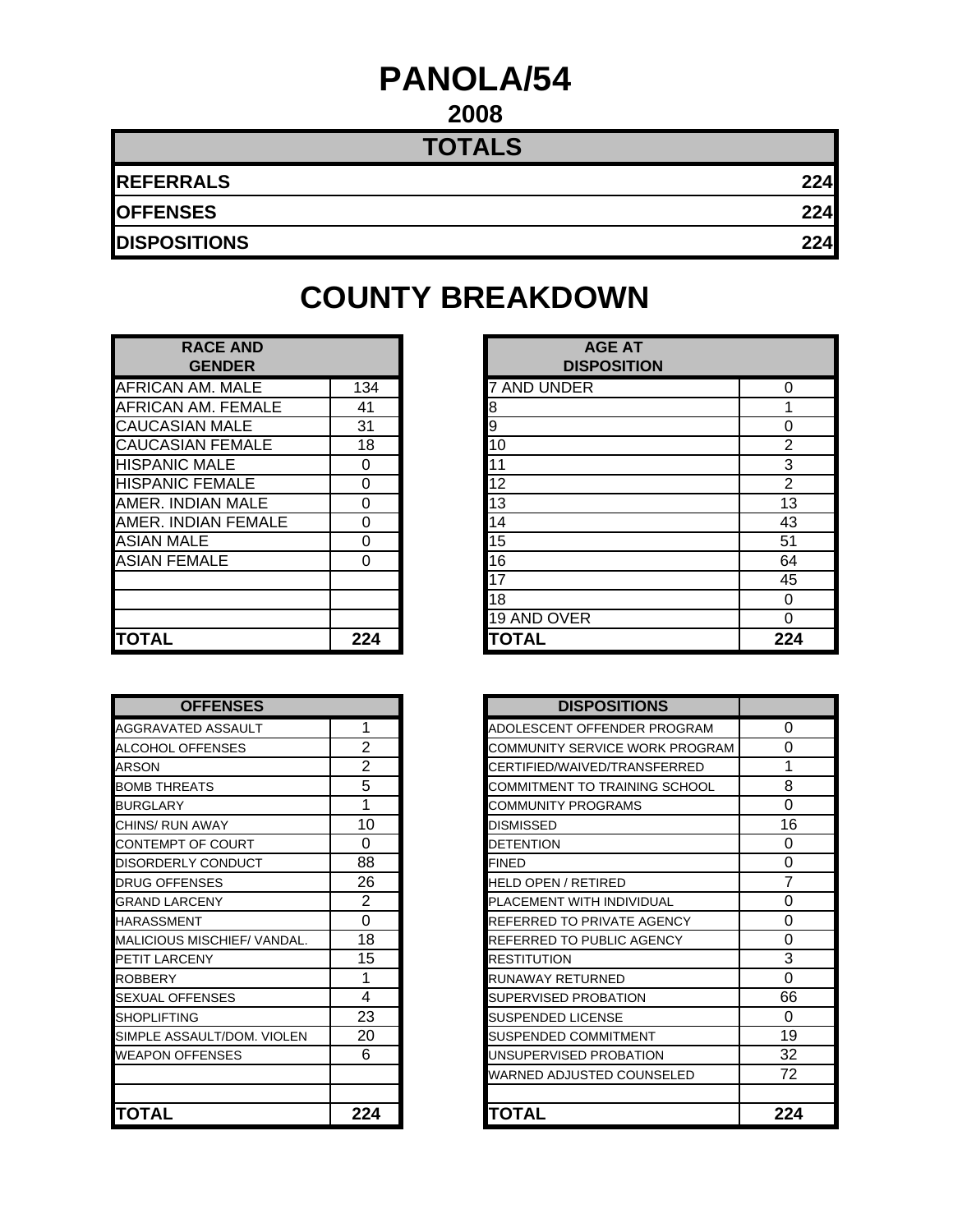## **PEARL RIVER/55**

**2008**

#### **TOTALS**

**REFERRALS 75**

**OFFENSES 75**

**DISPOSITIONS 75**

| <b>RACE AND</b><br><b>GENDER</b> |    | <b>AGE AT</b><br><b>DISPOSITION</b> |
|----------------------------------|----|-------------------------------------|
| <b>AFRICAN AM. MALE</b>          | 11 | <b>7 AND UNDER</b>                  |
| AFRICAN AM. FEMALE               | 7  | 8                                   |
| <b>CAUCASIAN MALE</b>            | 43 | 9                                   |
| <b>CAUCASIAN FEMALE</b>          | 14 | 10                                  |
| <b>HISPANIC MALE</b>             | 0  | 11                                  |
| <b>HISPANIC FEMALE</b>           | 0  | $\overline{12}$                     |
| AMER. INDIAN MALE                | 0  | 13                                  |
| AMER. INDIAN FEMALE              | 0  | 14                                  |
| <b>ASIAN MALE</b>                | 0  | 15                                  |
| ASIAN FEMALE                     | 0  | 16                                  |
|                                  |    | 17                                  |
|                                  |    | 18                                  |
|                                  |    | 19 AND OVER                         |
| <b>TOTAL</b>                     | 75 | ΤΟΤΑL                               |

| <b>COUNTY BREAKDOWN</b> |  |  |  |
|-------------------------|--|--|--|
|-------------------------|--|--|--|

| <b>RACE AND</b><br><b>GENDER</b> |          | <b>AGE AT</b><br><b>DISPOSITION</b> |          |
|----------------------------------|----------|-------------------------------------|----------|
| AFRICAN AM. MALE                 | 11       | 7 AND UNDER                         | 0        |
| AFRICAN AM. FEMALE               |          | 8                                   | $\Omega$ |
| <b>CAUCASIAN MALE</b>            | 43       | 9                                   | $\Omega$ |
| <b>CAUCASIAN FEMALE</b>          | 14       | 10                                  | $\Omega$ |
| <b>HISPANIC MALE</b>             | $\Omega$ | 11                                  | 1        |
| <b>HISPANIC FEMALE</b>           | $\Omega$ | 12                                  | 10       |
| AMER. INDIAN MALE                | 0        | 13                                  | 4        |
| AMER. INDIAN FEMALE              | $\Omega$ | 14                                  | 11       |
| ASIAN MALE                       | $\Omega$ | 15                                  | 15       |
| ASIAN FEMALE                     | 0        | 16                                  | 13       |
|                                  |          | 17                                  | 21       |
|                                  |          | 18                                  | $\Omega$ |
|                                  |          | 19 AND OVER                         | $\Omega$ |
| <b>TOTAL</b>                     | 75       | TOTAL                               | 75       |

| <b>OFFENSES</b>             |                | <b>DISPOSITIONS</b>             |
|-----------------------------|----------------|---------------------------------|
| AGGRAVATED ASSAULT          | 0              | <b>ADOLESCENT OFFENDER PR</b>   |
| <b>ALCOHOL OFFENSES</b>     | 7              | <b>COMMUNITY SERVICE WORK</b>   |
| ARSON                       | $\overline{2}$ | CERTIFIED/WAIVED/TRANSFE        |
| <b>BOMB THREATS</b>         | 0              | <b>COMMITMENT TO TRAINING S</b> |
| <b>BURGLARY</b>             | 3              | <b>COMMUNITY PROGRAMS</b>       |
| CHINS/RUN AWAY              | 4              | <b>DISMISSED</b>                |
| ICONTEMPT OF COURT          | 0              | <b>DETENTION</b>                |
| DISORDERLY CONDUCT          | 10             | <b>FINED</b>                    |
| <b>DRUG OFFENSES</b>        | 13             | <b>HELD OPEN / RETIRED</b>      |
| GRAND LARCENY               | 6              | PLACEMENT WITH INDIVIDUA        |
| <b>HARASSMENT</b>           | 0              | REFERRED TO PRIVATE AGEI        |
| MALICIOUS MISCHIEF/ VANDAL. | 6              | <b>REFERRED TO PUBLIC AGEN</b>  |
| <b>PETIT LARCENY</b>        | 1              | <b>RESTITUTION</b>              |
| <b>ROBBERY</b>              | 0              | RUNAWAY RETURNED                |
| <b>SEXUAL OFFENSES</b>      | 0              | <b>SUPERVISED PROBATION</b>     |
| <b>SHOPLIFTING</b>          | 5              | <b>SUSPENDED LICENSE</b>        |
| SIMPLE ASSAULT/DOM. VIOLEN  | 15             | <b>SUSPENDED COMMITMENT</b>     |
| <b>WEAPON OFFENSES</b>      | 3              | UNSUPERVISED PROBATION          |
|                             |                | WARNED ADJUSTED COUNSE          |
|                             |                |                                 |
| <b>TOTAL</b>                | 75             | <b>TOTAL</b>                    |

| <b>OFFENSES</b>             |                | <b>DISPOSITIONS</b>              |                |
|-----------------------------|----------------|----------------------------------|----------------|
| AGGRAVATED ASSAULT          | 0              | ADOLESCENT OFFENDER PROGRAM      | 3              |
| ALCOHOL OFFENSES            | 7              | COMMUNITY SERVICE WORK PROGRAM   | 4              |
| ARSON                       | $\overline{2}$ | CERTIFIED/WAIVED/TRANSFERRED     | $\Omega$       |
| <b>BOMB THREATS</b>         | $\Omega$       | COMMITMENT TO TRAINING SCHOOL    | 2              |
| BURGLARY                    | 3              | <b>COMMUNITY PROGRAMS</b>        |                |
| CHINS/ RUN AWAY             | 4              | <b>DISMISSED</b>                 | 4              |
| CONTEMPT OF COURT           | $\Omega$       | <b>DETENTION</b>                 | $\Omega$       |
| DISORDERLY CONDUCT          | 10             | <b>FINFD</b>                     | $\overline{2}$ |
| <b>DRUG OFFENSES</b>        | 13             | <b>HELD OPEN / RETIRED</b>       | 0              |
| GRAND LARCENY               | 6              | PLACEMENT WITH INDIVIDUAL        | 0              |
| HARASSMENT                  | $\Omega$       | REFERRED TO PRIVATE AGENCY       | 0              |
| MALICIOUS MISCHIEF/ VANDAL. | 6              | REFERRED TO PUBLIC AGENCY        | $\Omega$       |
| PETIT LARCENY               |                | <b>RESTITUTION</b>               | 0              |
| <b>ROBBERY</b>              | $\Omega$       | RUNAWAY RETURNED                 | 0              |
| <b>SEXUAL OFFENSES</b>      | 0              | <b>SUPERVISED PROBATION</b>      | 29             |
| SHOPLIFTING                 | 5              | <b>SUSPENDED LICENSE</b>         | 0              |
| SIMPLE ASSAULT/DOM. VIOLEN  | 15             | SUSPENDED COMMITMENT             | 0              |
| <b>WEAPON OFFENSES</b>      | 3              | UNSUPERVISED PROBATION           | 1              |
|                             |                | <b>WARNED ADJUSTED COUNSELED</b> | 29             |
|                             |                |                                  |                |
| TOTAL                       | 75             | <b>TOTAL</b>                     | 75             |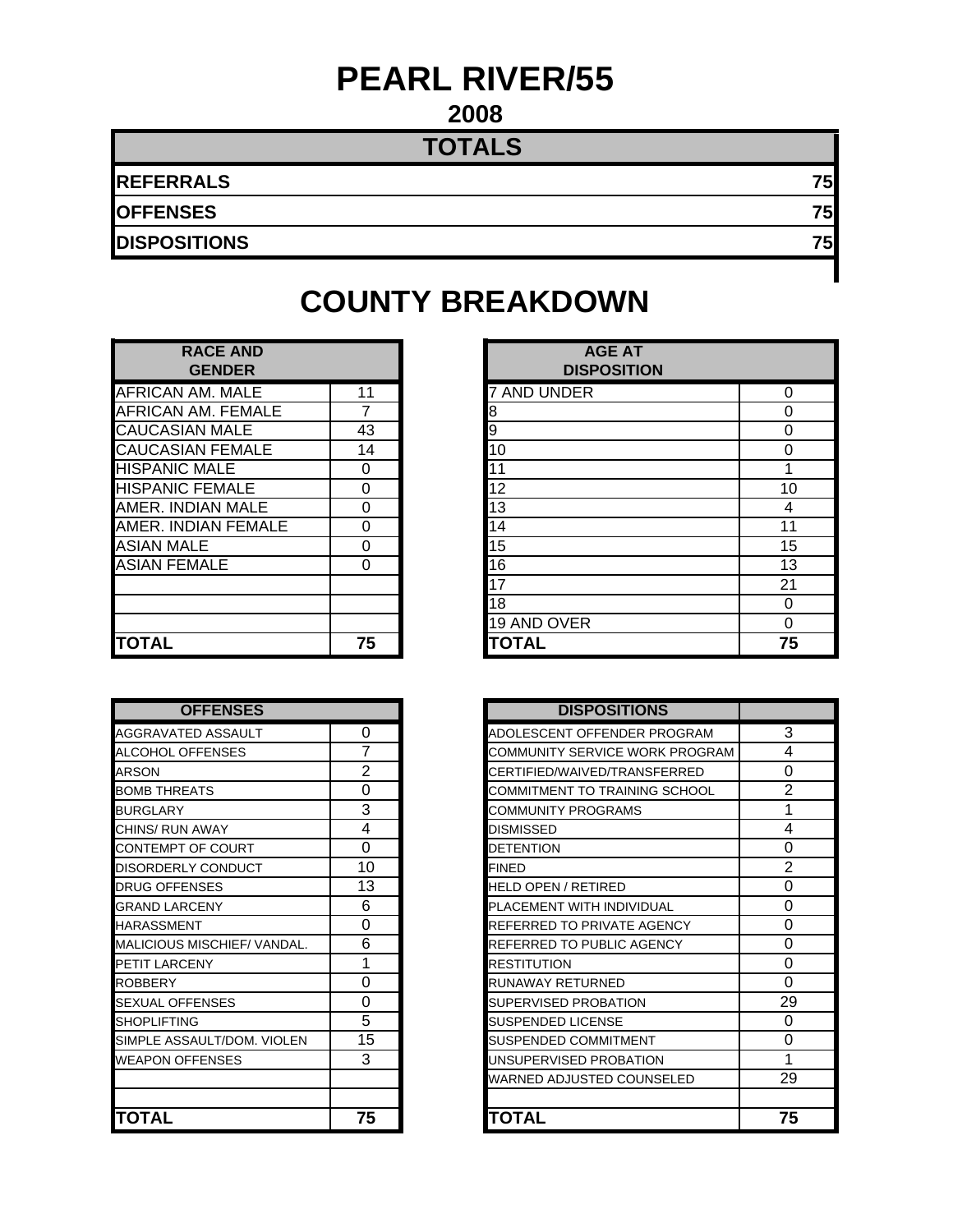#### **PERRY/56 2008**

| <b>TOTALS</b>       |                 |
|---------------------|-----------------|
| <b>REFERRALS</b>    | 13 <sub>l</sub> |
| <b>OFFENSES</b>     | 13              |
| <b>DISPOSITIONS</b> | 13 <sub>l</sub> |

| <b>RACE AND</b><br><b>GENDER</b> |                | <b>AGE AT</b><br><b>DISPOSITION</b> |
|----------------------------------|----------------|-------------------------------------|
| <b>AFRICAN AM. MALE</b>          | 3              | 7 AND UNDER                         |
| AFRICAN AM. FEMALE               | 0              | 8                                   |
| <b>CAUCASIAN MALE</b>            | 8              | 9                                   |
| <b>CAUCASIAN FEMALE</b>          | $\overline{2}$ | 10                                  |
| <b>HISPANIC MALE</b>             | 0              | 11                                  |
| <b>HISPANIC FEMALE</b>           | 0              | 12                                  |
| <b>AMER. INDIAN MALE</b>         | 0              | 13                                  |
| AMER. INDIAN FEMALE              | 0              | 14                                  |
| <b>ASIAN MALE</b>                | 0              | 15                                  |
| <b>ASIAN FEMALE</b>              | 0              | 16                                  |
|                                  |                | 17                                  |
|                                  |                | 18                                  |
|                                  |                | 19 AND OVER                         |
| <b>TOTAL</b>                     | 13             | <b>TOTAL</b>                        |

| <b>TOTAL</b>                | 13       | <b>TOTAL</b>                      | 13             |
|-----------------------------|----------|-----------------------------------|----------------|
|                             |          |                                   |                |
| <b>OFFENSES</b>             |          | <b>DISPOSITIONS</b>               |                |
| AGGRAVATED ASSAULT          | 0        | ADOLESCENT OFFENDER PROGRAM       | 10             |
| ALCOHOL OFFENSES            | $\Omega$ | COMMUNITY SERVICE WORK PROGRAM    | 0              |
| ARSON                       | $\Omega$ | CERTIFIED/WAIVED/TRANSFERRED      | 1              |
| <b>BOMB THREATS</b>         | 0        | COMMITMENT TO TRAINING SCHOOL     | 0              |
| BURGLARY                    | $\Omega$ | <b>COMMUNITY PROGRAMS</b>         | $\overline{2}$ |
| CHINS/ RUN AWAY             | 0        | <b>DISMISSED</b>                  | 0              |
| CONTEMPT OF COURT           | $\Omega$ | <b>DETENTION</b>                  | $\Omega$       |
| DISORDERLY CONDUCT          | 0        | <b>FINED</b>                      | $\Omega$       |
| <b>DRUG OFFENSES</b>        | 5        | <b>HELD OPEN / RETIRED</b>        | $\Omega$       |
| <b>GRAND LARCENY</b>        | $\Omega$ | PLACEMENT WITH INDIVIDUAL         | $\Omega$       |
| HARASSMENT                  | $\Omega$ | <b>REFERRED TO PRIVATE AGENCY</b> | $\Omega$       |
| MALICIOUS MISCHIEF/ VANDAL. | 3        | <b>REFERRED TO PUBLIC AGENCY</b>  | 0              |
| PETIT LARCENY               | 0        | <b>RESTITUTION</b>                | $\Omega$       |
| <b>ROBBERY</b>              | 1        | RUNAWAY RETURNED                  | $\Omega$       |
| <b>SEXUAL OFFENSES</b>      | $\Omega$ | SUPERVISED PROBATION              | $\Omega$       |
| SHOPLIFTING                 | 0        | <b>SUSPENDED LICENSE</b>          | $\Omega$       |
| SIMPLE ASSAULT/DOM. VIOLEN  | 4        | <b>SUSPENDED COMMITMENT</b>       | $\Omega$       |
| <b>WEAPON OFFENSES</b>      | 0        | UNSUPERVISED PROBATION            | 0              |
|                             |          | WARNED ADJUSTED COUNSELED         | 0              |
| ΤΛΤΔΙ                       | 13       | ΙΤΛΤΔΙ                            | 13             |

| <b>RACE AND</b><br><b>GENDER</b> |          | <b>AGE AT</b><br><b>DISPOSITION</b> |                |
|----------------------------------|----------|-------------------------------------|----------------|
| AFRICAN AM. MALE                 | 3        | 7 AND UNDER                         | 0              |
| AFRICAN AM. FEMALE               | $\Omega$ | ö                                   | $\Omega$       |
| <b>CAUCASIAN MALE</b>            | 8        | 9                                   | $\Omega$       |
| <b>CAUCASIAN FEMALE</b>          | 2        | 10                                  | $\Omega$       |
| <b>HISPANIC MALE</b>             | $\Omega$ | 11                                  | $\mathbf 0$    |
| <b>HISPANIC FEMALE</b>           | $\Omega$ | 12                                  |                |
| AMER. INDIAN MALE                | $\Omega$ | 13                                  | $\overline{2}$ |
| AMER. INDIAN FEMALE              | $\Omega$ | 14                                  | $\overline{2}$ |
| ASIAN MALE                       | 0        | 15                                  | 3              |
| <b>ASIAN FEMALE</b>              | 0        | 16                                  | $\overline{4}$ |
|                                  |          | 17                                  |                |
|                                  |          | 18                                  | $\mathbf 0$    |
|                                  |          | 19 AND OVER                         | 0              |
| TOTAL                            | 13       | TOTAL                               | 13             |

| <b>OFFENSES</b>             |    |
|-----------------------------|----|
| AGGRAVATED ASSAULT          | 0  |
| ALCOHOL OFFENSES            | 0  |
| ARSON                       | 0  |
| BOMB THREATS                | 0  |
| BURGLARY                    | 0  |
| CHINS/ RUN AWAY             | 0  |
| CONTEMPT OF COURT           | 0  |
| DISORDERLY CONDUCT          | 0  |
| DRUG OFFENSES               | 5  |
| GRAND I ARCENY              | 0  |
| HARASSMENT                  | 0  |
| MALICIOUS MISCHIEF/ VANDAL. | 3  |
| PETIT LARCENY               | 0  |
| ROBBERY                     |    |
| <b>SEXUAL OFFENSES</b>      | 0  |
| SHOPLIFTING                 | 0  |
| SIMPLE ASSAULT/DOM. VIOLEN  | 4  |
| <b>WEAPON OFFENSES</b>      | 0  |
|                             |    |
|                             |    |
| TOTAL                       | 13 |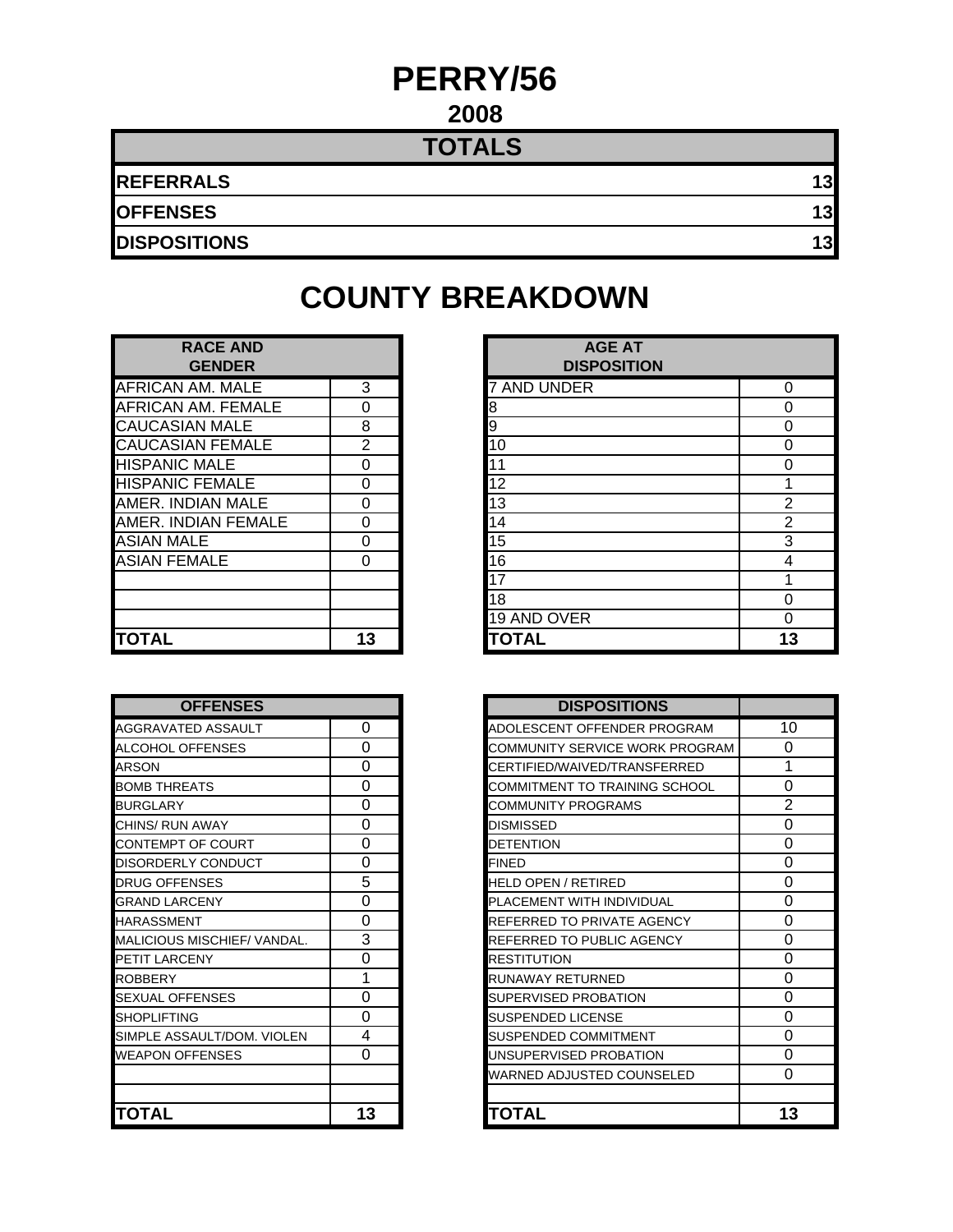# **PIKE/57**

| <b>TOTALS</b>       |     |
|---------------------|-----|
| <b>REFERRALS</b>    | 457 |
| <b>OFFENSES</b>     | 457 |
| <b>DISPOSITIONS</b> | 457 |

| <b>RACE AND</b><br><b>GENDER</b> |     | <b>AGE AT</b><br><b>DISPOSITION</b> |
|----------------------------------|-----|-------------------------------------|
| <b>AFRICAN AM. MALE</b>          | 267 | <b>7 AND UNDER</b>                  |
| AFRICAN AM. FEMALE               | 103 | 8                                   |
| <b>CAUCASIAN MALE</b>            | 47  | 9                                   |
| <b>CAUCASIAN FEMALE</b>          | 38  | 10                                  |
| <b>HISPANIC MALE</b>             | 1   | 11                                  |
| <b>HISPANIC FEMALE</b>           | 0   | 12                                  |
| AMER. INDIAN MALE                | 1   | 13                                  |
| AMER. INDIAN FEMALE              | 0   | 14                                  |
| <b>ASIAN MALE</b>                | 0   | 15                                  |
| <b>ASIAN FEMALE</b>              | 0   | 16                                  |
|                                  |     | 17                                  |
|                                  |     | 18                                  |
|                                  |     | 19 AND OVER                         |
| TOTAL                            | 457 | <b>TOTAL</b>                        |

| <b>RACE AND</b>         |          | <b>AGE AT</b>      |          |
|-------------------------|----------|--------------------|----------|
| <b>GENDER</b>           |          | <b>DISPOSITION</b> |          |
| AFRICAN AM. MALE        | 267      | 7 AND UNDER        | $\Omega$ |
| AFRICAN AM. FEMALE      | 103      | 8                  |          |
| <b>CAUCASIAN MALE</b>   | 47       | 9                  | 0        |
| <b>CAUCASIAN FEMALE</b> | 38       | 10                 | 4        |
| <b>HISPANIC MALE</b>    |          | 11                 | 5        |
| <b>HISPANIC FEMALE</b>  | 0        | 12                 | 17       |
| AMER. INDIAN MALE       |          | 13                 | 31       |
| AMER. INDIAN FEMALE     | $\Omega$ | 14                 | 77       |
| ASIAN MALE              | 0        | 15                 | 115      |
| ASIAN FEMALE            | 0        | 16                 | 110      |
|                         |          | 17                 | 90       |
|                         |          | 18                 | 7        |
|                         |          | 19 AND OVER        | $\Omega$ |
| TOTAL                   | 457      | TOTAL              | 457      |

| <b>OFFENSES</b>                    |     | <b>DISPOSITIONS</b>             |
|------------------------------------|-----|---------------------------------|
| AGGRAVATED ASSAULT                 | 3   | <b>ADOLESCENT OFFENDER PR</b>   |
| <b>ALCOHOL OFFENSES</b>            | 7   | <b>COMMUNITY SERVICE WORK</b>   |
| <b>ARSON</b>                       | 0   | CERTIFIED/WAIVED/TRANSFE        |
| <b>BOMB THREATS</b>                | 1   | <b>COMMITMENT TO TRAINING S</b> |
| <b>BURGLARY</b>                    | 16  | <b>COMMUNITY PROGRAMS</b>       |
| CHINS/RUN AWAY                     | 37  | <b>DISMISSED</b>                |
| ICONTEMPT OF COURT                 | 60  | <b>DETENTION</b>                |
| DISORDERLY CONDUCT                 | 119 | <b>FINED</b>                    |
| <b>DRUG OFFENSES</b>               | 35  | <b>HELD OPEN / RETIRED</b>      |
| <b>GRAND LARCENY</b>               | 6   | PLACEMENT WITH INDIVIDUA        |
| <b>HARASSMENT</b>                  | 3   | <b>REFERRED TO PRIVATE AGEI</b> |
| <b>MALICIOUS MISCHIEF/ VANDAL.</b> | 22  | <b>REFERRED TO PUBLIC AGEN</b>  |
| PETIT LARCENY                      | 12  | <b>RESTITUTION</b>              |
| <b>ROBBERY</b>                     | 0   | <b>RUNAWAY RETURNED</b>         |
| <b>SEXUAL OFFENSES</b>             | 7   | SUPERVISED PROBATION            |
| <b>SHOPLIFTING</b>                 | 64  | <b>SUSPENDED LICENSE</b>        |
| SIMPLE ASSAULT/DOM. VIOLEN         | 55  | <b>SUSPENDED COMMITMENT</b>     |
| <b>WEAPON OFFENSES</b>             | 10  | UNSUPERVISED PROBATION          |
|                                    |     | WARNED ADJUSTED COUNSE          |
|                                    |     |                                 |
| <b>TOTAL</b>                       | 457 | <b>TOTAL</b>                    |

| <b>OFFENSES</b>             |     | <b>DISPOSITIONS</b>              |                |
|-----------------------------|-----|----------------------------------|----------------|
| AGGRAVATED ASSAULT          | 3   | ADOLESCENT OFFENDER PROGRAM      | 28             |
| ALCOHOL OFFENSES            | 7   | COMMUNITY SERVICE WORK PROGRAM   | 8              |
| ARSON                       | 0   | CERTIFIED/WAIVED/TRANSFERRED     | 9              |
| <b>BOMB THREATS</b>         | 1   | COMMITMENT TO TRAINING SCHOOL    | 20             |
| BURGLARY                    | 16  | <b>COMMUNITY PROGRAMS</b>        | 2              |
| CHINS/ RUN AWAY             | 37  | <b>DISMISSED</b>                 | 62             |
| CONTEMPT OF COURT           | 60  | <b>DETENTION</b>                 | 15             |
| DISORDERLY CONDUCT          | 119 | <b>FINFD</b>                     | 2              |
| <b>DRUG OFFENSES</b>        | 35  | <b>HELD OPEN / RETIRED</b>       | 21             |
| <b>GRAND LARCENY</b>        | 6   | PLACEMENT WITH INDIVIDUAL        | 0              |
| HARASSMENT                  | 3   | REFERRED TO PRIVATE AGENCY       | $\overline{2}$ |
| MALICIOUS MISCHIEF/ VANDAL. | 22  | <b>REFERRED TO PUBLIC AGENCY</b> | 10             |
| PETIT LARCENY               | 12  | <b>RESTITUTION</b>               | 0              |
| <b>ROBBERY</b>              | 0   | <b>RUNAWAY RETURNED</b>          | 0              |
| <b>SEXUAL OFFENSES</b>      | 7   | <b>SUPERVISED PROBATION</b>      | 212            |
| SHOPLIFTING                 | 64  | <b>SUSPENDED LICENSE</b>         | 0              |
| SIMPLE ASSAULT/DOM. VIOLEN  | 55  | SUSPENDED COMMITMENT             | 0              |
| WEAPON OFFENSES             | 10  | UNSUPERVISED PROBATION           | 13             |
|                             |     | WARNED ADJUSTED COUNSELED        | 53             |
|                             |     |                                  |                |
| TOTAL                       | 457 | <b>TOTAL</b>                     | 457            |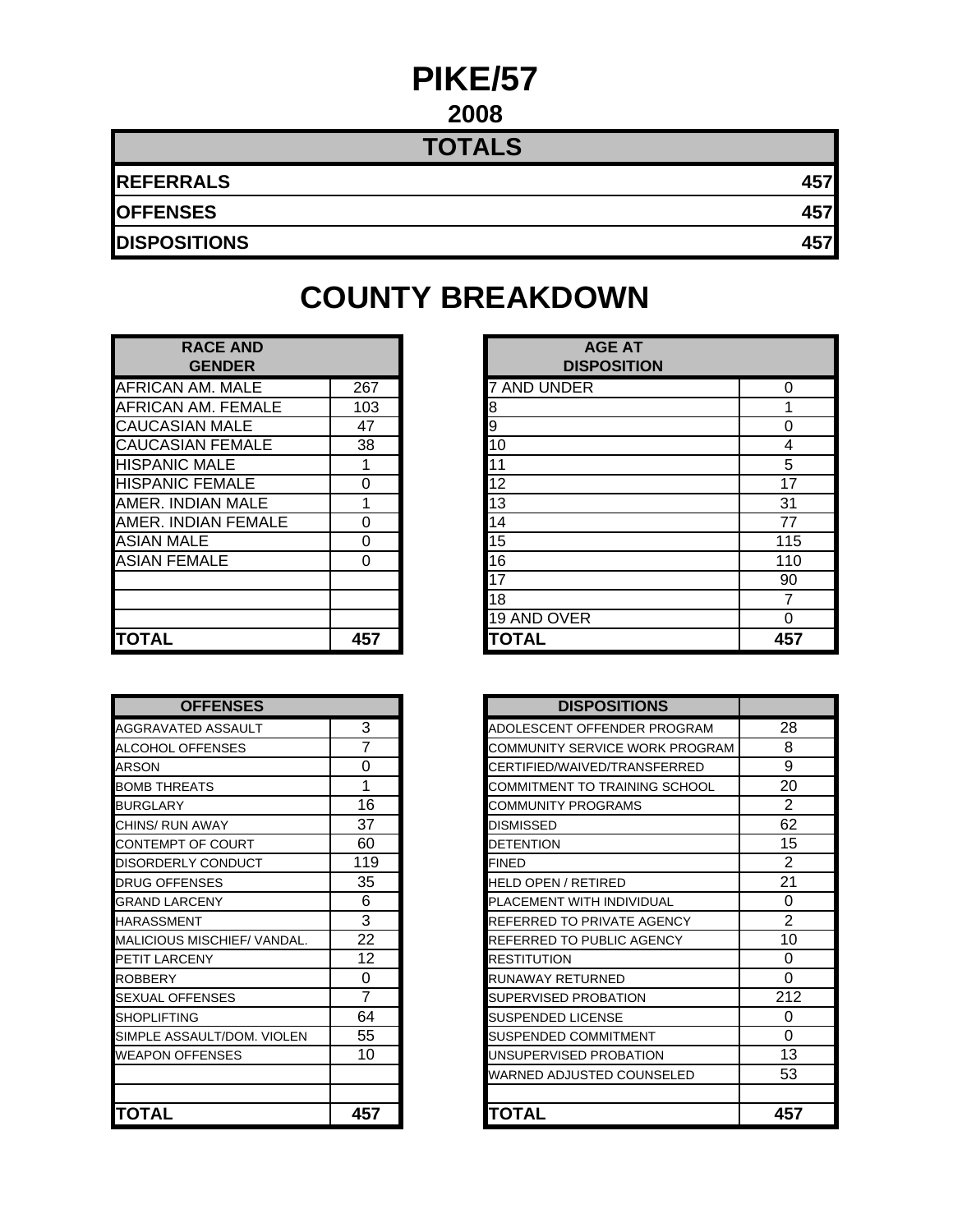## **PONTOTOC/58**

**2008**

| <b>TOTALS</b>       |    |
|---------------------|----|
| <b>REFERRALS</b>    | 71 |
| <b>OFFENSES</b>     | 71 |
| <b>DISPOSITIONS</b> | 71 |

| <b>RACE AND</b><br><b>GENDER</b> |    | <b>AGE AT</b><br><b>DISPOSITION</b> |
|----------------------------------|----|-------------------------------------|
| AFRICAN AM. MALE                 | 10 | <b>7 AND UNDER</b>                  |
| AFRICAN AM. FEMALE               | 5  | 8                                   |
| <b>CAUCASIAN MALE</b>            | 45 | 9                                   |
| <b>CAUCASIAN FEMALE</b>          | 11 | 10                                  |
| <b>HISPANIC MALE</b>             | 0  | 11                                  |
| <b>HISPANIC FEMALE</b>           | 0  | 12                                  |
| <b>AMER. INDIAN MALE</b>         | 0  | 13                                  |
| AMER. INDIAN FEMALE              | 0  | 14                                  |
| <b>ASIAN MALE</b>                | 0  | 15                                  |
| ASIAN FEMALE                     | 0  | 16                                  |
|                                  |    | 17                                  |
|                                  |    | 18                                  |
|                                  |    | 19 AND OVER                         |
| <b>TOTAL</b>                     | 71 | TOTAL                               |

| <b>OFFENSES</b>                    |    | <b>DISPOSITIONS</b>      |
|------------------------------------|----|--------------------------|
| AGGRAVATED ASSAULT                 | 1  | ADOLESCENT OFFENDER PR   |
| ALCOHOL OFFENSES                   | 8  | COMMUNITY SERVICE WORK   |
| <b>ARSON</b>                       | 1  | CERTIFIED/WAIVED/TRANSFE |
| <b>BOMB THREATS</b>                | 0  | COMMITMENT TO TRAINING S |
| <b>BURGLARY</b>                    | 8  | COMMUNITY PROGRAMS       |
| CHINS/ RUN AWAY                    | 2  | <b>DISMISSED</b>         |
| CONTEMPT OF COURT                  | 11 | DETENTION                |
| DISORDERLY CONDUCT                 | 2  | <b>FINED</b>             |
| <b>DRUG OFFENSES</b>               | 15 | HELD OPEN / RETIRED      |
| <b>GRAND LARCENY</b>               | 0  | PLACEMENT WITH INDIVIDUA |
| <b>HARASSMENT</b>                  | 0  | REFERRED TO PRIVATE AGEI |
| <b>MALICIOUS MISCHIEF/ VANDAL.</b> | 1  | REFERRED TO PUBLIC AGEN  |
| PETIT LARCENY                      | 5  | RESTITUTION              |
| <b>ROBBERY</b>                     | 1  | RUNAWAY RETURNED         |
| <b>SEXUAL OFFENSES</b>             | 0  | SUPERVISED PROBATION     |
| <b>SHOPLIFTING</b>                 | 3  | SUSPENDED LICENSE        |
| SIMPLE ASSAULT/DOM. VIOLEN         | 10 | SUSPENDED COMMITMENT     |
| <b>WEAPON OFFENSES</b>             | 3  | UNSUPERVISED PROBATION   |
|                                    |    | WARNED ADJUSTED COUNSE   |
|                                    |    |                          |
| <b>TOTAL</b>                       | 71 | <b>TOTAL</b>             |

| <b>RACE AND</b><br><b>GENDER</b> |             | <b>AGE AT</b><br><b>DISPOSITION</b> |                |
|----------------------------------|-------------|-------------------------------------|----------------|
| AFRICAN AM. MALE                 | 10          | 7 AND UNDER                         | 0              |
| AFRICAN AM. FEMALE               | 5           | Ο                                   | 0              |
| <b>CAUCASIAN MALE</b>            | 45          | 9                                   | $\Omega$       |
| <b>CAUCASIAN FEMALE</b>          | 11          | 10                                  |                |
| <b>HISPANIC MALE</b>             | 0           | 11                                  |                |
| <b>HISPANIC FEMALE</b>           | $\mathbf 0$ | 12                                  | $\overline{4}$ |
| AMER. INDIAN MALE                | $\Omega$    | 13                                  | $\overline{4}$ |
| AMER. INDIAN FEMALE              | 0           | 14                                  | 11             |
| ASIAN MALE                       | 0           | 15                                  | 9              |
| <b>ASIAN FEMALE</b>              | 0           | 16                                  | 13             |
|                                  |             | 17                                  | 19             |
|                                  |             | 18                                  | 9              |
|                                  |             | 19 AND OVER                         | $\Omega$       |
| <b>TOTAL</b>                     | 71          | TOTAL                               | 71             |

| <b>OFFENSES</b>             |                |
|-----------------------------|----------------|
| AGGRAVATED ASSAULT          |                |
| ALCOHOL OFFENSES            | 8              |
| ARSON                       |                |
| <b>BOMB THREATS</b>         | 0              |
| <b>BURGLARY</b>             | 8              |
| CHINS/ RUN AWAY             | $\overline{2}$ |
| CONTEMPT OF COURT           | 11             |
| DISORDERLY CONDUCT          | 2              |
| <b>DRUG OFFENSES</b>        | 15             |
| <b>GRAND LARCENY</b>        | 0              |
| HARASSMENT                  | 0              |
| MALICIOUS MISCHIEF/ VANDAL. | 1              |
| PETIT LARCENY               | 5              |
| ROBBERY                     |                |
| <b>SEXUAL OFFENSES</b>      | 0              |
| SHOPLIFTING                 | 3              |
| SIMPLE ASSAULT/DOM. VIOLEN  | 10             |
| <b>WEAPON OFFENSES</b>      | 3              |
|                             |                |
|                             |                |
| TOTAL                       | 71             |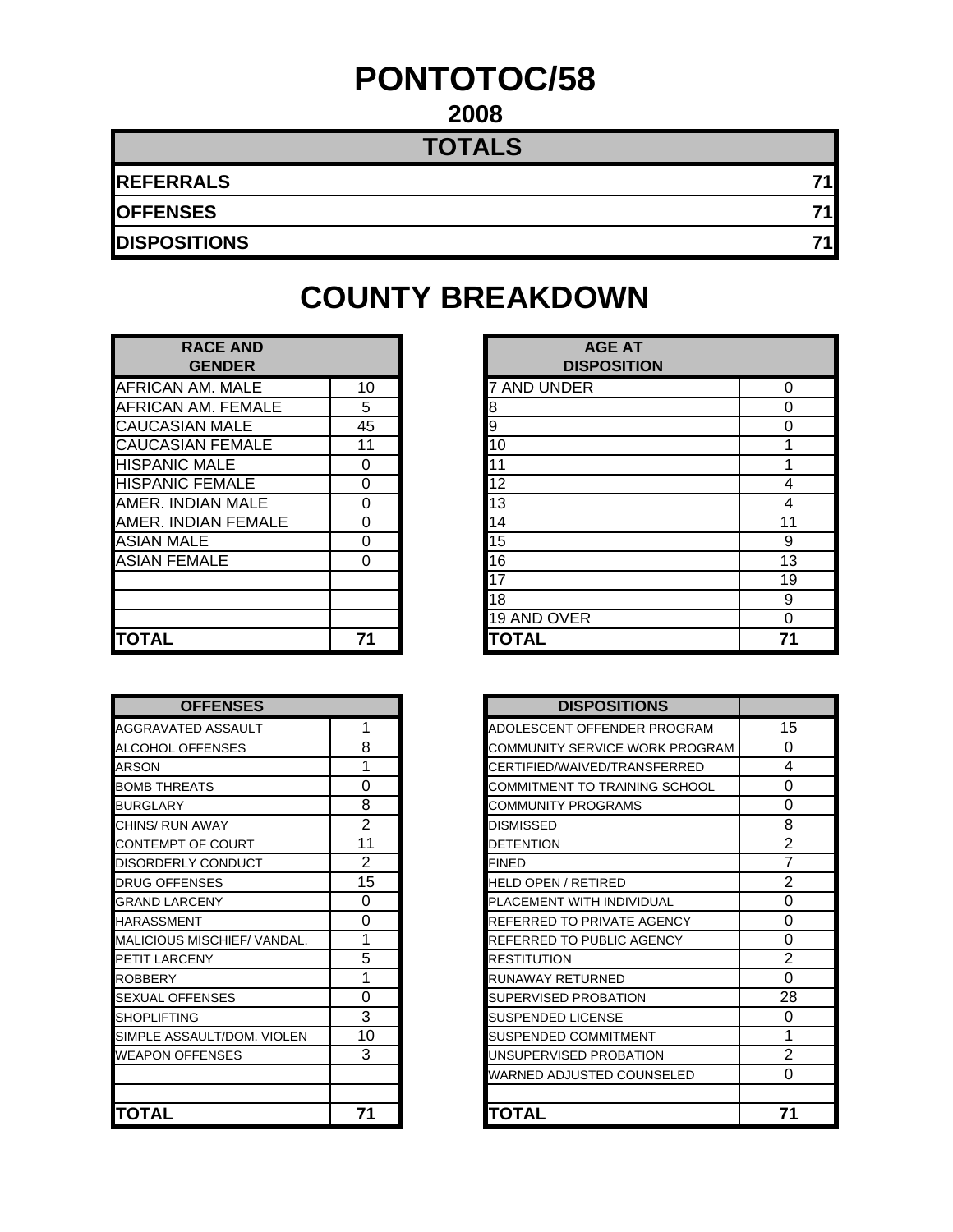## **PRENTISS/59**

**2008**

| <b>TOTALS</b>       |    |
|---------------------|----|
| <b>REFERRALS</b>    | 69 |
| <b>OFFENSES</b>     | 69 |
| <b>DISPOSITIONS</b> | 69 |

| <b>RACE AND</b>         |    | <b>AGE AT</b>      |
|-------------------------|----|--------------------|
| <b>GENDER</b>           |    | <b>DISPOSITION</b> |
| <b>AFRICAN AM. MALE</b> | 9  | <b>7 AND UNDER</b> |
| AFRICAN AM. FEMALE      | 7  | 8                  |
| <b>CAUCASIAN MALE</b>   | 41 | 9                  |
| <b>CAUCASIAN FEMALE</b> | 12 | 10                 |
| <b>HISPANIC MALE</b>    | 0  | 11                 |
| <b>HISPANIC FEMALE</b>  | 0  | 12                 |
| AMER. INDIAN MALE       | 0  | 13                 |
| AMER. INDIAN FEMALE     | 0  | 14                 |
| <b>ASIAN MALE</b>       | 0  | 15                 |
| ASIAN FEMALE            | 0  | 16                 |
|                         |    | 17                 |
|                         |    | 18                 |
|                         |    | 19 AND OVER        |
| <b>TOTAL</b>            | 69 | TOTAL              |

| <b>OFFENSES</b>                    |    | <b>DISPOSITIONS</b>           |
|------------------------------------|----|-------------------------------|
| <b>AGGRAVATED ASSAULT</b>          | 0  | <b>ADOLESCENT OFFENDER PR</b> |
| <b>ALCOHOL OFFENSES</b>            | 3  | COMMUNITY SERVICE WORK        |
| ARSON                              | 0  | CERTIFIED/WAIVED/TRANSFE      |
| <b>BOMB THREATS</b>                | 0  | COMMITMENT TO TRAINING S      |
| <b>BURGLARY</b>                    | 1  | COMMUNITY PROGRAMS            |
| CHINS/ RUN AWAY                    | 0  | DISMISSED                     |
| <b>CONTEMPT OF COURT</b>           | 0  | DETENTION                     |
| DISORDERLY CONDUCT                 | 10 | <b>FINED</b>                  |
| <b>DRUG OFFENSES</b>               | 16 | <b>HELD OPEN / RETIRED</b>    |
| <b>GRAND LARCENY</b>               | 1  | PLACEMENT WITH INDIVIDUA      |
| <b>HARASSMENT</b>                  | 1  | REFERRED TO PRIVATE AGEI      |
| <b>MALICIOUS MISCHIEF/ VANDAL.</b> | 12 | REFERRED TO PUBLIC AGEN       |
| <b>PETIT LARCENY</b>               | 14 | RESTITUTION                   |
| <b>ROBBERY</b>                     | 0  | RUNAWAY RETURNED              |
| <b>SEXUAL OFFENSES</b>             | 0  | SUPERVISED PROBATION          |
| <b>SHOPLIFTING</b>                 | 5  | SUSPENDED LICENSE             |
| SIMPLE ASSAULT/DOM. VIOLEN         | 6  | SUSPENDED COMMITMENT          |
| <b>WEAPON OFFENSES</b>             | 0  | UNSUPERVISED PROBATION        |
|                                    |    | WARNED ADJUSTED COUNSE        |
|                                    |    |                               |
| <b>TOTAL</b>                       | 69 | <b>TOTAL</b>                  |

| <b>RACE AND</b><br><b>GENDER</b> |             | <b>AGE AT</b><br><b>DISPOSITION</b> |          |
|----------------------------------|-------------|-------------------------------------|----------|
| AFRICAN AM. MALE                 | 9           | 7 AND UNDER                         | 0        |
| AFRICAN AM. FEMALE               |             | o                                   | $\Omega$ |
| <b>CAUCASIAN MALE</b>            | 41          | 9                                   | 0        |
| <b>CAUCASIAN FEMALE</b>          | 12          | 10                                  | $\Omega$ |
| <b>HISPANIC MALE</b>             | 0           | 11                                  | 0        |
| <b>HISPANIC FEMALE</b>           | 0           | 12                                  | 0        |
| AMER. INDIAN MALE                | $\Omega$    | 13                                  | 4        |
| AMER. INDIAN FEMALE              | $\Omega$    | 14                                  | 10       |
| ASIAN MALE                       | 0           | 15                                  | 15       |
| ASIAN FEMALE                     | $\mathbf 0$ | 16                                  | 20       |
|                                  |             | 17                                  | 20       |
|                                  |             | 18                                  | 0        |
|                                  |             | 19 AND OVER                         | $\Omega$ |
| <b>TOTAL</b>                     | 69          | TOTAL                               | 69       |

| <b>OFFENSES</b>             |          | <b>DISPOSITIONS</b>            |
|-----------------------------|----------|--------------------------------|
| AGGRAVATED ASSAULT          | $\Omega$ | ADOLESCENT OFFENDER PROGRAM    |
| ALCOHOL OFFENSES            | 3        | COMMUNITY SERVICE WORK PROGRAM |
| ARSON                       | 0        | CERTIFIED/WAIVED/TRANSFERRED   |
| <b>BOMB THREATS</b>         | 0        | COMMITMENT TO TRAINING SCHOOL  |
| <b>BURGLARY</b>             |          | <b>COMMUNITY PROGRAMS</b>      |
| CHINS/ RUN AWAY             | 0        | <b>DISMISSED</b>               |
| CONTEMPT OF COURT           | 0        | <b>DETENTION</b>               |
| DISORDERLY CONDUCT          | 10       | <b>FINED</b>                   |
| <b>DRUG OFFENSES</b>        | 16       | <b>HELD OPEN / RETIRED</b>     |
| GRAND LARCENY               |          | PLACEMENT WITH INDIVIDUAL      |
| HARASSMENT                  |          | REFERRED TO PRIVATE AGENCY     |
| MALICIOUS MISCHIEF/ VANDAL. | 12       | REFERRED TO PUBLIC AGENCY      |
| PETIT LARCENY               | 14       | <b>RESTITUTION</b>             |
| ROBBERY                     | $\Omega$ | RUNAWAY RETURNED               |
| <b>SEXUAL OFFENSES</b>      | 0        | <b>SUPERVISED PROBATION</b>    |
| SHOPLIFTING                 | 5        | <b>SUSPENDED LICENSE</b>       |
| SIMPLE ASSAULT/DOM. VIOLEN  | 6        | SUSPENDED COMMITMENT           |
| WEAPON OFFENSES             | $\Omega$ | UNSUPERVISED PROBATION         |
|                             |          | WARNED ADJUSTED COUNSELED      |
| TOTAL                       | 69       | <b>TOTAL</b>                   |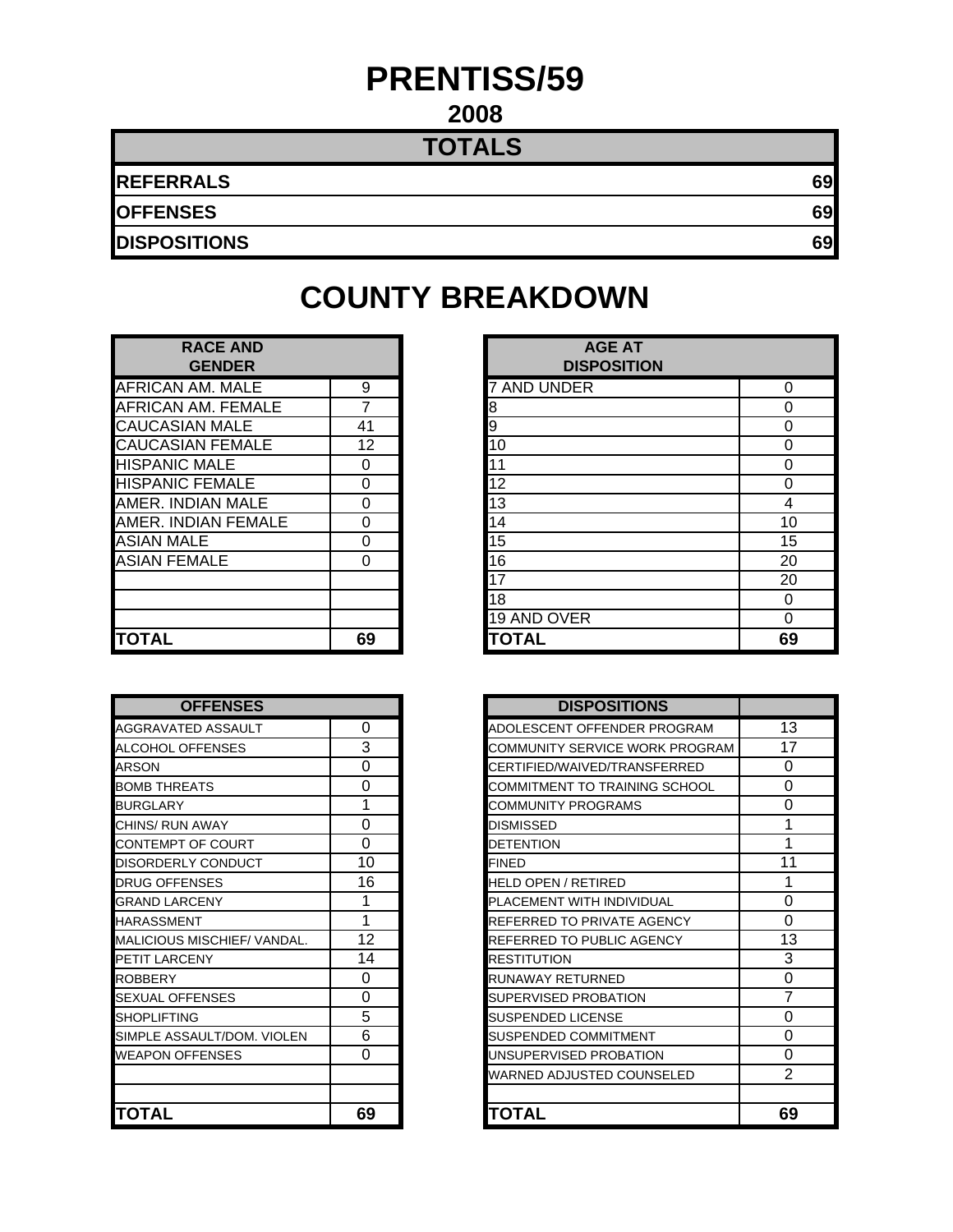## **QUITMAN/60**

| <b>TOTALS</b>       |     |
|---------------------|-----|
| <b>REFERRALS</b>    | 104 |
| <b>OFFENSES</b>     | 104 |
| <b>DISPOSITIONS</b> | 104 |

| <b>RACE AND</b><br><b>GENDER</b> |          | <b>AGE AT</b><br><b>DISPOSITION</b> |
|----------------------------------|----------|-------------------------------------|
| AFRICAN AM. MALE                 | 68       | <b>7 AND UNDER</b>                  |
| AFRICAN AM. FEMALE               | 23       | 8                                   |
| <b>CAUCASIAN MALE</b>            | 7        | 9                                   |
| <b>CAUCASIAN FEMALE</b>          | 6        | 10                                  |
| <b>HISPANIC MALE</b>             | 0        | 11                                  |
| <b>HISPANIC FEMALE</b>           | 0        | 12                                  |
| AMER. INDIAN MALE                | 0        | 13                                  |
| AMER. INDIAN FEMALE              | 0        | 14                                  |
| <b>ASIAN MALE</b>                | 0        | 15                                  |
| <b>ASIAN FEMALE</b>              | $\Omega$ | 16                                  |
|                                  |          | 17                                  |
|                                  |          | 18                                  |
|                                  |          | <b>19 AND OVER</b>                  |
| <b>TOTAL</b>                     | 104      | TOTAL                               |

| <b>RACE AND</b>         |          | <b>AGE AT</b>      |             |
|-------------------------|----------|--------------------|-------------|
| <b>GENDER</b>           |          | <b>DISPOSITION</b> |             |
| AFRICAN AM. MALE        | 68       | 7 AND UNDER        | $\Omega$    |
| AFRICAN AM. FEMALE      | 23       | 8                  | 0           |
| <b>CAUCASIAN MALE</b>   | 7        | 9                  | $\mathbf 0$ |
| <b>CAUCASIAN FEMALE</b> | 6        | 10                 | 5           |
| <b>HISPANIC MALE</b>    | 0        | 11                 | 0           |
| <b>HISPANIC FEMALE</b>  | $\Omega$ | 12                 | 4           |
| AMER. INDIAN MALE       | 0        | 13                 | 14          |
| AMER. INDIAN FEMALE     | $\Omega$ | 14                 | 21          |
| ASIAN MALE              | 0        | 15                 | 26          |
| ASIAN FEMALE            | $\Omega$ | 16                 | 23          |
|                         |          | 17                 | 11          |
|                         |          | 18                 | $\Omega$    |
|                         |          | 19 AND OVER        | $\Omega$    |
| TOTAL                   | 104      | <b>TOTAL</b>       | 104         |

| <b>OFFENSES</b>                    |     | <b>DISPOSITIONS</b>             |
|------------------------------------|-----|---------------------------------|
| AGGRAVATED ASSAULT                 | 1   | <b>ADOLESCENT OFFENDER PR</b>   |
| <b>ALCOHOL OFFENSES</b>            | 0   | COMMUNITY SERVICE WORK          |
| <b>ARSON</b>                       | 0   | CERTIFIED/WAIVED/TRANSFE        |
| <b>BOMB THREATS</b>                | 0   | <b>COMMITMENT TO TRAINING S</b> |
| <b>BURGLARY</b>                    | 6   | <b>COMMUNITY PROGRAMS</b>       |
| CHINS/ RUN AWAY                    | 39  | <b>DISMISSED</b>                |
| <b>CONTEMPT OF COURT</b>           | 10  | <b>DETENTION</b>                |
| <b>DISORDERLY CONDUCT</b>          | 15  | FINED                           |
| <b>DRUG OFFENSES</b>               | 3   | <b>HELD OPEN / RETIRED</b>      |
| <b>GRAND LARCENY</b>               | 0   | PLACEMENT WITH INDIVIDUA        |
| <b>HARASSMENT</b>                  | 0   | <b>REFERRED TO PRIVATE AGEI</b> |
| <b>MALICIOUS MISCHIEF/ VANDAL.</b> | 8   | REFERRED TO PUBLIC AGEN         |
| PETIT LARCENY                      | 0   | <b>RESTITUTION</b>              |
| <b>ROBBERY</b>                     | 0   | RUNAWAY RETURNED                |
| <b>SEXUAL OFFENSES</b>             | 0   | SUPERVISED PROBATION            |
| <b>SHOPLIFTING</b>                 | 1   | <b>SUSPENDED LICENSE</b>        |
| SIMPLE ASSAULT/DOM. VIOLEN         | 19  | <b>SUSPENDED COMMITMENT</b>     |
| <b>WEAPON OFFENSES</b>             | 2   | UNSUPERVISED PROBATION          |
|                                    |     | WARNED ADJUSTED COUNSE          |
|                                    |     |                                 |
| <b>ITOTAL</b>                      | 104 | <b>TOTAL</b>                    |

| <b>OFFENSES</b>             |          | <b>DISPOSITIONS</b>            |          |
|-----------------------------|----------|--------------------------------|----------|
| AGGRAVATED ASSAULT          |          | ADOLESCENT OFFENDER PROGRAM    | 26       |
| ALCOHOL OFFENSES            | 0        | COMMUNITY SERVICE WORK PROGRAM | 0        |
| ARSON                       | 0        | CERTIFIED/WAIVED/TRANSFERRED   | 0        |
| <b>BOMB THREATS</b>         | 0        | COMMITMENT TO TRAINING SCHOOL  | 6        |
| <b>BURGLARY</b>             | 6        | COMMUNITY PROGRAMS             | 0        |
| CHINS/ RUN AWAY             | 39       | <b>DISMISSED</b>               |          |
| CONTEMPT OF COURT           | 10       | <b>DETENTION</b>               | 0        |
| DISORDERLY CONDUCT          | 15       | <b>FINED</b>                   | 0        |
| <b>DRUG OFFENSES</b>        | 3        | <b>HELD OPEN / RETIRED</b>     | 0        |
| <b>GRAND LARCENY</b>        | $\Omega$ | PLACEMENT WITH INDIVIDUAL      | $\Omega$ |
| HARASSMENT                  | 0        | REFERRED TO PRIVATE AGENCY     | 0        |
| MALICIOUS MISCHIEF/ VANDAL. | 8        | REFERRED TO PUBLIC AGENCY      | 0        |
| PETIT LARCENY               | 0        | <b>RESTITUTION</b>             | 0        |
| ROBBERY                     | 0        | RUNAWAY RETURNED               | 0        |
| <b>SEXUAL OFFENSES</b>      | 0        | <b>SUPERVISED PROBATION</b>    | 0        |
| SHOPLIFTING                 | 1        | SUSPENDED LICENSE              | 0        |
| SIMPLE ASSAULT/DOM. VIOLEN  | 19       | SUSPENDED COMMITMENT           | $\Omega$ |
| WEAPON OFFENSES             | 2        | UNSUPERVISED PROBATION         | 9        |
|                             |          | WARNED ADJUSTED COUNSELED      | 56       |
| TOTAL                       | 104      | <b>TOTAL</b>                   | 104      |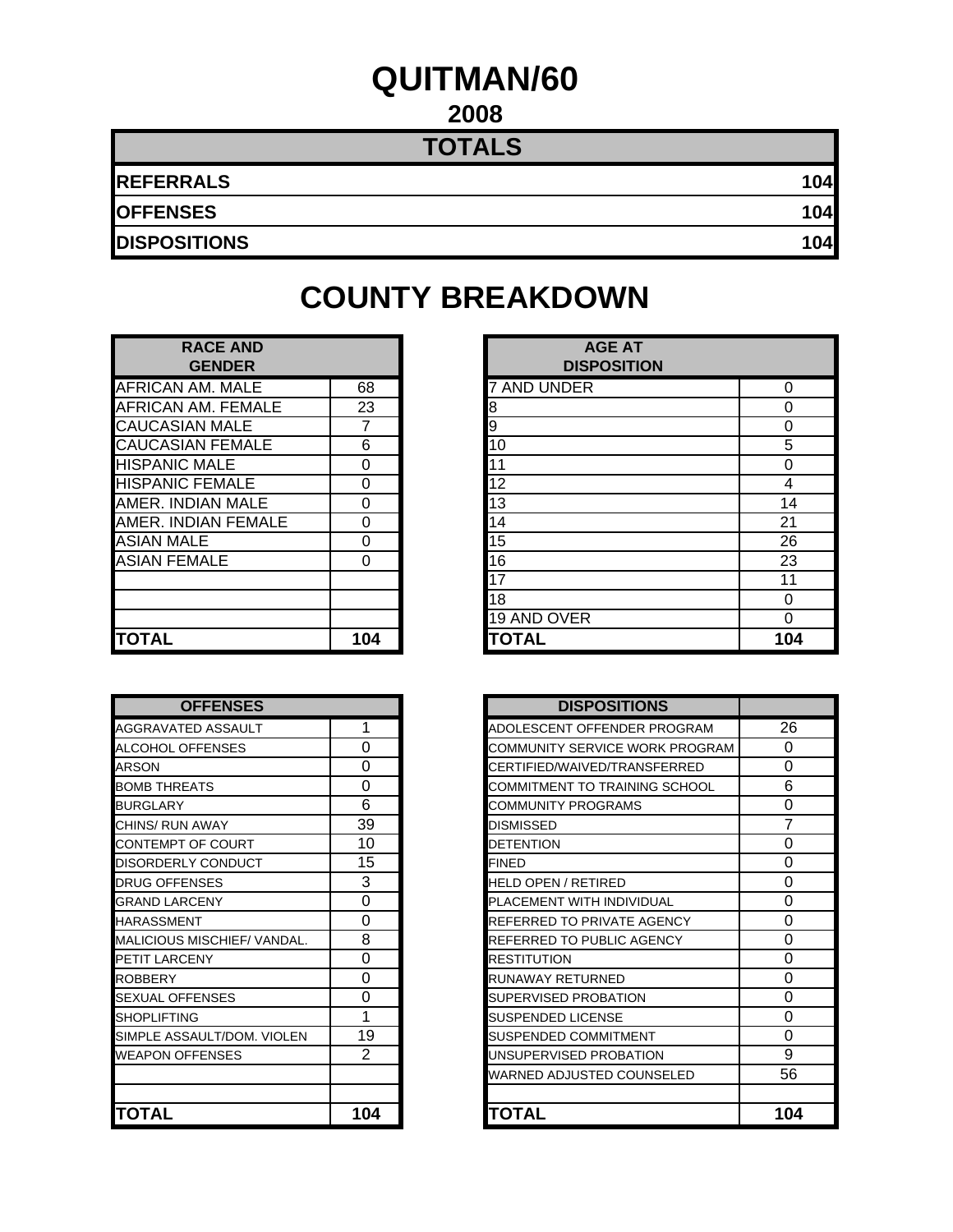## **RANKIN/61**

| <b>TOTALS</b>       |      |
|---------------------|------|
| <b>REFERRALS</b>    | 1067 |
| <b>OFFENSES</b>     | 1067 |
| <b>DISPOSITIONS</b> | 1067 |

| <b>RACE AND</b><br><b>GENDER</b> |      | <b>AGE AT</b><br><b>DISPOSITION</b> |
|----------------------------------|------|-------------------------------------|
| <b>AFRICAN AM. MALE</b>          | 232  | 7 AND UNDER                         |
| AFRICAN AM. FEMALE               | 82   | 8                                   |
| <b>CAUCASIAN MALE</b>            | 470  | 9                                   |
| <b>CAUCASIAN FEMALE</b>          | 263  | 10                                  |
| <b>HISPANIC MALE</b>             | 14   | 11                                  |
| <b>HISPANIC FEMALE</b>           | 4    | 12                                  |
| AMER. INDIAN MALE                | 0    | 13                                  |
| AMER. INDIAN FEMALE              | 0    | 14                                  |
| <b>ASIAN MALE</b>                | 2    | 15                                  |
| <b>ASIAN FEMALE</b>              | 0    | 16                                  |
|                                  |      | 17                                  |
|                                  |      | 18                                  |
|                                  |      | 19 AND OVER                         |
| ITOTAL                           | 1067 | TOTAL                               |

| <b>RACE AND</b>         |          | <b>AGE AT</b>      |          |
|-------------------------|----------|--------------------|----------|
| <b>GENDER</b>           |          | <b>DISPOSITION</b> |          |
| AFRICAN AM. MALE        | 232      | 7 AND UNDER        | 7        |
| AFRICAN AM. FEMALE      | 82       | 8                  | 10       |
| CAUCASIAN MALE          | 470      | 9                  | 12       |
| <b>CAUCASIAN FEMALE</b> | 263      | 10                 | 20       |
| HISPANIC MALE           | 14       | 11                 | 28       |
| <b>HISPANIC FEMALE</b>  | 4        | 12                 | 40       |
| AMER. INDIAN MALE       | $\Omega$ | 13                 | 81       |
| AMER. INDIAN FEMALE     | 0        | 14                 | 144      |
| ASIAN MALE              | 2        | 15                 | 221      |
| ASIAN FEMALE            | 0        | 16                 | 280      |
|                         |          | 17                 | 224      |
|                         |          | 18                 | 0        |
|                         |          | 19 AND OVER        | $\Omega$ |
| <b>TOTAL</b>            | 1067     | TOTAL              | 1067     |

| <b>OFFENSES</b>                    |                | <b>DISPOSITIONS</b>             |
|------------------------------------|----------------|---------------------------------|
| AGGRAVATED ASSAULT                 | 7              | <b>ADOLESCENT OFFENDER PR</b>   |
| <b>ALCOHOL OFFENSES</b>            | 43             | <b>COMMUNITY SERVICE WORK</b>   |
| ARSON                              | 0              | CERTIFIED/WAIVED/TRANSFE        |
| <b>BOMB THREATS</b>                | 0              | <b>COMMITMENT TO TRAINING S</b> |
| <b>BURGLARY</b>                    | 40             | <b>COMMUNITY PROGRAMS</b>       |
| CHINS/ RUN AWAY                    | 201            | <b>DISMISSED</b>                |
| <b>CONTEMPT OF COURT</b>           | 55             | <b>DETENTION</b>                |
| <b>DISORDERLY CONDUCT</b>          | 278            | <b>FINED</b>                    |
| <b>DRUG OFFENSES</b>               | 89             | <b>HELD OPEN / RETIRED</b>      |
| <b>GRAND LARCENY</b>               | 4              | PLACEMENT WITH INDIVIDUA        |
| <b>HARASSMENT</b>                  | 35             | <b>REFERRED TO PRIVATE AGEI</b> |
| <b>MALICIOUS MISCHIEF/ VANDAL.</b> | 71             | REFERRED TO PUBLIC AGEN         |
| PETIT LARCENY                      | 64             | <b>RESTITUTION</b>              |
| <b>ROBBERY</b>                     | $\overline{2}$ | <b>RUNAWAY RETURNED</b>         |
| <b>SEXUAL OFFENSES</b>             | 3              | <b>SUPERVISED PROBATION</b>     |
| <b>SHOPLIFTING</b>                 | 61             | <b>SUSPENDED LICENSE</b>        |
| SIMPLE ASSAULT/DOM, VIOLEN         | 112            | SUSPENDED COMMITMENT            |
| <b>WEAPON OFFENSES</b>             | $\overline{2}$ | UNSUPERVISED PROBATION          |
|                                    |                | WARNED ADJUSTED COUNSE          |
|                                    |                |                                 |
| <b>TOTAL</b>                       | 1067           | <b>TOTAL</b>                    |

|                | <b>DISPOSITIONS</b>            |              |
|----------------|--------------------------------|--------------|
| $\overline{7}$ | ADOLESCENT OFFENDER PROGRAM    | 8            |
| 43             | COMMUNITY SERVICE WORK PROGRAM | 63           |
| $\Omega$       | CERTIFIED/WAIVED/TRANSFERRED   | 0            |
| $\Omega$       | COMMITMENT TO TRAINING SCHOOL  | 15           |
| 40             | COMMUNITY PROGRAMS             | 5            |
| 201            | <b>DISMISSED</b>               | 91           |
| 55             | <b>DETENTION</b>               | 34           |
| 278            | <b>FINED</b>                   | 0            |
| 89             | <b>HELD OPEN / RETIRED</b>     | 343          |
| 4              | PLACEMENT WITH INDIVIDUAL      | 0            |
| 35             | REFERRED TO PRIVATE AGENCY     | 10           |
| 71             | REFERRED TO PUBLIC AGENCY      | 57           |
| 64             | <b>RESTITUTION</b>             | 10           |
| $\overline{2}$ | RUNAWAY RETURNED               | $\Omega$     |
| 3              | <b>SUPERVISED PROBATION</b>    | 308          |
| 61             | SUSPENDED LICENSE              | 0            |
| 112            | SUSPENDED COMMITMENT           | 3            |
| 2              | UNSUPERVISED PROBATION         | 46           |
|                | WARNED ADJUSTED COUNSELED      | 74           |
|                |                                | 1067         |
|                | 1067                           | <b>TOTAL</b> |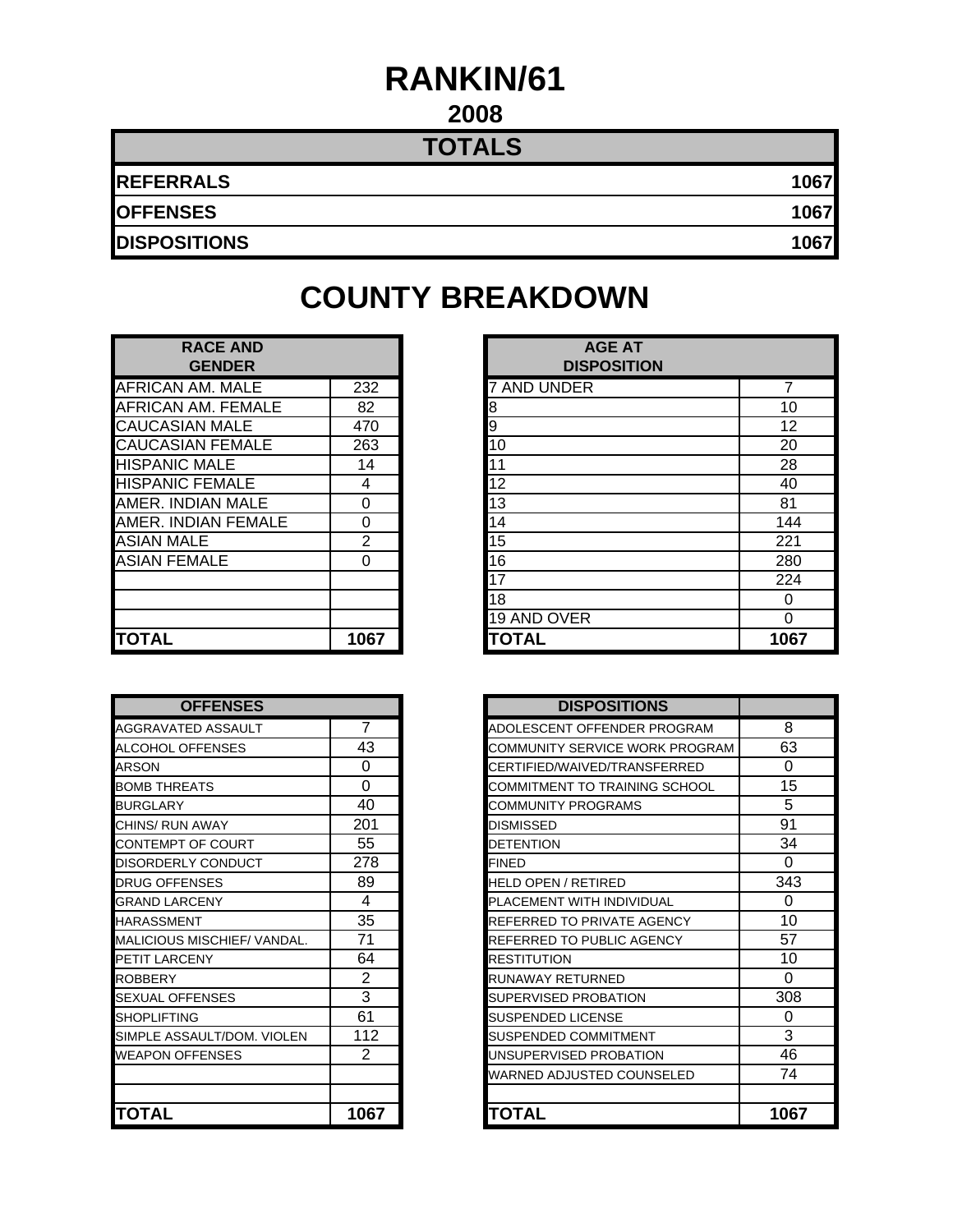## **SCOTT/62**

| <b>TOTALS</b>       |     |
|---------------------|-----|
| <b>REFERRALS</b>    | 190 |
| <b>OFFENSES</b>     | 190 |
| <b>DISPOSITIONS</b> | 190 |

| <b>RACE AND</b><br><b>GENDER</b> |          | <b>AGE AT</b><br><b>DISPOSITION</b> |
|----------------------------------|----------|-------------------------------------|
| <b>AFRICAN AM. MALE</b>          | 88       | 7 AND UNDER                         |
| AFRICAN AM. FEMALE               | 46       | 8                                   |
| <b>CAUCASIAN MALE</b>            | 33       | 9                                   |
| <b>CAUCASIAN FEMALE</b>          | 17       | 10                                  |
| <b>HISPANIC MALE</b>             | 4        | 11                                  |
| <b>HISPANIC FEMALE</b>           | 2        | 12                                  |
| <b>AMER. INDIAN MALE</b>         | $\Omega$ | 13                                  |
| AMER. INDIAN FEMALE              | 0        | 14                                  |
| <b>ASIAN MALE</b>                | 0        | 15                                  |
| <b>ASIAN FEMALE</b>              | $\Omega$ | 16                                  |
|                                  |          | 17                                  |
|                                  |          | 18                                  |
|                                  |          | 19 AND OVER                         |
| <b>TOTAL</b>                     | 190      | TOTAL                               |

| <b>RACE AND</b>         |          | <b>AGE AT</b>      |          |
|-------------------------|----------|--------------------|----------|
| <b>GENDER</b>           |          | <b>DISPOSITION</b> |          |
| AFRICAN AM. MALE        | 88       | <b>7 AND UNDER</b> | $\Omega$ |
| AFRICAN AM. FEMALE      | 46       | 8                  |          |
| CAUCASIAN MALE          | 33       | 9                  |          |
| <b>CAUCASIAN FEMALE</b> | 17       | 10                 |          |
| <b>HISPANIC MALE</b>    | 4        | 11                 | 0        |
| <b>HISPANIC FEMALE</b>  | 2        | 12                 |          |
| AMER. INDIAN MALE       | 0        | 13                 | 13       |
| AMER. INDIAN FEMALE     | 0        | 14                 | 40       |
| ASIAN MALE              | 0        | 15                 | 46       |
| ASIAN FEMALE            | $\Omega$ | 16                 | 57       |
|                         |          | 17                 | 30       |
|                         |          | 18                 | 0        |
|                         |          | 19 AND OVER        | $\Omega$ |
| <b>TOTAL</b>            | 190      | TOTAL              | 190      |

| <b>OFFENSES</b>                    |     | <b>DISPOSITIONS</b>             |
|------------------------------------|-----|---------------------------------|
| AGGRAVATED ASSAULT                 | 1   | <b>ADOLESCENT OFFENDER PR</b>   |
| <b>ALCOHOL OFFENSES</b>            | 1   | COMMUNITY SERVICE WORK          |
| <b>ARSON</b>                       | 0   | CERTIFIED/WAIVED/TRANSFE        |
| <b>BOMB THREATS</b>                | 0   | <b>COMMITMENT TO TRAINING S</b> |
| <b>BURGLARY</b>                    | 18  | <b>COMMUNITY PROGRAMS</b>       |
| CHINS/ RUN AWAY                    | 20  | <b>DISMISSED</b>                |
| <b>CONTEMPT OF COURT</b>           | 1   | <b>DETENTION</b>                |
| <b>DISORDERLY CONDUCT</b>          | 77  | FINED                           |
| <b>DRUG OFFENSES</b>               | 5   | <b>HELD OPEN / RETIRED</b>      |
| <b>GRAND LARCENY</b>               | 3   | PLACEMENT WITH INDIVIDUA        |
| <b>HARASSMENT</b>                  | 0   | <b>REFERRED TO PRIVATE AGEI</b> |
| <b>MALICIOUS MISCHIEF/ VANDAL.</b> | 9   | REFERRED TO PUBLIC AGEN         |
| PETIT LARCENY                      | 12  | <b>RESTITUTION</b>              |
| <b>ROBBERY</b>                     | 0   | RUNAWAY RETURNED                |
| <b>SEXUAL OFFENSES</b>             | 2   | SUPERVISED PROBATION            |
| <b>SHOPLIFTING</b>                 | 6   | <b>SUSPENDED LICENSE</b>        |
| SIMPLE ASSAULT/DOM. VIOLEN         | 31  | <b>SUSPENDED COMMITMENT</b>     |
| <b>WEAPON OFFENSES</b>             | 4   | UNSUPERVISED PROBATION          |
|                                    |     | <b>WARNED ADJUSTED COUNSE</b>   |
|                                    |     |                                 |
| <b>TOTAL</b>                       | 190 | <b>TOTAL</b>                    |

| <b>OFFENSES</b>             |          | <b>DISPOSITIONS</b>            |          |
|-----------------------------|----------|--------------------------------|----------|
| AGGRAVATED ASSAULT          |          | ADOLESCENT OFFENDER PROGRAM    | 27       |
| ALCOHOL OFFENSES            |          | COMMUNITY SERVICE WORK PROGRAM | 0        |
| ARSON                       | $\Omega$ | CERTIFIED/WAIVED/TRANSFERRED   | $\Omega$ |
| BOMB THREATS                | $\Omega$ | COMMITMENT TO TRAINING SCHOOL  | 7        |
| <b>BURGLARY</b>             | 18       | COMMUNITY PROGRAMS             | 0        |
| CHINS/ RUN AWAY             | 20       | <b>DISMISSED</b>               | 56       |
| CONTEMPT OF COURT           |          | <b>DETENTION</b>               | 0        |
| DISORDERLY CONDUCT          | 77       | <b>FINED</b>                   | 0        |
| <b>DRUG OFFENSES</b>        | 5        | <b>HELD OPEN / RETIRED</b>     | 0        |
| <b>GRAND LARCENY</b>        | 3        | PLACEMENT WITH INDIVIDUAL      | 0        |
| HARASSMENT                  | 0        | REFERRED TO PRIVATE AGENCY     | 0        |
| MALICIOUS MISCHIEF/ VANDAL. | 9        | REFERRED TO PUBLIC AGENCY      | 0        |
| PETIT LARCENY               | 12       | <b>RESTITUTION</b>             | 0        |
| ROBBERY                     | $\Omega$ | RUNAWAY RETURNED               | $\Omega$ |
| <b>SEXUAL OFFENSES</b>      | 2        | <b>SUPERVISED PROBATION</b>    | 40       |
| SHOPLIFTING                 | 6        | SUSPENDED LICENSE              | 0        |
| SIMPLE ASSAULT/DOM. VIOLEN  | 31       | SUSPENDED COMMITMENT           | $\Omega$ |
| <b>WEAPON OFFENSES</b>      | 4        | UNSUPERVISED PROBATION         | 12       |
|                             |          | WARNED ADJUSTED COUNSELED      | 48       |
| TOTAL                       | 190      | <b>TOTAL</b>                   | 190      |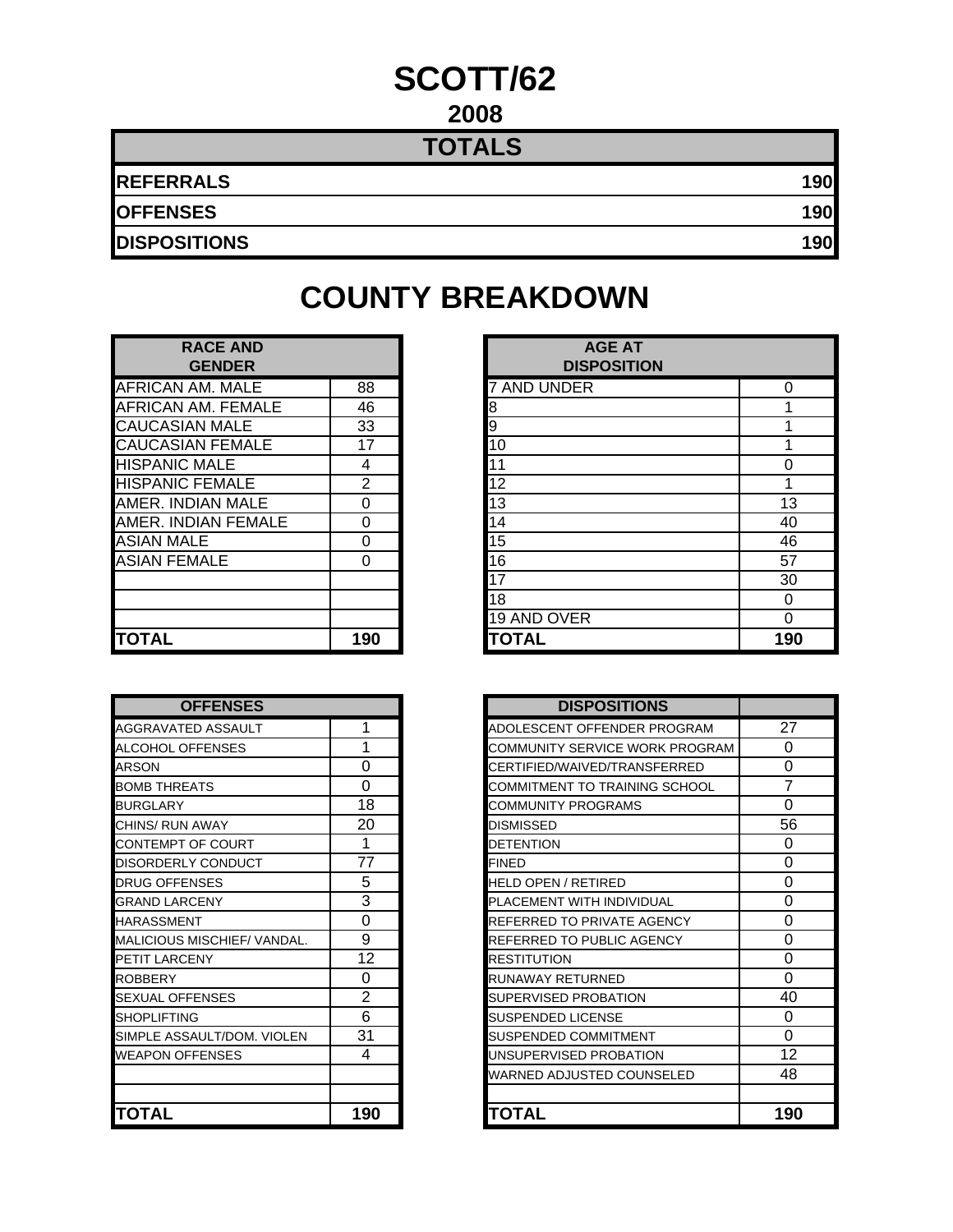## **SHARKEY/63**

**2008**

| <b>TOTALS</b>       |    |
|---------------------|----|
| <b>REFERRALS</b>    | 57 |
| <b>OFFENSES</b>     | 57 |
| <b>DISPOSITIONS</b> | 57 |

| <b>RACE AND</b><br><b>GENDER</b> |    | <b>AGE AT</b><br><b>DISPOSITION</b> |
|----------------------------------|----|-------------------------------------|
| <b>AFRICAN AM. MALE</b>          | 43 | <b>7 AND UNDER</b>                  |
| AFRICAN AM. FEMALE               | 13 | 8                                   |
| <b>CAUCASIAN MALE</b>            | 1  | 9                                   |
| <b>CAUCASIAN FEMALE</b>          | 0  | 10                                  |
| <b>HISPANIC MALE</b>             | 0  | 11                                  |
| <b>HISPANIC FEMALE</b>           | 0  | 12                                  |
| <b>AMER. INDIAN MALE</b>         | 0  | 13                                  |
| AMER. INDIAN FEMALE              | 0  | 14                                  |
| <b>ASIAN MALE</b>                | 0  | 15                                  |
| ASIAN FEMALE                     | 0  | 16                                  |
|                                  |    | 17                                  |
|                                  |    | 18                                  |
|                                  |    | 19 AND OVER                         |
| <b>TOTAL</b>                     | 57 | ΤΟΤΑL                               |

| <b>OFFENSES</b>                    |                | <b>DISPOSITIONS</b>        |
|------------------------------------|----------------|----------------------------|
| AGGRAVATED ASSAULT                 | 0              | ADOLESCENT OFFENDER PR     |
| ALCOHOL OFFENSES                   | 0              | COMMUNITY SERVICE WORK     |
| <b>ARSON</b>                       | 0              | CERTIFIED/WAIVED/TRANSFE   |
| <b>BOMB THREATS</b>                | 0              | COMMITMENT TO TRAINING S   |
| <b>BURGLARY</b>                    | 22             | COMMUNITY PROGRAMS         |
| CHINS/ RUN AWAY                    | 9              | <b>DISMISSED</b>           |
| <b>CONTEMPT OF COURT</b>           | 4              | <b>DETENTION</b>           |
| <b>DISORDERLY CONDUCT</b>          | 7              | <b>FINED</b>               |
| <b>DRUG OFFENSES</b>               | 0              | <b>HELD OPEN / RETIRED</b> |
| <b>GRAND LARCENY</b>               | 0              | PLACEMENT WITH INDIVIDUA   |
| <b>HARASSMENT</b>                  | 0              | REFERRED TO PRIVATE AGEI   |
| <b>MALICIOUS MISCHIEF/ VANDAL.</b> | $\overline{2}$ | REFERRED TO PUBLIC AGEN    |
| <b>PETIT LARCENY</b>               | 1              | <b>RESTITUTION</b>         |
| <b>ROBBERY</b>                     | 0              | RUNAWAY RETURNED           |
| <b>SEXUAL OFFENSES</b>             | 0              | SUPERVISED PROBATION       |
| <b>SHOPLIFTING</b>                 | 0              | SUSPENDED LICENSE          |
| SIMPLE ASSAULT/DOM. VIOLEN         | 12             | SUSPENDED COMMITMENT       |
| <b>WEAPON OFFENSES</b>             | 0              | UNSUPERVISED PROBATION     |
|                                    |                | WARNED ADJUSTED COUNSE     |
|                                    |                |                            |
| <b>TOTAL</b>                       | 57             | <b>TOTAL</b>               |

| <b>RACE AND</b><br><b>GENDER</b> |          | <b>AGE AT</b><br><b>DISPOSITION</b> |          |
|----------------------------------|----------|-------------------------------------|----------|
| AFRICAN AM. MALE                 | 43       | 7 AND UNDER                         | 0        |
| AFRICAN AM. FEMALE               | 13       | 8                                   |          |
| <b>CAUCASIAN MALE</b>            |          | 9                                   | 0        |
| <b>CAUCASIAN FEMALE</b>          | $\Omega$ | 10                                  |          |
| <b>HISPANIC MALE</b>             | $\Omega$ | 11                                  | 0        |
| <b>HISPANIC FEMALE</b>           | $\Omega$ | 12                                  | 3        |
| AMER. INDIAN MALE                | $\Omega$ | 13                                  | 10       |
| AMER. INDIAN FEMALE              | $\Omega$ | 14                                  | 10       |
| ASIAN MALE                       | 0        | 15                                  | 16       |
| ASIAN FEMALE                     | 0        | 16                                  | 13       |
|                                  |          | 17                                  | 3        |
|                                  |          | 18                                  | 0        |
|                                  |          | 19 AND OVER                         | $\Omega$ |
| <b>TOTAL</b>                     | 57       | TOTAL                               | 57       |

| <b>OFFENSES</b>             |          | <b>DISPOSITIONS</b>            |          |
|-----------------------------|----------|--------------------------------|----------|
| AGGRAVATED ASSAULT          | $\Omega$ | ADOLESCENT OFFENDER PROGRAM    | $\Omega$ |
| ALCOHOL OFFENSES            | 0        | COMMUNITY SERVICE WORK PROGRAM | 0        |
| ARSON                       | 0        | CERTIFIED/WAIVED/TRANSFERRED   | $\Omega$ |
| BOMB THREATS                | 0        | COMMITMENT TO TRAINING SCHOOL  | 11       |
| BURGLARY                    | 22       | <b>COMMUNITY PROGRAMS</b>      | 0        |
| CHINS/ RUN AWAY             | 9        | <b>DISMISSED</b>               | 3        |
| CONTEMPT OF COURT           | 4        | <b>DETENTION</b>               | 0        |
| DISORDERLY CONDUCT          | 7        | <b>FINED</b>                   | 0        |
| <b>DRUG OFFENSES</b>        | 0        | <b>HELD OPEN / RETIRED</b>     | 0        |
| <b>GRAND LARCENY</b>        | $\Omega$ | PLACEMENT WITH INDIVIDUAL      | 0        |
| HARASSMENT                  | 0        | REFERRED TO PRIVATE AGENCY     | $\Omega$ |
| MALICIOUS MISCHIEF/ VANDAL. | 2        | REFERRED TO PUBLIC AGENCY      | 0        |
| PETIT LARCENY               |          | <b>RESTITUTION</b>             | 3        |
| ROBBERY                     | 0        | RUNAWAY RETURNED               | $\Omega$ |
| <b>SEXUAL OFFENSES</b>      | 0        | <b>SUPERVISED PROBATION</b>    | 40       |
| SHOPLIFTING                 | $\Omega$ | <b>SUSPENDED LICENSE</b>       | 0        |
| SIMPLE ASSAULT/DOM. VIOLEN  | 12       | <b>SUSPENDED COMMITMENT</b>    | 0        |
| WEAPON OFFENSES             | $\Omega$ | UNSUPERVISED PROBATION         | $\Omega$ |
|                             |          | WARNED ADJUSTED COUNSELED      | $\Omega$ |
|                             |          |                                |          |
| TOTAL                       | 57       | <b>TOTAL</b>                   | 57       |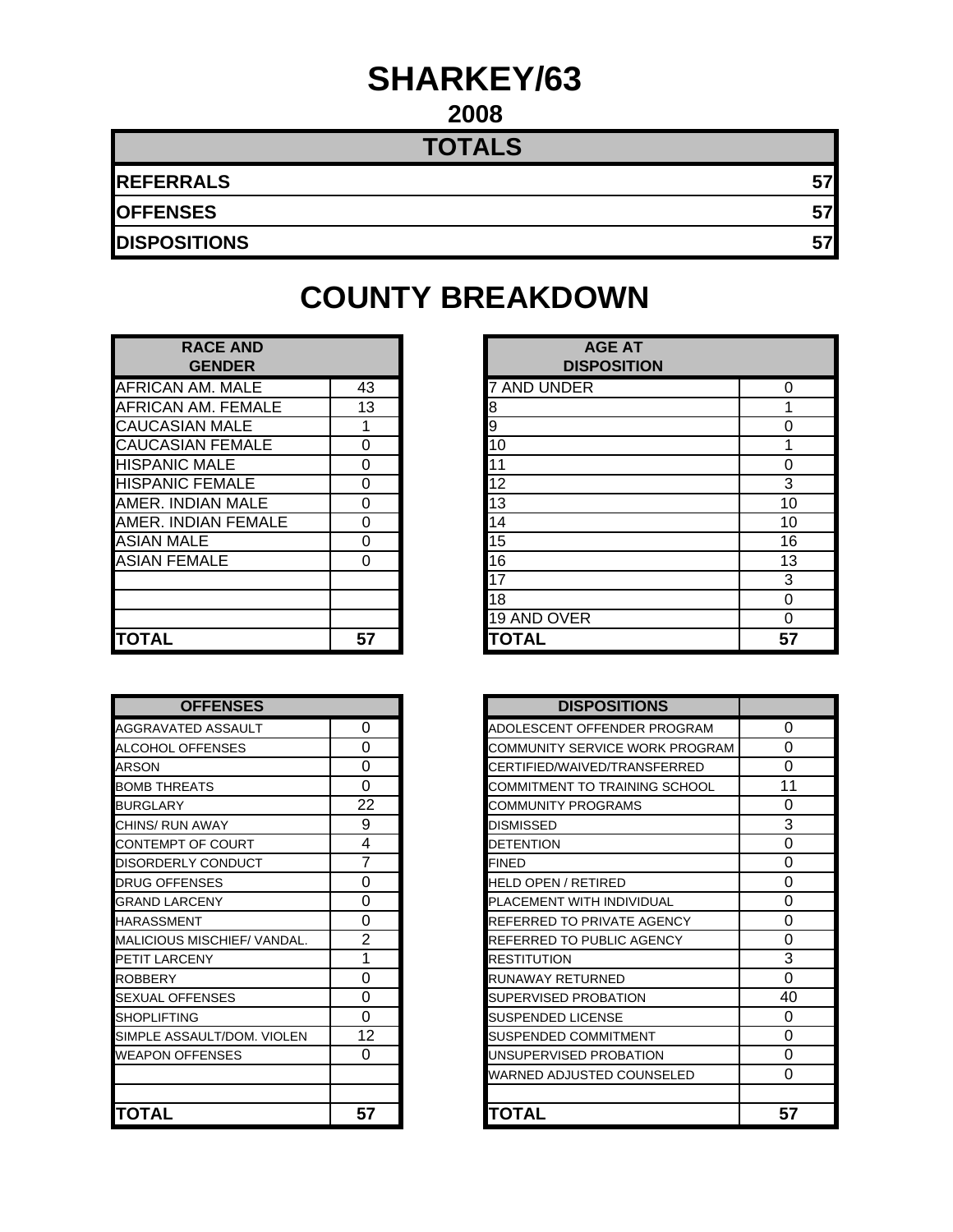#### **SIMPSON/64**

**2008**

| <b>TOTALS</b>       |     |
|---------------------|-----|
| <b>REFERRALS</b>    | 115 |
| <b>OFFENSES</b>     | 115 |
| <b>DISPOSITIONS</b> | 115 |

| <b>RACE AND</b>            |     | <b>AGE AT</b>      |
|----------------------------|-----|--------------------|
| <b>GENDER</b>              |     | <b>DISPOSITION</b> |
| <b>AFRICAN AM. MALE</b>    | 49  | 7 AND UNDER        |
| AFRICAN AM. FEMALE         | 27  | 8                  |
| <b>CAUCASIAN MALE</b>      | 26  | 9                  |
| <b>CAUCASIAN FEMALE</b>    | 13  | 10                 |
| <b>HISPANIC MALE</b>       | 0   | 11                 |
| <b>HISPANIC FEMALE</b>     | 0   | 12                 |
| AMER. INDIAN MALE          | 0   | 13                 |
| <b>AMER. INDIAN FEMALE</b> | 0   | 14                 |
| <b>ASIAN MALE</b>          | 0   | 15                 |
| <b>ASIAN FEMALE</b>        | 0   | 16                 |
|                            |     | 17                 |
|                            |     | 18                 |
|                            |     | <b>19 AND OVER</b> |
| <b>TOTAL</b>               | 115 | <b>TOTAL</b>       |

|                             |                     | . .                               | --       |
|-----------------------------|---------------------|-----------------------------------|----------|
|                             |                     | 18                                | 3        |
|                             |                     | 19 AND OVER                       | $\Omega$ |
| <b>TOTAL</b>                | 115                 | <b>TOTAL</b>                      | 115      |
|                             |                     |                                   |          |
|                             |                     |                                   |          |
| <b>OFFENSES</b>             |                     | <b>DISPOSITIONS</b>               |          |
| AGGRAVATED ASSAULT          | 2                   | ADOLESCENT OFFENDER PROGRAM       | 10       |
| ALCOHOL OFFENSES            | 0                   | COMMUNITY SERVICE WORK PROGRAM    | $\Omega$ |
| ARSON                       | $\Omega$            | CERTIFIED/WAIVED/TRANSFERRED      | 0        |
| <b>BOMB THREATS</b>         | $\Omega$            | COMMITMENT TO TRAINING SCHOOL     | 3        |
| BURGLARY                    |                     | COMMUNITY PROGRAMS                | $\Omega$ |
| CHINS/ RUN AWAY             | $\overline{2}$      | <b>DISMISSED</b>                  | 18       |
| CONTEMPT OF COURT           | 1                   | <b>DETENTION</b>                  | 1        |
| DISORDERLY CONDUCT          | 5                   | <b>FINED</b>                      | $\Omega$ |
| <b>DRUG OFFENSES</b>        | 3                   | <b>HELD OPEN / RETIRED</b>        | 8        |
| <b>GRAND LARCENY</b>        | $\overline{2}$      | PLACEMENT WITH INDIVIDUAL         |          |
| HARASSMENT                  | $\overline{2}$      | <b>REFERRED TO PRIVATE AGENCY</b> |          |
| MALICIOUS MISCHIEF/ VANDAL. | 6                   | <b>REFERRED TO PUBLIC AGENCY</b>  | 5        |
| PETIT LARCENY               | 6                   | <b>RESTITUTION</b>                | $\Omega$ |
| <b>ROBBERY</b>              | $\Omega$            | RUNAWAY RETURNED                  | $\Omega$ |
| <b>SEXUAL OFFENSES</b>      | $\overline{2}$      | <b>SUPERVISED PROBATION</b>       | 56       |
| SHOPLIFTING                 | 4                   | SUSPENDED LICENSE                 | $\Omega$ |
| SIMPLE ASSAULT/DOM. VIOLEN  | 77                  | SUSPENDED COMMITMENT              | 3        |
| <b>WEAPON OFFENSES</b>      | $\mathcal{P}$       | UNSUPERVISED PROBATION            | 5        |
|                             |                     | WARNED ADJUSTED COUNSELED         | 4        |
|                             |                     |                                   |          |
| TAT 1 I                     | <i><b>A A C</b></i> | <b>TATAI</b>                      | 4 4 C    |

| <b>RACE AND</b><br><b>GENDER</b> |          | <b>AGE AT</b><br><b>DISPOSITION</b> |          |
|----------------------------------|----------|-------------------------------------|----------|
| AFRICAN AM. MALE                 | 49       | 7 AND UNDER                         |          |
| AFRICAN AM. FEMALE               | 27       | 8                                   | 0        |
| <b>CAUCASIAN MALE</b>            | 26       | 9                                   | $\Omega$ |
| CAUCASIAN FEMALE                 | 13       | 10                                  |          |
| <b>HISPANIC MALE</b>             | $\Omega$ | 11                                  |          |
| <b>HISPANIC FEMALE</b>           | $\Omega$ | 12                                  | 4        |
| AMER. INDIAN MALE                | 0        | 13                                  | 7        |
| AMER. INDIAN FEMALE              | $\Omega$ | 14                                  | 21       |
| <b>ASIAN MALE</b>                | 0        | 15                                  | 31       |
| ASIAN FEMALE                     | $\Omega$ | 16                                  | 23       |
|                                  |          | 17                                  | 23       |
|                                  |          | 18                                  | 3        |
|                                  |          | 19 AND OVER                         | 0        |
| <b>TOTAL</b>                     | 115      | <b>TOTAL</b>                        | 115      |

| <b>OFFENSES</b>             |                | <b>DISPOSITIONS</b>            |
|-----------------------------|----------------|--------------------------------|
| AGGRAVATED ASSAULT          | $\overline{2}$ | ADOLESCENT OFFENDER PROGRAM    |
| ALCOHOL OFFENSES            | 0              | COMMUNITY SERVICE WORK PROGRAM |
| ARSON                       | 0              | CERTIFIED/WAIVED/TRANSFERRED   |
| <b>BOMB THREATS</b>         | 0              | COMMITMENT TO TRAINING SCHOOL  |
| BURGLARY                    |                | <b>COMMUNITY PROGRAMS</b>      |
| CHINS/ RUN AWAY             | 2              | <b>DISMISSED</b>               |
| CONTEMPT OF COURT           |                | <b>DETENTION</b>               |
| DISORDERLY CONDUCT          | 5              | <b>FINED</b>                   |
| DRUG OFFENSES               | 3              | <b>HELD OPEN / RETIRED</b>     |
| <b>GRAND LARCENY</b>        | $\overline{2}$ | PLACEMENT WITH INDIVIDUAL      |
| HARASSMENT                  | $\overline{2}$ | REFERRED TO PRIVATE AGENCY     |
| MALICIOUS MISCHIEF/ VANDAL. | 6              | REFERRED TO PUBLIC AGENCY      |
| PETIT LARCENY               | 6              | <b>RESTITUTION</b>             |
| ROBBERY                     | 0              | RUNAWAY RETURNED               |
| <b>SEXUAL OFFENSES</b>      | $\overline{2}$ | SUPERVISED PROBATION           |
| SHOPLIFTING                 | 4              | <b>SUSPENDED LICENSE</b>       |
| SIMPLE ASSAULT/DOM. VIOLEN  | 77             | SUSPENDED COMMITMENT           |
| WEAPON OFFENSES             | 2              | UNSUPERVISED PROBATION         |
|                             |                | WARNED ADJUSTED COUNSELED      |
| TOTAL                       | 115            | <b>TOTAL</b>                   |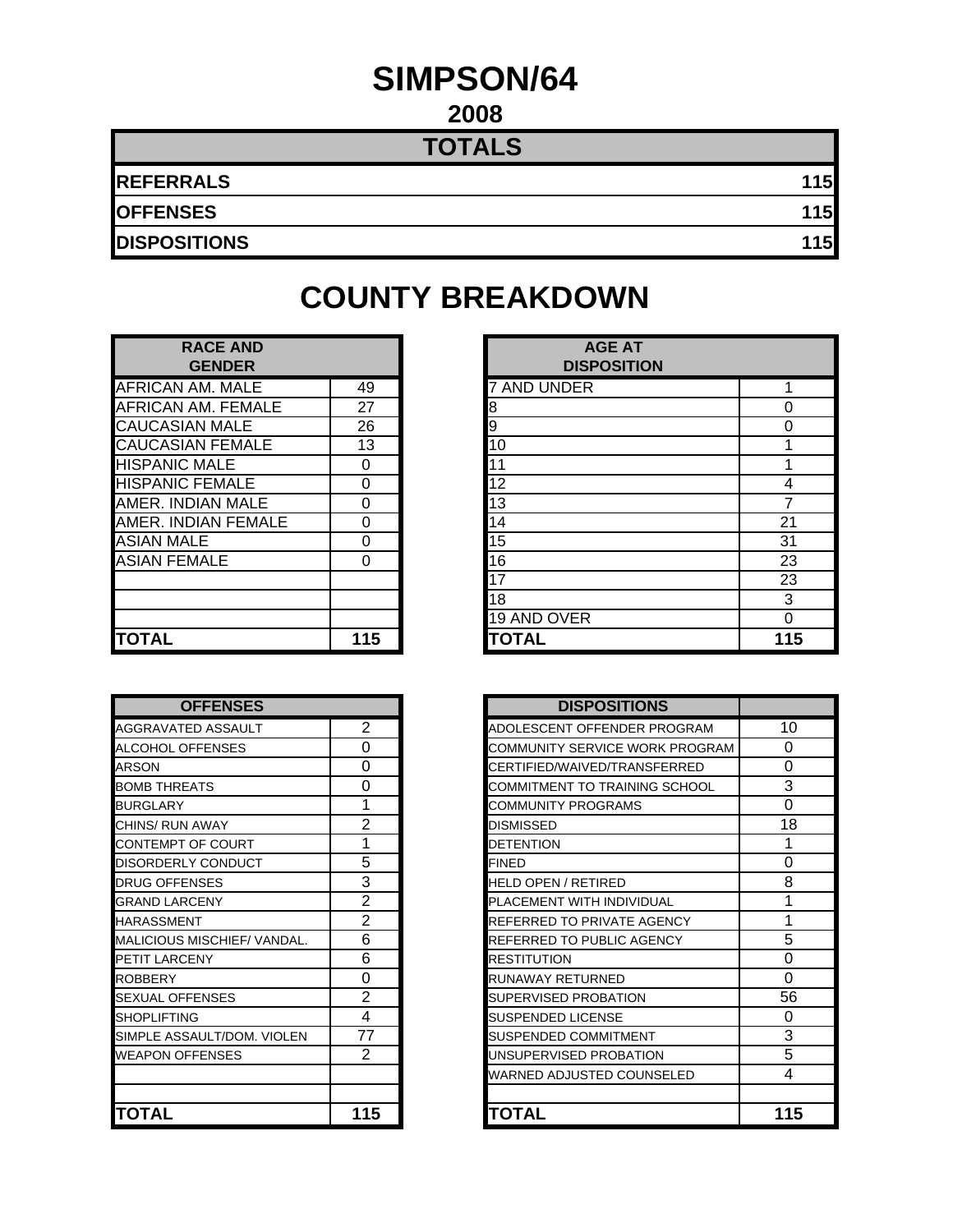## **SMITH/65**

**2008**

| <b>TOTALS</b>       |    |
|---------------------|----|
| <b>REFERRALS</b>    | 56 |
| <b>OFFENSES</b>     | 56 |
| <b>DISPOSITIONS</b> | 56 |

| <b>RACE AND</b><br><b>GENDER</b> |                | <b>AGE AT</b><br><b>DISPOSITION</b> |
|----------------------------------|----------------|-------------------------------------|
| <b>AFRICAN AM. MALE</b>          | 15             | <b>7 AND UNDER</b>                  |
| AFRICAN AM. FEMALE               | 13             | 8                                   |
| <b>CAUCASIAN MALE</b>            | 26             | 9                                   |
| <b>CAUCASIAN FEMALE</b>          | $\overline{2}$ | 10                                  |
| <b>HISPANIC MALE</b>             | 0              | 11                                  |
| <b>HISPANIC FEMALE</b>           | 0              | 12                                  |
| <b>AMER. INDIAN MALE</b>         | 0              | 13                                  |
| AMER. INDIAN FEMALE              | 0              | 14                                  |
| <b>ASIAN MALE</b>                | 0              | 15                                  |
| ASIAN FEMALE                     | 0              | 16                                  |
|                                  |                | 17                                  |
|                                  |                | 18                                  |
|                                  |                | 19 AND OVER                         |
| <b>TOTAL</b>                     | 56             | <b>TOTAL</b>                        |

| <b>OFFENSES</b>                    |                | <b>DISPOSITIONS</b>         |
|------------------------------------|----------------|-----------------------------|
| AGGRAVATED ASSAULT                 | 0              | ADOLESCENT OFFENDER PR      |
| <b>ALCOHOL OFFENSES</b>            | 4              | COMMUNITY SERVICE WORK      |
| ARSON                              | 0              | CERTIFIED/WAIVED/TRANSFE    |
| <b>BOMB THREATS</b>                | 0              | COMMITMENT TO TRAINING S    |
| <b>BURGLARY</b>                    | 0              | COMMUNITY PROGRAMS          |
| CHINS/ RUN AWAY                    | 0              | <b>DISMISSED</b>            |
| CONTEMPT OF COURT                  | 0              | <b>DETENTION</b>            |
| <b>DISORDERLY CONDUCT</b>          | 21             | <b>FINED</b>                |
| <b>DRUG OFFENSES</b>               | 4              | <b>HELD OPEN / RETIRED</b>  |
| <b>GRAND LARCENY</b>               | 4              | PLACEMENT WITH INDIVIDUA    |
| <b>HARASSMENT</b>                  | 0              | REFERRED TO PRIVATE AGEI    |
| <b>MALICIOUS MISCHIEF/ VANDAL.</b> | 5              | REFERRED TO PUBLIC AGEN     |
| PETIT LARCENY                      | $\overline{2}$ | <b>RESTITUTION</b>          |
| <b>ROBBERY</b>                     | 0              | RUNAWAY RETURNED            |
| <b>SEXUAL OFFENSES</b>             | 0              | <b>SUPERVISED PROBATION</b> |
| <b>SHOPLIFTING</b>                 | 0              | SUSPENDED LICENSE           |
| SIMPLE ASSAULT/DOM. VIOLEN         | 16             | SUSPENDED COMMITMENT        |
| <b>WEAPON OFFENSES</b>             | 0              | UNSUPERVISED PROBATION      |
|                                    |                | WARNED ADJUSTED COUNSE      |
|                                    |                |                             |
| <b>TOTAL</b>                       | 56             | <b>TOTAL</b>                |

| <b>RACE AND</b><br><b>GENDER</b> |                | <b>AGE AT</b><br><b>DISPOSITION</b> |          |
|----------------------------------|----------------|-------------------------------------|----------|
| AFRICAN AM. MALE                 | 15             | 7 AND UNDER                         | 0        |
| AFRICAN AM. FEMALE               | 13             | ö                                   | 0        |
| <b>CAUCASIAN MALE</b>            | 26             | 9                                   | 0        |
| <b>CAUCASIAN FEMALE</b>          | $\overline{2}$ | 10                                  |          |
| <b>HISPANIC MALE</b>             | $\Omega$       | 11                                  | 3        |
| <b>HISPANIC FEMALE</b>           | $\Omega$       | 12                                  | 3        |
| AMER. INDIAN MALE                | $\Omega$       | 13                                  |          |
| AMER. INDIAN FEMALE              | $\Omega$       | 14                                  | 10       |
| ASIAN MALE                       | 0              | 15                                  | 10       |
| ASIAN FEMALE                     | $\Omega$       | 16                                  | 10       |
|                                  |                | 17                                  | 11       |
|                                  |                | 18                                  |          |
|                                  |                | 19 AND OVER                         | $\Omega$ |
| <b>TOTAL</b>                     | 56             | <b>TOTAL</b>                        | 56       |

| <b>OFFENSES</b>             |          | <b>DISPOSITIONS</b>            |
|-----------------------------|----------|--------------------------------|
| AGGRAVATED ASSAULT          | $\Omega$ | ADOLESCENT OFFENDER PROGRAM    |
| ALCOHOL OFFENSES            | 4        | COMMUNITY SERVICE WORK PROGRAM |
| ARSON                       | 0        | CERTIFIED/WAIVED/TRANSFERRED   |
| <b>BOMB THREATS</b>         | 0        | COMMITMENT TO TRAINING SCHOOL  |
| <b>BURGLARY</b>             | 0        | <b>COMMUNITY PROGRAMS</b>      |
| CHINS/ RUN AWAY             | 0        | DISMISSED                      |
| CONTEMPT OF COURT           | $\Omega$ | <b>DETENTION</b>               |
| DISORDERLY CONDUCT          | 21       | <b>FINED</b>                   |
| <b>DRUG OFFENSES</b>        | 4        | <b>HELD OPEN / RETIRED</b>     |
| GRAND LARCENY               | 4        | PLACEMENT WITH INDIVIDUAL      |
| HARASSMENT                  | 0        | REFERRED TO PRIVATE AGENCY     |
| MALICIOUS MISCHIEF/ VANDAL. | 5        | REFERRED TO PUBLIC AGENCY      |
| PETIT LARCENY               | 2        | <b>RESTITUTION</b>             |
| ROBBERY                     | 0        | RUNAWAY RETURNED               |
| SEXUAL OFFENSES             | 0        | <b>SUPERVISED PROBATION</b>    |
| SHOPLIFTING                 | 0        | <b>SUSPENDED LICENSE</b>       |
| SIMPLE ASSAULT/DOM. VIOLEN  | 16       | SUSPENDED COMMITMENT           |
| <b>WEAPON OFFENSES</b>      | $\Omega$ | UNSUPERVISED PROBATION         |
|                             |          | WARNED ADJUSTED COUNSELED      |
| TOTAL                       | 56       | TOTAL                          |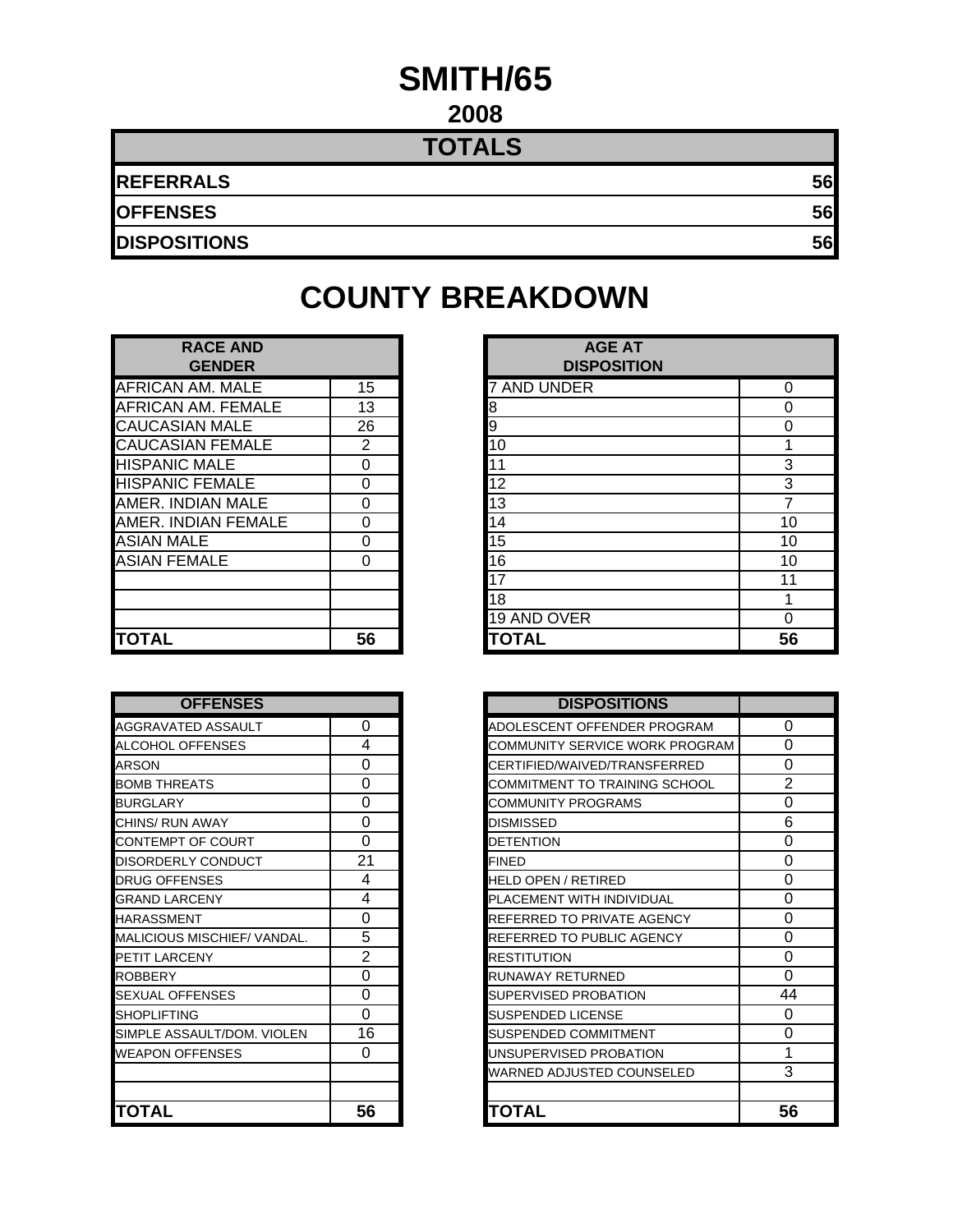## **STONE/66**

**2008**

| <b>TOTALS</b>       |    |
|---------------------|----|
| <b>REFERRALS</b>    | 62 |
| <b>OFFENSES</b>     | 62 |
| <b>DISPOSITIONS</b> | 62 |

| <b>RACE AND</b><br><b>GENDER</b> |    | <b>AGE AT</b><br><b>DISPOSITION</b> |
|----------------------------------|----|-------------------------------------|
| AFRICAN AM. MALE                 | 13 | <b>7 AND UNDER</b>                  |
| AFRICAN AM. FEMALE               | 7  | 8                                   |
| <b>CAUCASIAN MALE</b>            | 27 | 9                                   |
| <b>CAUCASIAN FEMALE</b>          | 15 | 10                                  |
| <b>HISPANIC MALE</b>             | 0  | 11                                  |
| <b>HISPANIC FEMALE</b>           | 0  | 12                                  |
| AMER. INDIAN MALE                | 0  | 13                                  |
| AMER. INDIAN FEMALE              | 0  | 14                                  |
| <b>ASIAN MALE</b>                | 0  | 15                                  |
| <b>ASIAN FEMALE</b>              | 0  | 16                                  |
|                                  |    | 17                                  |
|                                  |    | 18                                  |
|                                  |    | 19 AND OVER                         |
| <b>TOTAL</b>                     | 62 | ΤΟΤΑL                               |

| <b>OFFENSES</b>                    |    | <b>DISPOSITIONS</b>        |
|------------------------------------|----|----------------------------|
| AGGRAVATED ASSAULT                 | 1  | ADOLESCENT OFFENDER PR     |
| ALCOHOL OFFENSES                   | 0  | COMMUNITY SERVICE WORK     |
| <b>ARSON</b>                       | 0  | CERTIFIED/WAIVED/TRANSFE   |
| <b>BOMB THREATS</b>                | 0  | COMMITMENT TO TRAINING S   |
| <b>BURGLARY</b>                    | 0  | COMMUNITY PROGRAMS         |
| CHINS/ RUN AWAY                    | 0  | <b>DISMISSED</b>           |
| <b>CONTEMPT OF COURT</b>           | 1  | <b>DETENTION</b>           |
| <b>DISORDERLY CONDUCT</b>          | 3  | <b>FINED</b>               |
| <b>DRUG OFFENSES</b>               | 6  | <b>HELD OPEN / RETIRED</b> |
| <b>GRAND LARCENY</b>               | 3  | PLACEMENT WITH INDIVIDUA   |
| <b>HARASSMENT</b>                  | 3  | REFERRED TO PRIVATE AGEI   |
| <b>MALICIOUS MISCHIEF/ VANDAL.</b> | 5  | REFERRED TO PUBLIC AGEN    |
| <b>PETIT LARCENY</b>               | 3  | RESTITUTION                |
| <b>ROBBERY</b>                     | 1  | RUNAWAY RETURNED           |
| <b>SEXUAL OFFENSES</b>             | 1  | SUPERVISED PROBATION       |
| <b>SHOPLIFTING</b>                 | 6  | SUSPENDED LICENSE          |
| SIMPLE ASSAULT/DOM. VIOLEN         | 25 | SUSPENDED COMMITMENT       |
| <b>WEAPON OFFENSES</b>             | 4  | UNSUPERVISED PROBATION     |
|                                    |    | WARNED ADJUSTED COUNSE     |
|                                    |    |                            |
| <b>TOTAL</b>                       | 62 | <b>TOTAL</b>               |

| <b>RACE AND</b><br><b>GENDER</b> |          | <b>AGE AT</b><br><b>DISPOSITION</b> |    |
|----------------------------------|----------|-------------------------------------|----|
| AFRICAN AM. MALE                 | 13       | 7 AND UNDER                         | 0  |
| AFRICAN AM. FEMALE               |          | ö                                   | 0  |
| <b>CAUCASIAN MALE</b>            | 27       | 9                                   | 0  |
| <b>CAUCASIAN FEMALE</b>          | 15       | 10                                  | 0  |
| <b>HISPANIC MALE</b>             | 0        | 11                                  | 0  |
| <b>HISPANIC FEMALE</b>           | 0        | 12                                  | 3  |
| AMER. INDIAN MALE                | $\Omega$ | 13                                  | 6  |
| AMER. INDIAN FEMALE              | $\Omega$ | 14                                  | 3  |
| ASIAN MALE                       | $\Omega$ | 15                                  | 15 |
| <b>ASIAN FEMALE</b>              | $\Omega$ | 16                                  | 22 |
|                                  |          | 17                                  | 13 |
|                                  |          | 18                                  | 0  |
|                                  |          | 19 AND OVER                         | 0  |
| <b>TOTAL</b>                     | 62       | TOTAL                               | 62 |

| <b>OFFENSES</b>             |    | <b>DISPOSITIONS</b>            |                |
|-----------------------------|----|--------------------------------|----------------|
| AGGRAVATED ASSAULT          |    | ADOLESCENT OFFENDER PROGRAM    | $\overline{7}$ |
| ALCOHOL OFFENSES            | 0  | COMMUNITY SERVICE WORK PROGRAM | 0              |
| ARSON                       | 0  | CERTIFIED/WAIVED/TRANSFERRED   | $\Omega$       |
| <b>BOMB THREATS</b>         | 0  | COMMITMENT TO TRAINING SCHOOL  | 0              |
| BURGLARY                    | 0  | COMMUNITY PROGRAMS             |                |
| CHINS/RUN AWAY              | 0  | DISMISSED                      | 29             |
| CONTEMPT OF COURT           |    | <b>DETENTION</b>               | 4              |
| DISORDERLY CONDUCT          | 3  | <b>FINED</b>                   | 0              |
| <b>DRUG OFFENSES</b>        | 6  | <b>HELD OPEN / RETIRED</b>     | 4              |
| <b>GRAND LARCENY</b>        | 3  | PLACEMENT WITH INDIVIDUAL      | $\overline{2}$ |
| HARASSMENT                  | 3  | REFERRED TO PRIVATE AGENCY     |                |
| MALICIOUS MISCHIEF/ VANDAL. | 5  | REFERRED TO PUBLIC AGENCY      |                |
| PETIT LARCENY               | 3  | RESTITUTION                    | $\overline{2}$ |
| ROBBERY                     |    | RUNAWAY RETURNED               | $\Omega$       |
| <b>SEXUAL OFFENSES</b>      |    | <b>SUPERVISED PROBATION</b>    | 6              |
| SHOPLIFTING                 | 6  | SUSPENDED LICENSE              | 0              |
| SIMPLE ASSAULT/DOM. VIOLEN  | 25 | SUSPENDED COMMITMENT           | 0              |
| <b>WEAPON OFFENSES</b>      | 4  | UNSUPERVISED PROBATION         | 4              |
|                             |    | WARNED ADJUSTED COUNSELED      | 1              |
| TOTAL                       | 62 | TOTAL                          | 62             |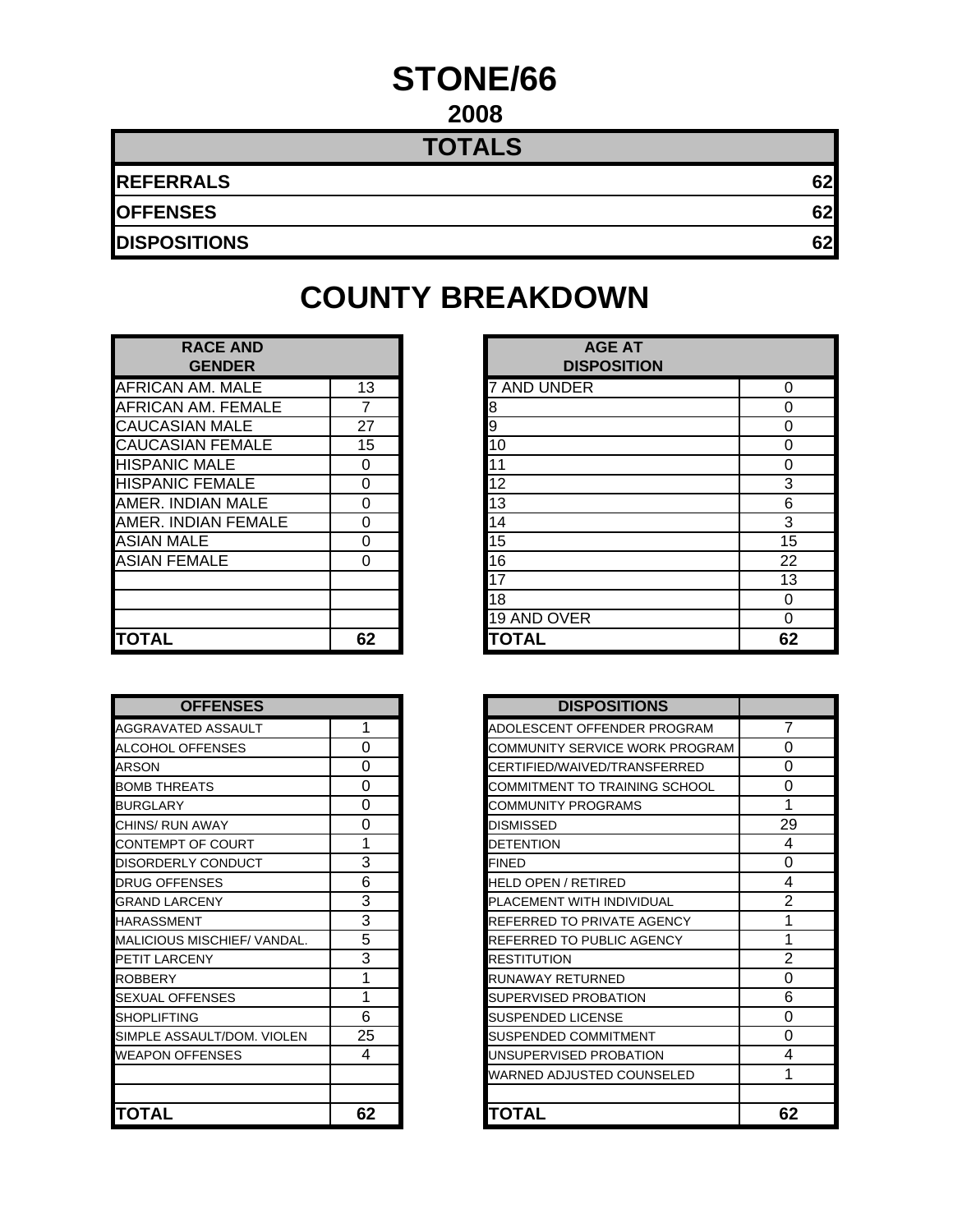## **SUNFLOWER/67**

| <b>TOTALS</b>       |     |
|---------------------|-----|
| <b>REFERRALS</b>    | 210 |
| <b>OFFENSES</b>     | 210 |
| <b>DISPOSITIONS</b> | 210 |

| <b>RACE AND</b><br><b>GENDER</b> |                | <b>AGE AT</b><br><b>DISPOSITION</b> |
|----------------------------------|----------------|-------------------------------------|
| <b>AFRICAN AM. MALE</b>          | 112            | 7 AND UNDER                         |
| AFRICAN AM. FEMALE               | 86             | 8                                   |
| <b>CAUCASIAN MALE</b>            | 10             | 9                                   |
| <b>CAUCASIAN FEMALE</b>          | $\overline{2}$ | 10                                  |
| <b>HISPANIC MALE</b>             | 0              | 11                                  |
| <b>HISPANIC FEMALE</b>           | 0              | 12                                  |
| AMER. INDIAN MALE                | 0              | 13                                  |
| AMER. INDIAN FEMALE              | 0              | 14                                  |
| <b>ASIAN MALE</b>                | 0              | 15                                  |
| <b>ASIAN FEMALE</b>              | 0              | 16                                  |
|                                  |                | 17                                  |
|                                  |                | 18                                  |
|                                  |                | 19 AND OVER                         |
| <b>TOTAL</b>                     | 210            | TOTAL                               |

| <b>RACE AND</b>         |          | <b>AGE AT</b>      |          |
|-------------------------|----------|--------------------|----------|
| <b>GENDER</b>           |          | <b>DISPOSITION</b> |          |
| AFRICAN AM. MALE        | 112      | 7 AND UNDER        | $\Omega$ |
| AFRICAN AM. FEMALE      | 86       |                    | 0        |
| <b>CAUCASIAN MALE</b>   | 10       | 9                  |          |
| <b>CAUCASIAN FEMALE</b> | 2        | 10                 | 3        |
| <b>HISPANIC MALE</b>    | 0        | 11                 | 3        |
| HISPANIC FEMALE         | $\Omega$ | 12                 | 8        |
| AMER. INDIAN MALE       | 0        | 13                 | 18       |
| AMER. INDIAN FEMALE     | 0        | 14                 | 32       |
| ASIAN MALE              | 0        | 15                 | 47       |
| <b>ASIAN FEMALE</b>     | 0        | 16                 | 68       |
|                         |          | 17                 | 30       |
|                         |          | 18                 | 0        |
|                         |          | 19 AND OVER        | 0        |
| <b>TOTAL</b>            | 210      | TOTAL              | 210      |

| <b>OFFENSES</b>                    |                | <b>DISPOSITIONS</b>             |
|------------------------------------|----------------|---------------------------------|
| AGGRAVATED ASSAULT                 | 0              | <b>ADOLESCENT OFFENDER PR</b>   |
| <b>ALCOHOL OFFENSES</b>            | 1              | COMMUNITY SERVICE WORK          |
| <b>ARSON</b>                       | $\overline{2}$ | CERTIFIED/WAIVED/TRANSFE        |
| <b>BOMB THREATS</b>                | 0              | <b>COMMITMENT TO TRAINING S</b> |
| <b>BURGLARY</b>                    | 30             | <b>COMMUNITY PROGRAMS</b>       |
| CHINS/ RUN AWAY                    | 51             | <b>DISMISSED</b>                |
| <b>CONTEMPT OF COURT</b>           | 4              | <b>DETENTION</b>                |
| <b>DISORDERLY CONDUCT</b>          | 15             | FINED                           |
| <b>DRUG OFFENSES</b>               | 3              | <b>HELD OPEN / RETIRED</b>      |
| <b>GRAND LARCENY</b>               | 1              | PLACEMENT WITH INDIVIDUA        |
| <b>HARASSMENT</b>                  | 5              | <b>REFERRED TO PRIVATE AGEI</b> |
| <b>MALICIOUS MISCHIEF/ VANDAL.</b> | 16             | REFERRED TO PUBLIC AGEN         |
| PETIT LARCENY                      | 6              | <b>RESTITUTION</b>              |
| <b>ROBBERY</b>                     | 0              | RUNAWAY RETURNED                |
| <b>SEXUAL OFFENSES</b>             | 0              | SUPERVISED PROBATION            |
| <b>SHOPLIFTING</b>                 | 1              | <b>SUSPENDED LICENSE</b>        |
| SIMPLE ASSAULT/DOM. VIOLEN         | 74             | <b>SUSPENDED COMMITMENT</b>     |
| <b>WEAPON OFFENSES</b>             | 1              | UNSUPERVISED PROBATION          |
|                                    |                | <b>WARNED ADJUSTED COUNSE</b>   |
|                                    |                |                                 |
| <b>TOTAL</b>                       | 210            | <b>TOTAL</b>                    |

| <b>OFFENSES</b>             |                | <b>DISPOSITIONS</b>            |          |
|-----------------------------|----------------|--------------------------------|----------|
| AGGRAVATED ASSAULT          | 0              | ADOLESCENT OFFENDER PROGRAM    | 18       |
| ALCOHOL OFFENSES            |                | COMMUNITY SERVICE WORK PROGRAM | 0        |
| ARSON                       | $\overline{2}$ | CERTIFIED/WAIVED/TRANSFERRED   | 0        |
| <b>BOMB THREATS</b>         | 0              | COMMITMENT TO TRAINING SCHOOL  | 8        |
| BURGLARY                    | 30             | COMMUNITY PROGRAMS             | 0        |
| CHINS/ RUN AWAY             | 51             | <b>DISMISSED</b>               | 34       |
| CONTEMPT OF COURT           | 4              | <b>DETENTION</b>               | 0        |
| DISORDERLY CONDUCT          | 15             | <b>FINFD</b>                   | 1        |
| <b>DRUG OFFENSES</b>        | 3              | <b>HELD OPEN / RETIRED</b>     | 89       |
| GRAND LARCENY               |                | PLACEMENT WITH INDIVIDUAL      | 0        |
| HARASSMENT                  | 5              | REFERRED TO PRIVATE AGENCY     | 3        |
| MALICIOUS MISCHIEF/ VANDAL. | 16             | REFERRED TO PUBLIC AGENCY      | 0        |
| PETIT LARCENY               | 6              | <b>RESTITUTION</b>             | 0        |
| <b>ROBBERY</b>              | $\Omega$       | RUNAWAY RETURNED               | $\Omega$ |
| <b>SEXUAL OFFENSES</b>      | 0              | <b>SUPERVISED PROBATION</b>    | 30       |
| SHOPLIFTING                 | 1              | <b>SUSPENDED LICENSE</b>       | 0        |
| SIMPLE ASSAULT/DOM. VIOLEN  | 74             | <b>SUSPENDED COMMITMENT</b>    | 3        |
| <b>WEAPON OFFENSES</b>      | 1              | UNSUPERVISED PROBATION         | 9        |
|                             |                | WARNED ADJUSTED COUNSELED      | 15       |
| TOTAL                       | 210            | <b>TOTAL</b>                   | 210      |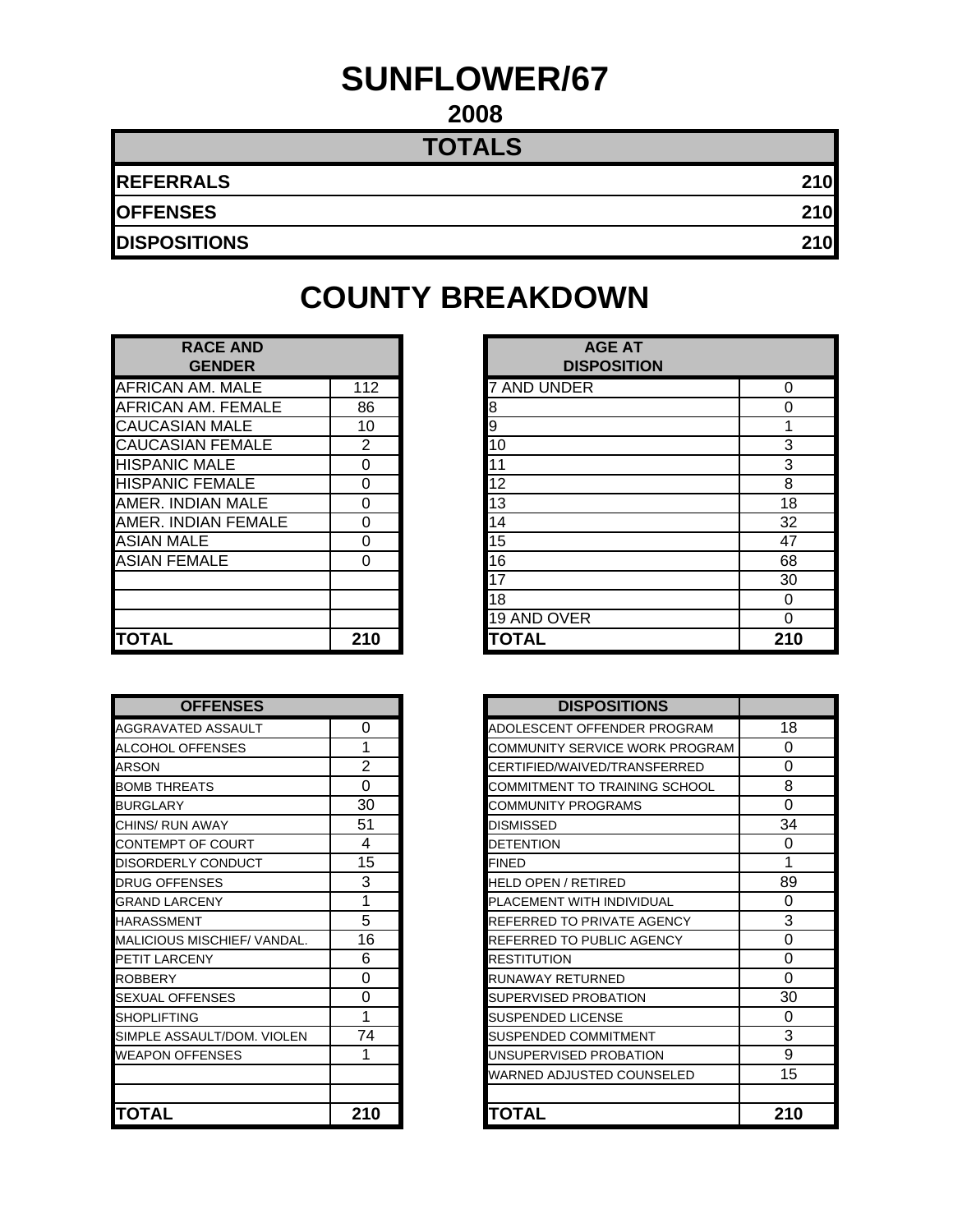## **TALLAHATCHIE/68**

**2008**

| <b>TOTALS</b>       |     |
|---------------------|-----|
| <b>REFERRALS</b>    | 209 |
| <b>OFFENSES</b>     | 209 |
| <b>DISPOSITIONS</b> | 209 |

| <b>RACE AND</b><br><b>GENDER</b> |     | <b>AGE AT</b><br><b>DISPOSITION</b> |
|----------------------------------|-----|-------------------------------------|
| <b>AFRICAN AM. MALE</b>          | 109 | 7 AND UNDER                         |
| AFRICAN AM. FEMALE               | 77  | 8                                   |
| <b>CAUCASIAN MALE</b>            | 14  | 9                                   |
| <b>CAUCASIAN FEMALE</b>          | 9   | 10                                  |
| <b>HISPANIC MALE</b>             | 0   | 11                                  |
| <b>HISPANIC FEMALE</b>           | 0   | 12                                  |
| AMER. INDIAN MALE                | 0   | 13                                  |
| <b>AMER. INDIAN FEMALE</b>       | 0   | 14                                  |
| <b>ASIAN MALE</b>                | 0   | 15                                  |
| <b>ASIAN FEMALE</b>              | 0   | 16                                  |
|                                  |     | 17                                  |
|                                  |     | 18                                  |
|                                  |     | <b>19 AND OVER</b>                  |
| <b>TOTAL</b>                     | 209 | TOTAL                               |

| <b>RACE AND</b><br><b>GENDER</b> |          | <b>AGE AT</b><br><b>DISPOSITION</b> |          |
|----------------------------------|----------|-------------------------------------|----------|
| AFRICAN AM. MALE                 | 109      | 7 AND UNDER                         | 0        |
| AFRICAN AM. FEMALE               | 77       | 8                                   |          |
| CAUCASIAN MALE                   | 14       | 9                                   | $\Omega$ |
| CAUCASIAN FEMALE                 | 9        | 10                                  |          |
| <b>HISPANIC MALE</b>             | $\Omega$ | 11                                  |          |
| <b>HISPANIC FEMALE</b>           | $\Omega$ | 12                                  | 6        |
| AMER. INDIAN MALE                | $\Omega$ | 13                                  | 14       |
| AMER. INDIAN FEMALE              | 0        | 14                                  | 36       |
| ASIAN MALE                       | $\Omega$ | 15                                  | 41       |
| ASIAN FEMALE                     | $\Omega$ | 16                                  | 60       |
|                                  |          | 17                                  | 49       |
|                                  |          | 18                                  | 0        |
|                                  |          | 19 AND OVER                         | $\Omega$ |
| <b>TOTAL</b>                     | 209      | <b>TOTAL</b>                        | 209      |

| <b>OFFENSES</b>                    |                | <b>DISPOSITIONS</b>             |
|------------------------------------|----------------|---------------------------------|
| AGGRAVATED ASSAULT                 | 0              | <b>ADOLESCENT OFFENDER PR</b>   |
| <b>ALCOHOL OFFENSES</b>            | 3              | <b>COMMUNITY SERVICE WORK</b>   |
| ARSON                              | 0              | CERTIFIED/WAIVED/TRANSFE        |
| <b>BOMB THREATS</b>                | 0              | COMMITMENT TO TRAINING S        |
| <b>BURGLARY</b>                    | 9              | <b>COMMUNITY PROGRAMS</b>       |
| CHINS/RUN AWAY                     | 30             | <b>DISMISSED</b>                |
| CONTEMPT OF COURT                  | $\overline{7}$ | <b>DETENTION</b>                |
| <b>DISORDERLY CONDUCT</b>          | 58             | <b>FINED</b>                    |
| <b>DRUG OFFENSES</b>               | 9              | <b>HELD OPEN / RETIRED</b>      |
| <b>GRAND LARCENY</b>               | 5              | PLACEMENT WITH INDIVIDUA        |
| <b>HARASSMENT</b>                  | $\overline{2}$ | <b>REFERRED TO PRIVATE AGEI</b> |
| <b>MALICIOUS MISCHIEF/ VANDAL.</b> | 13             | <b>REFERRED TO PUBLIC AGEN</b>  |
| PETIT LARCENY                      | 0              | <b>RESTITUTION</b>              |
| <b>ROBBERY</b>                     | 0              | RUNAWAY RETURNED                |
| <b>SEXUAL OFFENSES</b>             | 0              | <b>SUPERVISED PROBATION</b>     |
| <b>ISHOPLIFTING</b>                | 11             | <b>SUSPENDED LICENSE</b>        |
| ISIMPLE ASSAULT/DOM. VIOLEN        | 57             | <b>SUSPENDED COMMITMENT</b>     |
| <b>WEAPON OFFENSES</b>             | 5              | UNSUPERVISED PROBATION          |
|                                    |                | <b>WARNED ADJUSTED COUNSE</b>   |
|                                    |                |                                 |
| <b>TOTAL</b>                       | 209            | <b>TOTAL</b>                    |

| <b>OFFENSES</b>             |                | <b>DISPOSITIONS</b>            |     |
|-----------------------------|----------------|--------------------------------|-----|
| AGGRAVATED ASSAULT          | 0              | ADOLESCENT OFFENDER PROGRAM    | 55  |
| ALCOHOL OFFENSES            | 3              | COMMUNITY SERVICE WORK PROGRAM | 0   |
| ARSON                       | 0              | CERTIFIED/WAIVED/TRANSFERRED   | 3   |
| <b>BOMB THREATS</b>         | 0              | COMMITMENT TO TRAINING SCHOOL  | 4   |
| BURGLARY                    | 9              | COMMUNITY PROGRAMS             | 0   |
| CHINS/ RUN AWAY             | 30             | <b>DISMISSED</b>               | 7   |
| CONTEMPT OF COURT           |                | <b>DETENTION</b>               | 0   |
| DISORDERLY CONDUCT          | 58             | <b>FINFD</b>                   | 0   |
| <b>DRUG OFFENSES</b>        | 9              | <b>HELD OPEN / RETIRED</b>     | 0   |
| GRAND LARCENY               | 5              | PLACEMENT WITH INDIVIDUAL      | 0   |
| HARASSMENT                  | $\overline{2}$ | REFERRED TO PRIVATE AGENCY     | 0   |
| MALICIOUS MISCHIEF/ VANDAL. | 13             | REFERRED TO PUBLIC AGENCY      | 0   |
| PETIT LARCENY               | 0              | <b>RESTITUTION</b>             | 0   |
| ROBBERY                     | $\Omega$       | RUNAWAY RETURNED               | 0   |
| <b>SEXUAL OFFENSES</b>      | $\Omega$       | <b>SUPERVISED PROBATION</b>    | 0   |
| SHOPLIFTING                 | 11             | <b>SUSPENDED LICENSE</b>       | 0   |
| SIMPLE ASSAULT/DOM. VIOLEN  | 57             | SUSPENDED COMMITMENT           | 0   |
| WEAPON OFFENSES             | 5              | UNSUPERVISED PROBATION         | 13  |
|                             |                | WARNED ADJUSTED COUNSELED      | 127 |
|                             |                |                                |     |
| TOTAL                       | 209            | <b>TOTAL</b>                   | 209 |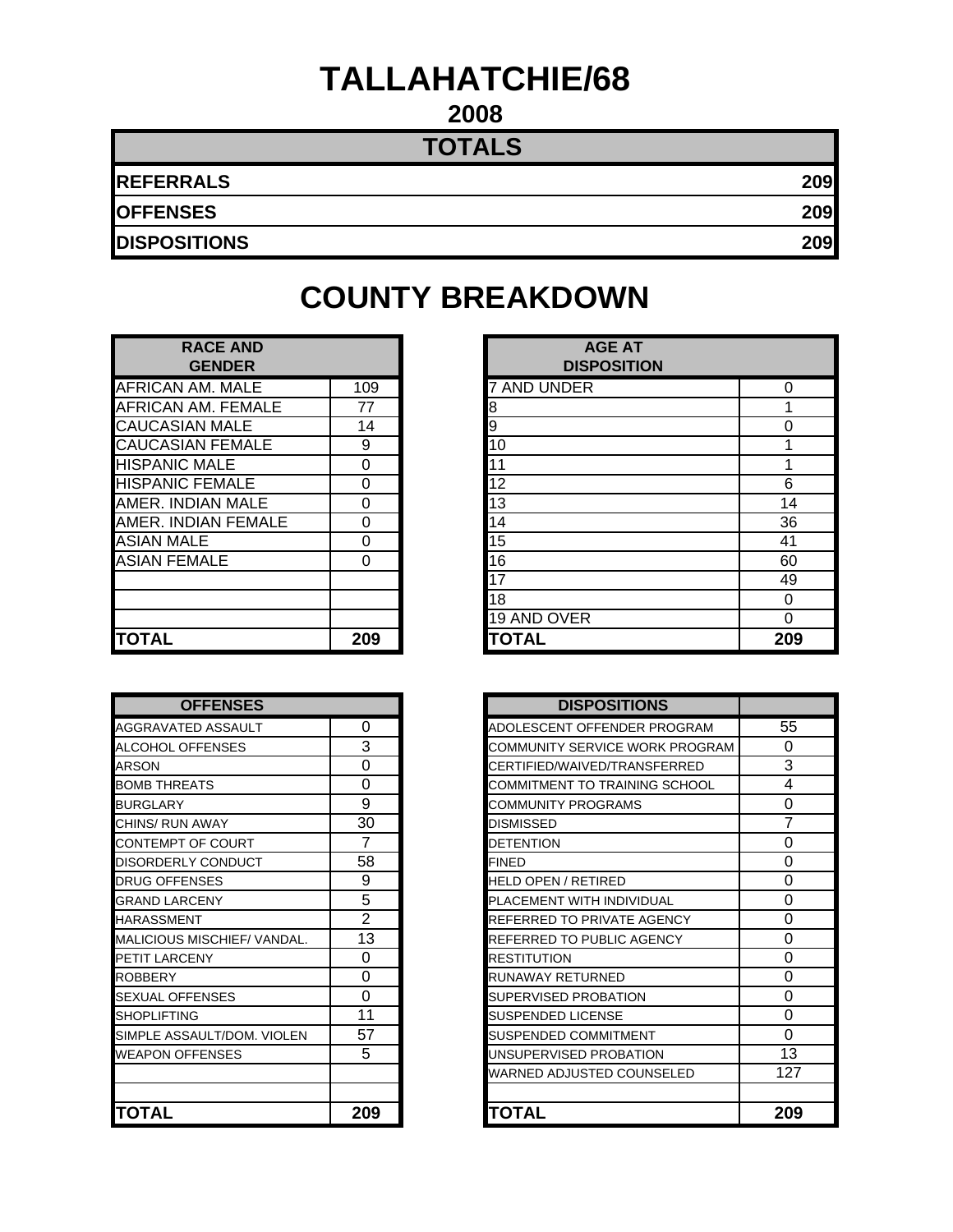#### **TATE/69 2008**

| <b>TOTALS</b>       |     |
|---------------------|-----|
| <b>REFERRALS</b>    | 112 |
| <b>OFFENSES</b>     | 112 |
| <b>DISPOSITIONS</b> | 112 |

#### **COUNTY BREAKDOWN**

| <b>RACE AND</b><br><b>GENDER</b> |                | <b>AGE AT</b><br><b>DISPOSITION</b> |                |
|----------------------------------|----------------|-------------------------------------|----------------|
| <b>AFRICAN AM. MALE</b>          | 47             | <b>7 AND UNDER</b>                  | 0              |
| AFRICAN AM. FEMALE               | 23             |                                     | 0              |
| <b>CAUCASIAN MALE</b>            | 28             |                                     | $\mathbf 0$    |
| <b>CAUCASIAN FEMALE</b>          | 11             | 10                                  | 0              |
| <b>HISPANIC MALE</b>             | $\overline{2}$ | 11                                  | 3              |
| <b>HISPANIC FEMALE</b>           |                | 12                                  | 3              |
| AMER. INDIAN MALE                | $\Omega$       | 13                                  | 8              |
| AMER. INDIAN FEMALE              | $\Omega$       | 14                                  | 9              |
| <b>ASIAN MALE</b>                | 0              | 15                                  | 33             |
| <b>ASIAN FEMALE</b>              | 0              | 16                                  | 3'             |
|                                  |                | 17                                  | 23             |
|                                  |                | 18                                  | $\overline{2}$ |
|                                  |                | 19 AND OVER                         | 0              |
| <b>TOTAL</b>                     | 112            | <b>TOTAL</b>                        | 11             |

| AMER. INDIAN MALE<br>0             | 13                             | 8              |
|------------------------------------|--------------------------------|----------------|
| AMER. INDIAN FEMALE<br>0           | 14                             | 9              |
| 0<br>ASIAN MALE                    | 15                             | 33             |
| ASIAN FEMALE<br>$\Omega$           | 16                             | 31             |
|                                    | 17                             | 23             |
|                                    | 18                             | $\overline{2}$ |
|                                    | 19 AND OVER                    | $\Omega$       |
| <b>TOTAL</b><br>112                | <b>TOTAL</b>                   | 112            |
| <b>OFFENSES</b>                    | <b>DISPOSITIONS</b>            |                |
|                                    |                                |                |
| 0<br>AGGRAVATED ASSAULT            | ADOLESCENT OFFENDER PROGRAM    | 0              |
| $\overline{2}$<br>ALCOHOL OFFENSES | COMMUNITY SERVICE WORK PROGRAM | $\mathbf 0$    |
| 0<br>ARSON                         | CERTIFIED/WAIVED/TRANSFERRED   | 0              |
| 0<br><b>BOMB THREATS</b>           | COMMITMENT TO TRAINING SCHOOL  | 0              |
| 11<br>BURGLARY                     | <b>COMMUNITY PROGRAMS</b>      | $\mathbf 0$    |
| 13<br>CHINS/RUN AWAY               | <b>DISMISSED</b>               | 8              |
| 13<br>CONTEMPT OF COURT            | <b>DETENTION</b>               | $\mathbf 0$    |
| 23<br>DISORDERLY CONDUCT           | <b>FINED</b>                   | 0              |
| 9<br><b>DRUG OFFENSES</b>          | <b>HELD OPEN / RETIRED</b>     | 3              |
| 0<br><b>GRAND LARCENY</b>          | PLACEMENT WITH INDIVIDUAL      | 6              |
|                                    |                                |                |
| 0<br>HARASSMENT                    | REFERRED TO PRIVATE AGENCY     | 0              |
| 5<br>MALICIOUS MISCHIEF/ VANDAL.   | REFERRED TO PUBLIC AGENCY      | 0              |
| 6<br>PETIT LARCENY                 | <b>RESTITUTION</b>             | $\mathbf 0$    |

| <b>OFFENSES</b>                    |     | <b>DISPOSITIONS</b>           |
|------------------------------------|-----|-------------------------------|
| AGGRAVATED ASSAULT                 | 0   | <b>ADOLESCENT OFFENDER PR</b> |
| ALCOHOL OFFENSES                   | 2   | COMMUNITY SERVICE WORK        |
| ARSON                              | 0   | CERTIFIED/WAIVED/TRANSFE      |
| <b>BOMB THREATS</b>                | 0   | COMMITMENT TO TRAINING S      |
| <b>BURGLARY</b>                    | 11  | COMMUNITY PROGRAMS            |
| CHINS/RUN AWAY                     | 13  | <b>DISMISSED</b>              |
| ICONTEMPT OF COURT                 | 13  | <b>DETENTION</b>              |
| DISORDERLY CONDUCT                 | 23  | FINED                         |
| <b>DRUG OFFENSES</b>               | 9   | <b>HELD OPEN / RETIRED</b>    |
| <b>GRAND LARCENY</b>               | 0   | PLACEMENT WITH INDIVIDUA      |
| <b>HARASSMENT</b>                  | 0   | REFERRED TO PRIVATE AGEI      |
| <b>MALICIOUS MISCHIEF/ VANDAL.</b> | 5   | REFERRED TO PUBLIC AGEN       |
| PETIT LARCENY                      | 6   | <b>RESTITUTION</b>            |
| <b>ROBBERY</b>                     | 0   | RUNAWAY RETURNED              |
| <b>SEXUAL OFFENSES</b>             | 0   | SUPERVISED PROBATION          |
| <b>SHOPLIFTING</b>                 | 8   | <b>SUSPENDED LICENSE</b>      |
| ISIMPLE ASSAULT/DOM. VIOLEN        | 22  | <b>SUSPENDED COMMITMENT</b>   |
| <b>WEAPON OFFENSES</b>             | 0   | UNSUPERVISED PROBATION        |
|                                    |     | WARNED ADJUSTED COUNSE        |
|                                    |     |                               |
| <b>TOTAL</b>                       | 112 | TOTAL                         |

| TOTAL                       | 112 | <b>TOTAL</b>                      | 112 |
|-----------------------------|-----|-----------------------------------|-----|
|                             |     |                                   |     |
|                             |     | WARNED ADJUSTED COUNSELED         | 8   |
| <b>WEAPON OFFENSES</b>      |     | UNSUPERVISED PROBATION            |     |
| SIMPLE ASSAULT/DOM. VIOLEN  | 22  | SUSPENDED COMMITMENT              |     |
| SHOPLIFTING                 | 8   | <b>SUSPENDED LICENSE</b>          |     |
| SEXUAL OFFENSES             | 0   | SUPERVISED PROBATION              | 87  |
| ROBBERY                     | ი   | <b>RUNAWAY RETURNED</b>           |     |
| PETIT LARCENY               | 6   | <b>RESTITUTION</b>                |     |
| MALICIOUS MISCHIEF/ VANDAL. | 5   | <b>REFERRED TO PUBLIC AGENCY</b>  |     |
| HARASSMENT                  | 0   | <b>REFERRED TO PRIVATE AGENCY</b> |     |
| <b>GRAND LARCENY</b>        | 0   | PLACEMENT WITH INDIVIDUAL         | 6   |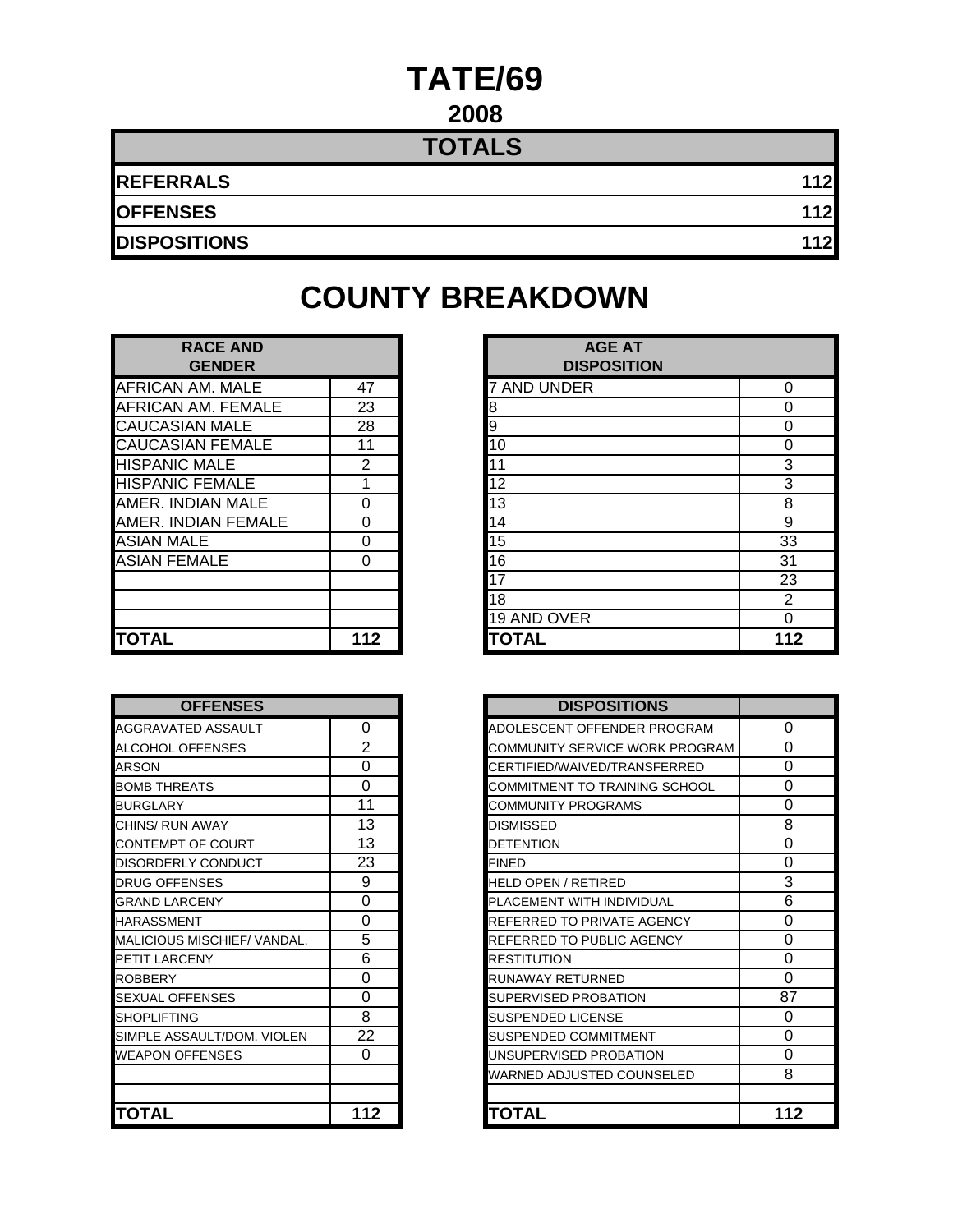## **TIPPAH/70**

**2008**

| <b>TOTALS</b>       |    |
|---------------------|----|
| <b>REFERRALS</b>    | 50 |
| <b>OFFENSES</b>     | 50 |
| <b>DISPOSITIONS</b> | 50 |

| <b>RACE AND</b><br><b>GENDER</b> |                | <b>AGE AT</b><br><b>DISPOSITION</b> |
|----------------------------------|----------------|-------------------------------------|
| <b>AFRICAN AM. MALE</b>          | 21             | 7 AND UNDER                         |
| AFRICAN AM. FEMALE               | 4              | 8                                   |
| <b>CAUCASIAN MALE</b>            | 17             | 9                                   |
| <b>CAUCASIAN FEMALE</b>          | 6              | 10                                  |
| <b>HISPANIC MALE</b>             | $\overline{2}$ | 11                                  |
| <b>HISPANIC FEMALE</b>           | 0              | 12                                  |
| AMER. INDIAN MALE                | 0              | 13                                  |
| AMER. INDIAN FEMALE              | 0              | 14                                  |
| <b>ASIAN MALE</b>                | 0              | 15                                  |
| <b>ASIAN FEMALE</b>              | 0              | 16                                  |
|                                  |                | 17                                  |
|                                  |                | 18                                  |
|                                  |                | <b>19 AND OVER</b>                  |
| <b>TOTAL</b>                     | 50             | <b>TOTAL</b>                        |

| <b>OFFENSES</b>             |                | <b>DISPOSITIONS</b>        |
|-----------------------------|----------------|----------------------------|
| <b>AGGRAVATED ASSAULT</b>   | 1              | ADOLESCENT OFFENDER PR     |
| <b>ALCOHOL OFFENSES</b>     | 0              | COMMUNITY SERVICE WORK     |
| ARSON                       | 0              | CERTIFIED/WAIVED/TRANSFE   |
| <b>BOMB THREATS</b>         | 0              | COMMITMENT TO TRAINING S   |
| <b>BURGLARY</b>             | 12             | COMMUNITY PROGRAMS         |
| CHINS/ RUN AWAY             | 3              | <b>DISMISSED</b>           |
| <b>CONTEMPT OF COURT</b>    | $\overline{2}$ | DETENTION                  |
| <b>DISORDERLY CONDUCT</b>   | 8              | <b>FINED</b>               |
| <b>DRUG OFFENSES</b>        | $\overline{2}$ | <b>HELD OPEN / RETIRED</b> |
| <b>GRAND LARCENY</b>        | 0              | PLACEMENT WITH INDIVIDUA   |
| <b>HARASSMENT</b>           | 0              | REFERRED TO PRIVATE AGEI   |
| MALICIOUS MISCHIEF/ VANDAL. | 3              | REFERRED TO PUBLIC AGEN    |
| PETIT LARCENY               | 3              | RESTITUTION                |
| <b>ROBBERY</b>              | 0              | RUNAWAY RETURNED           |
| SEXUAL OFFENSES             | 1              | SUPERVISED PROBATION       |
| <b>SHOPLIFTING</b>          | 1              | SUSPENDED LICENSE          |
| SIMPLE ASSAULT/DOM. VIOLEN  | 14             | SUSPENDED COMMITMENT       |
| <b>WEAPON OFFENSES</b>      | 0              | UNSUPERVISED PROBATION     |
|                             |                | WARNED ADJUSTED COUNSE     |
|                             |                |                            |
| <b>TOTAL</b>                | 50             | TOTAL                      |

| <b>RACE AND</b><br><b>GENDER</b> |                | <b>AGE AT</b><br><b>DISPOSITION</b> |          |
|----------------------------------|----------------|-------------------------------------|----------|
| AFRICAN AM. MALE                 | 21             | <b>7 AND UNDER</b>                  | $\Omega$ |
| AFRICAN AM. FEMALE               | 4              | 8                                   | 0        |
| <b>CAUCASIAN MALE</b>            | 17             | 9                                   | $\Omega$ |
| <b>CAUCASIAN FEMALE</b>          | 6              | 10                                  | $\Omega$ |
| <b>HISPANIC MALE</b>             | $\overline{2}$ | 11                                  | $\Omega$ |
| <b>HISPANIC FEMALE</b>           | $\mathbf 0$    | 12                                  | 0        |
| AMER. INDIAN MALE                | $\mathbf 0$    | 13                                  | 6        |
| AMER. INDIAN FEMALE              | $\Omega$       | 14                                  | 5        |
| ASIAN MALE                       | $\Omega$       | 15                                  | 13       |
| <b>ASIAN FEMALE</b>              | $\Omega$       | 16                                  | 11       |
|                                  |                | 17                                  | 13       |
|                                  |                | 18                                  | 2        |
|                                  |                | 19 AND OVER                         | $\Omega$ |
| <b>TOTAL</b>                     | 50             | <b>TOTAL</b>                        | 50       |

| <b>OFFENSES</b>             |                | <b>DISPOSITIONS</b>            |          |
|-----------------------------|----------------|--------------------------------|----------|
| AGGRAVATED ASSAULT          |                | ADOLESCENT OFFENDER PROGRAM    | 5        |
| ALCOHOL OFFENSES            | 0              | COMMUNITY SERVICE WORK PROGRAM | 0        |
| ARSON                       | 0              | CERTIFIED/WAIVED/TRANSFERRED   | 3        |
| BOMB THREATS                | 0              | COMMITMENT TO TRAINING SCHOOL  | 0        |
| BURGLARY                    | 12             | <b>COMMUNITY PROGRAMS</b>      | 0        |
| CHINS/ RUN AWAY             | 3              | <b>DISMISSED</b>               | 1        |
| CONTEMPT OF COURT           | $\overline{2}$ | <b>DETENTION</b>               | 0        |
| DISORDERLY CONDUCT          | 8              | <b>FINED</b>                   | 3        |
| <b>DRUG OFFENSES</b>        | 2              | <b>HELD OPEN / RETIRED</b>     | 8        |
| <b>GRAND LARCENY</b>        | 0              | PLACEMENT WITH INDIVIDUAL      | 0        |
| HARASSMENT                  | 0              | REFERRED TO PRIVATE AGENCY     | 1        |
| MALICIOUS MISCHIEF/ VANDAL. | 3              | REFERRED TO PUBLIC AGENCY      | 1        |
| PETIT LARCENY               | 3              | <b>RESTITUTION</b>             | 0        |
| ROBBERY                     | 0              | RUNAWAY RETURNED               | 0        |
| <b>SEXUAL OFFENSES</b>      |                | <b>SUPERVISED PROBATION</b>    | 17       |
| SHOPLIFTING                 | 1              | <b>SUSPENDED LICENSE</b>       | 0        |
| SIMPLE ASSAULT/DOM. VIOLEN  | 14             | <b>SUSPENDED COMMITMENT</b>    | 0        |
| WEAPON OFFENSES             | 0              | UNSUPERVISED PROBATION         | $\Omega$ |
|                             |                | WARNED ADJUSTED COUNSELED      | 11       |
|                             |                |                                |          |
| TOTAL                       | 50             | <b>TOTAL</b>                   | 50       |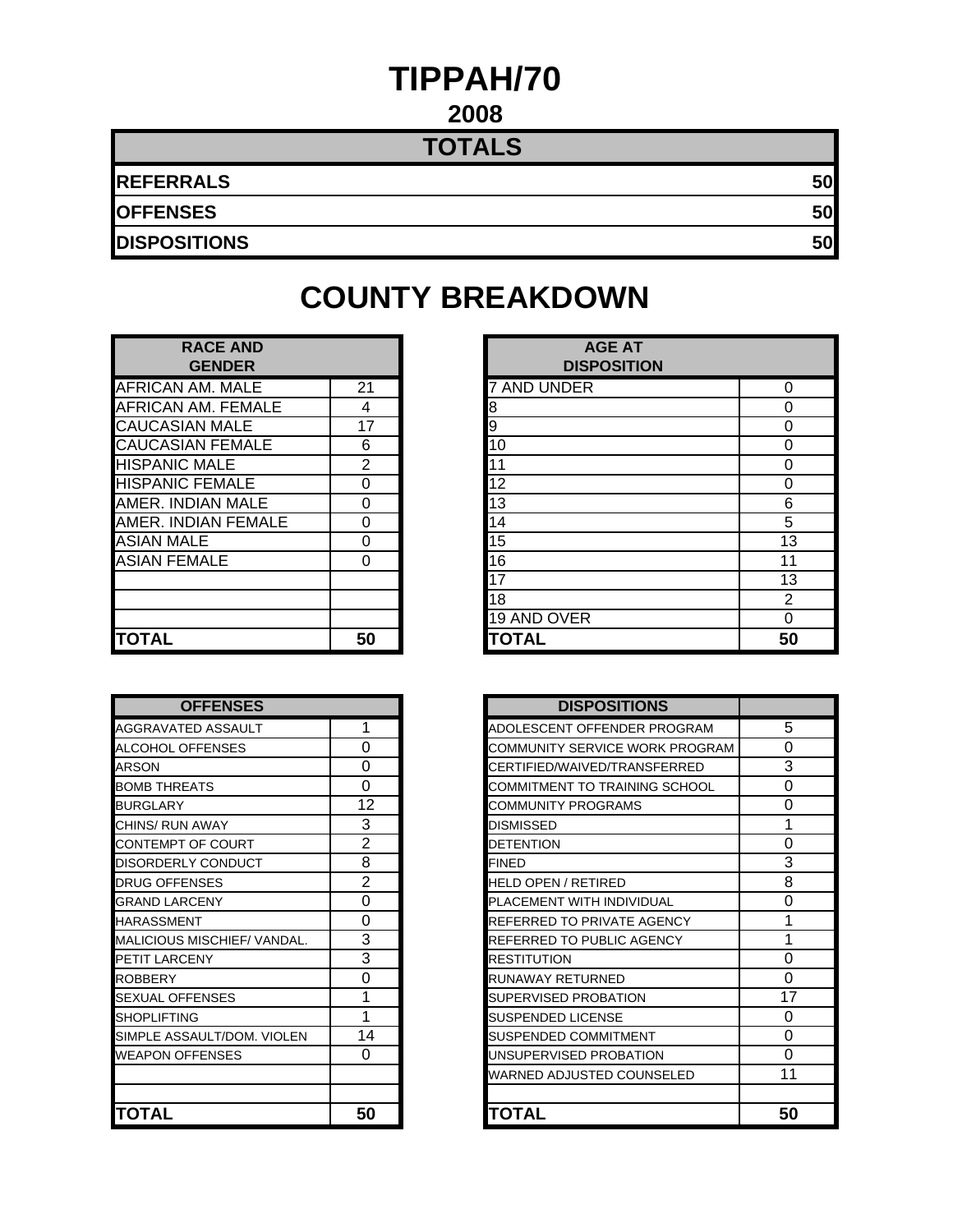## **TISHOMINGO/71**

**2008**

| <b>TOTALS</b>       |    |
|---------------------|----|
| <b>REFERRALS</b>    | 58 |
| <b>OFFENSES</b>     | 58 |
| <b>DISPOSITIONS</b> | 58 |

| <b>RACE AND</b><br><b>GENDER</b> |    | <b>AGE AT</b><br><b>DISPOSITION</b> |
|----------------------------------|----|-------------------------------------|
| <b>AFRICAN AM. MALE</b>          | 1  | 7 AND UNDER                         |
| AFRICAN AM. FEMALE               | 0  | 8                                   |
| <b>CAUCASIAN MALE</b>            | 44 | 9                                   |
| <b>CAUCASIAN FEMALE</b>          | 12 | 10                                  |
| <b>HISPANIC MALE</b>             |    | 11                                  |
| <b>HISPANIC FEMALE</b>           | 0  | 12                                  |
| <b>AMER. INDIAN MALE</b>         | 0  | 13                                  |
| AMER. INDIAN FEMALE              | 0  | 14                                  |
| <b>ASIAN MALE</b>                | 0  | 15                                  |
| <b>ASIAN FEMALE</b>              | 0  | 16                                  |
|                                  |    | 17                                  |
|                                  |    | 18                                  |
|                                  |    | 19 AND OVER                         |
| <b>TOTAL</b>                     | 58 | TOTAL                               |

| <b>OFFENSES</b>             |                | <b>DISPOSITIONS</b>        |
|-----------------------------|----------------|----------------------------|
| AGGRAVATED ASSAULT          | 2              | ADOLESCENT OFFENDER PR     |
| <b>ALCOHOL OFFENSES</b>     | 8              | COMMUNITY SERVICE WORK     |
| ARSON                       | 0              | CERTIFIED/WAIVED/TRANSFE   |
| <b>BOMB THREATS</b>         | 0              | COMMITMENT TO TRAINING S   |
| <b>BURGLARY</b>             | 2              | COMMUNITY PROGRAMS         |
| <b>CHINS/ RUN AWAY</b>      | 7              | <b>DISMISSED</b>           |
| <b>CONTEMPT OF COURT</b>    | 0              | DETENTION                  |
| <b>DISORDERLY CONDUCT</b>   | 12             | <b>FINED</b>               |
| <b>DRUG OFFENSES</b>        | 8              | <b>HELD OPEN / RETIRED</b> |
| <b>GRAND LARCENY</b>        | 0              | PLACEMENT WITH INDIVIDUA   |
| <b>HARASSMENT</b>           | 3              | REFERRED TO PRIVATE AGEI   |
| MALICIOUS MISCHIEF/ VANDAL. | 5              | REFERRED TO PUBLIC AGEN    |
| PETIT LARCENY               | $\overline{2}$ | RESTITUTION                |
| <b>ROBBERY</b>              | 0              | RUNAWAY RETURNED           |
| SEXUAL OFFENSES             | 0              | SUPERVISED PROBATION       |
| <b>SHOPLIFTING</b>          | 0              | SUSPENDED LICENSE          |
| SIMPLE ASSAULT/DOM. VIOLEN  | 9              | SUSPENDED COMMITMENT       |
| <b>WEAPON OFFENSES</b>      | 0              | UNSUPERVISED PROBATION     |
|                             |                | WARNED ADJUSTED COUNSE     |
|                             |                |                            |
| <b>TOTAL</b>                | 58             | <b>TOTAL</b>               |

| <b>RACE AND</b><br><b>GENDER</b> |          | <b>AGE AT</b><br><b>DISPOSITION</b> |             |
|----------------------------------|----------|-------------------------------------|-------------|
| AFRICAN AM. MALE                 |          | 7 AND UNDER                         | 0           |
| AFRICAN AM. FEMALE               | 0        | 8                                   | 0           |
| <b>CAUCASIAN MALE</b>            | 44       | 9                                   | $\mathbf 0$ |
| <b>CAUCASIAN FEMALE</b>          | 12       | 10                                  | 3           |
| <b>HISPANIC MALE</b>             |          | 11                                  | 0           |
| <b>HISPANIC FEMALE</b>           | 0        | 12                                  | 0           |
| AMER. INDIAN MALE                | $\Omega$ | 13                                  | 4           |
| AMER. INDIAN FEMALE              | $\Omega$ | 14                                  | 8           |
| ASIAN MALE                       | 0        | 15                                  | 14          |
| <b>ASIAN FEMALE</b>              | $\Omega$ | 16                                  | 15          |
|                                  |          | 17                                  | 14          |
|                                  |          | 18                                  | 0           |
|                                  |          | 19 AND OVER                         | $\Omega$    |
| TOTAL                            | 58       | TOTAL                               | 58          |

| <b>OFFENSES</b>             |                | <b>DISPOSITIONS</b>            |                |
|-----------------------------|----------------|--------------------------------|----------------|
| AGGRAVATED ASSAULT          | 2              | ADOLESCENT OFFENDER PROGRAM    | 6              |
| ALCOHOL OFFENSES            | 8              | COMMUNITY SERVICE WORK PROGRAM | 0              |
| ARSON                       | 0              | CERTIFIED/WAIVED/TRANSFERRED   | 0              |
| BOMB THREATS                | 0              | COMMITMENT TO TRAINING SCHOOL  | $\overline{2}$ |
| <b>BURGLARY</b>             | 2              | <b>COMMUNITY PROGRAMS</b>      | 0              |
| CHINS/ RUN AWAY             | 7              | <b>DISMISSED</b>               | 0              |
| CONTEMPT OF COURT           | 0              | <b>DETENTION</b>               | 0              |
| DISORDERLY CONDUCT          | 12             | <b>FINED</b>                   | 0              |
| <b>DRUG OFFENSES</b>        | 8              | <b>HELD OPEN / RETIRED</b>     | 0              |
| <b>GRAND LARCENY</b>        | 0              | PLACEMENT WITH INDIVIDUAL      | 0              |
| HARASSMENT                  | 3              | REFERRED TO PRIVATE AGENCY     | 0              |
| MALICIOUS MISCHIEF/ VANDAL. | 5              | REFERRED TO PUBLIC AGENCY      | 0              |
| PETIT LARCENY               | $\overline{2}$ | <b>RESTITUTION</b>             | 0              |
| <b>ROBBERY</b>              | 0              | RUNAWAY RETURNED               | $\Omega$       |
| <b>SEXUAL OFFENSES</b>      | 0              | SUPERVISED PROBATION           | 34             |
| SHOPLIFTING                 | $\Omega$       | SUSPENDED LICENSE              | $\Omega$       |
| SIMPLE ASSAULT/DOM. VIOLEN  | 9              | <b>SUSPENDED COMMITMENT</b>    | 0              |
| <b>WEAPON OFFENSES</b>      | $\Omega$       | UNSUPERVISED PROBATION         | 7              |
|                             |                | WARNED ADJUSTED COUNSELED      | 9              |
|                             |                |                                |                |
| TOTAL                       | 58             | <b>TOTAL</b>                   | 58             |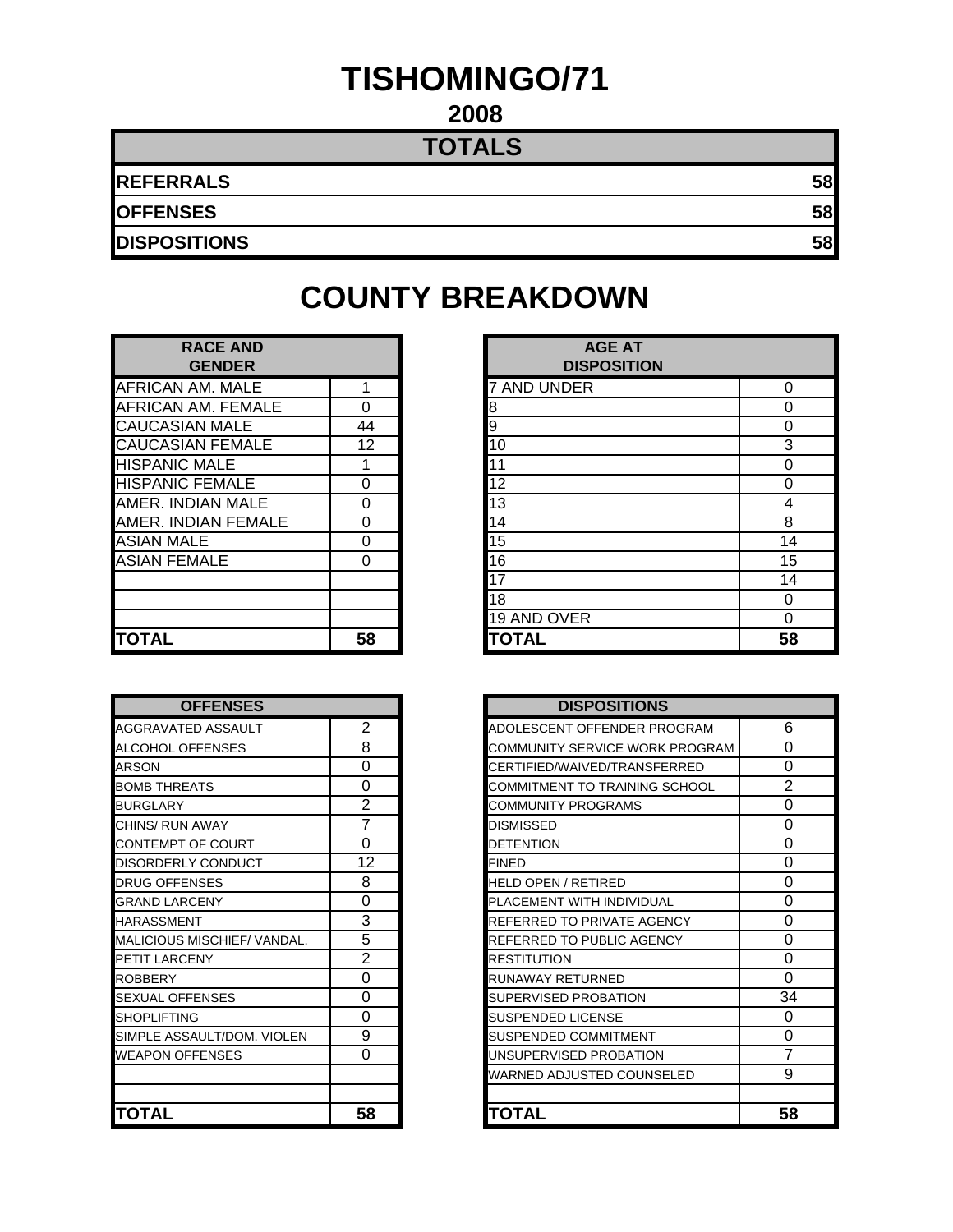## **TUNICA/72**

**2008**

| <b>TOTALS</b>       |     |
|---------------------|-----|
| <b>REFERRALS</b>    | 111 |
| <b>OFFENSES</b>     | 111 |
| <b>DISPOSITIONS</b> | 111 |

| <b>RACE AND</b><br><b>GENDER</b> |                | <b>AGE AT</b><br><b>DISPOSITION</b> |
|----------------------------------|----------------|-------------------------------------|
| <b>AFRICAN AM. MALE</b>          | 64             | <b>7 AND UNDER</b>                  |
| AFRICAN AM. FEMALE               | 39             | 8                                   |
| <b>CAUCASIAN MALE</b>            | 4              | 9                                   |
| <b>CAUCASIAN FEMALE</b>          | $\overline{2}$ | 10                                  |
| <b>HISPANIC MALE</b>             |                | 11                                  |
| <b>HISPANIC FEMALE</b>           |                | 12                                  |
| AMER. INDIAN MALE                | 0              | 13                                  |
| AMER. INDIAN FEMALE              | 0              | 14                                  |
| <b>ASIAN MALE</b>                | 0              | 15                                  |
| ASIAN FEMALE                     | 0              | 16                                  |
|                                  |                | 17                                  |
|                                  |                | 18                                  |
|                                  |                | 19 AND OVER                         |
| <b>TOTAL</b>                     | 111            | TOTAL                               |

| <b>OFFENSES</b>             |     | <b>DISPOSITIONS</b>             |
|-----------------------------|-----|---------------------------------|
| <b>AGGRAVATED ASSAULT</b>   | 0   | <b>ADOLESCENT OFFENDER PR</b>   |
| <b>ALCOHOL OFFENSES</b>     | 5   | <b>COMMUNITY SERVICE WORK</b>   |
| <b>ARSON</b>                | 0   | CERTIFIED/WAIVED/TRANSFE        |
| <b>BOMB THREATS</b>         | 0   | <b>COMMITMENT TO TRAINING S</b> |
| <b>BURGLARY</b>             | 11  | <b>COMMUNITY PROGRAMS</b>       |
| CHINS/RUN AWAY              | 5   | <b>DISMISSED</b>                |
| CONTEMPT OF COURT           | 1   | <b>DETENTION</b>                |
| DISORDERLY CONDUCT          | 11  | <b>FINED</b>                    |
| <b>DRUG OFFENSES</b>        | 2   | <b>HELD OPEN / RETIRED</b>      |
| <b>GRAND LARCENY</b>        | 0   | PLACEMENT WITH INDIVIDUA        |
| <b>HARASSMENT</b>           | 0   | <b>REFERRED TO PRIVATE AGEI</b> |
| MALICIOUS MISCHIEF/ VANDAL. | 0   | <b>REFERRED TO PUBLIC AGEN</b>  |
| <b>PETIT LARCENY</b>        | 1   | <b>RESTITUTION</b>              |
| <b>ROBBERY</b>              | 0   | <b>RUNAWAY RETURNED</b>         |
| <b>SEXUAL OFFENSES</b>      | 0   | SUPERVISED PROBATION            |
| <b>SHOPLIFTING</b>          | 7   | <b>SUSPENDED LICENSE</b>        |
| SIMPLE ASSAULT/DOM. VIOLEN  | 40  | <b>SUSPENDED COMMITMENT</b>     |
| <b>WEAPON OFFENSES</b>      | 28  | UNSUPERVISED PROBATION          |
|                             |     | <b>WARNED ADJUSTED COUNSE</b>   |
|                             |     |                                 |
| <b>TOTAL</b>                | 111 | <b>TOTAL</b>                    |

| <b>RACE AND</b><br><b>GENDER</b> |                | <b>AGE AT</b><br><b>DISPOSITION</b> |                |
|----------------------------------|----------------|-------------------------------------|----------------|
| AFRICAN AM. MALE                 | 64             | <b>7 AND UNDER</b>                  | 0              |
| AFRICAN AM. FEMALE               | 39             | o                                   | 0              |
| <b>CAUCASIAN MALE</b>            | 4              | 9                                   | 0              |
| <b>CAUCASIAN FEMALE</b>          | $\overline{2}$ | 10                                  | 0              |
| <b>HISPANIC MALE</b>             |                | 11                                  | $\overline{2}$ |
| <b>HISPANIC FEMALE</b>           |                | 12                                  | 5              |
| AMER. INDIAN MALE                | $\Omega$       | 13                                  | 14             |
| AMER. INDIAN FEMALE              | 0              | 14                                  | 12             |
| ASIAN MALE                       | 0              | 15                                  | 27             |
| <b>ASIAN FEMALE</b>              | 0              | 16                                  | 32             |
|                                  |                | 17                                  | 16             |
|                                  |                | 18                                  | 3              |
|                                  |                | 19 AND OVER                         | $\Omega$       |
| <b>TOTAL</b>                     | 111            | TOTAL                               | 111            |

| <b>OFFENSES</b>             |                |
|-----------------------------|----------------|
| AGGRAVATED ASSAULT          | 0              |
| ALCOHOL OFFENSES            | 5              |
| ARSON                       | 0              |
| <b>BOMB THREATS</b>         | 0              |
| <b>BURGLARY</b>             | 11             |
| CHINS/ RUN AWAY             | 5              |
| CONTEMPT OF COURT           |                |
| DISORDERLY CONDUCT          | 11             |
| <b>DRUG OFFENSES</b>        | $\overline{2}$ |
| <b>GRAND LARCENY</b>        | $\Omega$       |
| HARASSMENT                  | 0              |
| MALICIOUS MISCHIEF/ VANDAL. | 0              |
| PETIT LARCENY               | 1              |
| ROBBERY                     | 0              |
| <b>SEXUAL OFFENSES</b>      | 0              |
| SHOPLIFTING                 | $\overline{7}$ |
| SIMPLE ASSAULT/DOM. VIOLEN  | 40             |
| WEAPON OFFENSES             | 28             |
|                             |                |
|                             |                |
| TOTAL                       | 111            |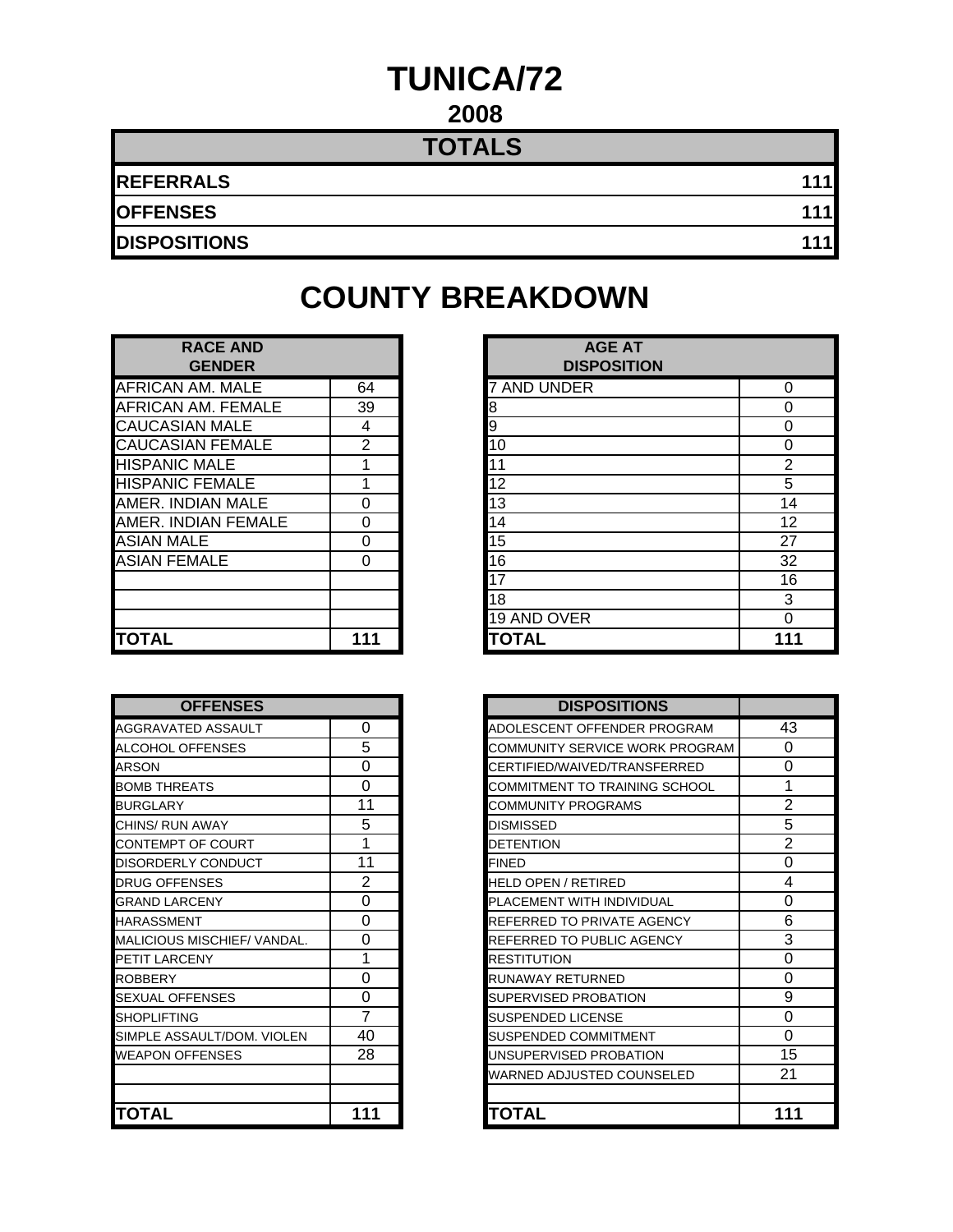## **UNION/73**

**2008**

| <b>TOTALS</b>       |    |
|---------------------|----|
| <b>REFERRALS</b>    | 52 |
| <b>OFFENSES</b>     | 52 |
| <b>DISPOSITIONS</b> | 52 |

| <b>RACE AND</b><br><b>GENDER</b> |                | <b>AGE AT</b><br><b>DISPOSITION</b> |
|----------------------------------|----------------|-------------------------------------|
| <b>AFRICAN AM. MALE</b>          | 18             | <b>7 AND UNDER</b>                  |
| AFRICAN AM. FEMALE               | $\overline{2}$ | 8                                   |
| <b>CAUCASIAN MALE</b>            | 22             | 9                                   |
| <b>CAUCASIAN FEMALE</b>          | 8              | 10                                  |
| <b>HISPANIC MALE</b>             |                | 11                                  |
| <b>HISPANIC FEMALE</b>           |                | 12                                  |
| <b>AMER. INDIAN MALE</b>         | 0              | 13                                  |
| AMER. INDIAN FEMALE              | 0              | 14                                  |
| <b>ASIAN MALE</b>                | 0              | 15                                  |
| ASIAN FEMALE                     | 0              | 16                                  |
|                                  |                | 17                                  |
|                                  |                | 18                                  |
|                                  |                | 19 AND OVER                         |
| <b>TOTAL</b>                     | 52             | TOTAL                               |

| <b>OFFENSES</b>                    |                | <b>DISPOSITIONS</b>        |
|------------------------------------|----------------|----------------------------|
| AGGRAVATED ASSAULT                 | 2              | ADOLESCENT OFFENDER PR     |
| ALCOHOL OFFENSES                   | 4              | COMMUNITY SERVICE WORK     |
| <b>ARSON</b>                       | $\overline{2}$ | CERTIFIED/WAIVED/TRANSFE   |
| <b>BOMB THREATS</b>                | 0              | COMMITMENT TO TRAINING S   |
| <b>BURGLARY</b>                    | $\overline{7}$ | COMMUNITY PROGRAMS         |
| CHINS/ RUN AWAY                    | 0              | <b>DISMISSED</b>           |
| <b>CONTEMPT OF COURT</b>           | 3              | <b>DETENTION</b>           |
| <b>DISORDERLY CONDUCT</b>          | $\overline{2}$ | <b>FINED</b>               |
| <b>DRUG OFFENSES</b>               | 9              | <b>HELD OPEN / RETIRED</b> |
| <b>GRAND LARCENY</b>               | 4              | PLACEMENT WITH INDIVIDUA   |
| <b>HARASSMENT</b>                  | 0              | REFERRED TO PRIVATE AGEI   |
| <b>MALICIOUS MISCHIEF/ VANDAL.</b> | 6              | REFERRED TO PUBLIC AGEN    |
| PETIT LARCENY                      | 1              | RESTITUTION                |
| <b>ROBBERY</b>                     | 0              | RUNAWAY RETURNED           |
| <b>SEXUAL OFFENSES</b>             | 0              | SUPERVISED PROBATION       |
| <b>SHOPLIFTING</b>                 | 3              | <b>SUSPENDED LICENSE</b>   |
| SIMPLE ASSAULT/DOM. VIOLEN         | 9              | SUSPENDED COMMITMENT       |
| <b>WEAPON OFFENSES</b>             | 0              | UNSUPERVISED PROBATION     |
|                                    |                | WARNED ADJUSTED COUNSE     |
|                                    |                |                            |
| <b>TOTAL</b>                       | 52             | <b>TOTAL</b>               |

| <b>RACE AND</b><br><b>GENDER</b> |          | <b>AGE AT</b><br><b>DISPOSITION</b> |          |
|----------------------------------|----------|-------------------------------------|----------|
| AFRICAN AM. MALE                 | 18       | 7 AND UNDER                         | $\Omega$ |
| AFRICAN AM. FEMALE               | 2        | 8                                   | $\Omega$ |
| <b>CAUCASIAN MALE</b>            | 22       | 9                                   | $\Omega$ |
| <b>CAUCASIAN FEMALE</b>          | 8        | 10                                  |          |
| <b>HISPANIC MALE</b>             | 1        | 11                                  | 0        |
| <b>HISPANIC FEMALE</b>           |          | 12                                  | $\Omega$ |
| AMER. INDIAN MALE                | $\Omega$ | 13                                  | 7        |
| AMER. INDIAN FEMALE              | $\Omega$ | 14                                  | 6        |
| ASIAN MALE                       | 0        | 15                                  | 8        |
| <b>ASIAN FEMALE</b>              | 0        | 16                                  | 17       |
|                                  |          | 17                                  | 10       |
|                                  |          | 18                                  | 3        |
|                                  |          | 19 AND OVER                         | $\Omega$ |
| <b>TOTAL</b>                     | 52       | TOTAL                               | 52       |

| <b>OFFENSES</b>             |          | <b>DISPOSITIONS</b>            |                |
|-----------------------------|----------|--------------------------------|----------------|
| AGGRAVATED ASSAULT          | 2        | ADOLESCENT OFFENDER PROGRAM    | 25             |
| ALCOHOL OFFENSES            | 4        | COMMUNITY SERVICE WORK PROGRAM | 0              |
| ARSON                       | 2        | CERTIFIED/WAIVED/TRANSFERRED   | $\overline{2}$ |
| BOMB THREATS                | 0        | COMMITMENT TO TRAINING SCHOOL  | 0              |
| BURGLARY                    |          | <b>COMMUNITY PROGRAMS</b>      |                |
| CHINS/ RUN AWAY             | 0        | <b>DISMISSED</b>               | 2              |
| CONTEMPT OF COURT           | 3        | <b>DETENTION</b>               | 0              |
| DISORDERLY CONDUCT          | 2        | <b>FINED</b>                   | 3              |
| <b>DRUG OFFENSES</b>        | 9        | <b>HELD OPEN / RETIRED</b>     | $\overline{2}$ |
| <b>GRAND LARCENY</b>        | 4        | PLACEMENT WITH INDIVIDUAL      | 0              |
| HARASSMENT                  | 0        | REFERRED TO PRIVATE AGENCY     | 0              |
| MALICIOUS MISCHIEF/ VANDAL. | 6        | REFERRED TO PUBLIC AGENCY      | 1              |
| PETIT LARCENY               |          | <b>RESTITUTION</b>             | 0              |
| ROBBERY                     | 0        | RUNAWAY RETURNED               | 0              |
| <b>SEXUAL OFFENSES</b>      | 0        | <b>SUPERVISED PROBATION</b>    | 4              |
| SHOPLIFTING                 | 3        | <b>SUSPENDED LICENSE</b>       | 0              |
| SIMPLE ASSAULT/DOM. VIOLEN  | 9        | <b>SUSPENDED COMMITMENT</b>    | $\overline{2}$ |
| WEAPON OFFENSES             | $\Omega$ | UNSUPERVISED PROBATION         | 6              |
|                             |          | WARNED ADJUSTED COUNSELED      | 4              |
| TOTAL                       | 52       | <b>TOTAL</b>                   | 52             |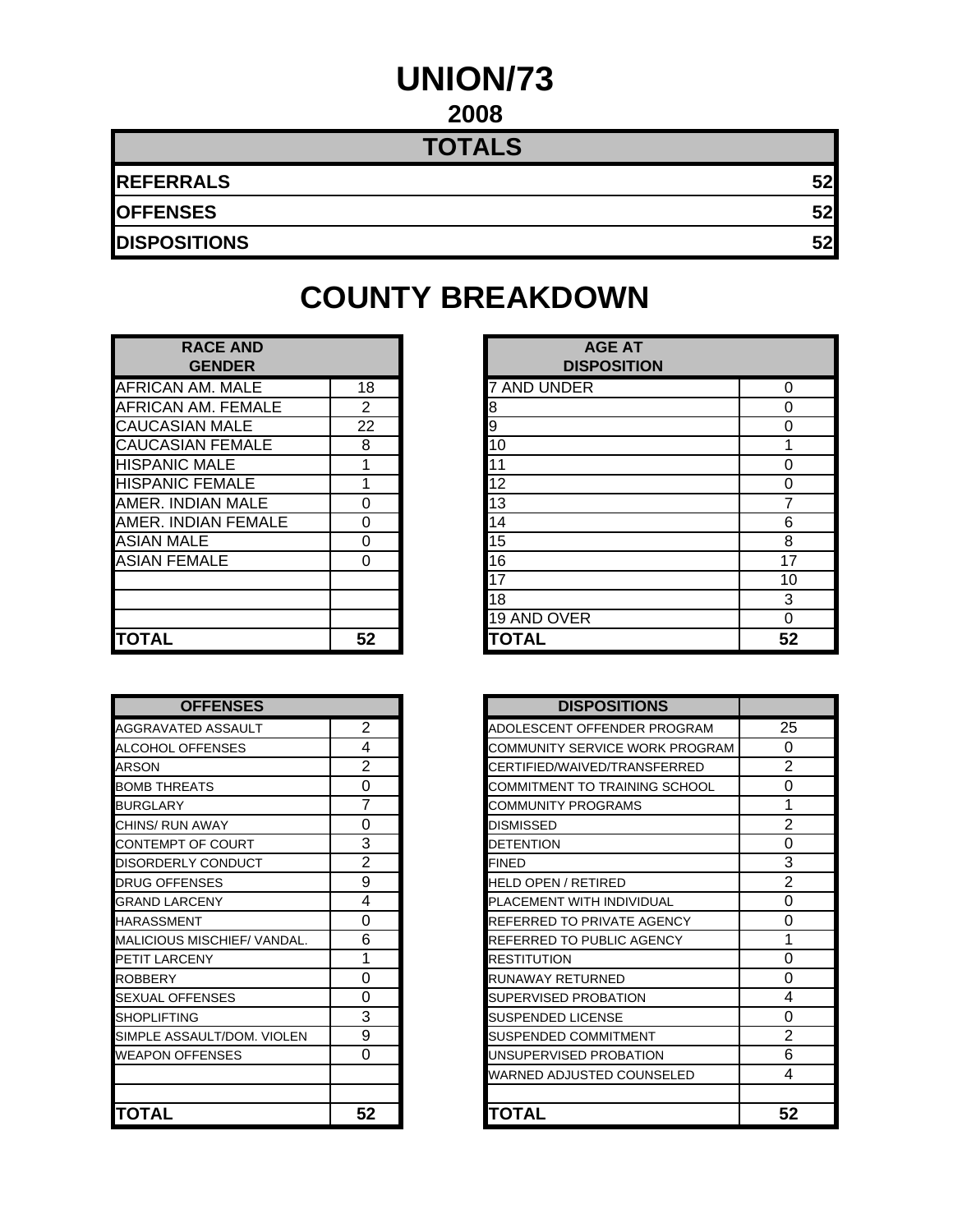## **WALTHALL/74**

**2008**

| <b>TOTALS</b>       |     |
|---------------------|-----|
| <b>REFERRALS</b>    | 121 |
| <b>OFFENSES</b>     | 121 |
| <b>DISPOSITIONS</b> | 121 |

# **COUNTY BREAKDOWN**

| <b>RACE AND</b><br><b>GENDER</b> |          | <b>AGE AT</b><br><b>DISPOSITION</b> |                |  |
|----------------------------------|----------|-------------------------------------|----------------|--|
| <b>AFRICAN AM. MALE</b>          | 49       | 7 AND UNDER                         |                |  |
| AFRICAN AM. FEMALE               | 24       | 8                                   | 0              |  |
| <b>CAUCASIAN MALE</b>            | 32       | 9                                   | 0              |  |
| <b>CAUCASIAN FEMALE</b>          | 16       | 10                                  | 1              |  |
| <b>HISPANIC MALE</b>             | 0        | 11                                  | 3              |  |
| <b>HISPANIC FEMALE</b>           | 0        | 12                                  | 9              |  |
| AMER. INDIAN MALE                | 0        | 13                                  | 19             |  |
| AMER. INDIAN FEMALE              | $\Omega$ | 14                                  | 21             |  |
| <b>ASIAN MALE</b>                | $\Omega$ | 15                                  | 22             |  |
| ASIAN FEMALE                     | 0        | 16                                  | 26             |  |
|                                  |          | 17                                  | 17             |  |
|                                  |          | 18                                  | $\overline{2}$ |  |
|                                  |          | 19 AND OVER                         | 0              |  |
| <b>TOTAL</b>                     | 121      | TOTAL                               | 121            |  |

| <b>GENDER</b>           |     | <b>DISPOSITION</b> |    |
|-------------------------|-----|--------------------|----|
| AFRICAN AM. MALE        | 49  | <b>7 AND UNDER</b> |    |
| AFRICAN AM. FEMALE      | 24  |                    | 0  |
| CAUCASIAN MALE          | 32  | 9                  | 0  |
| <b>CAUCASIAN FEMALE</b> | 16  | 10                 |    |
| <b>HISPANIC MALE</b>    | 0   | 11                 | 3  |
| <b>HISPANIC FEMALE</b>  | 0   | 12                 | 9  |
| AMER. INDIAN MALE       | ი   | 13                 | 19 |
| AMER. INDIAN FEMALE     | ი   | 14                 | 21 |
| ASIAN MALE              | 0   | 15                 | 22 |
| ASIAN FEMALE            | 0   | 16                 | 26 |
|                         |     | 17                 | 17 |
|                         |     | 18                 | 2  |
|                         |     | 19 AND OVER        | 0  |
| -----                   | 101 | ---- <i>-</i>      |    |

| <b>OFFENSES</b>                    |     | <b>DISPOSITIONS</b>         |
|------------------------------------|-----|-----------------------------|
| AGGRAVATED ASSAULT                 | 1   | ADOLESCENT OFFENDER PR      |
| <b>ALCOHOL OFFENSES</b>            | 1   | COMMUNITY SERVICE WORK      |
| <b>ARSON</b>                       | 0   | CERTIFIED/WAIVED/TRANSFE    |
| <b>BOMB THREATS</b>                | 0   | COMMITMENT TO TRAINING S    |
| <b>BURGLARY</b>                    | 5   | COMMUNITY PROGRAMS          |
| <b>CHINS/ RUN AWAY</b>             | 10  | DISMISSED                   |
| CONTEMPT OF COURT                  | 16  | <b>DETENTION</b>            |
| <b>DISORDERLY CONDUCT</b>          | 47  | FINED                       |
| <b>DRUG OFFENSES</b>               | 9   | <b>HELD OPEN / RETIRED</b>  |
| <b>GRAND LARCENY</b>               | 4   | PLACEMENT WITH INDIVIDUA    |
| <b>HARASSMENT</b>                  | 3   | REFERRED TO PRIVATE AGEI    |
| <b>MALICIOUS MISCHIEF/ VANDAL.</b> | 6   | REFERRED TO PUBLIC AGEN     |
| <b>PETIT LARCENY</b>               | 3   | <b>RESTITUTION</b>          |
| <b>ROBBERY</b>                     | 0   | RUNAWAY RETURNED            |
| <b>SEXUAL OFFENSES</b>             | 1   | <b>SUPERVISED PROBATION</b> |
| <b>SHOPLIFTING</b>                 | 0   | <b>SUSPENDED LICENSE</b>    |
| SIMPLE ASSAULT/DOM. VIOLEN         | 10  | SUSPENDED COMMITMENT        |
| <b>WEAPON OFFENSES</b>             | 5   | UNSUPERVISED PROBATION      |
|                                    |     | WARNED ADJUSTED COUNSE      |
|                                    |     |                             |
| <b>TOTAL</b>                       | 121 | <b>TOTAL</b>                |

| <b>OFFENSES</b>             |          | <b>DISPOSITIONS</b>            |                |
|-----------------------------|----------|--------------------------------|----------------|
| AGGRAVATED ASSAULT          |          | ADOLESCENT OFFENDER PROGRAM    | $\overline{2}$ |
| ALCOHOL OFFENSES            |          | COMMUNITY SERVICE WORK PROGRAM | 2              |
| ARSON                       | 0        | CERTIFIED/WAIVED/TRANSFERRED   | 1              |
| <b>BOMB THREATS</b>         | 0        | COMMITMENT TO TRAINING SCHOOL  | 13             |
| BURGLARY                    | 5        | COMMUNITY PROGRAMS             | 1              |
| CHINS/ RUN AWAY             | 10       | <b>DISMISSED</b>               | 13             |
| CONTEMPT OF COURT           | 16       | <b>DETENTION</b>               |                |
| DISORDERLY CONDUCT          | 47       | <b>FINED</b>                   | 1              |
| <b>DRUG OFFENSES</b>        | 9        | <b>HELD OPEN / RETIRED</b>     | 15             |
| GRAND LARCENY               | 4        | PLACEMENT WITH INDIVIDUAL      | 1              |
| HARASSMENT                  | 3        | REFERRED TO PRIVATE AGENCY     | 3              |
| MALICIOUS MISCHIEF/ VANDAL. | 6        | REFERRED TO PUBLIC AGENCY      | 13             |
| PETIT LARCENY               | 3        | <b>RESTITUTION</b>             | 2              |
| ROBBERY                     | 0        | RUNAWAY RETURNED               | $\Omega$       |
| <b>SEXUAL OFFENSES</b>      | 1        | <b>SUPERVISED PROBATION</b>    | 19             |
| SHOPLIFTING                 | $\Omega$ | <b>SUSPENDED LICENSE</b>       | 0              |
| SIMPLE ASSAULT/DOM. VIOLEN  | 10       | <b>SUSPENDED COMMITMENT</b>    | 1              |
| WEAPON OFFENSES             | 5        | UNSUPERVISED PROBATION         | $\Omega$       |
|                             |          | WARNED ADJUSTED COUNSELED      | 33             |
| TOTAL                       | 121      | <b>TOTAL</b>                   | 121            |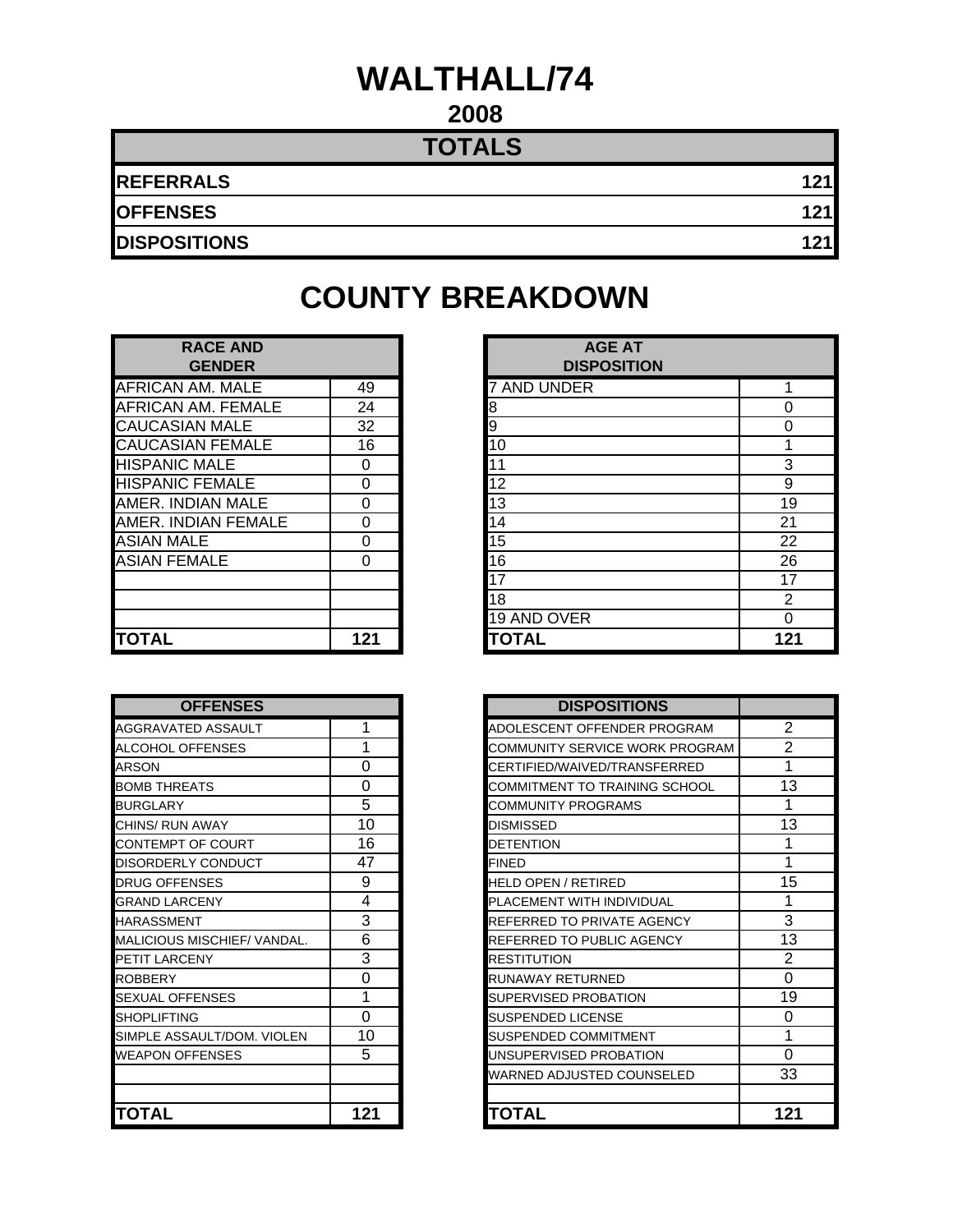## **WARREN/75**

**2008**

| <b>TOTALS</b>       |     |
|---------------------|-----|
| <b>REFERRALS</b>    | 208 |
| <b>OFFENSES</b>     | 208 |
| <b>DISPOSITIONS</b> | 208 |

#### **COUNTY BREAKDOWN**

| <b>RACE AND</b><br><b>GENDER</b> |                | <b>AGE AT</b><br><b>DISPOSITION</b> |
|----------------------------------|----------------|-------------------------------------|
| <b>AFRICAN AM. MALE</b>          | 109            | <b>7 AND UNDER</b>                  |
| AFRICAN AM. FEMALE               | 50             | 8                                   |
| <b>CAUCASIAN MALE</b>            | 38             | 9                                   |
| <b>CAUCASIAN FEMALE</b>          | 9              | 10                                  |
| <b>HISPANIC MALE</b>             | $\overline{2}$ | 11                                  |
| <b>HISPANIC FEMALE</b>           | 0              | 12                                  |
| AMER. INDIAN MALE                | 0              | 13                                  |
| AMER. INDIAN FEMALE              | 0              | 14                                  |
| <b>ASIAN MALE</b>                | 0              | 15                                  |
| ASIAN FEMALE                     | 0              | 16                                  |
|                                  |                | 17                                  |
|                                  |                | 18                                  |
|                                  |                | 19 AND OVER                         |
| <b>TOTAL</b>                     | 208            | TOTAL                               |

| ASIAN MALE                  | 0        | 15                             | 64             |
|-----------------------------|----------|--------------------------------|----------------|
| ASIAN FEMALE                | $\Omega$ | 16                             | 53             |
|                             |          | 17                             | 18             |
|                             |          | 18                             | $\Omega$       |
|                             |          | 19 AND OVER                    | $\Omega$       |
| <b>TOTAL</b>                | 208      | <b>TOTAL</b>                   | 208            |
|                             |          |                                |                |
|                             |          |                                |                |
| <b>OFFENSES</b>             |          | <b>DISPOSITIONS</b>            |                |
| AGGRAVATED ASSAULT          | 0        | ADOLESCENT OFFENDER PROGRAM    | 32             |
| ALCOHOL OFFENSES            | 0        | COMMUNITY SERVICE WORK PROGRAM | 0              |
| ARSON                       | 0        | CERTIFIED/WAIVED/TRANSFERRED   | $\Omega$       |
| <b>BOMB THREATS</b>         | 0        | COMMITMENT TO TRAINING SCHOOL  | 8              |
| <b>BURGLARY</b>             | 19       | <b>COMMUNITY PROGRAMS</b>      | $\overline{2}$ |
| CHINS/ RUN AWAY             | 57       | <b>DISMISSED</b>               | 9              |
| CONTEMPT OF COURT           | 9        | <b>DETENTION</b>               | $\overline{7}$ |
| DISORDERLY CONDUCT          | 37       | <b>FINED</b>                   | $\Omega$       |
| <b>DRUG OFFENSES</b>        | 23       | <b>HELD OPEN / RETIRED</b>     | $\overline{2}$ |
| <b>GRAND LARCENY</b>        | 6        | PLACEMENT WITH INDIVIDUAL      | 11             |
| HARASSMENT                  | $\Omega$ | REFERRED TO PRIVATE AGENCY     | 1              |
| MALICIOUS MISCHIEF/ VANDAL. | 11       | REFERRED TO PUBLIC AGENCY      | 9              |
| PETIT LARCENY               | 3        | <b>RESTITUTION</b>             | $\overline{7}$ |
| ROBBERY                     | 1        | RUNAWAY RETURNED               | $\Omega$       |
| <b>SEXUAL OFFENSES</b>      | 6        | SUPERVISED PROBATION           | 76             |
| SHOPLIFTING                 | 1        | <b>SUSPENDED LICENSE</b>       | $\mathbf 0$    |
| SIMPLE ASSAULT/DOM. VIOLEN  | 26       | <b>SUSPENDED COMMITMENT</b>    | 11             |
| WEAPON OFFENSES             | 9        | UNSUPERVISED PROBATION         | 10             |
|                             |          | WARNED ADJUSTED COUNSELED      | 23             |
|                             |          |                                |                |

| <b>GENDER</b>           |                | <b>DISPOSITION</b> |          |
|-------------------------|----------------|--------------------|----------|
| AFRICAN AM. MALE        | 109            | 7 AND UNDER        | $\Omega$ |
| AFRICAN AM. FEMALE      | 50             | 8                  | $\Omega$ |
| <b>CAUCASIAN MALE</b>   | 38             | 9                  | 0        |
| <b>CAUCASIAN FEMALE</b> | 9              | 10                 | 0        |
| <b>HISPANIC MALE</b>    | $\overline{2}$ | 11                 | 2        |
| <b>HISPANIC FEMALE</b>  | 0              | 12                 | 8        |
| AMER. INDIAN MALE       | 0              | 13                 | 21       |
| AMER. INDIAN FEMALE     | 0              | 14                 | 42       |
| ASIAN MALE              | 0              | 15 <sub>1</sub>    | 64       |
| ASIAN FEMALE            | $\Omega$       | 16                 | 53       |
|                         |                | 17                 | 18       |
|                         |                | 18                 | 0        |
|                         |                | 19 AND OVER        | $\Omega$ |
| <b>TOTAL</b>            | 208            | TOTAL              | 208      |

| TOTAL                              | 208 |
|------------------------------------|-----|
|                                    |     |
|                                    |     |
| WEAPON OFFENSES                    | 9   |
| SIMPLE ASSAULT/DOM. VIOLEN         | 26  |
| SHOPLIFTING                        | 1   |
| SEXUAL OFFENSES                    | 6   |
| <b>ROBBERY</b>                     | 1   |
| PETIT LARCENY                      | 3   |
| <b>MALICIOUS MISCHIEF/ VANDAL.</b> | 11  |
| <b>HARASSMENT</b>                  | 0   |
| <b>GRAND LARCENY</b>               | 6   |
| <b>DRUG OFFENSES</b>               | 23  |
| DISORDERLY CONDUCT                 | 37  |
| CONTEMPT OF COURT                  | 9   |
| CHINS/ RUN AWAY                    | 57  |
| <b>BURGLARY</b>                    | 19  |
| <b>BOMB THREATS</b>                | 0   |
| ARSON                              | 0   |
| ALCOHOL OFFENSES                   | ი   |
| AGGRAVATED ASSAULT                 | 0   |

| AGGRAVATED ASSAULT          | 0        | ADOLESCENT OFFENDER PROGRAM    | 32             |
|-----------------------------|----------|--------------------------------|----------------|
| ALCOHOL OFFENSES            | 0        | COMMUNITY SERVICE WORK PROGRAM | 0              |
| ARSON                       | 0        | CERTIFIED/WAIVED/TRANSFERRED   | $\Omega$       |
| BOMB THREATS                | $\Omega$ | COMMITMENT TO TRAINING SCHOOL  | 8              |
| BURGLARY                    | 19       | COMMUNITY PROGRAMS             | 2              |
| CHINS/ RUN AWAY             | 57       | <b>DISMISSED</b>               | 9              |
| CONTEMPT OF COURT           | 9        | <b>DETENTION</b>               | 7              |
| DISORDERLY CONDUCT          | 37       | <b>FINED</b>                   | 0              |
| DRUG OFFENSES               | 23       | <b>HELD OPEN / RETIRED</b>     | $\overline{2}$ |
| GRAND LARCENY               | 6        | PLACEMENT WITH INDIVIDUAL      | 11             |
| HARASSMENT                  | $\Omega$ | REFERRED TO PRIVATE AGENCY     |                |
| MALICIOUS MISCHIEF/ VANDAL. | 11       | REFERRED TO PUBLIC AGENCY      | 9              |
| PETIT LARCENY               | 3        | <b>RESTITUTION</b>             | 7              |
| ROBBERY                     |          | RUNAWAY RETURNED               | 0              |
| SEXUAL OFFENSES             | 6        | <b>SUPERVISED PROBATION</b>    | 76             |
| SHOPLIFTING                 |          | SUSPENDED LICENSE              | 0              |
| SIMPLE ASSAULT/DOM. VIOLEN  | 26       | SUSPENDED COMMITMENT           | 11             |
| WEAPON OFFENSES             | 9        | UNSUPERVISED PROBATION         | 10             |
|                             |          | WARNED ADJUSTED COUNSELED      | 23             |
|                             |          |                                |                |
| TOTAL                       | 208      | <b>TOTAL</b>                   | 208            |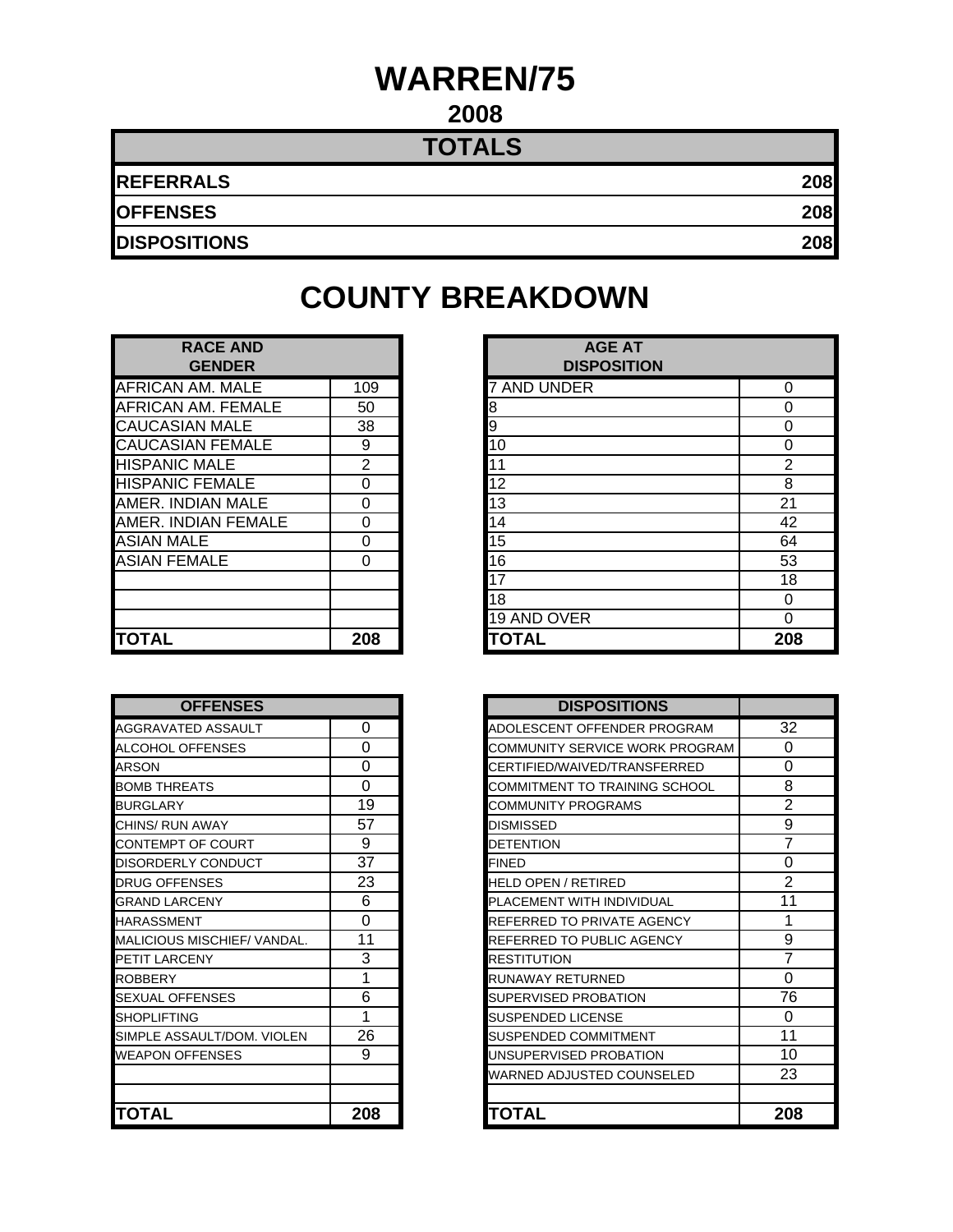#### **WASHINGTON/76**

**2008**

| <b>TOTALS</b>       |     |
|---------------------|-----|
| <b>REFERRALS</b>    | 723 |
| <b>OFFENSES</b>     | 723 |
| <b>DISPOSITIONS</b> | 723 |

#### **RACE AND GENDER DISPOSITION** AFRICAN AM. MALE | 428 AFRICAN AM. FEMALE | 219 CAUCASIAN MALE 39 CAUCASIAN FEMALE | 37 HISPANIC MALE 0 HISPANIC FEMALE 1 0 AMER. INDIAN MALE 0 AMER. INDIAN FEMALE | 0 ASIAN MALE 0 ASIAN FEMALE 20 **TOTAL 723 TOTAL 723**

|                                    |                | ľŏ                              |
|------------------------------------|----------------|---------------------------------|
|                                    |                | 19 AND OVER                     |
| <b>TOTAL</b>                       | 723            | <b>TOTAL</b>                    |
|                                    |                |                                 |
| <b>OFFENSES</b>                    |                | <b>DISPOSITIONS</b>             |
| AGGRAVATED ASSAULT                 | 0              | ADOLESCENT OFFENDER PR          |
| ALCOHOL OFFENSES                   | 0              | <b>COMMUNITY SERVICE WORK</b>   |
| ARSON                              | 0              | CERTIFIED/WAIVED/TRANSFE        |
| <b>BOMB THREATS</b>                | 0              | <b>COMMITMENT TO TRAINING S</b> |
| <b>BURGLARY</b>                    | 12             | <b>COMMUNITY PROGRAMS</b>       |
| CHINS/ RUN AWAY                    | 65             | <b>DISMISSED</b>                |
| CONTEMPT OF COURT                  | 25             | <b>DETENTION</b>                |
| <b>DISORDERLY CONDUCT</b>          | 490            | <b>FINED</b>                    |
| <b>DRUG OFFENSES</b>               | 0              | <b>HELD OPEN / RETIRED</b>      |
| <b>GRAND LARCENY</b>               | 0              | PLACEMENT WITH INDIVIDUA        |
| <b>HARASSMENT</b>                  | 0              | <b>REFERRED TO PRIVATE AGEI</b> |
| <b>MALICIOUS MISCHIEF/ VANDAL.</b> | 59             | <b>REFERRED TO PUBLIC AGEN</b>  |
| <b>PETIT LARCENY</b>               | $\overline{2}$ | <b>RESTITUTION</b>              |
| <b>ROBBERY</b>                     | $\Omega$       | <b>RUNAWAY RETURNED</b>         |
| <b>SEXUAL OFFENSES</b>             | $\Omega$       | SUPERVISED PROBATION            |
| <b>SHOPLIFTING</b>                 | 40             | SUSPENDED LICENSE               |
| SIMPLE ASSAULT/DOM. VIOLEN         | 30             | <b>SUSPENDED COMMITMENT</b>     |
| <b>WEAPON OFFENSES</b>             | 0              | UNSUPERVISED PROBATION          |
|                                    |                | <b>WARNED ADJUSTED COUNSE</b>   |
|                                    |                |                                 |

| <b>AGE AT</b><br><b>DISPOSITION</b> |     |
|-------------------------------------|-----|
| <b>7 AND UNDER</b>                  | 7   |
| 8                                   | 4   |
| 9                                   | 1   |
| 10                                  | 5   |
| 11                                  | 14  |
| 12                                  | 26  |
| 13                                  | 68  |
| 14                                  | 137 |
| 15                                  | 161 |
| 16                                  | 182 |
| 17                                  | 114 |
| 18                                  | 4   |
| 19 AND OVER                         | 0   |
| <b>TOTAL</b>                        | 723 |

| <b>OFFENSES</b>             |          |
|-----------------------------|----------|
| AGGRAVATED ASSAULT          | 0        |
| ALCOHOL OFFENSES            | $\Omega$ |
| ARSON                       | $\Omega$ |
| <b>BOMB THREATS</b>         | 0        |
| <b>BURGLARY</b>             | 12       |
| CHINS/ RUN AWAY             | 65       |
| CONTEMPT OF COURT           | 25       |
| DISORDERLY CONDUCT          | 490      |
| <b>DRUG OFFENSES</b>        | 0        |
| <b>GRAND LARCENY</b>        | 0        |
| HARASSMENT                  | $\Omega$ |
| MALICIOUS MISCHIEF/ VANDAL. | 59       |
| PETIT LARCENY               | 2        |
| ROBBERY                     | 0        |
| <b>SEXUAL OFFENSES</b>      | $\Omega$ |
| SHOPLIFTING                 | 40       |
| SIMPLE ASSAULT/DOM. VIOLEN  | 30       |
| <b>WEAPON OFFENSES</b>      | $\Omega$ |
|                             |          |
|                             |          |
| <b>TOTAL</b>                | 723      |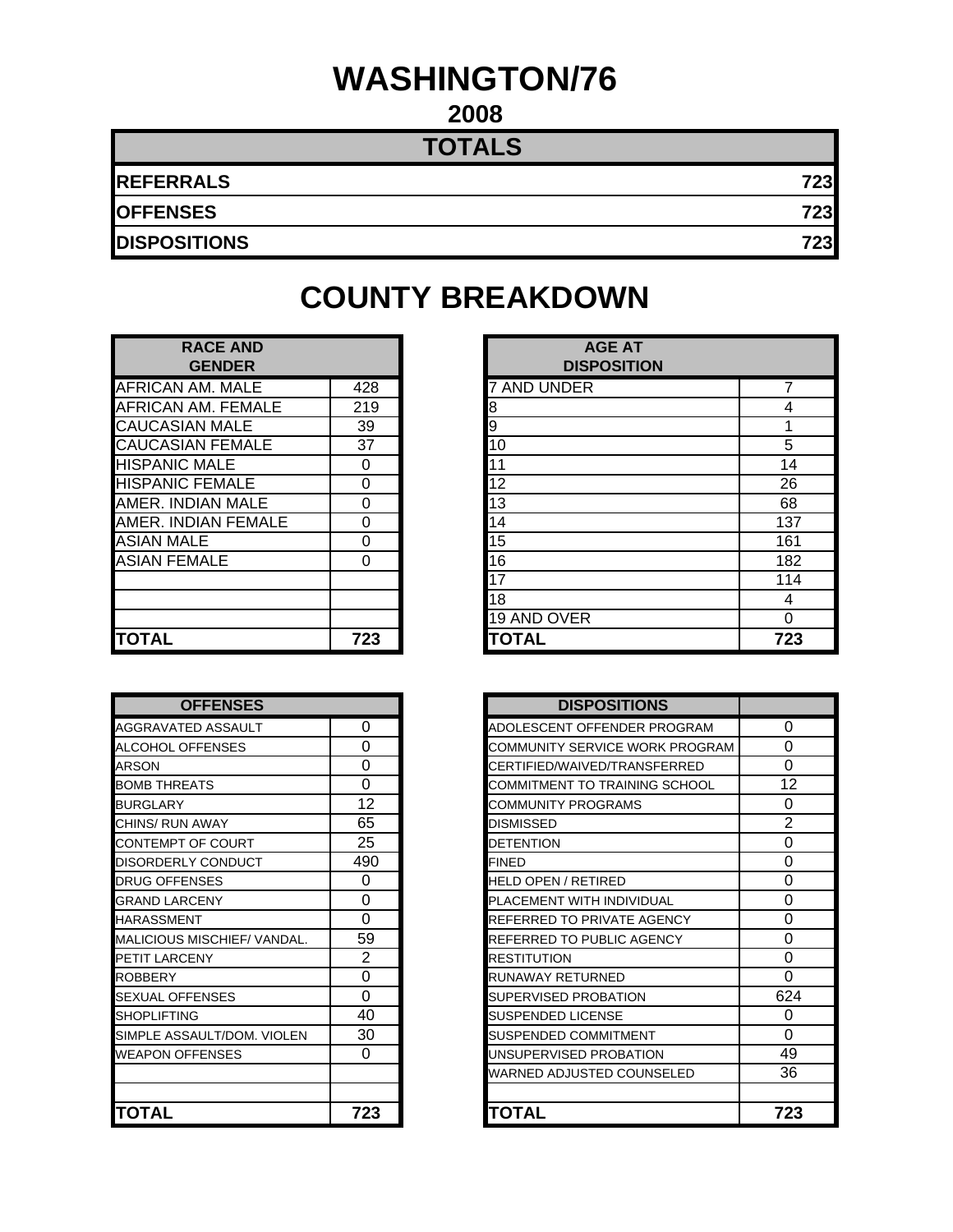## **WAYNE/77**

**2008**

| <b>TOTALS</b>       |    |
|---------------------|----|
| <b>REFERRALS</b>    | 88 |
| <b>OFFENSES</b>     | 88 |
| <b>DISPOSITIONS</b> | 88 |

| <b>RACE AND</b><br><b>GENDER</b> |    | <b>AGE AT</b><br><b>DISPOSITION</b> |
|----------------------------------|----|-------------------------------------|
| <b>AFRICAN AM. MALE</b>          | 52 | 7 AND UNDER                         |
| AFRICAN AM. FEMALE               | 14 | 8                                   |
| <b>CAUCASIAN MALE</b>            | 18 | 9                                   |
| <b>CAUCASIAN FEMALE</b>          | 4  | 10                                  |
| <b>HISPANIC MALE</b>             | 0  | 11                                  |
| <b>HISPANIC FEMALE</b>           | 0  | 12                                  |
| AMER. INDIAN MALE                | 0  | 13                                  |
| <b>AMER. INDIAN FEMALE</b>       | 0  | 14                                  |
| <b>ASIAN MALE</b>                | 0  | 15                                  |
| <b>ASIAN FEMALE</b>              | 0  | 16                                  |
|                                  |    | 17                                  |
|                                  |    | 18                                  |
|                                  |    | 19 AND OVER                         |
| <b>TOTAL</b>                     | 88 | <b>TOTAL</b>                        |

| <b>OFFENSES</b>                    |    | <b>DISPOSITIONS</b>        |
|------------------------------------|----|----------------------------|
| <b>AGGRAVATED ASSAULT</b>          | 0  | ADOLESCENT OFFENDER PR     |
| <b>ALCOHOL OFFENSES</b>            | 0  | COMMUNITY SERVICE WORK     |
| <b>ARSON</b>                       | 0  | CERTIFIED/WAIVED/TRANSFE   |
| <b>BOMB THREATS</b>                | 0  | COMMITMENT TO TRAINING S   |
| <b>BURGLARY</b>                    | 3  | COMMUNITY PROGRAMS         |
| CHINS/RUN AWAY                     | 1  | <b>DISMISSED</b>           |
| CONTEMPT OF COURT                  | 10 | <b>DETENTION</b>           |
| <b>DISORDERLY CONDUCT</b>          | 24 | <b>FINED</b>               |
| <b>DRUG OFFENSES</b>               | 4  | <b>HELD OPEN / RETIRED</b> |
| <b>GRAND LARCENY</b>               | 3  | PLACEMENT WITH INDIVIDUA   |
| <b>HARASSMENT</b>                  | 1  | REFERRED TO PRIVATE AGEI   |
| <b>MALICIOUS MISCHIEF/ VANDAL.</b> | 7  | REFERRED TO PUBLIC AGEN    |
| <b>PETIT LARCENY</b>               | 6  | <b>RESTITUTION</b>         |
| <b>ROBBERY</b>                     | 0  | RUNAWAY RETURNED           |
| <b>SEXUAL OFFENSES</b>             | 0  | SUPERVISED PROBATION       |
| <b>SHOPLIFTING</b>                 | 5  | SUSPENDED LICENSE          |
| SIMPLE ASSAULT/DOM. VIOLEN         | 24 | SUSPENDED COMMITMENT       |
| <b>WEAPON OFFENSES</b>             | 0  | UNSUPERVISED PROBATION     |
|                                    |    | WARNED ADJUSTED COUNSE     |
|                                    |    |                            |
| <b>TOTAL</b>                       | 88 | <b>TOTAL</b>               |

| <b>RACE AND</b><br><b>GENDER</b> |          | <b>AGE AT</b><br><b>DISPOSITION</b> |    |
|----------------------------------|----------|-------------------------------------|----|
| AFRICAN AM. MALE                 | 52       | <b>7 AND UNDER</b>                  | 0  |
| AFRICAN AM. FEMALE               | 14       | o                                   | 0  |
| <b>CAUCASIAN MALE</b>            | 18       | 9                                   | 0  |
| <b>CAUCASIAN FEMALE</b>          | 4        | 10                                  | 0  |
| <b>HISPANIC MALE</b>             | 0        | 11                                  | 2  |
| <b>HISPANIC FEMALE</b>           | $\Omega$ | 12                                  | 3  |
| AMER. INDIAN MALE                | $\Omega$ | 13                                  |    |
| AMER. INDIAN FEMALE              | $\Omega$ | 14                                  | 13 |
| ASIAN MALE                       | $\Omega$ | 15                                  | 23 |
| ASIAN FEMALE                     | 0        | 16                                  | 15 |
|                                  |          | 17                                  | 31 |
|                                  |          | 18                                  | 0  |
|                                  |          | 19 AND OVER                         | 0  |
| <b>TOTAL</b>                     | 88       | TOTAL                               | 88 |

| <b>OFFENSES</b>             |          |
|-----------------------------|----------|
| AGGRAVATED ASSAULT          | $\Omega$ |
| ALCOHOL OFFENSES            | 0        |
| ARSON                       | 0        |
| <b>BOMB THREATS</b>         | 0        |
| <b>BURGLARY</b>             | 3        |
| CHINS/ RUN AWAY             | 1        |
| CONTEMPT OF COURT           | 10       |
| DISORDERLY CONDUCT          | 24       |
| DRUG OFFENSES               | 4        |
| <b>GRAND LARCENY</b>        | 3        |
| HARASSMENT                  |          |
| MALICIOUS MISCHIEF/ VANDAL. | 7        |
| PETIT LARCENY               | 6        |
| ROBBERY                     | 0        |
| <b>SEXUAL OFFENSES</b>      | 0        |
| SHOPLIFTING                 | 5        |
| SIMPLE ASSAULT/DOM. VIOLEN  | 24       |
| <b>WEAPON OFFENSES</b>      | $\Omega$ |
|                             |          |
|                             |          |
| TOTAL                       | 88       |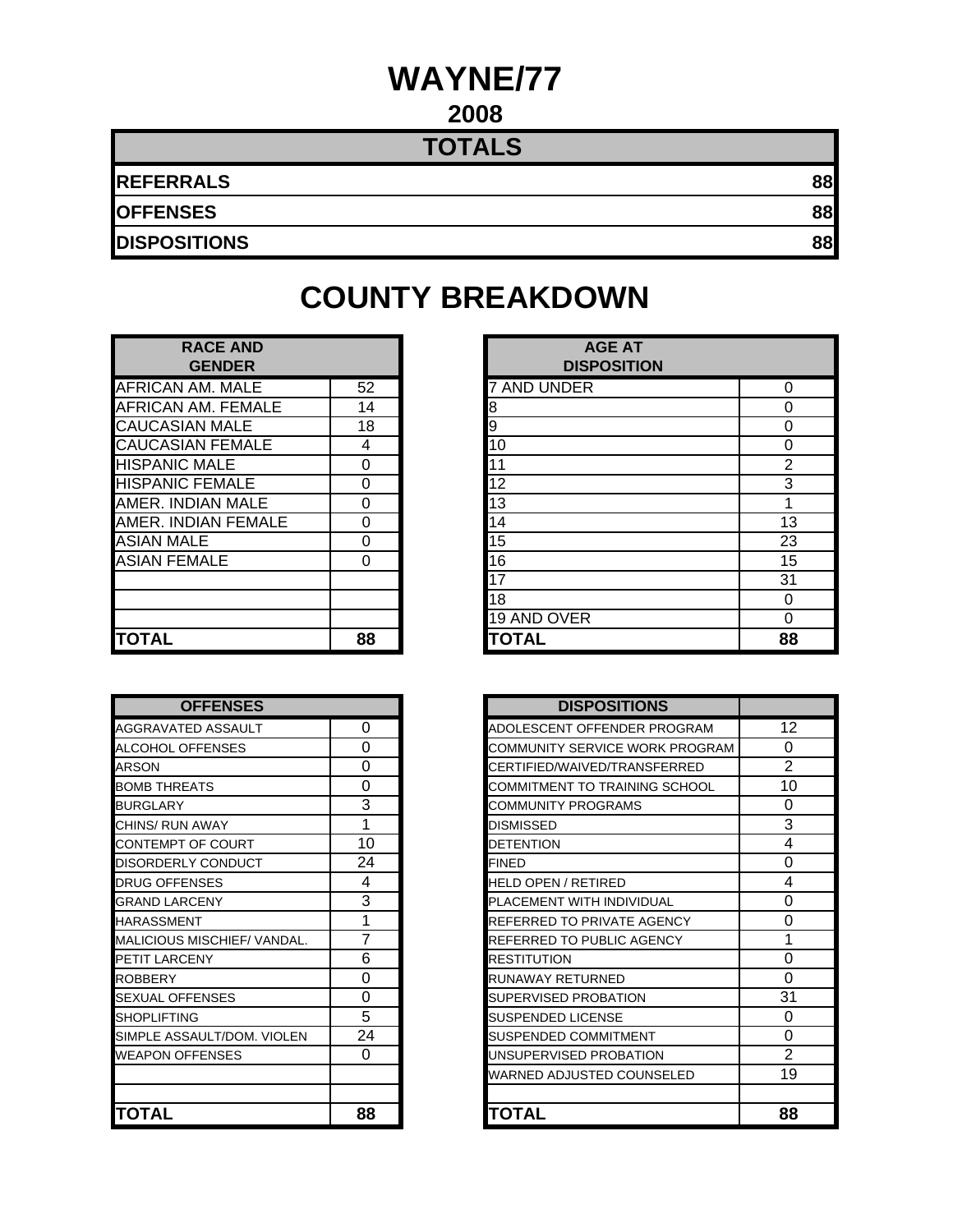## **WEBSTER/78**

**2008**

| <b>TOTALS</b>       |    |
|---------------------|----|
| <b>REFERRALS</b>    | 14 |
| <b>OFFENSES</b>     | 14 |
| <b>DISPOSITIONS</b> | 14 |

| <b>RACE AND</b><br><b>GENDER</b> |                | <b>AGE AT</b><br><b>DISPOSITION</b> |
|----------------------------------|----------------|-------------------------------------|
| <b>AFRICAN AM. MALE</b>          | 5              | <b>7 AND UNDER</b>                  |
| AFRICAN AM. FEMALE               |                | 8                                   |
| <b>CAUCASIAN MALE</b>            | $\overline{2}$ | 9                                   |
| <b>CAUCASIAN FEMALE</b>          | 5              | 10                                  |
| <b>HISPANIC MALE</b>             | 0              | 11                                  |
| <b>HISPANIC FEMALE</b>           | 0              | 12                                  |
| AMER. INDIAN MALE                |                | 13                                  |
| AMER. INDIAN FEMALE              | 0              | 14                                  |
| <b>ASIAN MALE</b>                | 0              | 15                                  |
| <b>ASIAN FEMALE</b>              | 0              | 16                                  |
|                                  |                | 17                                  |
|                                  |                | 18                                  |
|                                  |                | 19 AND OVER                         |
| ITOTAL                           | 14             | TOTAL                               |

| <b>OFFENSES</b>             |    | <b>DISPOSITIONS</b>        |
|-----------------------------|----|----------------------------|
| <b>AGGRAVATED ASSAULT</b>   | 0  | ADOLESCENT OFFENDER PR     |
| <b>ALCOHOL OFFENSES</b>     | 0  | COMMUNITY SERVICE WORK     |
| ARSON                       | 0  | CERTIFIED/WAIVED/TRANSFE   |
| <b>BOMB THREATS</b>         | 0  | COMMITMENT TO TRAINING S   |
| <b>BURGLARY</b>             | 2  | COMMUNITY PROGRAMS         |
| CHINS/ RUN AWAY             | 4  | <b>DISMISSED</b>           |
| <b>CONTEMPT OF COURT</b>    | 0  | DETENTION                  |
| <b>DISORDERLY CONDUCT</b>   | 0  | <b>FINED</b>               |
| <b>DRUG OFFENSES</b>        | 0  | <b>HELD OPEN / RETIRED</b> |
| <b>GRAND LARCENY</b>        | 0  | PLACEMENT WITH INDIVIDUA   |
| <b>HARASSMENT</b>           | 0  | REFERRED TO PRIVATE AGEI   |
| MALICIOUS MISCHIEF/ VANDAL. | 1  | REFERRED TO PUBLIC AGEN    |
| PETIT LARCENY               | 3  | RESTITUTION                |
| <b>ROBBERY</b>              | 0  | RUNAWAY RETURNED           |
| SEXUAL OFFENSES             | 0  | SUPERVISED PROBATION       |
| <b>SHOPLIFTING</b>          | 1  | SUSPENDED LICENSE          |
| SIMPLE ASSAULT/DOM. VIOLEN  | 3  | SUSPENDED COMMITMENT       |
| <b>WEAPON OFFENSES</b>      | 0  | UNSUPERVISED PROBATION     |
|                             |    | WARNED ADJUSTED COUNSE     |
|                             |    |                            |
| <b>TOTAL</b>                | 14 | TOTAL                      |

| <b>RACE AND</b><br><b>GENDER</b> |          | <b>AGE AT</b><br><b>DISPOSITION</b> |                |
|----------------------------------|----------|-------------------------------------|----------------|
| AFRICAN AM. MALE                 | 5        | 7 AND UNDER                         | $\Omega$       |
| AFRICAN AM. FEMALE               |          | Ο                                   | $\Omega$       |
| <b>CAUCASIAN MALE</b>            | 2        | 9                                   | 0              |
| <b>CAUCASIAN FEMALE</b>          | 5        | 10                                  | $\Omega$       |
| <b>HISPANIC MALE</b>             | 0        | 11                                  | 0              |
| <b>HISPANIC FEMALE</b>           | 0        | 12                                  |                |
| AMER. INDIAN MALE                |          | 13                                  | 3              |
| AMER. INDIAN FEMALE              | $\Omega$ | 14                                  | $\mathbf{2}$   |
| ASIAN MALE                       | 0        | 15                                  |                |
| ASIAN FEMALE                     | $\Omega$ | 16                                  | $\overline{4}$ |
|                                  |          | 17                                  | 3              |
|                                  |          | 18                                  | $\Omega$       |
|                                  |          | 19 AND OVER                         | $\Omega$       |
| <b>TOTAL</b>                     | 14       | TOTAL                               | 14             |

| <b>OFFENSES</b>             |                |
|-----------------------------|----------------|
| AGGRAVATED ASSAULT          | 0              |
| ALCOHOL OFFENSES            | 0              |
| ARSON                       | 0              |
| <b>BOMB THREATS</b>         | $\Omega$       |
| <b>BURGLARY</b>             | $\overline{2}$ |
| CHINS/ RUN AWAY             | 4              |
| CONTEMPT OF COURT           | 0              |
| DISORDERLY CONDUCT          | 0              |
| DRUG OFFENSES               | 0              |
| <b>GRAND LARCENY</b>        | 0              |
| HARASSMENT                  | 0              |
| MALICIOUS MISCHIEF/ VANDAL. | 1              |
| PETIT LARCENY               | 3              |
| <b>ROBBERY</b>              | 0              |
| <b>SEXUAL OFFENSES</b>      | 0              |
| SHOPLIFTING                 | 1              |
| SIMPLE ASSAULT/DOM. VIOLEN  | 3              |
| <b>WEAPON OFFENSES</b>      | $\Omega$       |
|                             |                |
|                             |                |
| TOTAL                       | 14             |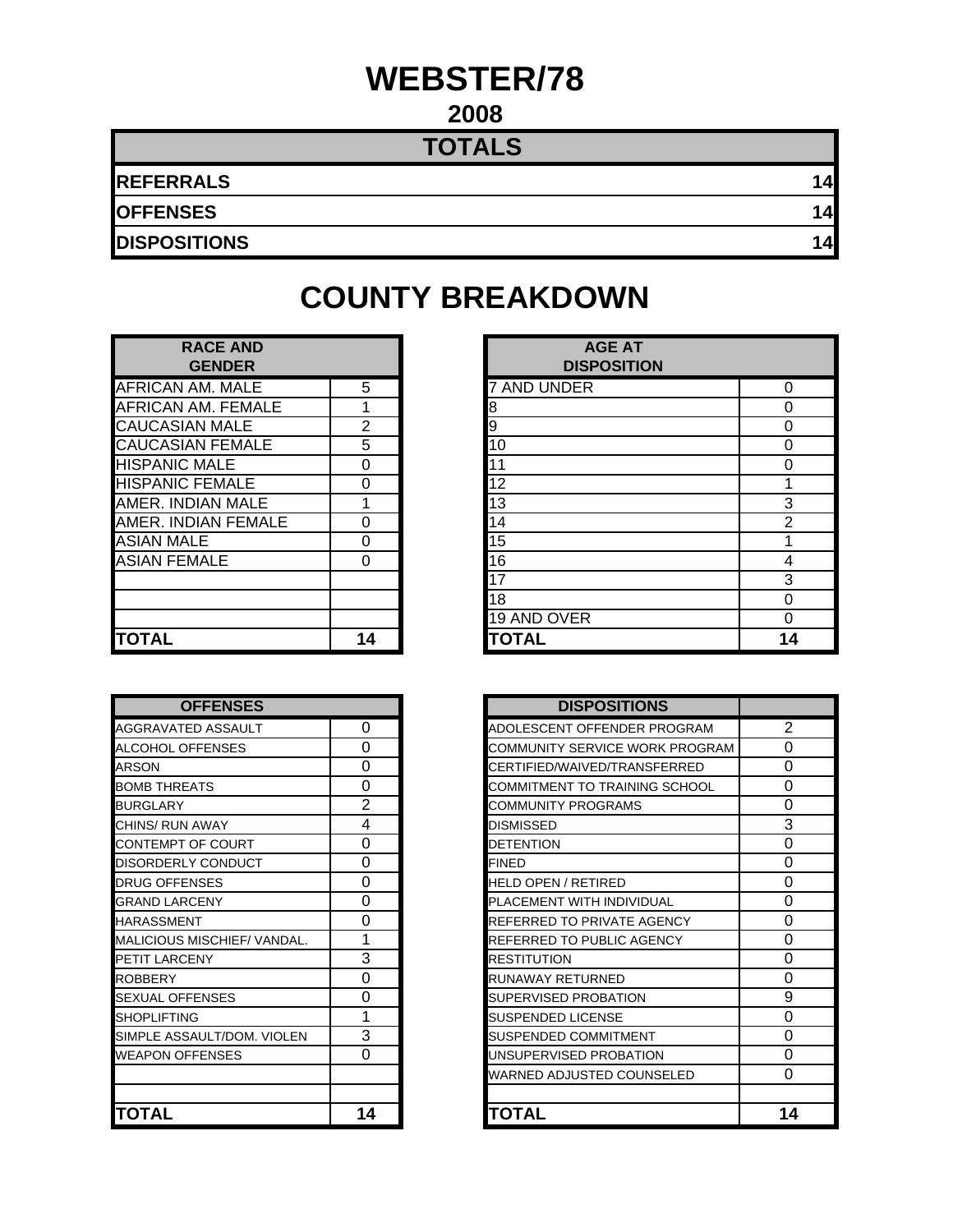## **WILKINSON/79**

**2008**

| <b>TOTALS</b>       |    |
|---------------------|----|
| <b>REFERRALS</b>    | 73 |
| <b>OFFENSES</b>     | 73 |
| <b>DISPOSITIONS</b> | 73 |

| <b>RACE AND</b><br><b>GENDER</b> |          | <b>AGE AT</b><br><b>DISPOSITION</b> |
|----------------------------------|----------|-------------------------------------|
| <b>AFRICAN AM. MALE</b>          | 55       | <b>7 AND UNDER</b>                  |
| AFRICAN AM. FEMALE               | 17       | 8                                   |
| <b>CAUCASIAN MALE</b>            | $\Omega$ | 9                                   |
| <b>CAUCASIAN FEMALE</b>          | 1        | 10                                  |
| <b>HISPANIC MALE</b>             | 0        | 11                                  |
| <b>HISPANIC FEMALE</b>           | 0        | 12                                  |
| <b>AMER. INDIAN MALE</b>         | 0        | 13                                  |
| AMER. INDIAN FEMALE              | 0        | 14                                  |
| <b>ASIAN MALE</b>                | 0        | 15                                  |
| <b>ASIAN FEMALE</b>              | $\Omega$ | 16                                  |
|                                  |          | 17                                  |
|                                  |          | 18                                  |
|                                  |          | 19 AND OVER                         |
| <b>TOTAL</b>                     | 73       | TOTAL                               |

| <b>OFFENSES</b>                    |    | <b>DISPOSITIONS</b>           |
|------------------------------------|----|-------------------------------|
| <b>AGGRAVATED ASSAULT</b>          | 3  | <b>ADOLESCENT OFFENDER PR</b> |
| <b>ALCOHOL OFFENSES</b>            | 0  | COMMUNITY SERVICE WORK        |
| ARSON                              | 1  | CERTIFIED/WAIVED/TRANSFE      |
| <b>BOMB THREATS</b>                | 0  | COMMITMENT TO TRAINING S      |
| <b>BURGLARY</b>                    | 2  | COMMUNITY PROGRAMS            |
| <b>CHINS/ RUN AWAY</b>             | 20 | <b>DISMISSED</b>              |
| <b>CONTEMPT OF COURT</b>           | 1  | DETENTION                     |
| DISORDERLY CONDUCT                 | 11 | <b>FINED</b>                  |
| <b>DRUG OFFENSES</b>               | 9  | <b>HELD OPEN / RETIRED</b>    |
| <b>GRAND LARCENY</b>               | 1  | PLACEMENT WITH INDIVIDUA      |
| <b>HARASSMENT</b>                  | 1  | REFERRED TO PRIVATE AGEI      |
| <b>MALICIOUS MISCHIEF/ VANDAL.</b> | 2  | REFERRED TO PUBLIC AGEN       |
| PETIT LARCENY                      | 4  | <b>RESTITUTION</b>            |
| <b>ROBBERY</b>                     | 3  | RUNAWAY RETURNED              |
| SEXUAL OFFENSES                    | 0  | SUPERVISED PROBATION          |
| <b>SHOPLIFTING</b>                 | 1  | SUSPENDED LICENSE             |
| SIMPLE ASSAULT/DOM. VIOLEN         | 14 | SUSPENDED COMMITMENT          |
| <b>WEAPON OFFENSES</b>             | 0  | UNSUPERVISED PROBATION        |
|                                    |    | WARNED ADJUSTED COUNSE        |
|                                    |    |                               |
| <b>TOTAL</b>                       | 73 | <b>TOTAL</b>                  |

| <b>RACE AND</b><br><b>GENDER</b> |          | <b>AGE AT</b><br><b>DISPOSITION</b> |          |
|----------------------------------|----------|-------------------------------------|----------|
| AFRICAN AM. MALE                 | 55       | 7 AND UNDER                         | 0        |
| AFRICAN AM. FEMALE               | 17       | O                                   | $\Omega$ |
| <b>CAUCASIAN MALE</b>            | $\Omega$ | 9                                   | 0        |
| <b>CAUCASIAN FEMALE</b>          |          | 10                                  | $\Omega$ |
| <b>HISPANIC MALE</b>             | $\Omega$ | 11                                  | 0        |
| <b>HISPANIC FEMALE</b>           | 0        | 12                                  | $\Omega$ |
| AMER. INDIAN MALE                | $\Omega$ | 13                                  | 7        |
| AMER. INDIAN FEMALE              | $\Omega$ | 14                                  | 14       |
| ASIAN MALE                       | 0        | 15                                  | 13       |
| ASIAN FEMALE                     | $\Omega$ | 16                                  | 28       |
|                                  |          | 17                                  | 11       |
|                                  |          | 18                                  | $\Omega$ |
|                                  |          | 19 AND OVER                         | $\Omega$ |
| <b>TOTAL</b>                     | 73       | TOTAL                               | 73       |

| <b>OFFENSES</b>             |    | <b>DISPOSITIONS</b>            |                |
|-----------------------------|----|--------------------------------|----------------|
| AGGRAVATED ASSAULT          | 3  | ADOLESCENT OFFENDER PROGRAM    | 7              |
| ALCOHOL OFFENSES            | 0  | COMMUNITY SERVICE WORK PROGRAM | 0              |
| ARSON                       |    | CERTIFIED/WAIVED/TRANSFERRED   | 0              |
| BOMB THREATS                | 0  | COMMITMENT TO TRAINING SCHOOL  | 6              |
| <b>BURGLARY</b>             | 2  | <b>COMMUNITY PROGRAMS</b>      | 0              |
| CHINS/ RUN AWAY             | 20 | <b>DISMISSED</b>               | 5              |
| CONTEMPT OF COURT           |    | <b>DETENTION</b>               | 4              |
| DISORDERLY CONDUCT          | 11 | <b>FINED</b>                   |                |
| <b>DRUG OFFENSES</b>        | 9  | <b>HELD OPEN / RETIRED</b>     | 0              |
| <b>GRAND LARCENY</b>        |    | PLACEMENT WITH INDIVIDUAL      | 0              |
| HARASSMENT                  |    | REFERRED TO PRIVATE AGENCY     | $\overline{2}$ |
| MALICIOUS MISCHIEF/ VANDAL. | 2  | REFERRED TO PUBLIC AGENCY      | 1              |
| PETIT LARCENY               | 4  | <b>RESTITUTION</b>             | 0              |
| ROBBERY                     | 3  | RUNAWAY RETURNED               | 1              |
| <b>SEXUAL OFFENSES</b>      | 0  | SUPERVISED PROBATION           | 42             |
| SHOPLIFTING                 | 1  | SUSPENDED LICENSE              | $\Omega$       |
| SIMPLE ASSAULT/DOM. VIOLEN  | 14 | <b>SUSPENDED COMMITMENT</b>    | 0              |
| <b>WEAPON OFFENSES</b>      | 0  | UNSUPERVISED PROBATION         | 0              |
|                             |    | WARNED ADJUSTED COUNSELED      | 4              |
|                             |    |                                |                |
| TOTAL                       | 73 | <b>TOTAL</b>                   | 73             |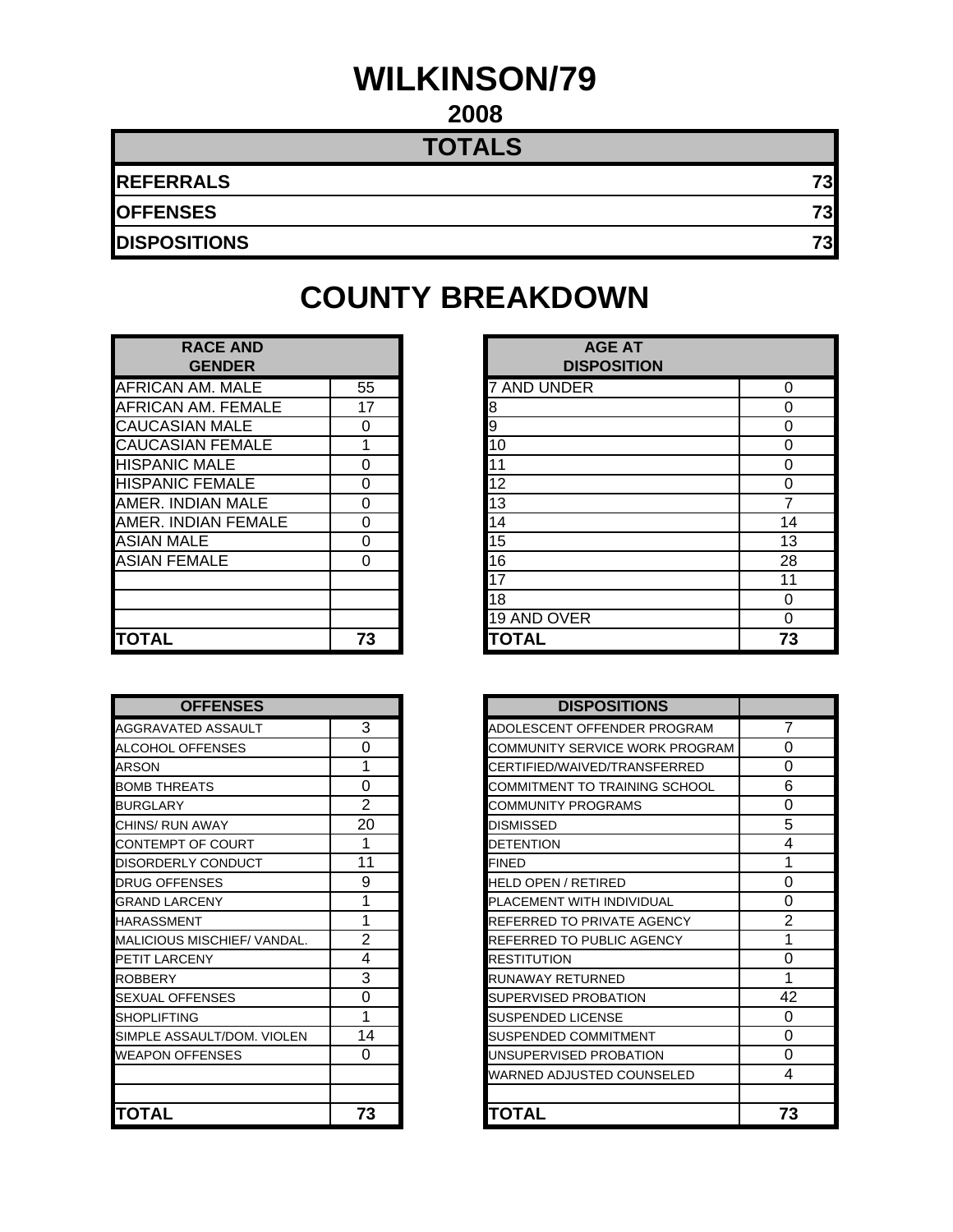## **WINSTON/80**

**2008**

| <b>TOTALS</b>       |    |
|---------------------|----|
| <b>REFERRALS</b>    | 42 |
| <b>OFFENSES</b>     | 42 |
| <b>DISPOSITIONS</b> | 42 |

| <b>RACE AND</b><br><b>GENDER</b> |    | <b>AGE AT</b><br><b>DISPOSITION</b> |
|----------------------------------|----|-------------------------------------|
| <b>AFRICAN AM. MALE</b>          | 16 | <b>7 AND UNDER</b>                  |
| AFRICAN AM. FEMALE               | 9  | 8                                   |
| <b>CAUCASIAN MALE</b>            | 12 | 9                                   |
| <b>CAUCASIAN FEMALE</b>          | 4  | 10                                  |
| <b>HISPANIC MALE</b>             | 0  | 11                                  |
| <b>HISPANIC FEMALE</b>           | 0  | 12                                  |
| <b>AMER. INDIAN MALE</b>         | 0  | 13                                  |
| AMER. INDIAN FEMALE              | 0  | 14                                  |
| <b>ASIAN MALE</b>                |    | 15                                  |
| ASIAN FEMALE                     | 0  | 16                                  |
|                                  |    | 17                                  |
|                                  |    | 18                                  |
|                                  |    | 19 AND OVER                         |
| <b>TOTAL</b>                     | 42 | TOTAL                               |

| <b>OFFENSES</b>                    |                | <b>DISPOSITIONS</b>           |
|------------------------------------|----------------|-------------------------------|
| <b>AGGRAVATED ASSAULT</b>          | 0              | <b>ADOLESCENT OFFENDER PR</b> |
| <b>ALCOHOL OFFENSES</b>            | 0              | COMMUNITY SERVICE WORK        |
| ARSON                              | 0              | CERTIFIED/WAIVED/TRANSFE      |
| <b>BOMB THREATS</b>                | 0              | COMMITMENT TO TRAINING S      |
| <b>BURGLARY</b>                    | 0              | COMMUNITY PROGRAMS            |
| <b>CHINS/ RUN AWAY</b>             | 5              | <b>DISMISSED</b>              |
| <b>CONTEMPT OF COURT</b>           | 1              | DETENTION                     |
| DISORDERLY CONDUCT                 | 9              | <b>FINED</b>                  |
| <b>DRUG OFFENSES</b>               | $\overline{2}$ | <b>HELD OPEN / RETIRED</b>    |
| <b>GRAND LARCENY</b>               | 1              | PLACEMENT WITH INDIVIDUA      |
| <b>HARASSMENT</b>                  | 0              | REFERRED TO PRIVATE AGEI      |
| <b>MALICIOUS MISCHIEF/ VANDAL.</b> | 1              | REFERRED TO PUBLIC AGEN       |
| PETIT LARCENY                      | $\overline{2}$ | <b>RESTITUTION</b>            |
| <b>ROBBERY</b>                     | 0              | RUNAWAY RETURNED              |
| SEXUAL OFFENSES                    | 0              | SUPERVISED PROBATION          |
| <b>SHOPLIFTING</b>                 | 3              | SUSPENDED LICENSE             |
| SIMPLE ASSAULT/DOM. VIOLEN         | 18             | SUSPENDED COMMITMENT          |
| <b>WEAPON OFFENSES</b>             | 0              | UNSUPERVISED PROBATION        |
|                                    |                | WARNED ADJUSTED COUNSE        |
|                                    |                |                               |
| <b>TOTAL</b>                       | 42             | <b>TOTAL</b>                  |

| <b>RACE AND</b><br><b>GENDER</b> |          | <b>AGE AT</b><br><b>DISPOSITION</b> |          |
|----------------------------------|----------|-------------------------------------|----------|
| AFRICAN AM. MALE                 | 16       | 7 AND UNDER                         | 0        |
| AFRICAN AM. FEMALE               | 9        | ö                                   | $\Omega$ |
| <b>CAUCASIAN MALE</b>            | 12       | 9                                   | 0        |
| CAUCASIAN FEMALE                 | 4        | 10                                  |          |
| <b>HISPANIC MALE</b>             | 0        | 11                                  | 0        |
| <b>HISPANIC FEMALE</b>           | 0        | 12                                  |          |
| AMER. INDIAN MALE                | $\Omega$ | 13                                  | 5        |
| AMER. INDIAN FEMALE              | $\Omega$ | 14                                  | 12       |
| ASIAN MALE                       |          | 15                                  | 11       |
| <b>ASIAN FEMALE</b>              | $\Omega$ | 16                                  | 8        |
|                                  |          | 17                                  | 3        |
|                                  |          | 18                                  |          |
|                                  |          | 19 AND OVER                         | $\Omega$ |
| <b>TOTAL</b>                     | 42       | TOTAL                               | 42       |

| <b>OFFENSES</b>             |                | <b>DISPOSITIONS</b>            |                |
|-----------------------------|----------------|--------------------------------|----------------|
| AGGRAVATED ASSAULT          | $\Omega$       | ADOLESCENT OFFENDER PROGRAM    | 6              |
| ALCOHOL OFFENSES            | 0              | COMMUNITY SERVICE WORK PROGRAM | 0              |
| ARSON                       | 0              | CERTIFIED/WAIVED/TRANSFERRED   | 0              |
| <b>BOMB THREATS</b>         | 0              | COMMITMENT TO TRAINING SCHOOL  | $\overline{2}$ |
| <b>BURGLARY</b>             | 0              | <b>COMMUNITY PROGRAMS</b>      | 0              |
| CHINS/ RUN AWAY             | 5              | <b>DISMISSED</b>               | 1              |
| CONTEMPT OF COURT           |                | <b>DETENTION</b>               | 0              |
| DISORDERLY CONDUCT          | 9              | <b>FINED</b>                   | 0              |
| <b>DRUG OFFENSES</b>        | $\overline{2}$ | <b>HELD OPEN / RETIRED</b>     | 0              |
| <b>GRAND LARCENY</b>        |                | PLACEMENT WITH INDIVIDUAL      | $\Omega$       |
| HARASSMENT                  | $\Omega$       | REFERRED TO PRIVATE AGENCY     | $\Omega$       |
| MALICIOUS MISCHIEF/ VANDAL. | 1              | REFERRED TO PUBLIC AGENCY      | 0              |
| PETIT LARCENY               | $\overline{2}$ | <b>RESTITUTION</b>             | 0              |
| ROBBERY                     | 0              | RUNAWAY RETURNED               | $\Omega$       |
| <b>SEXUAL OFFENSES</b>      | 0              | SUPERVISED PROBATION           | 22             |
| SHOPLIFTING                 | 3              | <b>SUSPENDED LICENSE</b>       | 0              |
| SIMPLE ASSAULT/DOM. VIOLEN  | 18             | SUSPENDED COMMITMENT           | 0              |
| WEAPON OFFENSES             | 0              | UNSUPERVISED PROBATION         | 0              |
|                             |                | WARNED ADJUSTED COUNSELED      | 11             |
| TOTAL                       | 42             | <b>TOTAL</b>                   | 42             |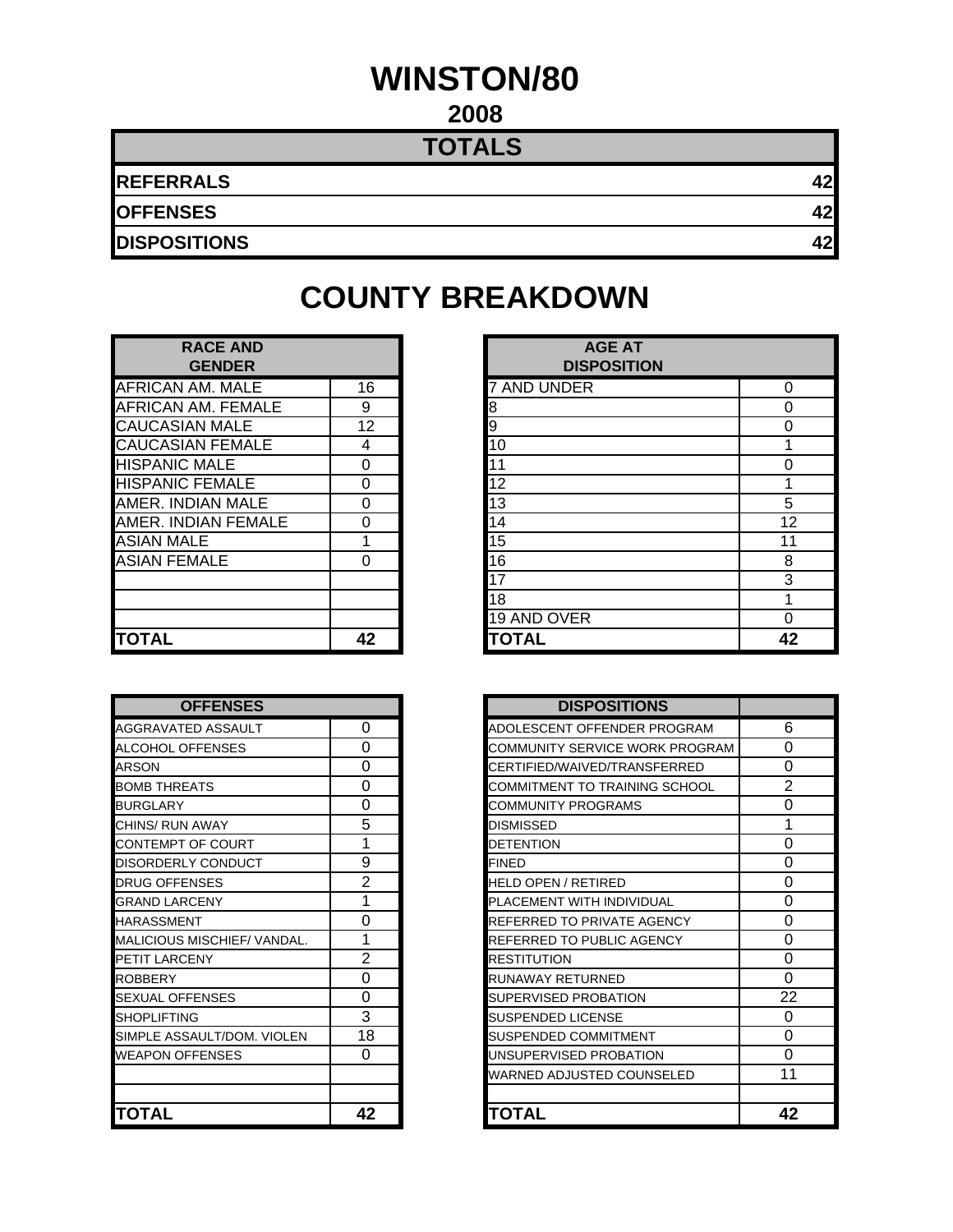## **YALOBUSHA/81**

**2008**

| <b>TOTALS</b>       |    |
|---------------------|----|
| <b>REFERRALS</b>    | 56 |
| <b>OFFENSES</b>     | 56 |
| <b>DISPOSITIONS</b> | 56 |

| <b>RACE AND</b><br><b>GENDER</b> |    |   | <b>AGE AT</b><br><b>DISPOSITION</b> |
|----------------------------------|----|---|-------------------------------------|
| <b>AFRICAN AM. MALE</b>          | 28 |   | 7 AND UNDER                         |
| AFRICAN AM. FEMALE               | 12 | 8 |                                     |
| <b>CAUCASIAN MALE</b>            | 12 | 9 |                                     |
| <b>CAUCASIAN FEMALE</b>          | 4  |   | 10                                  |
| <b>HISPANIC MALE</b>             | 0  |   | 11                                  |
| <b>HISPANIC FEMALE</b>           | 0  |   | 12                                  |
| AMER. INDIAN MALE                | 0  |   | 13                                  |
| AMER. INDIAN FEMALE              | 0  |   | 14                                  |
| <b>ASIAN MALE</b>                | 0  |   | 15                                  |
| <b>ASIAN FEMALE</b>              | 0  |   | 16                                  |
|                                  |    |   | 17                                  |
|                                  |    |   | 18                                  |
|                                  |    |   | 19 AND OVER                         |
| <b>TOTAL</b>                     | 56 |   | <b>TOTAL</b>                        |

| <b>OFFENSES</b>                    |                | <b>DISPOSITIONS</b>           |
|------------------------------------|----------------|-------------------------------|
| <b>AGGRAVATED ASSAULT</b>          | 1              | <b>ADOLESCENT OFFENDER PR</b> |
| <b>ALCOHOL OFFENSES</b>            | 0              | COMMUNITY SERVICE WORK        |
| ARSON                              | 0              | CERTIFIED/WAIVED/TRANSFE      |
| <b>BOMB THREATS</b>                | 0              | COMMITMENT TO TRAINING S      |
| <b>BURGLARY</b>                    | 8              | COMMUNITY PROGRAMS            |
| <b>CHINS/ RUN AWAY</b>             | 2              | <b>DISMISSED</b>              |
| <b>CONTEMPT OF COURT</b>           | 5              | DETENTION                     |
| DISORDERLY CONDUCT                 | 10             | <b>FINED</b>                  |
| <b>DRUG OFFENSES</b>               | 2              | <b>HELD OPEN / RETIRED</b>    |
| <b>GRAND LARCENY</b>               | 3              | PLACEMENT WITH INDIVIDUA      |
| <b>HARASSMENT</b>                  | 0              | REFERRED TO PRIVATE AGEI      |
| <b>MALICIOUS MISCHIEF/ VANDAL.</b> | 3              | REFERRED TO PUBLIC AGEN       |
| PETIT LARCENY                      | 9              | <b>RESTITUTION</b>            |
| <b>ROBBERY</b>                     | $\overline{2}$ | RUNAWAY RETURNED              |
| SEXUAL OFFENSES                    | 0              | SUPERVISED PROBATION          |
| <b>SHOPLIFTING</b>                 | 1              | SUSPENDED LICENSE             |
| SIMPLE ASSAULT/DOM. VIOLEN         | 9              | SUSPENDED COMMITMENT          |
| <b>WEAPON OFFENSES</b>             | 1              | UNSUPERVISED PROBATION        |
|                                    |                | WARNED ADJUSTED COUNSE        |
|                                    |                |                               |
| <b>TOTAL</b>                       | 56             | <b>TOTAL</b>                  |

| <b>RACE AND</b><br><b>GENDER</b> |          | <b>AGE AT</b><br><b>DISPOSITION</b> |          |
|----------------------------------|----------|-------------------------------------|----------|
| AFRICAN AM. MALE                 | 28       | 7 AND UNDER                         | $\Omega$ |
| AFRICAN AM. FEMALE               | 12       | ö                                   |          |
| <b>CAUCASIAN MALE</b>            | 12       | 9                                   | $\Omega$ |
| <b>CAUCASIAN FEMALE</b>          | 4        | 10                                  | $\Omega$ |
| <b>HISPANIC MALE</b>             | 0        | 11                                  | 0        |
| <b>HISPANIC FEMALE</b>           | 0        | 12                                  | 0        |
| AMER. INDIAN MALE                | $\Omega$ | 13                                  | 2        |
| AMER. INDIAN FEMALE              | $\Omega$ | 14                                  | 12       |
| ASIAN MALE                       | 0        | 15                                  | 16       |
| ASIAN FEMALE                     | 0        | 16                                  | 12       |
|                                  |          | 17                                  | 13       |
|                                  |          | 18                                  | 0        |
|                                  |          | 19 AND OVER                         | 0        |
| <b>TOTAL</b>                     | 56       | TOTAL                               | 56       |

| <b>OFFENSES</b>             |                | <b>DISPOSITIONS</b>            |          |
|-----------------------------|----------------|--------------------------------|----------|
| AGGRAVATED ASSAULT          |                | ADOLESCENT OFFENDER PROGRAM    | 7        |
| ALCOHOL OFFENSES            | 0              | COMMUNITY SERVICE WORK PROGRAM | 0        |
| ARSON                       | 0              | CERTIFIED/WAIVED/TRANSFERRED   | 0        |
| BOMB THREATS                | 0              | COMMITMENT TO TRAINING SCHOOL  | 16       |
| <b>BURGLARY</b>             | 8              | <b>COMMUNITY PROGRAMS</b>      | 0        |
| CHINS/ RUN AWAY             | 2              | <b>DISMISSED</b>               | 7        |
| CONTEMPT OF COURT           | 5              | <b>DETENTION</b>               | 0        |
| DISORDERLY CONDUCT          | 10             | <b>FINED</b>                   | 0        |
| <b>DRUG OFFENSES</b>        | $\overline{2}$ | <b>HELD OPEN / RETIRED</b>     | 0        |
| <b>GRAND LARCENY</b>        | 3              | PLACEMENT WITH INDIVIDUAL      | 0        |
| HARASSMENT                  | 0              | REFERRED TO PRIVATE AGENCY     | 0        |
| MALICIOUS MISCHIEF/ VANDAL. | 3              | REFERRED TO PUBLIC AGENCY      | 0        |
| PETIT LARCENY               | 9              | <b>RESTITUTION</b>             | 0        |
| <b>ROBBERY</b>              | $\overline{2}$ | RUNAWAY RETURNED               | 0        |
| <b>SEXUAL OFFENSES</b>      | 0              | SUPERVISED PROBATION           | 7        |
| SHOPLIFTING                 | 1              | SUSPENDED LICENSE              | 0        |
| SIMPLE ASSAULT/DOM. VIOLEN  | 9              | <b>SUSPENDED COMMITMENT</b>    | 0        |
| <b>WEAPON OFFENSES</b>      | 1              | UNSUPERVISED PROBATION         | $\Omega$ |
|                             |                | WARNED ADJUSTED COUNSELED      | 19       |
|                             |                |                                |          |
| TOTAL                       | 56             | <b>TOTAL</b>                   | 56       |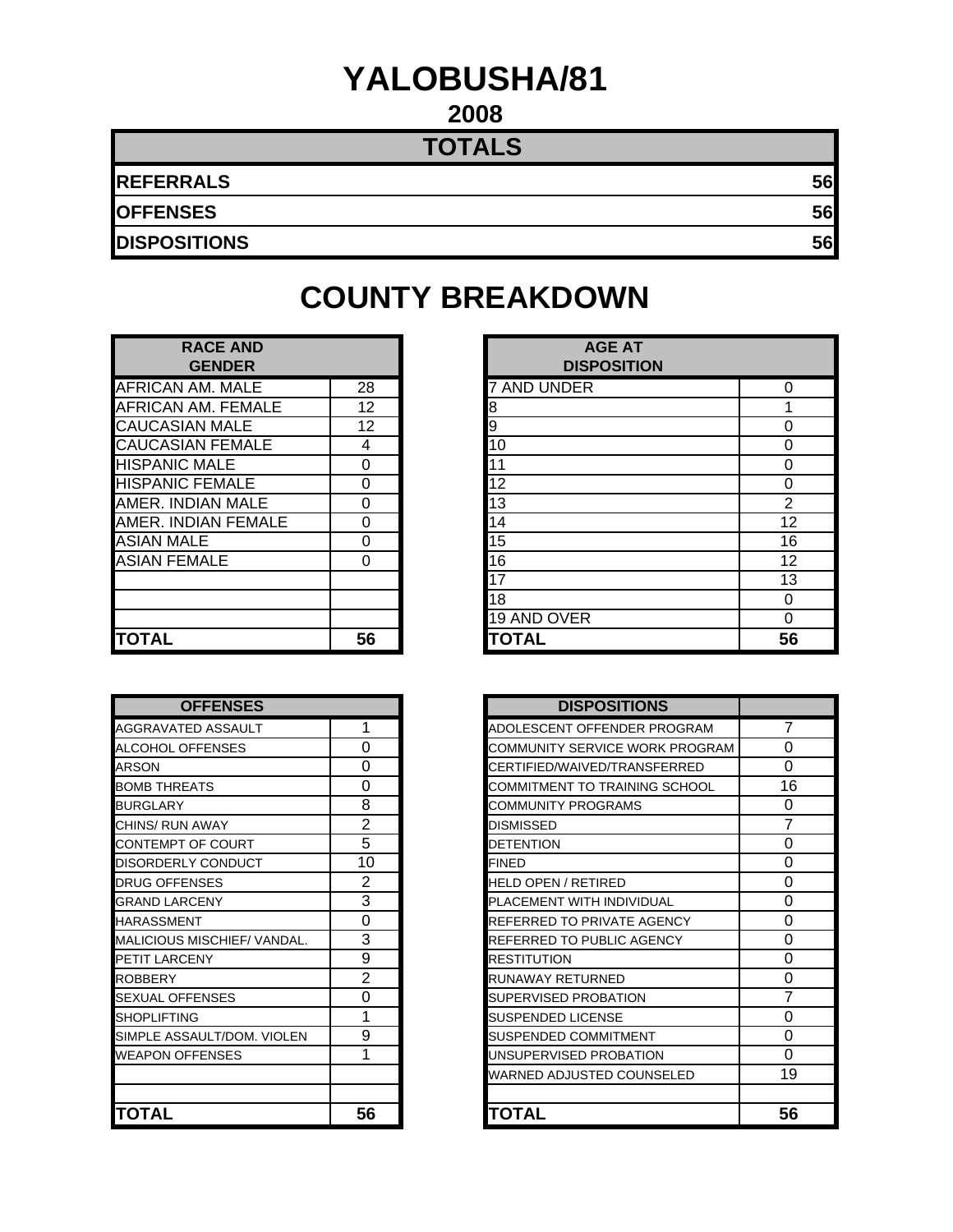## **YAZOO/82**

**2008**

| <b>TOTALS</b>       |     |
|---------------------|-----|
| <b>REFERRALS</b>    | 324 |
| <b>OFFENSES</b>     | 324 |
| <b>DISPOSITIONS</b> | 324 |

### **COUNTY BREAKDOWN**

| <b>RACE AND</b><br><b>GENDER</b> |          | <b>AGE AT</b><br><b>DISPOSITION</b> |                 |
|----------------------------------|----------|-------------------------------------|-----------------|
| <b>AFRICAN AM. MALE</b>          | 158      | 7 AND UNDER                         | 0               |
| AFRICAN AM. FEMALE               | 101      | 8                                   | $\mathbf 0$     |
| <b>CAUCASIAN MALE</b>            | 34       | 9                                   | $\mathbf 0$     |
| <b>CAUCASIAN FEMALE</b>          | 31       | 10                                  | 0               |
| <b>HISPANIC MALE</b>             | 0        | 11                                  | 9               |
| <b>HISPANIC FEMALE</b>           | 0        | 12                                  | 16              |
| AMER. INDIAN MALE                | $\Omega$ | 13                                  | 18              |
| AMER. INDIAN FEMALE              | 0        | 14                                  | 70              |
| <b>ASIAN MALE</b>                | $\Omega$ | 15                                  | 70              |
| <b>ASIAN FEMALE</b>              | 0        | 16                                  | 84              |
|                                  |          | 17                                  | 57              |
|                                  |          | 18                                  | 0               |
|                                  |          | 19 AND OVER                         | $\mathbf 0$     |
| <b>TOTAL</b>                     | 324      | TOTAL                               | 32 <sub>4</sub> |

| בבתוזוס ו טוויות וטוו ו     | ັ              | $\sim$                         | ιv             |
|-----------------------------|----------------|--------------------------------|----------------|
| AMER. INDIAN MALE           | 0              | 13                             | 18             |
| AMER. INDIAN FEMALE         | $\Omega$       | 14                             | 70             |
| ASIAN MALE                  | 0              | 15                             | 70             |
| <b>ASIAN FEMALE</b>         | $\Omega$       | 16                             | 84             |
|                             |                | 17                             | 57             |
|                             |                | 18                             | 0              |
|                             |                | 19 AND OVER                    | $\Omega$       |
| <b>TOTAL</b>                | 324            | <b>TOTAL</b>                   | 324            |
| <b>OFFENSES</b>             |                | <b>DISPOSITIONS</b>            |                |
|                             |                |                                |                |
| AGGRAVATED ASSAULT          | 32             | ADOLESCENT OFFENDER PROGRAM    | 20             |
| ALCOHOL OFFENSES            | $\overline{2}$ | COMMUNITY SERVICE WORK PROGRAM | $\Omega$       |
| ARSON                       | 0              | CERTIFIED/WAIVED/TRANSFERRED   | $\overline{2}$ |
| <b>BOMB THREATS</b>         | $\Omega$       | COMMITMENT TO TRAINING SCHOOL  | 5              |
| <b>BURGLARY</b>             | 10             | <b>COMMUNITY PROGRAMS</b>      | 0              |
| CHINS/ RUN AWAY             | $\overline{2}$ | <b>DISMISSED</b>               | 31             |
| CONTEMPT OF COURT           | 19             | <b>DETENTION</b>               | 8              |
| DISORDERLY CONDUCT          | 71             | <b>FINFD</b>                   | $\Omega$       |
| <b>DRUG OFFENSES</b>        | 14             | <b>HELD OPEN / RETIRED</b>     | 6              |
| <b>GRAND LARCENY</b>        | 10             | PLACEMENT WITH INDIVIDUAL      |                |
| <b>HARASSMENT</b>           | $\Omega$       | REFERRED TO PRIVATE AGENCY     | 6              |
| MALICIOUS MISCHIEF/ VANDAL. | 83             | REFERRED TO PUBLIC AGENCY      | 2              |
| PETIT LARCENY               | 18             | <b>RESTITUTION</b>             | 6              |
| <b>ROBBERY</b>              | 0              | RUNAWAY RETURNED               | $\overline{2}$ |
| <b>SEXUAL OFFENSES</b>      | $\mathfrak{p}$ | <b>SUPERVISED PROBATION</b>    | 185            |

| <b>OFFENSES</b>             |                | <b>DISPOSITIONS</b>               |                |
|-----------------------------|----------------|-----------------------------------|----------------|
| AGGRAVATED ASSAULT          | 32             | ADOLESCENT OFFENDER PROGRAM       | 20             |
| ALCOHOL OFFENSES            | $\overline{2}$ | COMMUNITY SERVICE WORK PROGRAM    | 0              |
| ARSON                       | 0              | CERTIFIED/WAIVED/TRANSFERRED      | $\overline{2}$ |
| <b>BOMB THREATS</b>         | $\mathbf 0$    | ICOMMITMENT TO TRAINING SCHOOL    | 5              |
| <b>BURGLARY</b>             | 10             | <b>COMMUNITY PROGRAMS</b>         | 0              |
| CHINS/RUN AWAY              | 2              | <b>DISMISSED</b>                  | 31             |
| CONTEMPT OF COURT           | 19             | <b>DETENTION</b>                  | 8              |
| DISORDERLY CONDUCT          | 71             | <b>FINED</b>                      | 0              |
| <b>DRUG OFFENSES</b>        | 14             | <b>HELD OPEN / RETIRED</b>        | 6              |
| GRAND LARCENY               | 10             | PLACEMENT WITH INDIVIDUAL         | 1              |
| <b>HARASSMENT</b>           | 0              | <b>REFERRED TO PRIVATE AGENCY</b> | 6              |
| MALICIOUS MISCHIEF/ VANDAL. | 83             | REFERRED TO PUBLIC AGENCY         | $\overline{2}$ |
| PETIT LARCENY               | 18             | <b>RESTITUTION</b>                | 6              |
| <b>ROBBERY</b>              | 0              | <b>RUNAWAY RETURNED</b>           | $\overline{2}$ |
| <b>SEXUAL OFFENSES</b>      | 2              | SUPERVISED PROBATION              | 185            |
| <b>ISHOPLIFTING</b>         | 7              | <b>SUSPENDED LICENSE</b>          | 0              |
| SIMPLE ASSAULT/DOM. VIOLEN  | 43             | SUSPENDED COMMITMENT              | $\overline{2}$ |
| WEAPON OFFENSES             | 11             | UNSUPERVISED PROBATION            | $\Omega$       |
|                             |                | WARNED ADJUSTED COUNSELED         | 48             |
| <b>TOTAL</b>                | 324            | <b>TOTAL</b>                      | 324            |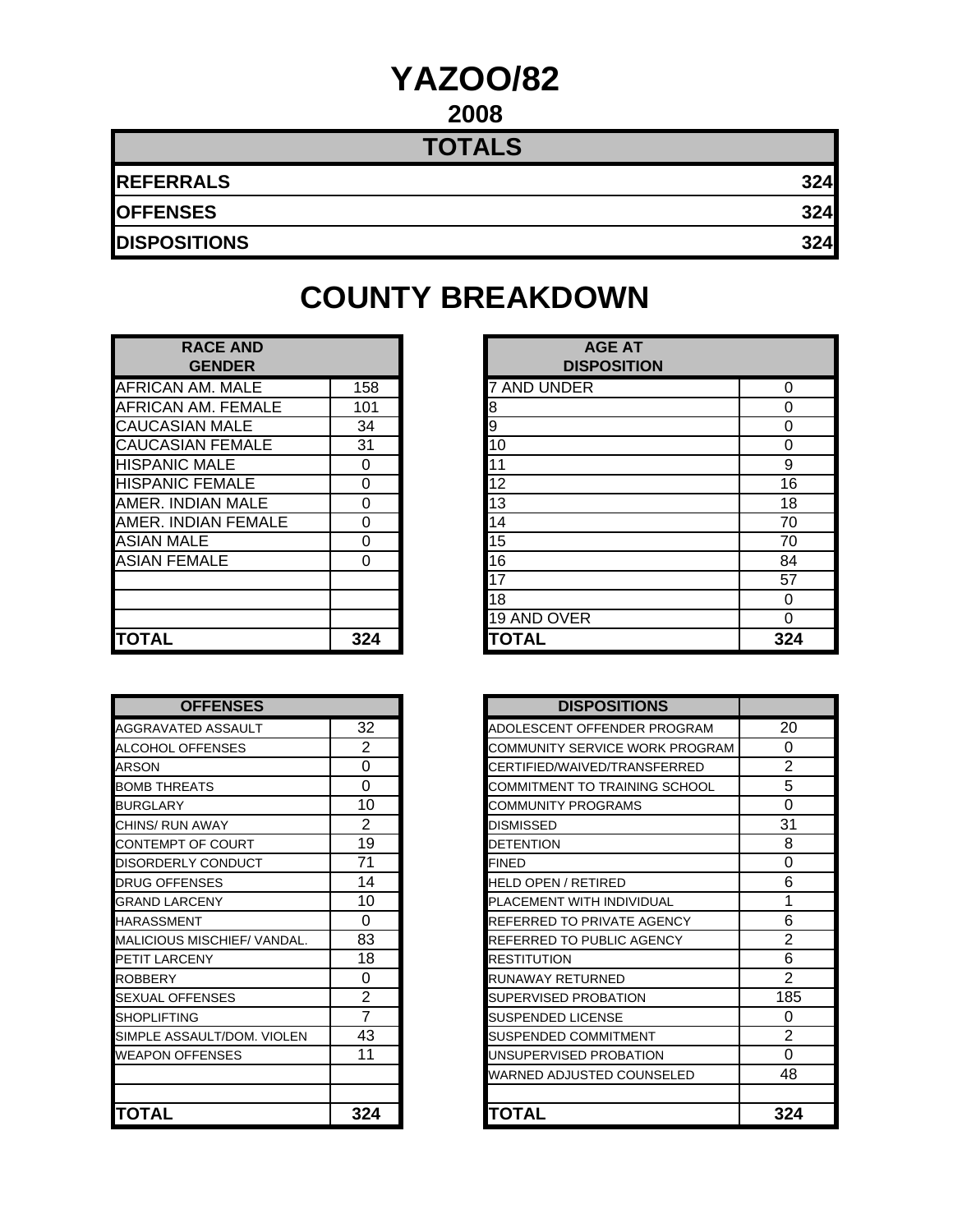# **CITY OF PEARL/83**

**2008**

| <b>TOTALS</b>       |     |
|---------------------|-----|
| <b>REFERRALS</b>    | 265 |
| <b>OFFENSES</b>     | 265 |
| <b>DISPOSITIONS</b> | 265 |

# **COUNTY BREAKDOWN**

| <b>RACE AND</b><br><b>GENDER</b> |     | <b>AGE AT</b><br><b>DISPOSITION</b> |
|----------------------------------|-----|-------------------------------------|
| <b>AFRICAN AM. MALE</b>          | 70  | 7 AND UNDER                         |
| AFRICAN AM. FEMALE               | 18  | 8                                   |
| <b>CAUCASIAN MALE</b>            | 122 | 9                                   |
| <b>CAUCASIAN FEMALE</b>          | 51  | 10                                  |
| <b>HISPANIC MALE</b>             | 3   | 11                                  |
| <b>HISPANIC FEMALE</b>           |     | 12                                  |
| AMER. INDIAN MALE                | 0   | 13                                  |
| AMER. INDIAN FEMALE              | 0   | 14                                  |
| <b>ASIAN MALE</b>                | 0   | 15                                  |
| <b>ASIAN FEMALE</b>              | 0   | 16                                  |
|                                  |     | 17                                  |
|                                  |     | 18                                  |
|                                  |     | 19 AND OVER                         |
| <b>TOTAL</b>                     | 265 | TOTAL                               |

| <b>OFFENSES</b>                    |     | <b>DISPOSITIONS</b>       |
|------------------------------------|-----|---------------------------|
|                                    |     |                           |
| AGGRAVATED ASSAULT                 | 0   | ADOLESCENT OFFENDER PR    |
| <b>ALCOHOL OFFENSES</b>            | 16  | COMMUNITY SERVICE WORK    |
| ARSON                              | 0   | CERTIFIED/WAIVED/TRANSFE  |
| <b>BOMB THREATS</b>                | 0   | COMMITMENT TO TRAINING S  |
| <b>BURGLARY</b>                    | 13  | <b>COMMUNITY PROGRAMS</b> |
| <b>CHINS/ RUN AWAY</b>             | 19  | DISMISSED                 |
| <b>CONTEMPT OF COURT</b>           | 4   | <b>DETENTION</b>          |
| <b>DISORDERLY CONDUCT</b>          | 130 | <b>FINED</b>              |
| <b>DRUG OFFENSES</b>               | 20  | HELD OPEN / RETIRED       |
| <b>GRAND LARCENY</b>               | 1   | PLACEMENT WITH INDIVIDUA  |
| <b>HARASSMENT</b>                  | 1   | REFERRED TO PRIVATE AGEI  |
| <b>MALICIOUS MISCHIEF/ VANDAL.</b> | 7   | REFERRED TO PUBLIC AGEN   |
| <b>PETIT LARCENY</b>               | 19  | <b>RESTITUTION</b>        |
| <b>ROBBERY</b>                     | 0   | RUNAWAY RETURNED          |
| <b>SEXUAL OFFENSES</b>             | 7   | SUPERVISED PROBATION      |
| <b>SHOPLIFTING</b>                 | 13  | <b>SUSPENDED LICENSE</b>  |
| SIMPLE ASSAULT/DOM. VIOLEN         | 13  | SUSPENDED COMMITMENT      |
| <b>WEAPON OFFENSES</b>             | 2   | UNSUPERVISED PROBATION    |
|                                    |     | WARNED ADJUSTED COUNSE    |
|                                    |     |                           |
| <b>TOTAL</b>                       | 265 | <b>TOTAL</b>              |

| <b>RACE AND</b><br><b>GENDER</b> |          | <b>AGE AT</b><br><b>DISPOSITION</b> |                |
|----------------------------------|----------|-------------------------------------|----------------|
| AFRICAN AM. MALE                 | 70       | 7 AND UNDER                         | $\Omega$       |
| AFRICAN AM. FEMALE               | 18       |                                     | $\overline{2}$ |
| <b>CAUCASIAN MALE</b>            | 122      | 9                                   |                |
| CAUCASIAN FEMALE                 | 51       | 10                                  | $\overline{2}$ |
| <b>HISPANIC MALE</b>             | 3        | 11                                  | 3              |
| <b>HISPANIC FEMALE</b>           |          | 12                                  | 9              |
| AMER. INDIAN MALE                | 0        | 13                                  | 25             |
| AMER. INDIAN FEMALE              | $\Omega$ | 14                                  | 48             |
| ASIAN MALE                       | 0        | 15                                  | 63             |
| <b>ASIAN FEMALE</b>              | 0        | 16                                  | 59             |
|                                  |          | 17                                  | 53             |
|                                  |          | 18                                  | 0              |
|                                  |          | 19 AND OVER                         | $\Omega$       |
| TOTAL                            | 265      | TOTAL                               | 265            |

| <b>OFFENSES</b>             |          | <b>DISPOSITIONS</b>            |                |
|-----------------------------|----------|--------------------------------|----------------|
| AGGRAVATED ASSAULT          | $\Omega$ | ADOLESCENT OFFENDER PROGRAM    | 83             |
| ALCOHOL OFFENSES            | 16       | COMMUNITY SERVICE WORK PROGRAM | 3              |
| ARSON                       | 0        | CERTIFIED/WAIVED/TRANSFERRED   | 5              |
| BOMB THREATS                | 0        | COMMITMENT TO TRAINING SCHOOL  | 0              |
| BURGLARY                    | 13       | <b>COMMUNITY PROGRAMS</b>      | 9              |
| CHINS/ RUN AWAY             | 19       | <b>DISMISSED</b>               | $\overline{2}$ |
| CONTEMPT OF COURT           | 4        | <b>DETENTION</b>               | 8              |
| DISORDERLY CONDUCT          | 130      | <b>FINED</b>                   | 0              |
| <b>DRUG OFFENSES</b>        | 20       | <b>HELD OPEN / RETIRED</b>     | 1              |
| <b>GRAND LARCENY</b>        |          | PLACEMENT WITH INDIVIDUAL      | 110            |
| HARASSMENT                  | 1        | REFERRED TO PRIVATE AGENCY     | 0              |
| MALICIOUS MISCHIEF/ VANDAL. | 7        | REFERRED TO PUBLIC AGENCY      | 2              |
| PETIT LARCENY               | 19       | <b>RESTITUTION</b>             | 10             |
| ROBBERY                     | 0        | RUNAWAY RETURNED               |                |
| SEXUAL OFFENSES             | 7        | <b>SUPERVISED PROBATION</b>    | $\Omega$       |
| SHOPLIFTING                 | 13       | <b>SUSPENDED LICENSE</b>       | 104            |
| SIMPLE ASSAULT/DOM. VIOLEN  | 13       | <b>SUSPENDED COMMITMENT</b>    | 0              |
| WEAPON OFFENSES             | 2        | UNSUPERVISED PROBATION         | 0              |
|                             |          | WARNED ADJUSTED COUNSELED      | $\overline{2}$ |
|                             |          |                                | 8              |
| TOTAL                       | 265      | <b>TOTAL</b>                   | 265            |